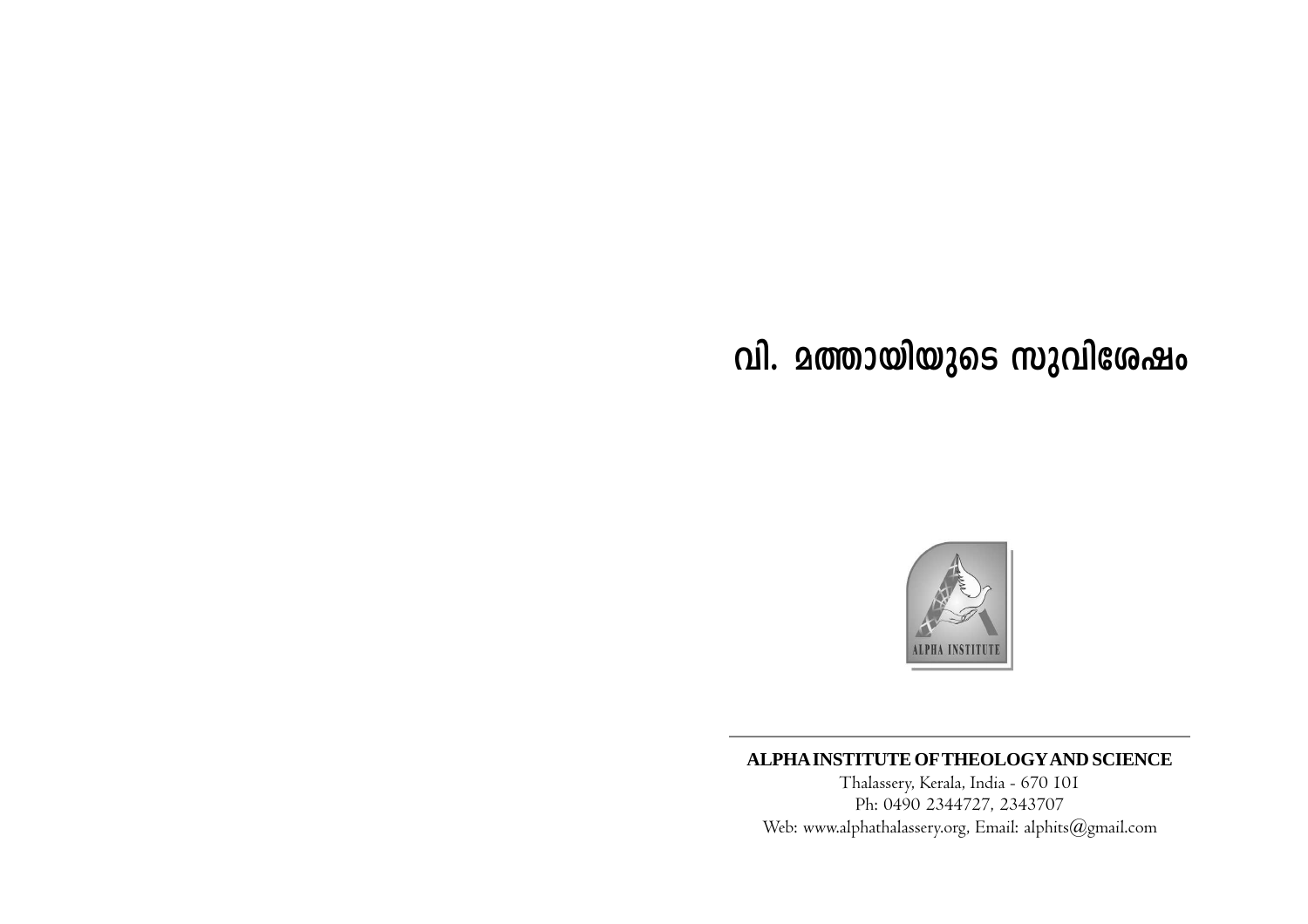## <u>ഉള്</u>ളടക്കം

## വി. മത്തായിയുടെ സുവിശേഷം

| Title:<br>Published by:<br>Published on: | The Gospel of St. Mathew<br>The Director, Alpha Institute, Archdiocese of Tellicherry,<br>Sandesa Bhavan, Tellicherry, 670 101, Kannur, Kerala<br>Ph: 0490 - 2344727, 2343707<br>2015 April 5 (Easter)                                                                                                                                                                               |  |
|------------------------------------------|--------------------------------------------------------------------------------------------------------------------------------------------------------------------------------------------------------------------------------------------------------------------------------------------------------------------------------------------------------------------------------------|--|
| <b>Editorial Board:</b>                  | Rev. Dr. Joseph Pamplany<br>Rev. Dr. Thomas Kochukarottu<br>Rev. Dr. Joseph Kakkaramattathil                                                                                                                                                                                                                                                                                         |  |
| <b>Office Assistance:</b>                | Rev. Sr. Glorista SABS<br>Mr. Renjith K.C.<br>Mrs. Maneesha Shinoj<br>Mrs. Anitha Vijayan<br>Mrs. Jeshitha Vijesh<br>Miss. Bhavya K                                                                                                                                                                                                                                                  |  |
| Printing:<br>Copy Right:                 | <b>Design &amp; Layout:</b> Mr. Midhun Thomas<br>Vimala Offset Press, Thalassery<br>© All rights reserved. No part of this publication may be reproduced, stored<br>in or introduced into a retrieval system, or transmitted, in any form, or by any<br>means, electronic, mechanical, photocopying, recording or otherwise<br>without the prior written permission of the publisher |  |

|                                                                      | - 5 |
|----------------------------------------------------------------------|-----|
|                                                                      | 30  |
|                                                                      | 54  |
| 4. മത്തായിയുടെ സുവിശേഷത്തിലെ ധർമ്മബോധവും                             |     |
| 5. യുഗാന്ത്വദർശനം - വി. മത്തായിയുടെ സുവിശേഷത്തിൽ  90                 |     |
|                                                                      |     |
| 7. ശാപങ്ങളെ അനുഗ്രഹമാക്കിയവൾ (മത്താ 15:21– 28)  112                  |     |
| 8. മാറുന്ന മലകളും വളരുന്ന കടുകുമണിയും (മത്താ 17:14 - 23)  117        |     |
|                                                                      |     |
| 10. പതിനൊന്നാം മണിക്കൂറിലെത്തുന്ന യജമാനൻ (മത്താ 20:1-16)  127        |     |
|                                                                      |     |
|                                                                      |     |
| 13. സത്വമായും അവൻ മൂന്നാംദിനം ഉയിർത്തെഴുന്നേറ്റു (മത്താ 28:1-6)  144 |     |
|                                                                      |     |
|                                                                      | 153 |
|                                                                      |     |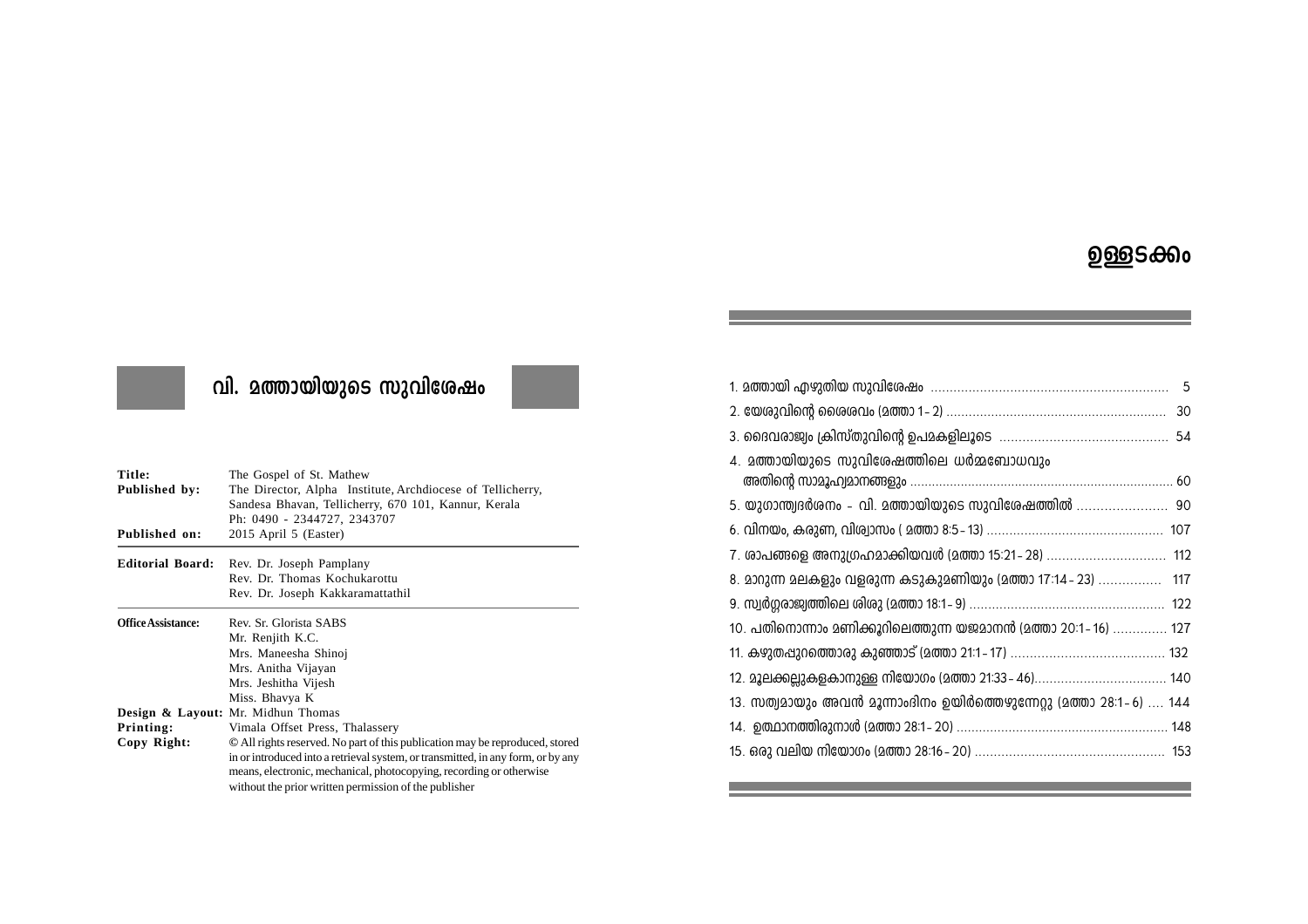**മത്തായി എഴുതിയ സുവിശേഷം** 

 $\alpha$ ] തിയനിയമ കാനോനായിൽ ആദ്യമായി മാണ്. ഏറ്റവുമാദ്യം രചിക്കപ്പെട്ട സുവിശേഷമായതു കൊണ്ടല്ല, ആദിമസഭയിൽ ഏറ്റവുമധികം പ്രചരി ച്ചിരുന്നതുകൊണ്ടാണ് ഈ സുവിശേഷം കാനോനാ യിൽ ആദ്യസ്ഥാനത്തെത്തിയത്. 28 അധ്യായങ്ങളും 1071 വാകൃങ്ങളുമുള്ള ഈ സുവിശേഷം ആദിമസഭ തലമുറകൾക്കായി കാത്തുസൂക്ഷിച്ച അമൂല്യമായ ഒരു നിധിയാണ്.

#### സുവിശേഷകനായ മത്തായി

ഈശോയുടെ പന്ത്രണ്ടുശ്ലീഹൻമാരിൽ ഒരാളായ മത്തായി (ലേവി) ആദ്യസുവിശേഷം രചിച്ചു എന്നാണ് അതിപുരാതനമായ പാരമ്പര്യം. ഹിയെരാപ്പോളീ സിലെ (തുർക്കി) പപ്പിയാസിന്റെ (എ.ഡി. 70–140) ഒരു പ്രസ്താവന എവുസേബിയസ് തന്റെ സഭാചരിത്ര ത്തിൽ ഉദ്ധരിക്കുന്നതിൽനിന്നാണ് ഈ പാരമ്പര്യ ത്തിന്റെ തുടക്കം. പപ്പിയാസ് പറയുന്നു: "മത്തായി ഹീബ്രുഭാഷയിൽ (കർത്താവിന്റെ/കർത്താവിനെക്കു റിച്ചുള്ള) വാക്കുകൾ സമാഹരിച്ചു. ഓരോരുത്തരും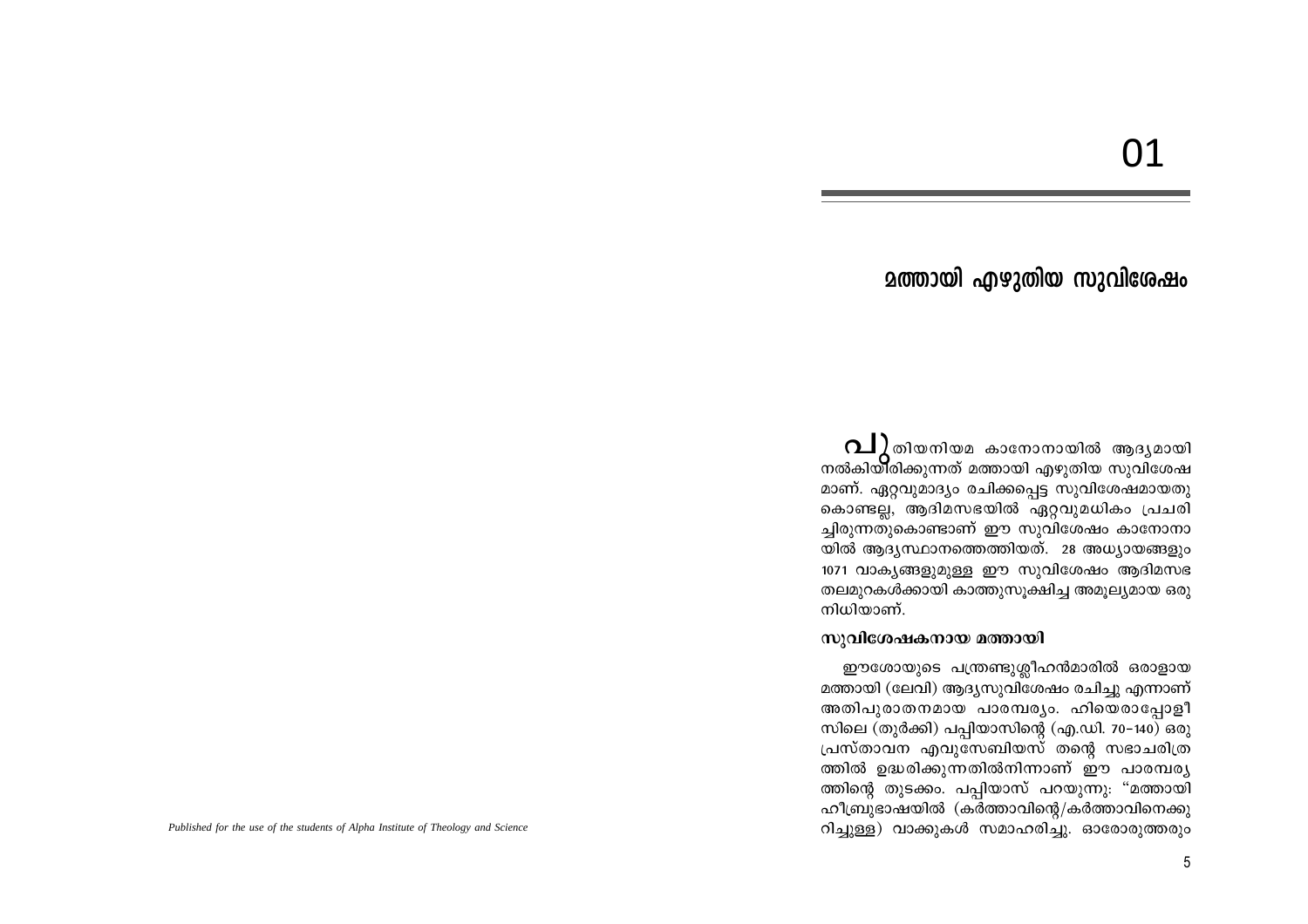ചെയ്യുന്ന സാർവ്വത്രികരക്ഷയെപറ്റിയുള്ള പ്രസ്താവനകൾ വിജാ തീയ പ്രേഷിത പ്രവർത്തനം നടത്തിയ ഒരു സമൂഹത്തിലാണ് ഇതെ ഴുതപ്പെട്ടതെന്നു സൂചിപ്പിക്കുന്നു (മത്താ 28,18-20; 8,11-12; 10,18; 12,18.2121). (2) ആചാരങ്ങൾ ഒഴിവാക്കാനുള്ള മനോഭാവം (15,11  $-20$ ; 23,25-26). (3) സുവിശേഷത്തിലൂള്ള നിയമ വിമർശനം (5,21  $-48$ ), മോശയെക്കാൾ ഉപരിയായ മിശിഹായുടെ സ്ഥാനം (19,3-9).  $(4)$  ഫരിസേയരുടെ നീതിചിന്തയുടെ വിമർശനം  $(5.20; 6.12; 9.32);$ 12,121). (5) അറമായ സ്വാധീനത്തിന്റെ അഭാവം (കാ. മർക്കോ 1,13; മത്താ 4,2; മർക്കോ 5,41; മത്താ 9,25; മർക്കോ 7,34; മത്താ 15,30; മർക്കോ 7,11; മത്താ 15,5). (6) സുവിശേഷകന്റെ സമുഹം സിനഗോ ഗിനോട് അകൽച്ച പുലർത്തിയിരുന്നു (മത്താ 23, 34 6; 7,296).  $(7)$ സാബത്തു നിയമങ്ങൾ അപ്രസക്തമാണ് (12,43; 22,3; 8,11-12; 21,39മു;  $27,25$ ;  $28,15$ ).

ഈ രണ്ടു നിലപാടുകൾക്കും അനുകൂലികൾ ധാരാളമുണ്ട്. പല സ്തീനായ്ക്കു വെളിയിൽ ജനിച്ചുവളർന്ന, യവനസംസ്ക്കാരവു മായി അടുപമുണ്ടായിരുന്ന ഒരു യഹുദപ്രൈസ്തവനായിരിക്കണം രചയിതാവ് എന്ന് ഒരു കൂട്ടം പണ്ഡിതന്മാർ അഭിപ്രായപ്പെടുന്നു. വിജാതീയരുടെ ഇടയിലുള്ള പ്രേഷിത പ്രവർത്തനം, നിയമത്തോ ടുള്ള (തോറാ) സമീപനങ്ങളിലെ ലാഘവത്വം എന്നിവ ഈ നില പാടിനെ ശക്തിപ്പെടുത്തുന്ന വാദങ്ങളാണ്. യഹൂദപാരമ്പര്യവുമാ യിട്ടുള്ള രചയിതാവിന്റെയും സുവിശേഷത്തിന്റെയും ബന്ധവും പ്രേഷിത പ്രവർത്തനത്തിലെ തുറവിയും പരിഗണിക്കുമ്പോൾ ഈ നിലപാട് ശരിയായിരിക്കാനുള്ള സാധൃതയുണ്ട്. രചയിതാവ് ആരാ ണെന്നു കൃത്യമായി നിർണ്ണയിക്കുക തികച്ചും വിഷമകരമാണ്. പഴ യനിയമ പരിജ്ഞാനമുള്ള ഒരു ക്രൈസ്തവൻ എന്നതിൽ കൂടുത ലായി ഒന്നും പറയാനാവില്ല എന്നതാണു വാസ്തവം.

## രചനാസ്ഥലവും കാലവും

മത്തായിയുടെ സുവിശേഷം സിറിയായിൽവച്ചു രചിക്കപ്പെട്ടു എന്നാണ് പാരമ്പര്യം. സുവിശേഷത്തിലെ യഹൂദ-പ്രൈസ്തവ സുചനകൾ, ഡിഡാക്കെയും (7,1;8; 10,15; 16) അന്ത്യോക്യായിലെ ഇഗ്നേഷ്യസും (ഇഗ്നേഷ്യസ്: സ്മിർണാലേഖനം 1,1; മത്താ 3,15; ഫിലദെൽഫിയാ ലേഖനം 3,1; മത്താ 15,13) നൽകുന്ന സാക്ഷ്യ ങ്ങൾ എന്നിവ ഇതു ശരിവെക്കുന്നു. അന്ത്യോക്യാ, ഡമാസ്കസ്, സീദോൻ, ടയിർ മുതലായ സിറിയൻ പട്ടണങ്ങളിൽ ഏതാണ് ശരിയായ രചനാസ്ഥലമെന്നു നിർണ്ണയിക്കാൻ സാധ്യമല്ല. ഗ്രീക്കു സംസാരിക്കുന്നവർക്കുവേണ്ടി ഗ്രീക്കു ഭാഷയിൽ എഴുതപ്പെട്ടതാ

താന്താങ്ങളുടെ കഴിവുപോലെ അവ വിവർത്തനം ചെയ്യുകയും ചെയ്തു" *(തിരുസഭാചരിത്രം* III, 39,16). ചുങ്കക്കാരനായ ലേവി യാണ് ഈ സുവിശേഷത്തിന്റെ കർത്താവ് എന്ന് ഒരിജൻ സാക്ഷ്യ പ്പെടുത്തുന്നതും എവുസേബിയസ് ഉദ്ധരിക്കുന്നുണ്ട് (*തിരുസഭാച*  $\partial\phi$ തം VI,25). ഇരണേവുസും അലക്സാണ്ട്രിയയിലെ കൊന്റും മത്തായി ശ്ലീഹായുടെ കർതൃത്വത്തിൽ വിശ്വസിച്ചവരാണ്.

അപ്പസ്തോലനായ മത്തായി യേശുസംഭവത്തിന്റെ ദൃക്സാക്ഷി യാണ്. പക്ഷേ അദ്ദേഹമാണ് ഈ സുവിശേഷം രചിച്ചതെന്ന് ഇപ്പോഴും സംശയ്മഹിതമായി സ്ഥാപിക്കാൻ കഴിഞ്ഞിട്ടില്ല. രണ്ടാം നുറ്റാണ്ടിലാണ് "മത്തായിയുടെ സുവിശേഷം" എന്ന് ആദ്യസുവി ശേഷത്തിനു തലക്കെട്ടു ലഭിക്കുന്നത് . അപ്പസ്തോലനായ അ്ദദ്ദഹം തന്റെ സുവിശേഷ രചനയ്ക്ക് ദൃക്സാക്ഷിയല്ലാത്ത മർക്കോസിനെ ആശ്രയിക്കുന്നതെന്തുകൊണ്ട്? മർക്കോസിന്റെ സുവിശേഷത്തിലെ ചുങ്കക്കാരനായ ലേവി (2,14) ഒന്നാം സുവിശേഷത്തിൽ മത്തായി എന്ന പേരിലാണ് പ്രത്യക്ഷപ്പെടുന്നത്. മത്തായി ശ്ലീഹാ ഒന്നാം സുവിശേഷം വിരചിതമായ ആദിമസഭാസമുഹ്ത്തിന്റെ ഉത്ഭവത്തിൽ പ്രഥമസ്ഥാനം വഹിച്ച ആളായിരിക്കണം. സുവിശേഷം യഥാർത്ഥ ത്തിൽ എഴുതിയ ആൾ ആ സമുഹത്തിലെ ഒരു പ്രബോധകനോ അദ്ധ്യാപകനോ ആയിരുന്നിരിക്കണം (മത്താ 13,52; 23.34). യഹുദ മതഗ്രന്ഥങ്ങളിൽ പ്രാവീണ്യവും ക്രിസ്തുപ്രബോധനങ്ങളിൽ ദൃഢ വിശ്വാസവുമുള്ള ആളായിരുന്നു അദ്ദേഹം. 'പഴയതും' 'പുതിയതും' നിശ്ചയമുള്ള ഒരു ഗുരുവര്യൻ (മത്താ 13,52).

സുവിശേഷകൻ ഒരു യഹുദ ക്രൈസ്തവൻ ആയിരുന്നു എന്നു വാദിക്കുന്ന പണ്ഡിതന്മാർ ധാരാളമുണ്ട്. അതിനുള്ള കാരണങ്ങൾ പലതാണ്. (1) നിയമത്തോടുള്ള ആഭിമുഖ്യം (മത്താ 5,17–20; 23,3.23). (2) പഴയനിയമസൂചനകളുടെയും "പൂർത്തീകരണ"ത്തിന്റെയും ബാഹുല്യം (മത്താ 1,22-23; 2,5-6.15.17-18; 3,3; 4,14-16; 8,17). (3) ഈശോയുടെ പ്രേഷിത പ്രവർത്തനം ഇസ്രായേലിലേക്കു മാറിയി രിക്കുന്നു (മത്താ 10,5–6; 15,24). (4) സാബത്ത് പാലിക്കുന്ന സമുഹ മാണ് മത്തായിയുടേത് (മത്താ 24,20). (5) ഈ സമൂഹം യഹുദരു മായി ഐകൃത്തിലാണു കഴിയുന്നത് (മത്താ 17,24-27; 23,1-3). (6) ഈശോയെ മോശയുമായി താരതമ്യപ്പെടുത്തി അഞ്ചു നീണ്ട പ്രസം ഗങ്ങൾ നൽകിയിരിക്കുന്നു (കാ. മത്താ 2,13 മു; 4,1-2; 5,1).

രചയിതാവ് ഒരു വിജാതീയ ക്രൈസ്തവനായിരുന്നു എന്നതിനും നിരവധി തെളിവുകൾ നിരത്താറുണ്ട്: (1) സുവിശേഷം പ്രദാനം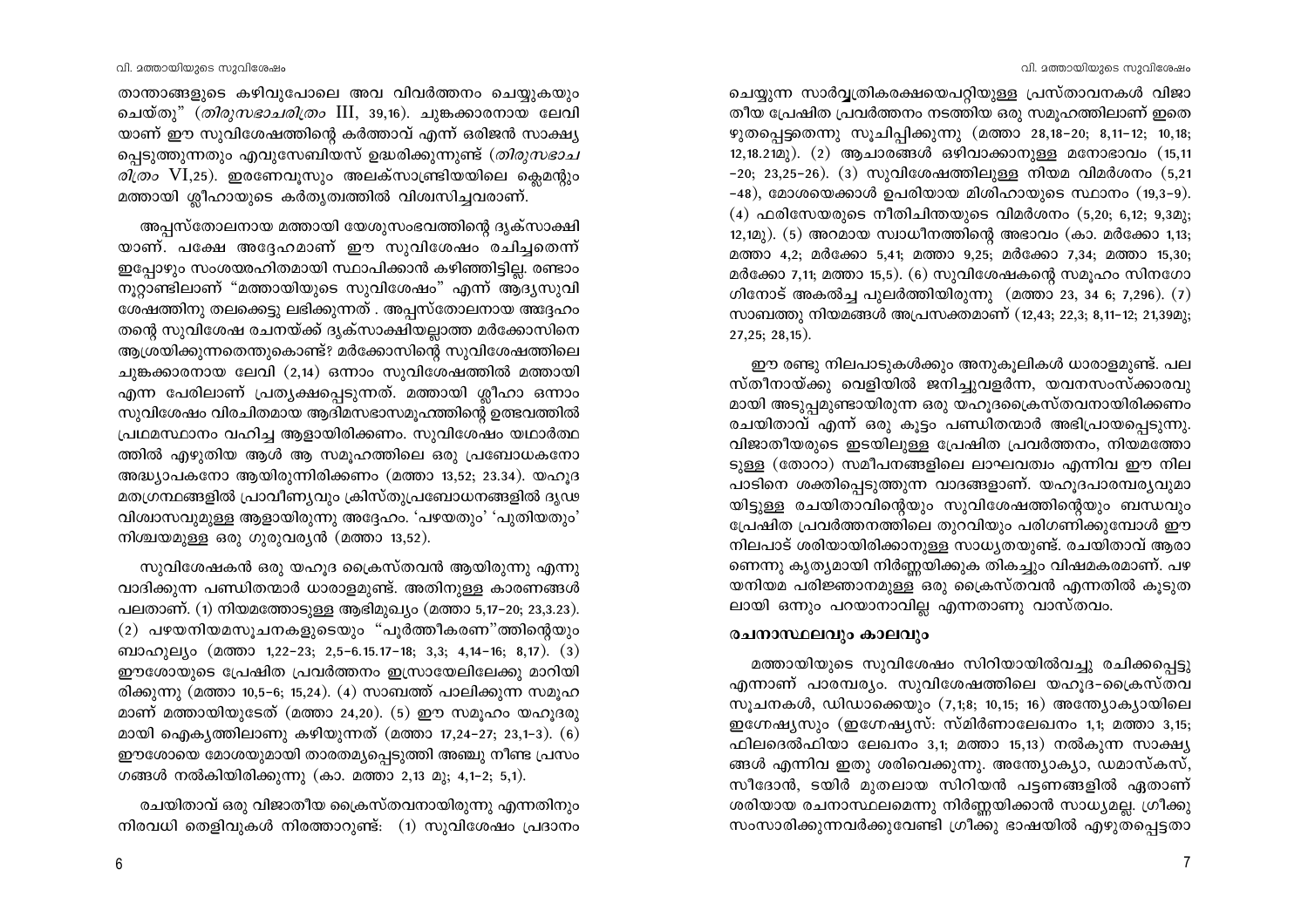ണല്ലോ ഈ സുവിശേഷം. അതുകൊണ്ട് പാലസ്തീനായിൽ വച്ചാ യിരിക്കില്ല എഴുതപ്പെട്ടത് എന്നേ ഖണ്ഡിതമായി പറയാൻ പറ്റു.

ഭൂരിപക്ഷം പണ്ഡിതന്മാരും അഭിപ്രായപ്പെടുന്നത് എ.ഡി. 70 -85 വർഷങ്ങൾക്കിടയിൽ സുവിശേഷം വിരചിതമായി എന്നാണ്. ഇഗ്നേഷ്യസിന് 110-ാമാണ്ടിൽ ഈ സൂവിശേഷത്തെപറ്റി അറിയാ മായിരുന്നു. ദേവാലയ നാശത്തെ പറ്റി (70) മത്തായി അറിഞ്ഞി രുന്നു എന്നാണ് പണ്ഡിതാഭിപ്രായം (കാ. 22,7; 21,41; 23,38). പത്രോ സിന്റെ ഒന്നാം ലേഖനമാണ് (85–95) ഈ സുവിശേഷം ഉപയോ ഗിക്കുന്ന ആദ്യ ക്രൈസ്തവ കൃതി. മർക്കോസിന്റെ സുവിശേഷ ത്തിനു ശേഷമായിരിക്കണമല്ലോ മത്തായിയുടെ രചന. അപ്പോൾ 70നു ശേഷം എന്ന നിഗമനത്തിനു പ്രസക്തിയുണ്ട്.

## സ്ഥീകർത്താക്കൾ

ആരെ ഉദ്ദേശിച്ചാണ് മത്തായി തന്റെ സുവിശേഷം എഴുതിയത്? യഹൂദമതവുമായി വേർപിരിഞ്ഞുതുടങ്ങിയ ഒരു ക്രൈസ്തവസമൂ ഹത്തിലാണ് ഈ സുവിശേഷത്തിന്റെ ഉത്ഭവം. അവരാണ് സുവി ശേഷത്തിന്റെ സ്വീകർത്താക്കൾ. ക്രൈസ്തവർ ഒരു പക്ഷേ പീഡി പ്പിക്കപ്പെട്ടിരിക്കാനും സാദ്ധ്യതയുണ്ട് (10,17-18; 23,4). "അവരുടെ/ നിങ്ങളുടെ സിനഗോഗുകൾ" (4,23; 9,35; 10,17; 12,9; 13,54; 23,34), "നിയമങ്ങളും ഫരിസേയരും" (5,20,12,38; 15,1; 23,2.13.15.23.25.27.29) മുതലായ പ്രയോഗങ്ങൾ ഈ വേർപിരിയലിനെ സൂചിപ്പിക്കുന്നു. യഹൂദമതപണ്ഡിതന്മാരുടെയും ഫരിസേയരുടെയും കാപട്യം  $(6,1)$ -18; 21,1-36) മത്തായി എടുത്തുകാണിക്കുന്നുണ്ട്. ഇസ്രായേലിന്റെ പ്രമുഖ സ്ഥാനം അവസാനിച്ചതായി മത്തായിയുടെ സമൂഹം കരു തുന്നു. വിജാതീയരുടെ ഇടയിൽ പ്രേഷിത പ്രവർത്തനം ആരംഭി ച്ചുകഴിഞ്ഞു. മത്തായിയുടെ സമൂഹം ഈ പ്രവർത്തനത്തിൽ സജീ വമാണ്. യഹൂദരിൽനിന്നും വിജാതീയരിൽനിന്നുമുള്ള ക്രൈസ്ത വർ അംഗങ്ങളായ ഒരു സമൂഹമായിരുന്നു അത്. ഏതെങ്കിലും ഒരു പ്രത്യേക വിഭാഗം മാത്രമുള്ള ഒരു സമൂഹത്തിനല്ല മത്തായി എഴുതിയത്; വിവിധ സമൂഹങ്ങൾക്കാണ് എന്ന ആശയത്തിന് ഇപ്പോൾ പ്രാമുഖ്യം കിട്ടിത്തുടങ്ങിയിട്ടുണ്ട്.

യഹുദമതാനുയായികളുടെ നീതിയെ അതിശയിക്കുന്ന പുതിയ നീതിയാണ് മത്തായിയുടെ സമൂഹം അനുവർത്തിക്കേണ്ടത്  $(5,20)$ . അത് നിറവേറ്റുകയാണ് ദൈവേഷ്ടം (7,21; 12,50; 21,31). മിശിഹാ "പൂർത്തീകരണത്തിന്റെ" സന്ദേശവാഹകനാണ് (5,48; 19,21). നിയ മരാഹിത്യം അനുവദനീയമല്ല (7,15; 24,11). പ്രവാചകരും (10,41; 23,34) നിയമ പണ്ഡിതരും (13,52; 23,34) അരുപിയിൽ നിറഞ്ഞ

വരും (10,8) അദ്ദേഹത്തിന്റെ സമൂഹത്തിൽ ഉണ്ടായിരുന്നു. പത്രോ സിന്റെ ശ്ലീഹന്മാരിലെ പ്രഥമ സ്ഥാനം അംഗീകരിച്ചിരുന്ന ഒരു സമൂഹമാണ് മത്തായിയുടെത് (10,2;15,15; 18,21; 16,18-19).

## സോതസ്

സമവീക്ഷണ സുവിശേഷങ്ങളുടെ പരസ്പരബന്ധം ചർച്ചചെ യ്തപ്പോൾ മത്തായി, ലുക്കാ സുവിശേഷങ്ങൾ പൊതുവായി ഉപ യോഗിച്ച രണ്ടു സ്രോതസ്സുകൾ മർക്കോസിന്റെ സുവിശേഷവും ക്യു രേഖയുമാണെന്ന് കാണുകയുണ്ടായി. മർക്കോസിന്റെ സുവി ശേഷത്തിന്റെ മറ്റൊരു പതിപ്പായിരിക്കണം മത്തായി ഉപയോഗി ക്കുന്നത്. വാമൊഴിയിലുള്ള ഒരു ക്യു പാരമ്പര്യമാണ് മത്തായി ഉപ യോഗിച്ചതെന്നു കരുതുന്നവരിൽ പ്രധാനിയാണ് ജി. ബോൺകാം. മത്തായിയിൽ മാത്രം കാണുന്ന 25 "പെരിക്കോപ്പു"കൾ ഉള്ളതി നാൽ അവയ്ക്ക് ആധാരമായ സ്രോതസ്സുകളും മത്തായി ഉപയോ ഗപ്പെടുത്തിയിട്ടുണ്ട് എന്ന് ഊഹിക്കാം. ആ സ്രോതസ്സ് ലിഖിതരു പത്തിലുള്ള ഒരു രേഖയായിരുന്നിരിക്കാൻ സാധ്യതയില്ല. കാരണം പൊതുവായ ഒരു ദൈവശാസ്ത്ര ദർശനമില്ലാത്ത 25 പ്രത്യേക പെരിക്കോപ്പുകളാണ് അവ. വാമൊഴി പാരമ്പര്യത്തിലാണ് അവ മത്തായിക്കു കൈവന്നതെന്നാണ് പണ്ഡിതന്മാരുടെ നിഗമനം. മത്താ യിയുടെ സുവിശേഷത്തിന്റെ പകുതിയോളം മാർക്കോസിൽനിന്നും മറ്റേ പകുതി ക്യു പാരമ്പര്യത്തിലും ഇതരപാമ്പര്യങ്ങളിലും നിന്നും വന്നതാകണം. മർക്കോസിന്റെ ഘടന മത്തായി സ്വീകരിക്കുന്നു. ക്യു പാരമ്പര്യത്തിൽ നിന്നുള്ള ഭാഗങ്ങൾ മത്തായി അതേപടി എടു ത്തുചേർക്കുകയല്ല ചെയ്തിരിക്കുന്നത്. തന്റെ പ്രധാന കഥയോട് ഓരോ ഭാഗവും വിളക്കിച്ചേർക്കാൻ മത്തായി ശ്രദ്ധിച്ചിട്ടുണ്ട്.

സെന്റ് പോളിന്റെ ദൈവശാസ്ത്രവുമായി മത്തായിയുടെ സുവി ശേഷത്തിനുള്ള ബന്ധം പല ഗവേഷകരും ചൂണ്ടിക്കാണിച്ചിട്ടുണ്ട് (ന്യായവിധി, നിയമം, സാർവ്വത്രികരക്ഷ മുതലായ പ്രമേയങ്ങൾ). ഡിഡാകെ, ഇഗ്നേഷ്യസിന്റെ ലേഖനങ്ങൾ എന്നിവയുടെ രചയി താക്കൾ മത്തായിയുടെ സുവിശേഷത്തെ ആശ്രയിച്ചിട്ടുണ്ട് എന്ന് ചില പണ്ഡിതന്മാർ അഭിപ്രായപ്പെടുന്നു.

## മത്തായിയിൽ മാത്രം കാണുന്ന ഭാഗങ്ങൾ

മത്തായിയിൽ മാത്രം കാണുന്ന ഭാഗങ്ങളെ വിവരണങ്ങൾ, ഉപ മകൾ, അത്ഭുതങ്ങൾ, ഉത്ഥിതന്റെ പ്രത്യക്ഷീകരണ വിവരണങ്ങൾ, യേശുവചനങ്ങൾ എന്നിങ്ങനെ അഞ്ചായി തിരിക്കാം. മത്തായി യുടെ മറ്റൊരു പ്രത്യേകതയാണ് ഈശോയുടെ അഞ്ച് ദീർഘപ്ര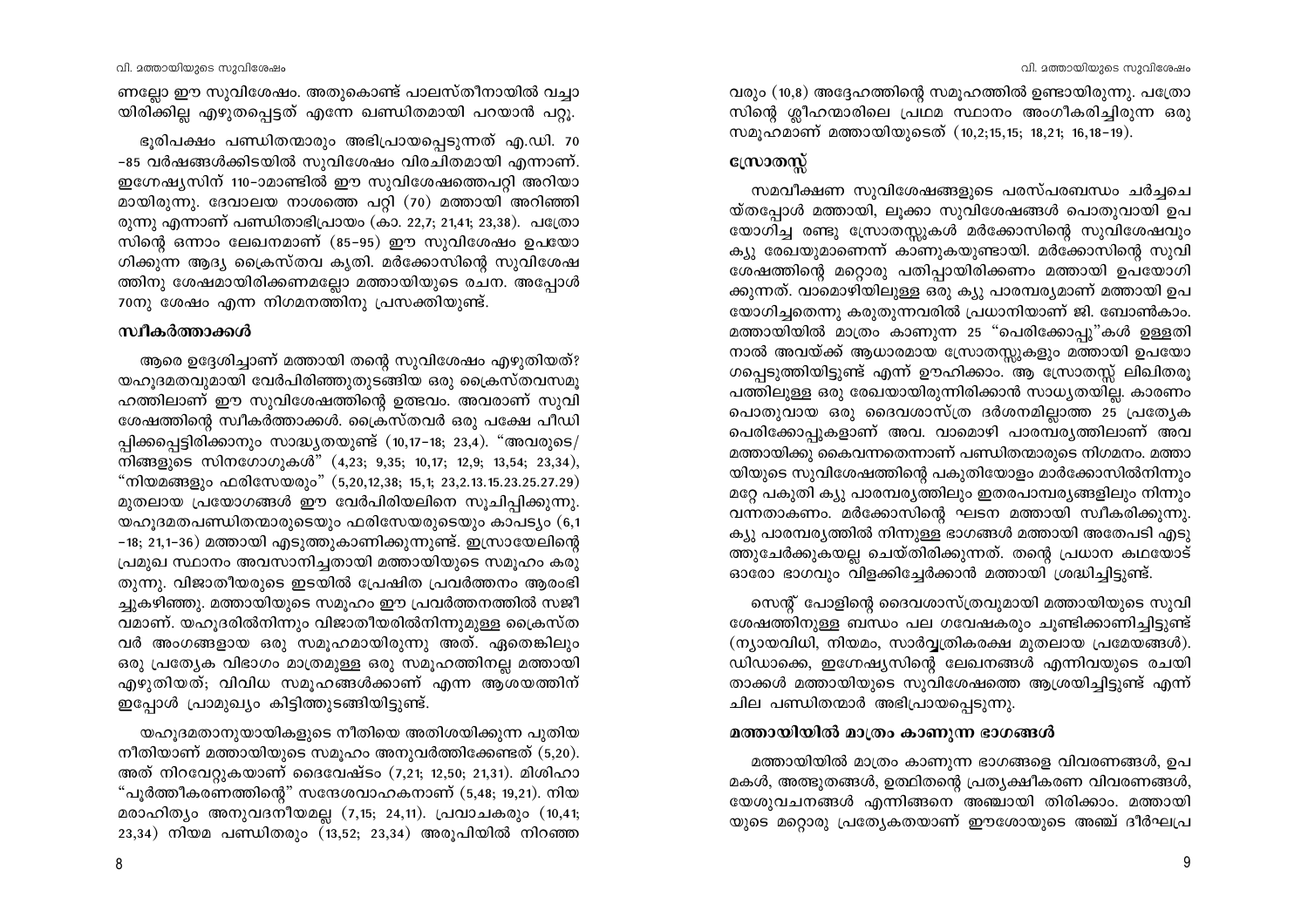ഭാഷണങ്ങൾ (മത്താ 5-7: മലയിലെ പ്രസംഗം; 10: പ്രേഷിത പ്രവർത്തനം; 13: ദൈവരാജ്യം ഉപമകളിലൂടെ; 18: ക്രൈസ്തവ സമുഹജീവിതം; 27-25: യഹുദമതവിമർശനം-യുഗാന്ത്യം).

## 1. വിവരണങ്ങൾ

- 1,18-2,23 ഈശോയുടെ ജനനസംബന്ധമായവ
- 27,3-10 യുദാസിന്റെ മരണം
- പീലാത്തോസിന്റെ ഭാര്യയുടെ സ്വപ്നം 27.19
- $27,24-25$  പീലാത്തോസിന്റെ കൈകഴുകൽ
- 27,51-53 മരിച്ചവരുടെ ഉത്ഥാനം
- 27,62-66 കല്ലറ കാവൽക്കാർ
- 28,11-15 കല്ലറ കാവൽക്കാരുടെ അസത്യപ്രചാരണം

## 2. ഉപമകൾ

- $13,24-30$  ഗോതമ്പുവയലിലെ കളകൾ
- $13,44-52$  വയലിലെ നിധി, രത്നം, വല, ജ്ഞാനിയായ വീട്ടുടമസ്ഥൻ
- 18,23-35 നിർദയനായ ഭൂതൃൻ
- 20,1-16 മുന്തിരിത്തോട്ടത്തിലെ ജോലിക്കാർ
- 21,28-38 രണ്ടു പുത്രന്മാർ
- 25,1-13 പത്തു കന്യകമാർ
- 25,31-46 അന്ത്യവിധി

## 3. അത്ഭുതങ്ങൾ

- 9,27-34 അന്ധർക്കും ഊമനും സൗഖ്യം
- 14,22–23 കടലിൽ താഴുന്ന പത്രോസ്
- 17,24-27 മത്സ്യത്തിന്റെ വായിലെ നാണയം
- 21,14-16 ദേവാലയത്തിൽവച്ചു നൽകുന്ന രോഗശാന്തി

## 4. ഉത്ഥിതന്റെ പ്രത്യക്ഷീകരണങ്ങൾ

28,9–19 – ഈശോ സ്ത്രീകൾക്കു പ്രത്യക്ഷനാകുന്നു 28,16-18 - ഗലീലിയയിലെ ഒരു മലയിൽ വച്ചുള്ള പ്രത്യക്ഷീകരണം

## 5. യേശുവചനങ്ങൾ

- $5,5.7-10$  സുവിശേഷ ഭാഗ്യങ്ങൾ
- 5,17.19-20 നിയമത്തിന്റെ പുർത്തീകരണം
- $5,21-24$  കൊലപാതകത്തെപറ്റി
- 5,27-37 വൃഭിചാരം, വിവാഹമോചനം, ആണയിടൽ
- ധർമ്മദാനം, പ്രാർത്ഥന  $6.1 - 6$
- $6.16 18 9$ പവാസം
- മുത്തുകൾ പന്നികൾക്കുള്ളതല്ല  $7.6$
- 11,28-30 അധ്വാനിക്കുന്നവനും ഭാരം വഹിക്കുന്നവരും
- 16,17–15 പത്രോസിന് താക്കോലുകൾ
- 18,15-22 തിരുത്താനും ക്ഷമിക്കാനും തയ്യാറാവുക
- 19,10-12 വിവാഹവും കൃപയും
- 23.8-11.15-12-ഫരിസേയർക്കെതിരേ
- 28.18-20 പ്രേഷിതാഹ്വാനം

## ഭാഷയും സാഹിത്യശൈലിയും

ഏറ്റവും യഹുദ സ്വഭാവം പുലർത്തുന്ന സുവിശേഷമാണ് മത്താ യിയുടെത്. പഴയനിയമത്തിൽനിന്ന് ഏകദേശം 130 ഉദ്ധരണികൾ മത്തായിലുണ്ട്. അവയിൽ 43 എണ്ണം പൂർണ്ണരൂപത്തിൽതന്നെയാ ണ്. "കർത്താവ് പ്രവാചകൻ വഴി അരുളിചെയ്തത് പുർത്തിയാ കാൻ വേണ്ടിയാണ് ഇതെല്ലാം സംഭവിച്ചത്" എന്നൊരു കുറിപ്പ് 12 ഉദ്ധരണികളോടൊപ്പം മത്തായി നൽകുന്നുണ്ട് (1,22-23; 2,5-6; 2,15.2,17  $-18$ ; 2.23; 4,14-15; 8,17; 12,17-25; 13,35; 21,4-5; 27,9). പഴയനിയമത്തിൽ നിന്ന് വാകൃങ്ങളെടുത്ത് അവയെ ഈശോയോട് ബന്ധപ്പെടുത്തി വ്യാഖ്യാനിക്കുകയാണ് മത്തായിയുടെ രീതി. സമകാലീന യഹൂദ വ്യാഖ്യാന സമ്പ്രദായത്തോടും ഖുംറാനിലെ വ്യാഖ്യാന രീതിക ളോടും മത്തായി സാധർമ്മ്യം പുലർത്തുന്നുണ്ട്. ചില പണ്ഡിത ന്മാരുടെ അഭിപ്രായത്തിൽ "ഹെബ്രായ ഭാഷയിൽ മത്തായി എഴുതി" എന്നു പറഞ്ഞപ്പോൾ ഉദ്ദേശിച്ചത് ഇതുതന്നെയാണ്. ഹെബ്രായ ഭാഷകൊണ്ട് അദ്ദേഹം സൂചിപ്പിക്കുന്നത് "ഹെബ്രായ രുടെ ആശയ പ്രകാശന രീതി"യത്രേ. ഹെബ്രായ സാഹിത്യശൈ ലി, സങ്കേതങ്ങൾ മുതലായവയൊക്കെ മത്തായി ഉപയോഗിച്ചു എന്നർത്ഥം.

മർക്കോസിന്റെ ഭാഷ പരിഷ്ക്കരിക്കുവാൻ മത്തായി ഉദ്യമിച്ചിരി ക്കുന്നതുകൊണ്ട് ക്ലാസിക്കൽ ഗ്രീക്ക് ശൈലിയിലാണ് അദ്ദേഹം എഴുതിയതെന്ന് ധരിക്കാൻ പാടില്ല. സപ്തതിയുടെ ഭാഷയോടു സാമൃമുള്ളതും ശേമിക സ്വാധീനം പ്രകടിപ്പിക്കുന്നതുമായ കൊയിനേ ഗ്രീക്കാണ് മത്തായിയുടെ ഭാഷ. ശേമിക ശൈലിയുടെ പ്രത്യേകതകളായ സമാന്തരത്വം, ആവർത്തനങ്ങൾ, ഉൾപ്പെടുത്ത ലൂകൾ (inclusio) എന്നിവ അദ്ദേഹം ഉപയോഗിക്കുന്നുണ്ട്.

## പാഠവിജേനം (ഘടന)

മത്തായിയുടെ സുവിശേഷത്തിന്റെ ഘടനയെപറ്റി നിരവധി പഠ നങ്ങൾ ഉണ്ടായിട്ടുണ്ട്. ഇവയിൽ പ്രധാനപ്പെട്ടവ മൂന്നെണ്ണമാണ്.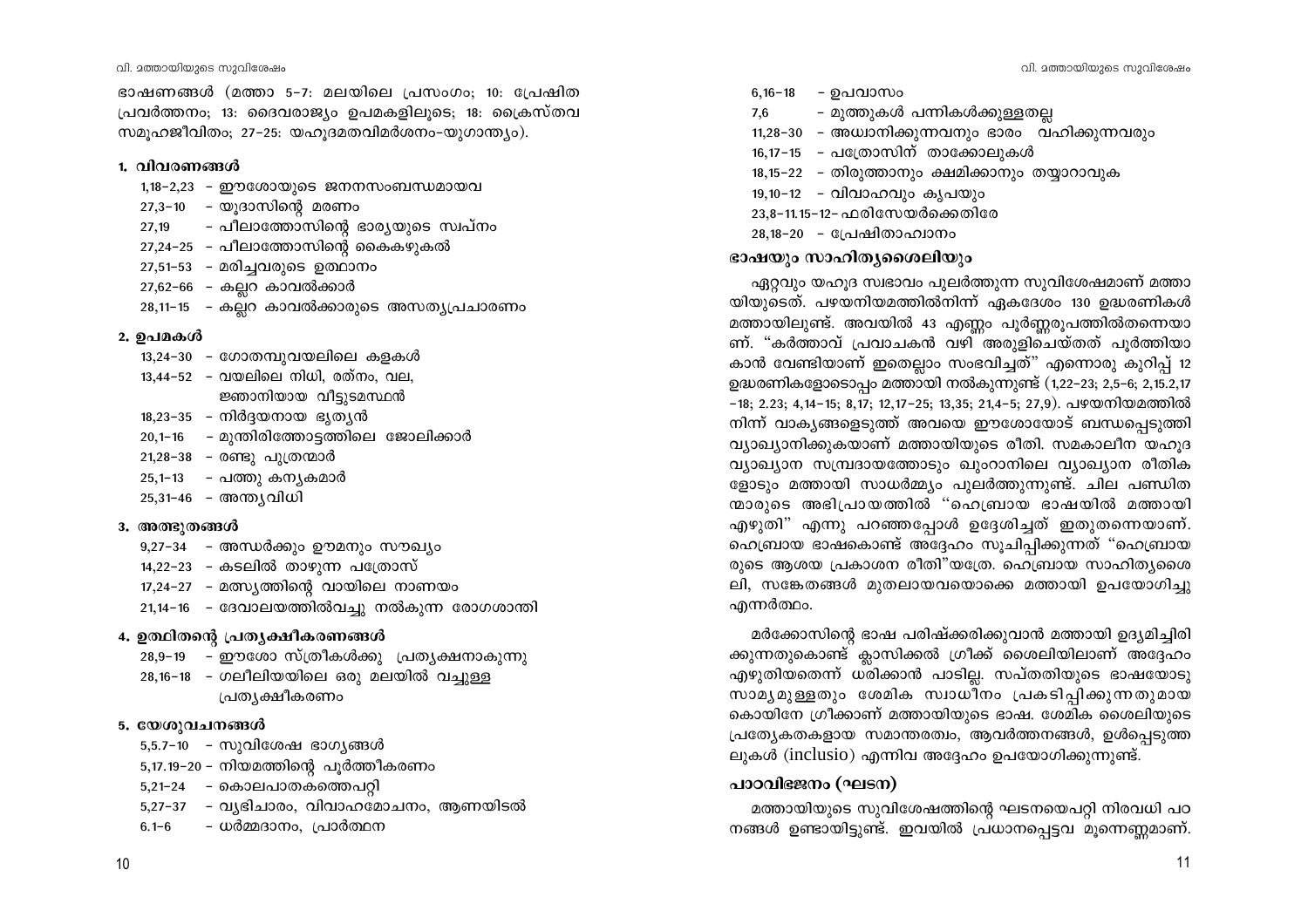(1) അഞ്ച് പ്രഭാഷണങ്ങളെ ആധാരമാക്കി അഞ്ച് ഭാഗങ്ങളായി തിരി ക്കുന്ന ഒരു വിഭജനമാണ് അതിൽ പ്രധാനം. ആമുഖവും (അ. 1-2) സമാപനവും (അ. 26-28) കുടാതെയുള്ള അഞ്ചുഭാഗങ്ങൾ ഇവയാ ണ്: അ. 3-7; 8-10; 11-13,52; 13,53-18,35; 19-25. (2) ആമുഖവും (1,1 -4,16) സമാപനവും (26-28) കൂടാതെ രണ്ടു ഭാഗങ്ങളായി (4,17-16,20; 16,21-25,46) തിരിക്കുന്ന ഒരു സമ്പ്രദായം. ഈ രണ്ടുഭാഗങ്ങളുടെയും ആദ്യ വാകൃങ്ങൾ (4,17; 16,21) മത്തായിയുടെ പ്രത്യേകമായ സൂചന കളായി കണക്കാക്കുന്നു. ഒന്നാം ഭാഗം ഗലീലിയിലെ പ്രവർത്തന ങ്ങളും രണ്ടാം ഭാഗം ജെറുസലെമിലേക്കുള്ള യാത്രയുമാണ്. ആദ്യ ഭാഗത്തിന്റെ പരിണാമഗുപ്തിയാണ് 16,13-20 (ഈശോ മിശിഹായാ ണെന്ന പത്രോസിന്റെ ഏറ്റുപറച്ചിൽ). കുരിശു മരണത്തിലേക്കുള്ള സുചന തരുന്ന 16,21 ഒരു പുതിയ ഭാഗത്തിന്റെ ആരംഭമായി കാണാം. (3) വിവരണവും പ്രഭാഷണവും ഇടകലർന്ന ഒരു വിഭജനരീതി ചില പണ്ഡിതന്മാർ സ്വീകരിക്കുന്നുമുണ്ട്:

| വിവരണം - അ. 1-4;  പ്രഭാഷണം - അ. | $5 - 7$   |
|---------------------------------|-----------|
| $8 - 9:$                        | 10        |
| $11 - 12$ ;                     | 13        |
| $14 - 17:$                      | 18        |
| $19 - 23:$                      | $24 - 25$ |
| $26 - 28:$                      |           |

സുവിശേഷത്തിന്റെ ഭാഷാപരവും ആശയപരവുമായ പ്രത്യേക തകൾ കണക്കിലെടുത്തുകൊണ്ടുള്ള ഒരു പാഠവിഭജനമാണ് ഇവിടെ സ്വീകരിച്ചിരിക്കുന്നത് (പൊക്കോർണി - ഹെക്കെൽ).

- പ്രാഗ്ചരിത്രം  $1.$  $1,1-4,22$ 
	- ദൈവപുത്രന്റെ വംശാവലിയും ജനനവും  $1,1-2,23$
	- പരസ്യജീവിതത്തിനുള്ള ഒരുക്കം  $3,1-4,22$
- പഴയനിയമത്തെ അതിശയിക്കുന്ന പുതിയ നീതി  $2.4,23-7,29$ 
	- ഈശോയുടെ പ്രവൃത്തികൾ  $4,23-25$
	- ഒന്നാം പ്രഭാഷണം: മലയിലെ പ്രസംഗം  $5.1 - 7.29$
- മിശിഹായുടെ മഹത്തായ പ്രവൃത്തികൾ  $3. 8,1-11,30$ 
	- അ. 8-9 അത്ഭുതപ്രവൃത്തികളും യഹൂദരുമായുള്ള തർക്കവും
	- രണ്ടാം പ്രഭാഷണം: പ്രേഷിത ദൗത്യം അ. 10
	- അ. 11 വഴിയൊരുക്കുന്നവനും മിശിഹായും
- ഈശോ-തിരസ്കൃതനാകുന്ന മിശിഹാ  $12,1 - 16,12$ 4.
	- അത്ഭുതവും തർക്കവും അ. 12
	- മുന്നാം പ്രഭാഷണം: ദൈവരാജ്യം  $13.1 - 52$
	- 13,53-16,12 അത്ഭുതവും തർക്കവും

| 5. |                | 16,13-20,34 പീഡാസഹനത്തിലേക്കുള്ള മാർഗ്ഗത്തിൽ       |
|----|----------------|----------------------------------------------------|
|    |                | 16,13–17,27 പത്രോസിന്റെ ഏററുപറച്ചിൽ, പീഡനത്തെപറ്റി |
|    |                | രണ്ടു പ്രവചനങ്ങൾ, രൂപാന്തരീകരണം, ശിഷ്യത്വം         |
|    | $18,1 - 35$    | നാലാം പ്രഭാഷണം: ക്രൈസ്തവ സമൂഹജീവിതം                |
|    |                | 19,1–20.34 പീഡാസഹനം, മൂന്നാം പ്രവചനം, ശിഷ്യത്വം    |
| 6. |                | അ. 21-25 ജെറുസലെമിലെ അന്ത്യദിനങ്ങൾ                 |
|    | $21,1 - 22,46$ | ഫലം പുറപ്പെടുവിക്കാത്ത ജനം                         |
|    | $21,1 - 22$    | നഗരപ്രവേശനം, ദേവാലയശുദ്ധീകരണം, അത്തിമരം            |
|    |                | 21,23-22,14 ഈശോയുടെ അധികാരം                        |
|    | $22,15 - 46$   | അവസാനത്തെ നാലു തർക്കങ്ങൾ                           |
|    | അ. 23          | യഹൂദമതനേതാക്കൾക്കെതിരേ വിമർശനം                     |
|    |                | അ. 24-25 അഞ്ചാം പ്രഭാഷണം: യുഗാന്ത്യം               |
| 7. |                | അ. 26-28 പീഡാസഹനവും ഉത്ഥാനവും                      |
|    |                | $.9 \times 10^{-10}$                               |

- $26 27$ പീഡാനുഭവവിവരണം
- ഉത്ഥാനം, പ്രേഷിതദൗത്യം 28

1. പ്രാഗ്ചരിത്രം (1,1–4,22): രക്ഷാചരിത്രപരമായും മിശിഹാവി ജ്ഞാനീയപരമായുമുള്ള പ്രാഗ്ചരിത്രത്തിൽ മനുഷ്യചരിത്രത്തി ലേക്ക് ഇറങ്ങിവരുന്ന ദൈവപുത്രനെ ആദ്യമായി അവതരിപ്പിക്കു കയാണ്. വംശാവലിയിലൂടെ ഈശോ ദാവീദിന്റെയും അബ്രാഹ ത്തിന്റെയും പുത്രനാണെന്നും (1,1–17) അങ്ങനെ വാഗ്ദാനത്തിന്റെ അവകാശിയാണെന്നും വൃക്തമാക്കുന്നു. പാപമോചകനും (1,21) രക്ഷകനുമായ ഈശോ ദൈവത്തെ നമ്മോടു കൂടെയാക്കുന്ന ഇമ്മാനുവേലാണ് (1,23). വിജാതീയരായ ജ്ഞാനികൾ ഈശോയെ തിരിച്ചറിയുമ്പോൾ യഹൂദർക്ക് അതിനു കഴിയുന്നില്ല (2,1–12). താൻ രക്ഷിക്കാനുള്ള ജനതതന്നെ അവിടുത്തെ വധിക്കാൻ ശ്രമിക്കുന്നു. മോശയെപ്പോലെ ഈജിപ്തിലാണ് ഈശോയും അഭയം തേടുന്നത്  $(2, 13-18)$ .

അടുത്ത രണ്ട് അദ്ധ്യായങ്ങളിൽ പരസ്യജീവിതത്തിന്റെ തുടക്ക ത്തിലെ ഈശോയെ അവതരിപ്പിക്കുന്നു. മൂന്നാമദ്ധ്യായത്തിൽ സ്നാപകയോഹന്നാന്റെ പ്രസംഗവും (വാ. 1-12) ഈശോയുടെ സ്നാനവുമാണ് (വാ. 13-14). "സകലനീതിയും പൂർത്തിയാക്കാ നാണ്" ഈശോ മാമ്മോദീസ സ്വീകരിക്കുന്നത് (3,15). ദൈവത്തോ ടുള്ള വിധേയത്വമാണ് മിശിഹായുടെ മുഖമുദ്ര. ഈശോ നേരി ടുന്ന പ്രലോഭനങ്ങൾ അവിടുത്തെ ദൈവാശ്രയത്വം പ്രകാശിപ്പി ക്കുന്നുണ്ട് (4,1–11). കഫർണാമിൽ ഈശോ തന്റെ പ്രസംഗപര്യ ടനം ആരംഭിച്ചു. ആദ്യശിഷ്യന്മാരെ തെരഞ്ഞെടുക്കുന്നതും അവിടെ വച്ചുതന്നെ (4,12-22).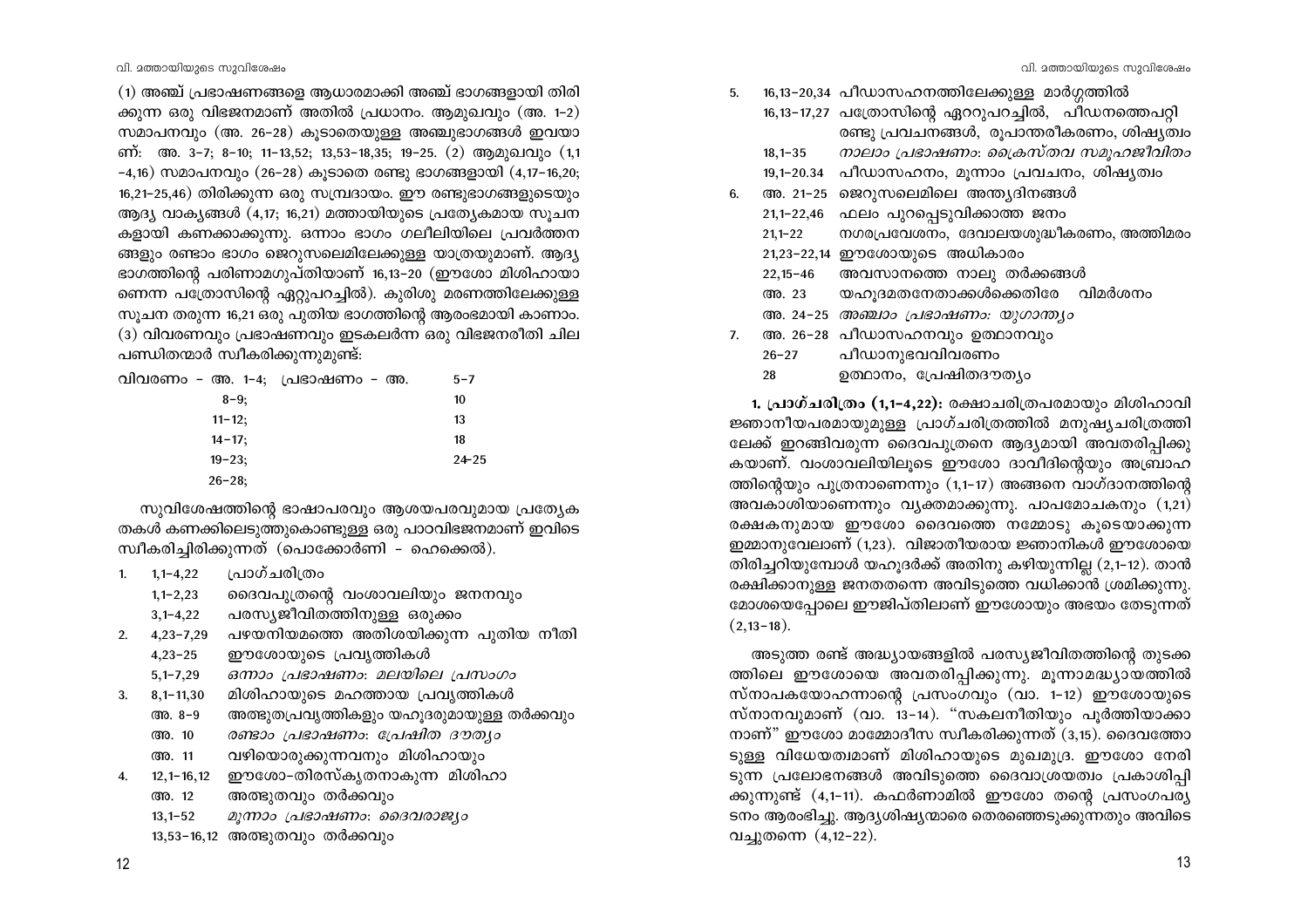വി. മത്തായിയുടെ സുവിശേഷം

2. പഴയനിയമത്തെ അതിശയിക്കുന്ന പുതിയ നീതി യുടെ പ്രഘോ ഷകനാണ് മിശിഹാ (4,23-7,29): ഈ ഭാഗത്തെ ആദ്യവാകൃങ്ങളിൽ  $(4,23-25)$  ഗലീലിയിലെ ഈശോയുടെ പ്രവർത്തനങ്ങളുടെ ഒരു രത്നചുരുക്കമാണുള്ളത്. അവിടുത്തെ പ്രവർത്തനങ്ങളിൽ പ്രസംഗം അതിപ്രധാനമായ ഒന്നാണെന്നു മത്തായി കരുതുന്നു. അധികാരപൂർവ്വം പഠിപ്പിക്കുന്ന ഗുരുവാണ് ഈശോ (7,28). "ശിഷ്യ ന്മാർ ഭൂമിയുടെ ഉപ്പും ലോകത്തിന്റെ പ്രകാശവു" മാണ്  $(5,13-14)$ . അവരുടെ നീതി നിയമജ്ഞരുടെയും ഫരിസേയരുടെയും നീതിയെ അതിശയിച്ചില്ലെങ്കിൽ അവർക്ക് സ്വർഗ്ഗരാജ്യത്തിൽ പ്രവേശിക്കാ നാവില്ല (5,20).

3. മിശിഹായുടെ മഹത്തായ പ്രവൃത്തികൾ (8,1-11,30): മിശിഹാ യുടെ മഹത്തായ പ്രവൃത്തികൾ ആരംഭിക്കുന്നത് ദൈവരാജ്യ ത്തിന്റെ നീതിയെക്കുറിച്ചുള്ള പ്രസംഗത്തിനുശേഷമാണ്. പല അത്ഭു തപ്രവൃത്തികളുടെ വിവരണങ്ങൾകൊണ്ടു സമ്പന്നമാണ് ഈ അധ്യായങ്ങൾ. ദൈവത്തിന്റെ തിരുമനസ്സ് ഈ അത്ഭുതങ്ങളിലൂടെ നിറവേറുന്നതായി മത്തായി മനസ്സിലാക്കുന്നു. ഈശോയെ യഹു ദർ തിരസ്ക്കരിക്കുന്നതിന്റെ അടയാളങ്ങളും ഈ ഭാഗത്തുണ്ട് (9,3 -6.11-13.14-17.34). ശിഷ്യത്വം (8,18-22), മത്തായിയെ തെരഞ്ഞെടു ക്കുന്നതിന്റെ വിവരണം (9,9–13), ശിഷ്യന്മാരുടെ പെരുമാറ്റം (9,14 -19), വിളവും വേലക്കാരുടെ കുറവും (9,35-38) മുതലായവ ഈശോ യുടെ പുതിയ സമൂഹത്തിന്റെ ചില പ്രത്യേകതകൾ ചൂണ്ടിക്കാട്ടു ന്നുണ്ട്. ശിഷ്യസമുഹത്തിന്റെ പ്രേഷിതദൗത്യം വ്യക്തമാക്കുന്ന പ്രഭാ ഷണമാണ് 10-ാം അദ്ധ്യായം. സ്നാപകയോഹന്നാന്റെ ശിഷ്യന്മാർ  $(11,1-6)$ , സ്നാപകനെക്കുറിച്ചുള്ള ഈശോയുടെ സാക്ഷ്യം  $(11,7)$  $-19$ ), ഈശോയെ തിരസ്ക്കരിക്കുന്നവരുടെ ഭാഗധേയം  $(11,2-24)$ എന്നിവയോടൊപ്പം ഈശോയുടെ വ്യക്തിത്വത്തെക്കുറിച്ചുള്ള ഒരു ആത്മഭാഷിതത്തോടെ (11,25-30) ഈ ഭാഗം അവസാനിക്കുന്നു.

4. ഈശോ – തിരസ്കൃതനാകുന്ന മിശിഹാ (12,1-16,12): മിശി ഹായുടെ പ്രവർത്തനങ്ങളിലുള്ള ദൈവിക ഇടപെടലുകളായി അത്ഭുതപ്രവൃത്തികളെ വ്യാഖ്യാനിക്കുന്ന ഈശോ (11,4) അത്തര ത്തിലുള്ള കൂടുതൽ പ്രവൃത്തികൾ ചെയ്യുന്നതും യഹൂദമതനേതാ ക്കളുമായി സംഘർഷത്തിലേർപ്പെടുന്നതും ഈ ഭാഗത്തു വിവരി ക്കുന്നു. 13-ാം അദ്ധ്യായത്തിലുള്ള പ്രഭാഷണമാണ് (ദൈവരാജ്യ ത്തിന്റെ ഉപമകൾ) ഈ ഭാഗത്തിന്റെ കാതൽ. ഈ ഉപമകൾ യുഗാ ന്ത്യത്തിലെ വിധിയെയും വ്യംഗ്യമായി സൂചിപ്പിക്കുന്നുണ്ട്. തിന്മ ചെയ്യാനുള്ള സാധ്യത അംഗീകരിക്കുന്ന ഈ ഉപമകൾ അവയുടെ ഫലം യുഗാന്ത്യത്തിലാണുണ്ടാവുക എന്ന് വ്യക്തമാക്കുന്നു. ഫരി

സേയരും സദുക്കായരുമായുള്ള രണ്ട് തർക്കങ്ങൾ ഈ ഭാഗത്തുണ്ട്  $(12,1-12; 16,1-12)$ . പാരമ്പര്യം, ശൂദ്ധിനിയമങ്ങൾ എന്നിവയെക്കുറി ച്ചുള്ള സംഭാഷണവും ഈശോയുടെ പുതിയ നീതിദർശനം വെളി പെടുത്തുന്ന ഒന്നാണ്.

5. പീഡാസഹനത്തിലേക്കുള്ള മാർഗ്ഗത്തിൽ (16,13–20,34): ജെറു സലെമിൽവച്ച് സംഭവിക്കാതിരിക്കുന്ന പീഡാസഹനത്തെക്കുറി ച്ചുള്ള മൂന്നു പ്രവചനങ്ങളും കുരിശെടുത്തുകൊണ്ടു അനുഗമിക്കാ നുള്ള മൂന്ന് ആഹ്വാനങ്ങളുമാണ് ഈ ഭാഗത്തുള്ളത്. ഈശോയുടെ കുരിശിന്റെ പാത തന്നെയാണ് ശിഷ്യത്വത്തിന്റെതും. മിശിഹായെ അനുഗമിക്കുന്നവന്റെ ജീവിതശൈലി വ്യക്തമാക്കുന്ന പ്രഭാഷണം ഈ ഭാഗത്തിന്റെ കേന്ദ്രമായി കണക്കാക്കാം. സഭയെയും സമുഹ ത്തെയുംകുറിച്ചുള്ള സുവിശേഷകന്റെ ഉത്കണ്ഠയാണ് ഈ ഭാഗ ത്തിന്റെ മുഖമുദ്ര. അത്ഭുതങ്ങളുടെ രണ്ടു വിവരണങ്ങളേ ഇവിടെ യുള്ളൂ (17,14-20; 20,29-34).

6. ജെറുസലെമിലെ അന്ത്യദിനങ്ങൾ (അ. 21-25): ഈ ഭാഗത്ത് ഈശോ യഹുദരുമായി നടത്തുന്ന സംഭാഷണങ്ങളും (അ. 21-22) പ്രഭാഷണവുമാണ് ഉളളത് (23,24–25). ഈശോയുടെ ജെറുസലെം പ്രവേശനവും ദേവാലയശുദ്ധീകരണവും (21,1-17) യഹുദമതനേ താക്കളെ പ്രകോപിപ്പിക്കുകയുണ്ടായി. അത്തിമരത്തെ ശപിച്ചു കൊണ്ട് ഈശോ ആ പ്രകോപനം ഉദ്ദീപിപ്പിക്കുകയും ചെയ്തു  $(21,18-22)$ . യഹൂദമതനേതാക്കൾ ഈശോയുടെ അധികാരത്തെ ക്കുറിച്ച് അവിടുത്തോട് സംശയം ഉന്നയിച്ചു (21,23–27). മൂന്ന് ഉപ മകളിലൂടെ (21,28–22,14) ഈശോ അവരുടെ തെറ്റുകളെക്കുറിച്ച് ബോധ്യപ്പെടുത്താൻ ശ്രമിക്കുന്നതാണ് തുടർന്നുള്ള ഭാഗത്ത്. പ്രധാ നപ്പെട്ട വിഷയങ്ങളായ നികുതി, ഉത്ഥാനം, സുപ്രധാനനിയമം, ദാവീദും മിശിഹായും എന്നിവയെപറ്റിയുള്ള തർക്കമാണ് പിന്നീട്  $(22, 15-46)$ .

യഹൂദനിയമങ്ങൾ പാലിക്കുന്നതിൽ അതീവ ശുഷ്കാന്തി പുലർത്തിയിരുന്ന ഫരിസേയരെയും നിയമജ്ഞരെയും കടുത്ത വാക്കുകളിൽ ഈശോ വിമർശിക്കുന്നു (അ. 23). യഹൂദമതത്തെ മൊത്തമായി ഈശോ വിമർശിക്കുകയാണെന്ന് ഇതിനർത്ഥമില്ല. അടുത്ത രണ്ട് അധ്യായങ്ങളിലായി യുഗാന്ത്യത്തെക്കുറിച്ചുള്ള ദീർഘപ്രഭാഷണമാണ് മത്തായി നൽകുന്നത്. വരാനിരിക്കുന്ന വിധിയാളനായ മിശിഹായ്ക്കുവേണ്ടി തയ്യാറായിരിക്കാനുള്ള ആഹ്വാനമാണ് ഈ ഭാഗത്തുള്ള മൂന്ന് ഉപമകളിലൂടെ ഈശോ നൽകുന്നത്.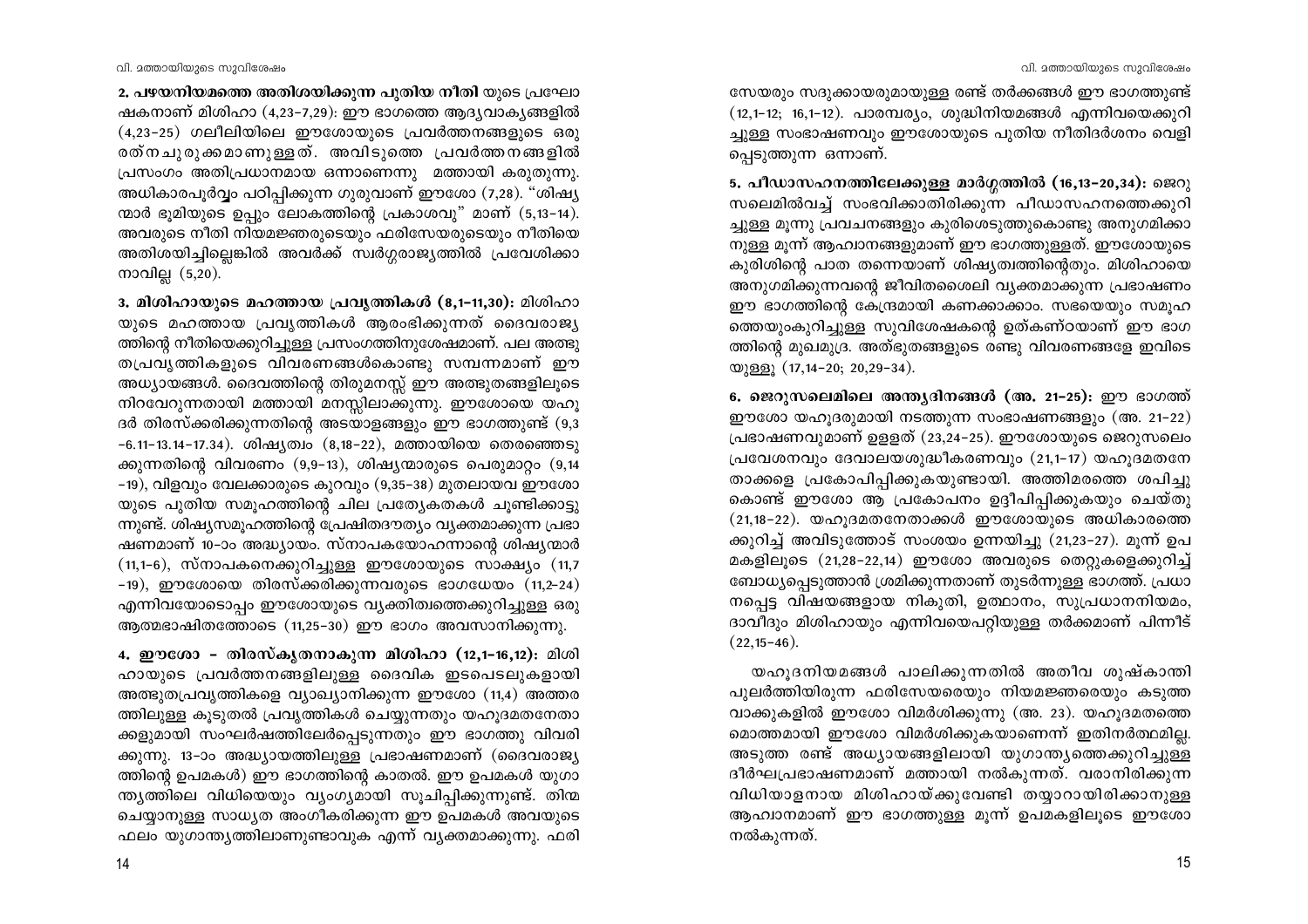7. പീഡാസഹനവും ഉത്ഥാനവും (അ. 26-28): ഈശോയുടെ ജീവിതയാത്രയുടെ അന്ത്യദിനങ്ങൾ സമവീക്ഷണസുവിശേഷങ്ങൾ സമാന്തരമായാണല്ലോ അവതരിപ്പിക്കുന്നത്. ബഥാനിയായിലെ തൈലാഭിഷേകം, യൂദാസിന്റെ വഞ്ചന, പെസഹാ ആചരണം, പുതിയ ഉടമ്പടിയുടെ സ്ഥാപനം, ഗത്സേമനിയിൽ വച്ചുള്ള പ്രാർത്ഥന, ബന്ധനം, വിചാരണ, പത്രോസിന്റെ നിഷേധം, പീലാ ത്തോസ് നടത്തുന്ന വിചാരണ, ബറാബ്ബാസ്, വിധിപ്രസ്താവന, പരിഹസിക്കൽ, ക്രുശാരോഹണം, മരണം, സംസ്ക്കാരം എന്നി വയാണ് പീഡാനുഭവവിവരണത്തിലുള്ളത്. യുദാസിന്റെ പുനരാ ലോചനയും ആത്മഹത്യയും (27,3-10), പീലാത്തോസിന്റെ ഭാര്യ യുടെ ഇടപെടൽ (27,19), പീലാത്തോസിന്റെ കൈകഴുകൽ (27,24), ജനത 'രക്തഭാരം' ഏറ്റെടുക്കുന്നു (27,25), ദേവാലയവിരിയുടെ കീറൽ (27,51–53), കല്ലറയ്ക്ക് കാവൽ (27,62–66) മുതലായവ മത്തായി മാത്രം രേഖപ്പെടുത്തുന്ന വിശദാംശങ്ങളാണ്. അതു പോലെ ഈശോയുടെ പ്രത്യക്ഷീകരണം (28,9-10), യഹുദപുരോ ഹിതരുടെ വഞ്ചന (28,11-15), ഗലീലിയിലെ പ്രത്യക്ഷീകരണവും അധികാരത്തെക്കുറിച്ചുള്ള പ്രസ്താവനയും (28,18), നിരന്തര സാന്നിദ്ധ്യത്തിന്റെ വാഗ്ദാനം എന്നിവയും (28,20).

## സുവിശേഷത്തിന്റെ പാഠം

മത്തായിയുടെ സുവിശേഷത്തിന്റെ ഇന്ന് അവശേഷിക്കുന്ന ഏറ്റവും പഴക്കമേറിയ ഹസ്തലിഖിതശകലങ്ങൾ 200–മാണ്ട് അടുത്ത് എഴുതപ്പെട്ടതാണ്. സുവിശേഷത്തിന്റെ മുന്നും അഞ്ചും അധ്യായ ങ്ങളിൽ നിന്നുള്ള ഏതാനും വാക്കുകൾ ഉൾക്കൊള്ളുന്ന പപ്പീറസ് ലിഖിതവും ( $P^{64}$ ; ബാർസലോണയിൽ) 26-ാമധ്യായത്തിന്റെ ഭാഗ ങ്ങൾ ഉൾക്കൊള്ളുന്ന പപ്പീറസ് ലിഖിതവുമാണ് ( $P^{\circ\circ}$ ; മാഗ്ദലേൻ കോളേജ്, ഓക്സ്ഫോർഡ്) അവ. മറ്റൊരു പപ്പീറസ് ലിഖിതത്തിന്  $(P<sup>77</sup>)$  അൽപംകൂടി പ്രായം കുറവാണ്. ഇതിൽ മത്താ 23,30-39 രേഖ പ്പെടുത്തിയിട്ടുണ്ട്. മൂന്നാം നൂറ്റാണ്ടിൽനിന്നുള്ള മൂന്ന് പപ്പീറസ് ലിഖിതങ്ങൾ  $(P^1, P^{r_0}, P^{r_5})$  ചെസ്റ്റർ ബെയാറ്റി ശേഖരത്തിലാണു ള്ളത്. മൂന്നും നാലും നൂറ്റാണ്ടുകളിൽനിന്നുള്ള നാലു പപ്പീറസ് ശകലങ്ങളും മത്തായിയുടെ സുവിശേഷത്തിന്റെ ഭാഗങ്ങൾ ഉൾക്കൊ ള്ളുന്നുണ്ട്. ( $P^{101}$ : 3,10-12; 3,16-4,2;  $P^{102}$ : 4,11-12; 4,22-23;  $P^{103}$ : 13,55-56;  $14,3-5$ ;  $P^{104}$ : 21,34-37.43-45). മത്തായിയുടെ സുവിശേഷത്തിന്റെ സമ്പൂർണ്ണ പാഠമുള്ളതും തോൽക്കടലാസിൽ നാലാം നൂറ്റാണ്ടിന്റെ തുടക്കത്തിൽ എഴുതപ്പെട്ടതുമായ കയ്യെഴുത്തുപ്രതികളാണ് സീനാ യ് കോഡെക്സും  $(S, \omega)$  അലെഫ്) വത്തിക്കാൻ കോഡെക്സും  $(B)$ . ഒരു കോപ്റ്റിക് ഭാഷാഭേദത്തിൽ നാലാം നൂറ്റാണ്ടിൽ എഴുതപ്പെട്ട

ക്രോസ് ബി-ഷോയെൻ കോഡെക്സ് (അ. 5–28) സുവിശേഷ ത്തിന്റെ പാഠത്തിൽനിന്ന് വ്യതിചലിച്ചുകൊണ്ട് സവിശേഷമായ ഒരു പാഠമാണ് നൽകുന്നത്. ഒരു മുല ഗ്രീക്ക് പതിപ്പിന്റെ വിവർത്തന മാണ് ഇത്.

## സുവിശേഷത്തിന്റെ സാഹിത്യരൂപം

ഈശോയുടെ അത്ഭുതങ്ങൾ, ഉപമകൾ, പ്രവൃത്തികൾ, വാക്കു കൾ എന്നിങ്ങനെ വിവിധ ബ്ലോക്കുകളായിട്ടാണ് മത്തായി വിഷയ ങ്ങൾ സമാഹരിച്ചിരിക്കുന്നത്. അതിനാലാണ് വൃക്തമായൊരു രൂപ രേഖ മത്തായിയുടെ സുവിശേഷത്തിന് നൽകാൻ സാധിക്കാത്തത്.

ഈശോയുടെ വാക്കുകളോടാണ് മത്തായിക്ക് കൂടുതൽ ആഭി മുഖ്യം. അതിന്റെ സ്വാധീനത്താൽ ആഖ്യാനഭാഗങ്ങളെ കഴിയുന്നത്ര ചുരുക്കാനാണ് മത്തായി ശ്രമിച്ചിരിക്കുന്നത്. മറ്റു സുവിശേഷങ്ങളു മായി താരതമ്യം ചെയ്യുമ്പോൾ ഇതു വളരെ വ്യക്തമായി കാണാൻ സാധിക്കും.

ആഖ്യാനഭാഗം ക്രിസ്തുവിന്റെ ജീവിതത്തെ വളരെ തന്മയത്വപ രമായി ഒരു ഘടനയിൽ ക്രമപ്പെടുത്തുന്നു; ഗലീലിയിൽ തനിക്കനു യായികളെ നേടുന്നതിൽ ഈശോ വിജയിച്ചു, പക്ഷേ അതോടൊപ്പം അവിടുത്തോടുള്ള എതിർപ്പും കൂടിക്കൂടി വന്നു; യൂദയായിൽ പുരോ ഹിതശ്രേഷ്ഠന്മാരോടും, ഫരിസേയരോടും, സദുക്കായരോടും അവി ടുന്നു കുടെക്കുടെ വാദപ്രതിവാദത്തിലേർപ്പെട്ടു. നികൃഷ്ടമായ നിയ മാനുസരണത്തിനെതിരായും, ഫരിസേയിസത്തിനെതിരായും അവി ടുന്ന് ജനങ്ങൾക്ക് മുന്നറിയിപ്പ് നൽകുന്നു. പഴയനിയമത്തിൽനിന്ന് പുതിയനിയമത്തിലേക്കുള്ള പ്രയാണം അവിടുന്നു മുൻകുട്ടി അറി യിക്കുന്നു. വിശുദ്ധ കുർബാന സ്ഥാപിച്ചശേഷം അവിടുന്ന് മര ണത്തെ സ്വാഗതം ചെയ്യുന്നു. വീണ്ടും ഉയിർത്തെഴുന്നേൽക്കുന്നു.

ഈ ചട്ടക്കൂടിനുള്ളിൽ മത്തായി സംഭവകഥകളെ ക്രമപ്പെടുത്തു ന്നു. ഇത് സമയക്രമമനുസരിച്ചല്ല, പിന്നെയോ വിഷയക്രമമനുസ രിച്ചാണ്. ''ആ സമയത്ത് '', ''ആ ദിവസങ്ങളിൽ'', ''അന്നേദിവസം'' എന്നിങ്ങനെയുള്ള പ്രയോഗങ്ങൾ സമയത്തെ സൂചിപ്പിക്കുന്നില്ല.

സംജ്ഞാനാമങ്ങളെയും, വർണ്ണനാപരമായ വിശദീകരണങ്ങ ളെയും അപ്രധാന കഥാപാത്രങ്ങളെയും ഒഴിവാക്കാനാണ് മത്താ യിയുടെ പരിശ്രമം. ''ഇരട്ടിപ്പിക്കുക'' എന്നൊരു പ്രത്യേക സ്വഭാവം സുവിശേഷകനിൽ കാണാൻ സാധിക്കും. രണ്ടു കുരുടന്മാർ  $(9:27-31)$  രണ്ടു പിശാചുബാധിതർ  $(8:28-34)$  ജറീക്കോയിലെ രണ്ടു കുരുടന്മാർ (20 :29-34) രണ്ടു കഴുതകൾ (21:1-9). കുരുട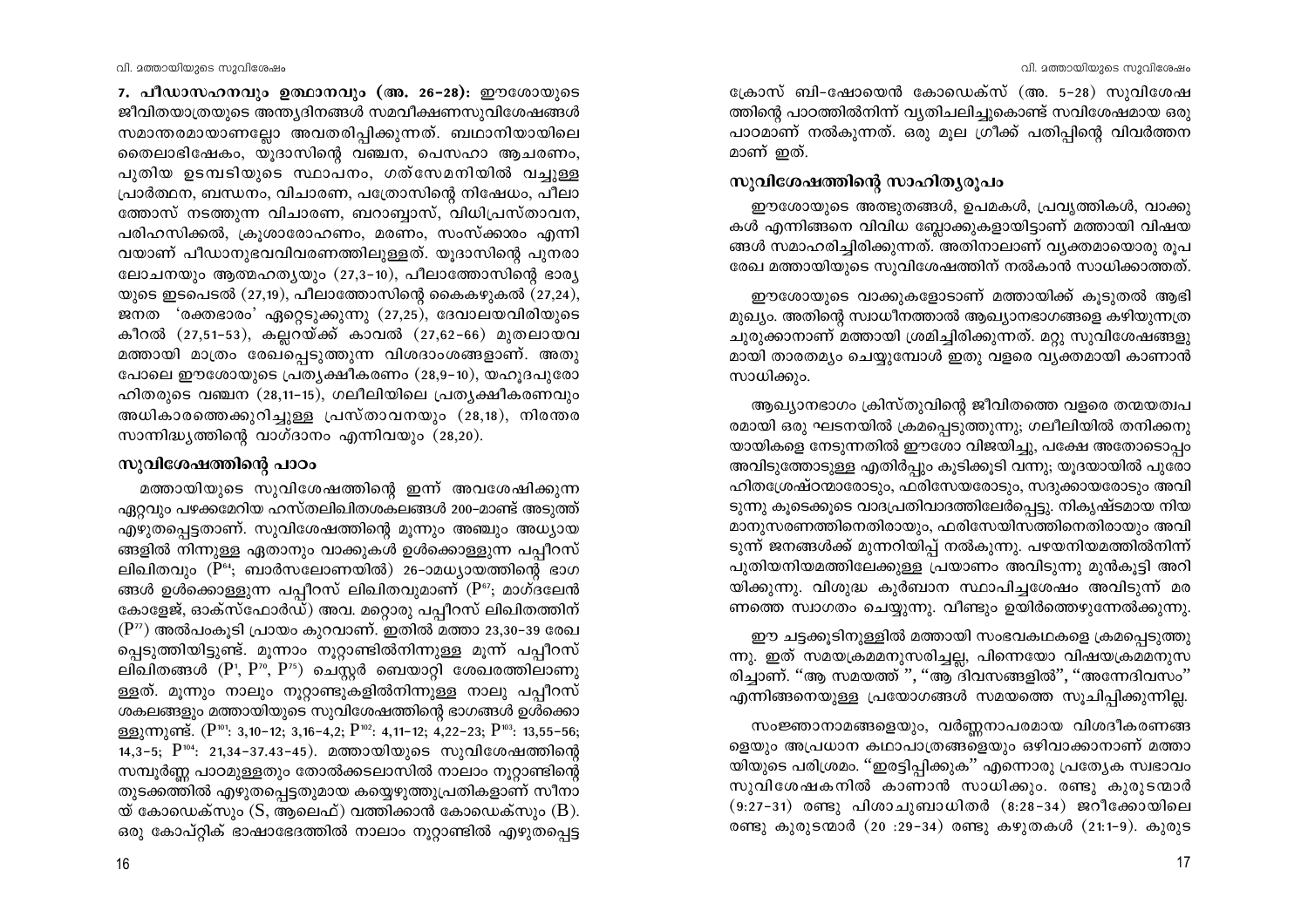ന്മാരുടെ കഥപോലെ, അത്ഭുതകരമായ അപ്പം വർദ്ധനയുടെ കഥയും രണ്ടു പ്രാവശ്യം കാണുന്നുണ്ട് (14:13-21; 15:32-39).

അത്ഭുതങ്ങളുടെ വിവരണങ്ങളിൽ നിശ്ചിതമായ ഒരു രീതിയാണ് മത്തായി അവലംബിക്കുന്നത്. വ്യക്തികളുടെ അവതരണം, സഹാ യാഭ്യർത്ഥന, ഈശോയുടെ മറുപടി, ആജ്ഞാപനവും ഫലവും, കാണികളുടെ പ്രതികരണം എന്നിങ്ങനെ ശുഷ്കവും വിരസവുമായ ഒരു രചനാരീതിയാണിത്. എങ്കിലും ശൈലിയുടെ വൃക്തതകൊണ്ട് സുവിശേഷകൻ ഇതു നികത്തുന്നു.

സംഭവങ്ങളുടെ വിവരണങ്ങളിൽ അവയുടെ മതപരവും സൈദ്ധാന്തികവുമായ അർത്ഥത്തെ വെളിച്ചത്തു കൊണ്ടുവരാനാണ് മത്തായി ശ്രമിക്കുന്നത്. ഈശോയോടും പന്ത്രണ്ടുപേരോടും ഒരു പ്രത്യേക ഭക്തിതന്നെ കാണിക്കുന്നുണ്ട്. അതുകൊണ്ടായിരിക്കാം മർക്കോസിന്റെ സുവിശേഷത്തിൽ രേഖപ്പെടുത്തിയിരിക്കുന്ന ഈശോയുടെ ഉഗ്രമായ വൈകാരിക വിക്ഷോഭങ്ങളെ  $(Mk. 3:5)$ മത്തായി ലാഘവദൃഷ്ട്യാ വീക്ഷിക്കുന്നത്. ഈശോ എങ്ങനെ പഴ യനിയമത്തിലെ പ്രവചനങ്ങൾ പൂർത്തിയാക്കി എന്നു കാണിക്കാൻ മത്തായി അങ്ങേയറ്റം പരിശ്രമിക്കുന്നുണ്ട്.

സംഭാഷണരംഗത്ത് ഈശോയുടെ അതേ പ്രയോഗങ്ങൾ മത്തായി കാത്തു സൂക്ഷിക്കുന്നു: "സ്വർഗ്ഗരാജ്യം", "ഇസ്രായേൽക്കാ രുടെ രാജ്യം'', ''യാക്കോബിന്റെ വീട്'', ''ബന്ധിക്കുക അഴിക്കുക'', ''സ്വർഗ്ഗരാജ്യത്തിന്റെ താക്കോലുകൾ'', ''ശ്മശാനകവാടം'', ''ഈലോ കത്തിലും വരാനിരിക്കുന്നതിലും'', ''തീനരകം'', ''ദുഷ്ടന്റെ മക്കൾ'', ''ബൽസബൂൽ'', മുതലായവ. അതുകൊണ്ടാണ് ഗ്രീക്കിലെ വിവര ണഭാഗം സംഭാഷണഭാഗത്തേക്കാൾ മെച്ചപ്പെട്ടതായിരിക്കുന്നത്.

പഴയനിയമത്തിലെ പല ആലങ്കാരിക പ്രയോഗങ്ങളും മത്തായി ഉപയോഗിക്കുന്നുണ്ട്. ഹെബ്രായ സമാന്തരവാദം (11:30; 12:33) സമാന - വിരോധാഭാസ സമാന്തരവാദം (7:24-27; 16:25); നിർദ്ദി ഷ്ടരുപങ്ങളുടെ ആവർത്തനവും ശ്ലോകപാദമായ ഘടനയും (5:3 10; 12:22-32); ''ഉൾപ്പെടുത്തൽ'' (ഒരു വിവരണത്തിന്റേയോ വാചക ത്തിന്റേയോ അവസാന ആരംഭത്തിൽ ഉപയോഗിച്ച അതേ സവി ശേഷരുപമുപയോഗിച്ച് മുഴുവനും ഒരു ഐക്യരുപം നൽകുന്നതി നാണ് "ഉൾപ്പെടുത്തൽ" (Inclusion) എന്നു പറയുന്നത്) (7:16-20); അനുയോജ്യപദപ്രയോഗങ്ങളിലുടെയുള്ള ചിന്തയുടെ വളർച്ച (12:46-50; 12:38-40), ആലങ്കാരിക ചോദൃങ്ങൾ (5:46-47:cf. Lk.6:32-34).

മത്തായിയുടെ സുവിശേഷത്തിലെ സംഭാഷണഭാഗങ്ങൾ സിദ്ധാ ന്തപരമായ ഉള്ളടക്കത്താൽ തിങ്ങിയതും, സൂക്ഷ്മതയോടെയുള്ള ഘടനാവിന്യാസത്താൽ അലംകൃതവുമാണ്.

അഞ്ചു പ്രധാന ബ്ലോക്കുകളായി മത്തായിയുടെ സുവിശേഷ ത്തിലെ സംഭാഷണരംഗങ്ങൾ ചിതറിക്കിടക്കുന്നു. വിവരണഭാഗ ങ്ങൾ ഇവയ്ക്കിടയിൽ കാണാൻ സാധിക്കും. സുവിശേഷത്തിന്റെ പ്ലാനിലേക്കുള്ള ഒരു സൂചന ഇവിടെ നമുക്കു ദർശിക്കാം.

സുവിശേഷത്തിൽ കാണുന്ന ക്രിസ്തുവിന്റെ വാക്കുകൾ ആദി മസഭയുടെ അനുഭവത്തേയും, ഈശോ എന്ന വ്യക്തിയേയും അവി ടുത്തെ വാക്കുകളേയുംകുറിച്ചുള്ള ധ്യാനത്തേയും സംശയരഹിത മായി പ്രതിബിംബിക്കുന്നു.

## സുവിശേഷത്തിന്റെ ഘടന

മത്തായിയുടെ സുവിശേഷത്തെ മൂന്നു പ്രധാന ഭാഗങ്ങളായി തിരിക്കാം. വംശാവലിയും ബാല്യകാലവിവരണവും (chs. 1,2), സുവിശേഷത്തിന്റെ കാതൽ ( $\text{chs.}3\text{-}25$ ), പീഡാനുഭവ - ഉത്ഥാന വിവരണങ്ങൾ (chs.26-28).

സുവിശേഷത്തിന്റെ കാതലായ ഭാഗത്തിന്റെ വിഭജനത്തെ സംബ ന്ധിച്ച് പണ്ഡിതരുടെയിടയിൽ ഏകകണ്ഠമായ അഭിപ്രായമില്ല. അഞ്ചുഭാഗങ്ങളായുള്ള ഒരു വിഭജനമാണ് സാധാരണ അംഗീകൃത മായിരിക്കുന്നത്. ഓരോ ഭാഗവും ഒരു വിവരണവും ഒരു സംഭാഷ ണവും ഉൾക്കൊള്ളുന്നു. ഓരോന്നും അവസാനിക്കുന്നത് ''ഈശോ ഈ വചനങ്ങൾ അവസാനിപ്പിച്ചപ്പോൾ.......'' (cf. 7:28; 11:1; 13:53;  $19:1; 26:1$ ) എന്ന നിർദ്ദിഷ്ട രുപത്തിലാണ്. ഇതിനെ അടിസ്ഥാന മാക്കിയാണ് സുവിശേഷത്തെ അഞ്ചായി വിഭജിച്ചിരിക്കുന്നത്. ഈ പശ്ചാത്തലത്തിൽ, താഴെ കൊടുക്കുന്നതുപോലെ സുവിശേഷ ത്തിന്റെ പ്ളാൻ ആവിഷ്ക്കരിക്കാം:

## വംശാവലിയും ബാല്യകാല വിവരണവും  $(1-2)$

## A. ഈശോയുടെ വംശാവലി  $(1:1-17)$

ഇതു സുവിശേഷത്തെ പഴയനിയമവുമായി ബന്ധിക്കുന്നു. ''അബ്രാഹത്തിന്റെയും ദാവീദിന്റെയും പുത്രനായ'' (ഇസ്രായേലിലെ ഏറ്റം ശ്രേഷ്ഠരായ മിശിഹായുടെ രണ്ടു പ്രതിരൂപങ്ങൾ) ഈശോ ദൈവപുത്രനുംകുടിയാണ്. രക്ഷാകരചരിത്രത്തിന് പഴയനിയമ ത്തിന്റെ പിൻതുടർച്ചയായി പുതിയൊരു ആരംഭം നൽകുന്നത് അവി ടുന്നാണ്.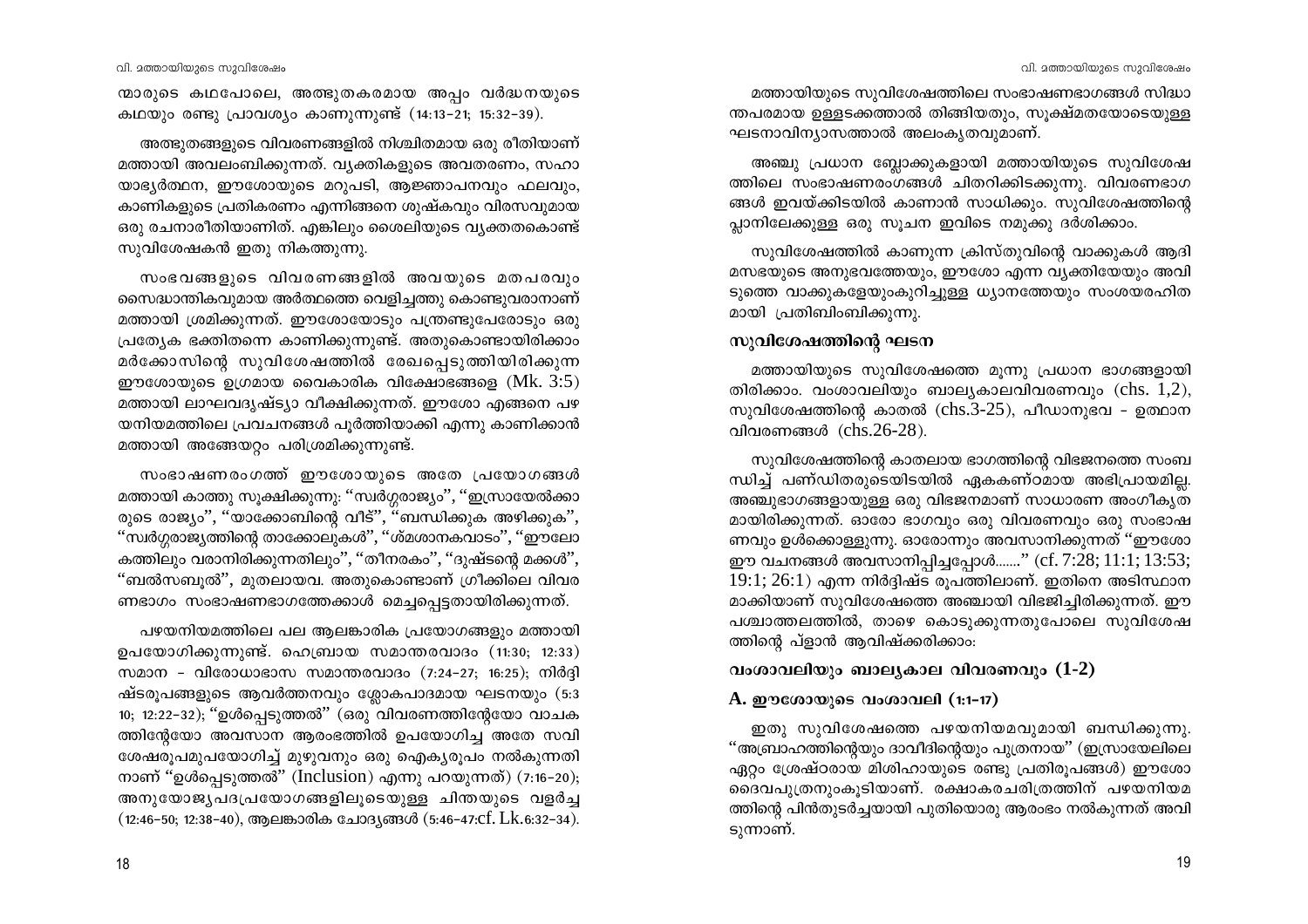## $B.$  ജോസഫിനുണ്ടായ അരുളപാട് (1:18-25)

ജോസഫിലൂടെ ഈശോ ''ദാവീദിന്റെ പുത്രനായി''. ജോസഫ് യേശു എന്ന പേര് നൽകുന്നു. അതിന്റെ അർത്ഥം ''യാഹ്വേ രക്ഷി ക്കുന്നു" എന്നാണ്. അവിടുത്തെ ദൗത്യം അതുതന്നെയായിരുന്നു. "ദൈവം നമ്മോടുകൂടെ" എന്നർത്ഥം വരുന്ന "എമ്മാനു വേലാ''ണവിടുന്ന്. ഈ ആശയത്തിൽതന്നെയാണ് മത്തായി തന്റെ സുവിശേഷം അവസാനിപ്പിക്കുന്നതും.

## C. ജ്യോതിഷരുടെ ആരാധന (2:1-12)

തിരഞ്ഞെടുക്കപ്പെട്ട ജനതയുടെ അവിശ്വാസവും അവിശ്വാസി കളായ ജ്യോതിഷരുടെ വിശ്വാസവും തമ്മിൽ എന്തൊരന്തരം. അത്ഭു തമെന്നോണം വിഫലമായ ഹേറോദേസിന്റെ ക്രൂരപദ്ധതികൾ ദൈവനിശ്ചയത്തെ മനുഷ്യന് മറികടക്കാൻ സാധിക്കയില്ല എന്ന താണ് കാണിക്കുന്നത്.

## $D$ , ഈജിപ്തിലേക്കുള്ള പലായനം (2:13-15)

പുതിയ ഇസ്രായേലായ ഈശോ പ്രതിരുപാത്മകമായി പഴയ ഇസ്രായേലിന്റെ മരുഭൂമിയിലെ വിപ്രവാസം അനുഭവിക്കുന്നു.

## E. നിരപരാധികളുടെ മരണം (2:17-18)

ബാബിലോണിലെ അടിമത്തത്തിന്റെയും, അവിടെനിന്നുമുള്ള തിരിച്ചുവരവിന്റെയും ഒരു സൂചനയായിരിക്കാം ഇത്. പുതിയ ഉട മ്പടിയുടെ ഉദ്ഘാടനത്തിന് ഈശോ തുനിയുകയാണ്.

## F. ഈശോ, ഒരു നസ്രത്തുകാരൻ (2:19-23)

മോസസ് ഫറവോയുടെ കരങ്ങളിൽനിന്ന് രക്ഷപ്പെട്ടതുപോലെ  $(Ex. 4.19)$  ഈശോ ഹേറോദേസിന്റെ കൈകളിൽനിന്നും രക്ഷ പ്പെടുന്നു. ഈശോ എങ്ങനെ നസ്രത്തിൽ ജീവിക്കാനിടയായെന്ന് ഇത് തെളിവുനല്കുന്നു.

## ഒന്നാംഭാഗം :സ്വർഗ്ഗരാജ്യത്തിന്റെ സ്ഥാപനം (3:1-7:29)

## A. ആഖ്യാനഭാഗം (3:1-4:25)

- 1. യോഹന്നാന്റെ ദൗത്യം (3:1-12) യോഹന്നാൻ ഏലിയായുടെ പിൻഗാമിയാണ്, ഏലിയാ തിരിച്ചു വന്നതാണ്
- 2. ഈശോയുടെ ജ്ഞാനസ്നാനം  $(3:13-17)$ ഈശോ പരിശുദ്ധാത്മാവിനാൽ അഭിഷേചിക്കപ്പെടുന്നു.

3. ഈശോ നേരിട്ട പ്രലോഭനങ്ങൾ  $(4:1-11)$ 

പഴയ ഇസ്രായേൽ മരുഭൂമിയിൽവച്ച് പരാജയപ്പെട്ടു. പുതിയ ഇസ്രായേൽ വിജയശ്രീലാളിതനായി മരുഭുമിയിൽനിന്നും മടങ്ങി.

4. ഈശോ ഗലീലിയായിൽ (4:12-17)

അസീറിയാക്കാരുടെ ആക്രമണത്തിൽ വളരെയധികം സഹി ക്കേണ്ടിവന്ന ഗലീലിയായിലെ യഹുദർക്കാണ് രക്ഷയുടെ സന്ദേശം ആദ്യമായി കിട്ടിയത്. വിജാതീയരും ഈ രക്ഷയിൽ പങ്കാളികളാ ണ്. കാരണം ഇത് ''വിജാതിയരുടെ ഗലീലി'' ആണ്

5. ഈശോ ശിഷ്യന്മാരെ വിളിക്കുന്നു (4:18-22)

ഈശോ സഭ സ്ഥാപിക്കുകയാണ്. ''മനുഷ്യനെ പിടിക്കുന്നവർ''.

6. ഈശോയുടെ യാത്ര  $(4:23-25)$ 

്സിനഗോഗുകളിൽ പഠിപ്പിക്കുകയും ദൈവരാജ്യത്തിന്റെ സുവി ശേഷം പ്രസംഗിക്കുകയും ജനങ്ങളുടെ ഇടയിലെ എല്ലാവിധ രോഗി കളെയും സുഖപ്പെടുത്തുകയുമാണ് അവിടുത്തെ ജോലി.

## **B.** സംഭാഷണഭാഗം (5:1-7:29)

1. സുവിശേഷഭാഗൃങ്ങൾ (5:1-12)

മലയിൽ ഇരിക്കുന്ന ഈശോ പുതിയ മോശ ആണ്. പുതിയനി യമം അവിടുന്ന് വിളംബരം ചെയ്യുന്നു; തന്നെ ആവശ്യമുള്ളവരെ ദൈവം രക്ഷിക്കുന്നു.

2. ഉപ്പും പ്രകാശവും (5:13-16)

സുവിശേഷമാണ് ഉപ്പ്, സഭയുടെ ജീവിതം ലോകത്തെ പ്രകാ ശിപ്പിക്കുന്നു.

3. നിയമവും സുവിശേഷവും  $(5:17-48)$ 

- സ്നേഹം നിയമത്തേക്കാൾ ശക്തമാണ്
- a) കൊലപാതകം (5:21-26)
- b) വൃഭിചാരം  $(5:27-30)$
- c) വിവാഹമോചനം  $(5:31-32)$
- $d)$  കള്ളസത്യം  $(5:33-37)$
- e) പ്രതികാരം (5:38-42)
- $f$ ) ശത്രുക്കളോടുള്ള സ്നേഹം (5:43-48)
- 4. യഥാർത്ഥ ക്രിസ്തീയ ജീവിതം (6:1-7:27)

മാതൃകാപരമായ ക്രിസ്തീയ ധാർമ്മികജീവിതത്തെ ഈശോ വരച്ചുകാട്ടുന്നു. a)  $\omega$ ർമ്മദാനം  $(6:1-4)$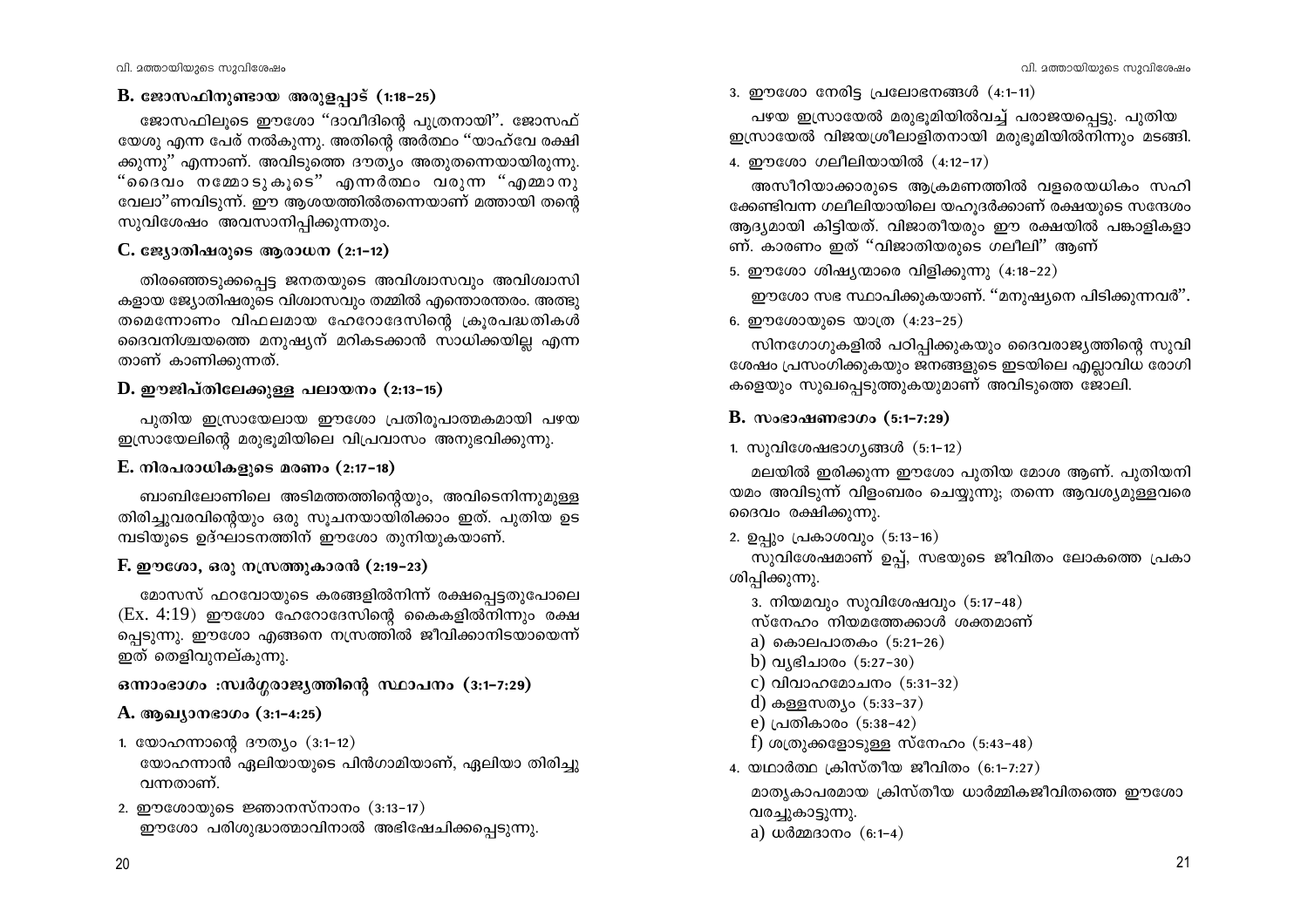b) (പാർത്ഥന  $(6:15-15)$  $c)$  ഉപവാസം  $(6:16-18)$  $d)$  യഥാർത്ഥ നിക്ഷേപം  $(6:19-21)$ e) ശരീരത്തിന്റെ വിളക്ക്  $(6:22-23)$  $f$ ) രണ്ട് യജമാനന്മാരെ സേവിക്കൽ (6:24)  $g)$  ഉത്കണ്ഠ (6:25-34) h) അന്യരെ വിധിക്കൽ  $(7:1-5)$  $i)$  പന്നികളുടെ മുമ്പിൽ മുത്തുകൾ  $(7:6)$  $j)$  പ്രാർത്ഥനയ്ക്കുത്തരം  $(7:7-11)$ k) സുവർണ്ണ നിയമം  $(7:12)$  $1)$  ഇടുങ്ങിയ കവാടം, എളുപ്പമുള്ള വഴി (7:113-14) m) നല്ല മരം, നല്ല ഫലം (7:115-20) n) സ്വയം വഞ്ചന  $(7:21-23)$ o) വചനം ശ്രവിക്കുന്നവരല്ല, അതനുസരിച്ച് പ്രവർത്തിക്കുന്ന വർ  $(7:24-27)$ 

5. ഉപസംഹാരം  $(7:28-29)$ 

## രണ്ടാംഭാഗം: ദൈവരാജ്യത്തിന്റെ വളർച്ച (8:1-11:1)

A. ആഖ്യാനഭാഗം (8:1-9:34)

സഞ്ചാരമത പ്രാസംഗികനായിട്ടാണ് ക്രിസ്തുവിനെ ചിത്രീക രിക്കുന്നത്. അവിടുത്തെ സേവനം ഗലീലിയിൽ ഒതുങ്ങി നിൽക്കു ന്നു. എന്തുകൊണ്ട് ജനക്കൂട്ടം ക്രിസ്തുവിനെ ഇഷ്ടപ്പെടുന്നു എന്നു കാണിക്കാൻ മത്തായി കൃത്രിമമായി പത്ത് അത്ഭുതങ്ങൾ ഒരു ക്കുന്നു. യോഹന്നാന്റെ ശിഷ്യരുടെ ചോദ്യങ്ങൾക്കു മറുപടി നൽകു കയും ചെയ്യുന്നു. തന്റെ ശിഷ്യന്മാരിൽ ക്രിസ്തു വളർത്തിയെടു ക്കാനുദ്ദേശിക്കുന്ന മിഷൻ ചൈതന്യം ഈ ഭാഗത്ത് ക്രിസ്തുവിൽ വിളങ്ങിപ്രകാശിക്കുന്നു. ഈശോയുടെ അത്ഭുതങ്ങൾ സാത്താന്റെ ആധിപത്യത്തിന്മേലുള്ള അവിടുത്തെ ആദ്യആക്രമണമാണ്.

```
1. ആദ്യ അത്ഭുതത്രയം (8:1-15)
```

```
a കുഷ്ഠരോഗിയെ സുഖപ്പെടുത്തുന്നു (s_{1} - 4)b ശതാധിപന്റെ ഭൂത്യനെ സുഖപ്പെടുത്തുന്നു (8.5-13)c പത്രോസിന്റെ അമ്മായിയമ്മയെ സുഖപ്പെടുത്തുന്നു (8:14-15)
```
- 2. രോഗനിവാരണവും, പിശാചിനെ ബഹിഷ്ക്കരിക്കലും (8:16-17)
- 3. ശിഷ്യത്വത്തിന്റെ ക്ലേശങ്ങൾ  $(8:18-22)$

```
4. രണ്ടാമത്തെ അത്ഭുതത്രയങ്ങൾ (8:23-9:8)
```

```
a കൊടുങ്കാറ്റ് ശമിപ്പിക്കുന്നു (s.23-27)
```
- $b$  ഗദറായിലെ പിശാചുബാധിതർ (8:28-34)
- c തളർവാതരോഗിയും പാപവും (9:1-8)
- 5. മത്തായിയുടെ വിളി (9:9-13)
- 6. യഹുദമതവും ക്രിസ്തുമതവും (9:14-17)
- 7. അവസാനത്തെ നാലത്ഭുതങ്ങൾ (9:18-34)
	- a ഭരണാധികാരിയുടെ മകൾ
	- $b$  രക്തസ്രാവം പിടിപെട്ട സ്ത്രീ (9:18-26)
	- c രണ്ടു കുരുടന്മാർ (9:27-31)
	- d ഊമനായ മനുഷ്യനിൽനിന്ന് പിശാചിനെ ബഹിഷ്ക്കരി ക്കുന്നു (9:32–34)
- $\rm{B}$  സംഭാഷണഭാഗം (9:35-11:1)

ഈശോ ജനക്കൂട്ടത്തോട് അനുകമ്പ കാണിക്കുന്നു. കാരണം അവർ ഇടയനില്ലാത്ത ആടുകളെപ്പോലെയായിരുന്നു. മറ്റുള്ളവ രേയും തന്റെ ദൗതൃത്തിലും അധികാരത്തിലും അവിടുന്ന് പങ്കു കാരാക്കുന്നു. സ്വർഗ്ഗരാജ്യപ്രഘോഷണത്തിന് സഭയെ ചുമതലപ്പെ ടുത്തുന്നു. പന്ത്രണ്ട് പേരിലേക്ക് തന്റെ മിഷൻ ചൈതന്യം പകരു കയും, സുവിശേഷവല്ക്കരണത്തിന് വേണ്ട നിർദ്ദേശം നൽകുകയും ചെയ്യുന്നു.

- 1. സഭാസ്ഥാപനം  $(9:35-10:4)$
- 2.  $M\&0$  (10:5-16)
- 3. ശ്ലീഹന്മാർക്കു നൽകിയ നിർദ്ദേശങ്ങൾ (10:17-42)
- a പ്രേഷിതരുടെ ക്ലേശങ്ങൾ (10:17-25)
- $b$  ഭയരഹിതമായ ഏറ്റുപറച്ചിൽ  $(10:26-33)$
- c ഭിന്നിക്കപ്പെട്ട കൂടുംബങ്ങൾ  $(10:34-36)$
- $d$  ശിഷ്യന്മാരിൽനിന്നാവശ്യപ്പെടുന്ന ത്യാഗം (10:37-39)
- e ശിഷ്യൻ, ഈശോയുടെ പ്രതിനിധി (10:40-42)
- 4. ഉപസംഹാരം (11:1)

## മൂന്നാംഭാഗം: രാജ്യത്തോടുള്ള എതിർപ്പ് (11:2-13:52)

A. ആഖ്യാനഭാഗം (11:2-12:50)

ഈശോയുടെ മിശിഹാസ്ഥാനം അവിടുത്തെ കേൾവിക്കാരുടെ യിടയിൽ വിഭിന്ന പ്രതികരണങ്ങൾ ഉളവാക്കുന്നു: യോഹന്നാൻ ചോദിക്കുന്നു, ജനക്കുട്ടം ഈശോ രാജാവായ മിശിഹാ ആണോ എന്നാശ്ചര്യപ്പെടുന്നു. യാഹ്വേയുടെ ദാസനായി അവർ മനസ്സി ലാക്കണമെന്ന് ഈശോ ആഗ്രഹിക്കുന്നു. ഫരിസേയർ ഈ സത്യം വിശ്വസിക്കാൻ വിസമ്മതിക്കുന്നു; അവിടുന്ന് അത്ഭുതങ്ങൾ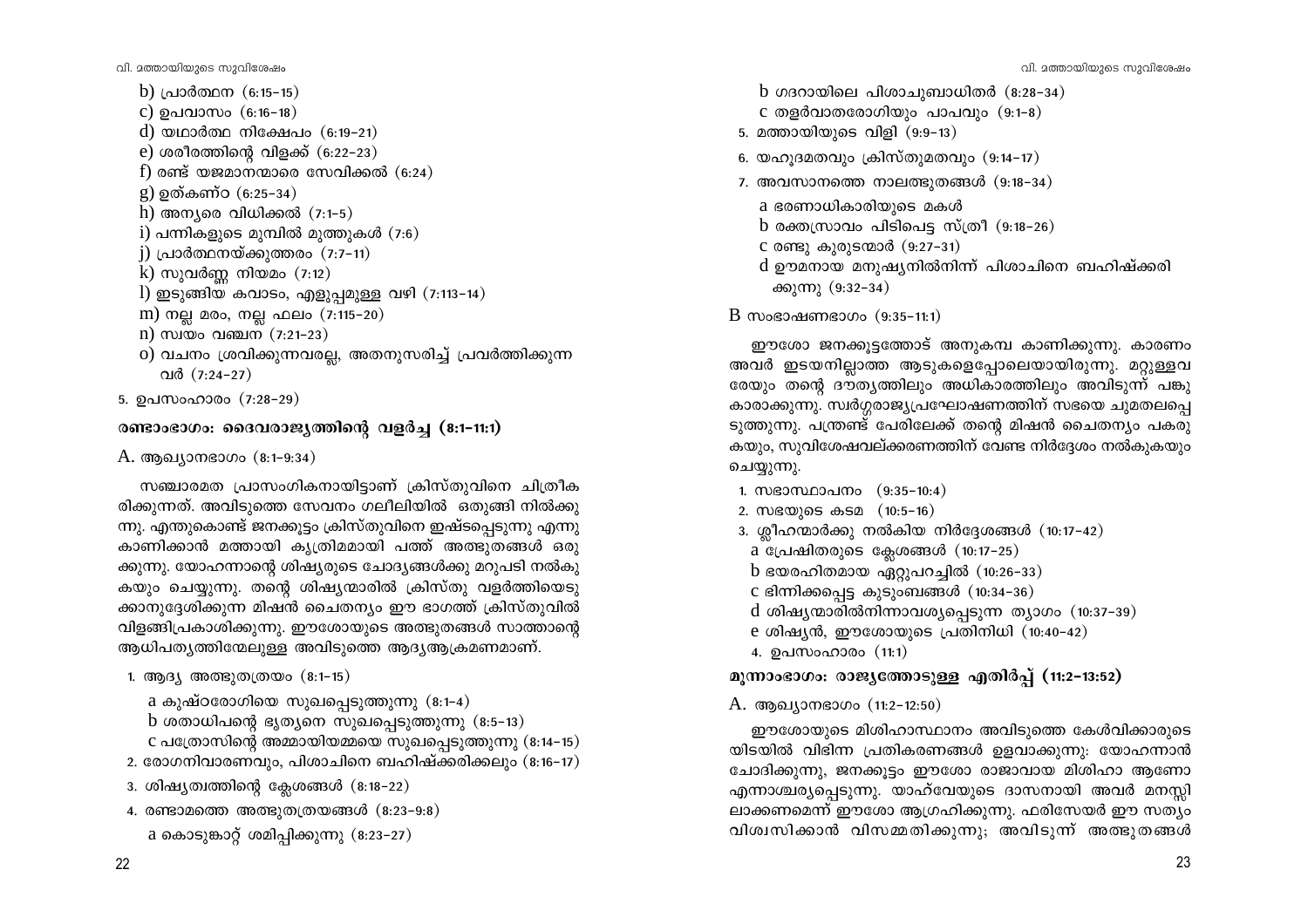${a}$ പവർത്തിച്ച പല പട്ടണങ്ങളും ഇതനുകരിക്കുന്നു. അതുകൊണ്ട വിടുന്ന് യോനായുടെ അടയാളം വാഗ്ദാനം ചെയ്യുന്നു.

- 1. യോഹന്നാന്റെ ചോദ്യം  $(11:2-6)$
- 2. ആരാണ് യോഹന്നാൻ  $(11:19)$
- $3.$  അവിശ്വാസികളുടെ വിധി  $(11:20-24)$
- 4. സരളഹൃദയർ ഈശോയിൽ വിശ്വസിക്കുന്നു (11:25-30)
- $5.$  സാബത്തിനെ സംബന്ധിച്ച തർക്കം  $(12:1-14)$ 
	- $a \nabla \omega$ ിരുകൾ പറിച്ചത് (12:1–8)
	- $b$  കൈ ശോഷിച്ചവനെ സുഖപ്പെടുത്തുന്നു  $(12:9-14)$
- 6. ഈശോ യാഹ്വേയുടെ ദാസൻ  $(12:15-21)$
- 7. ഫരിസേയരുടെ കുറ്റാരോപണം (12:22-24)
- 8. ഈശോയുടെ മറുപടി (12:25-37)
- 9. ഈശോ യോനായുടെ അടയാളം നല്കുന്നു  $(1238-35)$
- $10.$  ആരാണ് ഈശോയുടെ അമ്മയും സഹോദരന്മാരും  $(12:46-50)$

 $B$  സംഭാഷണഭാഗം (13:1–52)

ഇത് ഉപമകളുടെ പുസ്തകമാണ്. ദൈവരാജ്യത്തെ സംബന്ധിച്ച ഏഴ് ഉപമകൾ ഇവിടെ സമാഹരിക്കുന്നു. മറ്റ് സുവിശേഷങ്ങളു മായി ഇവയെ താരതമൃപ്പെടുത്തുമ്പോൾ തന്റെ ഉദ്ദേശൃത്തിനനു സരിച്ച് ചില വൃതിയാനങ്ങൾ മത്തായി വരുത്തിയിരിക്കുന്നതായി കാണാം. ചിലപ്പോൾ അവയുടെ സന്ദർഭം ഈശോയുടെ ജീവിത ത്തിൽനിന്നും ആദിമ സഭാപാരമ്പരൃത്തിൽനിന്നും വിഭിന്നമായി രിക്കാം. പ്രകൃത്യാതീതമായ രഹസ്യങ്ങളെ വിവരിക്കുകയാണവ യുടെ ലക്ഷ്യം; രക്ഷാകരചരിത്രത്തെ അവ വ്യാഖ്യാനിക്കുന്നു. സഭയുടെ ഉത്ഭവം, വളർച്ച, കർത്തവ്യം, ലക്ഷ്യം എന്നിവയെ സംബ ന്ധിച്ചുള്ള പ്രതീകരൂപേണയുള്ള ചരിത്രമാണവ.

- 1. വിതക്കാരന്റെ ഉപമ (13:1–23)
- 2. കളകളുടെ ഉപമ  $(13:24-30)$
- 3. കടുകുമണിയുടെ ഉപമ (13:31-32)
- 4. പുളിമാവിന്റെ ഉപമ $(13:33)$
- 5. എന്തിനാണുപമകൾ? (13:34-35)
- $6.$  കളകളുടെ ഉപമയുടെ വിശദീകരണം  $(13:36-43)$
- 7. നിധിയും രത്നവും  $(13:44-46)$
- 8. കടലിൽ വീശിയ വല (13:47-50)
- $9.$  ഉപസംഹാരം  $(13:51-52)$
- 10. ഉപസംഹാരവാകൃം  $(13:53)$

moലാംഭാഗം: രാജ്യം സഭയായിത്തീരുന്നു (13:54−19:1)

A. ആഖ്യാനഭാഗം (13:54-17:27)

പശ്ചാത്തലം കൂടുതലും ഈശോയുടെ മരണമാണ്. സ്വന്തനാ ട്ടിൽ അവിടുന്ന് പരിതൃജിക്കപ്പെടുന്നു. യോഹന്നാന്റെ മരണം ഈശോയുടെ മരണത്തിന്റെ മുന്നോടിയാണ്. വി. കുർബാനയുടെ മുന്നോടിയായി അപ്പം വർദ്ധിപ്പിച്ചതിലൂടെയും, കൊടുങ്കാറ്റിനെ ശമിപ്പിച്ചതിലുടെയും മരണശേഷവും തന്റെ സാന്നിധ്യം സഭയി ലുണ്ടായിരിക്കുമെന്ന് അവിടുന്നു കാണിക്കുന്നു. സഭയിൽ പത്രോ സിന് പ്രത്യേകാധികാരമുണ്ടായിരിക്കും.

1. സ്വന്തം നാട്ടിൽ തിരസ്കൃതനായ ഈശോ  $(13:54-58)$ 

- 2. സ്നാപകയോഹന്നാന്റെ മരണം  $(14:1-12)$
- 3. അഞ്ചപ്പം അയ്യായിരം പേർക്ക് (14:13-21)
- 4. ഈശോ വഞ്ചി രക്ഷിക്കുന്നു (14:22-33)
- $5.$  മോഗശാന്തികൾ  $(14:34-36)$
- 6. യഥാർത്ഥ ശുദ്ധി (15:1−20)
- 7. കാനാൻകാരിയുടെ വിശ്വാസം (15:21-28)
- 8. രോഗബാധിതരെ സുഖപ്പെടുത്തുന്നു  $(15:29-31)$
- 9. ഏഴപ്പം നാലായിരം പേർക്ക് (15:32−39)
- 10. അടയാളം ആവശ്യപ്പെടുന്നു  $(16:1-4)$
- 11. പുളിമാവിന്റെ പാഠം (16:5-12)
- 12. പത്രോസിന്റെ വിശ്വാസപ്രഖ്യാപനം  $(16:13-20)$
- $13.$  പീഡാനുഭവത്തെപ്പറ്റി ഒന്നാം പ്രവചനം  $(16:21-23)$
- 14. കുരിശുമെടുത്ത് ഈശോയെ അനുഗമിക്കുക $(16:24-28)$
- $15.$  രൂപാന്തരീകരണം  $(17:1-8)$
- 16. ഏലിയാ വന്നുകഴിഞ്ഞു (17:9−13)
- 17. അപസ്മാരരോഗിയെ സുഖപ്പെടുത്തുന്നു  $(17:14-20)$
- 18. പീഡാനുഭവത്തെപ്പറ്റി രണ്ടാം പ്രവചനം  $(17:21-22)$
- 19. ദേവാലയനികുതി (17:23-27)

 $\,$ B സംഭാഷണഭാഗം (18:1–19:1)

ിസഹോദരസ്നേഹമാണ് ക്രിസ്തുമതത്തിന്റെ ഒന്നാമത്തെ നിയമ $\circ$ .

- 1. ആരാണ് വലിയവൻ? (18:1–5)
- 2. ഇടർച്ചകൾ  $(18:6-9)$
- $3.$  വഴിതെറ്റിയ ആട്  $(18:10-14)$
- 4. പരസ്പരം തിരുത്തുക (18:15-18)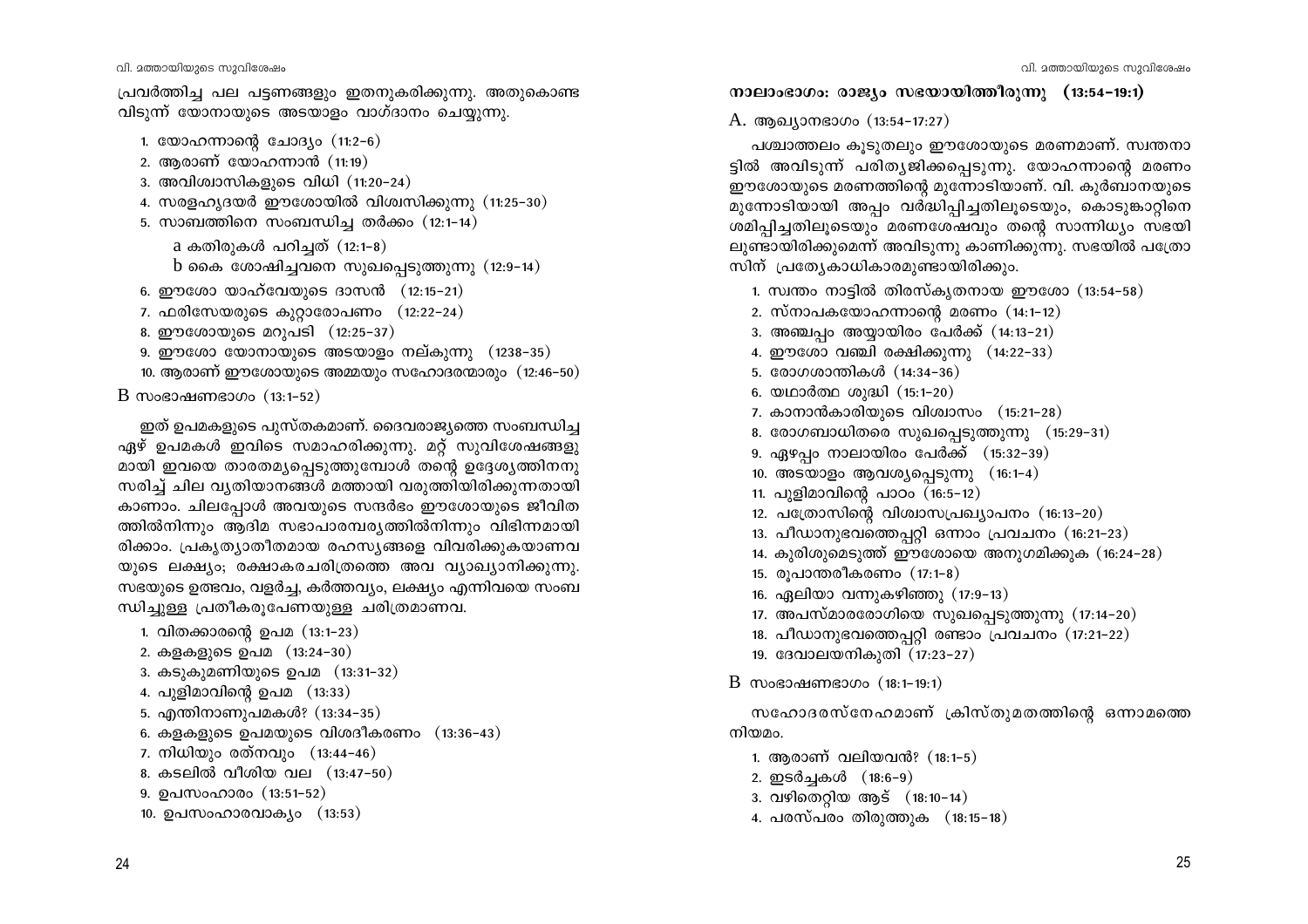$5.$  ഒരുമയോടുള്ള പ്രാർത്ഥന  $(18:19-20)$ 

```
6. ക്ഷമയുടെ ചൈതന്യം (18:21-35)
```
7. ഉപസംഹാരം  $(19:1)$ 

അഞ്ചാംഭാഗം: സഭയുടെ സാർവ്വത്രികത (19:2-26-1)

## A. ആഖ്യാന ഭാഗം (19:2-23-39)

ക്രിസ്തുമതത്തിന്റെ പ്രധാന ലക്ഷണങ്ങളായ വിവാഹം, ബ്രഹ്മ ചര്യം, ശ്ലൈഹികാധികാരം എന്നിവയെ ഇവിടെ പരാമർശവിഷയ മാക്കിയിരിക്കുന്നു. ഉപമകൾ അവിശ്വാസികളുടെ മാനസാന്തരത്തെ സുചിപ്പിക്കുന്നു. ഈശോമിശിഹായെ സംബന്ധിച്ച പ്രത്യേകാധി കാരങ്ങൾ സമർത്ഥിക്കുകയും, ജറുസലേമിലെ യഹൂദാധികാരിക ളുമായി ഏറ്റുമുട്ടുകയും ചെയ്യുന്നു.

- 1. വിവാഹവും വിവാഹമോചനവും ബ്രഹ്മചര്യവും (19:2-12)
- 2. ശിശുക്കളെ ആശീർവ്വദിക്കുന്നു (19:13-15)
- 3. സമ്പത്തിന്റെ അപകടങ്ങൾ (19:16-30)
- 4. മുന്തിരിത്തോട്ടത്തിലെ ജോലിക്കാർ (20:1-16)
- 5. പീഡാനുഭവത്തെപ്പറ്റി മുന്നാംപ്രവചനം (20:17-19)
- 6. സെബദിപുത്രന്മാരുടെ അമ്മ  $(20:20-28)$
- 7. ജറീക്കോയിലെ രണ്ടു കൂരുടന്മാർ (20:29-34)
- 8. ഈശോയുടെ ജറുസലോ പ്രവേശനം (21:1-11)
- 9. ദേവാലയം ശുദ്ധിയാക്കൽ (21:12-17)
- 10. അത്തിമരത്തെ ശപിക്കുന്നു  $(21:18-22)$
- 11. ഈശോയുടെ അധികാരം (21:23-27)
- 12. രണ്ടു പുത്രന്മാർ (21:28-32)
- 13. മുന്തിരിത്തോട്ടത്തിലെ കൃഷിക്കാരുടെ ഉപമ (21:33-46)
- 14. വിവാഹവിരുന്നിന്റെ ഉപമ (22:1-14)
- 15. സീസറിന്റേത് സീസറിന് (22:15-22)
- 16. ശരീരത്തിന്റെ ഉയിർപ്പ് (22:23-33)
- 17. സ്നേഹത്തിന്റെ കല്പന  $(22:34-40)$
- 18. ദാവീദിന്റെ പുത്രനായ ഈശോ (22:41-46)
- 19. ഫരിസേയരുടെ കാപട്യം (23:1-30)

 $\rm{B}$  സംഭാഷണഭാഗം (24:1-26:1)

ദേവാലയത്തിന്റെ അവസാനം പഴയ ആചാരങ്ങളുടെയും അന്ത്യ മാണ്. മത്തായിയുടെ മനസ്സിൽ മഹത്വീകൃതനായ ഈശോയായി രിക്കും തെളിഞ്ഞു നിൽക്കുന്നത്. ഈശോ സഭയ്ക്ക് അവസാനത്തെ ഉപദേശം നൽകുന്നു.

- 1. ഒടുക്കത്തിന്റെ തുടക്കം
- 2. ദേവാലയത്തിന്റെ നാശം (24:15-28)
- 3. പ്രപഞ്ചാരാധന (24:29-31)
- 4. അത്തിവൃക്ഷം (24:32-35)
- 5. എപ്പോഴും ഒരുങ്ങിയിരിക്കുവിൻ (24:36-41)
- 6. വിവേകിയായ കാര്യസ്ഥൻ (24:42-44)
- 7. വിശ്വസ്തനായ കാര്യസ്ഥൻ (24:45-51)
- 8. പത്ത് കനൃകമാരുടെ ഉപമ (25:1-13)
- $9.$  താലന്തുകളുടെ ഉപമ $(25:14-30)$
- 10. അന്ത്യവിധി (25:31-46)
- 11. ഉപസംഹാരം  $(26:1)$

## പീഡാനുഭവവിവരണം: (26:2-27:66)

പീഡാനുഭവവിവരണവും പുനരുത്ഥാനവിവരണവുമാണ് സുവി ശേഷത്തിന്റെ പരമകാഷ്ഠ. അസ്വസ്ഥമായ ലോകത്തിൽ പ്രഘോ ഷിച്ച സുവിശേഷത്തിന്റെ അന്തഃസത്ത ഇവ ഉൾക്കൊള്ളുന്നു. പുതിയ ഉടമ്പടിയിൽ പുതിയ ഇസ്രായേലിന്റെ ഉദ്ഘാടനം നിർവ്വ ഹിക്കപ്പെടുന്നു; യൂദന്മാർ അവിടുത്തെ മരണം ആവശ്യപ്പെടുന്നു; വിജാതിയർ അവിടുത്തെ നിഷ്ക്കളങ്കത ഏറ്റുപറയുന്നു. അങ്ങനെ യഹുദരുടെ രക്ഷകൻ അവിശ്വാസികളുടെ രക്ഷകനാകുന്നു.

- A. ഈശോയ്ക്കെതിരേ ഗൂഢാലോചന  $(26:2-5)$
- $B.$  ബഥനിയിലെ തൈലാഭിഷേകം  $(26:6-13)$
- C. യൂദാസിന്റെ വിശ്വാസവഞ്ചന  $(26:14-16)$
- $D.$  പെസഹാ ഒരുക്കുന്നു  $(26:17-19)$
- $E.$  ഒറ്റുകാരൻ (26: 20-25)
- $F.$  വിശുദ്ധ കുർബാനയുടെ സ്ഥാപനം (26: 26-29)
- $G.$  പത്രോസിന്റെ ഗുരുനിഷേധം പ്രവചിക്കുന്നു  $(26:30-35)$
- H. ഈശോ ഗത്സമനിയിൽ (26:36-46)
- $I.$  ഈശോ അറസ്റ്റ് ചെയ്യപ്പെടുന്നു (26:47-56)
- J. ഈശോ സംഘത്തിന്റെ മുമ്പിൽ (26:57-75)
- $K.$  ഈശോ പീലാത്തോസിന്റെ മുൻപാകെ (27:1-2)
- $L.$  യൂദാസിന്റെ മരണം  $(27:3-10)$
- M. കേസ് വിസ്താരം പീലാത്തോസിന്റെ മുമ്പിൽ  $(27:11-14)$
- $N.$  മരണത്തിന് വിധിക്കപ്പെടുന്നു  $(27:15-26)$
- O. പട്ടാളക്കാരുടെ പരിഹാസം (27:27-31)
- P. കുരിശിന്റെ വഴി  $(27:32)$
- $Q.$  ഈശോയെ കുരിശിൽ തറയ്ക്കുന്നു (27:33-44)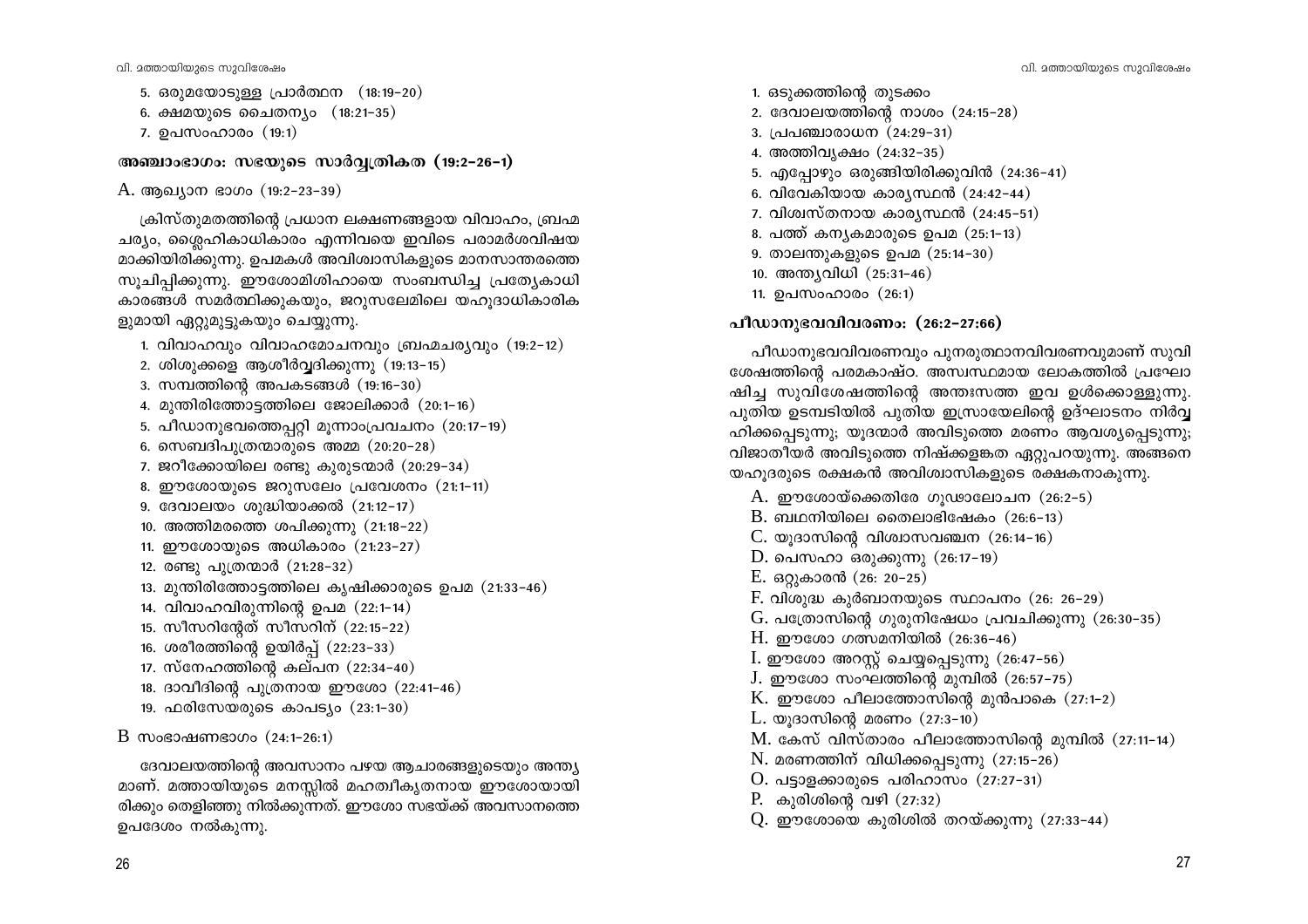R. ഈശോയുടെ മരണം (27:45-56)

S. ഈശോയെ സംസ്ക്കരിക്കുന്നു  $(27:51-61)$ 

 $T.$  കല്ലറയ്ക്ക് കാവൽനിൽക്കുന്നു  $(27:62-66)$ 

## പുനരുത്ഥാന വിവരണം: (28:1-20)

അബ്രാഹത്തോട് ചെയ്ത വാഗ്ദാനത്തിന്റെ (ഉൽപ. 12:3) പൂർത്തീകരണമായി ആരംഭത്തിൽ ചിത്രീകരിക്കപ്പെട്ട ക്രിസ്തു ഇവിടെ അഖിലത്തിന്റെയും നാഥനായിത്തീരുന്നു. അതുകൊണ്ട് സഭ എല്ലാ രാജ്യങ്ങളിലും വ്യാപിക്കണം. ''എമ്മാനുവേൽ'' ആയ ഈശോ സഭയിൽനിന്നും പോകുന്നില്ല. ലോകത്തിന്റെ അവസാനം വരെ അവിടുന്ന് സഭയിലുണ്ടായിരിക്കും. അങ്ങനെ വി. മത്തായി തന്റെ ബാല്യകാലചരിത്രത്തിന്റെ ദൈവശാസ്ത്രത്തിലേക്ക് വീണ്ടും വരുന്നു.

- A. ശുന്യമായ കല്ലറ  $(28:1-10)$
- $B.$  കാവൽക്കാരുടെ വ്യാജപ്രസ്താവന  $(28:1-15)$
- C. സാർവ്വത്രിക പ്രേഷിത ദൗത്യം (28:16-20)

## സുവിശേഷത്തിന്റെ ദൈവശാസ്ത്രം

സുവിശേഷത്തിന്റെ കാതലായ ഭാഗത്തെ അഞ്ചായി വിഭജിച്ച തിൽനിന്ന് പുതിയ നിയമത്തിന്റെ അവതരണമാണ് മത്തായി തന്റെ സുവിശേഷത്തിൽ ഉദ്ദേശിക്കുന്നത് എന്ന് അനുമാനിക്കാം. റബ്ബിമാ രുടെ പ്രത്യേക ഭാഷാ പ്രയോഗവും ശൈലിയും വിശുദ്ധ മത്തായി തന്റെ ചർച്ചകളിൽ ഉപയോഗിക്കുന്നുണ്ട്. ഈശോതന്നെയും ഒരു റബ്ബിയായിരുന്നതുകൊണ്ടും യഹൂദക്രിസ്ത്യാനികൾ മറ്റ് യഹൂദ രോടുള്ള വ്യവഹാരത്തിൽ ഇത്തരം വാദവിഷയം ഉപയോഗിച്ചിരു ന്നതുകൊണ്ടുമായിരിക്കാം വി. മത്തായി ഇതിനു തയ്യാറാകുന്നത്. ഈശോയെ പുതിയ മോശയായും, സഭയെ പുതിയ ഇസ്രായേ ലായും അവതരിപ്പിക്കാനാണ് സുവിശേഷകൻ വെമ്പൽ കൊള്ളു ന്നത്. ഉദാഹരണത്തിന് ഈശോ മലയിലിരുന്നുകൊണ്ട് സുവി ശേഷഭാഗൃങ്ങൾ അരുളിചെയ്യുന്നതിനെപ്പറ്റിയും മോശ സീനായ് മലയിൽവച്ച് ദൈവത്തിൽനിന്ന് പത്ത് പ്രമാണങ്ങൾ സ്വീകരിക്കു ന്നതിനെപ്പറ്റിയും ചിന്തിക്കുക.

നാല്പ്പത്തൊന്നു പ്രാവശ്യം വി. മത്തായി പഴയനിയമം ഉദ്ധരി ക്കുന്നുണ്ട് ''അതുപൂർത്തിയാകുന്നതിനു വേണ്ടിയാണ്''എന്നതാണ് സാധാരണ ഉപയോഗിക്കുന്ന അവതരണരുപം. പ്രവചനങ്ങൾ ശരി യായിത്തീർന്നു എന്നല്ല പിന്നെയോ യാഥാർത്ഥ്യവത്ക്കരിക്കപ്പെ ട്ടുകൊണ്ടിരിക്കുന്നു എന്നാണ് ഇത് അർത്ഥമാക്കുന്നത്. സുവിശേ ഷത്തിലെ രക്ഷാകരസംഭവം പഴയനിയമത്തിന്റെ രക്ഷണീയശക്തി

യുള്ള വചനങ്ങൾക്ക്, പുതിയൊരു മാനം നൽകുന്നു. അങ്ങനെ ഈശോ പഴയനിയമത്തിന്റ പുർത്തീകരണം സാധിക്കുന്നു. ഈശോ മിശിഹായാണ്, ദാവീദിന്റെ പുത്രനാണ്, സഹിക്കുന്ന ദാസനാണ്, അബ്രാഹത്തിന്റെ പുത്രനാണ്, പഴയനിയമം പ്രതീക്ഷിച്ച ദൈവ ത്തിന്റെ സുതനാണ്. അറിവോടെയുള്ള അവിശ്വാസത്തിനേ ഈ സത്യത്തെ മറിച്ചു വയ്ക്കാൻ സാധിക്കു.

നിയമത്തെ നശിപ്പിക്കാനല്ല, പൂർത്തിയാക്കുവാനാണ് ക്രിസ്തു വന്നത്. നിയമത്തിന്റെ നാഥനാണവിടുന്ന്. സ്നേഹമെന്ന ഒരു കല്പ നയിലേക്ക് അവിടുന്ന് മറ്റെല്ലാ കല്പനകളും വെട്ടിച്ചുരുക്കുന്നു. രക്ഷ പ്രദാനം ചെയ്യപ്പെടുന്നതു മുഖ്യമായും സ്നേഹം വഴിയാണ്, നിയ മത്തിലൂടെയല്ല. നിയമത്തിന്റെ പൂർത്തീകരണം ക്രിസ്തുവിലാ ണെന്നത് ഫരിസേയർ വിശ്വസിച്ചില്ല. അതിനാൽ നിയമത്തെ അതിൽത്തന്നെ സമ്പൂർണ്ണമായി അവർ കണ്ടു; അങ്ങനെ നിയ മത്തെ മനുഷ്യന് ദുസ്സഹമായ ഭാരമാക്കിത്തീർത്തു. അതുകൊണ്ടാണ് നിയമത്തെപ്പറ്റിയുള്ള ഫരിസേയരുടെ വ്യാഖ്യാനത്തെ അവിടുന്ന് എതിർത്തത്.

ഈശോ പുതിയ ഇസ്രായേൽ ആണ്. അവിടുന്ന് സഭാസമുഹ വുമായി അനന്യമായി ബന്ധപ്പെട്ടിരിക്കുന്നു. കാരണം സഭയ്ക്കു മാത്രമാണവിടുന്നിൽ വിശ്വാസമുള്ളത്. യഹുദരുടെ അന്ധവിശ്വാസം ദൈവരാജ്യം വിജാതീയമായി തുറക്കാൻ കാരണമായി. പഴയ ഇസ്രാ യേലിനെ കൂടാതെ പുതിയ ഇസ്രായേലിന്റെ പൂർത്തീകരണം ഇവ രാണ് സാക്ഷാത്ക്കരിക്കേണ്ടത്. പക്ഷേ ചരിത്രത്തിന്റെ അന്ത്യ ത്തിലേ ദൈവരാജ്യം പൂർണ്ണമായും സാക്ഷാത്കരിക്കപ്പെടുകയു ള്ളൂ. യഹൂദരുടെ മിശിഹാ നിഷേധത്തോടുകൂടി ഈ അന്ത്യസ മയം സഭയിൽ ആരംഭിച്ചു. ആകയാൽ ലോകാവസാനത്തിലേ സഭ പൂർണ്ണമായും ദൈവരാജ്യവുമായി താദാത്മ്യം പ്രാപിക്കയുള്ളു.

നവൃസഭയുടെ മുഖ്യപ്രശ്നമായ സുവിശേഷവും നിയമവും തമ്മി ലുള്ള ബന്ധത്തിനുത്തരം നല്കുന്നതിലാണ് മത്തായി തന്റെ ശ്രദ്ധ കേന്ദ്രീകരിച്ചിരിക്കുന്നത്. കുടാതെ ക്രിസ്ത്യാനികളും യഹുദരും തമ്മിൽ യഹുദക്രിസ്തീയ സമുഹത്തിൽ തന്നെയും നിലവിലിരുന്ന വാദപ്രതിവാദങ്ങൾക്കുത്തരം നല്കുക എന്നതും മത്തായിയുടെ ലക്ഷ്യമായിരുന്നിരിക്കാം.

> (ഫാ. ജോർജ് കുടിലിൽ, *പുതിയനിയമത്തിന് ആമുഖം*, GSB, കുന്നോത്ത്)

(ഫാ. അൽഫോൻസ് മാണി, ബൈബിൾ ഭാഷ്യം 9  $(1980) 109 - 131)$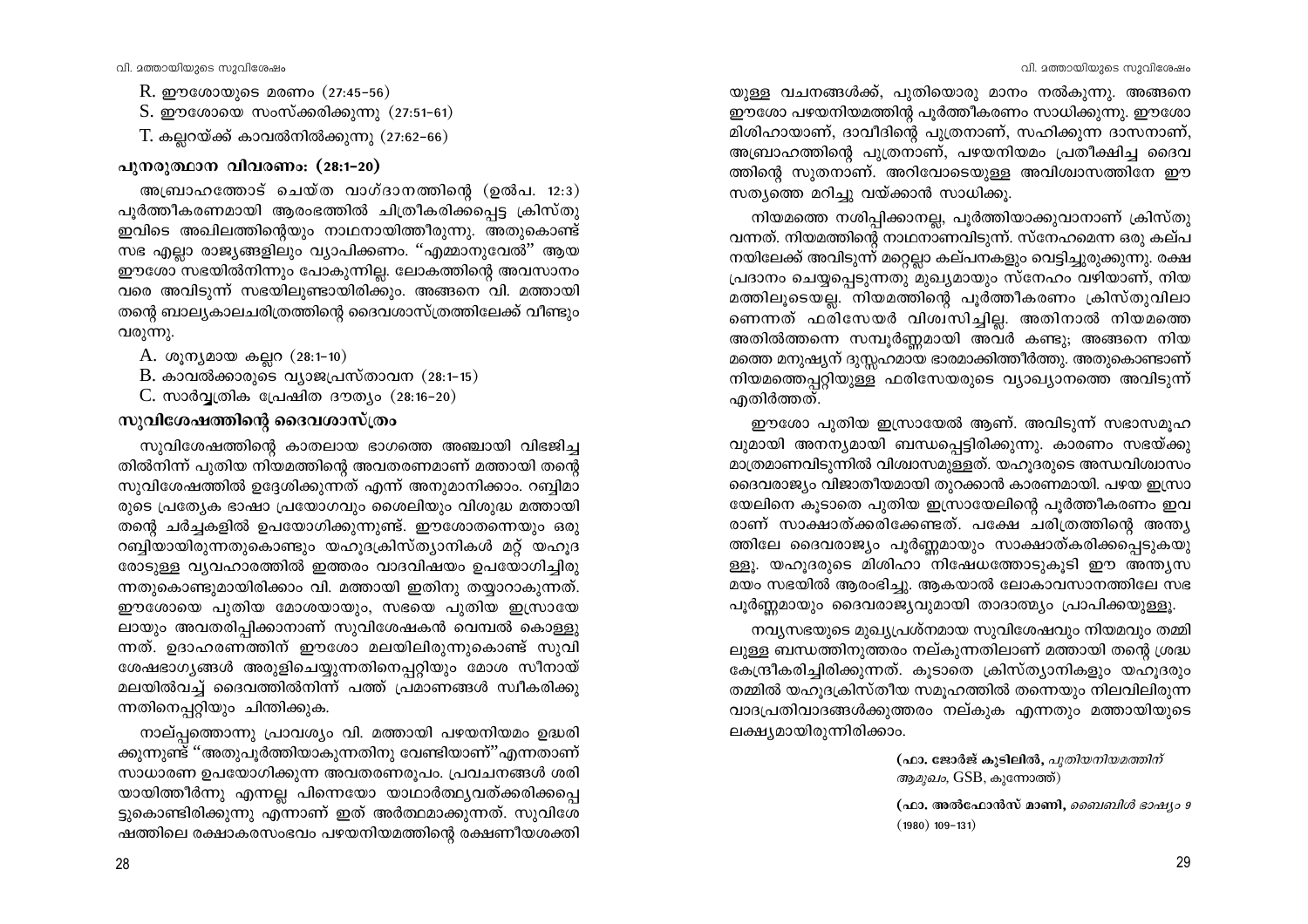ചിന്തിക്കാൻ പ്രചോദനം നൽകി. തൽഫലമായി അവയെപ്പറ്റിയുള്ള പാരമ്പര്യങ്ങൾ ആദിമസഭയിൽ ജന്മംകൊണ്ടു. സുവിശേഷകന്മാ രായ മത്തായിയും ലുക്കായും തങ്ങളുടെ സുവിശേഷങ്ങളുടെ ആമു ഖമായി അവതരിപ്പിക്കുന്നത് ഈ പാരമ്പര്യങ്ങളാണ്. അവിശ്വാ സികളെ എന്നതിനേക്കാൾ വിശ്വാസികളെ ഉദ്ദേശിച്ചാണ് അവ എഴു തപ്പെട്ടിട്ടുള്ളത്. യേശുവിന്റെ കുടുംബത്തെയോ, ശൈശവത്തെയോ പ്പറ്റി കുറേ വിവരങ്ങൾ നൽകുകയല്ല സുവിശേഷങ്ങളുടെ ഉദ്ദേശ്യം. യേശുവിന്റെ ഉൽഭവത്തിൽ ദൈവത്തിന്റെ അത്ഭുതാവഹമായ പ്രവർത്തനം, രക്ഷാചരിത്രത്തിൽ യേശുവിനുള്ള സാർവ്വത്രിക പ്രസ ക്തിയും പരമമായ സ്ഥാനവും, യേശുവിൽ കൈവന്ന വിശുദ്ധലിഖിത പൂർത്തീകരണം തുടങ്ങിയ സദ്ധാർത്താപരമായ സന്ദേശം പ്രഘോഷിക്കുകയാണ് സുവിശേഷകന്മാരുടെ ലക്ഷ്യം. ചൂരുക്കത്തിൽ ചരിത്രവിവരണത്തേക്കാൾ സൂവിശേഷ പ്രഘോഷ ണമാണ് ഇവിടെ നാം കേൾക്കുന്നത്.

## I മത്തായി 1-2: സവിശേഷതകൾ

#### A മത്തായി – ലൂക്കാ: താരതമൃപഠനം

സുവിശേഷകന്മാരായ മത്തായിയും ലുക്കായും ഒരേ വിഷയ ത്തെപ്പറ്റി-യേശുവിന്റെ ജനനത്തെയും ശൈശവത്തെയുംപ്പറ്റി-പ്രതി പാദിക്കുന്നെങ്കിലും അവർ വിവരിക്കുന്ന സംഭവങ്ങളും വിവരണ രീതികളും തികച്ചും വ്യത്യസ്തങ്ങളാണ്. താഴെ കൊടുത്തിരിക്കുന്ന രേഖാരൂപം (scheme) നോക്കുക

| മത്താ 1–2                                   |
|---------------------------------------------|
| 1:5-25: യോഹന്നാൻ മംഗലവാർത്ത 1:1-17: വംശാവലി |
| 1:18-25: ദൈവപുത്രൻ-ദാവീദിന്റെ<br>പുത്രൻ     |
| 2:1–12: വിജ്ഞാനികളുടെ ആരാധന                 |
| 2:13-15: ഈജിപ്തിലേക്ക്<br>ഒളി<br>ച്ചോട്ടം   |
| 2:16-18: ശിശുവധം                            |
|                                             |
| 2:19-23 നസ്രത്ത് വാസസ്ഥലമാ<br>ക്കുന്നു      |
|                                             |

## 02

## യേശുവിന്റെ ശൈശവം (മത്താ 1– 2)

 $\alpha$  ( $\alpha$ )  $\alpha$ ിന്തോലസഭയുടെ സുവിശേഷപ്രസംഗം ആദ്യകാലങ്ങളിൽ യേശുവിന്റെ കുരിശുമരണത്തെയും ഉത്ഥാനത്തെയും കേന്ദ്രമാക്കിയായിരുന്നു. വി. പൗലോ സിന്റെ ലേഖനങ്ങളും (cf 1കോറി 15:1-11) നടപടി പുസ്തകത്തിലെ സുവിശേഷപ്രസംഗങ്ങളും (2:14-40; 3:12-26; 4:8-12; 5:29-32; 10:34-43; 13:16-41) ഇതിനു തെളി വാണ്. കർത്താവും രക്ഷകനുമായി ആദിമസഭ ആരാ ധിച്ചിരുന്ന യേശു കുരിശിൽ മരിച്ചു എന്നത് യഹു ദർക്കും വിജാതീയർക്കും ഒരുപോലെ ഇടർച്ചയ്ക്കു കാരണമായിരുന്നു (cf 1കോറി 1:23). അതുകൊണ്ട് യേശുവിന്റെ ജീവിതം ശവക്കല്ലറയിൽ അവസാനിച്ചി ല്ലെന്നും അദ്ദേഹത്തിന്റെ മരണവും ഉത്ഥാനവും ദൈവ ത്തിന്റെ രക്ഷാഹിതത്തിന്റെ പുർത്തീകരണമായിരു ന്നെന്നും തിരുവെഴുത്തുകൾ ഉദ്ധരിച്ചുകൊണ്ട് തെളി യിക്കാനാണ് ആദിമസഭ ശ്രമിച്ചത്. പിന്നീട് യേശു വിന്റെ പ്രവൃത്തികളും പ്രബോധനങ്ങളും എപ്രകാരം അദ്ദേഹത്തെ കുരിശിലേക്ക് നയിച്ചു എന്ന് വിശദീക രിക്കുന്ന സുവിശേഷങ്ങൾ രൂപം കൊണ്ടു. ഇതി ലെല്ലാം അന്തർഭവിച്ചിരുന്ന, യേശു ആരാണ്, യേശു വിന്റെ ദൗത്യം എന്താണ് എന്ന ചോദ്യങ്ങൾ യേശു വിന്റെ ജനനത്തെയും ശൈശവത്തെയുംപറ്റി പരി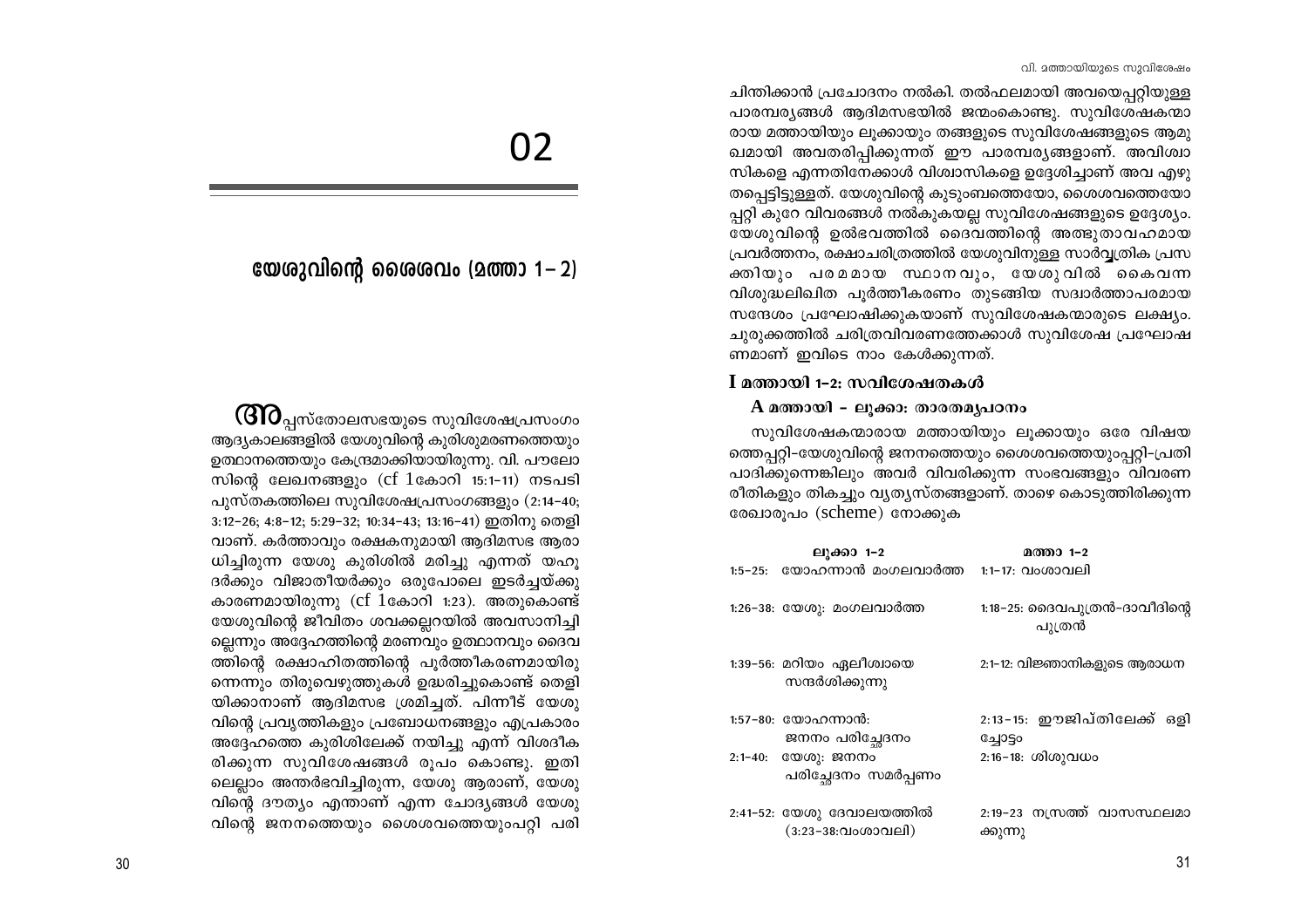വളരെ പുരാതനമായ പാരമ്പര്യങ്ങളാണ് ഇവിടെ നമുക്ക് ലഭ്യ മാകുന്നത്. ഇവയുടെ ചരിത്രപരമായ മുല്യം അവിതർക്കിതമാണ്.

#### A മത്താ 1–2: ഘടന

 $I$  യേശുവിന്റെ രക്ഷാചരിത്രപരമായ ഉത്ഭവം  $(1:1-25)$ 

 $A$  വംശാവലി: യേശു - ഇസ്രായേൽ ചരിത്രത്തിന്റെ പരമകാഷ്ഠ (വാ. 1-17)  $B$  യൗസേപ്പിന് ലഭിച്ച മംഗലവാർത്ത: ദൈവപുത്രൻ - ദാവീദിന്റെ പുത്രൻ  $(210. 18-25)$ 

 $\text{II}$  ഭാവിയുടെ പ്രവചനാത്മകമായ ചിത്രീകരണം (2:1-23)

 $A$  വിജാതീയർ യേശുവിനെ ആരാധിക്കുന്നു (വാ. 1-12)

B യഹുദജനം യേശുവിനെ തിരസ്ക്കരിക്കുന്നു (വാ. 13–23)

1. ഒളിച്ചോട്ടം-ഈജിപ്തിലേക്ക് (വാ.13-15)

2. ശിശുവധം (വാ. 16-18)

3. ഈജിപ്തിൽനിന്ന് നസ്രത്തിലേക്ക് (വാ. 19–23)

ആദ്യഭാഗത്ത് വംശാവലി ഉദ്ധരിച്ചുകൊണ്ട് യേശുവിന്റെ മാനു ഷികമായ ഉത്ഭവം ഇസ്രായേൽ ജനത്തിലൂടെ ദൈവം സാക്ഷാ ത്ക്കരിക്കുന്ന രക്ഷാചരിത്രത്തിന്റെ അത്യുച്ചിയായി സുവിശേഷ കൻ ചിത്രീകരിക്കുന്നു. എന്നാൽ യേശുവിന്റെ ഉത്ഭവം വാസ്തവ ത്തിൽ പരിശുദ്ധാത്മാവിന്റെ അത്ഭുതാവഹമായ പ്രവർത്തനഫല മാണെന്ന് യൗസേപ്പിന് ലഭിച്ച മംഗലവാർത്ത വെളിപ്പെടുത്തുന്നു. ദൈവപുത്രനായ യേശു ദാവീദിന്റെ പുത്രനാകുന്നത് യൗസേപ്പി ലൂടെയാണെന്ന സുചനയും ഇവിടെയുണ്ട്. കൂടാതെ മിശി ഹാ, അബ്രാഹത്തിന്റെ പുത്രൻ, ദാവീദിന്റെ പുത്രൻ, എമ്മാ നുവേൽ, യേശു (= രക്ഷകൻ) തുടങ്ങിയ സ്ഥാനപ്പേരുകൾ യേശു ആരാകുന്നു എന്ന വിശ്വാസികളുടെ ചോദൃത്തിനു ത്തരം നൽകുന്നുണ്ട്.

രണ്ടാം ഭാഗത്ത് വിവരിക്കുന്ന സംഭവങ്ങളെല്ലാം വിജ്ഞാനിക ളുടെ അന്വേഷണത്തിന്റെയും (2:8) അത് ഹേറോദേസ് രാജാവിലും ഓർശ്ലേത്തും ഉളവാക്കിയ പ്രതികരണത്തിന്റെയും (2:3) പ്രത്യാ ഘാതങ്ങളാണ്. അവ മത്തായിയുടെ സുവിശേഷത്തിന്റെ മറ്റു ഭാഗ ങ്ങളിൽ വെളിപ്പെടാനിരിക്കുന്ന രക്ഷാകരസംഭവങ്ങൾ പ്രതീകാത്മ കമായി പ്രതിഫലിപ്പിക്കുന്നു. വിജാതീയർ യേശുവിനെയും സുവി ശേഷത്തെയും സ്വീകരിക്കുമ്പോൾ യഹൂദജനം അദ്ദേഹത്തെ തിര സ്ക്കരിക്കുകയും പീഡിപ്പിക്കുകയും നശിപ്പിക്കാൻ ശ്രമിക്കുകയും ചെയ്യുന്നു. ഈ ഭാഗത്ത് സ്ഥലനാമങ്ങൾക്കു നൽകുന്ന പ്രത്യേക

ലൂക്കായുടെ വിവരണങ്ങൾ 128 വാകൃങ്ങൾ ഉൾക്കൊള്ളുമ്പോൾ മത്തായിയുടേത് 48 വാകൃങ്ങളിൽ ഒതുങ്ങി നിൽക്കുന്നു. ലുക്കായിൽ വിവരിക്കുന്ന ഒരു രംഗംപോലും മത്തായിയിൽ കാണുന്നില്ല. മത്തായി നൽകുന്ന വംശാവലി ലൂക്കാ 3–ാമദ്ധ്യായത്തിലുള്ളതിൽനിന്ന് സാരമായി വ്യത്യാസപ്പെട്ടിരിക്കുന്നു. ലുക്കായുടെ വിവരങ്ങളിൽ മറിയത്തിനാണ് പ്രാധാന്യം; മത്തായിയുടേതിലാകട്ടെ യൗസേപ്പിനും. താരതമ്യേന ആന ന്ദകരമായ രംഗങ്ങളാണ് ലൂക്കാ വിവരിക്കുന്നത്: ഭക്തരും കുലീനരുമായ വ്യക്തികളുടെ സാന്നിധ്യം, ജറുസലെം ദൈവാലയത്തിന്റെ പുജ്യത, ആഹ്ലാദജനകവും പ്രത്യാശാനിർഭരവുമായ സ്തുതിഗീതങ്ങൾ, ദൈവ ദൂതൻ അറിയിക്കുന്ന മംഗലവാർത്തകൾ ഇവയെല്ലാം ലൂക്കായുടെ വിവ രണത്തെ നിറപ്പകിട്ടുള്ളതും ഹൃദയഹാരിയുമാക്കുന്നു. മത്തായിയാകട്ടെ സംഘർഷാത്മകായ രംഗങ്ങളാണ് ചിത്രീകരിക്കുന്നത്: യൗസേപ്പിന്റെ മനഃ ക്ലേശം, യേശുവിനെ നശിപ്പിക്കാനുള്ള ഹേറോദേസിന്റെ ശ്രമം, ക്രൂര മായ ശിശുവധം, ഈജിപ്തിലേക്ക് ഒളിച്ചോട്ടം അർക്കലാവുസിനെപ്പറ്റി യുള്ള ഭീതി ഇവയെല്ലാമടങ്ങുന്ന മത്തായിയുടെ വിവരണം അസ്ഥസ്ഥവും പ്രക്ഷുബ്ധവുമായ ഒരന്തരീക്ഷത്തിന്റെ പ്രതീതിയാണ് ഉളവാക്കുന്നത്.

മത്തായിയുടേയും ലൂക്കായുടേയും വിവരണങ്ങൾ പരസ്പരം പൊരു ത്തപ്പെടാനുള്ള ശ്രമം അപ്രസക്തമാണ്, അസാദ്ധ്യവുമാണ്. കാരണം, സുവിശേഷകന്മാർ വ്യത്യസ്തങ്ങളായ പ്രാദേശികസഭകൾക്കുവേണ്ടി തമ്മിൽ ബന്ധമില്ലാത്ത പാരമ്പര്യങ്ങളുടെ അടിസ്ഥാനത്തിൽ പരസ്പ രാശ്രയം കൂടാതെയാണ് ഇവ എഴുതിയിട്ടുള്ളത്. തന്മൂലം ഓരോ സുവി ശേഷത്തേയും അതിന്റേതായ സവിശേഷതകളുടെ പശ്ചാത്തലത്തിൽ വീക്ഷിച്ച് അതിലെ പ്രത്യേക സന്ദേശം ഉൾക്കൊള്ളാനാണ് നാം ശ്രമി ക്കേണ്ടത്. എങ്കിലും അടിസ്ഥാനപരമായ ചരിത്രസത്യങ്ങളുടെ കാര്യ ത്തിൽ സുവിശേഷകന്മാർ തമ്മിലുള്ള യോജിപ്പ് ശ്രദ്ധാർഹമാണ്:

1. യേശുവിന്റെ ജനനകാലം: ഹേറോദേസ് രാജാവിന്റെ

വാഴ്ച–മത്താ 2:1; ലൂക്കാ 1:5–26

2. ജനനസ്ഥലം: യുദയായിലെ ബേത്ലഹം മത്താ 2:1; ലുക്കാ 2:4-7

- 3. അമ്മയുടെ പേര്: മറിയം-മത്താ 1:16; 2:11/ ലൂക്കാ 1:27
- 4. മറിയത്തിന്റെ ഭർത്താവും തിരുക്കുടുംബനാഥനും: യൗസേപ്പ്–മത്താ 1:18-25/ലൂക്കാ1:26-38 (യേശുവിന്റെ കന്യാജനനം)
- 5. യേശു എന്ന നാമം: ദൈവനിശ്ചിതം– മത്താ 1:21/ലൂക്കാ 1:31; 2:21
- 6. തിരുക്കുടുംബം നസ്രത്തിൽ സ്ഥിരതാമസമാക്കുന്നു

7. മത്താ 2:22-23; ലൂക്കാ 2:39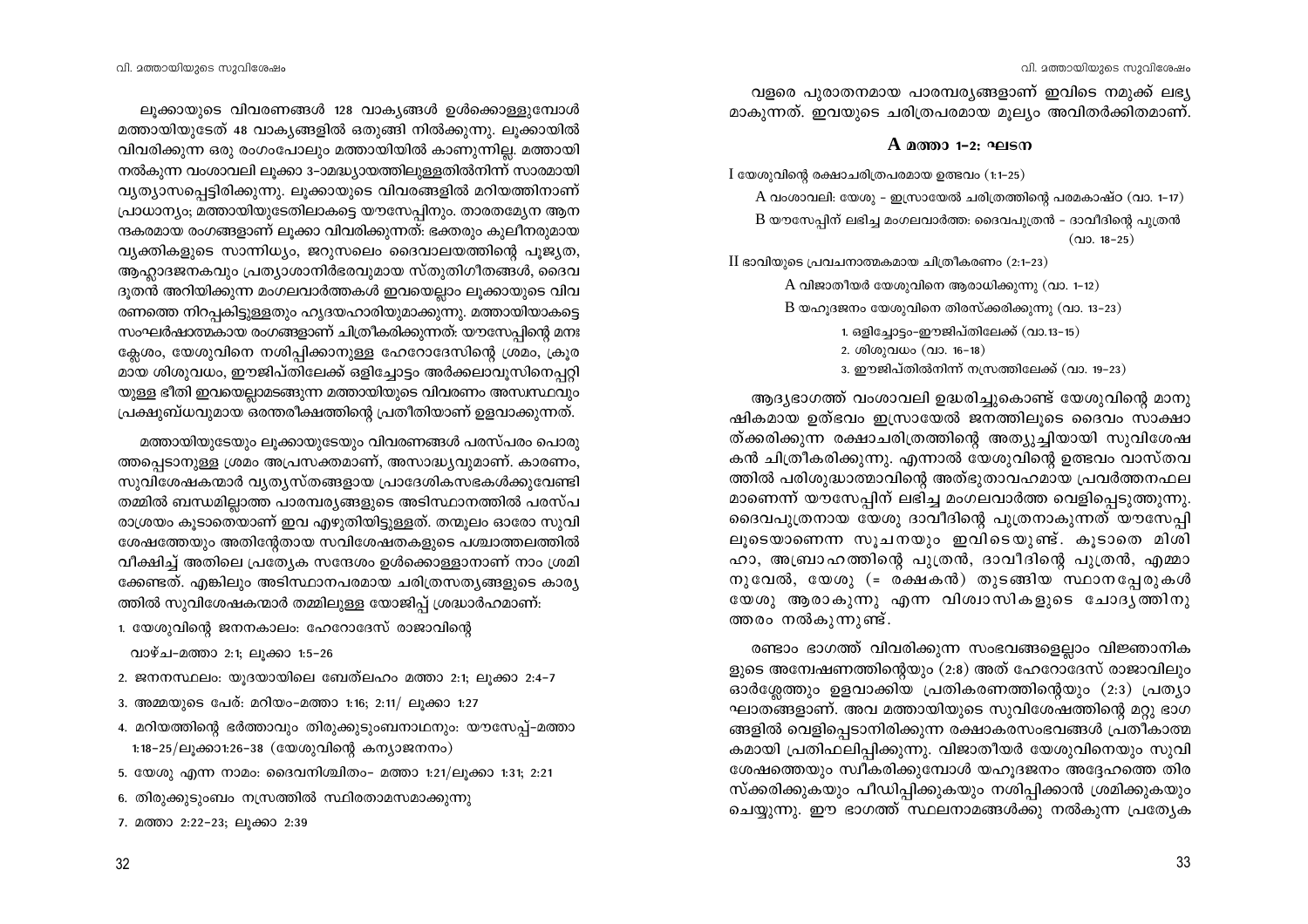പ്രാധാന്യവും ശ്രദ്ധാർഹമാണ് (യൂദയാ, ഓർശ്ലോ, ബേത്ലഹോം, ഈജിപ്ത്, റോമ, ഇസ്രായേൽ ദേശം, ഗലീലി, നസ്ത്രത്). യുദയാ യിലെ ബേത്ലഹത്തു പിറന്ന യേശു എങ്ങനെ നസ്രായനായി അറിയപ്പെടുന്നു എന്ന ചോദ്യത്തിനുത്തരം നൽകുന്നതിനുള്ള ശ്രമ മാണിവിടെ കാണുന്നത്. തിരുക്കുടുംബം ബേത്ലഹത്തുനിന്ന് ഈജിപ്തുവഴി നസ്രത്തിലെത്തി സ്ഥിരതാമസമാക്കുന്നത് ദൈവ ഹിതാനുസാരമാണ്.

## $\Pi$  വിശകലനം

## A യേശുവിന്റെ രക്ഷാചരിത്രപരമായ ഉത്ഭവം

## 1. വംശാവലി: മത്താ1:1-17

പഴയനിയമത്തിൽ പ്രചാരത്തിലിരുന്ന ഒരു സാഹിത്യരുപമാണ് വംശാവലി (cf ഉൽ 5:1 ദിന 1-8). രാജവംശവുമായുള്ള തന്റെ ബന്ധം കാണിക്കാൻ ഫ്ളാവിയുസ് ജൊസേഫുസ് എന്ന യഹുദചരിത്രകാ രൻ ആത്മകഥയുടെ ആരംഭത്തിൽ തന്റെ വംശാവലി ഉദ്ധരിക്കു ന്നുണ്ട്. യേശുവിന്റെ വംശാവലി ക്രോഡീകരിക്കുന്നതിൽ സുവി ശേഷകൻ സാരമായ പങ്കു വഹിച്ചിട്ടുണ്ട്. നിലവിലിരിക്കുന്ന രേഖ കളെ ആസ്പദമാക്കി ദൈവശാസ്ത്രപരമായ ഉദ്ദേശ്യത്തോടുകുടെ അതിനെ സുവിശേഷകൻ രൂപീകരിച്ചു. സങ്കീർണ്ണമായ ഇസ്രായേൽ ചരിത്രത്തിന്റെ വിവിധ ഘട്ടങ്ങളെ പിന്നീട് ദൈവത്തിന്റെ രക്ഷാപ ദ്ധതി അബ്രാഹത്തിന്റെയും ദാവീദിന്റെയും പുത്രനും വാഗ്ദാന ങ്ങളുടെ അവകാശിയുമായ യേശുവിൽ അതിന്റെ പൂർത്തീകരണ ഘട്ടത്തിലേക്കു പ്രവേശിച്ചിരിക്കുന്നു എന്ന സന്തോഷകരമായ പ്രഖ്യാപനമാണ് ഈ വംശാവലി ഉൾക്കൊള്ളുന്നത്. ബൈബിളിലെ മറ്റു വംശാവലികൾപോലെ ഇതും കൃത്യമായ വിവരണങ്ങൾ ഉൾക്കൊള്ളുന്ന ഒരു കൂടുംബരേഖ എന്നതിനേക്കാൾ ദൈവശാ സ്ത്രപരമായ ഉദ്ദേശ്യത്താൽ പ്രചോദിതമായ സാഹിത്യസൃഷ്ടി യാണ്.

ഈ വംശാവലിയുടെ ഘടന ഇപ്രകാരമാണ്:

- വാ. 1: ശീർഷകം
- $A$  വാ 2-6: പൂർവ്വപിതാവായ അബ്രാഹം മുതൽ രാജാവായ ദാവീദുവരെ  $(14 \text{ }\text{Re} \text{Re})$
- B വാ. 7-11: ദാവീദുമുതൽ വിപ്രവാസം വരെ (14 തലമുറകൾ)
- $C$  വാ. 12-16: വിപ്രവാസംമുതൽ യേശുമിശിഹാവരെ (14 തലമുറകൾ)

#### വാകും 17 സംഗ്രഹം

ആമുഖപ്രസ്താവനയായ 1-ാം വാക്യം വംശാവലിയുടെ ഉദ്ദേ ശ്യത്തെ സ്പഷ്ടമാക്കുന്നു. യേശുമിശിഹാ അബ്രാഹത്തിന്റെ പുത്ര നാണ് (cf ഗലാ 3:16): യഹുദജനത്തിന്റെ പൂർവപിതാവിനു സകല ജനങ്ങളുടേയും ഭാഗധേയ നിർണ്ണായകമായി നൽകപ്പെട്ട വാഗ്ദാ നങ്ങളുടെ (cf ഉൽപ 12:2-3) അവകാശിയുമാണ് (cf ഗലാ 13:16). യേശു ദാവീദിന്റെ പുത്രനാണ് (cf റോമ 1:4) യഹുദരാജവംശസ്ഥാ പകന് നൽകപ്പെട്ട വാഗ്ദാനങ്ങളുടെ ( 2 സാമുവർ 7:12-16) പൂർത്തീ കരണവുമാണ്. അബ്രാഹത്തിനും ദാവീദിനും നൽകപ്പെട്ട വാഗ്ദാ നങ്ങൾ മിശിഹായെ ലക്ഷ്യമാക്കിയുള്ളവയായിരുന്നു.മിശിഹായെ പ്പറ്റിയുള്ള യഹൂദക്രിസ്ത്യാനികളുടെ പ്രതീക്ഷയുടെ രത്നച്ചുരു ക്കമാണത്.

14 തലമുറകൾ വീതമുള്ള 3 ഖണ്ഡികകളായി വംശാവലിയെ വിഭജിച്ചിരിക്കുന്നു. (cf വാ. 17 ). ഈ വംശാവലിയിൽ സങ്കീർണ്ണമാ യ യഹൂദചരിത്രം മുഴുവൻ പ്രതിഫലിക്കുന്നു. ദൈവത്തിന്റെ പദ്ധ തിയനുസരിച്ച് രക്ഷാചരിത്രം വിവിധ ഘട്ടങ്ങൾ കടന്നു പൂർത്തീ കരണമായ യേശുവിൽ എത്തിച്ചേരുന്ന ചിത്രമാണു സുവിശേഷ കൻ വരച്ചുകാണിക്കുന്നത്. മാനുഷികമായ വീഴ്ചകളുടേയും ദുര ന്തങ്ങളുടേയും മദ്ധ്യത്തിലും ദൈവത്തിന്റെ പരിപാലന രക്ഷാചരി ത്രത്തെ അതിന്റെ ലക്ഷ്യത്തിലേക്കുനയിക്കുന്നു എന്ന് സുവിശേ ഷകൻ സുചിപ്പിക്കുന്നു.

ആദ്യത്തെ 14 തലമുറകളുടെ ലിസ്റ്റ് (വാ. 2-6) പരമ്പരാഗത മാണ് (cf റൂത്ത് 4:18-22; 1 ദിന 2:1-15 ). ലൂക്കായുടെ ലിസ്റ്റിലെ പ്രസക്തഭാഗവുമായി (ലൂക്കാ 3:32-34) അതിനു സാരമായ സാമ്യ മുണ്ട്. പൂർവ്വപിതാവായ അബ്രാഹത്തിൽ ആരംഭിച്ച് ദാവീദൂരാ ജാവിനെയും യഹൂദജനത്തിന്റെ സുവർണ്ണകാലത്തെയും അനു സ്മരിച്ചുകൊണ്ടവസാനിക്കുന്ന ഈ ഖണ്ഡിക ഈജിപ്തിലെ അടിമത്തം, പുറപ്പാട്, മരുഭുമിയിലെ ഉഴൽച്ച, പാലസ്തീനാപ്രവേ ശനം, രാജഭരണസ്ഥാപനം തുടങ്ങിയ ചരിത്രപ്രധാനമായ സംഭ വങ്ങളുടെ കാലമാണ് നമ്മുടെ ചിന്തയിൽ കൊണ്ടുവരുക.

വാ. 6 b-14 നൽകുന്ന ലിസ്റ്റിന് 1 ദിനാ 3:10-16 ലെ ലിസ്റ്റുമായി പൊതുവേ പൊരുത്തമുണ്ട്; എന്നാൽ മൂന്ന് രാജാക്കന്മാരുടെ പേരു കൾ ഇവിടെ കാണുന്നില്ല. ആദ്യ ഭാഗത്തിലെന്നപോലെ 14 തലമു റകളിൽ ഈ കാലഘട്ടത്തെ ഒതുക്കാൻ വേണ്ടിയായിരിക്കണം സുവി ശേഷകൻ ഈ പേരുകൾ വിട്ടുകളഞ്ഞത്. അല്ലെങ്കിൽ, ഈ രാജാ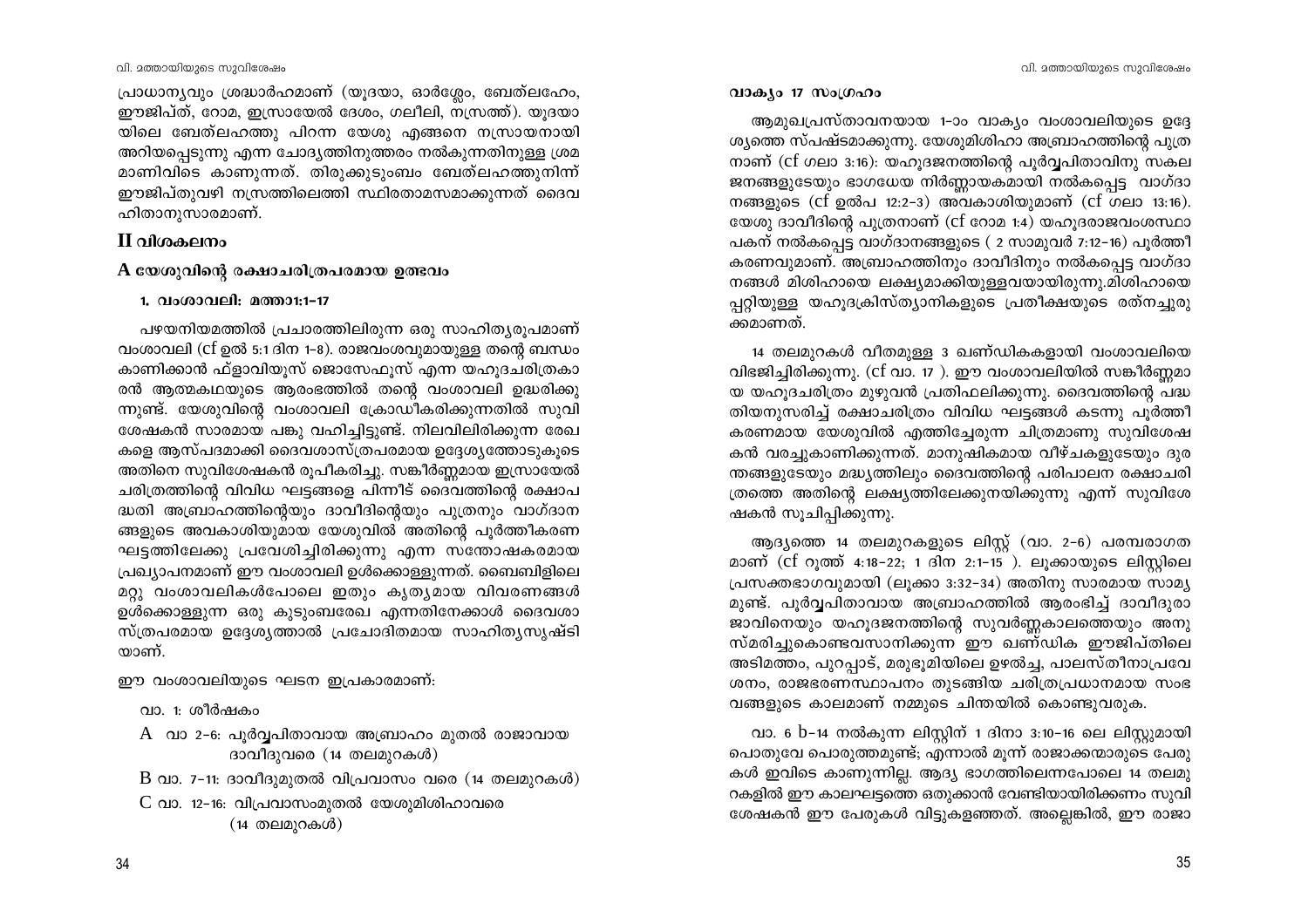#### യൗസേപ്പിനു ലഭിച്ച മംഗലവാർത്ത: മത്താ 1:18-25

യേശു അബ്രാഹത്തിന്റെ പുത്രനാണ്, ദാവീദിന്റെ പുത്രനാണ് (1:1) എന്ന് സ്ഥാപിക്കാൻ ഉദ്ധരിക്കുന്ന വംശാവലി സമാപിക്കുന്നത് ഒടുവിലത്തെ കണ്ണിയായ യൗസേപ്പിന്റെ പുത്രനല്ല യേശു എന്ന സുചനയോടുകൂടിയാണ് (വാ. 16). ഈ വൈരുദ്ധ്യം – രക്ത ബന്ധംവഴി ദാവീദിന്റെ പുത്രനല്ലെങ്കിലും യേശു എപ്രകാരം ദാവീ ദിന്റെ പുത്രനാകുന്നു എന്ന പ്രശ്നം– വിശദീകരിക്കുകയാണ് ഈ ഖണ്ഡികയുടെ ഉദ്ദേശ്യം.

കലാവൈദഗ്ദ്ധ്യത്തോടുകൂടി രചിച്ചിരിക്കുന്ന ഈ ഖണ്ഡിക യിൽ സുവിശേഷകൻ വിവിധ സാഹിത്യസങ്കേതങ്ങൾ സമ്യക്കായി ഇണക്കിച്ചേർത്തിരിക്കുന്നു. യേശുവിന്റെ ജനനത്തെപ്പറ്റിയുള്ള പ്രവ ചനം (വാ.20–21) പരമ്പരാഗതമായ ''മംഗലവാർത്ത'' എന്ന സാഹി ത്യരൂപത്തിലാണ് രചിച്ചിരിക്കുന്നത്. രക്ഷാചരിത്രത്തിൽ പ്രധാന മായ പങ്കുവഹിക്കേണ്ട വ്യക്തികളുടെ ജനനത്തേയും ദൗത്യ ത്തേയും പ്രവചിക്കുന്ന ഒരു സാഹിത്യരുപമാണിത്. മുന്നുഭാഗങ്ങ ളാണിതിനുള്ളത്.

- A ശിശുവിന്റെ ഗർഭധാരണത്തെയും ജനനത്തെയും പറ്റിയുള്ള മുന്നറിയിപ്പ്
- B ശിശുവിന്റെ നാമത്തെപ്പറ്റി അറിയിപ്പ്
- C ശിശുവിന്റെ ഭാവി ദൗത്യത്തെപ്പറ്റിയുള്ള സൂചന (സാധാര ണമായി നാമം ദൗത്യത്തെ സുചിപ്പിക്കുന്നു)

ഉദാഹരണമായി ഉൽപ 16:11-12; 17:19; 18:10-14; ന്യായ 13:5; ഏശ 7:14–16; ലുക്കാ 1:12–20; 30–37 കാണുക. മേല്പ്പറഞ്ഞ മുന്ന് ഭാഗങ്ങൾ നമ്മുടെ ഖണ്ഡികയിലെ 20-21 വാകൃങ്ങളിൽ കാണാൻ കഴിയും.

ഇവിടെ പ്രയോഗിച്ചിരിക്കുന്ന മറ്റൊരു സാഹിത്യരൂപം ''ദൈവ കല്പ്പന-കല്പനാനിർവ്വഹണം'' എന്നതാണ്. രക്ഷാചരിത്രത്തിൽ ഒരു പ്രത്യേകദൗത്യം ഒരു വ്യക്തിയെ ഭരമേല്പ്പിക്കുന്നതും ആ വ്യക്തി അതു നിർവ്വഹിക്കുന്നതും കഴിയുന്നത്ര ഒരേ വാക്കുകളിൽ വിവരിക്കുക എന്നതാണ് ഈ സാഹിത്യരുപത്തിന്റെ പ്രത്യേകത. ഉദാഹരണമായി ഉൽപ 46:1-7; പുറ 4:19-20; മത്താ 21:1-7 കാണുക. ഈ സാഹിത്യസങ്കേതം സുവിശേഷകൻ രണ്ടാമദ്ധ്യായത്തിൽ വീണ്ടും പ്രയോഗിക്കുന്നുണ്ട് (2:13-15, 19-23). നമ്മുടെ ഖണ്ഡിക യിൽ കല്പനയും നിർവ്വഹണവും തമ്മിലുള്ള സ്ഥാനം ശ്രദ്ധിക്കുക

വി. മത്തായിയുടെ സുവിശേഷം

ക്കന്മാർ വിഗ്രഹാരാധകരായിരുന്നതുകൊണ്ടുമാകാം. ലൂക്കായുടെ ലിസ്ലിൽനിന്ന് തീർത്തും വിഭിന്നമാണീ ഭാഗം. മത്തായി ദാവീ ദിൽനിന്ന് ശ്ലേമോൻ വഴിയുള്ള പിന്തുടർച്ച കാണിക്കുമ്പോൾ ലുക്കാ കാണിക്കുന്നത് നാഥാൻ വഴിയുള്ള പിന്തുടർച്ചയാണ്. രാജ്യവിഭജ നം, ശിഷ്ടരും ദുഷ്ടരുമായ രാജാക്കന്മാരുടെ ഭരണകാലം, യുദ്ധ ങ്ങൾ, സമറിയായുടെയും ഓർശ്ലേത്തിന്റെയും വീഴ്ച തുടങ്ങിയ യഹുദചരിത്രസംഭവങ്ങളിലൂടെ കടന്ന് ഏറ്റം ഇരുളടഞ്ഞ കാലഘ ട്ടമായ ബാബിലോണിലെ പ്രവാസത്തിലവസാനിക്കുന്നു. ഈ കാല ഘട്ടത്തിലും ദൈവത്തിന്റെ വാഗ്ദാനങ്ങളും പരിപാലനയും സുസ്ഥി രമായി നിലകൊള്ളുന്നു എന്ന് സുവിശേഷകൻ സുചിപ്പിക്കുന്നു.

ബാബിലോണിലെ പ്രവാസത്തിനുശേഷം മുന്നാംഘട്ടം ആരം ഭിക്കുന്നു. അധഃപതനത്തിൽനിന്ന് മഹത്വത്തിന്റെ അത്യുച്ചി യിലേക്കുള്ള ഒരു കുതിപ്പാണിവിടെ. ലൂക്കായുടേതിൽനിന്ന് തികച്ചും വിഭിന്നമായ ഈ ലിസ്കിൽ ആദ്യത്തെ രണ്ടുപേരുകളൊ ഴിച്ച് (cf ദിന 3:17) ബാക്കിയെല്ലാം അജ്ഞാതങ്ങളാണ്. യഹൂദചരി ത്രത്തിന്റെ അറുന്നുറോളം വർഷങ്ങളിലെ ഗതിയെ പ്രതിനിധാനം ചെയ്യുന്ന ഈ അജ്ഞാതവ്യക്തികൾ അടിമത്ത്വത്തിന്റെയും വിദേ ശാധിപത്യത്തിന്റെയും കെടുതികളിലൂടെ ദൈവികവാഗ്ദാനങ്ങളെ സംവഹിക്കുന്നു. അധഃപതനത്തിന്റെ ഈ കാലഘട്ടമവസാനിക്കു ന്നത് പ്രതീക്ഷകളുടെ പൂർത്തീകരണവും ദൈവത്തിന്റെ വാഗ്ദാ നങ്ങളുടെ സാക്ഷാത്ക്കാരവുമായ യേശുമിശിഹായിലാണ്.

അഗാധമായ രക്ഷാകരസതൃങ്ങളാണ് ഈ വംശാവലി യിൽക്കൂടെ സുവിശേഷകൻ പഠിപ്പിക്കുന്നത്. മാനവചരിത്രത്തിന്റെ ഏതോ ഇരുളടഞ്ഞമൂലയിൽ മറഞ്ഞുകിടക്കേണ്ട ഒരപ്രധാന സംഭ വമല്ല യേശുവിന്റെ ജനനം. പ്രത്യുത, പഴയനിയമം മുഴുവൻ ഉൾക്കൊ ള്ളുന്ന ദൈവികപദ്ധതിയുടെ പൂർത്തീകരണവും രക്ഷാചരിത്ര ത്തിന്റെ മകുടവുമാണ്. യേശുവിൽ രക്ഷാചരിത്രത്തിന്റെ നിർണ്ണാ യകവും അന്തിമവുമായ കാലഘട്ടം ആരംഭിക്കുന്നു. ഈ മിശിഹാ കാലത്തിന്റെ നവീനത്വമാണ് 16–ാം വാക്യം സൂചിപ്പിക്കുന്നത്. പഴ യനിയമത്തിന്റെ കേവലമായ തുടർച്ചയല്ല യേശു. ദൈവത്തിന്റെ നേരിട്ടുള്ള രക്ഷാകരമായ ഇടപെടലിന്റെ ഫലമായാണ് യേശു കന്യ കാമറിയത്തിൽനിന്നു പിറന്നതെന്ന വസ്തുത ഇതാണ് സൂചിപ്പി ക്കുന്നത്. ദൈവംതന്നെ ഒരു പുതിയ ഘട്ടത്തിന് ആരംഭമിടുന്നു. വാഗ്ദാനത്തിന്റെയും ഒരുക്കത്തിന്റെയും കാലം സമാപിച്ചിരിക്കു ന്നു. പൂർത്തീകരണത്തിന്റെയും രക്ഷയുടേയും കാലം സമാഗത മായിരിക്കുന്നു.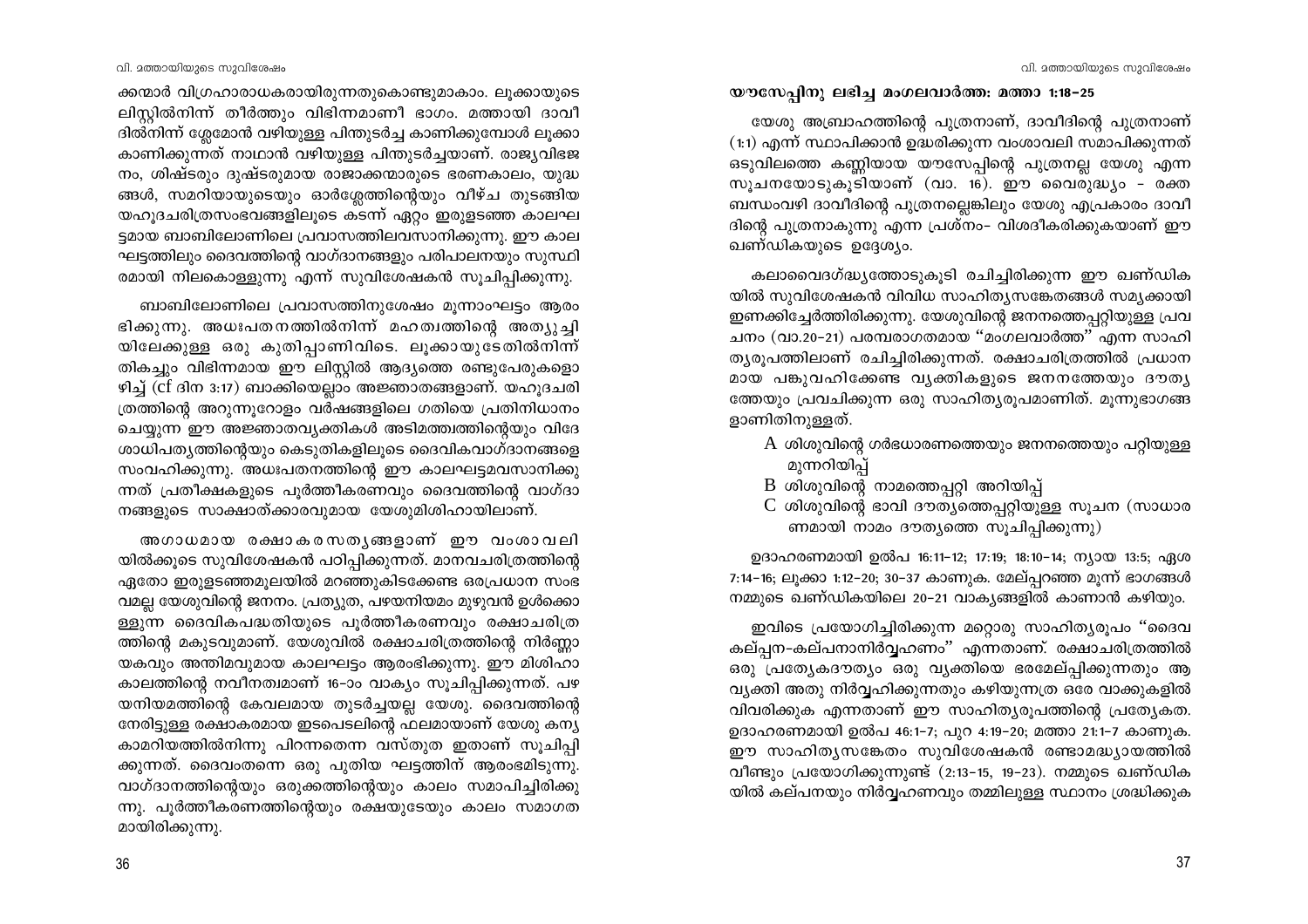| ദൈവദൂതൻ സ്വപ്നത്തിൽ പ്രത്യക്ഷപ്പെട്ട്<br>യൗസേപ്പിനോട് പറഞ്ഞു (വാ. 20) | യൗസേപ്പ് നിദ്രയിൽ നിന്നുണർന്ന്<br>ദൈവദൂതൻ ആജ്ഞാപിച്ചിരിക്കുന്ന<br>തുപോലെ പ്രവർത്തിച്ചു (വാ. 24) |
|-----------------------------------------------------------------------|-------------------------------------------------------------------------------------------------|
| നിന്റെ ഭാര്യ മറിയത്തെ സ്വീകരിക്കാൻ<br>ശങ്കിക്കേണ്ട (വാ. 20)           | തന്റെ ഭാര്യയെ അദ്ദേഹം സ്ഥീകരിച്ചു<br>(210.24)                                                   |
| ശിശുവിന് യേശു എന്ന് പേരിടണം (വാ.21)                                   | ശിശുവിന് അദ്ദേഹം യേശു എന്ന്<br>പേരിട്ടു (വാ. 24)                                                |

സ്വപ്നത്തിലെ ദർശനങ്ങൾവഴി രക്ഷാചരിത്രത്തിലുള്ള ദൈവ ത്തിന്റെ ഇടപെടലിനെ ചിത്രീകരിക്കുന്ന രീതിയും പരമ്പരാഗത മാണ് (ഉദാ. ഉൽപ 20:3; 31:24; 46:2). ശൈശവ വിവരണത്തിൽ (Gospel of Infancy) സുവിശേഷകൻ ഈ രീതി പലതവണ ഉപ യോഗിചിരിക്കുന്നു (1:20; 2:12-13; 19:22).

ഖണ്ഡികയുടെ ഹൃദയഭാഗത്ത് പ്രതിഷ്ഠിച്ചിരിക്കുന്ന ''വി. ലിഖിത പൂർത്തീകരണ സാക്ഷ്യം'' സ്വന്തമായ രീതിയിലാണ് സുവി ശേഷകൻ നിർമ്മിച്ചിരിക്കുന്നത്. ദൈവത്തിന്റെ രക്ഷാകര വാഗ്ദാ നങ്ങളും പ്രവചനങ്ങളും യേശുവിന്റെ ജീവിതസംഭവങ്ങളിൽ എങ്ങനെ പൂർത്തിയാകുന്നു എന്ന് വി. ലിഖിതം ഉദ്ധരിച്ചുകാണി ക്കുവാൻ ആദിമ ക്രിസ്ത്യാനികൾ ശ്രദ്ധിച്ചിരുന്നു. സുവിശേഷങ്ങ ളിൽ നിരവധി വി. ലിഖിത ഉദ്ധരണികളും സൂചനകളും കാണാൻ കഴിയും. ഉദ്ധരണിക്ക് ആമുഖമായി ദൈവവചന പൂർത്തീകരണത്തെ പ്രത്യക്ഷമായി ഊന്നിപ്പറയുന്ന ഒരു നിശ്ചിതവാക്യം കൂട്ടിച്ചേർക്കുക എന്നത് മത്തായിയുടെ ഒരു പ്രത്യേകതയാണ്. 'ആമുഖവാക്യം-ഉ ദ്ധരണി' എന്ന ഈ പ്രത്യേക രൂപം മത്തായിയുടെ സുവിശേഷ ത്തിൽ 11 പ്രാവശ്യം പ്രയോഗിക്കപ്പെട്ടിരിക്കുന്നു. ശൈശവവിവര ണത്തിൽ നാലു പ്രാവശ്യം ഇതു കാണാം (1:22-23; 2:15, 17-18,33). ഈ ഉദ്ധരണികൾ ഓരോ ഖണ്ഡികയ്ക്കും ദൈവശാസ്ത്രപര മായ ഒരു നിറം നൽകുന്നു. യേശുവിന്റെ ശൈശവ സംഭവങ്ങൾ പ്രഥമദൃഷ്ട്യാ കേവലം സാധാരണങ്ങളെന്ന് തോന്നാമെങ്കിലും വാസ്തവത്തിൽ ദൈവത്തിന്റെ രക്ഷാപദ്ധതിയുടെ ഭാഗമാണ് അവ യെന്ന് ഈ ഉദ്ധരണികൾ ചൂണ്ടിക്കാണിക്കുന്നു.

ഇങ്ങനെ വിവിധ സാഹിത്യ സങ്കേതങ്ങൾ കോർത്തിണക്കി നിർമ്മിച്ച ഈ ഖണ്ഡികയുടെ പൊതുവായ ഘടന ഇപ്രകാരമാണ്:

ശീർഷകം: "യേശുമിശിഹായുടെ ജനനം" - വാ. 18a

1. കന്യാഗർഭധാരണം-വാ.18 $b$ 

2. യൗസേപ്പിന്റെ തീരുമാനം-വാ.19

ദൈവദൂതൻ പ്രത്യക്ഷപ്പെടുന്നു-വാ.20a

2. മംഗലവാർത്ത: പുത്രൻ ജനിക്കും-വാ.21a

1. സന്ദേശം: യൗസേപ്പിന്റെ തീരുമാനത്തിന്റെ മറുപടി വാ.20b

<u>3. കല്പന: നാമകരണം വാ.21b</u> 4. പ്രവചനം: ശിശുവിന്റെ ദൗത്യം വാ.210

 $A$  mandeo:

 $\mathbf B$  വെളിപാട്:

 $C$  വിശുദ്ധ ലിഖിത പൂർത്തീകരണ സാക്ഷ്യം-വ.22-23

 $\overline{D}$  കല്പനാ നിർവ്വഹണം-വാ.24-25

ഈ ഖണ്ഡികയിൽ രണ്ടു പാരമ്പര്യങ്ങൾ സംയോജിപ്പിച്ചിരി ക്കുന്നതായി കാണാം. ഒന്നാമത്തേത് യൗസേപ്പിന്റെ സംശയവും (വാ.19) അതിന്റെ നിവാരണത്തിനായി നൽകപ്പെട്ട വെളിപാടും (വാ.20) ഉൾക്കൊള്ളുന്നു. മറിയത്തിന്റെ കന്യാഗർഭധാരണമാണ് ഇതിന്റെ പശ്ചാത്തലം. യേശുവിന്റെ കന്യാജനനത്തെ സംശയ ങ്ങൾക്കും ദുഷണങ്ങൾക്കും എതിരായി സുരക്ഷിതമാക്കുകയാണ് ഉദ്ദേശ്യം. യൗസേപ്പിന്റെ സംശയം വായനക്കാരുടെ സംശയത്തെ പ്രതിഫലിപ്പിക്കുന്നു. യൗസേപ്പിനു നൽകപ്പെട്ട ദൈവികസന്ദേശം (വാ.20) ഈ സംശയങ്ങളെ നിശേഷം ദൂരീകരിക്കുകയും കന്യാഗർഭ ധാരണം ദൈവാത്മാവിന്റെ ശക്തിയാൽ സംഭവിച്ചു എന്ന് സംശയ രഹിതമായി പ്രഖ്യാപിക്കുകയും ചെയ്യുന്നു. സംശയനിവാരണത്തി നുശേഷം യൗസേപ്പ് മറിയത്തെ ഭാര്യയായി സ്ഥീകരിച്ചെന്നും യേശു വിന്റെ ജനനംവരെ വിരക്തനായി അവളോടൊത്ത് ജീവിച്ചെന്നുമുള്ള പ്രസ്താവനയോടുകൂടെ (വാ.24–25a) ഈ പാരമ്പര്യം അവസാനി ക്കുന്നു.

രണ്ടാമത്തെ പാരമ്പര്യം ശിശുവിന്റെ ജനനത്തെയും നാമകര ണത്തെയും പറ്റിയുള്ള ''മംഗലവാർത്ത<sup></sup>' യാണ് . ഇത് യൗസേപ്പി നുള്ള ഒരു ദൈവകല്പനകൂടിയാണ്. ശിശുവിന് പേരിടുക എന്ന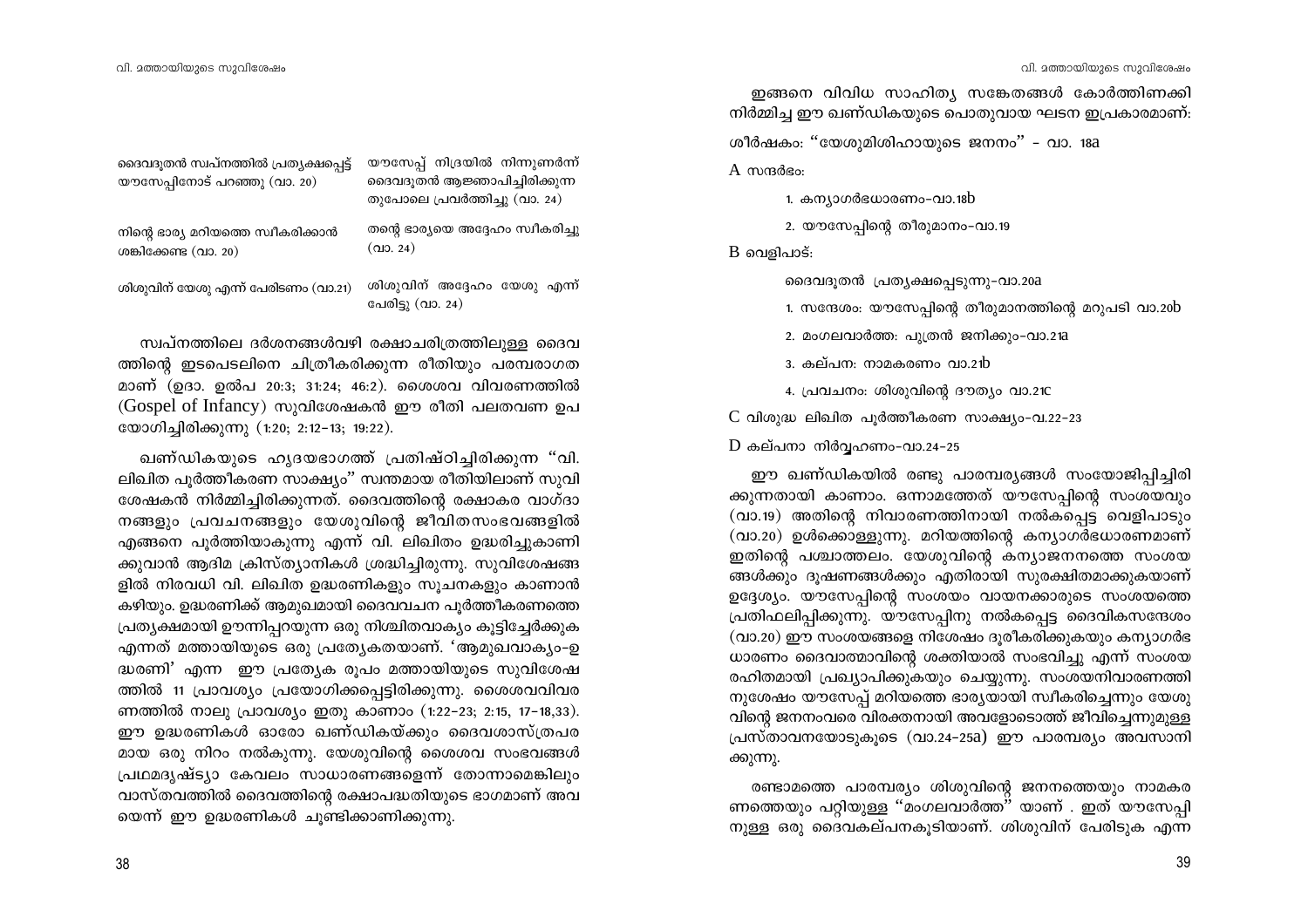വി. മത്തായിയുടെ സുവിശേഷം

പിതാവിന്റെ അവകാശം "ദാവീദിന്റെ പുത്രനായ യൗസേപ്പിനെ" (വാ.20) ദൈവം ചുമതലപ്പെടുത്തുന്നു. ദൈവത്തിന്റെ കല്പനയെ സസന്തോഷം സ്വീകരിച്ച് ദൈവം നൽകിയ പിതൃത്വാവകാശം ഉപ യോഗിച്ച് നാമകരണത്തിലൂടെ ശിശുവിന്റെ പിതൃത്വം യൗസേപ്പ് ഏറ്റെടുക്കുന്നു (വാ.25b). അങ്ങനെ കന്യകയായ മറിയത്തിൽ പരി ശുദ്ധാത്മാവിന്റെ പ്രവർത്തനത്താലാണ് ഉത്ഭവിച്ചതെങ്കിലും യേശു ദൈവത്തിന്റെ ഹിതാനുസാരം യൗസേപ്പിന്റെ പുത്രനായിത്തീരുന്നു; അബ്രാഹത്തിന്റെയും ദാവീദിന്റെയും അവകാശിയും വാഗ്ദാനങ്ങ ളുടെ പൂർത്തീകരണവും ആയിത്തീരുന്നു. ഇക്കാര്യം വെളിപ്പെടു ത്തുകയാണ് മത്തായിയെ സംബന്ധിച്ചിടത്തോളം ഈ ഖണ്ഡിക യുടെ പ്രധാന ഉദ്ദേശ്യം.

മറിയത്തെ രഹസ്യത്തിലുപേക്ഷിക്കുവാനുള്ള യൗസേപ്പിന്റെ തീരുമാനത്തിന് സേവ്യർ ലെയോൺ ഡ്യുഫുർ (cf.op.cit) എന്ന പണ്ഡിതൻ ഒരു പുതിയ വ്യാഖ്യാനം നൽകുന്നുണ്ട്. യൗസേ പ്പിന്റെ തീരുമാനത്തിന്റെ കാരണം മറിയത്തിന്റെ വിശ്വസ്തതയെ പ്പറ്റിയുള്ള സംശയമല്ല; വൃഭിചാരിണിയെ പരസ്യമായി കുറ്റമാരോ പിച്ച് ശിക്ഷിപ്പിക്കുക മോശയുടെ നിയമമാണ്. യൗസേപ്പ് അതു ചെയ്യാതിരുന്നതിൽനിന്ന് അനുമാനിക്കേണ്ടത് ഭാര്യയുടെ വിശ്വ സ്തതയെപ്പറ്റി അദ്ദേഹത്തിന് സംശയമില്ലായിരുന്നു എന്നതാണ്. ശിശുവിന്റെ ദൈവികമായ ഉത്ഭവത്തെപ്പറ്റി മറിയത്തിൽനിന്നു തന്നെ യൗസേപ്പ് അറിഞ്ഞിരുന്നു. എന്നിട്ടും അവളെ രഹസ്യ ത്തിൽ പറഞ്ഞയക്കാൻ തീരുമാനിച്ചതിലാണ് അദ്ദേഹത്തിന്റെ "നീതി" (cf.വാ.19 ) വൃക്തമാകുന്നത്. ദൈവത്താൽ തെരഞ്ഞെടു ക്കപ്പെട്ടവളായ മറിയത്തിന് സ്വന്തമായ ഒരു ദൗതൃമുണ്ടെന്നും, ദൈവികപദ്ധതിയുടെ ഉപാധിയായ അവൾ ദൈവം പ്രത്യേകമായി നിശ്ചയിച്ച വഴിയെ പോകണമെന്നും യൗസേപ്പ് മനസ്സിലാക്കി. എന്നാൽ ദൈവത്തിന്റെ പദ്ധതിയിൽ തന്റെ പങ്ക് എന്തെന്ന് അദ്ദേ ഹത്തിന് അജ്ഞാതമായിരുന്നു. മറിയത്തിൽ അവതീർണ്ണമായ ദൈവികരഹസ്യത്തെ ആദരപുർവ്വം വീക്ഷിച്ച അദ്ദേഹം മറിയത്തെ തന്റെ ജീവിതവുമായി ബന്ധിച്ചിടാനും ദൈവികശിശുവിന്റെ പിതൃ സ്ഥാനം സ്വീകരിക്കുവാനും ധൈര്യപ്പെട്ടില്ല. തൻനിമിത്തം ദൈവ ത്തിന്റെ പദ്ധതിയിൽ പരിപൂർണ്ണമായി സഹകരിക്കത്തക്കവണ്ണം മറിയത്തെ സ്വതന്ത്രയാക്കി അയയ്ക്കാൻ അദ്ദേഹം തീരുമാനി ച്ചു. അവൾക്ക് അപമാനമുണ്ടാകാതിരിക്കാൻ അത് രഹസ്യത്തി ലാകട്ടെയെന്നും നിശ്ചയിച്ചു. യൗസേപ്പിന്റെ ''നീതി'' നിയമപാ ലനത്തിലല്ല ദൈവത്തിന്റെ പദ്ധതിയോടുള്ള പരിപൂർണ്ണ സഹക രണത്തിലാണ് അടങ്ങിയിരിക്കുന്നത്. ദൈവദൂതനിൽനിന്ന് രക്ഷാ

പദ്ധതിയിൽ തന്റെ ദൗത്യമെന്തെന്ന് മനസ്സിലാക്കിയ ക്ഷണത്തിൽ ആദ്യ നിശ്ചയം മാറ്റി യൗസേപ്പ് മറിയത്തെ ഭാര്യയായി സ്വീകരി ക്കുകയും ശിശുവിന്റെ പിതൃസ്ഥാനം ഏറ്റെടുക്കുകയും ചെയ്തു.

ഏശയ്യ 7:14 ഉദ്ധരിച്ചുകൊണ്ട് (വാ. 22-23) സുവിശേഷകൻ മംഗ ലവാർത്തയെ അതിന്റെ പ്രവചനമായ മറ്റൊരു മംഗലവാർത്തയു മായി ബന്ധിക്കുകയും വി. ലിഖിത പൂർത്തീകരണമായി വ്യാഖ്യാ നിക്കുകയും ചെയ്യുന്നു. ''എമ്മാനുവേൽ''- ദൈവം നമ്മോടുകുടെ -എന്ന ദൈവത്തിന്റെ രക്ഷാകരസാന്നിധ്യത്തെ ദ്യോതിപ്പിക്കുന്ന നാമം ''യേശു'' എന്ന നാമത്തിന്റെ അർത്ഥസമ്പുഷ്ടമായ ഒരു വ്യാഖ്യാനമാണ്. 21-ാം വാക്യം ''യേശു'' എന്ന നാമത്തിന്റെ പൊരുൾ വിശദമാക്കുന്നു: "അവിടുന്ന് തന്റെ ജനത്തെ അവരുടെ പാപങ്ങളിൽനിന്ന് രക്ഷിക്കും'' യേശുവിന്റെ രക്ഷാചരിത്രപരമായ ദൗത്യത്തിന്റെ സാരസംഗ്രഹമാണത്.

 $B$  യേശുവിന്റെ ഭാവിയുടെ പ്രവചനാത്മകമായ ചിത്രീകരണം.

യേശുവിന്റെ ജനനത്തെപ്പറ്റിയുള്ള ഒരാമുഖപ്രസ്താവനയോടുകൂ ടിയാണ് ശൈശവവിവരണത്തിന്റെ രണ്ടാംഭാഗം ആരംഭിക്കുന്നത്: "ഹേറോദേസ് രാജാവിന്റെ കാലത്ത് യൂദയായിലെ ബേത്ലഹെ മിൽ യേശു പിറന്നപ്പോൾ" (2:1). ആദ്യഭാഗവുമായി ഈ ഭാഗത്തെ ബന്ധിക്കുന്ന കണ്ണിയുമാണത്. യേശുവിന്റെ ശൈശവത്തെപ്പറ്റി തനിക്ക് ലഭ്യമായ പാരമ്പര്യങ്ങൾ ദൈവശാസ്ത്രപരമായ ഉദ്ദേശ്യ ത്തോടുകൂടെ വൈദഗ്ദ്ധ്യപൂർവ്വം സുവിശേഷകൻ ഇവിടെ ക്രമീക രിച്ചിരിക്കുന്നു. 1:18-25-ൽ ഉപയോഗിച്ച സാഹിതൃസങ്കേതങ്ങൾ (സ്വപ്നത്തിൽ ദൈവദൂതൻവഴി നൽകുന്ന വെളിപാട്, ദൈവകല്പ ന-കല്പനാനിർവ്വഹണം, വി. ലിഖിത പൂർത്തീകരണസാക്ഷ്യം) ഈ അദ്ധ്യായത്തിലും ഉപയോഗിച്ചിരിക്കുന്നു.

## 1. വിജ്ഞാനികളുടെ ആരാധനാ (2:1-12)

ഈ ഭാഗം നാല് രംഗങ്ങൾ ഉൾക്കൊള്ളുന്നു. മധ്യത്തിലായി വി. ലിഖിതത്തിൽനി ന്നൊരു ഉദ്ധരണിയും.

ആമുഖം: വിജ്ഞാനികളുടെ വരവ് (വാ.1-2) 1-ാം രംഗം: വിജ്ഞാനികളുടെ ചോദ്യം ഹേറോദേസ് പ്രഭൃതികളുടെ പരിഭ്രാന്തി (വാ.3) 2-ാം രംഗം: ഹേറോദേസും യഹൂദാചാര്യന്മാരും (വാ. 4-5a) വി. ലിഖിതത്തിൽനിന്ന് ഉദ്ധരണി (വാ. 5  $b$ –6) 3-ാം രംഗം: ഹേറോദേസും വിജ്ഞാനികളും (വാ. 7-8) 4-ാം രംഗം: വിജ്ഞാനികളും യേശുവും (വാ. 9-11) സമാപനം: ജ്ഞാനികളുടെ മടക്കയാത്ര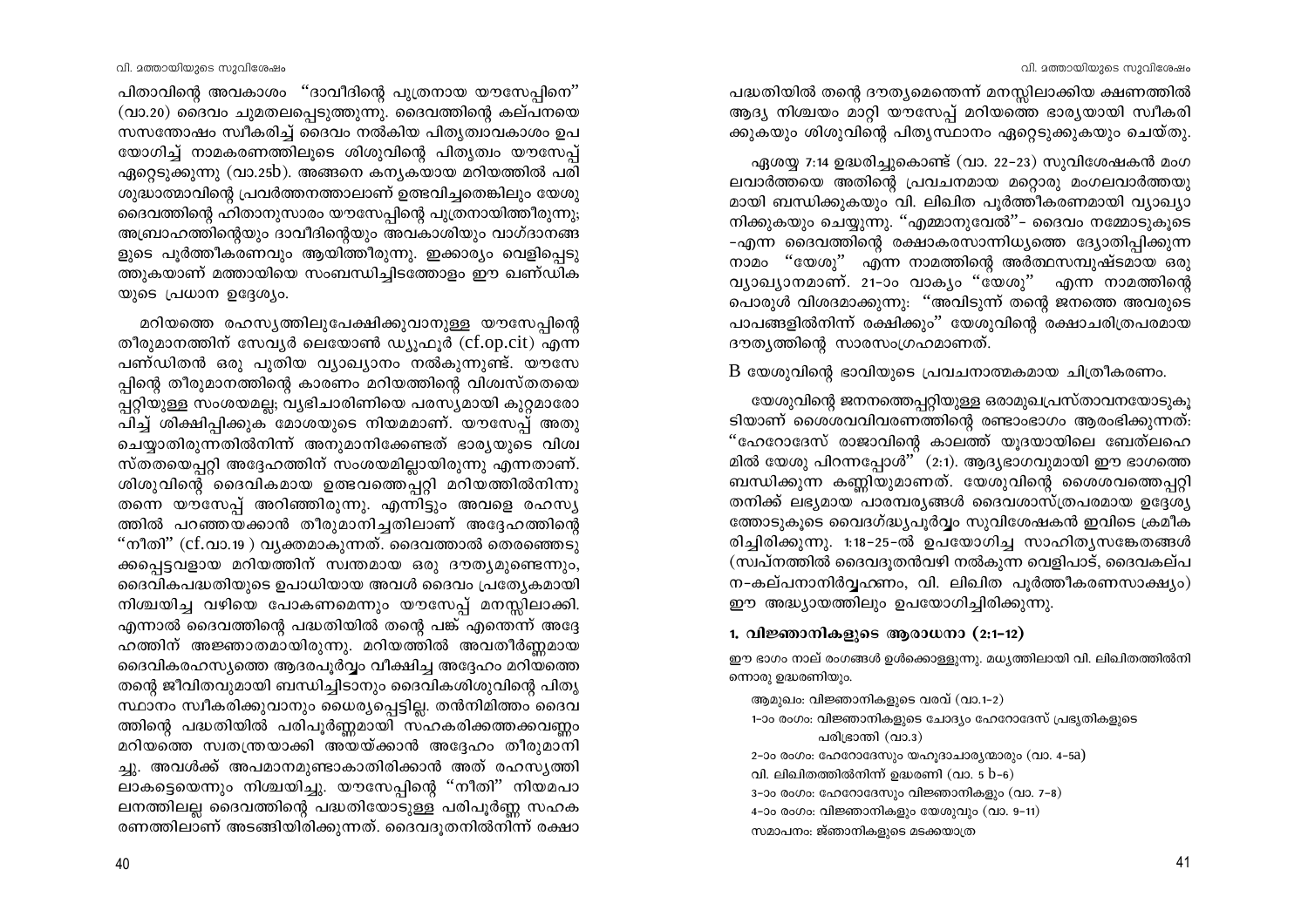ചരിത്രപരമായി വീക്ഷിച്ചാൽ പരിഹരിക്കാൻ എളുപ്പമല്ലാത്ത പല പ്രശ്നങ്ങളും ഈ വിവരണത്തിലുണ്ട്. ദുഷ്ടനായ ഹേറോദേസിനെ വെറുത്തിരുന്ന ജറുസലേംകാർ അയാളോടുകൂടെ പരിഭ്രമിച്ചു എന്നു കരുതുക എളുപ്പമല്ല. യഹൂദാധികാരികളിൽനിന്ന് അകന്നുനിന്നി രുന്ന ഹേറോദേസ് യഹൂദപരമാധികാര സഭ വിളിച്ചുകൂട്ടി ആലോ ചന നടത്തുന്നതും വിചിത്രമായിത്തോന്നാം. തന്റെ എതിർ രാജാവ് ജനിച്ചിരിക്കുന്നു എന്ന ചിന്തയാൽ പരിഭ്രാന്തനായ ഹേറോദേസ് സ്വന്തമായി ചാരന്മാരെ അയക്കാതെ വിജ്ഞാനികളിൽനിന്ന് വിവ രങ്ങൾ അറിഞ്ഞുകൊള്ളാമെന്ന് പ്രതീക്ഷിച്ചു കഴിയുക എന്നതും സ്വാഭാവികമല്ല. കൂടാതെ വിജ്ഞാനികൾ ആരാധനയ്ക്കുശേഷം പുതിയനിയമത്തിൽനിന്ന് പരിപൂർണ്ണമായി തിരോധാനം ചെയ്യുന്നു എന്നതും ശ്രദ്ധേയമാണ്. ഇതെല്ലാം പരിഗണിക്കുമ്പോൾ കൃത്യ മായ ചരിത്രവിവരണമെന്നതിനേക്കാൾ ദൈവശാസ്ത്രപരമായ പ്രബോധനത്തിന്റെ സ്ഥൂലാവതരണമാണിതെന്ന് കരുതാൻ ന്യായം കാണുന്നുണ്ട്. യേശുവിന്റെ ശൈശവത്തിലെ ഒരു സംഭവത്തേക്കാൾ മിശിഹായ്ക്കും സുവിശേഷത്തിനും യഹൂദരിൽനിന്നും വിജാതീ യരിൽനിന്നും ലഭിക്കാനിരുന്ന വിപരീതങ്ങളായ പ്രതികരണങ്ങളെ പ്രതീകാത്മകമായി ചിത്രീകരിക്കുകയായിരുന്നില്ലേ സുവിശേഷ കന്റെ ഉദ്ദേശ്യമെന്ന ചോദ്യം പ്രസക്തമാണ്.

ഈ കാഴ്ചപ്പാടിൽ നോക്കുമ്പോൾ കിഴക്ക് പ്രത്യക്ഷപ്പെട്ട് മിശി ഹായുടെ ജനനത്തെ വിജ്ഞാനികളെ അറിയിക്കുകയും (വാ.2) ജറുസലേമിൽനിന്ന് ബേത്ലഹം വരെ അവരെ നയിക്കുകയും യേശു കിടന്നിരുന്ന സ്ഥലത്തിനുമുകളിൽ നിലയുറപ്പിക്കുകയും ചെയ്ത (വാ.9) അത്ഭുത നക്ഷത്രം, വിവരണത്തെ മോടി പിടിപ്പി ക്കുന്ന ഒരു സങ്കേതമെന്നുവേണം കരുതാൻ.

## 2. ദൈവിക സംരക്ഷണം 2:13–23

ഹേറോദേസിന്റെ ക്രൂരതയെപ്പറ്റി മുൻഖണ്ഡികയിൽ കാണുന്ന സൂചനകൾ ഈ ഭാഗത്ത് വിവരിക്കുന്ന സംഭവങ്ങൾക്ക് പശ്ചാത്ത ലമൊരുക്കുന്നു. അതായത് യഹൂദരാജ ശിശുവിന്റെ ജനനത്തിൽ പരിഭ്രമം (വാ.3), നക്ഷത്രോദയസമയത്തെപ്പറ്റി അന്വേഷണം (വാ7), കാപട്യം (വാ.8), വിജ്ഞാനികൾക്ക് സ്വപ്നത്തിൽ ലഭിച്ച താക്കീത് (വാ.12) എന്നിവ. ഈ ഭാഗത്തെ പല വാകൃങ്ങൾക്കും പുറപ്പാട് പുസ്തകം മോശയെപ്പറ്റി നൽകുന്ന പ്രതിപാദനങ്ങളോട് സാരമായ സാമ്യമുണ്ട്.

വി. മത്തായിയുടെ സുവിശേഷം

ഈ ഖണ്ഡിക വിജ്ഞാനികളുടെയും ഹേറോദേസ് പ്രഭൃതിക ളുടെയും പ്രതികരണങ്ങൾ തമ്മിലുള്ള വൈപരീത്യത്തെ ചിത്രീക രിക്കുന്നു. കിഴക്ക് പ്രത്യക്ഷപ്പെട്ട നക്ഷത്രത്തിൽനിന്ന് പ്രതീക്ഷാ വിഷയമായിരുന്ന യൂദന്മാരുടെ രാജാവിന്റെ ജനനത്തെപ്പറ്റി സൂചന ലഭിച്ചയുടനെ വിജ്ഞാനികൾ അദ്ദേഹത്തെ ആരാധിക്കുന്നതിനായി ജറുസലേം ലക്ഷ്യമാക്കി യാത്രതിരിക്കുന്നു. നക്ഷത്രോദയത്തിലട ങ്ങിയിരിക്കുന്ന ദൈവകല്പന അവർ സ്വീകരിക്കുന്നു. എന്നാൽ ഹേറോദേസ് രാജാവിലും ജറുസലേം നിവാസികളിലും ഈ സദ്വാർത്ത പരിഭ്രാന്തിയാണ് ഉളവാക്കിയത്. തന്റെ പ്രതിയോഗി എന്ന് ധരിച്ച് യേശുവിനെ നശിപ്പിക്കാൻ ഭയചകിതനായ ഹേറോദേസ് പ്ലാനിടുന്നു. അയാളുടെ വാക്കുകളിൽ (വാ. 8) മറ ഞ്ഞിരിക്കുന്ന കപടത പിന്നീടാണ് വ്യക്തമാകുന്നത് (വാ.16). യേശു വിനും അദ്ദേഹത്തിന്റെ സാർവ്വത്രിക സുവിശേഷത്തിനും ഭാവി യിൽ വിജാതീയരിൽനിന്ന് ലഭിക്കാനിരുന്ന സ്വാഗതത്തെ വിജ്ഞാ നികളുടെ ആരാധന സുചിപ്പിക്കുമ്പോൾ സ്വജനങ്ങളിൽനിന്ന് ലഭി ക്കാനിരുന്ന തിരസ്ക്കരണത്തെയും പീഡനത്തെയും ഹേറോദേ സിന്റെ ക്രൂരത സൂചിപ്പക്കുന്നു.

ഈ ഖണ്ഡികയുടെ ഹൃദയസ്ഥാനത്തു നിൽക്കുന്നത് വി. ലിഖി തത്തിൽനിന്നുള്ള (മിക്കാ 5:2) ഉദ്ധരണിയാണ് (വാ 5  $b$ -6). "യഹു ദർക്കു ജനിച്ച രാജാവ് എവിടെയാണ്? എന്ന വിജ്ഞാനികളുടെ ചോദ്യത്തിനും (വാ.2) മിശിഹാ എവിടെയാണ് ജനിക്കുക?" എന്ന ഹേറോദേസിന്റെ ചോദ്യത്തിനും വി. ലിഖിതംതന്നെ മറുപടി പറ യുന്നു. അങ്ങനെ യേശു ദാവീദിന്റെ ജന്മദേശമായ ബേത്ലഹത്ത് ജനിച്ചത് ദൈവവചന പൂർത്തീകരണമാണെന്നിവിടെ വ്യക്തമാകു ന്നു. ഇസ്രായേൽജനത്തെ ഭരിക്കാനുള്ള രാജാവാണ് യേശു എന്ന ദൗത്യ സൂചനയും പ്രവചനത്തിലുണ്ട് (വാ.6 b).

നക്ഷത്രോദയത്തിന്റെ അടിസ്ഥാനത്തിലുള്ള പൗരസ്തൃവിജ്ഞാ നികളുടെ വരവിന്റെ വിവരണം ചരിത്രപരമാണോ? മിശിഹായുടെ ജനനസമയത്തെ ഗ്രഹനിലയെ വിവരിക്കുന്ന ഒരു ഭാഗം ഖുറാൻ ലിഖിതങ്ങളിലുണ്ട്. ആ രീതിയിലുള്ള ജ്യോതിഷസംബന്ധമായ കണക്കുക്കൂട്ടലുകൾ നടന്നിരുന്നു എന്നതിന് തെളിവാണത്. സുവി ശേഷത്തിലെ വിജ്ഞാനികൾ ജോത്സ്യരോ ജ്യോതിശാസ്ത്രജ്ഞ ന്മാരോ, ആയിരുന്നിരിക്കാം. എന്നാൽ മത്താ 2:1-12 ലെ വിവരണ ത്തിന് പുതിയനിയമത്തിന്റെ ഇതരഭാഗങ്ങളിൽനിന്നോ മറ്റു ചരി ത്രസാക്ഷ്യങ്ങളിൽനിന്നോ സ്ഥിരീകരണം ലഭിക്കുന്നില്ല. കേവലം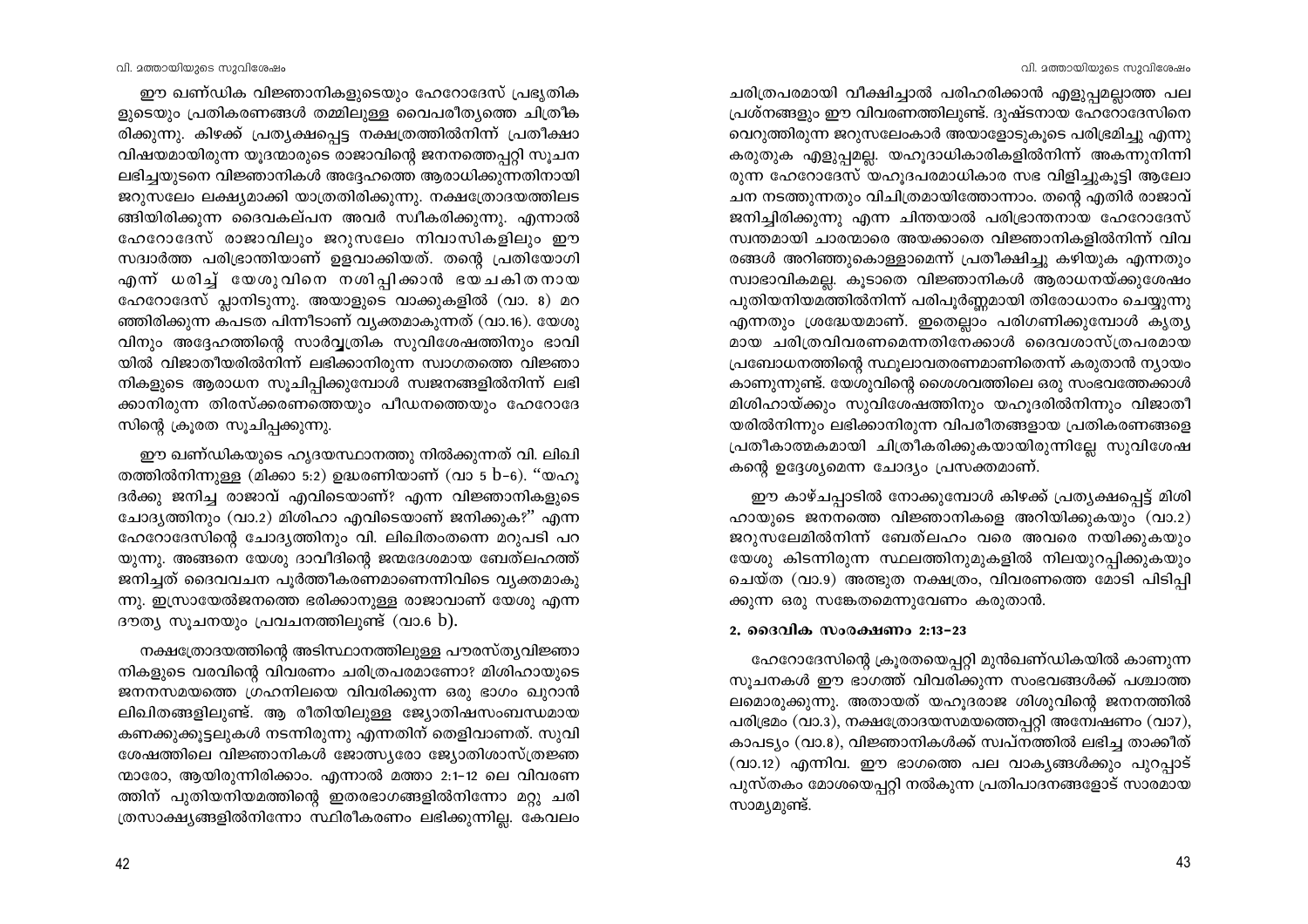വി. മത്തായിയുടെ സുവിശേഷം

#### മത്തായി

2:13 ഈ ശിശുവിനെ നശിപ്പിക്കുന്ന തിനുവേണ്ടി ഹേറോദേസ് അതിനെ അന്വേഷിക്കും

2:14 യൗസേപ്പ് മറിയത്തെയും യേശു വിനെയുംകൊണ്ട് ഹേറോദേ സിൽനിന്ന് ഒളിച്ചോടുന്നു

2:16 എല്ലാ ആൺകുട്ടികളെയും വധിച്ചു

2:13-18 ഹേറോദേസിന്റെ വധോദ്യമ ത്തിൽനിന്ന് യേശു രക്ഷപെടുന്നു

2:19 ഹേറോദേസിന്റെ മരണത്തിനു ശേഷം ഈജിപ്തിൽവച്ച് ദൈവദുതൻ യൗസേപ്പിനോടു പറഞ്ഞു

2:20 ഇസ്രായേൽ ദേശത്തേയ്ക്ക് മട ങ്ങുക. ശിശുവിന് ജീവഹാനി വരു ത്താനുദ്ദേശിച്ചിരുന്നവരെല്ലാം മരിച്ചു പോയി

2:21 യൗസേപ്പ് ശിശുവിനെയും അമ്മ യേയും കൂട്ടിക്കൊണ്ട് ഇസ്രാ യേൽദേശത്തേക്ക് പോയി

ദൈവത്തിന്റെ പ്രവാചകനും പുറപ്പാടിലെ നേതാവും നിയമദാ താവുമായ മോശയ്ക്ക് യഹൂദചിന്തയിൽ അതുല്യമായ സ്ഥാനം ഉണ്ടായിരുന്നു. എന്നാൽ ക്രിസ്തീയ ചിന്തയിൽ രക്ഷാചരിത്ര പൂർത്തീകരണ ഘട്ടത്തിൽ വരുമെന്ന് മോശ പ്രവചിച്ച അന്ത്യപ്ര വാചകനാണ് യേശു (നിയ 18:15). ദൈവം മോശയെ ഫറവോ യിൽനിന്നു രക്ഷിച്ചതുപോലെ യേശുവിനെ ഹേറോദേസിൽനിന്ന് അത്ഭുതകരമായി രക്ഷിക്കുന്നു. യേശുവിന്റെ ചരിത്രം മോശയുടെ ചരിത്രത്തിന്റെ മാതൃകയിൽ രചിച്ചിരിക്കുന്നതിന്റെ താത്പര്യം യേശു ദിതീയ മോശയാണ്, മോശയേക്കാൾ വലിയവനാണ് എന്നു ധ്വനിപ്പിക്കുകയാണ്.

## പുറപ്പാട്

2:15 മോശയെ കൊല്ലുന്നതിന് ഫറവോ അന്വേഷിച്ചു

2:15 മോശ ഫറവോയിൽനിന്ന് ഒളിചോ  $S(1)$ 

1:16 കുട്ടി ആണാണെങ്കിൽ അതിനെ കൊന്നുകളയണം 1:22 ഹെബ്രായർക്കു ജനിക്കുന്ന എല്ലാ ആൺകുട്ടികളെയും നദിയിലെറിഞ്ഞു കളയണം.

2:1-10  $\triangle$  0  $\triangle$  0  $\triangle$  0  $\triangle$  0  $\triangle$  0  $\triangle$  0  $\triangle$  0  $\triangle$  0  $\triangle$  0  $\triangle$  0  $\triangle$  0  $\triangle$  0  $\triangle$  0  $\triangle$  0  $\triangle$  0  $\triangle$  0  $\triangle$  0  $\triangle$  0  $\triangle$  0  $\triangle$  0  $\triangle$  0  $\triangle$  0  $\triangle$  0  $\triangle$  0  $\triangle$  0  $\triangle$  0  $\triangle$  0  $\triangle$  0  $\triangle$  0  $\triangle$  0  $\triangle$ ത്തിൽനിന്നു മോശ രക്ഷപെടുന്നു

4:19 ഈജിപ്തിലെ രാജാവ് മരിച്ചു. മെദിയാനിൽവച്ച് ദൈവം മോശയോടു പറഞ്ഞു

4:19 ഈജിപ്തിലേക്ക് മടങ്ങുക, നിനക്ക് ജീവഹാനി വരുത്താനുദ്ദേശി ച്ചിരുന്നവരെല്ലാം മരിച്ചുപോയി

 $4:20$  മോശ ഭാര്യയത്ര ചുത്ര നെയുംകൂട്ടി ഈജിപ്തിലേക്കു തിരിച്ചു പോയി

## a) ഈജിപ്തിലേക്കുള്ള ഒളിച്ചോട്ടം

പൗരസ്തൃവിജ്ഞാനികൾ യേശുവിനെ വന്നാരാധിക്കുന്ന സന്തോഷകരമായ രംഗത്തിനുശേഷം സുവിശേഷകൻ വിവരിക്കു ന്നത് സ്വദേശത്തുനിന്ന് തിരുക്കുടുംബം ഒളിച്ചോടേണ്ടിവരുന്ന ശോകാത്മകരംഗമാണ്. ദിവൃശിശുവിനെ ദൈവം അത്ഭുതകരമായി സംരക്ഷിക്കുകയും പീഡകരിൽനിന്ന് കാത്തുസുക്ഷിക്കുകയും ചെയ്യുന്നു എന്നതാണ് ഈ ഖണ്ഡികയുടെ അർത്ഥം. തിരുക്കു ടുംബ തലവൻ എന്ന യൗസേപ്പിന്റെ ദൈവദത്തമായ സ്ഥാനം ശിശു വിന്റെയും മാതാവിന്റെയും മാതൃകാപരമായ സംരക്ഷണത്തിൽ അമ്പർത്ഥമാകുന്നു. ഹേറോദേസിന്റെ മരണംവരെമാത്രമേ ഇസ്രാ യേൽനാട്ടിൽനിന്നുള്ള വിപ്രവാസം നീളുകയുള്ളു എന്ന സുചനയും ഇവിടെയുണ്ട്  $(210.13)$ .

ഈ ഖണ്ഡികയിലും നാം മുമ്പുകണ്ട ദൈവകല്പന – കല്പനാ നിർവ്വഹണം എന്ന സാഹിതൃരൂപം കാണാം. സ്വപ്നത്തിൽ, യൗസേപ്പിന് ദൈവദൂതൻ നൽകുന്ന കല്പനയും അതിന്റെ സത്വ രവും കൃത്യവുമായ നിർവ്വഹണവും സമാനമായ വാക്കുകളിൽ വിവ രിചിരിക്കുന്നു.

 $2:13$ 

എഴുന്നേറ്റ് ശിശുവിനെയും മാതാവി നെയും കൂട്ടിക്കൊണ്ട് വേഗം ഈജി പ്തിലേക്കു പോകുക. ഞാൻ വീണ്ടും അറിയിക്കുന്നതുവരെ അവിടെ പാർക്കണം. കാരണം ഹേറോദേസ് ശിശുവിനെ നശിപ്പി ക്കാൻ അന്വേഷിക്കുന്നു.

യൗസേപ്പ് എഴുന്നേറ്റ് ശിശുവി നെയും മാതാവിനെയും കൂട്ടി ക്കൊണ്ട് രാത്രിയിൽത്തന്നെ ഈജിപ്തിലേക്കു പോയി ഹേറോദേസിന്റെ മരണംവരെ

 $2:14$ 

അവിടെ പാർത്തു

ഈ പ്രത്യേക രചനവഴി സുവിശേഷകൻ വെളിപ്പെടുത്തുന്നത് രക്ഷാചരിത്രത്തിൽ ദൈവത്തിന്റെ നിർണ്ണായക കർതൃത്വമാണ്. തന്റെ പദ്ധതികൾ മനുഷ്യർവഴി ദൈവം സാധിക്കുന്നു. ദൈവഹി തത്തെ തടയാൻ മനുഷ്യനു സാധ്യമല്ല. ദൈവഹിതാനുസാരമല്ലാത്ത ശ്രമങ്ങൾ നിഷ്ഫലങ്ങളാണ്. അതുകൊണ്ട് ദിവ്യശിശുവിനെ നശി പ്പിക്കാനുള്ള ഹേറോദേസിന്റെ തീവ്രശ്രമങ്ങളെല്ലാം പരാജയോന്മു ഖമാണ്. രണ്ടാം അധ്യായത്തിലെ സംഭവങ്ങൾ ഹേറോദേസിന്റെ തീരുമാനത്തിന്റെ ഫലങ്ങളാണെന്ന് പ്രഥമ വീക്ഷണത്തിൽ തോന്നാ മെങ്കിലും വാസ്തവത്തിൽ ദൈവത്തിന്റെ പദ്ധതികൾ മാത്രമാണ് ഇവിടെ നടക്കുന്നത്.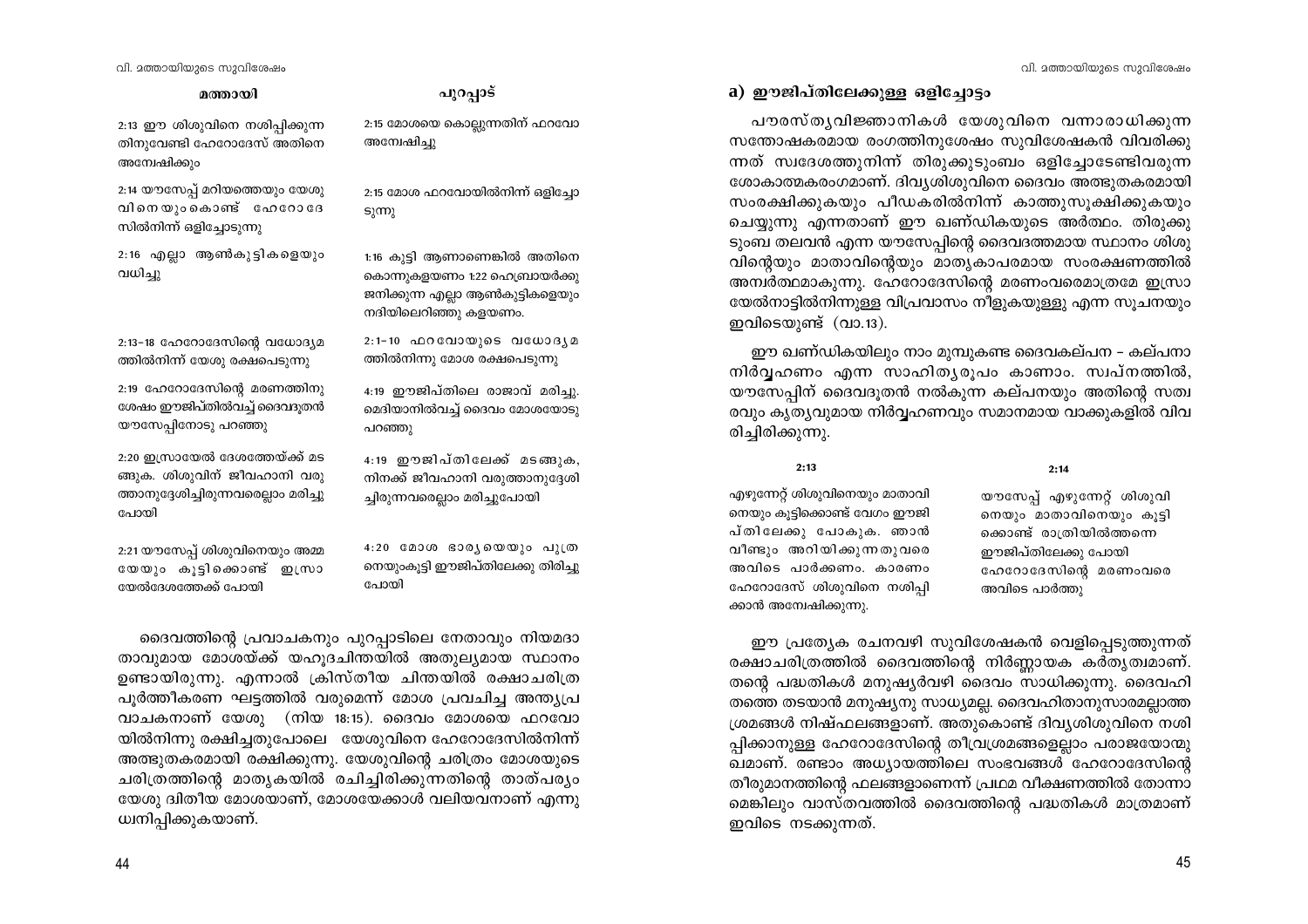ഈ ഖണ്ഡിക സമാപിക്കുന്നത് വി.ലിഖിത പൂർത്തീകരണ സാക്ഷ്യത്തോടുകുടെയാണ് (വാ. 15). ഈജിപ്തിലെ വിപ്രവാസം യേശുവിന്റെ ജീവിതത്തിലെ അപ്രസക്തമായ ഒരു ദുരന്തസംഭവ മല്ല, പ്രത്യുത, ഇസ്രായേൽ ചരിത്രത്തിലെ നിർണ്ണായക സംഭവ വുമായി യേശുവിന്റെ ജീവിതത്തെ ബന്ധിക്കുന്ന തികച്ചും അർത്ഥ വത്തായ ഒരു കണ്ണിയാണെന്ന് സുവിശേഷകൻ ഊന്നിപ്പറയുന്നു. ഇസ്രായേൽ ജനത്തിന്റെ ദേശീയവും മതപരവുമായ ചരിത്ര ത്തിലെ മഹത്സംഭവവും, മിശിഹാ ചരിത്രത്തിലെ രക്ഷയുടെ പ്രതീകവുമായ പുറപ്പാടിനെ അനുസ്മരിക്കാതെ മോശയെപ്പറ്റി ചിന്തിക്കുക സാധ്യമല്ല. യേശു പുതിയ മോശയാണ്, യേശുവിന്റെ രക്ഷാകാലം വന്നെത്തിയിരിക്കുന്നു എന്നു വിശ്വസിച്ചിരുന്ന ആദിമ ക്രിസ്ത്യാനികൾക്ക് യേശുവിന്റെ ജീവിതത്തിലെ സംഭവ ങ്ങൾക്ക് മോശയും പുറപ്പാടുമായുള്ള സാദൃശൃങ്ങൾ പ്രത്യേകം ഹൃദൃങ്ങളായിരുന്നു.

പ്രവാചക വചനം (ഹോസെ 11:1) ഇസ്രായേൽജനത്തെയും പുറ പ്പാടിനെയും അർത്ഥസമ്പുഷ്ടമായ ഒരു വാകൃത്തിൽ സംഗ്രഹി ക്കുന്നു (വാ.15). ദൈവപുത്രനായ ഇസ്രായേലിന്റെ (പുറ 4:22 f) ഈജിപ്തിൽനിന്നുള്ള വിളി സാക്ഷാൽ ദൈവപുത്രനായ യേശു വിന്റെ ഈജിപ്തിൽനിന്നുള്ള വിളിയുടെ പ്രതീകമാണ്, മുൻചിത്രീ കരണമാണ്. പ്രതീകവും യാഥാർത്ഥ്യവും തമ്മിലുള്ള സാമ്യം വ്യക്ത മാക്കുന്നത് യേശുവിന്റെ ഈജിപ്തിലെ വിപ്രവാസം രക്ഷാചരി ത്രത്തിന്റെ ഭാഗവും ദൈവഹിതത്തിന്റെ പുർത്തീകരണവുമാണെ ന്നാണ്. ദൈവകല്പനാനുസാരമാണ് ഇസ്രായേലും യേശുവും തങ്ങളുടെ ദൗതൃനിർവ്വഹണത്തിനായി ഈജിപ്തിൽനിന്ന് ഇസ്രാ യേൽനാട്ടിൽ എത്തിച്ചേരുന്നത് (cfവാ. 19-23).

ഈജിപ്തിലേക്കുള്ള ഒളിച്ചോട്ടം ചരിത്രപരമായി അസാധ്യമായ ഒരു സംഭവമല്ല. ബേത്ലഹേമിൽനിന്ന് ഈജിപ്തിലെത്താൻ ഏക ദേശം ഒരാഴ്ചത്തെ യാത്രയേ ആവശ്യമുള്ളൂ. നസ്രത്തിലെത്താനും അത്രയും യാത്രചെയ്യണം. ഹേറോദേസിന്റെ ക്രൂരത കുപ്രസിദ്ധ വുമാണ്.

എന്നാൽ ഇങ്ങനെയൊരു സംഭവത്തെപ്പറ്റി മറ്റു യാതൊരു സാക്ഷ്യവുമില്ല. യേശുവിന്റെ ശൈശവത്തെ വിവരിക്കുന്ന ലൂക്കാ സുവിശേഷകൻപോലും ഈ സംഭവത്തെപ്പറ്റി യാതൊരു സൂച നയും നല്കുന്നില്ല. മാത്രമല്ല ലൂക്കായുടെ വിവരണവുമായി (ബേ ത്ലഹെത്തുനിന്ന് നേരിട്ടു നസ്രത്തിലേക്കു ലൂക്കാ 2:39) ഇതു പൊരുത്തപ്പെടുന്നുമില്ല. മത്തായിയുടെ വിവരണത്തിൽ ചരിത്രത്തേ ക്കാൾ നിർണ്ണായകമായത് പഴയനിയമ സൂചനകളും വി.ലിഖിത പൂർത്തീകരണവുമാണ്: മോശ ഫറവോയിൽനിന്ന് ഒളിച്ചോടുന്നു (പുറ 2:15). ഇസ്രായേൽജനത്തെ യാഹ്വേ ഈജിപ്തിൽനിന്നും വാഗ്ദത്ത നാട്ടിലേക്കു നയിക്കുന്നു. ഒരുപക്ഷേ തിരുക്കുടുംബം ബെത്ലഹെത്തുനിന്ന് നസ്രത്തിലേക്കു കഴിച്ച യാത്രയെ (ഹേറോ ദേസിൽ നിന്നുള്ള ഒളിച്ചോട്ടത്തെ?) സുവിശേഷകൻ തന്റേതായ രീതിയിൽ ദൈവശാസ്ത്രപരമായ താത്പരൃങ്ങളോടെ പഴയ നിയമ മാതൃകയിൽ തന്മയത്വപൂർവ്വം അവതരിപ്പിച്ചതാകാം ഈ വിവരണം.

## b) ശിശുവധം വാ.  $16-18$

യേശുവിനെ രഹസ്യത്തിൽ നശിപ്പിക്കാൻവേണ്ടിയാണ് ഹേറോ ദേസ് വിജ്ഞാനികളിൽനിന്ന് യേശുവിന്റെ വാസസ്ഥലം കൃത്യ മായി ഗ്രഹിക്കാൻ ശ്രമം നടത്തിയത് (വാ. 8). ഈ ശ്രമം ദൈവ ത്തിന്റെ ഇടപെടൽമുലം പരാജയപ്പെട്ടു (വാ. 12). ഇത് ഹേറോദേ സിനെ ക്രുദ്ധനാക്കിത്തീർത്തു (വാ. 16). ബേത്ലഹത്തും എല്ലാ പരിസരപ്രദേശങ്ങളിലുമുള്ള രണ്ടു വയസ്സിനു താഴെയുള്ള എല്ലാ ആൺകുഞ്ഞുങ്ങളെയും അയാൾ കൊല്പ്പെടുത്തി. സംശയരഹി തമായി യേശുവും നശിക്കണം, യാതൊരുവിധത്തിലും രക്ഷപ്പെ ട്ടുകൂടാ, എന്ന നിർബന്ധബുദ്ധി ഇവിടെ പ്രകടമാകുന്നു. വധോദ്യ മത്തെ സുവിശേഷകൻ വിവരിക്കുന്നത് യേശുവിന്റെ രക്ഷപെട ലിന്റെ വിവരണത്തിനുശേഷമാണ്. ദൈവത്തിന്റെ പദ്ധതിക്കു ഘട കവിരുദ്ധമായ ഹേറോദേസിന്റെ തീവ്രയത്നം തുടങ്ങുന്നതിനുമു മ്പേതന്നെ ഫലശൂന്യമാണെന്ന് സുവിശേഷകൻ അങ്ങനെ ദ്യോതി പ്പിക്കുന്നു.

ഇവിടെ ഉദ്ധരിക്കുന്ന പ്രവാചകവചനം ഗോത്രമാതാവായ റാഹേൽ റാമായുടെ ഉയരത്തിൽനിന്നുകൊണ്ട് അടിമത്വത്തിലേക്ക് നയിക്കപ്പെടുന്ന തന്റെ മക്കളെ (ബഞ്ചമിൻ, എഫ്രോ ഗോത്രങ്ങളെ) നോക്കി പ്രലപിക്കുന്ന ചിത്രമാണ് അവതരിപ്പിക്കുന്നത് (ഏറ 31:15). നഷ്ടപ്പെട്ടുപോയ മക്കളെപ്പറ്റിയുള്ള റാഹേലിന്റെ പ്രലാപം ബേത്ല ഹെമിൽ വധിക്കപ്പെട്ട ശിശുക്കളുടെ അമ്മമാരുടെ പ്രലാപത്തിൽ ആവർത്തിക്കപ്പെടുന്നു എന്നു സുവിശേഷകൻ സുചിപ്പിക്കുന്നു.

ശിശുവധം ചരിത്രപരമായ ഒരുസംഭവമാണെന്നു വിചാരിക്കാൻ ന്യായങ്ങളുണ്ട്. ഹേറോദേസിന്റെ ക്രുരത കുപ്രസിദ്ധമാണ്. സ്ത്രീപു രുഷ ശിശുഭേദമെന്യേ എതിരാളികളെ മാത്രമല്ല സ്ഥതം ഭാര്യയേയും മൂന്നുമക്കളെയുംപോലും വധിച്ചവനാണ് ഹേറോദേസ്. തന്റെ മരണം പൊതുവായ വിലാപത്താൽ ബഹുമാനിക്കപ്പെടാൻവേണ്ടി യൂദയാ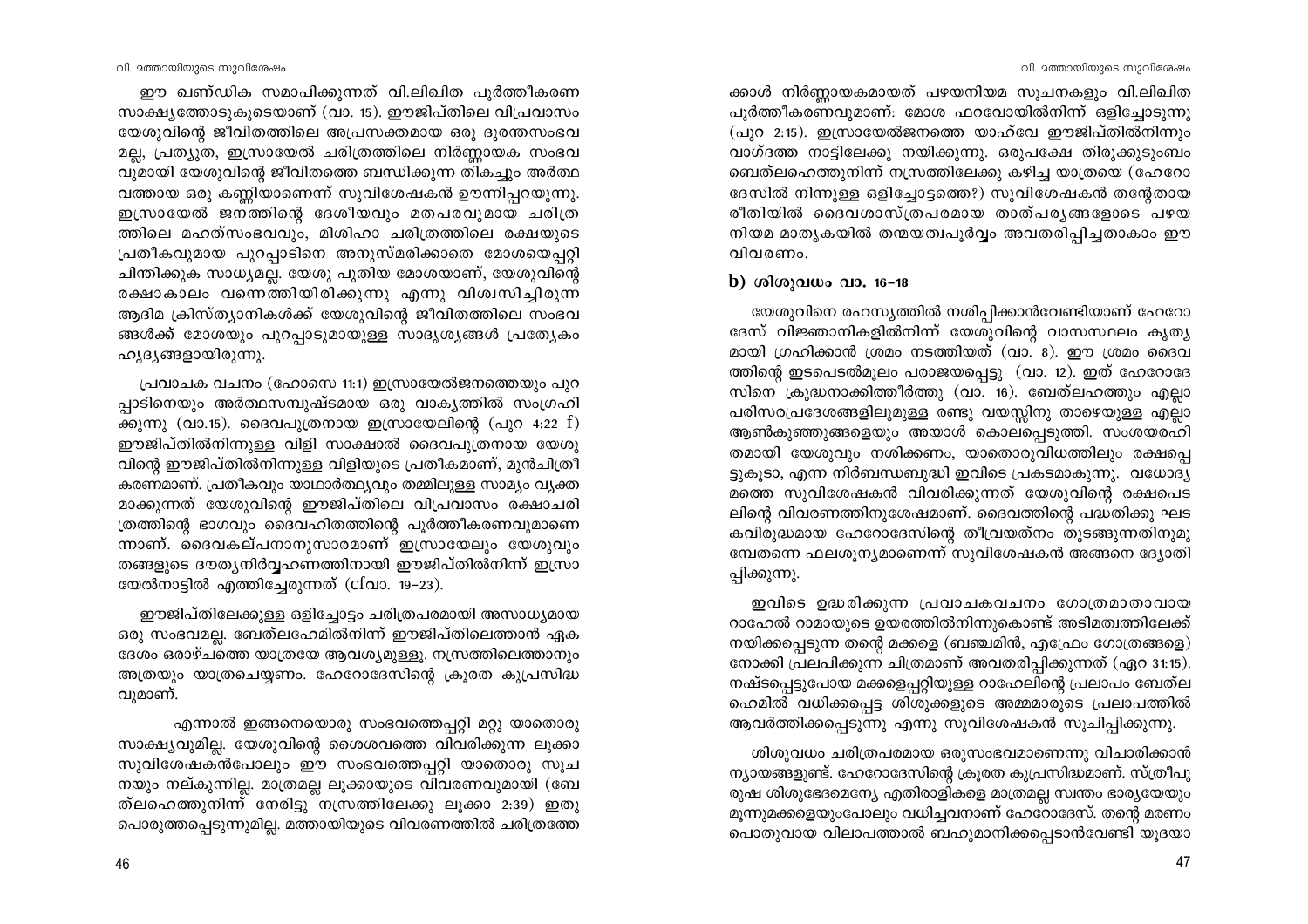$I$  കല്പന - വാ.19-20: സ്വപ്നത്തിന്റെ കല്പന  $\rm II$  നിർവ്വഹണം-വാ. 21: ഇസ്രായേൽ നാട്ടിലേക്ക്  $III$ കല്പന-വാ. 22 $ab$ : സ്വപ്നത്തിന്റെ നിർദ്ദേശം  $\overline{\text{IV}}$ നിർവ്വഹണം വാ.22C-23a: ഗലീലിയിലെ നസ്രത്തിലേക്ക്  $V$  വി. ലിഖിത പൂർത്തീകരണസാക്ഷ്യം വാ.23 $c$ 

നാം മുമ്പുകണ്ട സാഹിതൃരൂപങ്ങൾതന്നെയാണ് ഇവിടെയും കാണുന്നത്. രണ്ടു ഘട്ടങ്ങളിലായാണ് കല്പനയും നൽകപ്പെടു ന്നത്. ആദ്യത്തെ കല്പനയും കല്പനാനിർവ്വഹണവും തിരുക്കു ടുംബത്തെ ഇസ്രായേൽ നാട്ടിലെത്തിക്കുന്നു. ഇസ്രായേൽജന ത്തിന്റെ പുറപ്പാടിനെയാണ് ഇത് അനുസ്മരിപ്പിക്കുക. തിരുക്കുടും ബത്തെ ഗലിലിയിലേക്കു നയിക്കുന്നത് രണ്ടാമതൊരു കല്പന യാണ്. ഗലീലിയിലെ നസ്രത്തിൽ താമസമുറപ്പിക്കാൻ കല്പനയു ണ്ടായിരുന്നോ, അതോ അതു യൗസേപ്പിന്റെ തീരുമാനമായിരുന്നോ എന്നു വ്യക്തമല്ല.

തിരുക്കുടുംബം നസ്രത്തിൽപോയി താമസമുറപ്പിച്ചത് പ്രവ ചനപൂർത്തീകരണമായി സുവിശേഷകൻ ചിത്രീകരിക്കുന്നു. ഉദ്ധ രിക്കുന്ന വാക്യം– ''അവിടുന്ന് നസ്രായൻ എന്ന് വിളിക്കപ്പെടും''– പഴയനിയമത്തിലെങ്ങും കാണുന്നില്ല. ന്യായ 13:5,7; 16:17 സാംസനെ ''നസീർ''= ദൈവത്തിനു സമർപ്പിതൻ എന്നു വിളിക്കുന്നു. സംര ക്ഷിതൻ എന്ന അർത്ഥത്തിൽ "നസൂർ" എന്ന പദം ഏശ 49:6; 42:6-ൽ കാണാം. ഏശ 14:1-ൽ ജെസ്സെയുടെ (ദാവീദിന്റെ പിതാവ്) വേരിൽ നിന്ന് ഒരു ''നേസെർ'' (മുള) ഉയർന്നുവരും എന്ന പ്രസ്താ വനയുണ്ട്. സുവിശേഷകൻ ഈ വാകൃങ്ങളിലൊന്നോ എല്ലാമോ ഓർത്തിട്ടുണ്ടാകാം.

വളരെ സ്വതന്ത്രമായി സുവിശേഷകൻ പ്രവാചകവാകൃത്തിന് രൂപം നൽകിയിരിക്കുന്നു. യേശു നസ്രത്തുകാരനായത് ദൈവ ഹിതാനുസാരമാണെന്ന് സ്ഥാപിക്കുക മാത്രമാണ് സുവിശേഷ കന്റെ ഉദ്ദേശ്യം. ദാവീദിന്റെ കൂടുംബത്തിൽ പിറക്കുന്ന ഒരു രാജ കുമാരനായ മിശിഹാ ദാവീദിന്റെ ജന്മദേശമായ ബേത്ലഹെത്തു നിന്നോ, രാജകീയ നഗരമായ ജറുസലേമിൽനിന്നോ വരുമെന്ന് പ്രതീക്ഷിച്ചിരുന്ന യഹൂദർക്ക് വേദപുസ്തകത്തിൽ യാതൊരു സ്ഥാനവുമില്ലാത്ത കുഗ്രാമമായ നസ്രത്തിൽനിന്നാണ് യേശുവ ന്നതെന്ന വസ്തുത ഇടർച്ചയ്ക്കു കാരണമായി അനുഭവപ്പെട്ടി രുന്നു. ''നസ്രായനായ യേശു'' എന്ന സംബോധന യഹുദരെ സംബ ന്ധിച്ചിടത്തോളം പുച്ഛരസം കലർന്നതും (cf യോ 1:46), യേശു വിന്റെ ദൗത്യത്തെ സംശയാസ്പദമാക്കുന്നതുമായ ഒന്നായിരുന്നു.

വി. മത്തായിയുടെ സുവിശേഷം

യിലെ പ്രഭുക്കളെ ജെറീക്കോയിലെ കോട്ടയിൽ അടച്ചുപൂട്ടാനും തന്റെ മരണനാഴികയിൽ അവരെ വധിക്കാനും ഉത്തരവിട്ടവനാണ് ഹേറോദേസ്. ബേത്ലഹത്തെ അഞ്ചോ ആറോ കുഞ്ഞുങ്ങളെ നശി പ്പിക്കുക അയാൾക്ക് ഒരു പ്രശ്നമേ ആയിരുന്നില്ല, പ്രത്യേകിച്ച് താൻ ഏറെ ഭയപ്പെടുന്ന പ്രതിയോഗിയെ നശിപ്പിക്കുന്നതിനുവേ ണ്ടി. കുടാതെ തിരുക്കുടുംബം ബേത്ലഹേം ഉപേക്ഷിച്ച് നസ്ര സിൽ താമസമാക്കിയത് ചരിത്രപരമായ കാരണങ്ങളാലാണെന്നു വേണം വിചാരിക്കാൻ (എന്നാൽ ലൂക്കായുടെ സാക്ഷ്യം അനുസ രിച്ച് നസ്രത്തായിരുന്നു തിരുക്കുടുംബത്തിന്റെ സ്വദേശം).

എന്നിരുന്നാലും ഈ വിവരണം ചരിത്രസംഭവത്തേക്കാൾ ദൈവ ശാസ്ത്രപരമായ ചിന്തകളാണുൾക്കൊള്ളുന്നതെന്നുഹിക്കാനും കാരണങ്ങളുണ്ട്. ബേത്ലഹത്ത് പൗരസ്തൃ വിജ്ഞാനികൾ സന്ദർശിച്ച ഭവനം കണ്ടുപിടിക്കാൻ ഹേറോദേസിന് അത്ര വൈഷമ്യം ഉണ്ടായി എന്നു വിചാരിക്കുക എളുപ്പമല്ല. ഹേറോദേസ് സ്വന്തം ചാരന്മാരെ നിയോഗിക്കാതെ വിജ്ഞാനികൾ തിരിച്ചുവന്ന് റിപ്പോർട്ടുചെയ്യാൻ കാത്തിരുന്നു എന്നും കരുതാനാവില്ല. ഇപ്രകാ രമൊരു ശിശുവധത്തെക്കുറിച്ച് മത്തായിയുടെ സുവിശേഷത്തിലൊ ഴികെ മറ്റെങ്ങും സൂചന ഇല്ല. മോശയുടെ ചരിത്രത്തിലെ സമാന മായ സംഭവം (ഫറവോൻ യഹുദരുടെ ആൺകുഞ്ഞുങ്ങളെ നദി യിൽ താഴ്ത്തി കൊന്നുകളയുന്ന പതിവ്) ഈ ഖണ്ഡികയുടെ രൂപീകരണത്തെ സ്വാധീനിച്ചിട്ടുണ്ട് എന്ന് വിചാരിക്കാനും നൃായ ങ്ങളുണ്ട്. ഹേറോദേസിന്റെ കുപ്രസിദ്ധമായ ക്രുരസ്വഭാവം ഇങ്ങ നെയൊരു ചിത്രീകരണത്തിന് പ്രേരണ നൽകിക്കൂടായ്കയില്ല. ഈ ഖണ്ഡികയുടെ ശുഷ്കമായ വിവരണരീതിയും വി. ഗ്രന്ഥപൂർത്തീകരണ പരാമർശവും ഉദ്ധരണിയും ചരിത്രസാക്ഷ്യ ത്തിന്റേതിനേക്കാൾ മതപഠനവിവരണത്തിന്റെ പ്രതീതിയാണ് ഉള വാക്കുന്നത്.

## c) ഈജിപ്തിൽനിന്ന് നസ്രത്തിലേക്ക് (വാ.19-23)

ശൈശവവിവരണത്തിന്റെ അന്ത്യഭാഗം ദൈവപരിപാലനയിൽ നടക്കുന്ന ഒരു യാത്രാവിവരണമാണ്-ഈജിപ്തിൽനിന്ന് പുറപ്പെട്ട് ഇസ്രായേൽ നാട്ടിൽക്കുടെ നസ്രത്തിലേക്കുള്ള യാത്ര. "യേശു" നസ്രായൻ ആണെന്ന പാരമ്പര്യം സുവിശേഷങ്ങളിൽ പലതവണ ആവർത്തിച്ചിട്ടുണ്ട്. ദാവീദിന്റെ ജന്മദേശമായ ബേത്ലഹെമിൽ ജനിച്ച യേശു ദൈവഹിതാനുസാരമാണ് നസ്രത്തിൽ താമസമാ ക്കിയതെന്നും ഈ വിവരണം വ്യക്തമാക്കുന്നു. ഈ ഭാഗത്തിന്റെ ഘടന ഇപ്രകാരമാണ് .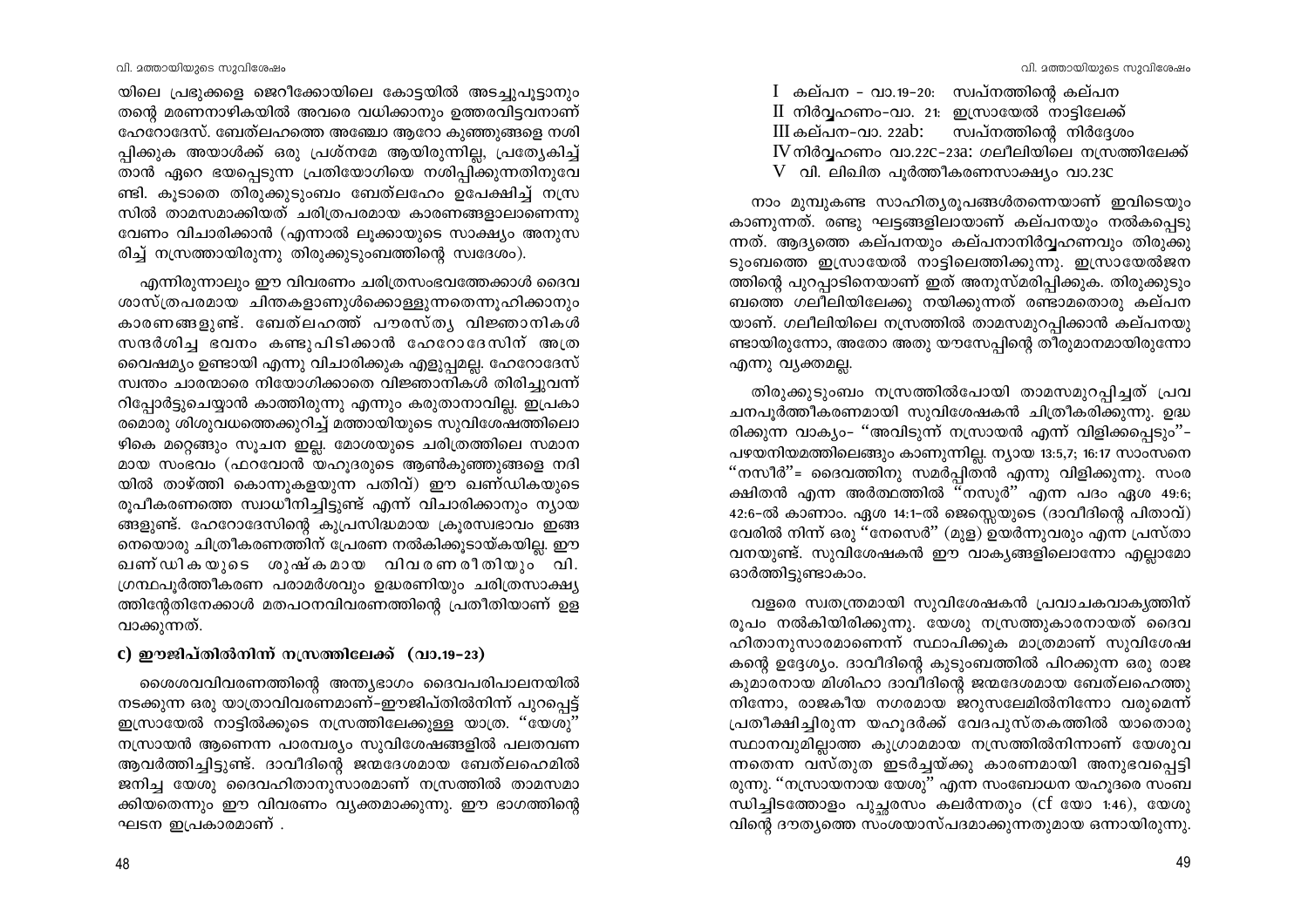ത്തിൽ സമകാലീന ചരിത്രവസ്തുതകളെ പര്യാലോചിച്ച് വ്യാഖ്യാ നിച്ച് പഴയനിയമ സാഹിത്യസങ്കേതങ്ങളും രുപങ്ങളുംവഴി അവത രിപ്പിക്കുന്ന ഒരു സാഹിത്യരൂപമാണ് ഇത്. വിജ്ഞാനം 16–19 അദ്ധ്യാ യങ്ങൾ ഇതിനുദാഹരണമാണ്. പുറപ്പാടുമുതൽ ഇസ്രായേൽ ജന ത്തോടുള്ള യാഹ്വേയുടെ കാരുണ്യത്തെ പുകഴ്ത്താനായി പുറ പ്പാടു പുസ്തകത്തിലെ സംഭവങ്ങളെ വികസിപ്പിച്ചും വിശദാംശ ങ്ങൾ കൂട്ടിച്ചേർത്തും മോടിപിടിപ്പിച്ചും സ്വന്തമായ രീതിയിൽ വ്യാഖ്യാനിച്ച് ഗ്രന്ഥകാരൻ ഇവിടെ അവതരിപ്പിക്കുന്നു. മിദ്രാഷിന് ചരിത്രസംഭവങ്ങളുമായി ബന്ധമുണ്ട്. വിജ്ഞാനം 16:19 ന്റെ കാതൽ പുറപ്പാടിലെ സംഭവങ്ങളാണ്. ഗ്രന്ഥകാരൻ ഈ സംഭവങ്ങളെ പുതിയ സാഹചര്യങ്ങളിൽ ആത്മീയചൈതന്യത്തോടെ ധ്യാനിക്കു ന്നു. ഭാവനവഴി വിശദാംശങ്ങൾ ചേർത്ത് വിപുലീകരിക്കുകയും വികസിപ്പിക്കുകയും ചെയ്യുന്നു. പ്രബോധനപരമായ ഉദ്ദേശ്യ ത്തോടെ അവയെ പുതുതായി വ്യാഖ്യാനിക്കുന്നു. അങ്ങനെ, ചരി ത്രമെഴുതുകയല്ല, ചരിത്രത്തെ സന്ദേശാവതരണത്തിനും പ്രബോ ധനത്തിനുമുള്ള ഉപാധിയാക്കുകയാണ് മിദ്രാഷ് എന്ന സാഹിത്യ സങ്കേതംവഴി ഗ്രന്ഥകാരൻ ചെയ്യുന്നത്. ഉദ്ദേശ്യം കണക്കിലെടു ക്കുമ്പോൾ ഗ്രന്ഥകാരൻ ചരിത്രവസ്തുതകളെ വളച്ചൊടിക്കുന്നു എന്നു പറയുന്നത് ശരിയല്ല. യേശുവിന്റെ ജനനത്തെയും ശൈശ വത്തെയും കേന്ദ്രമാക്കിയുള്ള മത്തായി ഒന്ന്-രണ്ട് അദ്ധ്യായ ങ്ങളിലെ ആഖ്യാനരീതി 'മിദ്രാഷ്' എന്ന സാഹിത്യരുപത്തിന്റേ താണെന്നു തോന്നുന്നു. യേശുവിന്റെ ജനനത്തെയും ശൈശവ ത്തെയുംപറ്റി ലഭ്യമായിരുന്ന ചരിത്രപാരമ്പര്യ സമാഹാരം മുൻപ റഞ്ഞ രീതിയിൽ ധ്യാനിച്ച് വ്യാഖ്യാനിച്ച് വികസിപ്പിച്ച് അവതരിപ്പി ക്കുകയാണ് സുവിശേഷകനിവിടെ ചെയ്യുന്നതെന്നു പറയാം. തന്റെ വിവരണത്തിലെ ഓരോ സംഭവത്തെയും വി. ലിഖിത വാകൃങ്ങളും സൂചനകളുമായി ബന്ധിക്കാൻ സുവിശേഷകൻ ശ്രമിക്കുന്ന തിൽനിന്ന് ഇത് വ്യക്തമാകുന്നുണ്ട്. ചുരുക്കത്തിൽ ആദിമക്രിസ്ത്യാ നികളുടെ വിശ്വാസത്തെയും ജീവിതത്തെയും സംബന്ധിച്ചിട ത്തോളം യേശുവിന്റെ ശൈശവസംഭവങ്ങൾക്കുള്ള അർത്ഥവും പ്രസക്തിയും വെളിപ്പെടുത്തുക എന്ന ഉദ്ദേശ്യത്തോടുകൂടെ രചി ച്ചതാണ് ഈ അദ്ധ്യായങ്ങൾ. ഈ അദ്ധ്യായങ്ങളുടെ സന്ദേശം എന്താണ്?

യേശുവിന്റെ ജനനത്തിലും ശൈശവസംഭവങ്ങളിലും ദൈവ ത്തിന്റെ രക്ഷാകരമായ വാഗ്ദാനങ്ങൾ പുർത്തിയാകുന്നു. രക്ഷാച രിത്രത്തിന്റെ പൂർത്തീകരണഘട്ടം ആഗതമായിരിക്കുന്നു. ആവർത്തി ച്ചുള്ള വി. ലിഖിതപൂർത്തീകരണ സാക്ഷ്യങ്ങൾവഴി സുവിശേഷ

വി. മത്തായിയുടെ സുവിശേഷം

ഈ മനോഭാവത്തെ നിരാകരിക്കുന്ന വാദഗതിയാണ് സുവിശേ ഷകന്റേത്. ദാവീദിന്റെ ജന്മനാടായ ബേത്ലഹേമിൽ പിറന്ന യേശു നസ്രായനായത് ദൈവഹിതാനുസാരമായിരുന്നു എന്ന് ഈ ഉദ്ധ രണിയിലൂടെ സുവിശേഷകൻ ഊന്നിപ്പറയുകയാണ്. യേശുവിന്റെ നസ്രായനെന്ന നാമത്തിൽ ധ്വനിക്കുന്ന താഴ്മ ഹീനതയല്ല, മഹ ത്വമാണ്-താഴ്മയിലുടെ ദൗത്യം പൂർത്തിയാക്കുന്ന യാഹ്വേയുടെ ദാസന്റെ മഹത്വം (cf മത്താ 4:12-16; 8:17; 12:15-21).

ഹേറോദേസിന്റെ മരണവും യുദയാ പ്രദേശത്തിന്റെ അധിപനാ യുള്ള അർക്കലാവൂസിന്റെ സ്ഥാനാരോഹണവും ബി.സി നാലി ലാണ് നടന്നത്. അർക്കലാവുസിന്റെ ഭരണകാലത്ത് (ബി.സി. 4 -എ.ഡി. 6) യുദയാ ഛിദ്രങ്ങളും കലാപങ്ങളുംകൊണ്ട് അസ്വസ്ഥമാ യിരുന്നു. ഹേറോദേസ് അന്തിപ്പാസ് ഭരിച്ചിരുന്ന (ബി.സി. 4 - എ. ഡി. 37) ഗലീലിയിലാകട്ടെ താരതമ്യേന ശാന്തമായ ഒരന്തരീക്ഷ മാണ് നിലനിന്നിരുന്നത്. ഈ സാഹചര്യത്തിൽ യൂദയാനാടുപേ ക്ഷിച്ച് ഗലീലിയിലെ അജ്ഞാത ഗ്രാമമായ നസ്രത്തിൽ താമസമു റപ്പിക്കാനുള്ള യൗസേപ്പിന്റെ തീരുമാനം തികച്ചും സ്വഭാവികമാ ണ്. യേശു ബെത്ലഹേമിൽ ജനിച്ചു എന്നും നസ്രത്തിൽ വളർന്നു എന്നും പഴയ പാരമ്പര്യങ്ങളുടെ അടിസ്ഥാനത്തിൽ മത്തായിയും ലുക്കായും ഒരുപോലെ സാക്ഷ്യപ്പെടുത്തുന്നുണ്ട്. തിരുക്കുടുംബം എന്തുകൊണ്ട് നസ്രത്തിൽ താമസമാക്കിയെന്ന കാര്യത്തിൽ സുവി ശേഷകന്മാർ യോജിക്കുന്നില്ല. അർക്കലാവൂസിനെ ഭയന്ന് തിരു ക്കുടുംബം നസ്രത്തിൽ കുടിയേറിയെന്ന് മത്തായി പറയുമ്പോൾ ലുക്കാ പറയുന്നത് സന്ദർഭവശാൽ ബെത്ലഹേമിൽവന്ന തിരുക്കു ടുംബം സ്വദേശമായ നസ്രത്തിലേക്ക് തിരിച്ചുപോയി എന്നാണ്. ഇതിൽനിന്നും തിരുക്കുടുംബത്തെ നസ്രത്തിൽ എത്തിക്കാൻ രണ്ടു ദർശനങ്ങൾ വേണ്ടിവന്നു എന്നതും ചിന്തിക്കാൻ വക നല്കുന്നു.

#### $III$  допозод 1-2 опо тепио

ചരിത്രപരമായ സംഭവങ്ങളുടെ കൃത്യമായ വിവരണമെന്നു ശൈശവവിവരണത്തെ വിശേഷിപ്പിക്കുക എളുപ്പമല്ലെന്ന് രണ്ടാം ഭാഗത്തു നാം കണ്ടു. എന്നാൽ സുവിശേഷകൻ വെറും കെട്ടുക ഥകൾ ചമച്ചുവിടുകയായിരുന്നു എന്ന് ഇതിനർത്ഥമില്ല. എന്നാൽ സുവിശേഷകന്റെ സാഹിത്യരൂപങ്ങളെയും രചനാരീതികളെയും പറ്റിയുള്ള വിചിന്തനം ഇതു വ്യക്തമാക്കും.

യഹുദസാഹിതൃത്തിൽ പരിചിതമായ ഒരു സാഹിതൃസങ്കേത മാണ് "മിദ്രാഷ്". പ്രബോധനം നൽകുക, പ്രചോദിപ്പിക്കുക മുത ലായ ഉദ്ദേശ്യങ്ങളോടുകൂടെ പഴയനിയമ സംഭവങ്ങളുടെ വെളിച്ച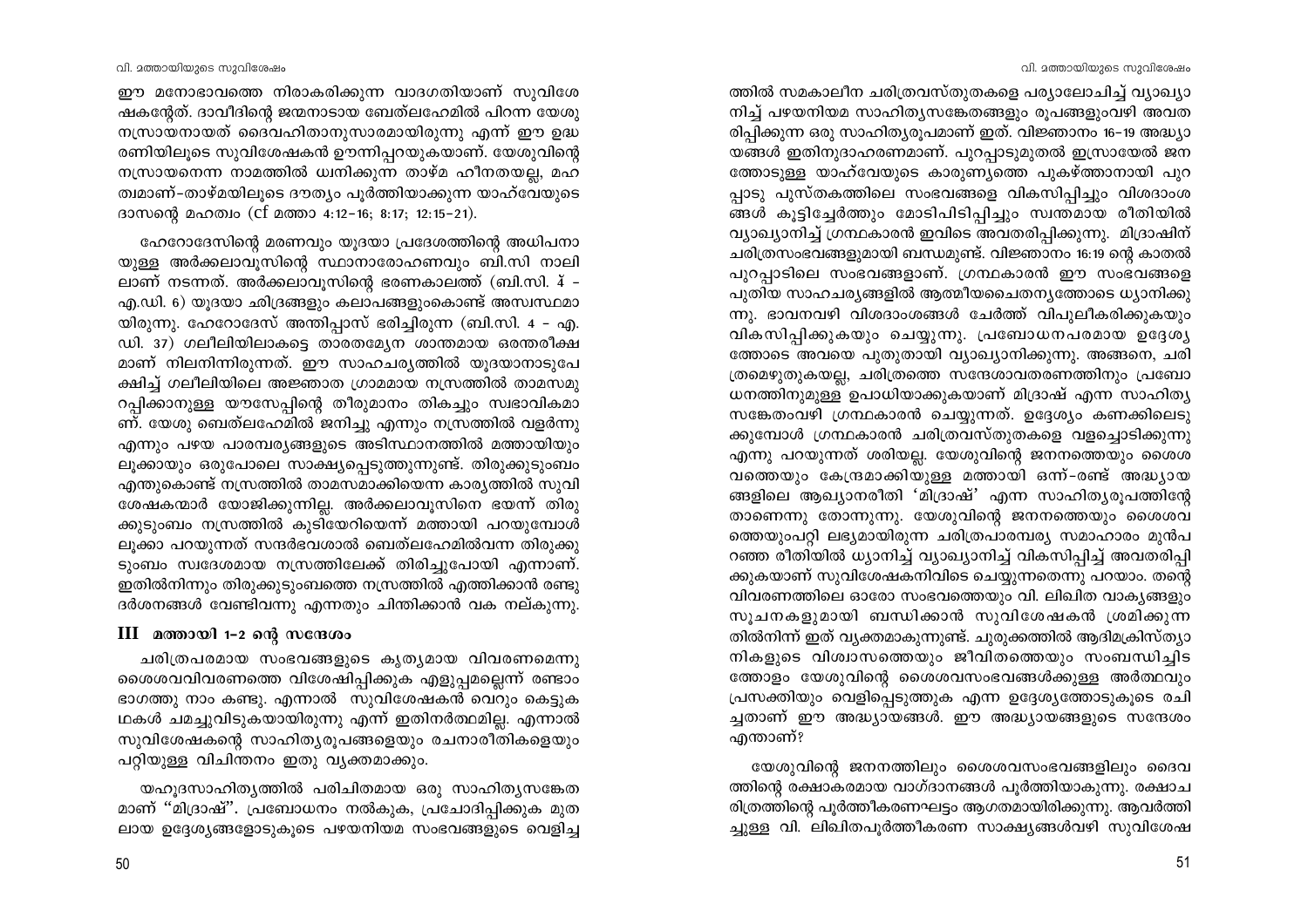ന്നിധ്യം എമ്മാനുവേലായ യേശുവിൽ പൂർണ്ണത പ്രാപിക്കുന്നു. വിജാതീയർക്ക് മിശിഹായെ ലഭിക്കുന്നത് ഇസ്രായേൽ വഴിയാണ്. ജറുസലേമിലെ യഹൂദാചാര്യന്മാരുടേയും മതഗ്രന്ഥങ്ങളുടേയും സഹായത്തോടുകൂടെ വിജാതീയർ യേശുവിന്റെ സവിധത്തിൽ എത്തുന്നു. എന്നാൽ യേശുവിനെ തിരസ്കരിക്കുന്ന സ്വജനങ്ങൾ സ്ഥന്തംകുറ്റംകൊണ്ട് തങ്ങളുടെ വിശേഷാവകാശങ്ങൾ നഷ്ടമാക്കി യെന്ന ധ്വനി രണ്ടാമദ്ധ്യായത്തിലുണ്ട്. അതേസമയം വിജാതീയർ യേശുവിനു നൽകുന്ന സ്വാഗതം ഹൃദയാവർജ്ജകമായി ചിത്രീകരി ക്കപ്പെടുന്നു. ഈ വൈപരീത്യം സുവിശേഷത്തിൽ പലപ്പോഴും കാണ ചെടുന്നുണ്ട് (8:11-12; 20:16; 21:43; 22:2-10). ഉത്ഥാനം ചെയ്ത യേശു തന്റെ ശിഷ്യരെ അയയ്ക്കുന്നത് ഇസ്രായേൽ ജനത്തിന്റെ മദ്ധ്യത്തി ലേക്കല്ല, വിശാലമായ ലോകത്തിലെ സകല ജനതകളുടേയും മദ്ധ്യ ത്തിലേക്കാണ്. ദൈവത്തിന്റെ രക്ഷാകരമായ സാന്നിധ്യം ഇനി യഹു ദ ജനത്തിന്റെ പരിധിയിൽ ഒതുങ്ങിനില്ക്കുന്നില്ല. രക്ഷകനായ മിശിഹാ സകല ജനതകളുടെയും എമ്മാനുവേലാണ് (28:16-20).

സുവിശേഷകന്റെ മറ്റൊരുലക്ഷ്യം രക്ഷാചരിത്രത്തിലുള്ള ദൈവ ത്തിന്റെ നിർണ്ണായകമായ കർത്ത്യത്വം പ്രഖ്യാപിക്കുകയാണ്. മനു ഷ്യർക്ക് ദൈവഹിതത്തെ തടയാൻ സാധ്യമല്ല. സ്ഥ്പനങ്ങളും ദൈവ ദൂതദർശനങ്ങളുംവഴി ദൈവം തന്റെ കല്പനകൾ നൽകുന്നു. മനു ഷ്യർ അനുസരിക്കുന്നു. 2:3 മുതൽ ഹേറോദേസ് (7 തവണ ഈ പേര് പ്രത്യക്ഷപ്പെടുന്നുണ്ട്) സംഭവങ്ങളെ നിയന്ത്രിക്കാൻ നടത്തുന്ന തീവ്രശ്രമങ്ങൾ ദൈവത്തിന്റെ ഇടപെടൽ നിമിത്തം ഫലശൂന്യങ്ങ ളായിത്തീരുന്നു. പീഡനമനുഭവിച്ചിരുന്ന ആദിമസഭയ്ക്ക് ഇത് വലി യൊരു സന്ദേശമായിരുന്നു. മിശിഹായെ പീഡകരിൽനിന്നും സംര ക്ഷിച്ച ദൈവം അദ്ദേഹത്തിന്റെ ശിഷ്യരെയും സംരക്ഷിക്കും.

ദൈവത്തിന്റെ വാഗ്ദാനങ്ങൾ പൂർത്തിയായിരിക്കുന്നു. രക്ഷാച രിത്രത്തിന്റെ പൂർത്തീകരണം ആസന്നമായിരിക്കുന്നു. കന്യകാമറി യത്തിൽനിന്ന് ബേത്ലഹേമിൽ ജനിച്ച നസ്രത്തിൽ വളർന്ന യേശു പ്രതീക്ഷാവിഷയമായ മിശിഹായാണ്, എമ്മാനുവേലാണ്, ലോകര ക്ഷകനാണ്. അദ്ദേഹത്തിന്റെ ദൗത്യം ദൈവദത്തമാണ്. എല്ലാജനത കളുടെയും ആശാകേന്ദ്രം അദ്ദേഹമാണ്. യേശുവിലൂടെ പ്രകാശിത മായ ദൈവത്തിന്റെ സദ്ധാർത്ത ഹൃദയം തുറന്ന് സ്ഥീകരിക്കുവാനുള്ള ഒരാഹ്വാനമാണ് ഈ അദ്ധ്യായങ്ങളിലൂടെ സുവിശേഷകൻ നമുക്ക് നൽകുന്നത്.

> (ഫാ. ജോർജ് മാങ്ങാട്, ബൈബിൾ ഭാഷ്യാ1  $(1972)$  410-436)

വി. മത്തായിയുടെ സുവിശേഷം

കൻ ഊന്നിപ്പറയുന്നത് ഇതാണ്. അങ്ങനെ, വാഗ്ദാനം ചെയ്യപ്പെട്ട രക്ഷകനാണ് യേശു എന്ന പ്രഖ്യാപനമാണ് ഈ അദ്ധ്യായങ്ങളിലെ മുഖ്യ ആശയം.

രക്ഷാ ചരിത്രത്തിലുള്ള യേശുവിന്റെ നിർണ്ണായകമായ ദൗത്യത്തെ വ്യക്തമാക്കുന്ന സ്ഥാനപ്പേരുകൾക്ക് ഈ അദ്ധ്യായങ്ങൾ പ്രത്യേക പ്രാധാന്യം നൽകുന്നുണ്ട്: അബ്രാഹത്തിന്റെ പുത്രൻ (1:1), ദാവീദിന്റെ പുത്രൻ (1:1,18-25), ദൈവപുത്രൻ (1:18-25; 2:15), ഈശോ (=രക്ഷകൻ) (1:21), എമ്മാനുവൽ (1:23), യൂദന്മാരുടെ രാജാവ് (2:2), ഇസ്രായേലിനെ ഭരിക്കാനുള്ള രാജാവ്  $(2:6)$ , നസ്രായൻ  $(2:13)$ .

ദാവീദിന്റെ പുത്രൻ (=രാജകീയമെസയാ) എന്ന സ്ഥാനപ്പേരിന് പ്രത്യേക പ്രാധാന്യം നൽകപ്പെട്ടിരിക്കുന്നു. വംശാവലി ഊന്നിപ്പറ യുന്നത് യേശു ദാവീദിന്റെ രാജകുടുംബാംഗവും അവകാശിയുമാ ണെന്നാണ്. ദാവീദിനു ലഭിച്ച വാഗ്ദാനത്തിന്റെ (2 സാമു 7:12-16) പൂർത്തീകരണമാണ് യേശു. ഇതുതന്നെയാണ് 1:18–25 ന്റെയും സന്ദേ ശം. മെസയാ ദാവീദിന്റെ പുത്രനായിരിക്കും എന്ന യഹൂദരുടെ പ്രതീക്ഷ യേശുവിൽ സഫലീകൃതമാകുന്നു എന്ന് സുവിശേഷകൻ പ്രഖ്യാപിക്കുന്നു. ഗണ്യമായ പ്രാധാന്യം യേശു (= രക്ഷകൻ) എന്ന നാമത്തിനും നൽകപ്പെട്ടിരിക്കുന്നു. ദൈവദത്തമായ ഈ നാമം യേശു വിന്റെ ഭാവിദൗത്യത്തെ അർത്ഥവത്തായി നിർവചിക്കുന്നു.

യേശു പുതിയ മോശയാണ് എന്ന സുചനകൊണ്ട് സുവിശേഷ കൻ ഉദ്ദേശിക്കുന്നത് മോശ പഴയ ഇസ്രായേൽ ജനത്തെ അടിമ ത്തത്തിൽനിന്ന് മോചിപ്പിച്ച് വാഗ്ദത്തനാട്ടിലേക്കുനയിച്ചതുപോലെ യേശു പുതിയ ഇസ്രായേൽ ജനത്തെ പാപത്തിൽനിന്നു മോചി പ്പിച്ച് രക്ഷാചരിത്രപൂർത്തീകരണമായ ദൈവരാജ്യത്തിലേക്കു നയി ക്കുമെന്നാണെന്നു തോന്നുന്നു. പുറപ്പാടു സംഭവങ്ങളുമായുള്ള ബന്ധത്തെ എടുത്തു പറയുമ്പോൾ (2:15 20f) രക്ഷപ്രാപിച്ച ഒരു പുതിയ ജനം യേശുവിൽ ആരംഭിക്കുന്നു എന്ന ചിന്ത സുവിശേഷ കന്റെ മനസിലുണ്ടായിരുന്നിരിക്കാം.

രക്ഷാചരിത്രത്തിൽ പങ്കുവഹിച്ച മറ്റു മഹൽവ്യക്തികളെപ്പോലെ യേശുവും പീഡിപ്പിക്കപ്പെടുന്നു. തന്റെ ദൗതൃനിർവഹണത്തിൽ നിരാകരണവും പീഡനവും അദ്ദേഹം ഇനിയും സഹിക്കേണ്ടിവരു മെന്ന് ശൈശവത്തിലെ ഈ പീഡനങ്ങൾ മുന്നറിവു നൽകുന്നു.

രക്ഷാചരിത്രത്തിൽ യഹൂദജനത്തിനുള്ള സ്ഥാനത്തെപ്പറ്റിയും സുവിശേഷകൻ പരാമർശിക്കുന്നുണ്ട്. യഹുദജനത്തോടുള്ള ദൈവ ത്തിന്റെ അചഞ്ചലമായ വാഗ്ദാനങ്ങളുടെ പൂർത്തീകരണമാണ് യേശു. തന്റെ ജനത്തോടുകൂടെയുള്ള ദൈവത്തിന്റെ സജീവസാ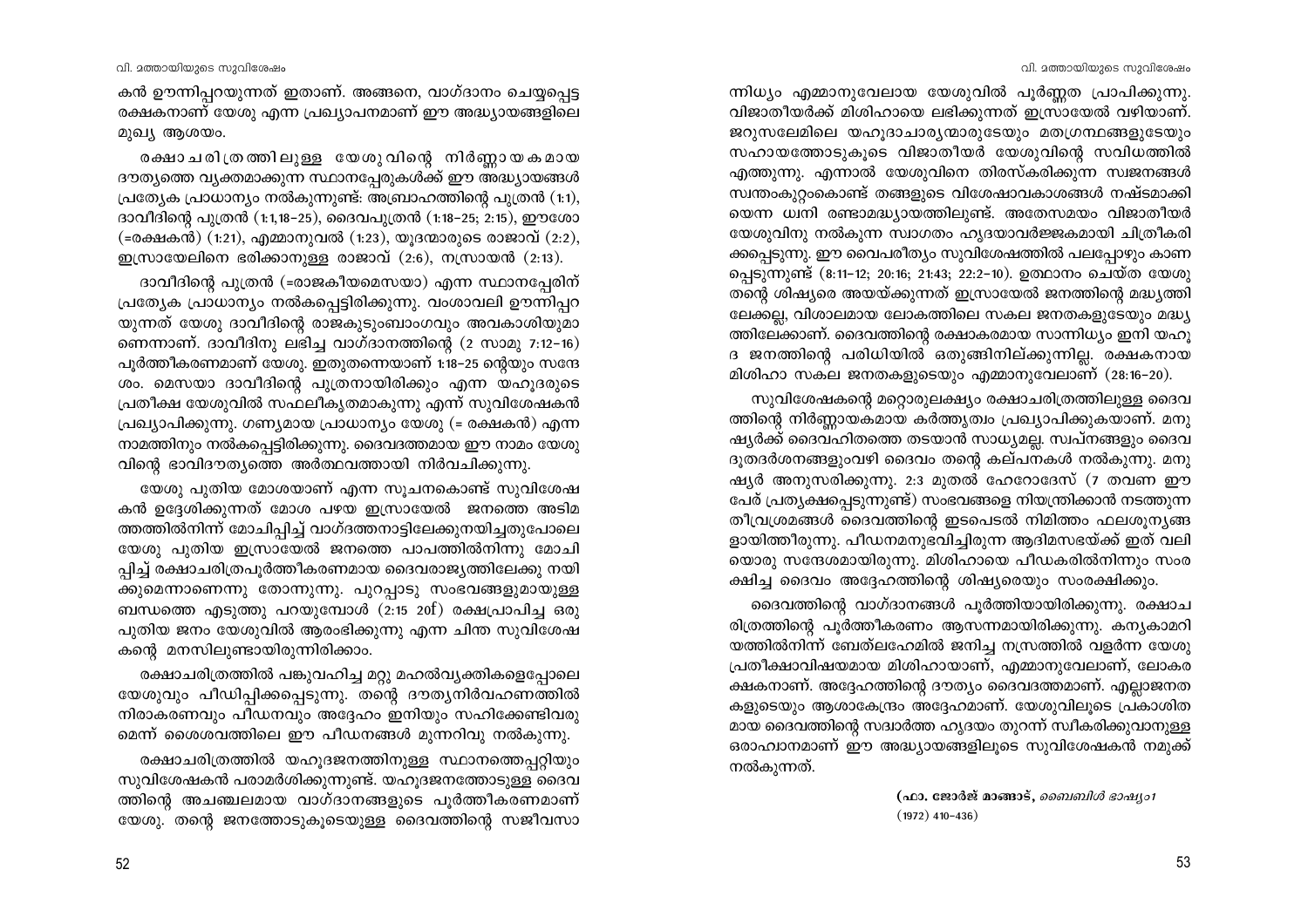ദൈവരാജ്യം സംസ്ഥാപിക്കുവാനാണ് ക്രിസ്തു ഈ ഭൂമിയി ലേക്ക് വന്നത്. അതിനുവേണ്ടി അവിടുന്ന് പാപികളോടും ദരിദ്ര രോടുംകൂടി ഇടപഴകിയപ്പോൾ അന്നത്തെ മതനേതാക്കന്മാർ അതിനെ നഖശിഖാന്തം എതിർത്തു. ക്രിസ്തു ഇതിന് ഒൻപത് ഉപമകളിലൂടെ മറുപടി നൽകി. സ്വയം ന്യായീകരിക്കുന്ന ഉപമക ളെന്ന് ഇവ അറിയപ്പെടുന്നു. രോഗികളും ആരോഗ്യമുള്ളവരും, രണ്ടു പുത്രന്മാർ, രണ്ടു കടക്കാർ, നീതിയില്ലാത്ത മുന്തിരിത്തോട്ട ക്കാർ, സ്നേഹമുള്ള പിതാവ് (ധൂർത്ത പുത്രൻ), വഴിതെറ്റിയ ആടും നഷ്ടപ്പെട്ട നാണയവും, നല്ല യജമാനൻ (മുന്തിരിത്തോ പ്പിലെ ജോലിക്കാർ), പ്രീശനും ചുങ്ക്കാരനും എന്നിവയാണവ.

ഒരിക്കൽ ക്രിസ്തുവിലേക്ക് മാനസാന്തരപ്പെട്ടു കഴിഞ്ഞപ്പോൾ ധാർമ്മികവും മതപരവുമായി ലോകത്തെ സ്വാധീനിച്ച് ദൈവരാജ്യം വ്യാപിപ്പിക്കുന്നതിനുള്ള ചുമതലയെക്കുറിച്ചും അതിനു തങ്ങൾക്കുള്ള അയോഗ്യതയെക്കുറിച്ചും പാപികൾക്ക് ബോധ്യമു ണ്ടായി.

ഈ സാഹചര്യത്തിലാണ് പ്രോത്സാഹജനകമായ ഉപമകളുമായി ക്രിസ്തു വരുന്നത്. എതിരാളികളുടെ വാദമുഖങ്ങളെല്ലാം ഖണ്ഡി ച്ചശേഷം ക്രിസ്തു തന്റെ അനുയായികളുടെ സംശയങ്ങൾ ദൂരീക രിച്ച് അവർക്ക് ആത്മധൈര്യം നൽകുന്നു. ഇത് വിശദീകരിക്കുന്ന ആറ് ഉപമകൾ ഉണ്ട്. കടുകുമണിയും പുളിമാവും, വിതക്കാരൻ, സഹിഷ്ണുവായ കൃഷിക്കാരൻ (വിത്ത് സാവധാനം വളരുന്നു), നിർബന്ധപൂർവ്വം ശല്യപ്പെടുത്തി ചോദിക്കുന്ന വിധവ, കുരിശിന്റെ സ്നേഹിതൻ.

തന്റെ സന്ദേശം സ്വീകരിക്കുവാൻ വൈമുഖ്യം കാണിക്കുന്ന മതനേതാക്കന്മാരുടെനേരേ തിരിഞ്ഞ് അവർക്ക് വരാനിരിക്കുന്ന വലിയ വിപത്തിനെക്കുറിച്ച് താക്കീതിന്റെ ഉപമകളിലൂടെ (ചന്ത സ്ഥലത്തെ കുട്ടികൾ, ധനികനായ വിഡ്ഢി,) ക്രിസ്തു സംസാരി ക്കുന്നു. ഈ താക്കീത് തീർച്ചയായും സ്നേഹത്തിന്റേതാണ്.

ക്രിസ്തുവിലൂടെ നല്കപ്പെട്ട ദൈവത്തിന്റെ അവസാനത്തെ ആഹ്വാനവും, നിർബന്ധബുദ്ധിയോടെ വലിച്ചെറിഞ്ഞ മതനേതാ ക്കന്മാർ ഉടനടി ശിക്ഷ അർഹിക്കുന്നവരത്രേ.

എന്നാൽ ക്രിസ്തു തന്റെ അനന്തമായ സ്നേഹത്താൽ പ്രേരി തമായി അവർക്ക് ഒരു അവസരം കൂടി നൽകുന്നു. ഇവയാണ് പ്രത്യു ദ്ധാര അവസരങ്ങളുടെ ഉപമകൾ. കായ്ക്കാത്ത അത്തിവൃക്ഷം അതിനെ തുടർന്ന് പത്ത് കന്യകമാർ, വിവാഹസദ്യ എന്നിങ്ങനെ അവ മൂന്നെണ്ണമുണ്ട്. ഇങ്ങനെ, അവസാനമായി കിട്ടിയ നൂതന

## 03

## ൭ൈവരാജ്വം ക്രിസ്തുവിന്റെ ഉപമകളിലൂടെ

 $\Omega$  . മത്തായിയുടെ സുവിശേഷം 13–ാം അദ്ധ്യാ യത്തിലാണ് എല്ലാ സുവിശേഷങ്ങളിലും വച്ച് ഏറ്റവും കൂടുതൽ ഉപമകൾ കാണുന്നത്. ഒരേ സന്ദേശം ഉൾക്കൊള്ളുന്ന ആകെയുള്ള മുന്ന് ഉപമകളിൽ രണ്ടെ ണ്ണവും ഈ അദ്ധ്യായത്തിലാണ് കാണുന്നത്. കടുകൂ മണിയും പുളിമാവും (മത്താ 13:31-33), നിധിയും രത്നവും (മത്താ 13:44-46). ഇതര 'ഇരട്ട'ഉപമ വഴിതെറ്റിയ ആടും നഷ്ടപ്പെട്ട നാണയവുമാണ് (ലൂക്ക 15:3-11). മത്തായി 18:12-14ൽ വഴിതെറ്റിയ ആടിന്റെ കാര്യം മാത്രമേ പറയുന്നുള്ളൂ. ഇതോടുകൂടി വിത ക്കാരന്റെ ഉപമയും (മത്താ 13:1-9) ഗോതമ്പിന്റെയും കളകളുടേയും ഉപമയും കുടി(മത്താ 13:24-30) ചേർക്കു മ്പോൾ ഈ അദ്ധ്യായത്തിലുള്ള ഉപമകളുടെ ആകെ എണ്ണം ആറ് ആകും.

ഉപമകളിൽ കുടിയുള്ള ക്രിസ്തുവിന്റെ പ്രബോധ നങ്ങളിൽ, ഈ ആറു ഉപമകൾക്കുള്ള സ്ഥാനം, മന സ്സിലാക്കുവാൻവേണ്ടി എല്ലാ ഉപമകളെയുംകുറിച്ച് ഒരു വിഹഗവീക്ഷണം നടത്താം. പ്രസിദ്ധീകൃതമായിട്ട് 34 വർഷമായെങ്കിലും ഇതുവരെ വെല്ലുവാൻ സാധിച്ചി ട്ടില്ലാത്ത ജോവാക്കിം ജറമിയാസിന്റെ പുസ്തകത്തെ ആധാരമാക്കിയാണ് ഈ വീക്ഷണം.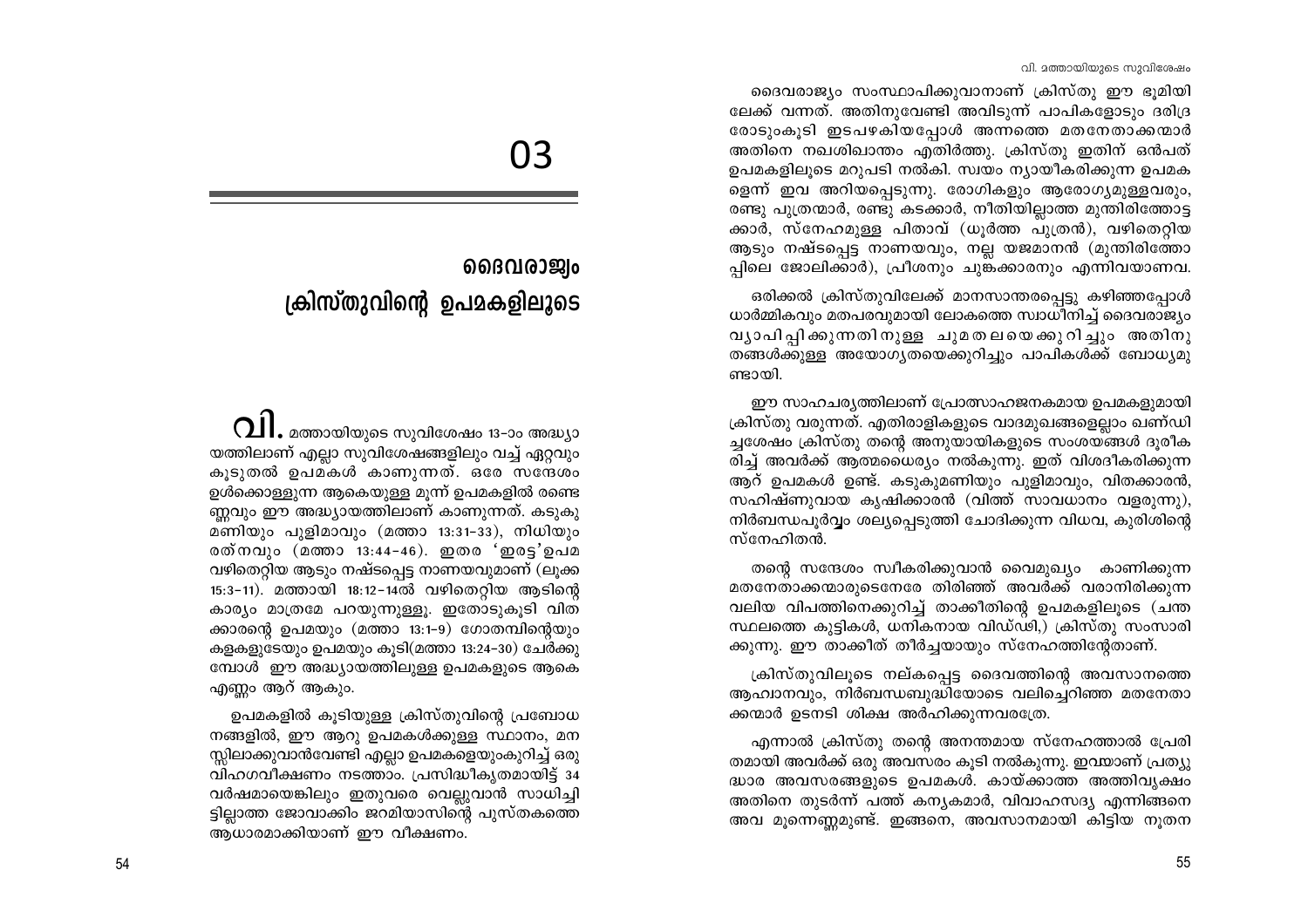അയാൾക്ക് മറ്റുള്ളവരിലും പൂർണ്ണമായി പരിവർത്തനം സൃഷ്ടി ക്കാൻ സാധിക്കും. ദൈവരാജ്യത്തിന്റെ പ്രവർത്തനം യഥാവിധി നടക്കുകയും അങ്ങനെയുള്ള അത്ഭുതങ്ങൾ നടക്കുമെന്നുള്ള അച ഞ്ചലമായ വിശ്വാസം ഉണ്ടായിരിക്കുകയും ചെയ്താൽ എല്ലാ മാനു ഷിക കണക്കുകൂട്ടലുകൾക്കുമുപരിയായി ഏറ്റം മോശപ്പെട്ടവർ വളരെ നല്ലവരും എണ്ണത്തിൽ കുറവുള്ളവർ സംഖ്യാതീതരുമായിത്തീരും.

ഇങ്ങനെ നോക്കുമ്പോൾ ഇരട്ട ഉപമകളായ കടുകുമണിയുടേയും പുളിമാവിന്റെയും ഉപമകളിൽനിന്നും മനസ്സിലാകുന്നത്, മോശമായ അസംസ്കൃത വസ്തുക്കളിൽനിന്നും ക്രിസ്തുവിന് വളരെ നല്ല സംസ്കൃത വസ്തു ലഭിക്കുന്നു എന്നതാണ്. രണ്ടാമത്തെ വസ്തു തയാകട്ടെ ക്രിസ്തുവിന്റെ പ്രബോധനങ്ങൾക്കുള്ള പ്രതികരണം പ്രാരംഭദശയിൽ മോശമായിരുന്നെങ്കിൽ അവസാന വിളവ് സമൃ ദ്ധമായ ഒന്നാകുന്നു എന്നതാണ്. ഇത്തരത്തിലുള്ള ഒന്നാണ് വിത ക്കാരന്റെ ഉപമയിൽക്കൂടി നല്കുന്ന സന്ദേശം. ദൈവരാജ്യം പരാ ജയത്തിലൂടെ വിജയം വരുത്തുന്നു. വളരെയധികം വിത്ത് നശി ക്കുമെന്നറിയാമെങ്കിലും വിതക്കാരൻ വിതയ്ക്കുന്നു. പക്ഷികൾ കൂറേ വിത്ത് തിന്നുതീർക്കും; ആഴം കുറഞ്ഞ മണ്ണ് വളർച്ചയെ തട സ്സപ്പെടുത്തും; മുൾച്ചെടികൾ, വളരുന്ന ചെടിയെ ശ്വാസം മുട്ടി ക്കും... എന്നാലും ഈ പ്രതിബന്ധങ്ങളുടെ എല്ലാം മധ്യേ കുറച്ചു വിത്തുകൾ നല്ല സ്ഥലത്ത് വീഴുകയും നല്ല വിളവു നൽകുകയും ചെയ്യും.

ക്രിസ്തുവിന്റെ ഭുരിഭാഗം പ്രവർത്തനങ്ങളും (അവിടുത്തെ ഏതൊരു അനുയായിയുടേയും) ബധിരമായ ചെവികളിലോ ആഴം കുറഞ്ഞ ഹൃദയങ്ങളിലോ ആണ് പതിക്കുന്നത്. നിസ്സംഗതയോടു കൂടി സ്വീകരിക്കപ്പെടുന്നതുകൊണ്ടോ മനപ്പൂർവ്വമുള്ള അവഗണന യാലോ തുറന്ന എതിർപ്പിനാലോ അവ ഉപയോഗശൂന്യമായിത്തീ രുന്നു. എങ്കിലും പ്രത്യാശയോടുകൂടി മുന്നേറുന്നവന് നല്ല ഫല ങ്ങൾ ലഭിക്കുന്നു. പരാജയങ്ങളിൽകൂടിയല്ലാതെ, അതായത് പരാ ജയങ്ങളെ പ്രത്യാശയോടുകൂടി സ്വീകരിക്കുന്നതിൽകുടിയല്ലാതെ, വിജയത്തിലേക്ക് മറ്റ് കുറുക്കുവഴികൾ ഒന്നുമില്ല. പരാജയത്തിന്റെ കയ്പ്പുള്ള മരുന്ന് കുടിച്ചതിനുശേഷം മാത്രമേ വിജയത്തിന്റെ തേൻ ആസ്വദിക്കാൻ സാധിക്കുകയുള്ളൂ. ആഴമായി ചിന്തിക്കുമ്പോൾ നാമു മായി ബന്ധപ്പെട്ട മറ്റെല്ലാത്തിനും എന്നപോലെ ദൈവത്തിനും ഇത് അനുയോജ്യമാണെന്നു കാണാം. ദൈവരാജ്യം സുഗമമായി പ്രവർത്തിക്കുന്നതിന് അതിന്റെ പ്രവൃത്തിയും വിജയവും നമ്മുടേ തല്ല, ദൈവത്തിന്റേതാണ് എന്ന് നാം അംഗീകരിക്കണം. ഈ ഏറ്റു പറച്ചിൽ തത്വത്തിലല്ല ജീവിതത്തിലാണ്, മനസ്സിൽ മാത്രമല്ല, യാഥാർത്ഥ്യത്തിലാണ് നടത്തേണ്ടത്. അതായത്, നാം പരമാവധി

#### വി. മത്തായിയുടെ സുവിശേഷം

അവസരം നഷ്ടപ്പെടുത്താതിരിക്കാൻവേണ്ടി ഈശോ നിർബന്ധ പൂർവ്വം ക്ഷണിക്കുകയാണ്. കാരണം ഇത് ഏറ്റവും അവസാനത്തെ അവസരമായിരിക്കും. കടക്കാരൻ, നീതിചെയ്യാത്ത കാര്യസ്ഥൻ, ധനി കനും ദാസനും, താലന്തുകൾ എന്നീ നാലു പ്രവൃത്തികളുടെ ഉപ മകൾ ഇതിനെ സൂചിപിക്കുന്നവയാണ്.

അടുത്തതായി, ശിഷ്യരിൽനിന്ന് പ്രതീക്ഷിക്കുന്ന പ്രവൃത്തിയുടെ സ്വഭാവവും സവിശേഷതകളും ക്രിസ്തു വിശദീകരിക്കുന്നു. മറ ഞ്ഞുകിടക്കുന്ന നിധിയും, വിശിഷ്ട രത്നവും, നല്ല സമറായക്കാ രൻ, കോലാടും ചെമ്മരിയാടും (അവസാനത്തെ വിധി), ക്ഷമി ക്കാത്ത വേലക്കാരൻ എന്നിങ്ങനെയുള്ള ഉപമകളിലൂടെ ക്രിസ്തു അത് വിശദീകരിക്കുന്നു. നിർദ്ദിഷ്ട പ്രവർത്തനങ്ങൾ ആരംഭിക്കു മ്പോൾ അവർ ഉദാസീനത ഒഴിവാക്കുകയും അതേസമയം അതിപ്രവർത്തനം നടത്താതിരിക്കുകയും ചെയ്യേണ്ടിയിരിക്കുന്നു. അതായത് അവർ തങ്ങളുടെ ഭാഗം ചെയ്തുതീർത്തതിനുശേഷം ദൈവത്തിന്റെ ഭാഗം കൂടി ചെയ്യുവാൻ തുനിയരുത്. മകുടോദാഹ രണമായ ഗോതമ്പിന്റെയും കളകളുടെയും ഉപമവഴി അവിടുന്ന് ഈ ഉദ്ദേശം സാധിച്ചിരിക്കുന്നു.

മേൽ സൂചിപ്പിച്ചതുപോലെ വി. മത്തായിയുടെ സുവിശേഷം 13-ാം അദ്ധ്യായത്തിലെ ആറു ഉപമകളിൽ മൂന്നെണ്ണവും 'പ്രോത്സാഹന ഉപമകൾ'എന്ന വിഭാഗത്തിൽപ്പെടുന്നു. ഇവിടെ ക്രിസ്തു തന്റെ അനുയായികൾക്ക് ദൈവരാജ്യത്തിന്റെ പ്രവർത്ത നസ്വഭാവം വിശദീകരിച്ചുകൊണ്ട് അവരെ പ്രോത്സാഹിപ്പിക്കുന്നു. ദൈവരാജ്യം വാസ്തവത്തിൽ വൈരുദ്ധ്യങ്ങളിലൂടെ മാത്രമാണ് പ്രവർത്തിക്കുന്നത്. ഈ വൈരുദ്ധ്യങ്ങൾ നാം മനസ്സിലാക്കു മ്പോൾമാത്രമേ ദൈവരാജ്യം വിജയകരമായ രീതിയിൽ പ്രവർത്ത നക്ഷമമാക്കാൻ നമുക്കു സാധിക്കുകയുള്ളു. ദൈവരാജ്യത്തിന്റെ ആദ്യത്തെ വൈപരീത്യം അത് ഈ വൈരുദ്ധ്യങ്ങൾക്കതീതമായി പ്രവർത്തിക്കുന്നു എന്നതാണ്. അതുകൊണ്ട് നമ്മുടെ ഭാഗത്തുനിന്ന് അത് വലിയ വിശ്വാസം ആവശ്യപ്പെടുന്നു. എല്ലാ വിത്തുകളിലും വച്ച് ഏറ്റവും ചെറുതായ കടുകുമണി എല്ലാ മരങ്ങളിലുംവച്ച് ഏറ്റവും വലിയ മരമായി തീരുന്നതുപോലെ ഏറ്റവും അധഃകൃതനായ വ്യക്തിക്കും ഏറ്റവും വലിയ വിശുദ്ധനായി രൂപാന്തരം സംഭവി ക്കാം. കടുകുമണിക്ക് വളരുവാൻ അദൃശ്യമായ ജീവശക്തി ഉള്ളതു പോലെ ദൈവരാജ്യത്തിന് ഏറ്റവും വലിയ അത്ഭുതങ്ങൾ പ്രവർത്തി ക്കാനുള്ള ആത്മാവിന്റെ അദൃശ്യ ശക്തിയുണ്ട്. പുളിമാവിന്റെ ഒരു ചെറിയ അംശം വളരെ അധികം മാവിനെ പുളിപ്പിക്കുന്നപോലെ, ഒരു വൃക്തിക്ക് ദൈവരാജ്യത്തിന്റെ ശക്തികൊണ്ട് പൂർണ്ണമായി പരിവർത്തനം സംഭവിക്കുമെന്നത് മാത്രമല്ല, ഇതേ ശക്തിയാൽ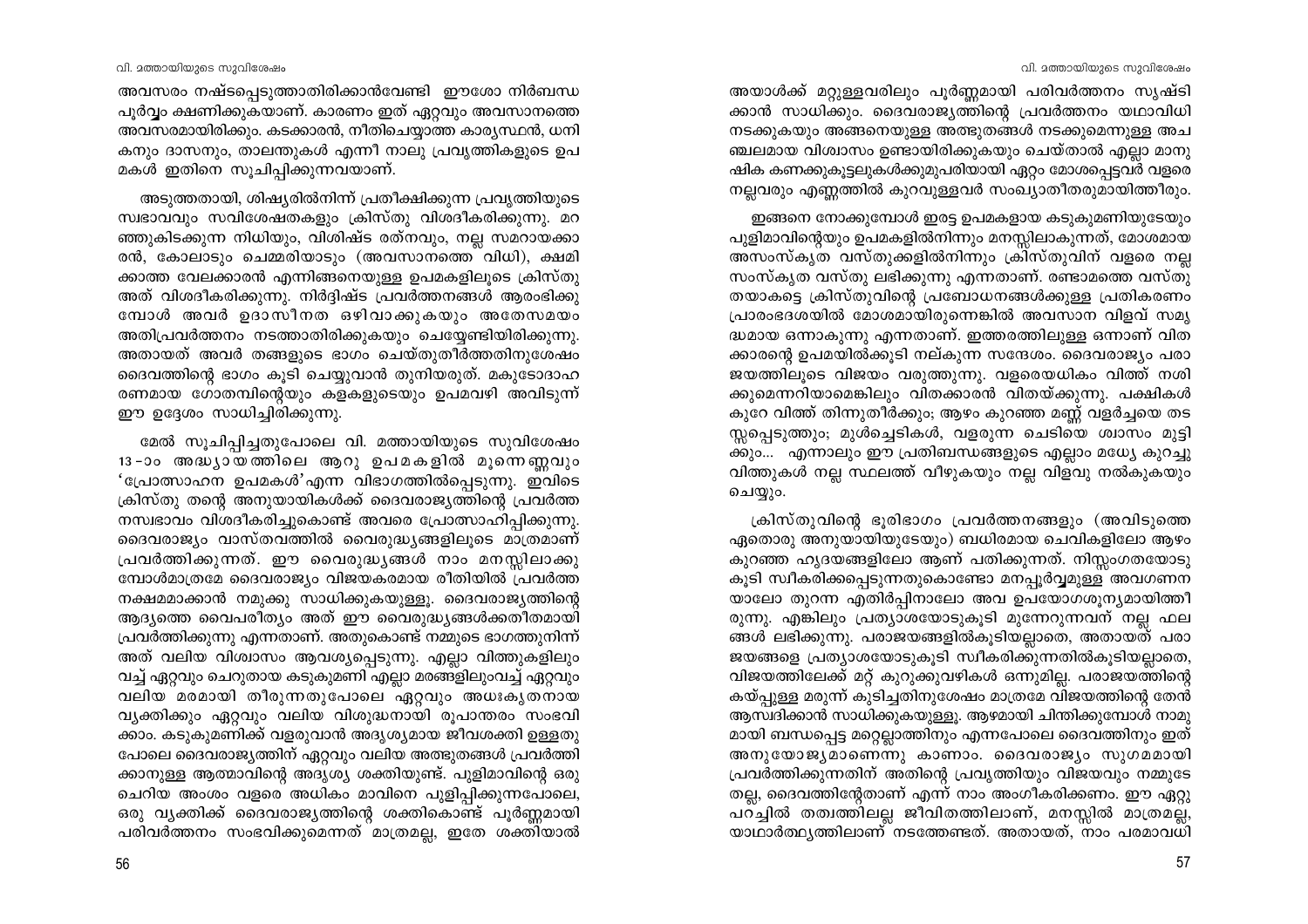തൽ പ്രവർത്തിക്കുവാനുള്ള പ്രകോപനം നമ്മിൽ ഉണ്ടാകാം. അവരെ സഭയിൽനിന്ന് സ്ഥാനഭ്രഷ്ടരാക്കുവാനോ പ്രത്യേക വിഭാ ഗമായി തരംതിരിക്കുവാനോ ഒരുമ്പെടരുത്. ഒന്നാമത്തെ കാരണം, ഇത് ദൈവത്തിന്റെ പ്രവൃത്തിയാണെന്നതും, രണ്ടാമത്തേത്, ദൈവംതന്നെ ഈ തരംതിരിക്കൽ ഇപ്പോഴല്ല ഈ ലോകജീവിത ത്തിന്റെ അവസാനമാണ് ചെയ്യുന്നത് എന്നുള്ളതുമാണ്. അതു കൊണ്ട് മറ്റു മനുഷ്യരെ വിധിക്കുന്നതിൽ നമുക്ക് ഉന്നം പിഴയ്ക്കാ റുണ്ട് എന്ന വസ്തുതയ്ക്കുപരിയായി മറ്റുള്ളവരെ വിധിക്കുന്നതിന് ഏറ്റവും പറ്റിയ സമയം ഒരുവന്റെ ജീവിതത്തിന്റെ അവസാനമാണ് എന്ന വസ്തുതയാണ് ഏറ്റവും പ്രധാനപ്പെട്ടത്. ഒരു മനുഷ്യനും ഒരു തെറ്റും ചെയ്യുവാൻ പാടില്ലാത്തവിധം അത്ര നല്ലവനായിട്ടല്ല; അതുപോലെ മറിച്ചും. പ്രകോപനമുണ്ടായാൽത്തന്നെയും അതിന നുസരിച്ചുള്ള സംസാരത്തിൽനിന്നും പ്രവൃത്തിയിൽനിന്നും മാറി നില്ക്കുവാനാണ് നമ്മോട് ആവശ്യപ്പെട്ടിരിക്കുന്നത്. ഇതാണ് ഏറ്റം പ്രയാസമേറിയതും. നിശ്ശബ്ദത പാലിക്കുവാനുള്ള കടമ സംസാ രിക്കുവാനുള്ള കടമയേക്കാൾ പ്രയാസമുള്ളതായിരിക്കുന്നതുപോ ലെതന്നെ പ്രവൃത്തിയിൽനിന്നും മാറിനില്ക്കുവാനുള്ള കടമ പ്രവർത്തിക്കുവാനുള്ള കടമയേക്കാൾ പ്രയാസമുള്ളതാണ്. നല്ല മനുഷ്യരുടെ സാന്നിധ്യത്തിൽ പാപികൾക്ക് അവരുടെ ജീവിതം നവീകരിക്കുവാനുള്ള നിരന്തരമായ ഒരാഹ്വാനം ഉണ്ടെന്നതാണ് ദൈവപരിപാലനയിലുള്ള ഈ സ്ഥിതി വിശേഷത്തിന്റെ ഏറ്റവും വലിയ ഉപകാരം. അതുപോലെ നല്ല മനുഷ്യർക്ക് അവരുടെ നന്മ ചുറ്റുപാടുമുള്ള തിന്മകളുടെ മധ്യേ തെളിയിക്കുവാനുള്ള അനർഘ മായ ഒരവസരമുണ്ട്. മാറ്റുരയ്ക്കാത്ത പുണ്യം പുണ്യമല്ലതന്നെ.

ഉപമകളിൽകൂടിയുള്ള പഠനങ്ങളിൽ ധന്യമാണ് വി. മത്തായി യുടെ സുവിശേഷം 13-ാം അദ്ധ്യായം. മുമ്പു കണ്ടതുപോലെ ഇത് ക്രിസ്തുവിന്റെ ആകെയുള്ള സന്ദേശത്തിന്റെ ഒരു നല്ല ശതമാനം ഉണ്ട്. ഈ ആറ് ഉപമകളെ മറ്റ് ഉപമകളുമായി പുർണ്ണമായി ബന്ധ പ്പെടുത്താൻ നമുക്കു കഴിഞ്ഞാൽ അവയുടെ മനോഹാരിത കൂടു തൽ വ്യക്തമാകും. ഇങ്ങനെ എല്ലാം ചേരുംപടി ചേർക്കുമ്പോൾ ഉണ്ടാകുന്ന ആ സൗന്ദര്യത്തിന്റെ ഒരു മുന്നാസ്ഥദനമായി അവ യിൽ കുറച്ച് സൗന്ദര്യം പുറത്തുകൊണ്ടുവരാനാണ് ഇവിടെ പരി ശ്രമിച്ചിട്ടുള്ളത്.

> (ഫ്രാൻസിസ് റീപോൾ എസ്. ജെ, ബൈബിൾ ഭാഷ്യം 9 (1980) 132-137)

വി. മത്തായിയുടെ സുവിശേഷം

പരിശ്രമിച്ചിട്ടും ഒന്നും നേടാത്തപ്പോൾ സ്പഷ്ടവും വേദനനിറ ഞ്ഞതുമായ ഒരറിവ് നമുക്കുണ്ടാകുന്നു; വിജയം നമ്മുടെ ഏറ്റവും നല്ല പ്രവൃത്തികൾക്കുമപ്പുറം ദൈവത്തിലാണ് സ്ഥിതി ചെയ്യുന്ന ത്. എന്നിട്ട് ദൃഢമായ വിശ്വാസത്തോടെ നാം പ്രവൃത്തിക്കുന്നുവെ ങ്കിൽ ദൈവത്തിൽനിന്ന് എല്ലാം പ്രതീക്ഷിക്കുന്നു എന്ന് അത് തെളി യിക്കുന്നു.

വി. മത്തായിയുടെ സുവിശേഷം 13–ാം അദ്ധ്യായത്തിൽ കാണുന്ന നിധിയുടെയും രത്നത്തിന്റെയും ഇരട്ട ഉപമകളുടെ അർത്ഥമെന്താ ണെന്നു നോക്കാം. പരിപൂർണ്ണ സ്വയം ശൂന്യവല്ക്കരണത്തിന്റേ തായ പ്രവർത്തനമാണ് ദൈവരാജ്യത്തിനു ആവശ്യമായിരിക്കുന്ന ത്. കൃഷിക്കാരൻ നിധി വാങ്ങുവാൻവേണ്ടി തനിക്കുണ്ടായിരുന്ന തെല്ലാം വില്ക്കുന്നതുപോലെ ക്രിസ്തുവിന്റെ അനുയായിയും ദൈവരാജ്യത്തിനുവേണ്ടി പരിപൂർണ്ണമായി സ്വയം ശൂന്യവല്ക്കരി ക്കണം. ഇവിടെ ഏറ്റവും പ്രധാനപ്പെട്ട വാക്ക് 'സന്തോഷ' മെന്നതാണ്. തനിക്ക് ലഭിക്കുന്നത് താൻ കൊടുക്കുന്നതിനേക്കാൾ അനേകമടങ്ങ് വെല്ലുന്നതാണ് എന്നതിലുള്ള സന്തോഷമാണ് ഒരുവനെ തന്നെത്തന്നെ നൽകുക എന്ന ഏറ്റവും വലിയ ത്യാഗ ത്തിന് പ്രേരിപ്പിക്കുന്നത്. പരിപൂർണ്ണവും നിരന്തരവുമായ സ്വയം സമർപ്പണം നടത്തുമ്പോൾ നാം നമ്മുടെ ജീവിതത്തിന് ഏറ്റവും നല്ല വിലപേശലാണ് നടത്തുന്നത്. കാരണം, ദൈവരാജ്യമാണ് നമുക്ക് പ്രതിഫലമായി കിട്ടുന്നത്. അതായത് ക്രിസ്തുവിൽ നമ്മുടെ ഹ്യദയങ്ങളുടെമേലുള്ള ദൈവത്തിന്റെ ഭരണവും ഏറ്റവും വലിയ സന്തോഷമായ ക്രിസ്തുവിൽ ദൈവവുമായുള്ള ഐക്യവും. ആദ്യം സ്വയം നൽകുന്നതിന്റെ വേദന അനുഭവിച്ചതിനുശേഷം ദൈവരാ ജ്യത്തിന്റെ സന്തോഷം ലഭിക്കത്തക്കരീതിയിൽ, സന്തോഷം വേദ നയ്ക്കുശേഷം വരുകയില്ല, മറിച്ച് പരിപൂർണ്ണമായ സ്വയംദാന ത്തിൽത്തന്നെയാണ് സന്തോഷം. സഹനത്തിൽ മറഞ്ഞിരിക്കുന്ന സന്തോഷവും, സ്വയം ശുന്യവല്ക്കരണത്തിന്റെ വേദനയിൽ മറ ഞ്ഞിരിക്കുന്ന ദൈവരാജ്യത്തിന്റെ സന്തോഷവും ഇത്തരത്തിൽ മറ ഞ്ഞിരിക്കുന്ന നിധിയാണ്. ഈ വസ്തുത പരിഗണിക്കുമ്പോൾ വള രെയധികം ക്രിസ്ത്യാനികൾ മറഞ്ഞിരിക്കുന്ന നിധി ഒരിക്കലും കണ്ടെത്താതെ ജീവിതം നയിക്കുന്നുണ്ട് എന്നതു അവഗണിക്കാ നാവില്ല.

സഹിഷ്ണതയുടെ ഉപമ അല്ലെങ്കിൽ ഗോതമ്പിന്റെയും കളക ളുടെയും ഉപമ വളരെ യോജിച്ച ഒരു പരിസമാപ്തിയാണ്. ദൈവ രാജ്യത്തിനുവേണ്ടി പ്രവർത്തനനിരതരാകുമ്പോൾ അതിപ്രവർത്ത നത്തിനുള്ള വ്യഗ്രത ഒഴിവാക്കണം. ദൈവരാജ്യത്തിൽ നല്ല മനു ഷ്യരോടൊപ്പം ചീത്ത മനുഷ്യരെയും നാം കാണുമ്പോൾ കൂടു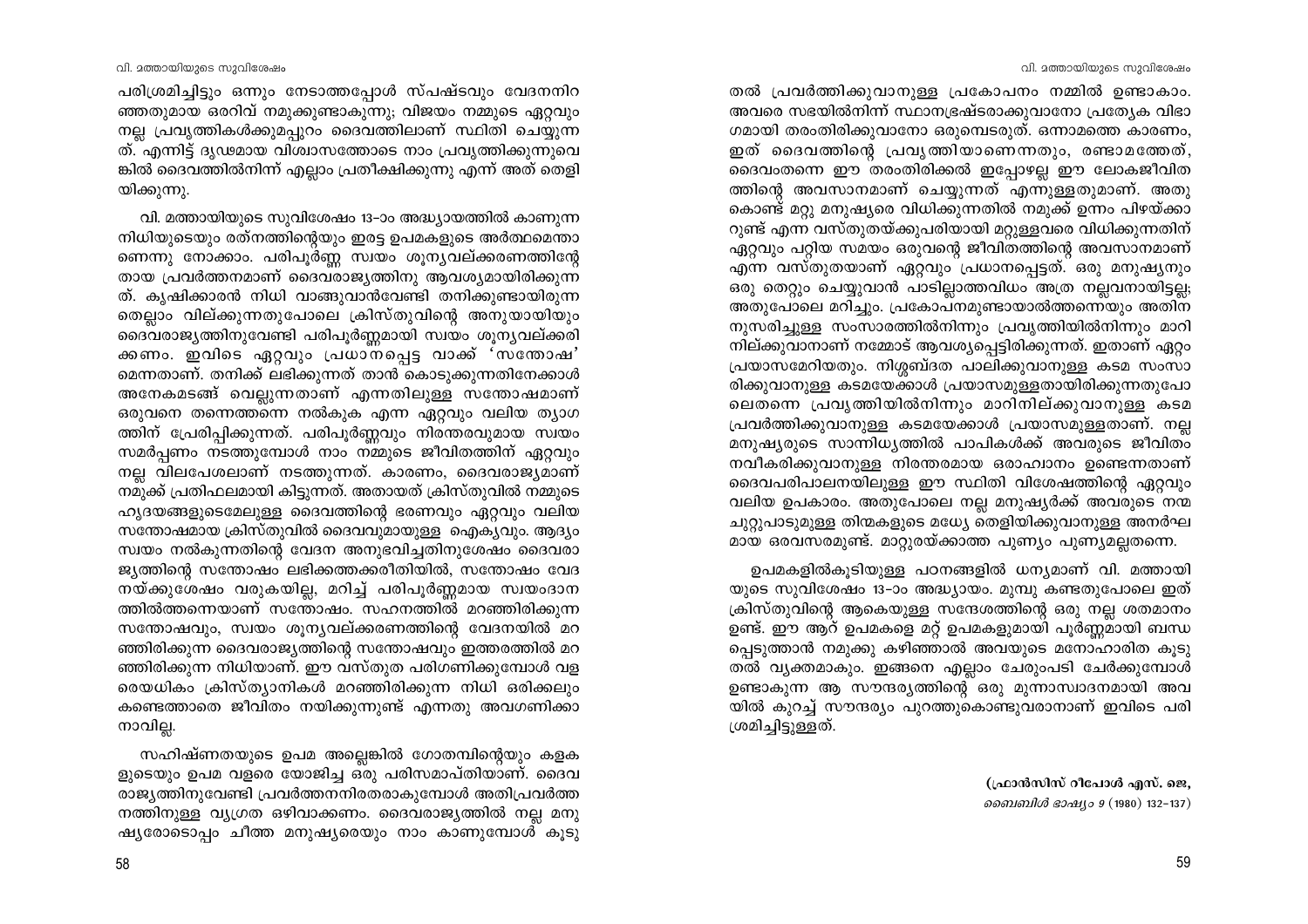എന്നതിലാണ് അഭിപ്രായഭിന്നത. വിപരീത സ്വഭാവമുള്ള ഈ രണ്ടാ ശയങ്ങളുടെ വക്താക്കളാണ് ഫീൽഡുലെറും (M.J. Fieldler) ജി. സ്ട്രെക്കറും (J. Strecker) എന്നാൽ ഇ. ഷെയ്സറിന്റെ (E. Schweizer) അഭിപ്രായത്തിൽ മത്തായിയുടെ ഈ പദപ്രയോഗംതന്നെ പലയി ടത്തും - അർത്ഥത്തിൽ പരസ്പരം പൊരുത്തമില്ലാത്തവയാണ്. കാരണം, ചിലയിടങ്ങളിൽ ഇത് ദൈവത്തിന്റെ ദാനത്തേയും, മറ്റവ സരങ്ങളിൽ മനഷ്യനിൽ നിന്നുള്ള ദൈവത്തിന്റെ അവകാശത്തെയും സൂചിപ്പിക്കുന്നു. എന്നിരുന്നാലും 'ധർമ്മബോധം' മത്തായിയുടെ പ്രധാനപ്പെട്ട ഒരു പ്രയോഗമാണ് എന്നതിൽ പണ്ഡിതന്മാർക്ക് സന്ദേഹമില്ല. എങ്കിലും ഈ ആശയത്തെ ആദ്ധ്യാത്മീകരിച്ച് അക റ്റിനിർത്തിക്കൊണ്ടോ ഇതിന്റെ സാമൂഹ്യപ്രസക്തിയെ ഇടിച്ചു കാ ണിച്ചുകൊണ്ടോ ഇതിന് സാമുഹൃസാമ്പത്തിക രാഷ്ട്രീയ വൃവ സ്ഥിതികളുടെ നേരേയുള്ള വെല്ലുവിളികളെയും ഇതിന്റെ അടിസ്ഥാ നത്തെയും പണ്ഡിതർ അവഗണിച്ചു.

മത്തായിയുടെ സുവിശേഷത്തിലെ ധർമ്മബോധത്തെപ്പറ്റിയുള്ള ക്രിസ്തുവിന്റെ പ്രബോധനത്തെ നിരുപണാത്മകമായി പുനഃപരി ശോധിക്കുകയും മാനവസമൂഹത്തെ കെട്ടിപ്പടുക്കുന്നതിനുവേണ്ടി യുള്ള ഇതിന്റെ സാമൂഹ്യധ്വനികളെ വെളിപ്പെടുത്തുകയും ഇതിന്റെ സാമുഹ്യപ്രസക്തിയെ സാധുകരിക്കുകയും ചെയ്യുക എന്നിവയാണ് ഈ പ്രബോധനത്തിന്റെ ഉദ്ദേശ്യം.

'ഡികായിയോസുനേ' (Dikaiosune) ഭാഗങ്ങളുടെ വിശകല  $\omega$ .

'ഡികായിയോസൂനേ' (= ധർമ്മബോധം)എന്ന പദം മത്തായി യുടെ സുവിശേഷത്തിൽ ഏഴു പ്രാവശ്യവും (3:15; 5:6, 10, 20; 6:1, 33; 21:32) ലുക്കായുടെ സുവിശേഷത്തിൽ ഒരു പ്രാവശ്യവും (1:75) കാണു ന്നു. എന്നാൽ മർക്കോസിന്റെ സുവിശേഷത്തിൽ ഈ പദപ്രയോ ഗമില്ല. സമാന്തര സുവിശേഷങ്ങളിലെ മറ്റു ഭാഗങ്ങളിൽ ഈ പദം കാണാത്തതുകൊണ്ട് ഇത് മത്തായിയുടെ ഒരു സവിശേഷതയായി കാണുന്നു. തന്മൂലം മത്തായിയുടെ സുവിശേഷത്തിലെ ഏഴ് ഡികാ യിയോസൂനേ ഭാഗങ്ങളും ദൈവശാസ്ത്രപരമാണ് എന്ന് പല പണ്ഡിതന്മാരും വൃക്തമായി പ്രഖ്യാപിച്ചിട്ടുണ്ട്.

സിബിൽസ്ക്കി (Pszybylski) ഈ ഏഴ് 'ഡികായിയോസൂനേ' ഭാഗങ്ങളെ മുന്നായി തരംതിരിച്ചിരിക്കുന്നു. 5:20-ലും 6:1-ലും ആരം ഭിക്കുന്ന നമ്മുടെ ഈ വിശകലനത്തിൽ സിബിൽസ്കിയുടെ ത്രിവി ഭജന സമ്പ്രദായമാണ് നാം സ്വീകരിക്കുക.

## 04

## <u> മത്തായിയുടെ സുവിശേഷത്തിലെ</u> ധർമ്മബോധവും അതിന്റെ സാമൂഹ്വമാനങ്ങളും

## ചിന്താവിഷയം

മത്തായിയുടെ സുവിശേഷത്തിലെ 'ധർമ്മബോധ മെന്ന' ആശയത്തെക്കുറിച്ചുള്ള പഠനത്തിന് പണ്ഡി തർ അധികം ശ്രദ്ധകൊടുത്തിട്ടില്ല. ഈ ആശയ ത്തിന്റെ അർത്ഥത്തെപ്പറ്റി ലഭ്യമായ ഗ്രന്ഥങ്ങൾ നവീ നവും, അപൂർണ്ണങ്ങളുമാണ്. ഇവയാകട്ടെ പണ്ഡി തർ പിന്നീട് ഈ ആശയത്തിന് കൊടുത്ത പരിഗണ നകൾക്ക് തെളിവുമാണ്. ഈ ഗ്രന്ഥങ്ങൾ ഡികായി യോസൂനേ എന്ന ആശയം ഉള്ള ഭാഗത്തേക്ക് ചുരുങ്ങി എന്നതിലുപരി ക്രിസ്തീയജീവിതത്തിന്റെ വെല്ലുവി ളിയെയും, വീക്ഷണത്തെയും വികലമാക്കുകയും ചെയ്യുന്നതിനാൽ വലിയ പ്രാധാന്യം അർഹിക്കു ന്നില്ല.

മാത്രമല്ല മത്തായിയുടെ ഈ പദപ്രയോഗത്തെപ്പറ്റി പണ്ഡിതന്മാരുടെ ഇടയിൽ യോജിപ്പില്ല. ഈ പദം ദൈവത്തിന്റെ ദാനത്തെയാണോ മനുഷ്യനിൽ നിന്നുള്ള ദൈവത്തിന്റെ അവകാശത്തെയാണോ, അതോ ഇവ രണ്ടിനെയുമാണോ സുചിപ്പിക്കുന്നത്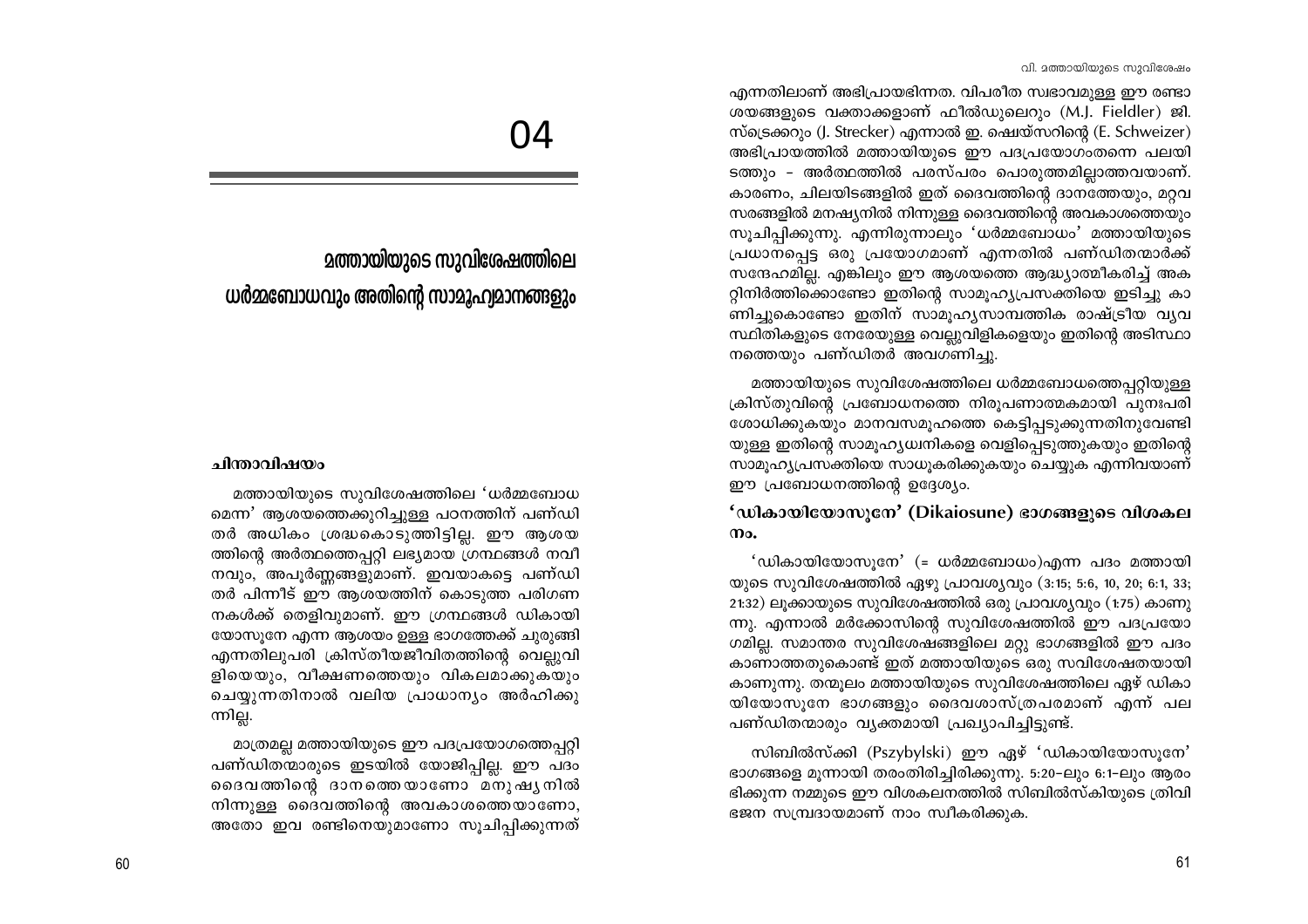ത്തിൽ ഇതിന്റെ സന്ദർഭം അനുരഞ്ജനത്തിനായുള്ള ഒരുപദേശ മാണ്. ഒരുവന് തന്റെ സഹോദരനെതിരായി എന്തെങ്കിലും ഉണ്ടെ ങ്കിൽ അവന് ദൈവത്തെ ശരിയായി ആരാധിക്കുക സാധ്യമല്ല എന്ന് മത്തായിയുടെ സുവിശേഷത്തിൽ ഈശോ വ്യക്തമാക്കുന്നു. 6:12-ൽ ഈശോ തന്റെ ശിഷ്യരിൽ രൂഢമൂലമായിക്കാണാനാഗ്രഹിച്ചിരുന്ന മനോഭാവം മത്തായി വെളിപ്പെടുത്തുന്നു. 5:23-24 ലെ ഉപമയ്ക്ക് സമാനമായ വാചകങ്ങളിൽ ഒരുവിധത്തിൽ പറഞ്ഞാൽ ദൈവസ്നേ ഹവും, പരസ്നേഹവും സംഗ്രഹിച്ചിരിക്കുന്നു. എത്ര മനോഹര മായി നാം ദൈവാരാധന നടത്തിയാലും നാം അകറ്റിനിർത്തിയ ഒരു സഹോദരൻ നമ്മെയും ദൈവത്തിൽനിന്നകറ്റും എന്നതാണ് ഇതിന്റെ സൂചന.

മത്തായി 5:27-30 ൽ ദുർമോഹം അരുത് എന്ന് ഈശോ ഉപദേ ശിക്കുന്നു. തെറ്റിന്റെ ഭാരം സ്ത്രീയിൽ ചുമത്തിയിരുന്ന തന്റെ സമ കാലീനരുടെ പ്രവണതയ്ക്കെതിരായ ഒരു നിലപാടെടുത്തുകൊണ്ട് അതിന്റെ ഉത്തരവാദിത്വം കാമാസക്തിയോടെ പരസ്ത്രീയെ നോക്കുന്ന പുരുഷനിൽ ആരോപിക്കുന്നു. ഈശോയുടെ പ്രബോ ധനമനുസരിച്ച് പുരുഷൻ അവന്റെ ആന്തരികമായ ചിന്തയിലും പ്രവർത്തനത്തിലും സ്ത്രീയുടെ മാനൃതയെ നിന്ദിക്കരുത്. 29,30 വാകൃങ്ങൾക്ക് സമാനമായ ഭാഗമാണ് മർക്കോസ് 9:43-48. എന്നാൽ 27, 28 വാക്യങ്ങൾക്ക് സമാന്തരസുവിശേഷങ്ങളിൽ സമാനഭാഗങ്ങ ളില്ല. സ്വയം ശിക്ഷണത്തെപ്പറ്റിയുള്ള ക്രിസ്തുനാഥന്റെ വചനങ്ങ ളാണ് മർക്കോസിന്റെ സുവിശേഷഭാഗം അവതരിപ്പിക്കുക. നമ്മുടെ സ്ഥഭാവിക ഇച്ഛക്ളെ രൂപപ്പെടുത്തേണ്ടതിന്റെ ആവശ്യകതയ്ക്കു ഹാനിവരുത്തുന്ന ഒന്നും നമ്മുടെ ഭാഗത്തുനിന്നും ഉണ്ടാകരുത്.

വിവാഹമോചനത്തിനെതിരായ ക്രിസ്തുവിന്റെ പ്രബോധനം വള രെയധികം ചർച്ചയ്ക്കു വിധേയമാണ്. പുതിയനിയമത്തിൽ കർത്താ വിന്റെ ഈ പ്രബോധനത്തിന് വ്യത്യസ്തരുപങ്ങളുണ്ട് എന്നുള്ള താണ് ഇതിനു കാരണം. മർക്കോസ് 10:1-12-ൽ സ്വയം ശിക്ഷണ ത്തെപ്പറ്റിയുള്ള കർത്താവിന്റെ പ്രബോധനത്തിനുശേഷവും മത്താ യിയുടെ സുവിശേഷത്തിൽ (19:9) ഇത് അനുരഞ്ജനത്തെപ്പറ്റി അഥവാ ക്ഷമ (18:23) യെപ്പറ്റിയുള്ള പ്രതിപാദനത്തിനുശേഷവുമാണ് കാണുക. മർക്കോസിന്റെയും (10:2) മത്തായിയുടെയും (19:3 ff) സുവിശേഷത്തിൽ നാം കാണുക ഈ നിയമത്തെ എങ്ങനെ വ്യാഖ്യാനിക്കും എന്ന ഫരിസേയരുടെ സംശയമാണ്. മർക്കോ സിന്റെ സുവിശേഷത്തിൽ കാണാത്ത മത്തായിയുടെ ഈ അപവാ ദവാക്യം ഈ വീക്ഷണത്തെ ബലപ്പെടുത്തുന്നു. പണ്ഡിതമതമനു

വി. മത്തായിയുടെ സുവിശേഷം

മത്തായി 5:21-28 വാകൃങ്ങളുടെ ആമുഖപ്രസ്താവനയോ ശീർഷ കമോ ആണ് 5:20 എന്നാണ് പണ്ഡികതലോകത്തിന്റെ പൊതു വായ ധാരണ. ചുങ്കക്കാരെയും, പ്രീശരെയും അതിശയിക്കുന്ന ഒരു ധർമ്മബോധം പ്രകടിപ്പിക്കുവാൻ തന്റെ ചുറ്റും കൂടിയിരുന്നവരോട്  $(5:1-2; 7:28)$  ആവശ്യപ്പെടുന്ന ക്രിസ്തുനാഥനെ മത്തായി ചിത്രീക രിക്കുന്നത് യഹുദമതവും ക്രിസ്തുവിന്റെ പ്രബോധനങ്ങളും തമ്മി ലുള്ള ബന്ധത്തെപ്പറ്റി ഉണ്ടായ വിവാദപരമായ ചർച്ചയുടെ സന്ദർഭ ത്തിലാണ്. 'ഡികായിയോസൂനേ' എന്ന പദത്തിന് 'ഉയർന്ന ധർമ്മ ബോധം' എന്ന ആശയം നൽകുന്ന ഉദാഹരണങ്ങളാണ് മത്താ യി- 5:21-48 ലുള്ളത്. ഈ ഉദാഹരണങ്ങളെ സാധാരണയായി ഒരു 'എതിർ നിലപാട്' ആയിട്ടാണ് കണക്കാക്കുന്നത്. ഈ എതിർ നിലപാടിനെ സംബന്ധിക്കുന്ന അടിസ്ഥാന പ്രമേയം ഇത് ഒരു പൂതിയ നിയമത്തെയാണോ അതോ പഴയനിയമത്തിന്റെ പൂതിയ വിശദീകരണത്തെയാണോ സൂചിപ്പിക്കുന്നത് എന്നതിനെ ചുറ്റിപ്പറ്റി നിൽക്കുന്നു. ഈ വീഷണങ്ങൾ രണ്ടും വിശകലന വാസ്തവികത അവകാശപ്പെടുന്നതിനാൽ ഏതാണ് കൂടുതൽ ശരിയെന്ന് തീരു മാനിക്കുക ബുദ്ധിമുട്ടാണ്. മത്തായിയുടെ ശ്രോതാക്കളിൽ ചില രെങ്കിലും ഈ എതിർനിലപാടിനെ ഒരു പുതിയനിയമമായി മന സ്സിലാക്കി എന്ന സാദ്ധ്യതയെ തിരസ്ക്കരിക്കാനാവില്ല. മത്തായി യുടെ സുവിശേഷത്തിലെ ദൈവശാസ്ത്രപരമായ ലക്ഷ്യങ്ങൾ അദ്ദേ ഹംതന്നെ എങ്ങനെ മനസ്സിലാക്കിയിരുന്നു എന്നതിനാണ് നാം മുൻതുക്കം കൊടുക്കുക.

കൊലപാതകത്തിന്റെ സ്ഥാനത്ത് രമൃത ആവശൃപ്പെടുന്ന ക്രിസ്തുവിനെ മത്തായി 5:21–26–ൽ അവതരിപ്പിക്കുന്നു. കൊലപാ തകം, കോപം, അശുദ്ധ ഭാഷണം എന്നിങ്ങനെ തിന്മകളുടെ ഗൗരവം അനുസരിച്ചുള്ള ഒരു തരംതിരിവ് നമുക്കിവിടെ കാണാം. ഒളിഞ്ഞി രിക്കുന്ന കോപം കൊലപാതകത്തിന് ഇടയാക്കാം. ക്രിസ്തു പഴ യനിയമത്തെ നിലനിർത്തുക മാത്രമല്ല, പ്രത്യുത ദൈവഹിതം നിറ വേറത്തക്കവിധമുള്ള ഒരു വിശദീകരണം കൊടുക്കുകകുടി ചെയ്യു ന്നു. നരകാഗ്നിക്ക് വിധേയമാകാതിരിക്കേണ്ടതിന് ബാഹ്യമായ വയ്ക്ക് നൽകിയിരുന്ന പ്രാധാന്യം ക്രിസ്തു ആന്തരികമായവയി ലേക്ക് മാറ്റി. 'കൊല്ലരുത് എന്ന പ്രമാണം,' 'ശത്രുക്കളെ സ്നേഹി ക്കുക' എന്നതിലടങ്ങിയിരിക്കുന്നു. 21 മുതൽ 24 വരെയുള്ള വാകൃ ങ്ങൾക്ക് സമാനമായി സമാന്തരസുവിശേഷങ്ങളിൽ നാം ഒന്നും കാണുന്നില്ല. എന്നാൽ 25, 26 വാകൃങ്ങൾക്ക് സമാന്തരമായ ഭാഗം ലൂക്കാ 12:57–59–ൽ നാം കാണുന്നു. അതിന്റെ സന്ദർഭം ഭിന്നതയെ പ്പറ്റിയുള്ള ഒരുപമയാണ്. എന്നാൽ മത്തായിയുടെ സുവിശേഷ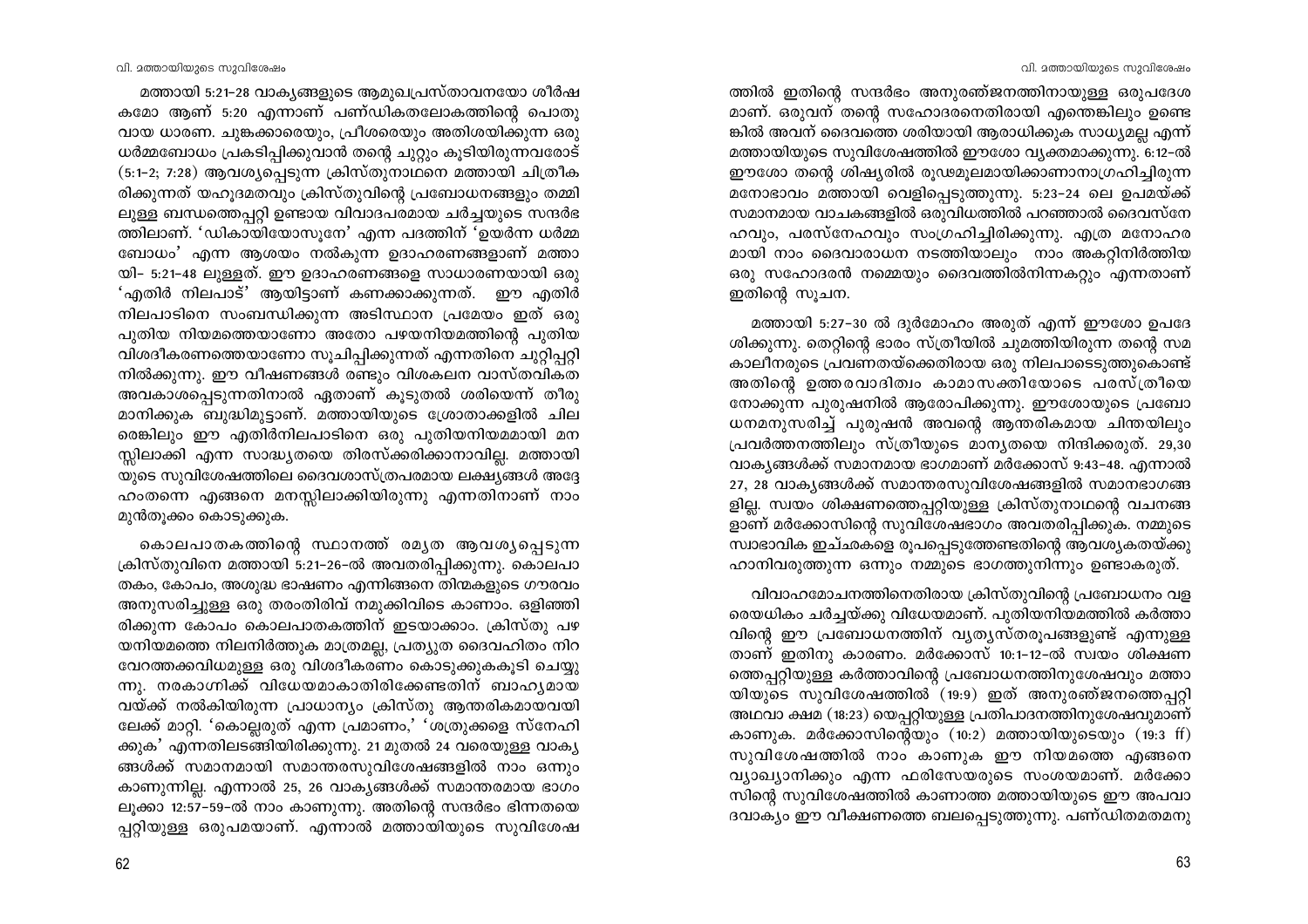സരിച്ച് മർക്കോസിന്റെ സുവിശേഷം കൂടുതൽ മൗലികത്വം ഉള്ളതും വിവാഹമോചനത്തിന്റെ നിയമസാദ്ധ്യതയ്ക്ക് കൂടുതൽ പ്രാധാന്യം നൽകുന്നതുമാണ്. എന്നാൽ മത്തായി വ്യാഖ്യാനത്തിന് കൂടുതൽ പ്രാധാന്യം നൽകുന്നു. ഈ അപവാദവാക്യം ആദിമസഭയിലെ ഒരു പ്രത്യേക പ്രശ്നത്തെ അഭിമുഖീകരിക്കുന്നതിനാണ് എഴുതിയത്. സുവിശേഷവ്യാഖ്യാനം അക്കാലത്ത് തുടങ്ങിയിരുന്നുവെന്നും മാറി

ക്കൊണ്ടിരിക്കുന്ന സാമുഹ്യപരിതസ്ഥിതികൾക്കനുസരിച്ച് നിയ മത്തെ വ്യാഖ്യാനിക്കുന്നതിനുള്ള അവകാശം മത്തായി ഉൾപ്പെട്ട സമൂഹത്തിന് ഉണ്ടായിരുന്നു എന്നും ഇതു സൂചിപ്പിക്കുന്നു.

നിയമത്തെ മാറ്റുവാൻ തക്കവിധമുള്ള ഒരു വ്യാഖ്യാനം മത്തായി 5:33-37-ൽ നാം കാണുന്നു. 33-ാം വാകൃത്തിൽ "ശപഥങ്ങളെ"പ്പറ്റി പറഞ്ഞിരിക്കുന്നത് പഴയനിയമഭാഗങ്ങളുടെ ഒരു ശൃംഖലയാണ് (പുറ. 20:7, ലേവ്യ 19:12, സംഖ്യ. 30:3, നിയമ; 23:22, സങ്കീ. 50:14). യഹുദരും പൗരസ്ത്യരും ശപഥം ചെയ്യുന്നതിൽ തൽപരരായിരു ന്നു. എസ്സെൻ സമൂഹം ഈ ശപഥങ്ങളെ പാടേ ഉപേക്ഷിച്ചു. 34-36 വാകൃങ്ങളിൽ കാണുന്ന തത്വങ്ങൾ ആണയിടുന്നതിനെപ്പറ്റി നിയ മപണ്ഡിതരുടെ ഇടയിൽ അഭിപ്രായവ്യത്യാസം ഉണ്ടായിരുന്നു വെന്നു കാണിക്കുന്നു. (cf. 23: 12-16) പലതരം വക്രോക്തികൾ നിറഞ്ഞ പ്രതിജ്ഞ എടുക്കലിന്റെ വഞ്ചന മനസ്സിലാക്കിയ ഈശോ 'അതേ' എന്നോ 'അല്ല' എന്നോ പറയുവാൻ അനുശാസിക്കുന്നു. ഹോസിയാ 4:15 ലും ആണയിടൽ തിരസ്ക്കരിക്കുന്നതായും നാം കാണുന്നു. പ്രതിജ്ഞയ്ക്കുപകരം ആവർത്തിച്ചുള്ള അതേ എന്നോ അല്ല എന്നോ ഉള്ള പ്രയോഗം "സ്ലോവോനിക് എനോക്" (slavovic Enoch) 40:1 ൽ നിർദ്ദേശിക്കുന്നു. ചില അവസരങ്ങളിൽ ഈ പദപ്ര യോഗങ്ങൾ വിപരീത അർത്ഥം ഉളവാക്കുന്നതിനാൽ സാമൂഹ്യമ നുഷ്യബന്ധങ്ങൾ അസ്ഥിരമാക്കുന്നു. അതിനാൽ ക്രിസ്തുനാഥൻ ഹോസിയായേക്കാൾ ഒരുപടി മുൻപോട്ടു പോകുന്നു.

മത്തായി 5:36-42 ലെ പ്രതികാര പ്രവൃത്തിയെപ്പറ്റിയുള്ള എതിർവാദം ആദ്യത്തേത് പിൻവലിച്ചുകൊണ്ടുള്ള പുനർവ്യാഖ്യാ നത്തിന് നല്ല ഉദാഹരണം നൽകുന്നു. ഈ പ്രതികാരപ്രവൃത്തി യുടെ നിയമം (lex talionis) പഴയനിയമത്തിലെ ഒരു നിയമ വ്യാഖ്യാനമായിരുന്നു. (പുറ. 21: 24, ലേവ്യ, 24: 20, നിയമ. 19:21). ക്രിസ്തുവിനെ സംബന്ധിച്ചിടത്തോളം ഇത് ദൈവത്തിന്റെ മാർഗ്ഗ മായിരുന്നില്ല. അതിനാൽ ഇത് പുതിയ സമൂഹത്തിന്റെ മാതൃകയാ കുക സാദ്ധ്യമായിരുന്നില്ല. പ്രകോപനത്തിനു മുൻപിൽ ധൈര്യ ത്തിനും സ്വയം ശിക്ഷണത്തിനും കാരുണ്യത്തിനും ഈശോ

ആഹ്വാനം ചെയ്യുന്നു. ഒരു മൈലിനു പകരം രണ്ടു മൈൽ നടക്കു ന്നതിനുള്ള ആത്മധൈര്യമാണിത്.

5:43-48 ൽ സഹോദരസ്നേഹത്തെക്കുറിച്ചുള്ള എതിർ വാദത്തി ലേക്ക് ഈ പ്രബോധനം എത്തിനിൽക്കുന്നു. അയൽക്കാരനെ സ്നേഹിക്കുക എന്നത് പഴയനിയമത്തിൽ മനസ്സിലാക്കിയിരുന്നത് സമീപവാസിയായ അയൽക്കാരനെ സ്നേഹിക്കുക എന്നതായി രുന്നു (ലേവ്യ. 19:18). അതേസമയം പുറജാതിക്കാരനോടുള്ള ഉത്ത രവാദിത്വവും ഉൾക്കൊള്ളുന്നുണ്ട് (നിയമ. 10:18–39). എന്നാൽ ശത്രു വിനെ വെറുക്കുവാനുള്ള അനുശാസനം കാണുന്നില്ല. ഈശോ ''ശത്രു''വിനെ തിരസ്ക്കരിക്കുന്നില്ല. പ്രത്യുത ഒരു ''വ്യക്തി''യായി കണക്കാക്കി തന്റെ സ്നേഹത്തിലേക്ക് ക്ഷണിക്കുന്നു. നമ്മുടെ സ്നേഹം ദൈവപരിപാലനയിൽ അടിയുറച്ചതായിരിക്കണം എന്നു ള്ളതാണ് ഇതിന്റെ ഏകകാരണം (45, 48). പിതാവിനെ അനുകരി ച്ചുകൊണ്ടാണ് യഥാർത്ഥ പുത്രന്മാർ തങ്ങളുടെ നിയമസാധൃത തെളിയിക്കുന്നത്. തന്റെ പുതിയ സമൂഹത്തിന്റെ തനിമയുടെ അട യാളമായി, തന്റെ അനുയായികൾ സ്വാംശീകരിക്കേണ്ടത് ഈ ധർമ്മ ബോധമാണ്.

ഈ എതിർവാദത്തെപ്പറ്റിയും മത്തായിയുടെ വീക്ഷണം പുതിയ നിയമത്തെയല്ല പ്രത്യുത പഴയനിയമത്തിന്റെ പുതിയ വ്യാഖ്യാന (5: 17, 18) ത്തെയാണ് സൂചിപ്പിക്കുന്നത് എന്ന് മുകളിൽ നടത്തിയി രിക്കുന്ന ചർച്ച വ്യക്തമാക്കുന്നു. 5:20 ലെ 'ഡികായിയോ സൂനെ' മറ്റ് ആറു പ്രയോഗങ്ങളിൽ വ്യക്തമാക്കിയിരിക്കുന്നതുപോലെ സമൂർത്തമായ പ്രവൃത്തിയെ സൂചിപ്പിക്കുന്നു. ബന്ധത്തെ സൂചി പ്പിക്കുന്ന ഒരു പദമാണിത്. ഈ പദത്തിന്റെ വിവിധ ഘടകങ്ങൾ ഈ ബന്ധത്തിന്റെ അടിസ്ഥാനമായിത്തീരുന്നു. മനുഷ്യന്റെ ധർമ്മ ബോധത്തെയാണ് ഈ ഭാഗം സൂചിപ്പിക്കുന്നത് എന്ന് 5: 20 ലെ 'ഹ്യൂമോൻ' എന്ന സംബന്ധികാ വിഭക്തിയിലുള്ള പദം വ്യക്തമാ ക്കുന്നു. ഈ ധർമ്മബോധത്തിന് ഗുണത്തെ സുചിപ്പിക്കുന്ന ഒരർത്ഥവും അളവിനെ സൂചിപ്പിക്കുന്ന ഒരർത്ഥവുമുണ്ട്. 5: 20 ന്റെ പുനരാഖ്യാനമായ 5: 48 ലെ സ്നേഹപരിപൂർണ്ണതയിലേക്ക് ഇത് വിരൽ ചൂണ്ടുന്നു. ഇതാണ് ക്രിസ്തുശിഷ്യന്മാർക്ക് അവരുടെ തനിമ പകർന്നുകൊടുക്കുന്നത്. ഇതിന്റെ ലക്ഷ്യം പൂർണ്ണത ആവശ്യപ്പെ ടുകയും ചെയ്യുന്നു.

## മത്തായി 6:1

മത്തായി 5:21-48ന്റെ (ശീർഷകം) തലക്കെട്ട് 5:20 ആയിരിക്കുന്ന തുപോലെ 6:1, 6:2-18 ന്റെ തലക്കെട്ടാണ്. 6:1 ലെ ധർമ്മബോധം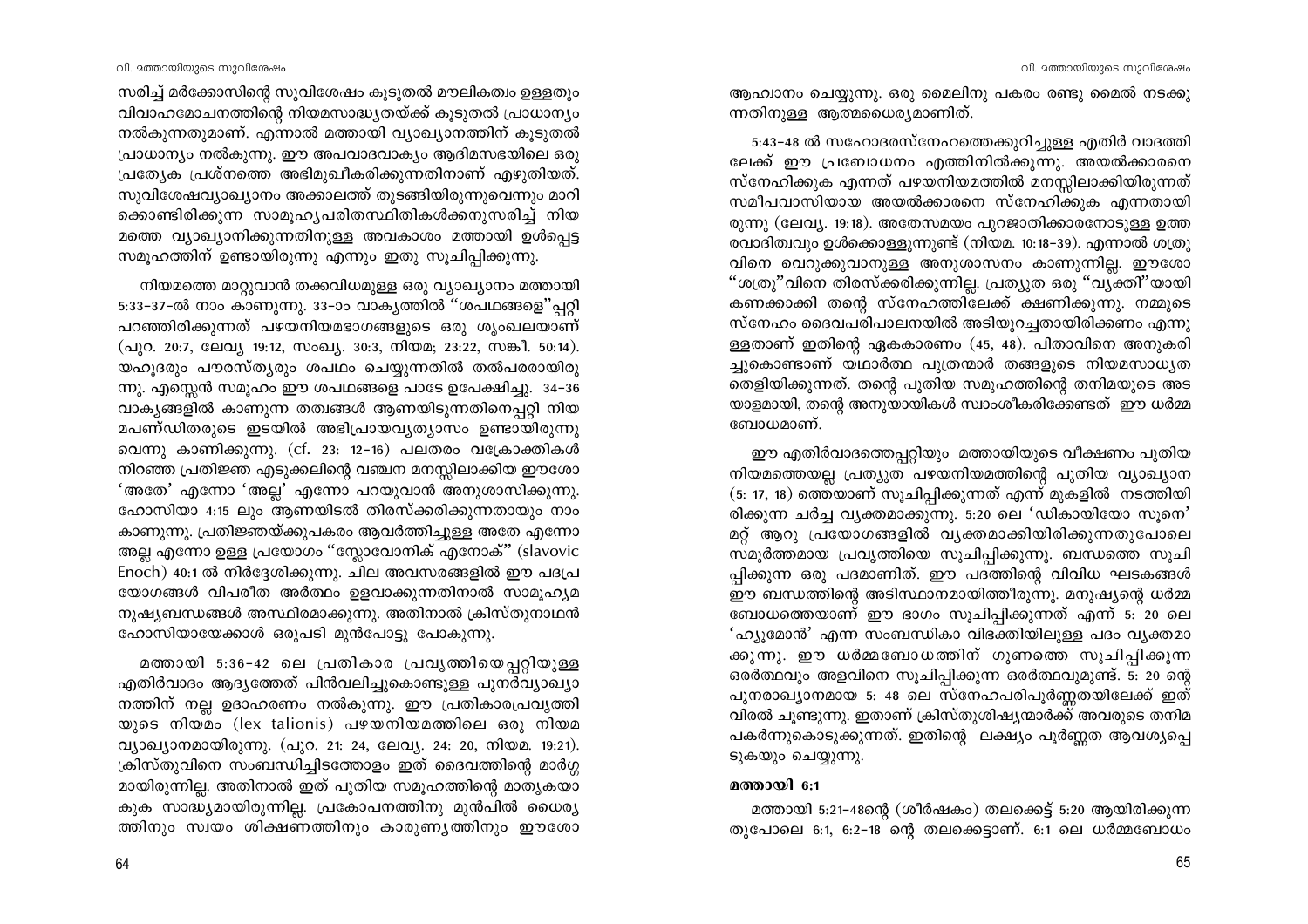$5:20, 48: 6:1$  ഇവയിൽ കാണുന്ന 'ധർമ്മബോധം' എന്ന പദം മനു ഷ്യരിൽനിന്നുള്ള അവകാശത്തെ സൂചിപ്പിക്കുന്നു. എന്നാൽ 6:33–ൽ ഇത് ഇങ്ങനെയല്ല. ഇതിൽനിന്നും 6:33 ലെ ധർമ്മബോധം മനുഷ്യ നിൽനിന്നുള്ള ദൈവത്തിന്റെ അവകാശത്തെ സൂചിപ്പിക്കുന്നുവെന്നു മനസ്സിലാക്കാം. ഇത് ദൈവഹിതം നിറവേറി കാണാനുള്ള ആഗ്ര ഹവും അതിനുള്ള സമർപ്പണവുമാണ്. ''അങ്ങയുടെ തിരുമനസ്സ് സ്വർഗ്ഗത്തിലെപ്പോലെ ഭുമിയിലുമാകണമേ'' (6:33) എന്ന പ്രാർത്ഥ നയുടെ ആധാരമിതാണ്. ദൈവത്തിന്റെ രാജ്യത്തോടൊപ്പം അവി ടുത്തെ നീതിയും മനുഷ്യർ തേടുന്നു.

ഇത്തരത്തിലുള്ള ധാരണ മത്തായിയുടെ മാത്രം പ്രത്യേകതയല്ല. യാക്കോബ് 1:20 ൽ ദൈവനീതി എന്നത് മനുഷ്യന് കൊടുത്തിരി ക്കുന്ന ദാനമല്ല, പ്രത്യുത അവനിൽനിന്ന് ആവശ്യപ്പെടുന്ന ഒന്നാ ണ്. ലൂക്കായുടെ സമാന്തര സുവിശേഷഭാഗത്ത് (12:31) ഇല്ലാത്ത "ആദ്യം," "ധർമ്മബോധം" (6:33) എന്നിവ മത്തായിയുടെ സുവി ശേഷത്തിൽ ഇവക്കുള്ള പ്രാധാന്യത്തെ കാണിക്കുന്നു. ദൈവഹി തത്തെ വ്യക്തമാക്കുന്ന പഴയനിയമത്തിന്റെ ഈ പുതിയ വ്യാഖ്യാ നത്തിന് പ്രത്യേക ഊന്നൽ കൊടുക്കുകയാണ് ഇവിടെ.

### മത്തായി 5:6

5:6 ലെ ധർമ്മബോധം എന്ന പദത്തിന്റെ അർത്ഥത്തെക്കുറിച്ച് അഭിപ്രായൈക്യമില്ല. 6:31 ലേതുപോലെ ഇവിടെയും അടിസ്ഥാന പരമായ പ്രശ്നം ഇത് ദൈവത്തിന്റെ ദാനമാണോ, അല്ലെങ്കിൽ ദൈവം നമ്മോട് ആവശ്യപ്പെടുന്നതാണോ അഥവാ ഇതു രണ്ടു മാണോ എന്നിവയെ ചുറ്റിപ്പറ്റിയാണ് നിൽക്കുന്നത്. ഇതിനു സമാ നമായ ഭാഗം ലൂക്കായുടെ സുവിശേഷം 6:21 ൽ കാണുന്നുണ്ടെ ങ്കിലും വിശപ്പിന്റെ പ്രേരണ എന്താണെന്നു വ്യക്തമാക്കാത്തതി നാൽ ഇത് വൃക്തമല്ല. 5:5-ലെ സൗമൃശീലർക്ക് സൗമൃതയോ 5:8 ലെ നിർമ്മല ഹൃദയർക്ക് നൈർമ്മല്യമോ അല്ല കിട്ടുന്നത്. ഈ അടുത്ത സന്ദർഭം തെറ്റിദ്ധാരണാജനകമാണ്. ലുക്കായുടെ സുവി ശേഷത്തിൽ കാണാത്ത ധർമ്മബോധം എന്ന പദം മത്തായി ഉപ യോഗിച്ചിരിക്കുന്നത് സുവൃക്തതയ്ക്കുവേണ്ടിയാണ്. 5:20 ലും 6:1 ലും, 33 ലും ഈ ആശയം വളരെ പ്രാധാമൃമർഹിക്കുന്നതുകൊണ്ട് 5:6 ലെ വിശപ്പിന്റെ പ്രേരണയെ വ്യക്തമാക്കാൻ ഈ പദം ഉപയോ ഗിച്ചിരിക്കുന്നത് ഉചിതമാണ്. ഇവിടെയെല്ലാം "ധർമ്മബോധം" ദൈവഹിതമനുസരിച്ചുള്ള മനുഷ്യന്റെ പെരുമാറ്റത്തെ സുചിപ്പിച്ചി രിക്കുന്നതിനാൽ ഇവയുടെ അർത്ഥം ഒന്നുതന്നെയാണ്.

വി. മത്തായിയുടെ സുവിശേഷം

5:20 ലെ ധാർമ്മികത എന്ന പ്രയോഗത്തിനു സമാനമാണ്. ഇവിടെ എല്ലാം ഈ പദം ശിഷ്യരുടെ ധർമ്മബോധമാണ് സുചിപ്പിക്കുന്ന ത്. അതുകൊണ്ട് 6:1 ലെ ധർമ്മബോധം എന്ന പദത്തിന്റെ അർത്ഥം 6:2-18 വരെയുള്ള ഭാഗം നൽകുന്നു എന്നു പറയാം. ദാനം, പ്രാർത്ഥ ന, ക്ഷമ, ഉപവാസം എന്നിവ ഇത് ഉൾക്കൊള്ളുന്നു. ഈ ക്രിസ്തീയ ജീവിതചര്യകൾ 'ദൈവരാജ്യ' (Basileia) വുമായി ബന്ധപ്പെട്ടുകി ടക്കുന്നതിനാൽ ഇവയ്ക്ക് യുഗാന്ത്യോന്മുഖമായ പ്രതിഫലമുണ്ട്. ഇവവഴി സ്വർഗ്ഗരാജ്യത്തിൽ നാം നിക്ഷേപം ഉണ്ടാക്കുന്നു(cf 6:19-21).

6:1 ലെ ധർമ്മബോധം എന്ന ഈ പദം നമ്മുടെ പ്രവൃത്തികളും ഉദ്ദേശ്യശുദ്ധിയുമായി ബന്ധപ്പെട്ടിരിക്കുന്നു. 5:20 ലെപ്പോലെ ഇതും വിശ്വാസജീവിതത്തിന്റെ പ്രായോഗികവശത്തെ സുചിപ്പിക്കുന്നു. 5:19 ലും 6:1 ലും കാണുന്ന 'ചെയ്യുക' (noieo) എന്ന ആവർത്തിച്ചുള്ള പ്രയോഗം തത്ത്വവും പ്രയോഗവും തമ്മിലുള്ള ബന്ധത്തെ ദൃഢ പെടുത്തുന്നു. 6:1 ൽ കാണുന്ന ധർമ്മബോധം ദൈവത്തിന് മനു ഷ്യനിൽനിന്നുള്ള അവകാശമായി മനസ്സിലാക്കാം. സാമൂഹ്യഫല ങ്ങൾ ഉളവാക്കുന്ന മതപരമായ കടമകളെ ഇതു സുചിപ്പിക്കുന്നു.

#### മത്തായി 6:33

'ഡികായിയോസുനേ' പദപ്രയോഗങ്ങളുടെ രണ്ടാം ഗണത്തി ലാണ് 5:6-ഉം 6:33-ഉം കാണുക. ഇവ തുടർച്ചയായുള്ള വാദപ്രതി വാദത്തിലേക്ക് വഴിതെളിക്കുന്നു. കാരണം 5:20 ലും, 6:1 ലും കാണുന്ന അതേ പൊതുസാഹചര്യത്തിലാണ് ഈ വാകൃങ്ങളും നാം കാണുക.

6:33 ന്റെ അർത്ഥത്തെപ്പറ്റി പണ്ഡിതരുടെ ഇടയിൽ അഭിപ്രായ ഐക്യം ഇല്ല. ചിലരുടെ അഭിപ്രായത്തിൽ ഇതു ദൈവത്തിന്റെ രക്ഷാകരപ്രവൃത്തിയേയും, മറ്റു ചിലരുടെ അഭിപ്രായത്തിൽ ദൈവ ത്തിന്റെ ദാനത്തെയും മനുഷ്യനിൽനിന്നുള്ള അവകാശത്തെയും, വേറേ ചിലരുടെ അഭിപ്രായത്തിൽ ഇത് ആത്യന്തികമായി ദൈവ ത്തെയുമാണ് സൂചിപ്പിക്കുന്നത്.

ഗിരിപ്രഭാഷണത്തിന്റെ പൊതുവായ സാഹചര്യത്തിൽനിന്നു വേണം 6:33 നെ മനസ്സിലാക്കുവാൻ ശ്രമിക്കേണ്ടത്. ഓരോ അദ്ധ്യാ യത്തിലെയും ഘടനയുടെ പ്രത്യേകത അനുസരിച്ചുള്ള സമാന കർത്തവൃങ്ങളാണ് 6:33 ഉം, 5:48 ഉം നിർവ്വഹിക്കുക. പി. സ്ക്കാഫ് (P. Schaff) കുറേക്കൂടി മുന്നോട്ടുപോയി ഈ ഭാഗങ്ങളുടെ അർത്ഥ ത്തിലും ഈ സമാന്തരത്വം കാണുന്നു. ഇവ രണ്ടിലും ദൈവനീതി അന്വേഷിക്കുക എന്നാൽ പരിപൂർണ്ണത പ്രാപിക്കുക എന്നതാണ്.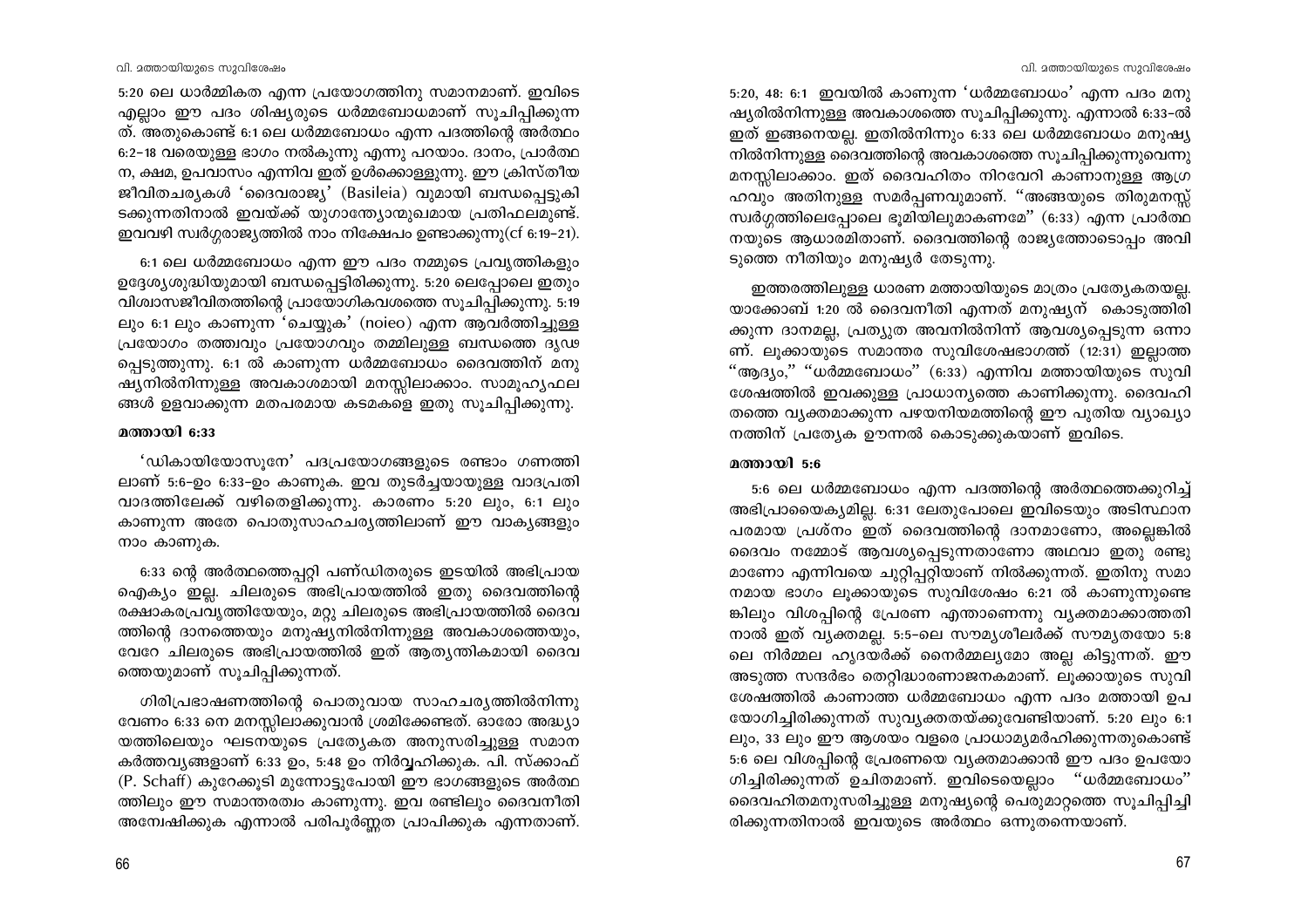#### മത്തായി 3: 15

ഈശോയുടെ ജ്ഞാനസ്നാനാവസരത്തിൽ ഉപയോഗിച്ചിരി ക്കുന്ന 3 :15 ലെ പ്രയോഗമാണ് മൂന്നാമത്തെ വിഭാഗത്തിലെ ആദ്യ ത്തേത്. പൂർത്തിയാവുക എന്നതിന്റെ അർത്ഥത്തെക്കുറിച്ചുള്ള വിയോജിപ്പ് ധർമ്മബോധം എന്ന പദം ദൈവത്തിന്റെ ദാനമാണോ അതോ ദൈവത്തിന്റെ അവകാശമാണോ എന്നുള്ള വ്യത്യസ്ത നിലപാടുകളിലേക്ക് പണ്ഡിതരെ നയിച്ചു.

ഈ പദത്തിന് കൂടുതൽ വ്യാപകമായ അർത്ഥം നൽകാൻ മത്തായി ഉദ്ദേശിച്ചു എന്ന് 3:13–17 ലെ കഥയിൽനിന്നും മനസ്സിലാ ക്കാം. സ്നാപകയോഹന്നാനും ഈശോയും പൂർത്തിയാക്കേണ്ടി യിരിക്കുന്ന നീതിയുടെ ഒരു വശം മാത്രമാണ് ഈ ജ്ഞാനസ്നാനം. ഫെന്ററ്റൻ (Fenton) എന്ന പണ്ഡിതന്റെ അഭിപ്രായത്തിൽ 3:15-ൽ കാണുന്ന 'ധർമ്മബോധം' ഒരുവൻ അനുഷ്ഠിക്കേണ്ട ദൈവകൽപ നകളെയാണ് സൂചിപ്പിക്കുന്നത്. അതിനാൽ ഈ വാക്ക് ദൈവദാ നത്തെയല്ല, ദൈവത്തിനുള്ള അവകാശത്തെയാണ് സുചിപ്പിക്കു ന്നത്. സ്നാപകന്റെയും, ഈശോയുടെയും പ്രവർത്തനത്തിനടി സ്ഥാനം ഈ ധർമ്മബോധം ആണ് എന്ന് കാണിക്കുവാൻവേണ്ടി യാവണം മത്തായി ഈ സന്ദർഭം സൃഷ്ടിച്ചിരിക്കുന്നത്.

#### മത്തായി 5:10

5:10 ൽ ധർമ്മബോധം പീഡനത്തിനുള്ള ഒരു കാരണമായിട്ടാണ് സൂചിപ്പിക്കുന്നത്. ഒരുവന്റെ പ്രവർത്തനഫലമായാണ് അവൻ മർദ്ദി ക്കപ്പെടുന്നത്. അതുകൊണ്ട് 'ധർമ്മബോധം' മനുഷ്യനിലുള്ള എന്തോ ഒന്നായി കണക്കാക്കാം. അതിനാൽ ഭൂരിപക്ഷം പണ്ഡി തരുടെയും അഭിപ്രായത്തിൽ ഈ പദം ദൈവത്തിന്റെ ദാനത്തിലു പരി മനുഷ്യന്റെ പ്രവൃത്തിയെയാണ് സൂചിപ്പിക്കുന്നത്.

#### മത്തായി 21:32

3: 15 ലെപ്പോലെ 21: 32ലും 'ധർമ്മബോധം' എന്ന പ്രയോഗം സ്നാപകയോഹന്നാനുമായി ബന്ധപ്പെട്ടിരിക്കുന്നു. ദേവാലയ ത്തിൽവച്ച് പ്രധാന പുരോഹിതരെയും, മൂപ്പന്മാരേയും ഈശോ അഭിമുഖീകരിക്കുന്നതാണ് ഇവിടുത്തെ സാഹചര്യം. പാപികളുടെ സ്വർഗ്ഗരാജ്യപ്രവേശനവും ഈശോയുടെ അധികാരവുമാണ് ഇവി ടുത്തെ ചർച്ചാവിഷയം. ദൈവഹിതമനുസരിച്ചുള്ള പ്രവൃത്തിയെ യാണ് ഇവിടെ 'ധർമ്മബോധം' സൂചിപ്പിക്കുന്നത് എന്നതിൽ പല പണ്ഡിതരും യോജിക്കുന്നു. എന്നാൽ ഇതിനുള്ള 'മാർഗ്ഗ'ത്തെ സംബന്ധിച്ച്, അവർ വിയോജിക്കുന്നു. ഇവിടുത്തെ 'മാർഗ്ഗം' ഒരു വി. മത്തായിയുടെ സുവിശേഷം

ജീവിതരീതിയാണോ അഥവാ പ്രബോധന വിഷയമാണോ എന്നു ള്ളതാണ് സംശയം. 21: 32 ൽ കാണുന്ന ''നിങ്ങൾ അവനിൽ വിശ്വ സിച്ചില്ല്' എന്ന വാക്യം സ്നാപകൻ നൽകിയ സന്ദേശത്തെ അവർ തിരസ്ക്കരിച്ചു എന്നു കാണിക്കുന്നു. സ്നാപകയോഹന്നാന്റെ പ്രബോധനവിഷയത്തെയാണ് 'മാർഗ്ഗം' സൂചിപ്പിക്കുന്നത് എന്ന പ്രസ്താവനയെ ഇത് പിന്താങ്ങുന്നു. മറ്റു സമാന്തര സുവിശേഷ ങ്ങളിൽ കാണുന്ന 21:28-32 ലെ രണ്ടു പുത്രന്മാരുടെ ഉപമയിൽ ഊന്നിപ്പറഞ്ഞിരിക്കുന്നതുപോലെ, 5:19 ൽ പ്രബോധനവും പ്രവർത്തനവും തമ്മിലുള്ള ഐക്യത്തെ ദൃഢപ്പെടുത്തുന്നു. 21: 32ൽ യാഹന്നാന്റെ സന്ദേശത്തെപ്പറ്റി മാത്രമല്ല, അദ്ദേഹത്തിന്റെ വ്യക്തി പരമായ പ്രവർത്തനത്തെപ്പറ്റിയും സൂചിപ്പിച്ചിരിക്കാൻ സാദ്ധൃത യുണ്ട്.

21: 32 ന് ലുക്കായുടെ സുവിശേഷത്തിൽ സമാനമായ ഒരു ഭാഗ മുണ്ട്. (ലുക്കാ 7: 30) മത്തായി 21: 32 ലെ "ധർമ്മമാർഗ്ഗം" എന്ന പ്രയോഗം ലൂക്കാ 7: 30ലെ ദൈവഹിതമെന്ന പദത്തിനു സമാനമാ ണ്. ധർമ്മബോധം ദൈവഹിതത്തെയാണ് സൂചിപ്പിക്കുന്നതെങ്കിൽ ഈ രണ്ടു വാക്കുകൾക്കും സമാന അർത്ഥമാണുള്ളത്. ''ധർമ്മബോ ധത്തെ നിരാകരിക്കുന്നവർ സ്വർഗ്ഗരാജ്യ"ത്തിൽ പ്രവേശിക്കുകയി ല്ല. ദുഷ്ടരായ കൃഷിക്കാരുടെ ഉപമയിൽ ധർമ്മത്തിനു പകരം അധർമ്മം പ്രവർത്തിച്ചവർക്ക് സ്വർഗ്ഗരാജ്യം നഷ്ടപ്പെടുന്നതായും നാം കാണുന്നു. (21: 33–46) ഇതിൽനിന്ന് ഫലം പുറപ്പെടുവിക്കുന്ന വർക്ക് സ്വർഗ്ഗ്രാജ്യം പ്രാപ്യവുമാണ് എന്നു മനസ്സിലാക്കാം. 21–ാം അദ്ധ്യായത്തിൽ കാണുന്ന ധർമ്മബോധം ദൈവഹിതാനുസരണ ത്തെയും ദൈവദാനത്തെയും സുചിപ്പിക്കുന്നു.

"ധർമ്മബോധം" എന്ന പദത്തെപ്പറ്റിയുള്ള ഏഴു ഭാഗങ്ങൾ പഠി ച്ചതിന്റെ വെളിച്ചത്തിൽ പറയുകയാണെങ്കിൽ ദൈവഹിതാനുസര ണമുള്ള നിയമാനുഷ്ഠാനത്തെയാണ് ഈ പദം സൂചിപ്പിക്കുന്നത് എന്ന് വ്യക്തമാകുന്നു, ഈ നിയമത്തിന്റെ സ്വഭാവം (5: 17–18) മാറു ന്നില്ലെങ്കിലും ഇതിനെപ്പറ്റി പല വിധത്തിലുള്ള വ്യാഖ്യാനങ്ങൾക്കും സാദ്ധ്യതയുണ്ട്. ദൈവേഷ്ടം വെളിപ്പെടുത്തുന്ന ഈശോയുടെ പുതിയ നിയമത്തിലധിഷ്ഠിതമായ മനുഷ്യപ്രവൃത്തിയെയാണ് ധർമ്മബോധം എന്നതുകൊണ്ട് മത്തായി ഉദ്ദേശിക്കുന്നത്. പ്രവൃ ത്തികൾ ഉൾക്കൊള്ളുന്നതും സന്മനസ്സ്, അനുരഞ്ജനം, ഹൃദയ ശുദ്ധി, ഉദ്ദേശ്യശുദ്ധി, ക്ഷമ, സത്യം, പ്രതികാരമില്ലായ്മ, ദയ, സ്നേഹം, ദാനധർമ്മം, പ്രാർത്ഥന, ഉപവാസം എന്നിവ അടങ്ങു ന്നതുമായ ഒരു പദമാണിത്. മത്തായിയുടെ ഒരു പ്രധാനപ്പെട്ട ദൈവ ശാസ്ത്ര വിഷയമാണിത്.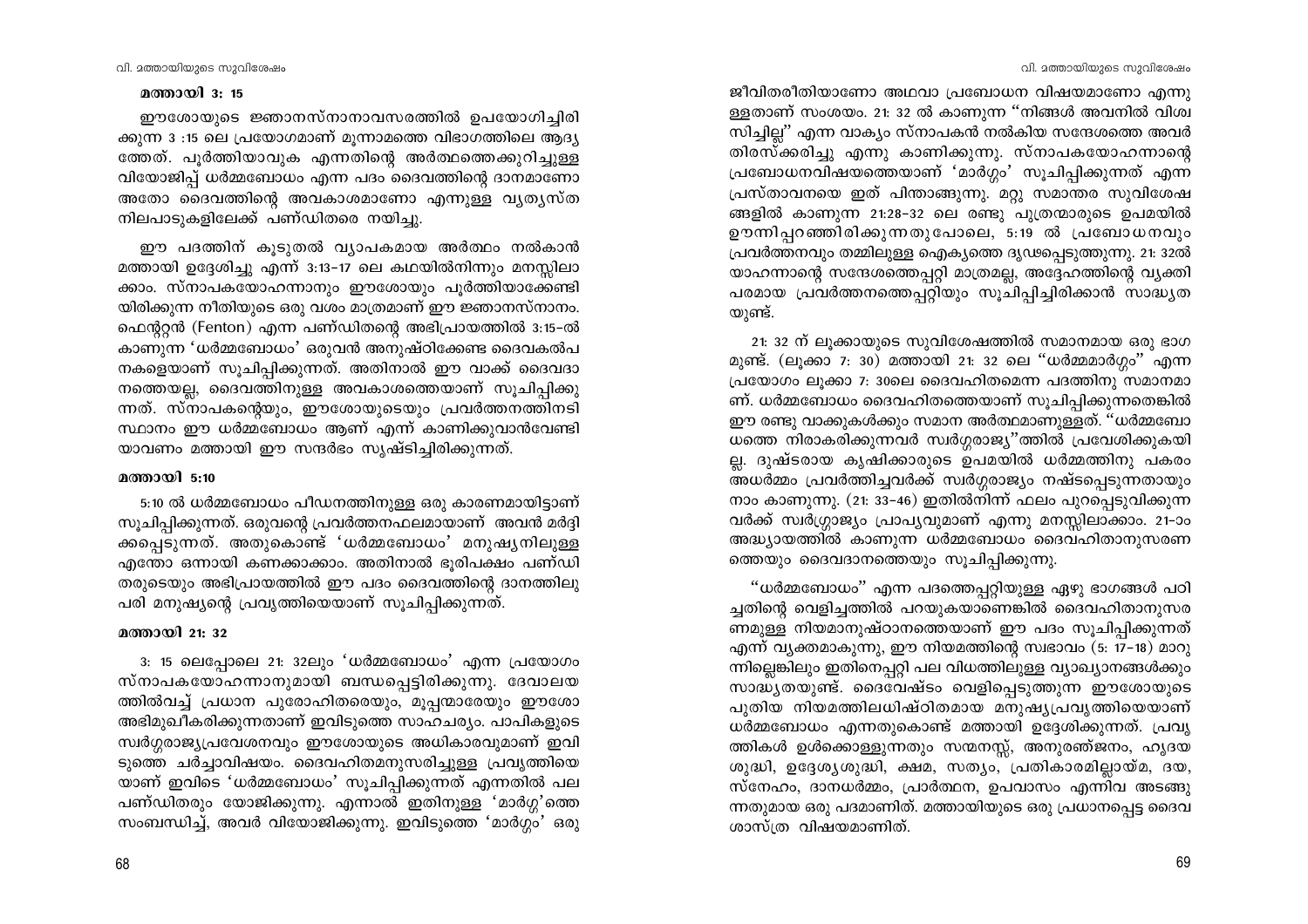വി. മത്തായിയുടെ സുവിശേഷം

വ്യാപകമായ അർത്ഥത്തിൽ സിബിൽസ്ക്കി ഈ ആശയത്തെ നിർണ്ണായകമായി കാണുന്നില്ല. എന്നാൽ സമകാലീന യഹൂദനേ താക്കന്മാരുമായുള്ള ഈശോയുടെ വാദപ്രതിവാദത്തിൽ ഈ പദ ത്തിന് വലിയ പ്രാധാന്യം ഉണ്ട് എന്ന് അദ്ദേഹം അംഗീകരിക്കുന്നു. "ധർമ്മബോധ"വും "ദൈവഹിതവും" തമ്മിൽ ഒരു തരംതിരിവു നടത്തുകയും രണ്ടാമത്തേത് കൂടുതൽ അർത്ഥവ്യാപ്തിയുള്ളതാ ണ് എന്ന് അദ്ദേഹം മനസ്സിലാക്കുകയും ചെയ്യുന്നു. ധർമ്മാനുഷ്ഠാ നത്തിന്റെയും ദൈവഹിതാനുസരണത്തിന്റെയും ലക്ഷ്യം സ്വർഗ രാജ്യപ്രാപ്തിതന്നെയാകയാൽ അദ്ദേഹത്തിന് ഇവിടെ തെറ്റു പറ്റി യിട്ടുണ്ട്. മത്തായിയുടെ സുവിശേഷത്തിൽ ഈ തരംതിരിവ് ഇല്ല. ലൗകികോത്തരവാദിത്വങ്ങളിൽനിന്ന് ഒളിച്ചോടാൻ സാദ്ധ്യതയുള്ള തുകൊണ്ട് അത് ദൈവത്തിന്റെ ദാനമാണ് എന്ന കാര്യം മത്തായി ഊന്നിപ്പറയുന്നില്ല. എന്നാൽ ധർമ്മബോധവും ദൈവരാജ്യവും തമ്മി ലുള്ള അഭേദ്യബന്ധത്തെ അദ്ദേഹം വ്യക്തമാക്കുന്നു.

ബന്ധത്തെ അടിസ്ഥാനപരമായി സൂചിപ്പിക്കുന്ന മത്തായിയുടെ ഒരു പ്രധാന ആശയമാണ് ധർമ്മബോധം. ആശയാധിഷ്ഠിതമായ ഒരു ഐകൃത്തെയല്ല മറിച്ച് സാഹചര്യാധിഷ്ഠിതമായ ഐകൃത്തെ യാണ് ഈ പദം കാണിക്കുന്നത്. ക്രിസ്തീയ പ്രവൃത്തികൾ തമ്മി ലുള്ള ഐക്യത്തെയും സ്വർഗ്ഗരാജ്യപ്രാപ്തിക്കുള്ള മാനദണ്ഡ ത്തെയും ഇതു സൂചിപ്പിക്കുന്നു. നാം നേരത്തെ ചർച്ചചെയ്ത ഏഴു ഭാഗങ്ങളിൽ മാത്രം ഒതുങ്ങി നിൽക്കുന്നതല്ല ഈ ധർമ്മബോധം. പ്രത്യുത മത്തായിയുടെ സുവിശേഷം മുഴുവൻ അത് വ്യാപിച്ചുകി ടക്കുന്നു.

## മത്തായിയുടെ വീക്ഷണത്തിൽ യേശുവിന്റെ സാമൂഹിക മനോഭാവം

കർത്താവിന്റെ സാമൂഹിക മനോഭാവത്തിൽനിന്നു മത്തായി യുടെ സുവിശേഷത്തിലെ ''ധർമ്മബോധം'' എന്ന ആശയം കൂടു തൽ മനസ്സിലാക്കുവാൻ കഴിയും. യേശുവിന്റെ "സാമൂഹിക ബോധം" എന്ന പ്രയോഗം പരിശോധിക്കുമ്പോൾ നാം അർത്ഥ മാക്കുന്നത് യേശുവിന്റെ ''സാമൂഹ്യ രാഷ്ട്രീയ'' മനോഭാവത്തെ പ്പറ്റി പറയുമ്പോൾ കർത്താവ് പാവപ്പെട്ടവരുടെ പ്രശ്നങ്ങളിൽ മാത്രമല്ല പ്രതികരിച്ചത് എന്നു കാണാം. പ്രത്യുത തന്റെ സമകാ ലികരായ മത-രാഷ്ട്രീയ നേതാക്കന്മാരുടെ നയങ്ങളിലും പ്രവൃ ത്തികളിലും അവിടുന്ന് പ്രതികരിച്ചു എന്നതിന് ഊന്നൽ കൊടു ക്കുവാനാണ് നാം ശ്രമിക്കുക.

തന്റെ ചിന്തകൾ ആരുടെ പ്രത്യേക ആവശ്യങ്ങൾക്കുവേണ്ടിയാ യിരുന്നുവോ, ആരുടെ അന്നന്നു വേണ്ടുന്ന ആഹാരമാണോ അദ്ദേഹം പങ്കുവെച്ചത് ആ സമുഹത്തിന്റെ സമയവും സാഹചര്യ ങ്ങളുമായി ഈശോയെ വ്യക്തമായി ബന്ധപെടുത്തുകയാണ് മത്തായി സുവിശേഷകൻ. തൽഫലമായി ധർമ്മബോധം എന്ന പദ പ്രയോഗം ഇങ്ങനെയുള്ള ഒരു സമൂഹവുമായി അതിന്റെ ആചാര ങ്ങളും പ്രവർത്തനങ്ങളും നയങ്ങളുമായി ബന്ധപ്പെട്ടിരിക്കുന്നു.

നിയമരാഹിത്യം (5:19, 7:21), വ്യാജപ്രവാചകന്മാർ (7: 15, 22-23; 24: 11) ക്രിസ്ത്യാനികളുടെ മതമർദ്ദനം (5: 11; 10: 18) നികുതി (17: 24-27) വിവാഹമോചനം (5: 31; 19: 9) ക്ഷമാരാഹിത്യം (18: 22) സഭ യിലെ തുടർച്ച (18: 15f) ചുഷകനേതൃത്വം (20: 25–28) സാമ്പത്തിക പരാധീനത (20: 1-16) എല്ലാ തരത്തിലുമുള്ള രോഗങ്ങൾ, സമ്പ ത്തുവിതരണത്തിലുള്ള ഉച്ചനീചത്വങ്ങൾ (19: 20-22) ഇങ്ങനെയുള്ള പ്രശ്നങ്ങൾ അടങ്ങിയ ഒരു സമുഹമാണിത്.

## (i) പാവങ്ങളോടുള്ള യേശുവിന്റെ മനോഭാവം

''തന്റെ ജനത്തെ അവരുടെ പാപത്തിൽനിന്നും രക്ഷിക്കുന്ന'' ഒരുവനായിട്ടാണ് മത്തായിയുടെ സുവിശേഷാരംഭത്തിൽ യേശു വിനെ ചിത്രീകരിച്ചിരിക്കുന്നത് (1: 21). ഈ പ്രഖ്യാപനത്തിന് യോജിച്ച വിധത്തിൽ മനുഷ്യരുടെ ''ധർമ്മബോധ''ത്തിനായുള്ള ആഗ്രഹങ്ങൾക്കനുയോജ്യമായ വിധത്തിൽ (3: 15) അവൻ യോഹ ന്നാനിൽ നിന്നും മാമ്മോദീസാ സ്വീകരിച്ചു. (3:1-17) കർത്താവിന്റെ കരുണാർദ്രമായ സ്നേഹം സമുഹത്തിലെ അവഗണിക്കപ്പെട്ടവരി ലേക്കു തിരിയുന്നതായി മത്തായിയുടെ സുവിശേഷത്തിൽ പല പ്പോഴും നാം കാണുന്നു. പാപികൾ, രോഗികൾ, വിശക്കുന്നവർ, ദുഃഖിതർ, വ്യഭിചാരികൾ, ചുങ്കക്കാർ, പിശാചു ബാധിതർ, മർദ്ദി തർ, അവഗണിക്കപ്പെട്ടവർ, അടിമകൾ, അദ്ധ്വാനിക്കുന്നവരും ഭാരം ചുമക്കുന്നവരും, ചെറിയവർ, നിസ്സാരർ, ഇസ്രായേലിന്റെ നഷ്ടപ്പെട്ട മക്കൾ-ഇവരെല്ലാം യേശുവിന്റെ കരുണയ്ക്കു പാത്രീഭൂതരായവരാ ണ്. സമൂഹത്തിന്റെ ഭൂരിഭാഗവും ഉൾക്കൊള്ളുന്ന ഒരു ജനസഞ്ച യത്തെ ഇവർ പ്രതിനിധാനം ചെയ്യുന്നു. താഴേക്കിടയിലുള്ളവർ, സാധാരണക്കാർ, മർദ്ദിതർ, പാപികൾ, എന്നിങ്ങനെ ചിലർ ഇവരെ വിശേഷിപ്പിക്കാറുണ്ട്.

മേൽപ്പറഞ്ഞ ഈ സമുഹത്തെയാണ് 3:3-ൽ യേശു അഭിസം ബോധന ചെയ്യുന്നത്. പഴയനിയമത്തിലെ "ആത്മാവിൽ ദരിദ്രരാ" ണവർ. സാമ്പത്തികവും സാമുഹികവുമായ വിഷമതകൾ ഉള്ള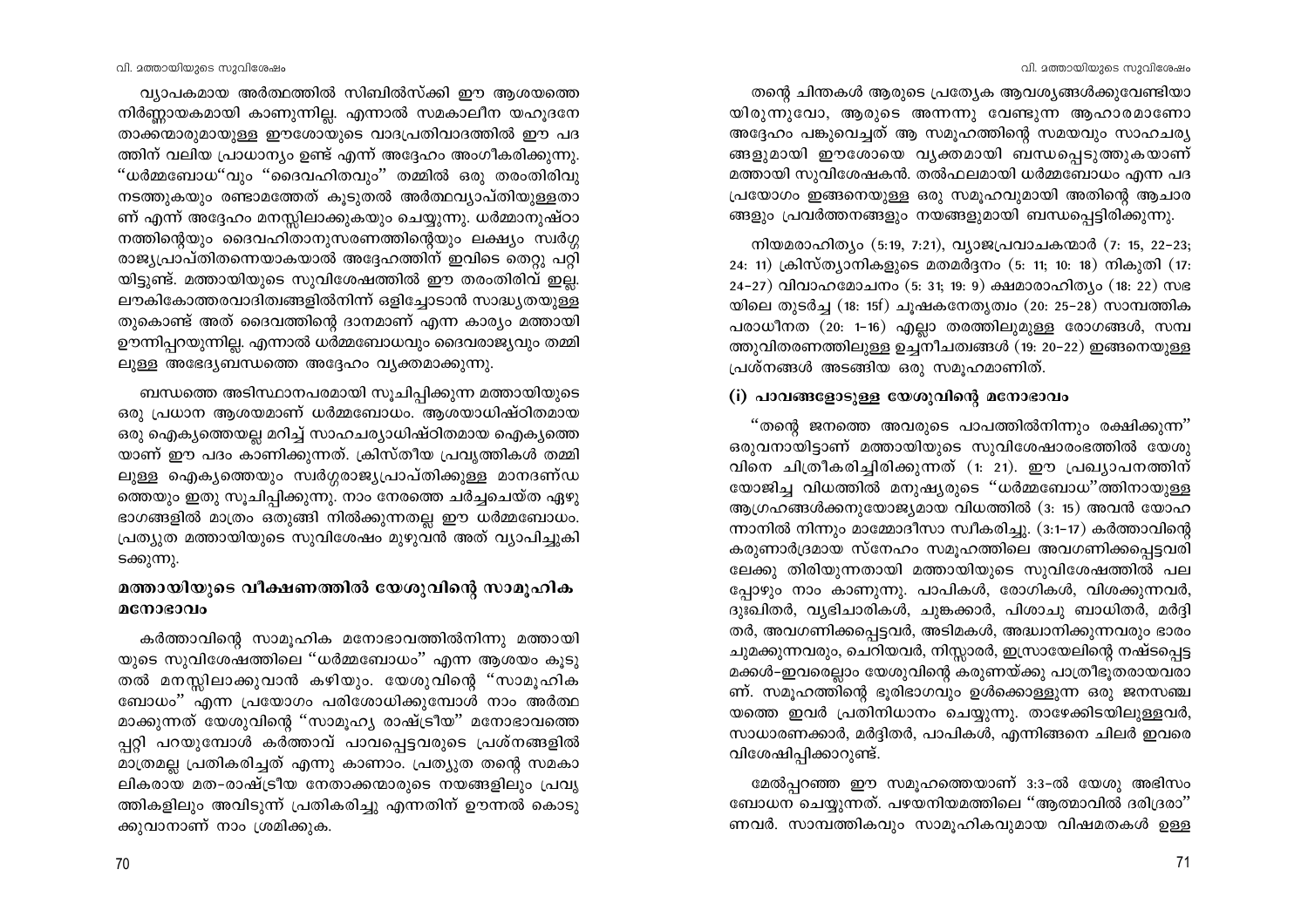യാൽ വിശിഷ്ടമായ ഒരു ധർമ്മബോധത്തിനുള്ള (18:33) അഭ്യർത്ഥ നയാണിത്. മത്തായിയുടെ ദൈവശാസ്ത്രവെളിച്ചത്തിൽ "നീതി മാൻ" എന്നു പറയുന്നത് മറ്റുള്ളവരുടെ ആവശ്യങ്ങൾ നിർവ്വഹി ക്കുന്നവരെയാണ്. കാരണം തങ്ങൾക്ക് മാപ്പു തന്ന കർത്താവുമാ യുള്ള ഉടമ്പടിയുടെ ബന്ധത്തിലാണ് അവർ ജീവിക്കുന്നത്.

മത്തായി 25:31-46-ൽ വായനക്കാരനായ കർത്താവിന്റെ പീഡാ സഹനത്തിനും മരണത്തിനുമപ്പുറം മനുഷ്യപുത്രന്റെ രണ്ടാമത്തെ വരവിലേക്ക് കൊണ്ടുവരുന്നു. ഇവിടെ അവസാനവിധിയിൽ നന്മയും തിന്മയും വേർതിരിക്കപ്പെടുമെന്നുള്ളത് (13:36–43) കളകളുടെ ഉപ മയുടെ വ്യാഖ്യാനം നൽകി നമ്മെ അനുസ്മരിപ്പിക്കുന്നു. വിശക്കു ന്നവർക്ക് ഭക്ഷണം നൽകി, ദാഹിച്ചവർക്ക് കുടിക്കാൻ നൽകി, പര ദേശികളെ സ്വീകരിച്ചു; നഗ്നരെ ഉടുപ്പിച്ചു, രോഗികളെ സഹായി ച്ചു, കാരാഗൃഹവാസികളെ സന്ദർശിച്ചു എന്നിവയാണ് ദൈവരാജ്യം അവകാശപ്പെടുത്തുന്നതിന്റെ കാരണങ്ങളായി പറഞ്ഞിരിക്കുന്നത്. ഈ രംഗത്തിന്റെ രണ്ടാം പകുതിയിൽ ഘടന ഒന്നുതന്നെയാണെ ങ്കിലും അനുഗ്രഹത്തിനു പകരം ശാപമാണ് നാം കാണുന്നത്. രണ്ടാം ഗണത്തിൽപ്പെട്ട ഇവർ ധർമ്മബോധം തങ്ങളിൽനിന്നും ആവശ്യപ്പെടുന്നവ എന്തൊക്കെയാണെന്ന് അറിഞ്ഞിരുന്നു. എന്നാൽ ലോകത്തിൽ എവിടെയാണ് ഈ നിർദ്ദേശങ്ങൾ നിർവ്വ ഹിക്കേണ്ടത് എന്നു തിരിച്ചറിയാൻ അവർക്ക് കഴിഞ്ഞില്ല. ധർമ്മ ബോധം എന്താണ് ആവശ്യപ്പെടുന്നതെന്നും അവ എവിടെയാണ് നിർവ്വഹിക്കപ്പെടേണ്ടതെന്നും ക്രിസ്ത്യാനികൾ കണ്ടുപിടിക്കണ മെന്നുള്ള ഒരു മുന്നറിയിപ്പാണത്. പഴയനിയമത്തിലേതുപോലെ പാവങ്ങൾ നീതി നിർവ്വഹിക്കുന്നതിനുള്ള ഉരകല്ലായി തീരും.

വിജാതീയർ, കുട്ടികൾ, സ്ത്രീകൾ, എന്നിവരെല്ലാം കർത്താ വിന്റെ കരുണാർദ്രമായ പ്രവൃത്തിയിൽനിന്നും ഫലം അനുഭവിച്ചി ട്ടുണ്ട് എന്നതു മറ്റു സുവിശേഷങ്ങളിലേതുപോലെ മത്തായിയുടെ സുവിശേഷത്തിലും സൂചിപ്പിച്ചിട്ടുണ്ട് (15:21–28; 9:18–26). യേശുവിന്റെ അനുയായികളിൽ സ്ത്രീകളെയും അവൻ ഉൾപ്പെടുത്തി (26:6–13, 27:56; 28:1) സ്ത്രീകളുടെ താണ നിലയിലുള്ള സ്ഥാനത്തിനെതി രായി ബഹുമാന്യമായ സ്ഥാനങ്ങളിൽ ഈശോ അവരെ പ്രതിഷ്ഠി ക്കുന്നതായി മത്തായി അവതരിപ്പിക്കുന്നു. പാപികളോടുള്ള യേശു വിന്റെ സ്നേഹം കാണിക്കുന്ന ഉപമകളും പ്രസ്താവനകളും നമു ക്കുണ്ട്. സാർവ്വത്രികത യേശുവിന്റെ സാമൂഹ്യമനോഭാവത്തിന്റെ ശ്രദ്ധേയമായ ഒരു പ്രത്യേകതയായി മത്തായി പരിഗണിക്കുന്നു. വൈവിദ്ധ്യമായ പശ്ചാത്തലമുള്ളവരെ തന്റെ ശിഷ്യഗണത്തിൽ

വി. മത്തായിയുടെ സുവിശേഷം

ഇവർക്ക് ദൈവം മാത്രമാണ് ശരണം (PS 69: 29–36) കർത്താവിന്റെ അഭിഷിക്തൻ സ്വാതന്ത്ര്യത്തിന്റെ സന്ദേശം പ്രസംഗിച്ചത് അക്കാ ലത്തെ പാവങ്ങളോടും വേദനയനുഭവിക്കുന്നവരോടുമാണ്. എന്നി രുന്നാലും മത്തായിയുടെ പാവങ്ങൾ എന്ന പദപ്രയോഗം ഭൗതിക മായി പാവങ്ങളായവരെയും തങ്ങളെത്തന്നെ സഹായിക്കാൻ കഴി യാത്ത ദൈവത്തിന്റെ കരുണ ആവശ്യമുള്ള ധനവാന്മാരെയും ഉൾക്കൊണ്ടിരുന്നു. പാവങ്ങൾക്കും ബലഹീനർക്കും രോഗശാ ന്തിയും ഭക്ഷണവും നൽകിയും അവരുടെ പാപങ്ങൾ ക്ഷമിച്ചും കരുണാർദ്രമായി അവരോട് പെരുമാറുന്ന യേശുവിനെയാണ് മത്തായി അവതരിപ്പിക്കുന്നത്.

ഏശയ്യ 42: 1-4-ലെ സഹനദാസന്റെ നീതിദൗത്യവുമായി 12: 15–20–ലെ രോഗശാന്തിയെ ബന്ധിപ്പിച്ചിരിക്കുന്നത് എന്തുകൊണ്ടും മത്തായിയുടെ സുവിശേഷത്തിന് അനുയോജ്യമാണ്.

മത്തായിയെ സംബന്ധിച്ച് കരുണയെന്നത് യേശുവിന്റെ സന്ദേ ശത്തിലെ ഒരു പ്രധാന ഘടകമാണ്. ഇതുവഴിയാണ് അവിടുന്ന് തന്റെ ദൗത്യം നിർവ്വഹിച്ചത്. യേശു സുവിശേഷ പ്രഭാഷണത്തി നായി ശിഷ്യന്മാരോട് അഭ്യർത്ഥിക്കുന്നിടത്തുപോലും മർദ്ദിതരോട് കരുണാപൂർവ്വം പൊരുമാറി അവർക്ക് നീതി സ്ഥാപിതമാക്കുവാ നുള്ള ഒരു വിളി അടങ്ങിയിരിക്കുന്നു (10: 5-8). മനുഷ്യരെ മനുഷ്യ രായി കണ്ടെങ്കിൽ മാത്രമേ ഈ കരുണാർദ്ര സ്നേഹം സാദ്ധ്യമാ വുകയുള്ളുവെന്ന് യേശു മനസ്സിലാക്കിയിരുന്നു. സഹോദരനുമൊത്ത് പങ്കു വയ്ക്കുകയും സഹിക്കുകയുമെന്നതാണ് ഇതുവഴി നാം അർത്ഥമാക്കുന്നത്. ഈ ഭാഗം ഡിക്കായിയോസൂനേ (ധർമ്മബോ wo) എന്ന പദം ഉൾക്കൊള്ളുന്നില്ലെങ്കിലും യേശു പഠിപ്പിച്ച "വലിയ ധർമ്മബോധത്തിന്റെ" ഒരു ഭാഗമാണ് മത്തായി ഉപയോഗിച്ചിരി ക്കുന്ന കരുണ എന്ന് നമുക്ക് ഉറപ്പിക്കാം.

സമുഹത്തിലെ താഴേക്കിടയിലുള്ളവരോടുപോലും ദയകാണി ക്കുന്നതുവഴി ഈ പുതിയ ധർമ്മബോധത്തിന്റെ വൈശിഷ്ട്യം വ്യക്തമാക്കുന്ന മറ്റനവധി ഉദാഹരണങ്ങളും മത്തായിയുടെ സുവി ശേഷത്തിൽ ഉണ്ട്. നിർദ്ദയനായ ഭൃത്യന്റെ ഉപമ (18:23-35) കരു ണാർദ്രമായ ഈ ധർമ്മബോധത്തിനുദാഹരണമാണ്. ക്രിസ്തീയ സമൂഹത്തിലെ ഒരു പിടി ജീവിതനിയന്ത്രണങ്ങൾ പ്രതിപാദിക്കു ന്നതിന്റെ അവസാനമാണ് ഈ ഉപമ നമ്മൾ കാണുന്നത്. സമാ ന്തര സുവിശേഷങ്ങളിലൊന്നിലും ഇതിനു സമാന്തരമായ ഒരു ഭാഗം ഇല്ലതാനും. മറ്റുള്ളവരോട് ക്ഷമകാണിക്കുന്നതിനുള്ള ഒരു അഭ്യർത്ഥ നയായി ഇതു കാണുന്നുവെങ്കിലും അടിസ്ഥാനപരമായി കരുണ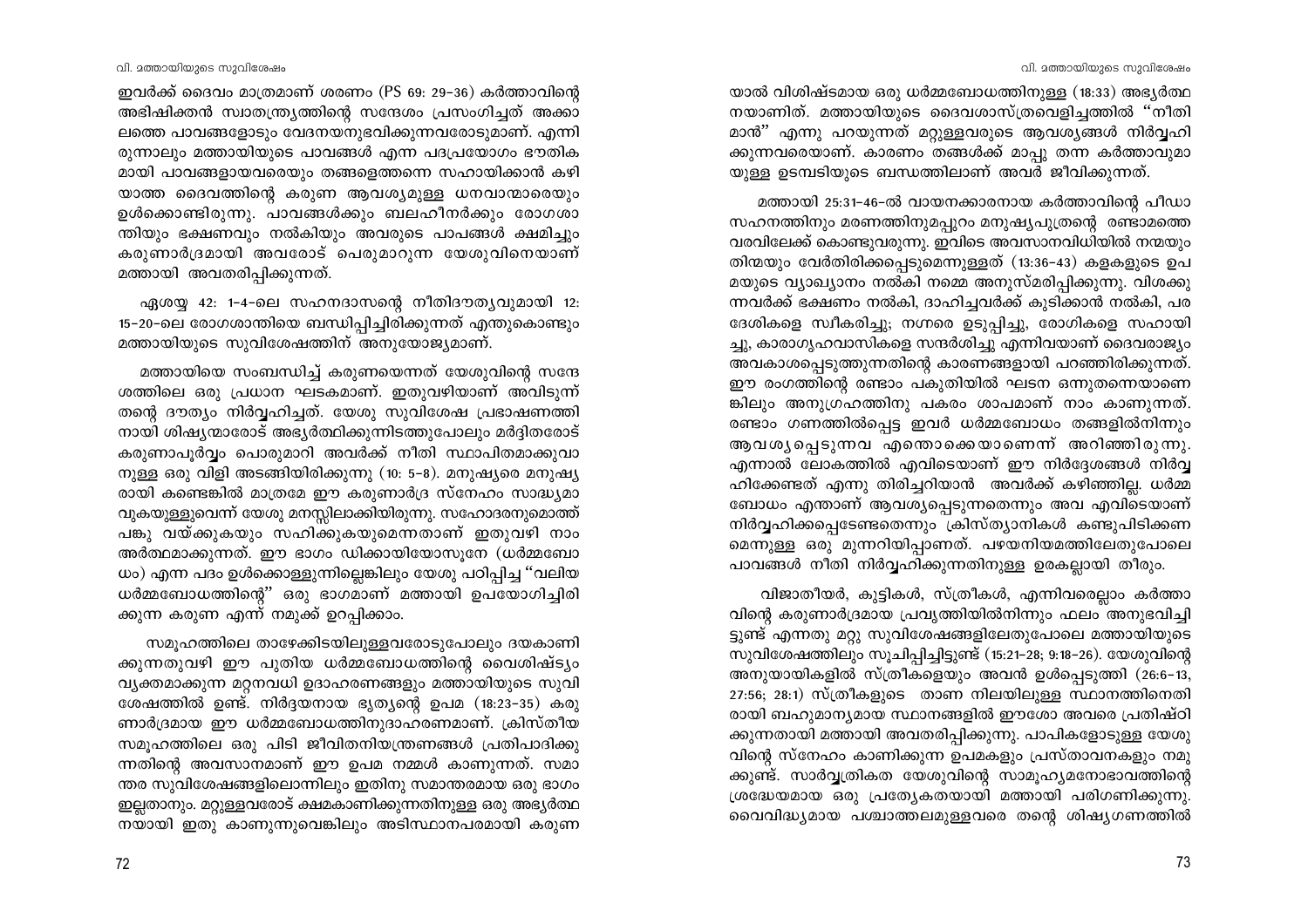അതിൽനിന്നുത്ഭൂതമാകുന്ന പുതിയ ധാർമ്മിക ബോധത്തെയുമാണ് സുചിപ്പിക്കുന്നത്. എന്നാൽ വസ്തുവകകളുടെ പുനർ വിഭജനം വഴി അസമത്വം ഒഴിവാക്കാൻ സാധിക്കുമെന്ന് ഈശോ വിശ്വസി ക്കുന്നതായി കരുതാൻ നമുക്ക് യാതൊരു സൂചനയുമില്ല. എന്നാൽ ഈശോയുടെ ഈ നിലപാട് അവിടുത്തേക്ക് നല്ല ഒരു സാമൂഹൃപ ദ്ധതി ഉണ്ടായിരുന്നു എന്നു ചിന്തിക്കാൻ നമ്മെ പ്രേരിപ്പിക്കുന്നു.

#### ii മത-രാഷ്ട്രീയ നേതാക്കന്മാരോടുള്ള യേശുവിന്റെ മനോഭാവം

ഇതുപോലെ തന്റെ കാലത്തുണ്ടായിരുന്ന മത–രാഷ്ട്രീയ നേതാ ക്കന്മാരോടുള്ള ഈശോയുടെ മനോഭാവവും അവിടുത്തെ "ധർമ്മ ബോധാ"നുശാസനത്തിൽ ചുറ്റിപ്പറ്റി നിൽക്കുന്നു. തന്റെ സഭയിൽ തന്നെ വിവാദങ്ങൾ പ്രതിഫലിപ്പിക്കുന്ന തർക്കങ്ങളുടെ സാഹച ര്യത്തിൽ യേശുവിന്റെ പല വാചകങ്ങളും മത്തായി അവതരിപ്പി ക്കുന്നു. തെറ്റുകൾ ക്ഷമിക്കുവാനുള്ള യേശുവിന്റെ പ്രഖ്യാപനത്തോ ടെയാണ് (9:1-8)MK 2:1-12) മത്തായി ആരംഭിക്കുന്നത്. ഈ കഥ യിൽ നിയമജ്ഞരേയും ഫരിസേയരേയും വിമർശിക്കുന്ന ഒരുവ നായിട്ടാണ് യേശുവിനെ ചിത്രീകരിച്ചിരിക്കുന്നത്. മതനേതാക്കന്മാർ പഠിപ്പിച്ച വിദ്വേഷത്തിനും കർക്കശമനോഭാവത്തിനും പകരം മനു ഷ്യബന്ധങ്ങളിലുള്ള മറ്റൊരുനല്ല മാർഗ്ഗമായി ഈശോ പ്രദർശിപ്പി ക്കുന്നത് ക്ഷമയും ദയയുമാണ്.

യേശുവിനോടുള്ള ഫരിസേയരുടെ എതിർപ്പിനുള്ള അടിസ്ഥാന കാരണം 12:1-8 മത്തായി അവതരിപ്പിക്കുന്നു. സാബത്തിൽ വയലി ലൂടെ യേശുവിനോടൊപ്പം നടന്നുപോയ ശിഷ്യന്മാർ ധാന്യങ്ങൾ പറിച്ചുതിന്നു. ഇതാകട്ടെ സാബത്തിൽ വിലക്കപ്പെട്ട(Ex.34:21) മുപ്പ ത്തിയൊൻപതു കാര്യങ്ങളിൽ ഉൾപ്പെട്ടതുമായിരുന്നു. (M Sabbeth vii. 2) ഇക്കാരണത്താൽ ശിഷ്യന്മാരെപ്രതി യേശുവിനെ ചോദ്യം ചെയ്ത ഫരിസേയരോട് മാനുഷികാവശ്യങ്ങളുടെപേരിൽ ചില സാഹചര്യങ്ങളിൽ സാബത്തു നിയന്ത്രണം അവഗണിക്കാമെന്ന് 1Sam 21:1-6ന്റെ വെളിച്ചത്തിൽ യേശു പറയുന്നു. ഈ സംഭവത്തിനു സമാനമായത് Mk.2:23-28 ലും Lk.6:1-11 ലും നാം കാണുന്നുണ്ടെ ങ്കിലും മത്തായി 12:5–7ൽ കാണുന്ന കാര്യങ്ങൾ മറ്റിടങ്ങളിൽ നല്കാ ത്തതിനാൽ മത്തായിയുടെ ഈ വിവരണം പ്രത്യേകതയർഹി ക്കുന്നു.

കൈ ശോഷിച്ച മനുഷ്യനെ സുഖപ്പെടുത്തുന്നിടത്ത് (12:9-14) ഈശോക്കെതിരെ ചോദ്യം തൊടുത്തുവിടുന്നതിന് കാരണം മത പരമായ ഒന്നാണ്. എന്തുകൊണ്ടെന്നാൽ ഇത് നിയമത്തെയാണ്

വി. മത്തായിയുടെ സുവിശേഷം

ഉൾപ്പെടുത്തുന്നതും ധനികരുടെ അതിഥിയായി വിരുന്നിൽ പങ്കെ ടുത്ത് അവരിലേക്കും തന്റെ കരുണ വ്യാപിപ്പിക്കുന്നവനുമായ ഈശോയെയാണ് മത്തായി നമുക്ക് കാണിച്ചുതരുന്നത് (8:5-13; 9:18-26). തങ്ങളുടെ സ്വത്ത് പാവങ്ങൾക്കായി വിതരണം ചെയ്യു വാൻ ധനികരെയും ഈശോ ക്ഷണിക്കുന്നു.

പാവങ്ങളുടെ പരിതാപകരമായ അവസ്ഥ കണ്ടിട്ടാവണം ഈശോ ധനവാന്മാരോട് അവരുടെ സമ്പത്തു വിതരണം ചെയ്യാൻ ആവശ്യപ്പെടുന്നത്. പാവങ്ങൾ എന്തുകൊണ്ടാണ് പാവങ്ങളായിരി ക്കുന്നതെന്നോ, ധനവാന്മാർ അവരെ ചൂഷണം ചെയ്തിരുന്നു വെന്നോ ഒന്നും വ്യക്തമായി ഇവിടെ പറയുന്നില്ല. ഉള്ളവരും ഇല്ലാ ത്തവരും തമ്മിലുള്ള ഈ വലിയ വൃത്യാസത്തിന് കാരണം സാമു ഹൃരാഷ്ട്രീയ സാമ്പത്തിക കാരണങ്ങളാണെന്ന് ന്യായമായും നമുക്ക് അനുമാനിക്കാം. പാവങ്ങളെ ചുഷണം ചെയ്യുന്നതിനെതി രായി ധനവാന്മാർക്കെതിരേ അവരുടെ ജീവിതരീതിക്കെതിരേ ശബ്ദമുയർത്തുന്ന യേശുവിനെയാണ് മത്തായി അവതരിപ്പിക്കു ന്നത് എന്ന് ഇതിൽനിന്നും വ്യക്തമാണ്. അഥവാ ധനവാന്മാരോട് യേശു തങ്ങളുടെ സ്വത്തു മറ്റുള്ളവർക്കായി വിതരണം ചെയ്യാൻ ആവശ്യപ്പെടുന്നതും ധനവാന്മാർ സൃഷ്ടിക്കുകയും നിലനിർത്തു കയും ചെയ്യന്ന സാമൂഹ്യ നിലവാരത്തിനെതിരേയുള്ള യേശുവിന്റെ അസംതൃപ്തിയെയാണ് വൃഞ്ജിപ്പിക്കുന്നത്.

യഥാർത്ഥത്തിൽ യേശുവിന്റെ കാലത്തെ സാമൂഹ്യരാഷ്ട്രീയ സാമ്പത്തിക രംഗങ്ങളിൽ തെറ്റായി ഒന്നും ഇല്ലായിരുന്നുവെങ്കിൽ സമ്പത്തിന്റെ വിതരണത്തെപ്പറ്റി അത്ര ശക്തമായ ഒരു നിലപാട് സ്വീകരിക്കേണ്ട ആവശ്യമില്ലായിരുന്നു. നിയമജ്ഞരുടെയും ഫരി സേയരുടെയും അത്യാർത്തിക്കും പിടിച്ചുപറിക്കുമെതിരേ അവരെ കുറ്റം വിധിക്കുന്ന (23:25) ഈശോയിൽനിന്ന് അവിടുത്തേക്ക് ധന വാന്മാരോടുള്ള മനോഭാവം നമുക്കു മനസ്സിലാക്കാം. ഇതേ നില പാടുതന്നെ (21:12-13) ദേവാലയ ശുദ്ധീകരണത്തെപ്പറ്റി പ്രതിപാദി ക്കുന്നിടത്തും കാണാം (cf Amos 8:4-6). ചുരുക്കത്തിൽ ഒരേസ മയം ദൈവത്തേയും സാത്താനേയും സേവിക്കുക വൃർത്ഥമായിരു ക്കുന്നതുപോലെ ലോകത്തിൽ നിക്ഷേപം കൂട്ടിവയ്ക്കുന്നത് വ്യർത്ഥ മാണ്. ഇതുവഴി നാം രക്ഷപെടുകയില്ല (6:19–21, 24). ദൈവത്തിന്റെ സൃഷ്ടികളായ മറ്റുള്ളവരെ സഹായിച്ചാൽ മാത്രമേ നമുക്കു ദൈവ ത്തിന്റെ ദാസന്മാരാകാൻ സാധിക്കുകയുള്ളൂ. അതുകൊണ്ട് മറ്റുള്ള വരോട് നമുക്കുള്ള കരുണാർദ്രമായ സ്നേഹത്തെപ്പറ്റിപ്പറയുന്ന ഭാഗ ങ്ങൾ (eg. 5:42; 19:16-30; 25:31-36) ഒരു പുതിയ മനുഷ്യബന്ധത്തെയും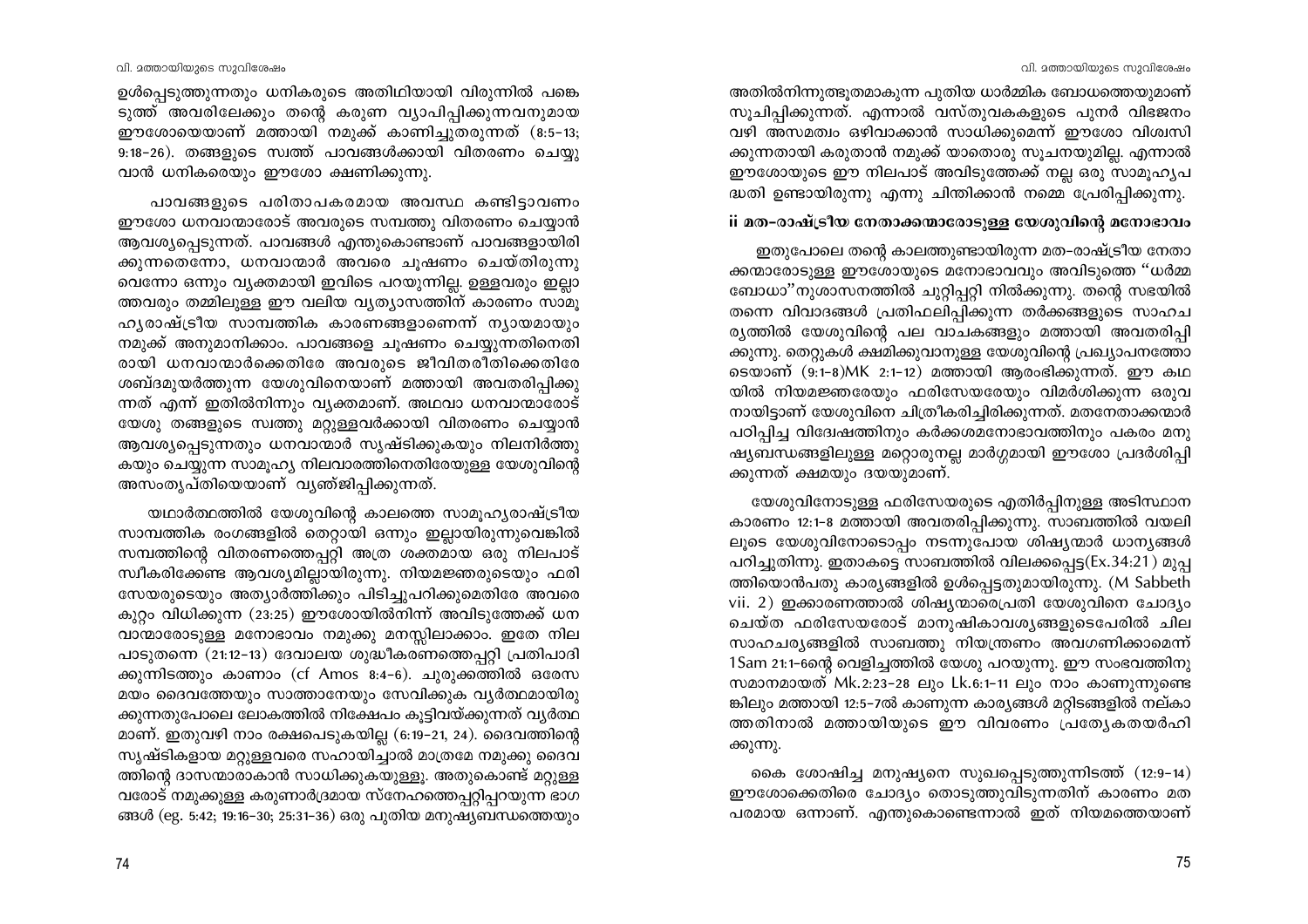ന്നാനെ ജയിലിലടച്ചതും ശിരച്ഛേദം ചെയ്തതും (19:1-12). മിക്ക വാറും യേശുവിന്റെ പഠനങ്ങളേയും പ്രവൃത്തികളേയുംപറ്റി ഹേറോ ദേസ് കേട്ടിട്ടുണ്ടാകണം. തത്ഫലമായി അദ്ദേഹത്തിന്റെ അലസ മായ മനഃസാക്ഷിയിൽ താൻ കൊന്ന സ്നാപകയോഹന്നാൻ ഉയിർത്തതാണോ യേശു എന്ന ഭയമുളവായി. യോഹന്നാന്റെ മര ണത്തെപ്പറ്റിയറിഞ്ഞ യേശു തന്റെ ജീവിതത്തിനെതിരേയുള്ള ഭീഷ ണിയെപ്പറ്റി ബോധവാനായി വളരെയകലെയുള്ള പ്രദേശങ്ങളി ലേയ്ക്ക് പിൻവാങ്ങി അവിടെ തന്റെ പ്രവർത്തനം തുടർന്നു.

14:1-12 ഭാഗത്ത് യേശുവിനെപ്പറ്റിയും രാഷ്ട്രീയനേതാക്കന്മാരെ പ്പറ്റിയുമുള്ള ചില കാര്യങ്ങൾ ശ്രദ്ധിക്കേണ്ടതുണ്ട്. യേശുവിനെക്കു റിച്ചുള്ള ഹേറോദേസിന്റെ പ്രതികരണം 12:1–2ൽ മത്തായി അവത രിപ്പിച്ചിരിക്കുന്നു. ഇതുപോലെ യോഹന്നാന്റെ മരണത്തെപ്പറ്റി യേശു അറിയുകയും സാഹചര്യത്തിന്റെ അപകടനില മനസ്സിലാക്കി അവിടെനിന്നു രക്ഷപെടുകയും ചെയ്യുന്നതായും മത്തായി അവത രിപ്പിക്കുന്നു. (14:13). യോഹന്നാനെ കണ്ടിരുന്നതുപോലെതന്നെ യാണ് യേശുവിനെയും ഹേറോദേസ് കണ്ടിരുന്നത്. അതിനാൽ തന്റെ ജീവന് സുരക്ഷിതത്വമില്ലാത്തതിനാലാണ് യേശു അപ്രകാരം ചെയ്തത് എന്ന് നാം പറഞ്ഞേക്കാം. എന്നാൽ യേശുവിനെതിരേ ഹേറോദേസ് നടപടിയെടുത്തേക്കാം എന്ന ഭീഷണി നിലനിന്നിട്ടും തന്റെ പ്രവർത്തനത്തിൽ യേശു യാതൊരു മാറ്റവും വരുത്തിയില്ല എന്നു മത്തായി പറയുന്നു. തൽഫലമായി ഹേറോദേസ് ജീവൻ നശിപ്പിച്ചപ്പോൾ യേശു അവയെ നേടിയെടുക്കുന്നതിന്റെ തിരക്കി ലായിരുന്നു (14:13-14).

Lk.13:31-33ൽ, കാണുന്നതുപോലെ "ആ കുറുക്കൻ" എന്നൊന്നും മത്തായി ഹേറോദേസിനെ വിളിക്കുന്നില്ല. എങ്കിലും യേശുവിന്റെ നിശബ്ദതയും അവിടെനിന്നുള്ള പിൻമാറ്റവും രോഗികളോടുള്ള ദയയും ഹേറോദേസിനോടുള്ള വെറുപ്പിന്റെ പ്രകടനമാണ്. ഹേറോ ദേസിന്റെ നഗ്നമായ അധികാരപ്രയോഗത്തോട് ഒരു വിധത്തിലും യേശു യോജിക്കുന്നില്ല. പ്രത്യുത അവയോട് അവജ്ഞയും വെറുപ്പും പ്രകടിപ്പിക്കുന്ന യേശുവിനെയാണ് മത്തായി ചിത്രീകരി ക്കുന്നത്.

അപരിഷ്കൃതവും അനുകമ്പയില്ലാത്തതുമായ ഈ അധികാര പ്രയോഗത്തെ മറ്റൊരുവിധത്തിൽ അവതരിപ്പിക്കുകയാണ് മത്തായി 20:20-28. ഇവിടെ വിജാതീയ പ്രമാണിമാരെ അവരുടെ ജനങ്ങളുടെ മേൽ യജമാനത്വം പുലർത്തുന്നതിനെ ശപിക്കുന്ന യേശു തന്റെ ശിഷ്യന്മാരോട് സ്നേഹത്തിലും സേവനത്തിലും പൂർണ്ണത കണ്ടെ

വി. മത്തായിയുടെ സുവിശേഷം

ബാധിക്കുന്നത്. ഫരിസേയരുടെ കാപട്യം തുറന്നുകാണിക്കുവാൻ മുൻകൈയെടുക്കുന്ന ഈ സംഭാഷണത്തിന് മത്തായിയുടെ വിവ രണരുപത്തിൽ പ്രാധാന്യം നൽകിയിരിക്കുന്നു. മതകർമ്മങ്ങളെ ക്കാൾ (ബലിയേക്കാൾ) സജീവമായ കരുണയാണ് താൻ ആഗ്ര ഹിക്കുന്നതെന്ന് ഈ സംഭവത്തിലൂടെ ഈശോ വരച്ചു കാണിക്കു ന്നു. കാരണം ദൈവത്തിന്റെ ഇഷ്ടം അടങ്ങിയിരിക്കുന്നത് ഫലര ഹിതമായ ഭക്തിയേക്കാൾ കൂടുതൽ മനുഷ്യന്റെ നന്മയിലാണ്.

പൂർവ്വികരുടെ നിയമത്തെ സംബന്ധിച്ച് യേശു ഫരിസേയരും നിയമജ്ഞരുമായി നടത്തുന്ന സംവാദമാണ് മത്തായി 15:1-20ൽ അവതരിപ്പിക്കുന്നത്. മതനേതാക്കന്മാർ എങ്ങനെ മോശയുടെ നിയ മത്തേക്കാൾ തങ്ങളുടെ നിയമങ്ങൾക്കു പ്രാധാന്യം നൽകുവാൻ അനുവദിച്ചു എന്നു കാണിക്കുവാൻ "വഴിപാടിനെ"പ്പറ്റി പ്രതിപാ ദിക്കുന്ന വിവരണം ഈശോ ഇവിടെ ഉപയോഗിക്കുന്നു. ഒരുവ നിൽനിന്നു തന്റെ മാതാപിതാക്കൾക്കു ന്യായമായി ലഭിക്കേണ്ട സംരക്ഷണത്തുക താൻ അത് വഴിപാടായി ദൈവാലയത്തിലേയ്ക്കു നൽകി എന്നു പറഞ്ഞാൽ അയാളെ ആ കർത്തവൃത്തിൽനിന്നും ഒഴിവാക്കുന്നതായിരുന്നു ആ നിയമം. Mt. 4:6ൽ മാതാപിതാക്കന്മാ രോട് പുത്രന്മാർക്കുള്ള ഉത്തരവാദിത്വം മറികടക്കാനാവാത്ത ഏതെ ങ്കിലും പ്രതിജ്ഞയിൽ സംഗ്രഹിച്ച് അധീനമാക്കുന്ന പ്രവണതയെ യേശു നിശ്ശേഷം തള്ളിക്കളയുന്നു. അനുഷ്ഠാനപ്രധാനമായ അനു സരണത്തേക്കാൾ മനുഷ്യരുടെ ആവശ്യങ്ങൾക്കും താല്പര്യ ങ്ങൾക്കും പ്രാധാന്യം കൊടുക്കുന്ന ഈശോയുടെ പഠനത്തിന് അടി വരയിടുകയാണിവിടെ.

യേശുവിന് മതനേതാക്കന്മാരോടുള്ള വിമർശനമനോഭാവം 23 -ാം അധ്യായം ആകുമ്പോഴേയ്ക്കും അതിന്റെ അത്യുച്ചകോടിയി ലെത്തുന്നു. ഇവിടെ അവർക്കെതിരേയുള്ള ഏഴു ശാപങ്ങൾ നാം കാണുന്നു. പ്രത്യേകിച്ചും ഫരിസേയരുടെ അനീതിക്കും നിർദ്ദയ ത്വത്തിനും അവിശ്വാസത്തിനുമെതിരേ (23:29). ഇതാകട്ടെ നാം കണ്ട എല്ലാ സംഭവങ്ങളിലും ദൃശ്യമാണ്.

യേശുവിന് രാഷ്ട്രീയ നേതാക്കന്മാരോടുള്ള മനോഭാവവും ഇതിൽനിന്നും ഒട്ടും വൃതൃസ്തമല്ല. തീർച്ചയായും രാഷ്ട്രീയനേ താക്കന്മാരുടെ സ്വേച്ഛാധിപതൃത്തെപ്പറ്റി ഈശോ ബോധവാനായി രുന്നു. യേശുവിന്റെ പ്രവർത്തനമേഖലയായിരുന്ന ഗലീലിയുടെ ഭര ണകർത്താവായ അന്തിപ്പാസിനെയാണ് മത്തായിയുടെ സുവിശേ ഷത്തിൽ പ്രധാനമായിട്ടവതരിപ്പിച്ചിരിക്കുന്നത്. മത്തായിയുടെ സുവി ശേഷത്തിൽ ഹേറോദേസ് അന്തിപ്പാസാണ്, സ്നാപകയോഹ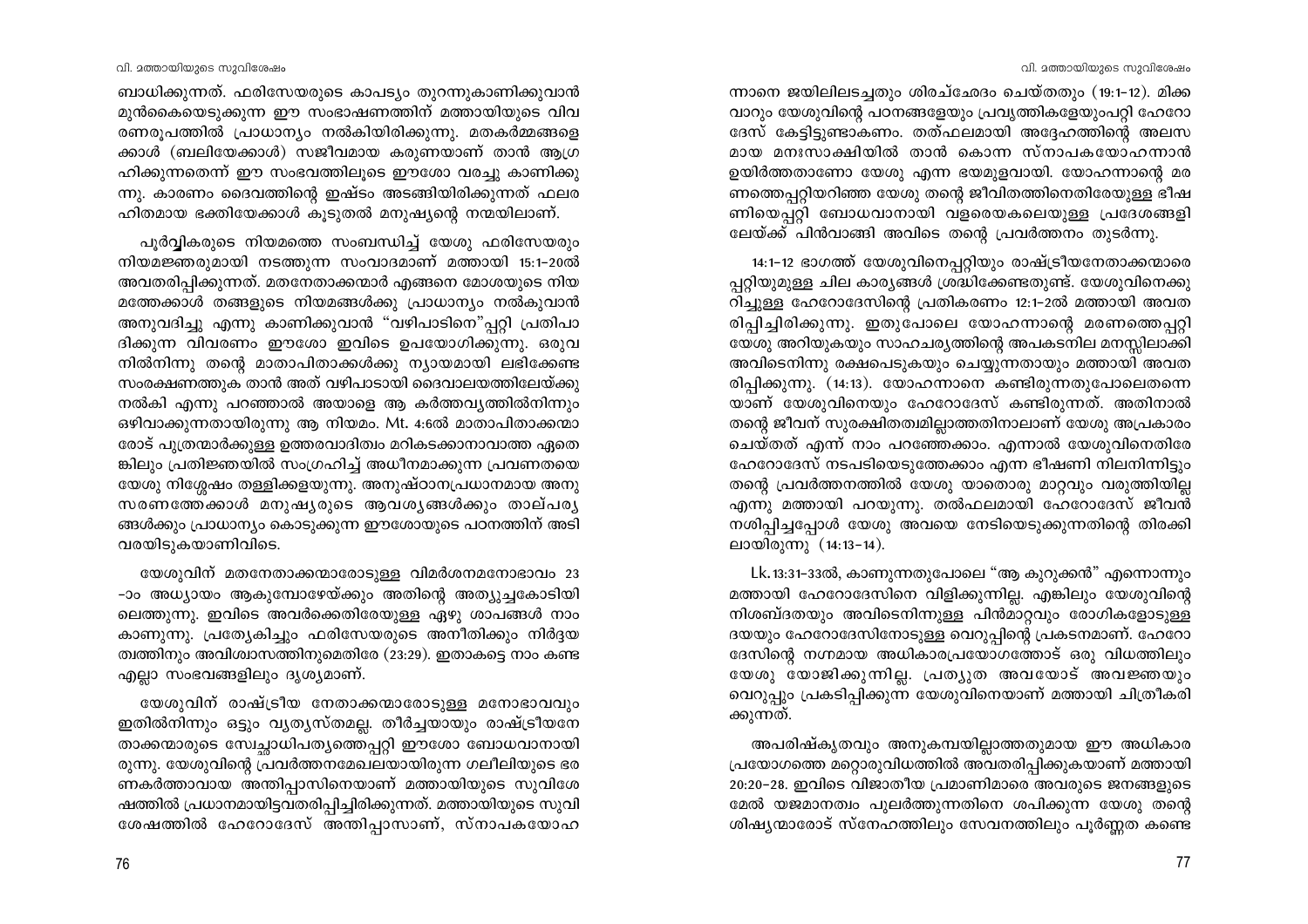തിരുമനസ്സിനെതിരായിരുന്നു യഹൂദമതനേതാക്കന്മാർ പിൻതുടർന്ന ധാർമ്മിക്ബോധം എന്നതിനാൽ യേശു അവരെ രുക്ഷമായി വിമർശിച്ചു. ഇവിടെയെല്ലാം ജനങ്ങളുടെ മതരാഷ്ട്രീയ കാര്യങ്ങ ളോട് പരിഗണനയില്ലാത്ത ഒരാളായിട്ടല്ല പ്രത്യുത അവയുടെ വിമർശ നങ്ങൾവഴി കൂടുതൽ ഉൾക്കാഴ്ച ഉണ്ടാക്കുകയും അങ്ങനെ അവയെ വിശകലനം ചെയ്യുവാൻ സഹായിക്കുകയും ചെയ്യുന്ന ഒരു വ്യക്തി യായിട്ടാണ് മത്തായി യേശുവിനെ ചിത്രീകരിക്കുന്നത്. പൊതുവായി പറഞ്ഞാൽ യേശു ഉപയോഗിച്ച ഉദാഹരണങ്ങൾ അവർക്കു പ്രതീക്ഷ നൽകുക മാത്രമല്ല ചെയ്തത്, പ്രത്യുത വ്യക്തികൾ എന്ന നിലയിൽ അവർക്കുള്ള സ്ഥാനത്തെ ഉറപ്പിക്കുക കൂടി ചെയ്തു. ഇതിനെല്ലാമുപരി പൊതുവായ വീക്ഷണത്തിൽ യേശുവിന്റെ രാഷ്ട്രീയാധികാരികൾക്കും മതനേതാക്കന്മാർക്കും എതിരായുള്ള വിമർശനം ദൈവത്തിനു പാപികളോടും പാവങ്ങളോടുമുള്ള സ്നേഹത്തിന്റെ വെളിച്ചത്തിൽ മനസ്സിലാക്കേണ്ടതും ദൈവരാ ജ്യത്തെ ലക്ഷ്യം വച്ചുള്ളതുമായിരുന്നു.

മത്തായി എഴുതിയ കാലഘട്ടത്തിലെ സാമുഹ്യ സാമ്പത്തിക-രാഷ്ട്രീയ സാഹചര്യങ്ങളെ പ്രതിഫലിപ്പിക്കുന്ന തലത്തിലാണ്, യേശുവിന്റെ പഠനങ്ങളെ മത്തായി അവതരിപ്പിച്ചിരിക്കുന്നത് എന്ന വസ്തുത കണക്കിലെടുക്കുന്നതും പ്രസക്തമാണ്. A.D. 30-നും 70നു മിടക്കുള്ള ആദിമക്രിസ്ത്യാനികളുടെ സാഹചര്യങ്ങളുമായി ശ്രദ്ധേയമായ വ്യത്യാസം മത്തായിയുടെ സുവിശേഷത്തിൽ പ്രതി ഫലിക്കുന്നുണ്ട്. സമകാലീന ലോകത്തിൽ അന്തർലീനമായിരുന്ന മൂല്യങ്ങൾക്കെതിരേ യേശു ഉയർത്തിയ വെല്ലുവിളി അതിൽനി ന്നുള്ള രണ്ടു വികാസങ്ങളിലേയ്ക്കു തുറന്നിരിക്കുന്നു. ലോക ത്തെയും അതിലുള്ള എല്ലാത്തിനെയും ഉപേക്ഷിക്കുന്ന, അവയോട് എതിർപ്പുളവാക്കുന്നതാണ് ഒന്ന്. നീരസത്താൽ നയിക്കപ്പെട്ട നിഷേ ധാത്മകമായ ഒരു മനോഭാവമാണിത്-ഈ അവസരത്തിൽ ലോക ത്തിൽനിന്നുള്ള പിൻവാങ്ങലല്ല പ്രത്യുത അതിനോടുള്ള ഇടപഴ കലും സമർപ്പണവുമാണ് വേണ്ടത്. ലോകത്തോടുള്ള ഈ ഇടപഴ കലാണ് ധർമ്മബോധത്തെപ്പറ്റിയുള്ള ആശയത്തിൽ പ്രകടമായിരി ക്കുന്നത്. ഈ ലോകവും വരുവാനിരിക്കുന്ന ലോകവും തമ്മിലുള്ള ബന്ധത്തെക്കുറിച്ച് മത്തായി സംശയിക്കുന്നില്ല. അതിനാൽ മത്താ യിയുടെ സുവിശേഷത്തിൽ ധർമ്മബോധത്തിന്റെ ആവശ്യകത ലക്ഷ്യംവച്ചിരിക്കുന്നത് ഇവ രണ്ടിലേയ്ക്കുമാണ്. (6:9–13; 5:35; 11:25; 16:19; 18:14; 28:18 etc.)ചുരുക്കത്തിൽ അദ്ദേഹത്തിന്റെ ധാർമ്മികലക്ഷ്യം ഈ ലോകവും വരുവാനിരിക്കുന്ന രാജ്യവുമാണ്. അതിനാൽ നാമി വിടെ ചെയ്യുന്ന പ്രവൃത്തികളാണ് വരുവാനിരിക്കുന്ന ലോകത്തി

വി. മത്തായിയുടെ സുവിശേഷം

ത്തുന്ന ഒരു അധികാരപ്രയോഗം ഉപദേശിക്കുകയാണ്. ഈ ഭാഗം താഴ്ന്നജാതിക്കാരുടെമേൽ അധികാരവർഗ്ഗം നടത്തിയ ഏകാധി പതൃവും ഉന്മത്തതയും പ്രതിഫലിപ്പിക്കുന്നതോടൊപ്പം സമകാലീ നരാഷ്ട്രീയ ശക്തികളുടെമേലുള്ള അതിരൂക്ഷമായ ഒരു വിമർശനം കൂടിയാണ്.

നികുതി കൊടുക്കുന്നതിനെപ്പറ്റി പ്രതിപാദിക്കുന്നിടത്ത് യേശു റോമാ സാമ്രാജ്യത്തെയും ദൈവത്തെയും രണ്ടു സത്യങ്ങളായി അംഗീകരിക്കുന്നതായി മത്തായി അവതരിപ്പിക്കുന്നു. വളരെയധികം വിവാദങ്ങൾക്കു കാരണമായ ഒരു ഭാഗമാണിത്. ഇവിടെ രണ്ടു വ്യത്യ സ്തലങ്ങളെയല്ല യേശു അംഗീകരിക്കുന്നത്. പ്രത്യുത, സീസറി നോടുള്ള കടമ ദൈവത്തോടുള്ള കടപ്പാടിനെ അതിലംഘിക്കരു ത്, എന്നു സൂചിപ്പിക്കുകയാണ് ചെയ്യുന്നത്. എന്നാൽ ഇങ്ങനെ യുള്ള കടമകൾ പരിമിതവും ആപേക്ഷികവുമാണ്. എന്നാൽ രാഷ്ട്രത്തെ സംബന്ധിച്ച് പരിശുദ്ധമായതൊന്നും അതിലടങ്ങിയി ട്ടില്ലാത്തതിനാൽ രാഷ്ട്രത്തെക്കുറിച്ചുള്ള ഒരു വിമർശനം കൂടിയാ ണിത്. പീലാത്തോസ് യേശുവിന്റെ നിരപരാധിത്വം അംഗീകരിച്ചിട്ടും അദ്ദേഹത്തിന്റെ ബോദ്ധ്യത്തിനെതിരായി പ്രവർത്തിച്ചതിനാൽ പീഡാനുഭവവിവരണത്തിന്റെ അവസരത്തിൽപ്പോലും സേച്ഛാധി പത്യ ഗവൺമെന്റിനെതിരായി മത്തായി വിമർശനം നടത്തുന്നു. യേശു വ്യാഖ്യാനിച്ച വിധത്തിൽ ദൈവികനിയമത്തെ സാമൂഹ്യരീ തികളുമായി വിശകലനം ചെയ്യേണ്ടിയിരിക്കുന്നു. ഇപ്രകാരം മത്താ. 22:21ലെ "സീസറിന്റേത് സീസറിനും ദൈവത്തിന്റേത് ദൈവ ത്തിനും"എന്ന യേശുവിന്റെ പ്രസ്താവന പ്രത്യക്ഷത്തിൽ രാഷ്ട്രീ യാധികാരത്തിനുള്ള അംഗീകാരമാണെങ്കിലും പരോക്ഷമായി ഇതി നെതിരേയുള്ള ഒരു വിമർശനത്തെയാണ് പ്രസ്പഷ്ടമാക്കുന്നത്.

ചുരുക്കത്തിൽ മുകളിൽ പറഞ്ഞ ഭാഗങ്ങളിലൊന്നിലും ധാർമ്മി കബോധം എന്ന വാക്കേ ഉപയോഗിച്ചിട്ടില്ല. എന്നാൽ ഈ ആശയ ത്തിനു യോജിച്ച വിധത്തിൽ ഈശോയുടെ വാക്കുകളെ മത്തായി അവതരിപ്പിക്കുന്നതു നാം കണ്ടു മനസ്സിലാക്കണം. പാവങ്ങളോട് വലിയ കാരുണ്യം കാണിക്കുന്നതിനായി അവരുടെ രോഗങ്ങൾ സുഖപ്പെടുത്തുന്നു, ഭക്ഷണം നൽകുന്നു, പാപങ്ങൾ ക്ഷമിക്കുന്നു, അവരോട് ബന്ധപ്പെടുന്നു. മാത്രമല്ല അവരുടെ ശ്രേയസ്സിനായി ധന വാന്മാരുടെ സ്വത്തുക്കൾ പുനർവിതരണം നടത്തണമെന്ന് ആവ ശ്യപ്പെടുകയും ചെയ്യുന്നു. ഇതുവഴി പാവങ്ങളോട് യേശുവിനുള്ള വലിയ കാരുണ്യഭാവം മത്തായി അവതരിപ്പിക്കുന്നു. കർത്താവു വെളിപ്പെടുത്തിയതും പുനർവ്യാഖ്യാനം നടത്തിയതുമായ ദൈവ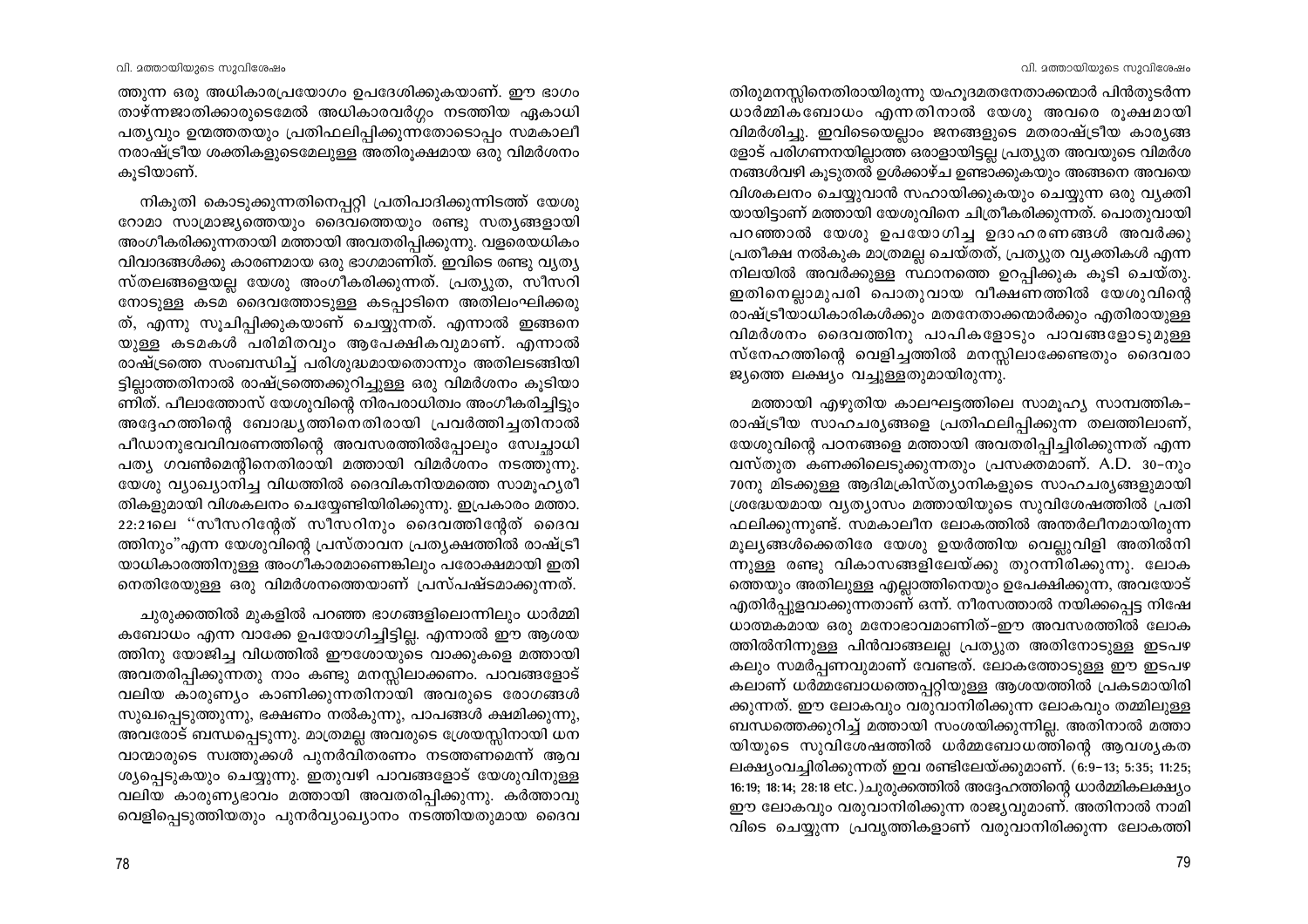ങ്ങളിലേക്ക് ഒരുവന്റെ ശ്രദ്ധ തിരിക്കുന്നു. മനുഷ്യകുലത്തിന്റെ സ്രഷ്ടാവായ ദൈവത്തിൽനിന്നാണ് ഈ ആവശ്യങ്ങൾ ഉത്ഭവി ക്കുന്നത്. ഈ ആശയത്തിന്റെ ഉറവിടം അടിച്ചമർത്തപ്പെട്ട് ദരിദ്രരാ യിത്തീർന്ന ഇസ്രായേൽക്കാരിൽനിന്നും വ്യക്തമാണ്. തങ്ങളുടെ വേദനയിലും തങ്ങൾക്കുണ്ടാകുന്ന അവഗണനകളിലും അവർ ദൈവത്തെ വിളിച്ചപേക്ഷിച്ചപ്പോൾ അവരുടെ മർദ്ദകരായ ഈജി പ്തുകാരെ അവിടുന്ന് ശിക്ഷിച്ചു. ദൈവമക്കളായതുകൊണ്ട് നാം മറ്റുള്ളവരുടെ അവകാശങ്ങൾ അംഗീകരിച്ചു കൊടുക്കേണ്ടതായി ട്ടുണ്ട് (5:44–48; 6,9). കടമകളുടെ ഒരു പട്ടിക നമുക്കില്ലെങ്കിലും സമു ഹത്തിലെ മറ്റ് അംഗങ്ങളുടെ അവകാശമായ ധർമ്മബോധത്തിന്റെ ആവശ്യകത മത്തായി വ്യക്തമാക്കുന്നുണ്ട്. ജീവിതവിശുദ്ധി, നിയ മത്തിനു മുമ്പിലുള്ള തുല്യത, ഭക്ഷണം, വസ്ത്രം, പാർപ്പിടം, വൈദ്യ സഹായം എന്നീ പ്രാഥമികാവശ്യങ്ങൾക്കുള്ള അവകാശം, ധന ത്തിന്റെയോ വെറെന്തിന്റെയെങ്കിലും അടിമകളാകാതിരിക്കാനുള്ള ദൈവദാസന്റെ അവകാശം, അനിയന്ത്രിതമായ അധികാരവിനിയോ ഗത്തിൽനിന്നും സ്വതന്ത്രമാകാനുള്ള അവകാശം ഇവ ധർമ്മബോ ധത്തിന്റെ ആവശ്യകതയെ സൂചിപ്പിക്കുന്നു. ഇവ ദൈവത്തിന്റെ പരമാധികാരത്തെ എതിർക്കുന്നില്ല, മറിച്ച് മാനുഷികാവശ്യങ്ങളോ ടുള്ള ബഹുമാനം ദൈവത്തിന്റെ പിതൃത്വത്തെയും പരമാധികാര ത്തെയും ബഹുമാനിക്കുന്നു എന്നതിന്റെ സൂചനയാണ്. മാനുഷിക അവകാശങ്ങളുടെ ദാതാവും, സംരക്ഷകനും അവിടുന്നായതു കൊണ്ട് മനുഷ്യകുലത്തിനു നേരേയുള്ള അവിടുത്തെ അധികാരം അംഗീകരിക്കുന്നിടത്തോളം കാലം ഇവയെ ചുമതലകളായി തന്നെ നാം മനസ്സിലാക്കണം. മത്തായിയുടെ സുവിശേഷത്തിൽ സമൂഹ ത്തിന്റെ അടിസ്ഥാനമായി നിൽക്കുന്ന നീതി നിലനിർത്തുവാൻ ആവശ്യമുള്ള അനുഷ്ഠാനവിധികൾ ധർമ്മബോധം എന്ന ആശയ ത്തിൽ അടങ്ങിയിരിക്കുന്നത് കാണാം. ഓരോ ക്രിസ്ത്യാനിയുടേയും അവകാശങ്ങൾ തന്റെ സഹോദരൻ തന്നിൽനിന്ന് ആവശ്യപ്പെടുന്ന കാര്യങ്ങളിൽ വ്യക്തമാകുന്നു. അവനെ സ്നേഹിക്കുന്നതു വഴി യായും സംരക്ഷിക്കുന്നതുവഴിയായും ദൈവത്തെ അനുസരിക്കുന്നു എന്നതാണ് ഈശോയുടെ പ്രബോധനത്തിന്റെ ചുരുക്കം. കാരണം മനുഷ്യസമൂഹത്തിന്റെ സ്നേഹം വഴിതെറ്റുന്നു. ധർമ്മബോധം ആവ ശ്യപ്പെടുന്ന മാനുഷികാവശ്യങ്ങളുടെ സംരക്ഷണത്തിനും ഉപരി സ്നേഹത്തിനും ഘടനാപരമായ മാറ്റങ്ങൾ നമ്മിൽ ഉണ്ടായേ തീരു. അതിന് മനസ്താപവും ക്ഷമയും അതൃന്താപേക്ഷിതമാണ്.

സമൂലം നവീകരിക്കപ്പെട്ട സാമൂഹിക ബന്ധങ്ങളുടെ ആവശ്യ കത വ്യക്തമാക്കുന്ന, പ്രത്യേകിച്ചും ഈശോയുടെ സാമൂഹികമ

ലൂള്ള നമ്മുടെ പ്രവേശനത്തെയോ തിരസ്ക്കരണത്തെയോ തീരു മാനിക്കുന്നത് (5:20; 6:33). എങ്ങനെ ആയിരുന്നാലും ഈ ലോക മാണ് ക്രിസ്തീയ അനുസരണത്തിന്റെ യഥാർത്ഥ മേഖലയെന്ന് അദ്ദേഹത്തിനു ബോദ്ധ്യം ഉണ്ടായിരുന്നു. അങ്ങനെയെങ്കിൽ എന്തെ ല്ലാമാണ് മത്തായിയുടെ സുവിശേഷത്തിൽ ധർമ്മബോധത്തിന്റെ ആവശ്യകതകൊണ്ട് വിവക്ഷിച്ചിരിക്കുന്നത്?

#### നിഗമനങ്ങൾ

ധർമ്മബോധത്തിൽനിന്നും ഉരുത്തിരിയുന്ന പ്രധാനപ്പെട്ട ആശ യങ്ങളിൽ ഒന്ന്, അത് മനുഷ്യജീവന്റെ മുല്യത്തിനും മനുഷ്യമഹത്വ ത്തിനും തെളിവു നൽകുന്നു എന്നതാണ്. ഈശോ ഒരു വിപ്ലവകാ രിയല്ലെങ്കിൽ അവിടുത്തെ ഈ പ്രത്യേക നിലപാടിന് ഇത്തരം ഒരു വിശദീകരണത്തിന്റെ ആവശ്യമുണ്ട്. പുരുഷമേധാവിത്വത്തിന്റെ കാലഘട്ടത്തിൽ സ്ത്രീകൾക്ക് അംഗീകാരം ലഭിക്കുന്ന ഒരു പദവി യിലേക്ക് അവരെ ഉയർത്തിയത് ഇതിന് ഒരു ഉദാഹരണമാണ്. ഈ സന്ദർഭത്തിൽതന്നെ മറ്റുള്ളവരെ താഴ്ന്നവരായി കാണുന്ന തന്റെ ജനത്തിന്റെ ദുരഭിമാനം നിറഞ്ഞ പ്രത്യയശാസ്ത്രങ്ങളെ ഛിന്നഭി ന്നമാക്കുന്ന ഈശോയെയാണ് മത്തായി ചിത്രീകരിച്ചിരിക്കുന്നത്. അതിലുപരി വളരെ വ്യക്തമായി പലയിടത്തും മോശയുടെ പാവ നനിയമങ്ങളെ ചോദ്യം ചെയ്യുന്ന ഈശോയെക്കാണാം. അവയ്ക്കു പകരം തനിമയുള്ള മനുഷ്യബന്ധങ്ങളെ ദൈവത്തിന്റെ ആഗ്രഹ മായി ചിത്രീകരിച്ചിരിക്കുന്നു. അതിനുശേഷം, സ്നേഹം ദൈവപ രിപാലനയിൽ ഉറച്ചിരിക്കുന്നതുകൊണ്ട് ശത്രുക്കളെ സ്നേഹിക്ക ണമെന്ന് കല്പിക്കുകയും ചെയ്യുന്നു. ഇവ കൂടാതെ പാവങ്ങളോ ടുള്ള ഈശോയുടെ അനുകമ്പയും, പരസ്പരം പൊറുക്കണമെന്ന അവിടുത്തെ പ്രബോധനവും, പലരുടെ മോചനദ്രവ്യമായി അവി ടുന്ന് നൽകിയ ജീവനും പരിഗണിച്ചാൽ അവ മനുഷ്യന്റെ മൂല്യത്തെ വ്യക്തമാക്കുന്നതായി കാണാം. ഓഫീസുകളിൽനിന്ന് ജനങ്ങൾക്കു ണ്ടാകുന്ന മോശമായ പെരുമാറ്റങ്ങൾ, കൂലി ലഭിക്കുന്നതുമായി ബന്ധ പ്പെട്ട് തൊഴിലാളികൾക്കുണ്ടാകുന്ന അപമാനങ്ങൾ ദ്രോഹബു ദ്ധിയും വിദ്വേഷവും കൈമുതലാക്കിയിരിക്കുന്ന രാഷ്ട്രീയരംഗങ്ങൾ എല്ലാം നാം ഇനിയും വളരെയേറെ പ്രതീക്ഷിക്കേണ്ടതായിട്ടുണ്ട് എന്ന് വ്യക്തമാക്കുന്നു. നമ്മുടെ സ്നേഹം രാഷ്ട്രീയ ജീവിതത്തെ വിശുദ്ധീകരിക്കുന്നു; സമുഹങ്ങളെ ഉറപ്പിക്കുന്നു, മനുഷ്യവൃക്തിക ളുടെ മഹാതാല്പര്യത്തെ എടുത്തുകാണിക്കുന്നു.

മനുഷ്യവ്യക്തിയുടെ (മുല്യത്തിലുള്ള) വിശ്വാസവും അവന്റെ ക്ഷേമത്തിലുള്ള താല്പര്യവും മനുഷ്യന്റെ അടിസ്ഥാന ആവശ്യ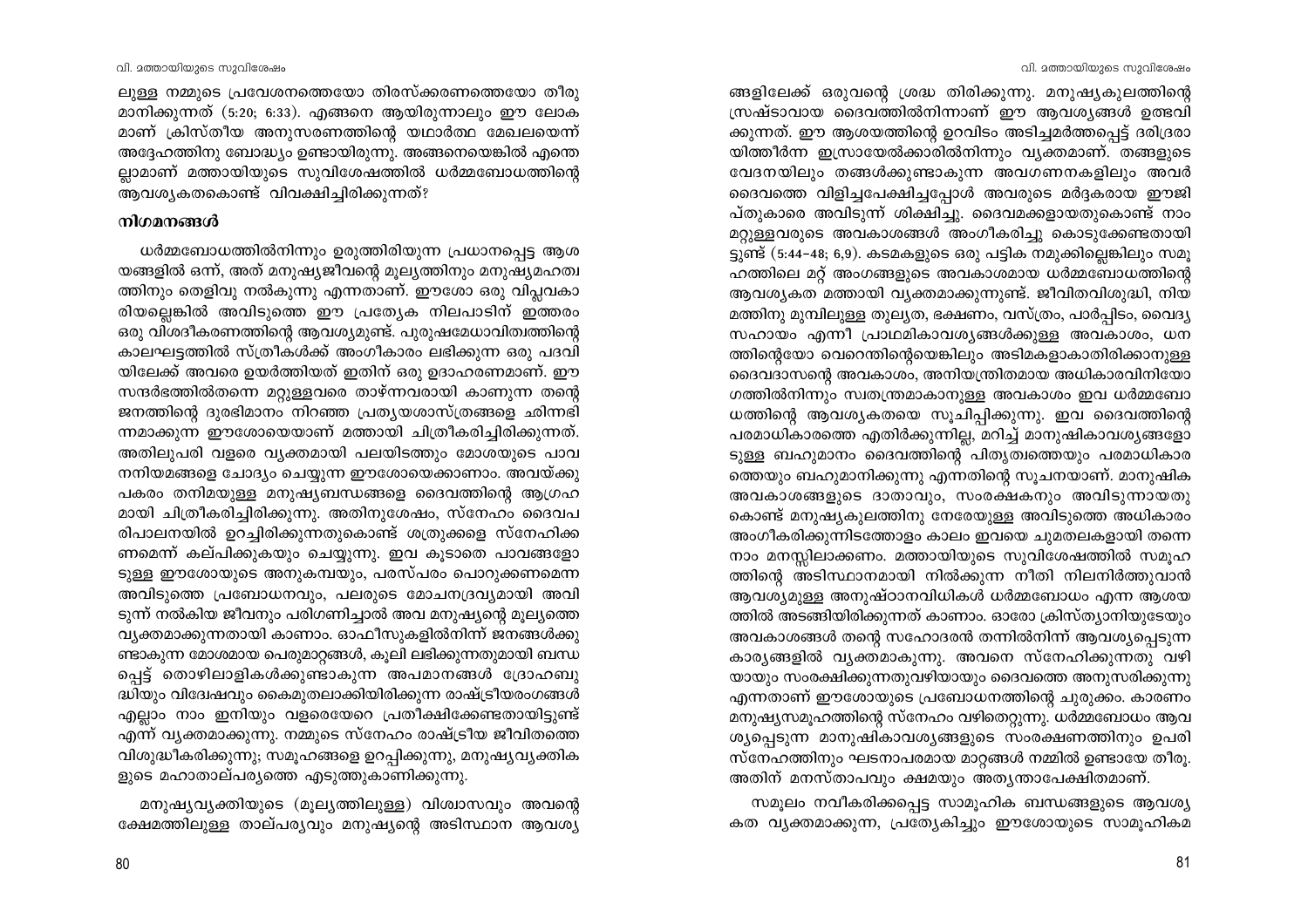ത്തെയും ഒരുമിച്ച് സേവിക്കുവാൻ സാധ്യമല്ല എന്നതും (6:19–21, 24) ലോകത്തിൽ നിക്ഷേപങ്ങൾ സുക്ഷിക്കുന്നത് മൗഢ്യമാണ് എന്നതും ധനവാൻ സ്വർഗ്ഗരാജ്യത്തിൽ പ്രവേശിക്കുകയില്ല (19:12f) എന്നതും അത്ര നിസ്സാരമായിക്കാണരുത്. ലോകത്തിൽ കർത്താ വിന്റെ സേവകരാകുന്നത് അവിടുത്തെ സൃഷ്ടികൾക്ക് ശുശ്രൂഷ ചെയ്യുന്നതിലുടെയാണ്. ഒരാളിൽ കുന്നുകൂടിയിരിക്കുന്ന ധനം ഒന്നു കിൽ മറ്റുള്ളവർക്ക് ഇല്ലാത്തതുകൊണ്ടാകാം; അല്ലെങ്കിൽ പാവപ്പെ ട്ടവരോടുള്ള അനുകമ്പയുടെ കുറവുകൊണ്ടാവാം; അല്ലെങ്കിൽ സമ്പത്ത് പങ്കിടാത്തതുകൊണ്ടാകാം. ഇനി അതുമല്ലെങ്കിൽ പാവ പ്പെട്ടവരെ ചൂഷണം ചെയ്യുന്നതുകൊണ്ടാകാം. 19:21ൽ കാണുന്ന തുപോലെ ആദിമക്രിസ്ത്യാനികൾ ധനത്തിന്റെ കാര്യത്തിൽ ദൈവത്തെ ആശ്രയിച്ചിരുന്നു എന്ന വസ്തുത പലരും മറക്കുന്നു. ആദ്യനുറ്റാണ്ടുകളിൽ ക്രിസ്തുമത പ്രസ്ഥാനത്തിന്റെ ഭാഗമായിരുന്ന വർക്ക് ധനവിനിയോഗത്തിന്റെ കാര്യത്തിൽ വെല്ലുവിളികൾ നേരി ടേണ്ടിയിരുന്നു. ധനപരമായ കാര്യങ്ങൾക്ക് പ്രത്യേകമായി സംവി ധാനങ്ങൾ ഇല്ലായിരുന്നെങ്കിലും തല്ക്കാലനിവൃത്തിക്കു എന്തെ ങ്കിലും പദ്ധതി ഉണ്ടായിരുന്നു എന്നുവേണം കരുതാൻ. ഇതിൽനിന്നു വരുന്നത്, മറ്റുള്ളവരിൽനിന്നു ചൂഷണം നടത്താതെ ലളിത ജീവിതശൈലി സ്വീകരിക്കണമെന്നുള്ളതാണ്. ഈ പ്രബോ ധനം മത്തായിയുടെ സമൂഹത്തെ ഉറപ്പിക്കുകയും സ്വന്തമെന്ന ബോധത്തോടൊപ്പം കുട്ടായ്മയുടെ ചൈതന്യം അവരിൽ നിറക്കു കയും ചെയ്തു. ഇത് ആദിമക്രിസ്ത്യാനികളുടെ ഒരു പ്രത്യേകതയാ യിരുന്നു. ധനത്തെപ്പറ്റിയുള്ള പ്രഥമ പ്രതിപാദനത്തിന്റെ കാർക്കശ്യം (eg.19:2ff) കുറച്ചു എന്നുള്ളതു ആ പ്രബോധനത്തിന്റെ ശാശ്വത മായ പ്രാധാന്യത്തെ സൂചിപ്പിക്കുന്നു. ധനത്തെപ്പറ്റിയുള്ള ക്രിസ്ത്വാ നുയായിയുടെ നിലപാട് ഇന്നത്തെ സാഹചര്യവുമായി യോജിച്ചു പോകുകയില്ല. ഇന്നത്തെ നിലയനുസരിച്ചു ദശാംശം കൊടുക്കു ന്നതും (23:23) ധർമ്മദാനം (6:1) കൊടുക്കുന്നതും പാവപ്പെട്ടവരുടെ ആവശ്യങ്ങൾക്കു മതിയാകും. പാവപ്പെട്ടവരോടുള്ള ഔദാര്യം മാത്രം പോര (23:23) അവരെ അവഗണിക്കരുത് എന്നു പറയുന്ന ക്രിസ്തു വിനെയാണ് മത്തായി ചിത്രീകരിക്കുന്നത്. പുനർവിതരണത്തെപ്പറ്റി പറഞ്ഞിരിക്കുന്ന തുടർന്നു വരുന്ന ഭാഗങ്ങളിൽ അതിനുശേഷം എന്തു ചെയ്യണം എന്ന് പറഞ്ഞിട്ടില്ല. മത്തായിയുടെ സുവിശേഷ ത്തിൽ മാത്രം കാണുന്ന മുന്തിരിത്തോട്ടത്തിലെ ജോലിക്കാരുടെ ഉപമയിൽ (20:1-16) തോട്ടത്തിന്റെ ഉടമ താൻ വിളിച്ചവർക്കെല്ലാം ജോലി നൽകുന്നതും ഉടനെതന്നെ പ്രതിഫലം നൽകുന്നതും കാണുന്നു. ഈ കാഴ്ചപ്പാടിനുവേണ്ട പ്രാധാന്യം നാം നൽകേണ്ട

വി. മത്തായിയുടെ സുവിശേഷം

നോഭാവം വ്യക്തമാക്കുന്ന ഭാഗങ്ങൾ മത്തായിയുടെ സുവിശേഷ ത്തിൽ കാണാം. മാനുഷിക ബന്ധങ്ങളുമായി ബന്ധപ്പെട്ടു കിടക്കുന്ന പ്രവർത്തനങ്ങളെ സുചിപ്പിക്കുന്ന ധർമ്മബോധം എന്ന ആശയ ത്തിൽ ഉൾക്കൊണ്ടിരിക്കുന്ന ദൂരവ്യാപകങ്ങളായ അനേകം നിർദ്ദേ ശങ്ങൾ അതിൽ ഉണ്ട്. ശിഷ്യത്വത്തിന്റെ പൂർണ്ണമായ ഒരു വീക്ഷണം ഇവിടെ നൽകിയിരിക്കുന്നത് ഈശോയുടെ പ്രബോധനങ്ങളും പ്രവർത്തനരീതികളും തന്റെ പിൻഗാമികൾ സ്വായത്തമാക്കുന്നതി നാണ്. അനുകമ്പയ്ക്കും എളിമയ്ക്കും സേവനത്തിനും ഊന്നൽകൊ ടുക്കുന്ന ഈശോയെ ചിത്രീകരിച്ചിരിക്കുന്നത് ഈ ഉദ്ദേശ്യത്തോ ടെയാണ്. ഈ നിലപാട് ഗൗരവമായി എടുത്താൽ, സമർപ്പിതസേ വനത്തിലും, ദയയിലും, ക്ഷമയിലും, സതൃസന്ധതയിലും, എളിമ യിലും നിലയുറപ്പിച്ച സാമൂഹ്യബന്ധങ്ങളിലെ നവീന മാതൃക കൾക്കുവേണ്ടിയുള്ള ഈശോയുടെ വിളി ശ്രവിച്ചാൽ ഇന്ന് നില വിലിരിക്കുന്ന സാമൂഹ്യ, രാഷ്ട്രീയ, സാമ്പത്തിക മേഖലകളിൽ വ്യാപകമായ മാറ്റം വരുത്താൻ സാധിക്കും. അങ്ങനെ വന്നാൽ ഉയർന്ന തോതിലുള്ള അഴിമതി, ഭരണവൈകല്യം, വ്യവസായിക സമരം, കുടുംബത്തകർച്ച, വർഗ്ഗീയ വിദ്വേഷം സമൂഹത്തിന്റെ ഉള്ളി ലുള്ളതും സമൂഹങ്ങൾ തമ്മിലുള്ളതുമായ വഴക്കുകൾ, സാമൂഹൃ ബന്ധങ്ങളിലുള്ള സങ്കുചിതത്വം എന്നിവയൊക്കെ അവസാനിക്കും. ചുരുക്കിപ്പറഞ്ഞാൽ ധർമ്മബോധത്തിൽ അധിഷ്ഠിതമാണ് നല്ല മാനു ഷിക ബന്ധങ്ങൾ. ഇതില്ലാതെ സമാധാനമോ, വികസനമോ സമു ഹത്തിന് നേടാൻ സാധിക്കുകയില്ല. പുതിയ രീതിയിലുള്ള സാമൂ ഹിക ബന്ധങ്ങളുടെ സംസ്ഥാപനം ക്രിസ്തുവിന്റെ പിൻഗാമികൾ തങ്ങളുടെ ദൈവികമായ കടമയായി കരുതണം. ഇന്നത്തെ സാമൂ ഹ്യപ്രശ്നങ്ങൾക്കെല്ലാം പരിഹാരം ഉണ്ടാക്കാൻ സാധിക്കാത്ത തിന്റെ പേരിൽ നാം ശിക്ഷിക്കപ്പെടുകയില്ല. എന്നാൽ ഇക്കാര്യ ത്തിൽ നാം യാതൊരു താല്പര്യവും കാണിക്കാതെ നിന്നാൽ നാം ശിക്ഷക്കർഹരായിരിക്കും.

ഇപ്പറഞ്ഞതിന്റെ സാരം ധർമ്മബോധത്തെപ്പറ്റിയുള്ള ഉൾക്കാ ഴ്ചയുടെ വെളിച്ചത്തിൽ സമ്പത്തും വിഭവങ്ങളും വിതരണം ചെയ്യേ ണ്ടതിന്റെ ആവശ്യകത വളരെ വലുതാണ് എന്നു വ്യക്തമാക്കുന്നു. ധനത്തെ തള്ളിപ്പറയുന്ന ഈശോയെയല്ല മത്തായി ചിത്രീകരിച്ചി രിക്കുന്നത്. മറിച്ച് സമൂഹത്തിലെ ആനുകൂല്യങ്ങൾ കുറച്ചു ലഭിക്കു ന്നവർക്കു സമ്പത്തു വിതരണം ചെയ്യാൻ ആവശ്യപ്പെടുന്ന ഈശോ യെയാണ്. പാവപ്പെട്ടവർക്ക് ഭക്ഷണം, വസ്ത്രം, പാർപ്പിടം, വൈദ്യ സഹായം ഇവയെല്ലാം വേണം. സ്വർഗ്ഗരാജ്യത്തിലെ അനന്തനിക്ഷേ പവുമായി (13:44-46) തട്ടിച്ചുനോക്കുമ്പോൾ ധനത്തെയും ദൈവ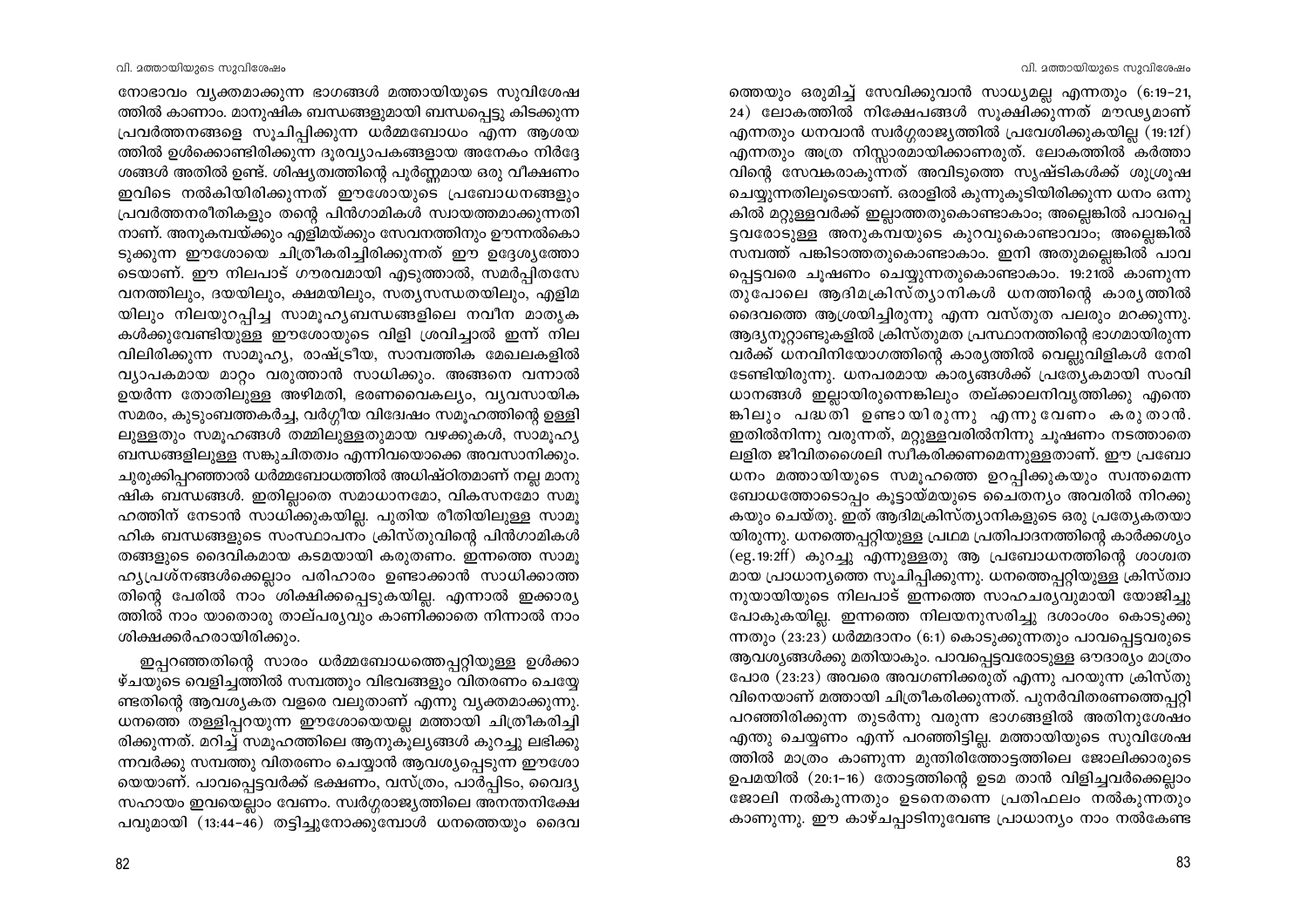ക്രിസ്ത്യാനികൾ സജീവ രാഷ്ട്രീയത്തിൽ പ്രവർത്തിക്കേണ്ടിയി രിക്കുന്നു. ഇങ്ങനെ പ്രവർത്തിച്ചാൽ സ്വയം സംരക്ഷിക്കാൻ കഴി വില്ലാത്ത (11:4–5, 23:23, 25:31–46) സാധുക്കളുടെ വ്യക്തിസ്വാതന്ത്ര്യ ത്തെയും മാഹാത്മ്യത്തെയും കാക്കുവാൻ സാധിക്കും. അതുപോലെ മനുഷ്യന്റെ പ്രാഥമികാവശ്യങ്ങൾ, തുല്യാവസരങ്ങൾ, തൊഴിൽ, വസ്തുവിന്റെയും ജീവന്റെയും സംരക്ഷണം എന്നിവയിലൊക്കെ ശ്രദ്ധിക്കാൻ സാധിക്കും. ക്രിസ്തീയവിശ്വാസം സജീവമായതു കൊണ്ട് വിമർശനം മാത്രം പോരാ, നേരിട്ട് രാഷ്ട്രീയത്തിൽ ഇട പെടുകയും ചെയ്യണം. ഇക്കാര്യം സുവിശേഷത്തിൽ വ്യക്തമായി പറഞ്ഞിട്ടില്ലെങ്കിലും നേരിട്ടുള്ള സ്വഭാവം ഇതിന് കൈവരുന്നുണ്ട്. ദൈവത്തിന്റെ തിരുമനസ്സ് ഭൂമിയിലുമാകണമേ എന്ന് പ്രാർത്ഥിക്കു ന്നത് ശരിതന്നെ (6:10). എല്ലാ പ്രശ്നങ്ങൾക്കും ഉത്തരം കണ്ടുപി ടിക്കുക ക്രിസ്ത്യാനിയുടെ ലക്ഷ്യമല്ലെങ്കിലും അവയിൽ ശ്രദ്ധയും താല്പര്യവും കാണിക്കേണ്ടതായിട്ടുണ്ട്. പലരും വിചാരിക്കുന്നത് ക്രിസ്തുമതം തികച്ചും വ്യക്തിപരമായ ഒരു കാര്യമായതുകൊണ്ട് നിഷ്പക്ഷമായി നിൽക്കുന്നതാണ് ക്രിസ്ത്യാനികൾക്ക് നല്ലത് എന്നാ ണ്. ക്രിസ്തീയതക്ക് സാമൂഹികമായ പരിണിതഫലങ്ങളുണ്ട്. അതു കൊണ്ട് അനീതി നിലനില്ക്കുമ്പോൾ അതിനെ എതിർക്കാതിരി ക്കുക എന്നത് മർദ്ദകരെ പിന്തുണയ്ക്കുന്നതിന് തുലൃമാണ്. ഇപ്പോൾ പറഞ്ഞ ആശയത്തിന്റെ സാമൂഹിക ധ്വനികളുടെ അവഗ ണനയാണ്. ദൈവരാജ്യം എന്ന ആശയത്തിലടങ്ങിയിരിക്കുന്ന സാമുഹൃനീതിക്കുവേണ്ടിയുള്ള പ്രയാണം ഏതൊരു സമുഹ ത്തിനും പ്രതീക്ഷയ്ക്ക് വകനൽകുന്നതാണ്. ഈ പ്രീതിയിൽ പങ്കു ചേരുക അല്ലെങ്കിൽ സത്യാന്വേഷണത്തിൽ പങ്കാളികളാവുക എന്നത് ഒരു ക്രിസ്തീയ ഉത്തരവാദിത്വമാണ്. കൂടാതെ സഹാനു ഭൂതിയുള്ള ഒരു സമൂഹം സൃഷ്ടിക്കണമെന്നാഗ്രഹിക്കുന്ന എല്ലാ വരുടേയും ഉത്തരവാദിത്വവും ആണിത്. കാന്റർബറിയിലെ മുൻ ആർച്ച് ബിഷപ്പായിരുന്ന ബിഷപ്പ് മൈക്കിൾ റാംസെ "സാമൂഹ്യമ നഃസ്ലാക്ഷിയില്ലാത്ത ദൈവാരാധന വിഗ്രഹാരാധനയാണ്" എന്ന് ശക്തമായിപ്പറഞ്ഞപ്പോൾ ഈ നിലപാടിനെ പിന്താങ്ങുകയാണ്.

അവസാനമായി കപ്പം കൊടുക്കുന്ന സംഭവം മത്തായി പ്രതി പാദിച്ചിരിക്കുന്നത് ഒരുവിധത്തിൽ പറഞ്ഞാൽ രാഷ്ട്രത്തോടുള്ള വിശ്വസ്തതയിൽ ഈശോ യാഥാസ്ഥിതിക മനോഭാവം പുലർത്തി എന്നു കാണിക്കാനാണ്. ലോകത്തിന്റെ ശക്തിയെ നീതീകരിക്കു കയോ, തള്ളിപ്പറയുകയോ, ചെയ്യുന്നില്ല അവിടുന്ന്. ദൈവത്തിന്റെ ഭാഗം സൂചിപ്പിക്കുന്ന "എന്നാൽ" എന്ന പ്രയോഗം ലോകത്തിന്റെ പരമാധികാരത്തെ ഇല്ലാതാക്കുന്നു (22:21). മത്തായി ഈ കഥ നില

വി. മത്തായിയുടെ സുവിശേഷം

താണ്. കൂടാതെ സ്വത്ത് ന്യായമായി സമ്പാദിക്കാനുള്ള മാർഗ്ഗങ്ങൾ, തൊഴിലവസരം നൽകൽ, കുലി ഉടനെ കൊടുക്കൽ, ആവശ്യമായ ക്ഷേമപ്രവർത്തനങ്ങൾ എന്നിവ പുനർവിതരണത്തിൽ അടങ്ങിയി രിക്കുന്നു. പൂതിയ ധർമ്മബോധത്തിനനുസരിച്ചുള്ള ഇത്തരത്തി ലുള്ള പുനർവിതരണം ഇന്നത്തേതുപോലെ ആദിമസഭയിൽ സങ്ക ല്പത്തിലൊതുങ്ങിനിൽക്കുന്ന ഒരാശയമായിരുന്നില്ല. വ്യാവസായി കസമരങ്ങൾക്കും, കവർച്ചക്കും, രക്തവിപ്ലവത്തിനും കാരണം ദാരി ദ്ര്യവും വലിയ തോതിലുള്ള തൊഴിലില്ലായ്മയും കൂലികൊടുക്കാ നുള്ള അനാസ്ഥയും ദരിദ്രരും ധനികരും തമ്മിലുള്ള വിടവുമാണ്. ഇവയൊക്കെ ഇല്ലാതാക്കണം. ഈ ഉൾക്കാഴ്ചയാണ് മത്തായിയുടെ സുവിശേഷത്തിൽനിന്ന് നമുക്കു ലഭിക്കുക.

മുകളിൽ പ്രസ്താവിച്ചിരിക്കുന്ന നാലു നിഗമനങ്ങളുടേയും പ്രായോഗിക കടമ ക്രിസ്ത്യാനികളുടെ ഇന്നത്തെ രാഷ്ട്രീയ പങ്കാ ളിത്തത്തെ ആശ്രയിച്ചിരിക്കുന്നു. മത്തായിയുടെ കാലത്തെ ക്രൈസ്തവർ ലോകവുമായി ഇടചേർന്നുകൊണ്ട് ഒരു സ്വാധീനം വരുത്തി. ഈശോ ഒരു രാഷ്ട്രീയചേരിയിലും അംഗമായിരുന്നില്ല. തന്റെ അനുഗാമികൾ അങ്ങനെ ചെയ്യണമെന്ന് പറഞ്ഞില്ലെങ്കിലും അവിടുത്തേക്ക് രാഷ്ട്രീയത്തെപ്പറ്റിയും രാജ്യത്തെപ്പറ്റിയും വ്യക്ത മായ കാഴ്ചപ്പാടുകൾ ഉണ്ടായിരുന്നു. മത്തായി കുറ്റം യഹുദരിലാണ് ചുമത്തിയിരിക്കുന്നതെങ്കിലും അവിടുത്തെ മരണശിക്ഷക്ക് വിധി ക്കാനുണ്ടായ കാരണം രാഷ്ട്രീയപരമായിരുന്നു. നികുതികൊടു ക്കുന്ന സംഭവത്തിൽ രാഷ്ട്രവും ദൈവവും തമ്മിലുള്ള ബന്ധത്തെ അംഗീകരിക്കുന്ന ഈശോയെയാണ് നാം മത്തായിയുടെ സുവി ശേഷത്തിൽ കാണുക. എന്നാൽ ഈ അംഗീകാരത്തിൽത്തന്നെ വിമർശനത്തിന്റെ ധ്വനിയുണ്ട്. 20:20–28 ലാകട്ടെ രാഷ്ട്രത്തെ നേരിട്ട് വിമർശിക്കുന്ന ഈശോയെയാണ് നാം കാണുക. മത്തായിയുടെ സുവിശേഷത്തിൽ ഈശോ രാഷ്ട്രത്തിന്റെ പരമപവിത്രതയെപ്പറ്റി പറയുന്നില്ല (20:25). അതുകൊണ്ട് രാഷ്ട്രമുണ്ടാക്കുന്ന സാമൂഹി ക, രാഷ്ട്രീയ, സാമ്പത്തികസ്ഥിതികൾ ദൈവത്തിന്റെ ഇഷ്ടമായി കണക്കാക്കാൻ പാടില്ല. ക്രിസ്തുമതവിശ്വാസികൾക്ക് രാഷ്ട്രീയ ത്തിൽ പങ്കെടുക്കാവുന്ന സ്ഥിതിയിലാണ് ഇന്ന്. എന്നാൽ ഈശോ യുടെയും ശിഷ്യരുടെയും കാലം അത് ആയിരുന്നില്ല. അക്കാലത്തെ അതിപ്രധാന ദൗത്യം ദൈവരാജ്യപ്രഘോഷണമായിരുന്നു. എ.ഡി. 66-70 ലെ സിലോട്ടിക്ക് ഉയർച്ചയുടെ (തീവ്രവാദചിന്ത) പരാജയ വുമായി ബന്ധപ്പെട്ട രാഷ്ട്രീയപരമായ അസ്വാസ്ഥ്യത്തിന്റെ കാല വുമായിരുന്നത്. എന്നാൽ ഇന്ന് ക്രിസ്തുവിന്റെ പ്രബോധനങ്ങൾക്ക് രാഷ്ട്രീയ നിശ്ചയങ്ങളിൽ സ്വാധീനം ഉണ്ടാകേണ്ടതിനായി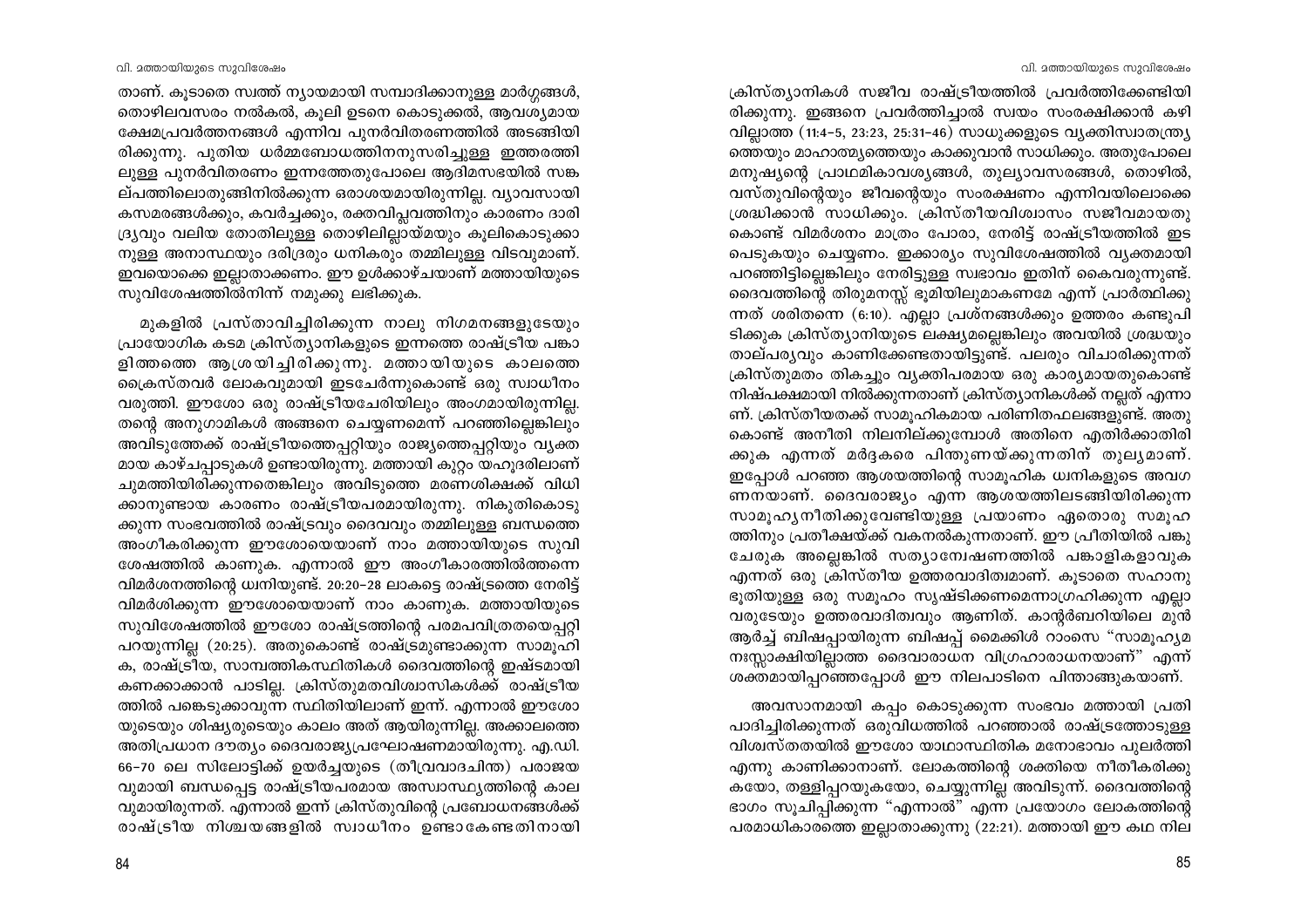ics) രണ്ടാം നിയമം വളരെക്കാലംമുമ്പുതന്നെ ഭൂമിക്ക് ജീവനെ അന ന്തകാലത്തേക്ക് സംരക്ഷിക്കാൻ സാധിക്കില്ല എന്ന യാഥാർത്ഥ്യം വെളിപ്പെടുത്തിയിട്ടുണ്ട്. ഈ കാര്യം അദ്ദേഹം എടുത്തുകാണിക്കു ന്നു. മനുഷ്യന്റെ നിശ്ചയത്തിൽനിന്നും തെറ്റുകളിൽനിന്നും ഈ ആപ ത്തുകൾ ഉണ്ടാകും. സമൂഹത്തിലും അതിലെ നേതാക്കന്മാരിലും വലിയ ഒരു മാറ്റം ഉണ്ടായെങ്കിലേ അത് ഒഴിവാക്കാനാകു. ഇശോ യുടെ കാലത്തും അദ്ദേഹത്തിന്റെ അഭിപ്രായത്തിൽ, ഇതുതന്നെ യാണ് പറഞ്ഞിരുന്നത്. ലോകത്തിന്മേലുള്ള ദൈവത്തിന്റെ വിധി മാറ്റണമെങ്കിൽ മനസ്താപം പുതിയ ധർമ്മബോധത്തിനായുള്ള ശ്രമവും വേണ്ടിയിരിക്കുന്നു. കാലയളവ് ചെറുതാണ്. എന്നാൽ ഇക്കാര്യം മനുഷ്യന്റെ ധാർമ്മിക തെരഞ്ഞെടുപ്പിനെ ആശ്രയിച്ചി രിക്കും. സമീപഭാവിയിൽ വാഗ്ദാനം ചെയ്തിരിക്കുന്ന സമുലപരി വർത്തനവിധേയമായ മനുഷ്യന്റെ സ്ഥിതിയിലുള്ള ഊന്നലാണ് 'നൂറ്റാണ്ടുകളായി ക്രിസ്തുമതത്തിന് ശക്തിയും സ്വാധീനവും നൽകി യതെന്ന് ഗാർവി ചുണ്ടിക്കാണിക്കുന്നു. ഉടനെ നടപ്പാക്കേണ്ടതും സമൂലമായ പരിവർത്തനത്തിന് വിധേയമാകേണ്ട, മനുഷ്യസ്വഭാവ ത്തെപ്പറ്റിയുള്ള ആശയമാണ് ക്രിസ്തുവിന്റെ സന്ദേശങ്ങളിലെ ഏറ്റം പ്രധാനപ്പെട്ട ഘടകങ്ങളിലൊന്ന്. ഇതൊരിക്കലും പ്രാകൃതമോ, കാലഹരണപ്പെട്ടതോ, മിഥ്യയായി തള്ളിക്കളയേണ്ടതോ ആയ ഒരാ ശയമല്ല.

എല്ലാ സുവിശേഷങ്ങളിലും വൃക്തമായിരിക്കുന്നതുപോലെ ദൈവരാജ്യത്തെപ്പറ്റിയുള്ള ആശയങ്ങളിൽ അവിടുന്ന് തന്റെ സമ കാലീനരിൽനിന്ന് വളരെയേറെ മാറിനിന്നിരുന്നു എന്നത് ശ്രദ്ധേ യമാണ്. ഈശോ ഈ വിഷയത്തിൽനിന്ന്, ദേശീയവും, സൈനി കവും അനുഷ്ഠാനപ്രധാനവുമായ മാനങ്ങളൊക്കെ നീക്കിക്കളഞ്ഞു. ആ പദത്തിന്റെ ഉൾക്കാമ്പ് നിലനിർത്തിക്കൊണ്ട് അതിന് ഒരു പുതിയ പശ്ചാത്തലവും, പുതിയ ഉള്ളടക്കവും നൽകി. അതനുസ രിച്ച് ദൈവരാജ്യം സമാഗതമാകുമ്പോൾ മനുഷ്യരുടെ ഉള്ളിലുള്ള ആഗ്രഹങ്ങളെ സഫലീകരിച്ചുകൊണ്ട് അവിടുത്തെ ഭരണം സംസ്ഥാ പിതമാകും. മത്തായി മനസ്സിലാക്കിയിരിക്കുന്നതുപോലെ ഈ പ്രതീ ക്ഷ, അനുകമ്പ, സൗമൃപ്പെടുത്തൽ, ക്ഷമ, സന്തോഷം, സേവനം, വിശ്വസ്തത, സമ്പത്തിന്റെ വിതരണം മുതലായ ആശയങ്ങളുമായി ബന്ധപ്പെട്ടിരിക്കുന്നു. മറ്റു വാക്കുകളിൽ പറഞ്ഞാൽ ഈശോ രോഗി കൾക്കും, പാവങ്ങൾക്കും, മർദ്ദിതർക്കുംവേണ്ടിയുള്ള ശുശ്രൂഷയുടെ സന്ദർഭത്തിലാണ് ദൈവരാജ്യത്തിന്റെ സാമീപ്യത്തെപ്പറ്റി പറഞ്ഞി രിക്കുന്നത്. ഇത്തരം ആശയങ്ങളുടെ പ്രഘോഷണത്തിൽനിന്നാണ് സുവിശേഷത്തിന്റെ അവസാനത്തിൽ കാണുന്നതുപോലെ ഈശോ

വി. മത്തായിയുടെ സുവിശേഷം

നിർത്താൻ കാരണമുണ്ട്. ഒന്നുകിൽ രാഷ്ട്രത്തോടുള്ള ഉത്തരവാ ദിത്വം നിർവ്വഹിക്കാൻ അന്നത്തെ ക്രിസ്ത്യാനികൾ മടികാണിച്ചി രുന്നു. അല്ലെങ്കിൽ റോമൻ ഭരണത്തിൽ അവർ പീഡനം സഹിച്ചി രുന്നതുകൊണ്ട് രാഷ്ട്രത്തോട് ഉണ്ടായ എതിർ നിലപാടിനെ തട യാനായി ഈ പ്രബോധനം ആവശ്യമായിരുന്നു. ഈശോ നികുതി നേരിട്ട് കൊടുത്തോ എന്ന് ഈ സംഭവം വ്യക്തമാക്കുന്നില്ലായിരി ക്കാം. എന്നാൽ നികുതിയിൽനിന്ന് ഒഴിഞ്ഞുമാറാൻ ശ്രമിക്കരുത് എന്ന് ഇവിടെ വ്യക്തമാണ്. ജനങ്ങളുടെ നന്മയ്ക്കുവേണ്ടിയുള്ള ഭരണവും മറ്റ് പൊതുപരിപാടികളും നടക്കുന്നതിന് ഇത്തരം സഹായം അവശ്യമാണ്.

മത്തായിയുടെ സുവിശേഷത്തിലെ ക്രിസ്തുവിന്റെ പ്രബോധ നങ്ങൾക്ക് ബഹുഭൂരിപക്ഷം പണ്ഡിതന്മാരും ഒരു സാമൂഹികപ്ര സക്തി നൽകുന്നതായി കാണുന്നില്ല. ഈ വാദത്തിനെതിരായി പലരും നില്ക്കുന്നുണ്ടെങ്കിലും ധൈര്യത്തോടെ ഇതിനെ ഉറപിച്ചു പറയുന്നവർ ചുരുക്കം ചിലരേ ഉള്ളൂ.

ഈശോയുടെ രാഷ്ട്രീയം (Politics of Jesus [1972])എന്ന തന്റെ പുസ്തകത്തിൽ യോഡെർ ക്രിസ്തുവിന്റെ പ്രബോധനങ്ങൾക്ക് സാമുഹികമാനങ്ങൾ പലരും കണ്ടെത്താത്തതിന് ആറ് കാരണ ങ്ങൾ നൽകുന്നുണ്ട്. അവയിൽ ഉൾപ്പെടാത്ത ഏറ്റവും പ്രധാനപ്പെട്ട വാദം ക്രിസ്തുവിന്റെ കാലവും ഇന്നത്തെ വലിയ വിടവിനെപ്റ്റി യുമുള്ളതാണ്. ഭൂരിപക്ഷം പേരുണ്ടാക്കിയ സന്നിഗ്ദ്ധാവസ്ഥയും ഇത് കൈകാര്യം ചെയ്യുന്നതിലെ ഉൽക്കണ്ഠയും എ.ഇ. ഹൾവിയെ ഈയിടെ പുറത്തിറക്കിയ 'ഈശോയും ചരിത്രബന്ധനങ്ങളും' (Jesus and the Constaints of History [1982]) എന്ന പുസ്തക ത്തിൽ ഇക്കാര്യത്തെ സ്പഷ്ടമാക്കുകയും ചെയ്യാൻ പ്രേരിപ്പിച്ചി ട്ടുണ്ട് എന്ന് തോന്നുന്നു.

വർത്തമാനകാലത്തെ മനുഷൃപ്രയത്നങ്ങൾക്ക് അർത്ഥം നൽകാൻവേണ്ടി രൂപപ്പെടുത്തിയിട്ടുള്ള അംഗീകാരം ലഭിച്ച ഒരു ഭാഷാശൈലിയാണ് യുഗാന്തൃബോധസങ്കല്പം എന്നാണ് "ഈശോയും കാലവും" എന്ന ആദ്യഅധ്യായത്തിൽ ചർച്ചചെയ്യു ന്നത്. നിർണ്ണായകമായ ഭാവിയുടെ വെളിച്ചത്തിൽ വർത്തമാനകാ ലത്തിന് അർത്ഥം കൊടുക്കുന്ന ഈ ധാരണ (ആശയം) നമ്മുടെ സമകാലീനചരിത്രത്തിന് അന്യമല്ല. മനുഷ്യചരിത്രത്തിന് ഭീഷണി യായി നില്ക്കുന്ന രണ്ട് വസ്തുതകളെ അദ്ദേഹം എടുത്തു കാണി ക്കുന്നു: അണുയുദ്ധവും ജീവനാശത്തിന് കാരണമാകാവുന്ന പരി സരമലിനീകരണവും. പ്രവർത്തനശാസ്ത്രത്തിലെ (Thermodynam-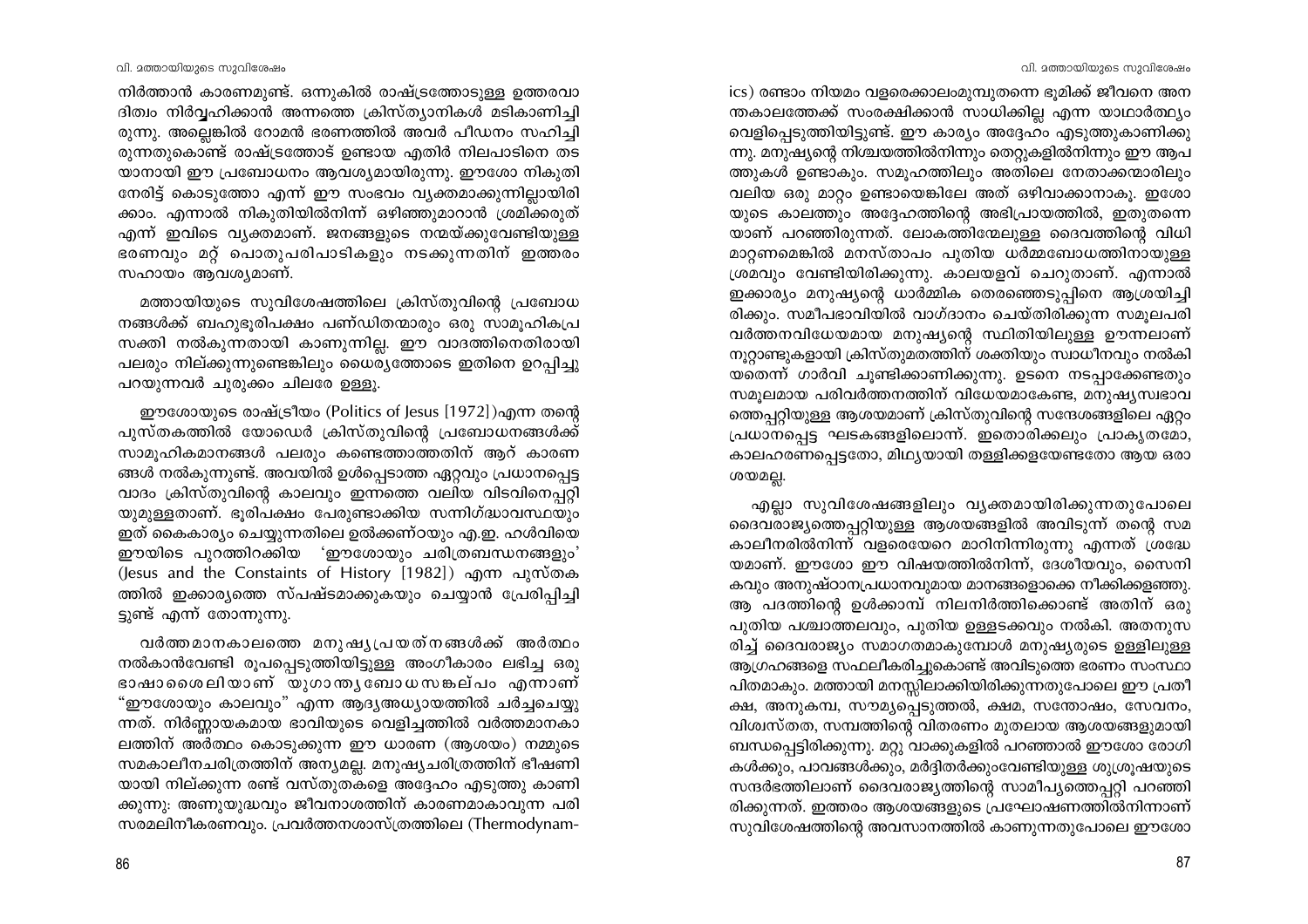തന്റെ ശിഷ്യൻമാരെ, ദുഷിച്ചതും വഴിപിഴച്ചതുമായ തലമുറയുടെ പക്കലേക്കു ആനയിക്കുന്നത്.

മത്തായി ചിത്രീകരിച്ചിരിക്കുന്ന ദൈവരാജ്യപ്രഘോഷണത്തിന്റെ പ്രാധാന്യം ദൈവരാജ്യം സമാഗതമാകുന്നതെന്നാണ്, അല്ലെങ്കിൽ ലോകം അവസാനിക്കുന്നത് എന്നാണ് എന്ന വസ്തുത ഈശോ വെളിവാക്കിയിട്ടില്ല എന്നതത്രേ (24:36, 25:13). അതിനുപകരം അവി ടുന്നു ദൈവരാജ്യസംസ്ഥാപനത്തിന്റെ ആവശ്യകതക്കും കടമക ളുടെ നിർവഹണത്തിനുമുള്ള അർപ്പണത്തിനും പ്രാധാന്യം കൊടു ക്കുന്നു. ഈ നിലപാടുകൾ ശരിയാണെങ്കിൽ ഈശോയുടെ ധാർമ്മിക പ്രബോധനങ്ങൾക്കെല്ലാം ശാശ്വതമായ, എല്ലാ തലമുറ കളേയും എല്ലാ മനുഷ്യബന്ധങ്ങളെയും ബാധിക്കുന്ന സ്വഭാവം ഉണ്ട്. ഇതിന്റെ അർത്ഥം മുൻപറഞ്ഞ പണ്ഡിതന്മാർ മിക്കവരും ഈശോയുടെ സന്ദേശത്തിന്റെ ചലനാത്മകമായ അന്തഃസത്തകൾക്ക് കൊടു ക്കാതെ അപ്രധാനകാര്യങ്ങൾക്ക് പ്രാധാന്യം പ്രാധാന്യംകൊടുത്തു എന്നതാണ്.

ചുരുക്കത്തിൽ, ദൈവരാജ്യം മനുഷ്യനെ ലോക യാഥാർത്ഥ്യങ്ങ ളിലേക്കും ദൈവത്തിന്റെ ലോകത്തിൽനിന്നുള്ള അവകാശങ്ങളി ലേക്കും നയിക്കുന്നു. വരാൻപോകുന്ന ആ രാജ്യത്തോടുള്ള വിശ്വ സ്തത ഇപ്പോഴുള്ളതിന് പുതിയ ഒരു മാനംകൊടുക്കുകയാണ്. അങ്ങ നെ, ഇപ്പോഴുള്ളതു വെറുതെ കാത്തുനിൽക്കാനുള്ള സ്ഥലമല്ലാ തായിത്തിരുകയും മറിച്ച് സമ്പൂർണ്ണ പരിവർത്തനവിധേയമായ ഭാവി യിലേയ്ക്കുള്ള മാറ്റത്തിന് വിധേയമായിത്തീരുകയും ചെയ്യുന്നു. ഭാവിയെപ്പറ്റിയുള്ള കർത്താവിന്റെ പ്രബോധനത്തിന്റെ വെളിച്ച ത്തിലും അവയുടെ സുവിശേഷകൻ വിശദീകരിച്ചിരിക്കുന്ന ഇപ്പോ ഴത്തെ സൂചനകളിലും വ്യക്തമാക്കിയ സാധ്യതകൾ ഇന്നിനെ മാറ്റി മറിക്കുന്നു. ക്രിസ്തുവിന്റെ ആ പ്രബോധനങ്ങൾക്ക് ഉള്ള മൗലിക മായ അനശ്വരതയാണ് സുവിശേഷകരുടെ കാലത്തെപ്പോലെ ഇന്നും അവർക്ക് അർത്ഥവും വ്യാപ്തിയും കൊടുക്കുന്നത്.

സ്വന്തം സമൂഹത്തിനുവേണ്ടി സുവിശേഷകന്മാർ തങ്ങളുടെ സുവിശേഷങ്ങൾക്ക് തനതായ ദൈവശാസ്ത്രസ്വഭാവം നൽകി എന്നത് ഈശോയുടെ സന്ദേശത്തിന്റെ അനശ്വരതയെ എടുത്തു കാട്ടുന്നു. സുവിശേഷകന്മാർ വർണ്ണിച്ചിരിക്കുന്ന ഈശോയുടെ സന്ദേശങ്ങളിൽ കാണുന്ന "കാലാന്ത്യവും" "സാംസ്കാരികബ ന്ധന"ങ്ങളും നാം മനസ്സിലാക്കുമ്പോൾ മാനുഷിക പ്രശ്നങ്ങൾ എന്നും നിലനിൽക്കും എന്നത് ഒരു വസ്തുതയാണ്. ഒരുപക്ഷേ ചിലതു മറ്റു രൂപങ്ങളിൽ പ്രത്യക്ഷപ്പെടുകയോ ചുരുക്കമായി ഇല്ലാ

താവുകയോ ചെയ്യാനും സാധ്യതയുണ്ട്. അങ്ങനെ വരുമ്പോൾ പശ്ചാത്തലം മാറുന്നുണ്ട് എന്നാൽ അന്തസത്തയിൽ മാറ്റം വരു ന്നില്ല.

ചുരുക്കത്തിൽ, മത്തായിയുടെ സുവിശേഷത്തിൽ കാണുന്ന ധർമ്മബോധത്തെപ്പറ്റിയുള്ള ക്രിസ്തുവിന്റെ പ്രബോധനം ക്രിസ്തീയ ജീവിതത്തെ അതിന്റെ പരിപൂർണ്ണ വ്യാപ്തിയിൽ സൂചി പ്പിക്കുന്നു എന്നു പറയാം. വർത്തമാനകാലവും ഭാവിയിലേക്ക് നീങ്ങു ന്നതുകൊണ്ട് ഇന്നു ചെയ്യുന്ന ധർമ്മപ്രവൃത്തികൾ സ്വർഗ്ഗരാജ്യ ത്തിൽ പ്രവേശിക്കാൻ സഹായിക്കുന്നു എന്ന് വ്യക്തമാക്കുന്നു. തദ നുസരണം താഴെ പറയുന്ന ആറ് സാമുഹിക നിഗമനങ്ങൾ ഉരു ത്തിരിയുകയാണ്: മനുഷ്യജീവന്റെ വിലയിലുള്ള ബോധ്യം, മനുഷ്യ അവകാശങ്ങളുടെ സംരക്ഷണം, പുതിയരീതിയിലുള്ള മനുഷ്യബ ന്ധത്തിനായുള്ള പ്രവൃത്തികൾ, സമ്പത്തിന്റെ പുനർവിതരണം, രാഷ്ട്രീയ കർത്തവ്യങ്ങൾ എന്നിവയാണ്.

(ബൈബിൾ ഭാഷ്യം, വാല്യം 17, ലക്കം 1, മാർച്ച് 1988)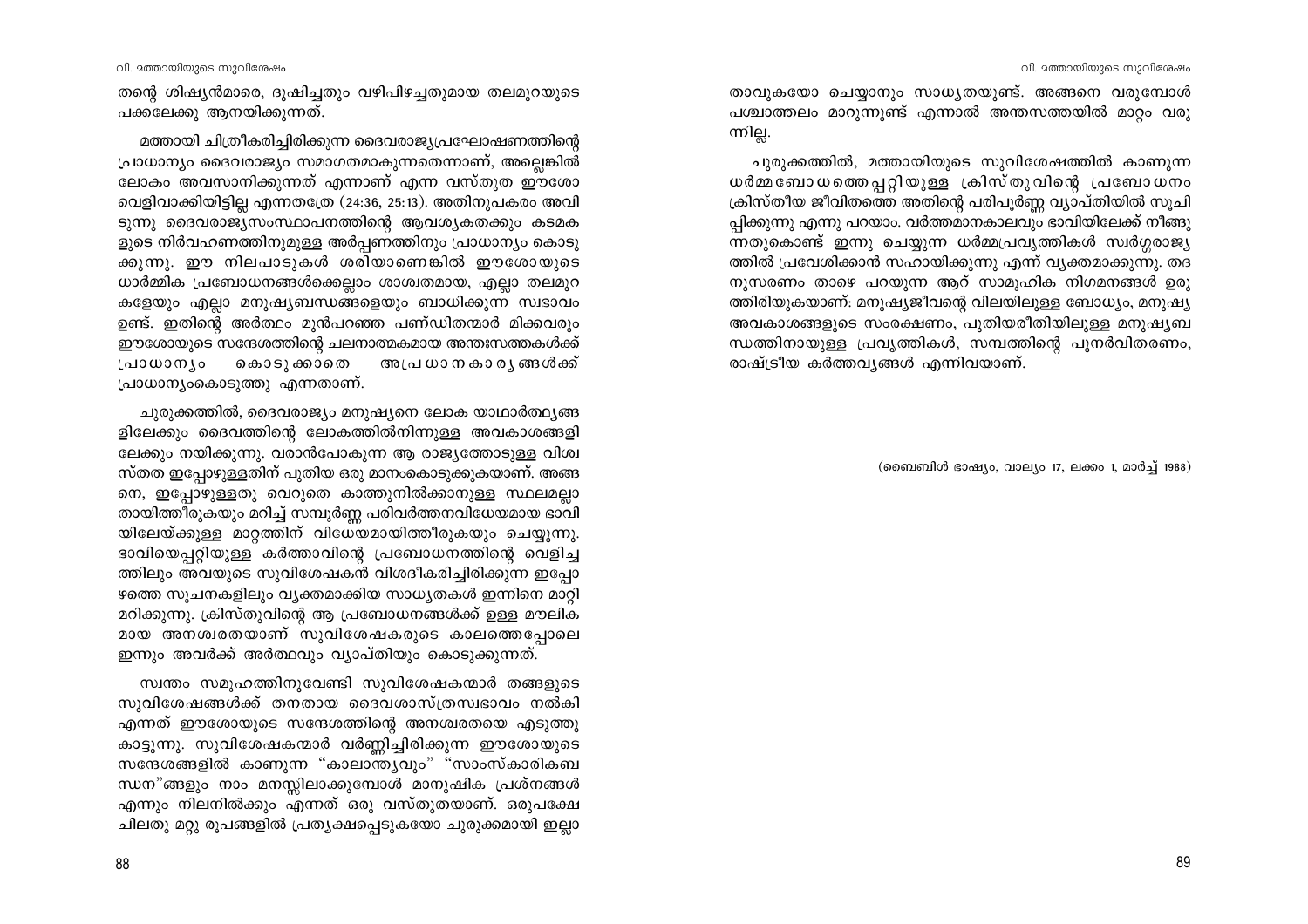ണകൾക്കധീനനായിരുന്നില്ലേ? തന്റെതന്നെ തലമുറയിൽ മനുഷ്യ പുത്രൻ ആഗതനാകും എന്ന് അവിടുന്ന് വിശ്വസിച്ചിരുന്നില്ലേ? നിത∖ രക്ഷ, നിതൃശിക്ഷ എന്നീ പദങ്ങളുടെ അർത്ഥമെന്താണ്? യുഗാ ന്ത്യം മനുഷ്യനെ മാത്രമോ, അതോ സൃഷ്ടപ്രപഞ്ചത്തെ ഒന്നായും ബാധിക്കുമോ? രണ്ട് പ്രധാന ശീർഷകങ്ങളുടെ കീഴിലാണ് ഈ വിഷയം ഇവിടെ കൈകാര്യം ചെയ്യുന്നത്. 1. മനുഷ്യപുത്രന്റെ ആഗ മനം എപ്പോൾ? 2. യുഗാന്ത്യത്തിൽ മനുഷ്യനും പ്രപഞ്ചത്തിനും എന്തു സംഭവിക്കും?

# 1) മനുഷ്യപുത്രന്റെ ആഗമനം എപ്പോൾ സംഭവിക്കും?

മനുഷ്യപുത്രന്റെ ആഗമനസമയത്തെ സുചിപ്പിക്കുന്ന വചനങ്ങളെ രണ്ടു വിഭാഗങ്ങളായി തിരിക്കാം: മനുഷ്യപുത്രന്റെ ആഗമനം ആസ ന്നമെന്നു സുചിപ്പിക്കുന്നവയും, അത് എപ്പോൾ സംഭവിക്കും എന്ന തിനെപ്പറ്റി യാതൊന്നും അറിഞ്ഞുകൂടാ എന്നു പറയുന്നവയും.

a) ആഗമനം ആസന്നമെന്നു സുചിപ്പിക്കുന്ന വചനങ്ങൾ''

മത്തായി 10:23: ''മനുഷ്യപുത്രന്റെ ആഗമനത്തിനുമുമ്പ് നിങ്ങൾ ഇസ്രായേൽ ഗോത്രത്തിലെ നഗരങ്ങളെല്ലാം സഞ്ചരിച്ചുതീരുകയി ല്ലെന്ന് സത്യമായി ഞാൻ നിങ്ങളോടു പറയുന്നു."

16:28: ''മനുഷ്യപുത്രൻ തന്റെ രാജകീയ പ്രാഭവത്തോടെ വരു ന്നത് കാണുന്നതുവരെ മരിക്കയില്ലാത്ത ചിലർ ഇവിടെ നില്ക്കു ന്നുണ്ടെന്നു ഞാൻ സത്യമായി നിങ്ങളോടു പറയുന്നു."

24:34: ''ഇവയെല്ലാം സംഭവിക്കുന്നതുവരെ ഈ തലമുറ കടന്നു പോകയില്ലെന്നു ഞാൻ സത്യമായി നിങ്ങളോടു പറയുന്നു."

യേശുവിന്റെ സമകാലികരുടെയിടയിൽ നിലവിലുള്ള യുഗാന്ത്യം ആസന്നമെന്ന ചിന്താഗതി ആദിമപ്രൈസ്തവരിലും കടന്നുകൂടു ന്നതിന് ഈ വാകൃങ്ങൾ കാരണമായിട്ടുണ്ട്. യേശുവിന്റെ കാല ത്തുതന്നെ യുഗാന്ത്യവും മനുഷ്യപുത്രന്റെ ആഗമനവും ഉണ്ടാകു മെന്നു യേശുതന്നെ വിശ്വസിച്ചിരുന്നു എന്ന നിഗമനത്തിൽ പല പണ്ഡിതന്മാരും എത്തിച്ചേരുന്നു? എന്നാൽ ഈ വാകൃങ്ങളുടെ അർത്ഥം അവ യേശു ഉദ്ധരിച്ച സാഹചര്യങ്ങളുടെ പശ്ചാത്തല ത്തിൽ മനസ്സിലാക്കേണ്ടതുണ്ട്.

b) മനുഷ്യപുത്രന്റെ ആഗമനസമയം അജ്ഞാതമാണെന്നു സൂചി പ്പിക്കുന്ന വചനങ്ങൾ

മത്താ 24:36: "പിതാവിനല്ലാതെ മറ്റാർക്കും, സ്വർഗ്ഗത്തിലെ ദൂത ന്മാർക്കോ, പുത്രനോപോലും ആ ദിവസവും സമയവും അറിഞ്ഞു കൂടാ.''

# 05

# യുഗാന്ത്വദർശനം –

# വി. മത്തായിയുടെ സുവിശേഷത്തിൽ

തീർത്തും സങ്കീർണ്ണമാണ്. ഈ വിഷയത്തിന്റെ വിവി ധവശങ്ങൾ പഴയനിയമത്തിലെ ഏതാനും ഗ്രന്ഥങ്ങ ളിലും സുവിശേഷങ്ങളിലും പുതിയനിയമത്തിലെ മറ്റു ഗ്രന്ഥങ്ങളിലുമായി വ്യാപിച്ചുകിടക്കുന്നു. ക്രിസ്തു വിന്റെ സാന്നിധൃത്താൽ ഭൂമിയിൽ സമാഗതമായ സ്ഥർഗ്ഗരാജ്യത്തിന്റെ അന്ത്യഘട്ടത്തെക്കുറിച്ചും മനു ഷ്യന്റെ തുടർന്നുള്ള സ്ഥിതിവിശേഷത്തെക്കുറിച്ചും സാമാന്യം വ്യാപകമായി മത്തായിയുടെ സുവിശേഷ ത്തിൽ പ്രതിപാദിച്ചിട്ടുണ്ട്. യുഗാന്ത്യത്തിൽ മനുഷ്യ പുത്രൻ ആഗതനാകുന്നതും അപ്പോൾ മനുഷ്യനും പ്രപഞ്ചത്തിനും സംഭവിക്കുന്ന മാറ്റങ്ങളുമാണ് മത്താ യിയുടെ സുവിശേഷത്തിൽ സവിസ്തരം പ്രതിപാദി ച്ചിട്ടുള്ളത്. ഈ രണ്ടു കാര്യങ്ങളെക്കുറിച്ചുള്ള ഒരു ചുരുങ്ങിയ വിവരണമാണ് ഈ ലേഖനത്തിൽ ഉദ്ദേ ശിച്ചിട്ടുള്ളത്.

മനുഷ്യപുത്രന്റെ ആഗമനവും പുതിയയുഗത്തിന്റെ സ്വഭാവവും വളരെയേറെ പ്രശ്നങ്ങൾ ഉന്നയിക്കുന്നു ണ്ട്. മനുഷ്യപുത്രന്റെ ആഗമനം എപ്പോൾ സംഭ വിക്കും? ഇക്കാര്യത്തിൽ ക്രിസ്തുതന്നെ തെറ്റിദ്ധാര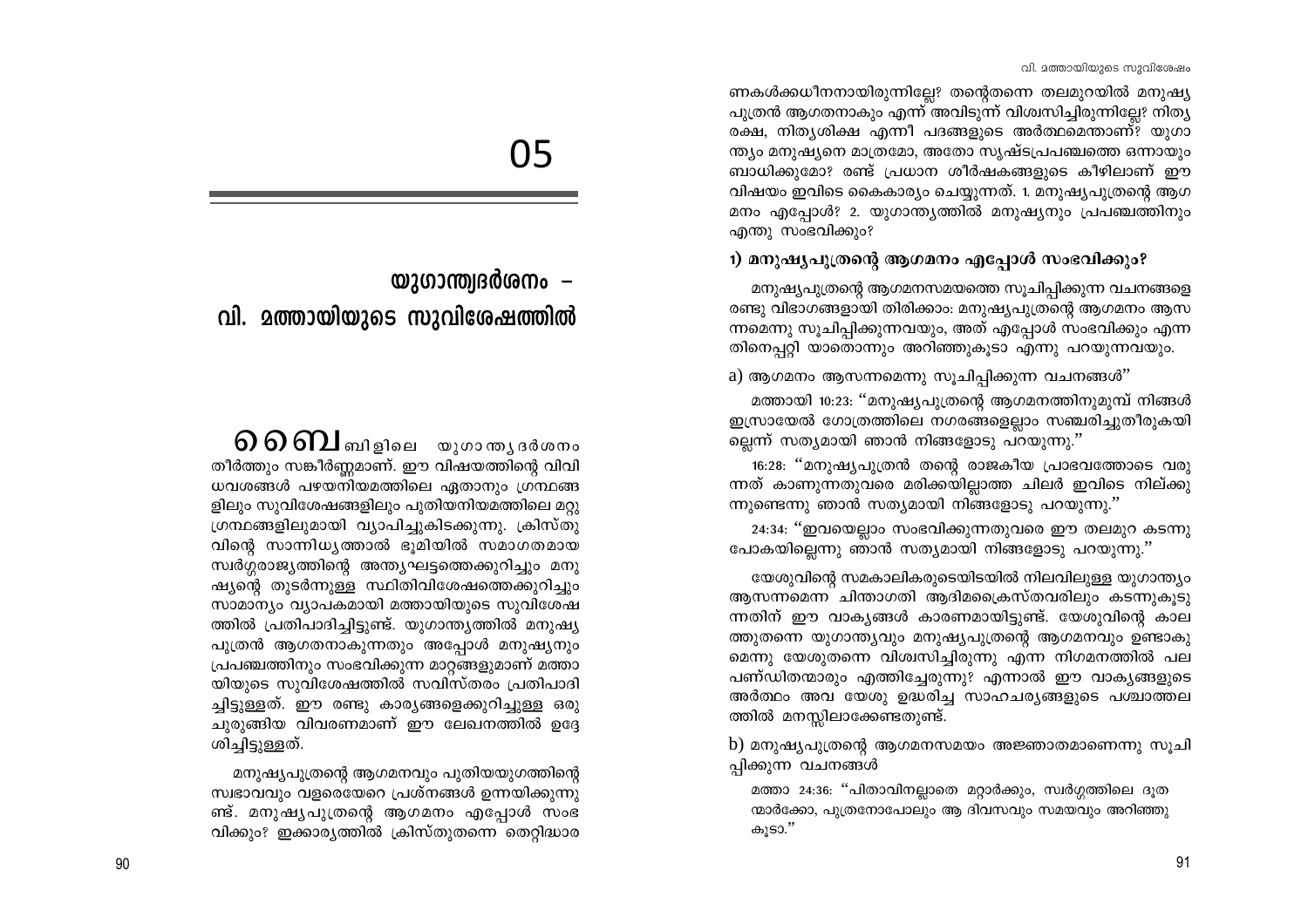24:43: "കള്ളൻ ഏതു സമയത്താണ് വരുന്നതെന്ന് ഗൃഹനാഥന് അറിയാമെങ്കിൽ അയാൾ തീർച്ചയായും ഉണർന്നിരിക്കും; ഭവന ഭേദനം ചെയ്യാൻ അവനെ അനുവദിക്കുകയുമില്ല. ഇതു നിങ്ങൾക്കു അറിയാമല്ലോ? ''

24:44: "അതുപോലെ നിങ്ങളും തയ്യാറായിരിക്കണം. എന്തെന്നാൽ നിങ്ങൾ പ്രതീക്ഷിക്കാത്ത സമയത്തായിരിക്കും മനുഷ്യപുത്രൻ വരുന്നത്.

25:13: ''ആകയാൽ ജാഗരൂകരായിരിക്കുവിൻ. എന്തെന്നാൽ ആ ദിവ സമേതെന്നോ മണിക്കുറേതെന്നോ നിങ്ങൾക്കു നിശ്ചയമില്ല."

#### മനുഷ്യപുത്രന്റെ ആഗമനത്തെക്കുറിച്ചുള്ള സമകാലിക ചിന്താ ശതി

സമാന്തര സുവിശേഷങ്ങളിലെ യുഗാന്ത്യപ്രഭാഷണങ്ങളിലാണ് ആഗമനത്തെപ്പറ്റിയുള്ള യേശുവിന്റെ പ്രബോധനം കൂടുതലായി കാണുന്നത്. യുഗാന്ത്യപ്രഭാഷണങ്ങൾ യേശുവിന്റെ പ്രബോധന ങ്ങളെ അടിസ്ഥാനമാക്കിയുള്ളതെങ്കിലും ഇന്നു സുവിശേഷത്തിൽ കാണുന്ന രൂപത്തിൽ യേശുവിൽനിന്ന് ഉത്ഭവിച്ചിട്ടുള്ളതല്ല (മർക്കോ. 13:3-37, മത്താ 24:3-25, 46 ലൂക്കാ 17:20-37; 21:5-36). യേശുവിന്റെ കാലത്തിനുശേഷം യുഗാന്ത്യത്തെക്കുറിച്ചുണ്ടായ രൂക്ഷമായ പ്രശ്ന ങ്ങൾക്ക് യേശുവിന്റെ പ്രബോധനങ്ങളെ അടിസ്ഥാനമാക്കി അന്നു നിലവിലിരുന്ന അപ്പൊകാലിപ്റ്റിക് സാഹിതൃരൂപം ഉപയോഗിച്ച് സുവിശേഷകർ നല്കുന്ന ഉത്തരമാണ് ഇവയിൽ കാണുന്നത്. എന്നാൽ ഇത്തരം സാഹിത്യരുപം യേശുവിനുതന്നെ സുപരിചി തമായിരുന്നിരിക്കണം. യുഗാന്ത്യപ്രഭാഷണങ്ങളിൽ പ്രതിപാ ദിച്ചിരിക്കുന്ന പ്രശ്നങ്ങൾ യേശുവിന്റെ കാലത്ത് അത്രതന്നെ രുക്ഷ മായിരുന്നില്ല. ആയിരുന്നെങ്കിൽ യുഗാന്ത്യത്തെക്കുറിച്ച് എളുപ്പം തെറ്റിദ്ധരിക്കപ്പെടാവുന്ന വചനങ്ങൾ (മത്താ. 10:23, 16:28) യേശു അരുൾചെയ്യുമായിരുന്നില്ല. ദേവാലയനാശത്തിന്റെ കാലത്തും തദ നന്തരവുമാണ് ഈ പ്രശ്നങ്ങൾ രൂക്ഷമായത്. സമാനസുവിശേഷ ങ്ങളിലെ ആദ്യത്തെ യുഗാന്ത്യപ്രഭാഷണം മർക്കോസിന്റെ സുവി ശേഷത്തിൽ 13–ാം അദ്ധ്യായത്തിലാണ് നാം കാണുന്നത്. ജറുസ ലേമിന്റെ നാശത്തിനുശേഷം ഏ.ഡി 70–നടുത്താണ് അതു രചിക്ക പ്പെട്ടത് എന്നാണ് പണ്ഡിതാഭിപ്രായം. എ.ഡി 70–ന് മുമ്പേ രചി ക്കപ്പെട്ട മർക്കോസിന്റെ സുവിശേഷത്തിലേയ്ക്ക് ഈ യുഗാന്ത്യപ്ര ഭാഷണം പില്ക്കാലത്ത് ചേർക്കുകയാണുണ്ടായത്. ജറുസലേമിന്റെ നാശത്തോടെ അന്ത്യം ആഗതമാകും എന്ന വിശ്വാസം യഹൂദരു ടെയിടയിൽ പ്രചരിച്ചിരുന്നു. ഈ വിശ്വാസത്തിന്റെ സ്വാധീനം നിമി ത്തമാകാം, ജറുസലേമിന്റെ നാശത്തോടെ മനുഷ്യപുത്രന്റെ ആഗമ

നവും ആസന്നമായി എന്നു ക്രിസ്ത്യാനികൾ വിശ്വസിച്ചിരുന്നത്. ഈ വീക്ഷണത്തിൽ ക്രിസ്തുവിന്റെ മേൽപ്പറഞ്ഞ വചനങ്ങൾ വായി ക്കുമ്പോൾ, അവിടുന്നുപോലും മനുഷ്യപുത്രന്റെ ആഗമനം ആസ ന്നമായി എന്നു പ്രതീക്ഷിക്കുന്നതായി തോന്നിപ്പോകും. ജറുസ ലേമിന്റെ നാശവും യുഗാന്ത്യവും തമ്മിലുള്ള ബന്ധം വ്യക്തമാക്കു കയായിരുന്നു മർക്കോസിന്റെ പ്രധാന ഉദ്ദേശ്യം.

മർക്കോസിന്റെ സുവിശേഷം 13-ാം അദ്ധ്യായത്തിലെ യൂഗാന്ത്യ പ്രഭാഷണത്തിനു കാരണമായ ശിഷ്യന്മാരുടെ ചോദ്യത്തിൽ ഈ രണ്ടു സംഭവങ്ങളും ബന്ധപ്പെട്ടിരിക്കുന്നു. ദേവാലയനാശത്തിന്റെ അടയാളവും സമയവും, യുഗാന്ത്യത്തിന്റെ അടയാളവും സമയവു മായാണ് വായനക്കാർക്കു തോന്നുക. ഇതു എന്നു സംഭവിക്കു മെന്നും ഇവയെല്ലാം പൂർത്തിയാകുവാൻ തുടങ്ങുമ്പോൾ അടയാളം എന്തായിരിക്കുമെന്നും ഞങ്ങളോടു പറയുക (മർക്കോ 13:4). ഈ ചോദ്യത്തിന്റെ ആദ്യഭാഗം യുഗാന്ത്യത്തെയാണ് സൂചിപ്പിക്കുന്നത്. ആദിമപ്രൈസ്തവരുടെ യുഗാന്ത്യത്തെക്കുറിച്ചുള്ള ചിന്താഗതിയെ യാണ് ഇതുവഴി വെളിപ്പെടുത്തിയിരിക്കുന്നത്. ക്രിസ്തുവിനോട് ശിഷ്യന്മാർ ചോദിക്കുന്ന വിധത്തിൽ ഈ ചോദ്യത്തിന് രൂപം കൊടു ത്തത് സുവിശേഷകൻ തന്നെയായിരിക്കണം. ഇതുവഴി ആദിമക്രൈ സ്തവരെ അലടിയിരുന്ന പ്രശ്നത്തിനു ഉത്തരം നല്കുന്നതിനുള്ള അവസരം സൃഷ്ടിക്കുകയായിരുന്നു സുവിശേഷകന്റെ ലക്ഷ്യം. അതിനു സുവിശേഷകൻ നല്കുന്ന ഉത്തരത്തിന്റെ രത്നച്ചുരുക്കം ഇതാണ്: ജറുസലേമിന്റെ നാശത്തോടൊത്ത് യുഗാന്ത്യം സംഭവി ക്കുകയില്ല. (മർക്കോ. 13:7) "ഇതെല്ലാം സംഭവിക്കേണ്ടതാണ്" എന്നാൽ അപ്പോഴും അവസാനമായിട്ടില്ല.

ജറുസലേമിന്റെ നാശവും യുഗാന്ത്യവും തമ്മിൽ ബന്ധമില്ലെന്നു മനസ്സിലാവുക അന്നത്തെ യഹൂദരെ സംബന്ധിച്ചു പ്രാധാന്യമർഹി ക്കുന്ന ഒന്നായിരുന്നു. എന്നാൽ യുഗാന്ത്യത്തെക്കുറിച്ച് മർക്കോസ് നല്കുന്ന വിശദീകരണം പൂർണ്ണമല്ല. ജറുസലേമിന്റെ നാശത്തിനും യുഗാന്ത്യത്തിനും ഇടയ്ക്കുള്ള കാലഘട്ടത്തെക്കുറിച്ചുള്ള വ്യക്ത മായ സൂചനകൾ കാണുന്നില്ല. അഥവാ മർക്കോസിനുതന്നെ അതി നെക്കുറിച്ചു പൂർണ്ണമായ രൂപമുണ്ടായിരുന്നില്ല. ജറുസലേമിന്റെ നാശ ത്തിനുശേഷം അധികം കാലവിളംബംകൂടാതെ യുഗാന്ത്യമുണ്ടാകും: ''അതുപോലെതന്നെ ഇക്കാര്യങ്ങൾ സംഭവിക്കുന്നതു കാണുമ്പോൾ അവൻ സമീപത്ത്, എന്നല്ല വാതില്ക്കലെത്തിയിരിക്കുന്നു എന്നു ഗ്രഹിച്ചുകൊള്ളുക്' (13:29) ദ്വിതീയാഗമനത്തിന്റെ കൃതൃസമയം മാത്രം അറിഞ്ഞുകൂടാ. "ഇവയെല്ലാം സംഭവിക്കുന്നതുവരെ ഈ തലമുറ കടന്നുപോകയില്ലെന്നു സത്യമായി ഞാൻ നിങ്ങളോടു പറ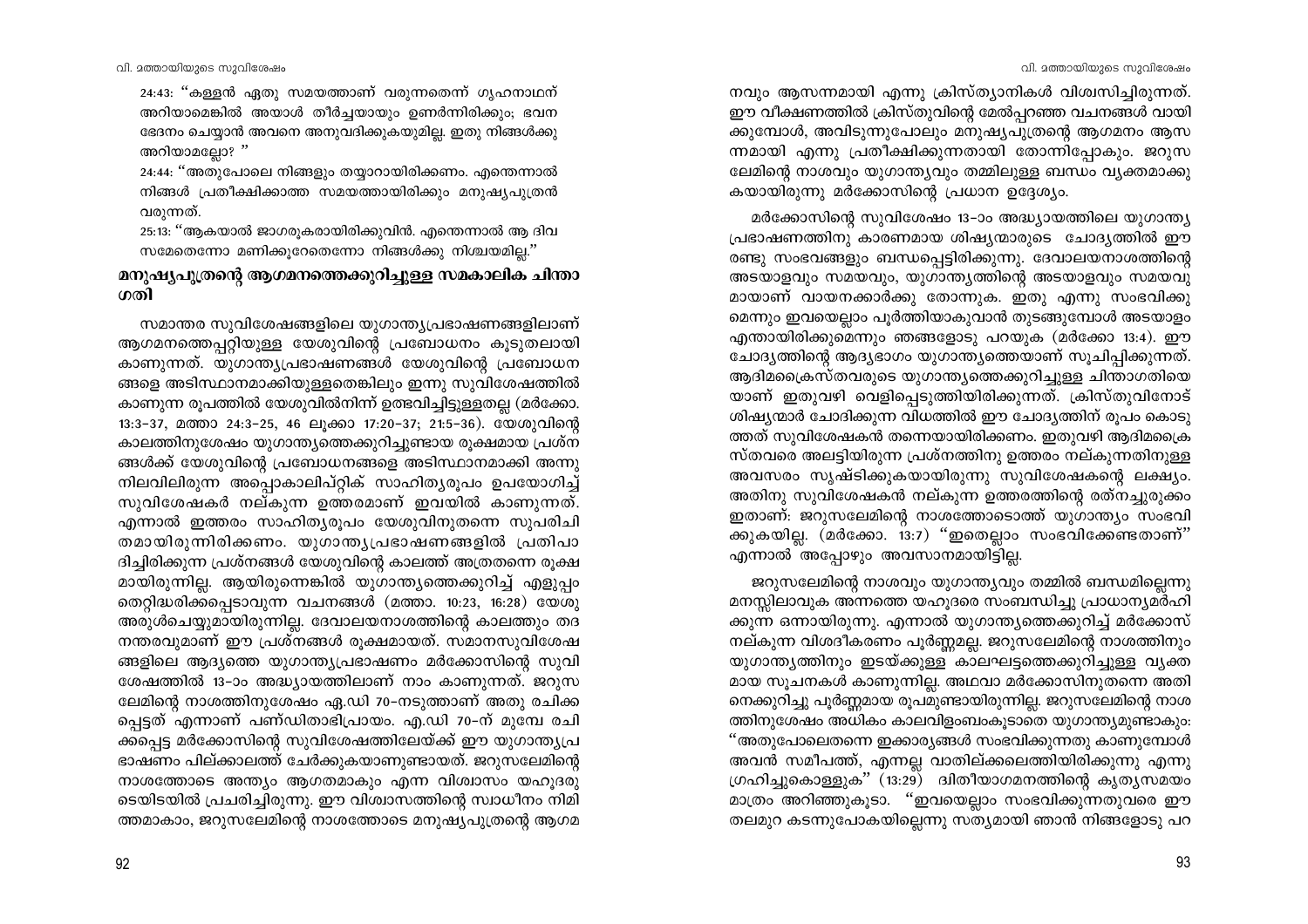യുഗാന്ത്യപ്രഭാഷണങ്ങളെ സംബന്ധിച്ചിടത്തോളം മത്തായിയുടെ സുവിശേഷത്തിലാണ് യേശുവിന്റെ വചനങ്ങളുടെ ആദ്യരൂപം കൂറെ യെങ്കിലും നാം കാണുന്നത്. മത്താ. 24:36 യേശുവിന്റെ യഥാർത്ഥ വചനമാകാനാണ് സാധ്യത. ''പിതാവിനല്ലാതെ മറ്റാർക്കും സ്വർഗ്ഗ ത്തിലെ ദൂതന്മാർക്കോ പുത്രനോപോലും ആ ദിവസമോ, മണി ക്കൂറോ അറിഞ്ഞുകൂടാ.'' ഒന്നാം നൂറ്റാണ്ടിലെ ഒരു ക്രൈസ്തവനും അത്തരമൊരു അജ്ഞത പുത്രനിലാരോപിക്കാൻ മുതിരുകയില്ല.

യേശുവിന്റെ ഈ അജ്ഞത സമകാലിക തലമുറയുടെ കാലഘ ട്ടത്തിനിടയ്ക്ക് സമയത്തെക്കുറിച്ചുള്ളതാണെന്ന് സമർത്ഥിക്കാറുണ്ട്. ഈ വാക്യത്തെ യുഗാന്ത്യ പ്രഭാഷണത്തിന്റെ മുഴുവൻ പശ്ചാത്തല ത്തിൽ വേണം വ്യാഖ്യാനിക്കാൻ. ദൈവരാജ്യത്തിന്റെ വളർച്ചയ്ക്കാ വശ്യമായ ദീർഘവും അനിശ്ചിതവുമായ ഒരു കാലഘട്ടത്തെപ്പറ്റി വ്യംഗ്യഭംഗ്യം ധ്വനിപ്പിക്കുന്ന ഒട്ടേറെ വചനങ്ങൾ മത്തായിയുടെ സുവി ശേഷത്തിൽ കാണാനാകും. ഇവയിൽ ചിലതെങ്കിലും ക്രിസ്തുവിന്റെ യഥാർത്ഥ വചനങ്ങളാനുതാനും. ഉദാഹരണത്തിന് മത്തായി 24:14 നോക്കുക. ''ദൈവരാജ്യത്തെ സംബന്ധിച്ച ഈ സുവിശേഷം എല്ലാ ജനതകൾക്കും സാക്ഷ്യത്തിനായി ലോകമെങ്ങും പ്രസംഗിക്കപ്പെ ടും; അതിനുശേഷമേ അവസാനമുണ്ടാവുകയുള്ളു.'' മുന്തിരിത്തോട്ട ത്തിലെ കൃഷിക്കാരുടെ ഉപമയിൽ പുതിയ കൃഷിക്കാർക്ക് മുന്തിരി ത്തോട്ടത്തിൽനിന്ന് ഫലം പുറപ്പെടുവിക്കാൻ ആവശ്യമായ സമയം കൊടുക്കുന്നു: ''അയാൾ ആ ദുഷ്ടരെ നിശേഷം നശിപ്പിക്കുകയും യഥാകാലം ഓഹരി കൊടുക്കുന്ന കൃഷിക്കാരെ ഏൽപ്പിക്കുകയും ചെയ്യും" (മത്താ. 21:41). താലന്തുകളുടെ ഉപമയിലും ഇതുതന്നെ കാണാം (മത്താ. 25:14:30). താലന്തുകൾ ഉപയോഗിക്കാനുള്ള സമയം ഭൂത്യന്മാർക്ക് കൊടുക്കുന്നു. 25:19 ൽ പ്രകടമായി പറയുന്നു, ''വളരെക്കാലത്തിനുശേഷം'' എന്ന്. ഈ കാലത്തെ ഉദ്ദേശിച്ചാണ് യേശു ധാർമ്മികോപദേശങ്ങൾ നൽകിയത്. ഈ കാലത്ത് ഉപദേശ ങ്ങൾ അനുസരിച്ച് ജീവിക്കേണ്ടിയിരിക്കുന്നു. ഉദാഹരണം മലയിലെ പ്രസംഗം.

മേൽപ്പറഞ്ഞ വചനങ്ങൾ യേശുവിന്റെ യഥാർത്ഥ വചനങ്ങളായി കണക്കാക്കുകയാണെങ്കിൽ തന്റെ സമകാലികരുടെ കാലത്തുതന്നെ ദ്വിതീയാഗമനം സംഭവിക്കുമെന്ന് യേശു പ്രതീക്ഷിച്ചിരുന്നില്ലെന്നു വേണം അനുമാനിക്കാൻ. മത്താ. 10:23; 16:28; 24:34 തുടങ്ങിയ വച നങ്ങൾ പ്രശ്നമുളവാക്കയുമില്ല. മത്താ. 24:34-ൽ നാം വായിക്കുന്നു: ''ഇവയൊക്കെ സംഭവിക്കുന്നതുവരെ ഈ തലമുറ കടന്നു പോക യില്ലെന്നു സത്യമായി ഞാൻ നിങ്ങളോടു പറയുന്നു." യേശുവിന്റെ സമകാലികരിലെ അധർമ്മികളാണ് ഈ വചനത്തിലെ "ഈ തല

വി. മത്തായിയുടെ സുവിശേഷം

യുന്നു. എന്നാൽ ആ ദിവസത്തെക്കുറിച്ചോ, ആ മണിക്കൂറിനെക്കു റിച്ചോ, പിതാവല്ലാതെ മറ്റാർക്കും സ്വർഗ്ഗത്തിലെ മാലാഖമാർക്കോ പുത്രനോപോലും അറിഞ്ഞുകൂടാ" (മർക്കോ 13:30-32) സുവിശേ ഷകൻ ഈ പ്രഭാഷണം രചിക്കുമ്പോഴുള്ള പശ്ചാത്തലത്തിൽനി ന്നുകൊണ്ടുവേണം മേൽപ്പറഞ്ഞ വചനങ്ങളെ മനസ്സിലാക്കുവാൻ. ജറുസലേമിന്റെ നാശത്തിനു ശേഷമുണ്ടായ മതമർദ്ദനകാലത്ത് ക്രിസ്ത്യാനികളിൽ തീക്ഷ്ണത ഉളവാക്കുവാൻ ഈ വചനങ്ങൾവഴി സുവിശേഷകന് സാധിച്ചു. "അവസാനംവരെ സഹിച്ചുനിൽക്കു ന്നവൻ രക്ഷ പ്രാപിക്കും'' (മർക്കോ 13:13). തന്റെ സമകാലികരുടെ കാലത്തുതന്നെ ദ്വിതീയാഗമനം ഉണ്ടാകുമെന്നു പ്രതീക്ഷിച്ചാണോ അതോ അന്ത്യംവരെ സഹിച്ചുനിൽക്കാൻ ക്രിസ്ത്യാനികൾക്കു പ്രചോദനമേകാനാണോ, മർക്കോസ് ഈ വചനങ്ങൾ എഴുതിയി രിക്കുന്നത് എന്ന് തീരുമാനിക്കുക പ്രയാസമാണ്. തെസലോണി യാക്കാർക്കുള്ള ആദൃലേഖനം എഴുതിയപ്പോൾ ദ്വിതീയാഗമനം ആസന്നമാണെന്ന ചിന്തയാണ് വി. പൗലോസിനുണ്ടായിരുന്നത്. അധികാരപൂർണ്ണമയ ആജ്ഞാവചനം കേൾക്കുകയും പ്രധാന മാലാ ഖയുടെ ശബ്ദം ഉയരുകയും ദൈവത്തിന്റെ കാഹളധ്വനി മുഴങ്ങു കയും ചെയ്യുമ്പോൾ കർത്താവായ ക്രിസ്തുവിൽ മരിച്ചവർ ആദ്യം ഉയർത്തെഴുന്നേൽക്കുകയും ചെയ്യും. അപ്പോൾ ജീവിച്ചിരിക്കുന്ന വരായി അവശേഷിക്കുന്ന നാം ആകാശത്തിൽ കർത്താവിനെ എതി രേൽക്കാനായി മേഘങ്ങളിൽ സംവഹിക്കപ്പെടും'' (1 തെസ 4:16). തെസലോണിയർക്കുള്ള രണ്ടാംലേഖനത്തിൽ ഈ വീക്ഷണത്തെ അദ്ദേഹം വൃത്യാസപ്പെടുത്തുന്നുണ്ട് "സഹോദരരെ നമ്മുടെ കർത്താവായ ഈശോമിശിഹായുടെ ആഗമനത്തെയും അവി ടുത്തെ സന്നിധിയിൽ നാം ഒരുമിച്ചു കൂടുന്നതിനെയും സംബന്ധിച്ച് ഞങ്ങൾ നിങ്ങളോട് ഇപ്രകാരം അഭ്യർത്ഥിക്കുകയാണ്. കർത്താ വിന്റെ ദിവസം സമാഗതമായിരിക്കുന്നു എന്നു സൂചിപ്പിക്കുന്ന പ്രവ ചനത്താലോ, പ്രസംഗത്താലോ ഞങ്ങളുടേതെന്ന് അവകാശപ്പെ ടുന്ന ലേഖനത്താലോ നിങ്ങൾ പെട്ടെന്ന് ചഞ്ചലമാനസരോ അസ്വ സ്ഥചിത്തരോ ആകരുത്..... ആ ദിവസം വരുന്നതിനുമുമ്പ് ആദ്യം വിശ്വാസത്യാഗം ഉണ്ടാവുകയും നാശപുത്രനായ അധർമ്മത്തിന്റെ മനുഷ്യൻ പ്രത്യക്ഷപ്പെടുകയും ചെയ്യും" (2 തെസ 2:1-3).

#### യുഗാന്ത്യദർശനം മത്തായിയുടെ സുവിശേഷത്തിൽ

യേശുവിന്റെ പ്രബോധനം കുറേക്കൂടി വളർച്ച പ്രാപിച്ച രൂപ ത്തിൽ മത്തായിയുടെ സുവിശേഷത്തിൽ കാണാം. മർക്കോസിന്റെ സുവിശേഷം വിരചിതമായി പത്തുവർഷത്തിലധികം കഴിഞ്ഞതി നുശേഷമാണ് മത്തായിയുടെ സുവിശേഷം എഴുതപ്പെട്ടതെങ്കിലും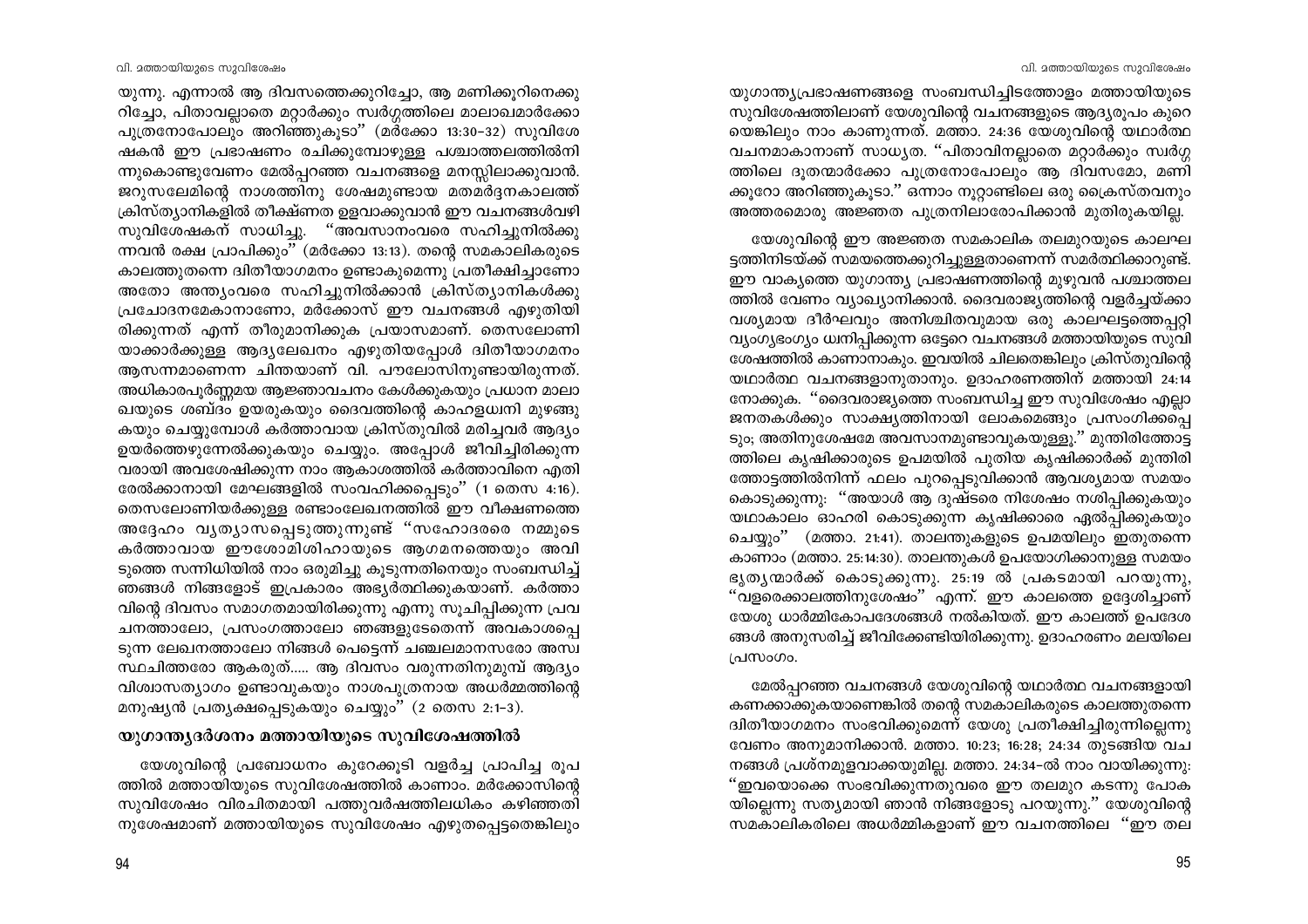മുറ". അവർ വിധിക്കപ്പെടും എന്ന കാര്യത്തിൽ തർക്കമേ ഇല്ല. വിധി അവരുടെ കാലത്തുതന്നെ നടക്കുമെന്ന് ഖണ്ഡിതമായി പറ ഞ്ഞിട്ടില്ല. സമൂഹത്തിലെ അധർമ്മികളെ ദ്യോതിപ്പിക്കുന്ന സാങ്കേ തിക സംജ്ഞയാണ് യേശുവിന്റെ വാക്കുകളിൽ, ''ഈ തലമു റ്'.ഉദാഹരണത്തിന് മത്താ. 11:16 നോക്കുക: ഈ തലമുറയെ ഞാൻ എന്തിനോട് താരതമ്യപ്പെടുത്തും? ഇത് ചന്തസ്ഥലത്തിരുന്ന് കൂട്ടു കാരെ വിളിക്കുന്ന കുട്ടികൾക്ക് സദൃശ്യമാകുന്നു..... മത്താ 12:39–45 മറ്റൊരുദാഹരണമാണ്: തിന്മ നിറഞ്ഞതും വ്യഭിചരിക്കുന്നതുമായ തലമുറ അടയാളം ആവശ്യപ്പെടുന്നു. നിനിവെയിലെ ജനങ്ങൾ ഈ തലമുറയോടൊത്ത് ഉയർത്തെഴുന്നേറ്റ് ഇവരെ കുറ്റം വിധിക്കും..... നിനിവെയിലെ ജനങ്ങളെയും തെക്കിന്റെ രാജ്ഞിയെയുംപോലെ ഈ തലമുറ വിധിയെ നേരിടേണ്ടിവരും. എന്നാൽ വിധിയുടെ സമ യത്തിന് വലിയ പ്രാധാന്യം ഒന്നുമില്ല. മത്താ. 10:23- ലും 16:28-ലും കാണുന്ന മനുഷ്യപുത്രന്റെ ആഗമനത്തെപ്പറ്റിയുള്ള വചനങ്ങളും യുഗാന്ത്യത്തെ സുചിപ്പിക്കുന്നവയല്ല. മനുഷ്യപുത്രന്റെ യുഗാന്ത്യ ത്തിലെ ആഗമനത്തെപ്പറ്റിയുള്ള വചനങ്ങൾ അപ്പൊകാലിപ്റ്റിക് സ്വഭാവമുള്ളവയാണ്.

മനുഷ്യപുത്രന്റെ ആഗമനത്തെ സൂചിപ്പിക്കുന്ന രണ്ടുതരം വച നങ്ങളെ താരതമ്യം ചെയ്യുന്നത് ഈ പ്രത്യേകത മനസ്സിലാക്കാൻ ഉപകരിക്കും.

### a) അപ്പൊകാലിപ്റ്റിക് സ്വഭാവമുള്ള മനുഷൃപുത്രവചനങ്ങൾ

മത്താ: 13:41 ''അന്ന് മനുഷ്യപുത്രൻ തന്റെ ദൂതന്മാരെ അയയ്ക്കും. അവർ അവിടുത്തെ രാജ്യത്തുനിന്ന് ഇടർച്ചയ്ക്ക് കാരണമാകുന്ന വരെയും അധർമ്മികളെയുമെല്ലാം ശേഖരിച്ച് അഗ്നികുണ്ഡത്തി ലെരിക്കും.''

16:27: ''മനുഷ്യപുത്രൻ തന്റെ പിതാവിന്റെ പ്രാഭവത്തോടെ തന്റെ ദൂതന്മാരോടുകൂടെ വരുവാനിരിക്കുന്നു. അപ്പോൾ ഓരോരു ത്തർക്കും താന്താങ്ങളുടെ പ്രവൃത്തികൾക്കനുസൃതമായ പ്രതി ഫലം നൽകും.

24:30: ''തത്സമയം മനുഷ്യപുത്രന്റെ അടയാളം ആകാശത്തു പ്രത്യ ക്ഷപ്പെടും'' ഭൂമിയിലെ സകല ഗോത്രങ്ങളും പ്രലപിക്കും. മനു ഷ്യപുത്രൻ മഹാശക്തിയോടും പ്രതാപത്തോടുംകൂടെ വാനമേ ഘങ്ങളിൽ എഴുന്നള്ളിവരുന്നത് അവർ കാണും.

25:31: "മനുഷ്യപുത്രൻ പ്രതാപപൂർവ്വം സകല മാലാഖമാരോ ടുംകൂടെ എഴുന്നള്ളി മഹത്വമേറിയ സിംഹാസനത്തിൽ ഉപവി ഷ്ടനാകും. അപ്പോൾ സകല ജനങ്ങളും അവിടുത്തെ സന്നിധി യിൽ ഹാജരാക്കപ്പെടും."

## b) അപ്പൊകാലിപ്റ്റിക് സ്വഭാവമില്ലാത്ത മനുഷ്യപുത്രവചനങ്ങൾ

മത്താ: 10:23: ''മനുഷ്യപുത്രന്റെ ആഗമനത്തിനുമുമ്പ് നിങ്ങൾ ഇസ്രായേൽ ഗോത്രത്തിലെ നഗരങ്ങളെല്ലാം സഞ്ചരിച്ചുതീരുക യില്ലെന്നു സത്യമായി ഞാൻ നിങ്ങളോടു പറയുന്നു." മത്താ. 16:28: "മനുഷ്യപുത്രൻ തന്റെ രാജ്യത്തിൽ വരുന്നതു കാണുംവരെ മരിക്കയില്ലാത്ത ചിലർ ഇവിടെ നിൽക്കുന്നുണ്ടെന്നു സത്യമായി ഞാൻ നിങ്ങളോടു പറയുന്നു."

ഈ രണ്ടു വചനങ്ങളും ആദൃവിഭാഗത്തിൽപ്പെട്ട വചനങ്ങ ളിൽനിന്ന് തുലോം വ്യത്യസ്തമാണ്. അവയിൽ മേഘം, മാലാഖ മാർ, മഹത്വം, സിംഹാസനം തുടങ്ങിയ അപ്പൊകാലിപ്റ്റിക് സ്വഭാ വങ്ങളൊന്നുമില്ല. മാത്രമല്ല, അന്ത്യവിധിയെപ്പറ്റിയുള്ള സുചന യൊന്നും അവയിലില്ല. സുക്ഷ്മനിരീക്ഷണത്തിൽ മനുഷ്യപുത്രന്റെ ദ്വിതീയാഗമനത്തെപ്പറ്റിയല്ല, പ്രത്യുത ഉത്ഥിതനായ കർത്താവ് തന്റെ രാജ്യത്തിൽ പ്രവേശിക്കുന്നതിനെപ്പറ്റിയോ, ജറുസലേമിന്റെ നാശ് ത്തെപ്പറ്റിയോ ആണ് അവ പരാമർശിക്കുന്നത് എന്നു വ്യക്തമാ കും.

മിഷനറി പ്രഭാഷണങ്ങളിൽ ഉൾപ്പെട്ട മത്താ. 10:23 വായിച്ചു നോക്കുക. ശിഷ്യന്മാരുടെ പ്രേഷിതവേല ഇസ്രായേലിൽമാത്രം ഒതുങ്ങിനിന്നാൽ മതിയെന്നാണ് ഇവിടെ യേശു ഉപദേശിക്കു ന്നത്. അവിടുന്ന് ശിഷ്യന്മാരോട് അരുൾചെയ്യുകയാണ്: ''നിങ്ങൾ വിജാതീയരുടെ ദേശത്തോ സമറിയാക്കാരുടെ നഗരങ്ങളിലോ പ്രവേശിക്കരുത്. ഇസ്രായേലിലെ നഷ്ടപ്പെട്ട ആടുകളുടെ അടു ക്കലേയ്ക്കാണ് നിങ്ങൾ പോകേണ്ടത്''(മത്താ. 10:5-6). എന്നാൽ ഇസ്രായേൽ സുവിശേഷം നിരാകരിച്ചപ്പോൾ, യേശുവിനെ ക്രൂശിച്ചപ്പോൾ, എല്ലാ ജനപദങ്ങളെയും സുവിശേഷവൽക്കരി ക്കാനുള്ള ദൗത്യം അപ്പസ്തോലന്മാർക്കു ലഭിച്ചു. ഉത്ഥിതനായ ക്രിസ്തു അപ്പസ്തോലന്മാർക്കു നൽകിയ സുവിശേഷധർമ്മം ഈ പശ്ചാത്തലത്തിൽനിന്നുകൊണ്ടുവേണം മനസ്സിലാക്കാൻ. "മനുഷ്യപുത്രന്റെ ആഗമനത്തിനുമുമ്പ് നിങ്ങൾ ഇസ്രായേലിലെ നഗരങ്ങളെല്ലാം സഞ്ചരിച്ചുതീരുകയില്ലെന്ന്' യേശുവിന്റെ വചനം ഉത്ഥിതനായ ക്രിസ്തു "ലോകമെങ്ങും പോയി സുവിശേഷം പ്രസംഗിക്കുവാൻ'' അപ്പസ്തോലന്മാർക്ക് ദൗത്യം നല്കുന്ന അവ സരത്തിൽ പൂർത്തിയായി. ഉത്ഥിതനായ, മഹത്വം പ്രാപിച്ച മനു ഷ്യപുത്രൻ ശിഷ്യന്മാർക്കു ഒരു പുതിയ സാർവ്വലൗകികദൗത്യം നൽകി. അപ്പോഴും അവർ ഇസ്രായേൽ നഗരങ്ങളെങ്ങും സഞ്ച രിച്ചു സുവിശേഷം പ്രസംഗിച്ചു കഴിഞ്ഞിരുന്നില്ലല്ലോ.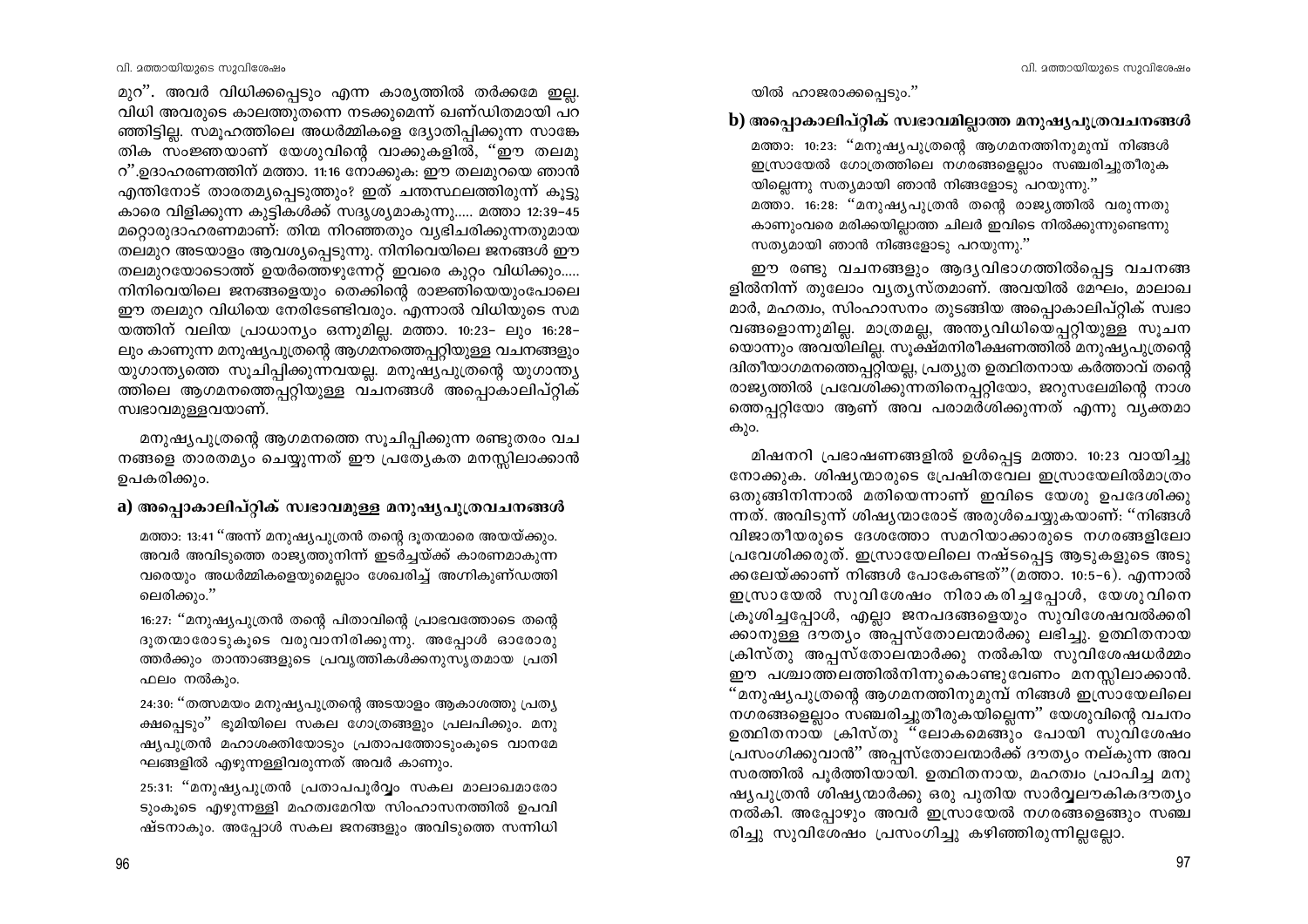മത്താ. 16:23: ഈ വാക്യം മനുഷ്യപുത്രന്റെ ആഗമനത്തെയല്ല പരാമർശിക്കുന്നത്; പ്രത്യുത, മർക്കോസിലും ലൂക്കായിലും കാണു് ന്നതുപോലെ രാജ്യത്തിന്റെ ആഗമനത്തെയാണ്. മർക്കോ. 9:1-''ശക്തിയോടെ ദൈവരാജ്യം വരുന്നത് കാണുന്നതിനുമുമ്പ് ''- ഈ വാക്യം വിവിധ രീതികളിൽ വ്യാഖ്യാനിക്കാറുണ്ട്. ഉത്ഥിതനായ കർത്താവിന്റെ സഭയിലേക്കുള്ള തിരിച്ചുവരവിനെയാവാം ഇത് സൂചി പ്പിക്കുന്നത്. ജറുസലേമിന്റെ നാശം, കർത്താവിന്റെ പ്രഭാവപൂർവ്വ മുള്ള പ്രത്യാഗമനത്തെ ചൂണ്ടിക്കാട്ടുന്നു.

ഈ അപഗ്രഥനങ്ങളുടെയെല്ലാം വെളിച്ചത്തിൽ നമുക്ക് ഈ നിഗ മനത്തിലെത്താം: ''പിതാവിനല്ലാതെ മറ്റാർക്കും സ്വർഗ്ഗത്തിലെ ദൂത ന്മാർക്കോ, പുത്രനോപോലും ആ ദിവസമോ സമയമോ അറിഞ്ഞു കൂടാ'' എന്ന മത്താ 24–ാം അദ്ധ്യായം 36–ാം വാക്യമാണ് മനുഷ്യപു ത്രന്റെ ദ്വിതീയാഗമനം എപ്പോൾ സംഭവിക്കും എന്നതിനെപ്പറ്റിയുള്ള യേശുവിന്റെ യഥാർത്ഥവും ആധികാരികവുമായ പ്രബോധനം. ശിഷ്യന്മാരും ആദിമക്രൈസ്തവരും യുഗാന്ത്യത്തെ ജറുസലേമിന്റെ നാശവുമായി ബന്ധപ്പെടുത്തി, പുനരുത്ഥാനത്തെപ്പറ്റിയോ ജറുസ ലേമിന്റെ നാശത്തെപ്പറ്റിയോ ഉള്ള അവിടുത്തെ വചനങ്ങൾ ദ്വിതീ യാഗമനത്തെ സുചിപ്പിക്കുന്ന വചനങ്ങളാണെന്ന് അവർ തെറ്റായി ധരിച്ചുവച്ചു.

## II. മനുഷ്യപുത്രന്റെ ദിതീയാഗമനത്തിൽ എന്തു സംഭവിക്കും?

യുഗാന്ത്യത്തെ സംബന്ധിച്ചു യേശുവിന്റെ പ്രബോധനങ്ങളിൽ ചിലത് വളരെ വൃക്തമാണ്. മറ്റു ചിലതാകട്ടെ രഹസ്യാത്മകവും ദുർഗ്രഹവും. മരിച്ചവരുടെ ഉയിർപ്പും അന്ത്യവിധിയും കർത്താവിന്റെ ദിനത്തിൽ സംഭവിക്കുമെന്ന് സുവിശേഷങ്ങൾ സാക്ഷ്യപ്പെടുത്തു ന്നു. വിധിദിനത്തിൽ നീതിനിഷ്ഠർക്ക് സമ്മാനവും ദുഷ്ടർക്കു ശിക്ഷയും ലഭിക്കും. പ്രാപഞ്ചികവും സാർവ്വലൗകികവുമായ പുതു ക്കലിനെക്കുറിച്ചുള്ള സൂചനകളും സുവിശേഷങ്ങളിലുണ്ട്. എന്നാൽ ഉത്ഥിതജീവിതം, സമ്മാനം, ശിക്ഷ തുടങ്ങിയവയുടെ സ്വഭാവം, പ്രാപഞ്ചിക വീക്ഷണത്തെപ്പറ്റിയുള്ള സൂചനകൾ മുതലായവ യൊക്കെ വ്യാഖ്യാനിക്കുക ദുഷ്കരംതന്നെ. ഈ ആശയങ്ങൾ സൂചി പ്പിക്കുന്ന സുവിശേഷഭാഗങ്ങൾ അവതരിപ്പിക്കുകയും അവ മന സ്സിലാക്കാൻ ചില മാർഗ്ഗനിർദ്ദേശങ്ങൾ നൽകുകയും മാത്രമാണ് ഇവിടെ ചെയ്യുന്നത്.

## a) മരിച്ചവരുടെ ഉയിർപ്പ്

യുഗാന്ത്യത്തിലെ മരിച്ചവരുടെ ഉയിർപ്പിനെപ്പറ്റി ധാരാളം പരാ മർശങ്ങൾ സുവിശേഷത്തിൽ കാണാം. ലാസറിനെ ഉയിർപ്പിക്കു

ന്നതിനുമുമ്പ് മർത്തായും യേശുവും തമ്മിൽ നടന്ന സംഭാഷണം അപസ്തോലന്മാരുടെയും ആദിമക്രൈസ്തവരുടെയും വിശ്വാസ ത്തിന്റെ ശക്തമായ പ്രകാശനമാണ്: യേശു അവളോടു പറഞ്ഞു: ''നിന്റെ സഹോദരൻ ഉയിർത്തെഴുന്നേൽക്കും.''

മർത്താ അവിടുത്തോടു പറഞ്ഞു: ''അന്ത്യദിനത്തിലെ പുനരു ത്ഥാനത്തിൽ അവൻ ഉയിർക്കുമെന്ന് എനിക്കറിയാം.'' യേശു അവ ളോടു പറഞ്ഞു:

"പുനരുത്ഥാനവും ജീവനും ഞാനാകുന്നു" (യോഹ 11:23-25).

അന്ത്യദിനത്തിലെ മരിച്ചവരുടെ ഉയിർപ്പ് പിതാവ് തന്നെ ഏല്പിച്ച ദൗത്യത്തിന്റെ ഭാഗമാണെന്ന ബോധ്യം യേശുവിനുണ്ടാ യിരുന്നു.

എനിക്കു നൽകിയിട്ടുള്ളവരിൽ ഒരുവൻപോലും നഷ്ടപ്പെടാതെ അവസാനദിവസം അവരെ ഞാൻ ഉയിർപ്പിക്കണം എന്നാണ് എന്നെ അയച്ച പിതാവിന്റെ ആഗ്രഹം. പുത്രനെ കാണുകയും വിശ്വസി ക്കുകയും ചെയ്യുന്നവരെല്ലാം നിത്യജീവൻ പ്രാപിക്കണമെന്ന് എന്നെ അയച്ച പിതാവ് ആഗ്രഹിക്കുന്നു. അവസാനദിവസം ഞാൻ അവരെ ഉയിർപ്പിക്കും (യോഹ. 6:39-40).

മത്താ19:28; 25:31; യോഹ 5:28; 6:44 തുടങ്ങിയ ഭാഗങ്ങളും നോക്കുക.

#### b) ദുഷ്ടന്മാരും നീതിമാന്മാരും തമ്മിലുള്ള വേർതിരിക്കൽ

പുനരുത്ഥാനത്തിനുശേഷം സർവ്വജനങ്ങളും മനുഷ്യപുത്രന്റെ മുമ്പിൽ ഹാജരാക്കപ്പെടും. അവിടുന്ന് അവരെ വിധിക്കും, ദുഷ്ട ന്മാരെയും നീതിമാന്മാരെയും പൂർണ്ണമായി വേർതിരിക്കും. ഈ ആശയം വൃക്തമാക്കാനായിട്ടാണ് "ഇടയൻ ചെമ്മരിയാടുകളെ കോലാടുകളിൽനിന്ന് വേർതിരിക്കുന്നതുപോലെ'' എന്ന സാദൃശ്യക ല്പന യേശു ഉപയോഗിച്ചത്. മനുഷ്യപുത്രൻ പ്രതാപപൂർവ്വം സകല മാലാഖമാരോടുംകൂടെ എഴുന്നള്ളി മഹത്വമേറിയ സിംഹാസന ത്തിൽ ഉപവിഷ്ടനാകും. അപ്പോൾ ജനങ്ങളും അവിടുത്തെ സന്നി ധിയിൽ ഹാജരാക്കപ്പെടും.ഇടയൻ ചെമ്മരിയാടുകളെയും കോലാ ടുകളെയും തമ്മിൽ വേർതിരിക്കുന്നതുപോലെ അവിടുന്ന് അവരെ വേർതിരിക്കും'' (മത്താ. 25:31-32).

ഇതിൽനിന്ന് അല്പം വിഭിന്നമായ സാദൃശ്യകല്പനയാണ് ദൈവ രാജ്യത്തെപ്പറ്റിയുള്ള ഉപമകളിൽ ഉപയോഗിച്ചിരിക്കുന്നത്. നന്മയും തിന്മയും തമ്മിലുള്ള വേർതിരിക്കലിനുപകരം ദൈവരാജ്യത്തിന്റെ ശുദ്ധീകരണത്തിന് ഇവിടെ ഊന്നൽ കൊടുത്തിരിക്കുന്നു. തിന്മ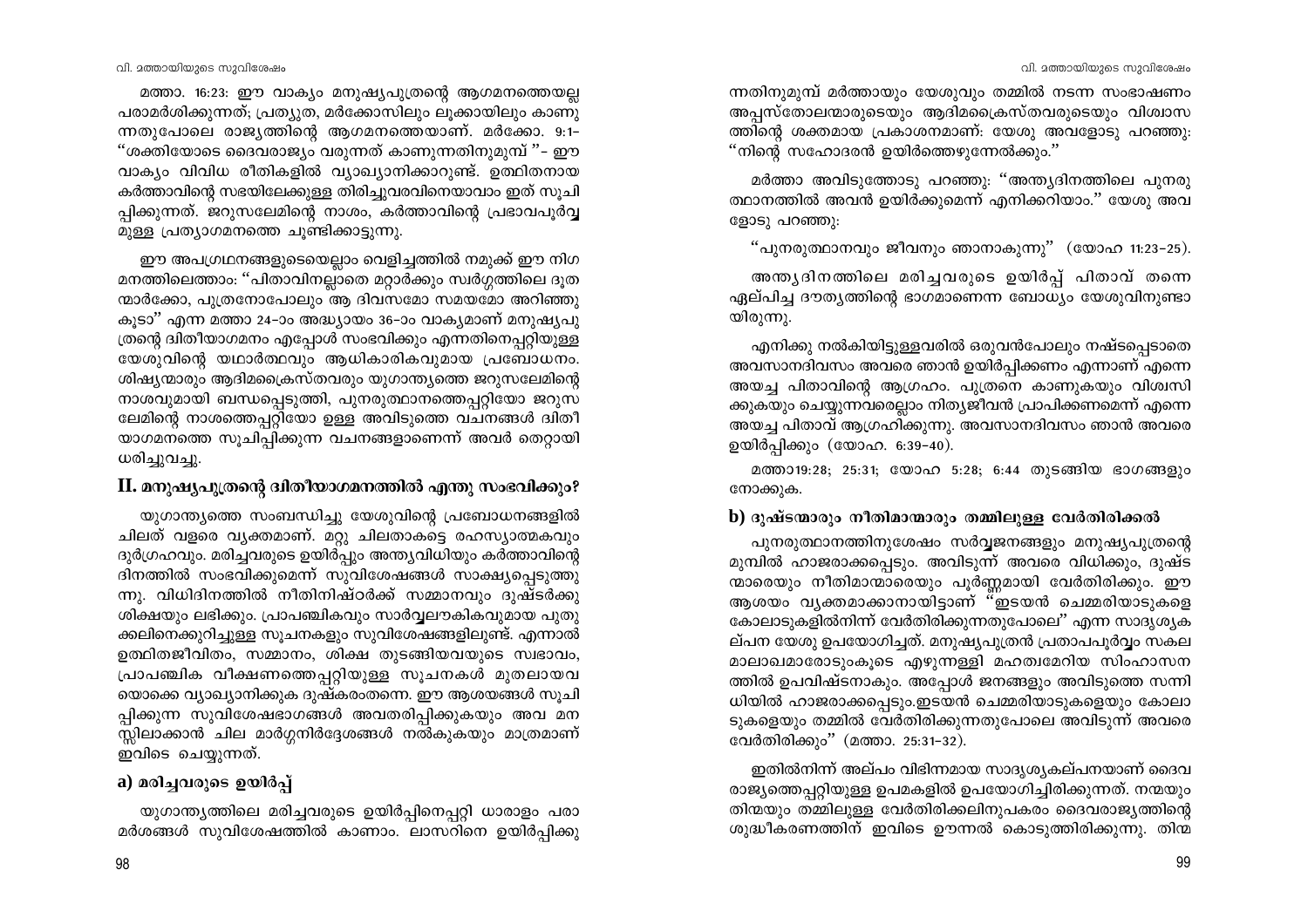വി. മത്തായിയുടെ സുവിശേഷം

പ്രവർത്തിക്കുന്നവരെ രാജ്യത്തുനിന്ന് ശേഖരിച്ച് പുറത്തെ അന്ധ കാരത്തിലേക്ക് അഥവാ അഗ്നികുണ്ഡത്തിലേക്ക് എറിഞ്ഞുകളയു ന്നു. ''മനുഷ്യപുത്രൻ തന്റെ ദൂതന്മാരെ അയയ്ക്കും. അവർ അവി ടുത്തെ രാജൃത്തുനിന്ന് ഇടർച്ചയ്ക്കു കാരണമാകുന്നവരെയും അധർമ്മികളെയുമെല്ലാം ശേഖരിച്ച് അഗ്നികുണ്ഡത്തിലെരിക്കും. അവിടെ കരച്ചിലും പല്ലുകടിയുമുണ്ടാകും'' (മത്താ 13:41-42). ലോകാ വസാനത്തിലും ഇങ്ങനെതന്നെ സംഭവിക്കും. ദൈവദുതന്മാർ വന്ന് നീതിമാന്മാരുടെ ഇടയിൽനിന്ന് ദുഷ്ടന്മാരെ വേർതിരിച്ച്, തീച്ചുള യിലെരിക്കും" (മത്താ.  $13:49-50$ ).

മരിച്ചവരുടെ ഉയിർപ്പിനെപ്പറ്റിയെന്നതുപോലെ നീതിമാന്മാരും ദുഷ്ടന്മാരും തമ്മിലുള്ള വേർതിരിവിനെപ്പറ്റിയും യേശു പഠിപ്പി ച്ചിരിക്കുന്നു. അതിനാൽ ഈ വചനങ്ങളിൽ സംശയത്തിനവകാശ മില്ല.

#### c) ഉത്ഥിതജീവിതത്തിന്റെ സ്വഭാവം

യേശുവോ സുവിശേഷകരോ ഉത്ഥിതരായ മനുഷ്യവ്യക്തിയുടെ സ്വഭാവത്തെപ്പറ്റി ഒന്നും പഠിപ്പിക്കുവാൻ ഉദ്ദേശിച്ചിരുന്നില്ല. സമ്മാ നമോ ശിക്ഷയോ പ്രാപിക്കുവാൻ അന്ത്യദിനത്തിൽ മനുഷ്യൻ ഉയിർത്തെഴുന്നേല്ക്കും എന്നുമാത്രമാണ് സുവിശേഷങ്ങൾ പഠി പ്പിക്കുന്നത്.

"കുഴിമാടങ്ങളിലുള്ളവരെല്ലാം ദൈവപുത്രന്റെ സ്വരം ശ്രവിച്ച് അവയിൽനിന്ന് പുറത്തുവരുന്ന സമയം ആഗതമായിരിക്കുന്നു. നന്മ ചെയ്തിട്ടുള്ളവർ നവജീവിതത്തിനായും, തിന്മപ്രവർത്തിച്ചവർ ന്യായവിധിക്കായും ഉയിർത്തെഴുന്നേല്ക്കും. (യോഹ. 5:28–29).

ഉത്ഥിതാസ്തിത്വം ഇപ്പോഴത്തെ ജീവിതത്തിൽനിന്ന് വ്യത്യസ്ത മായിരിക്കുമെന്ന് യേശുവും സദ്ദുക്കായരും തമ്മിലുണ്ടായ സംവാദം വെളിപ്പെടുത്തുന്നു.

യേശു അവരോടു പറഞ്ഞു: "തിരുവെഴുത്തുകളും ദൈവശ ക്തിയും അറിഞ്ഞുകൂടാത്തതിനാൽ നിങ്ങൾക്ക് തെറ്റുപറ്റുന്നു. പുന രുത്ഥാനത്തിൽ ആരും ആരെയും വിവാഹം ചെയ്യുകയോ വിവാഹം ചെയ്തുകൊടുക്കുകയോ ഇല്ല. അവർ സ്വർഗ്ഗത്തിലെ ദൈവദൂത ന്മാരെപ്പോലെയായിരിക്കും'' (മത്താ. 22:29-30).

ഉത്ഥിതനായ കർത്താവിന്റെ പ്രത്യക്ഷപ്പെടൽ, ഉത്ഥിതരാവാൻ പോകുന്ന മനുഷ്യരുടെ ആകാരം ഇപ്പോഴത്തെ ആകാരത്തിൽനിന്ന് വ്യത്യസ്തമായിരിക്കുമെന്ന് നിസ്സംശയം ചൂണ്ടിക്കാട്ടുന്നു. മറിയം മഗ്ദലനയ്ക്ക് കർത്താവിനെ തിരിച്ചറിയാൻ കഴിഞ്ഞില്ല: ഇത് പറ

ഞ്ഞിട്ട് അവൾ പിറകോട്ടു തിരിഞ്ഞുനോക്കിയപ്പോൾ യേശു അവിടെ നില്ക്കുന്നതു കണ്ടു. എന്നാൽ അത് യേശുവാണെന്ന് അവൾക്ക് മനസ്സിലായില്ല. യേശു അവളോടു ചോദിച്ചു: സ്ത്രീ എന്തി നാണ് കരയുന്നത്? ആരെയാണ് അന്വേഷിക്കുന്നത്? അത് തോട്ട ക്കാരനാണെന്ന് വിചാരിച്ച് അവൾ അവിടുത്തോടു പറഞ്ഞു: ''താങ്ക ളാണ് അവിടുത്തെ എടുത്തുകൊണ്ടുപോയതെങ്കിൽ എവിടെയാണ് വച്ചിരിക്കുന്നതെന്ന് പറഞ്ഞാലും; ഞാൻ എടുത്തുകൊണ്ടു പൊയ്ക്കൊള്ളാം (യോഹ 20:14-15)."

യേശു അവളെ 'മേരി' എന്നു വിളിച്ചപ്പോൾ മാത്രമാണ് അവൾ അവിടുത്തെ തിരിച്ചറിഞ്ഞത്. എമ്മാവൂസിലേക്ക്പോയ ശിഷ്യന്മാരുടെ അനുഭവവും ഇതുതന്നെയായിരുന്നു. മേശക്കി രിക്കുമ്പോൾ അപ്പമെടുത്ത്, ആശീർവ്വദിച്ച് അവർക്ക് കൊടുത്ത പ്പോൾ മാത്രമാണ് അവർ ഉത്ഥിതനായ കർത്താവിനെ തിരിച്ച റിഞ്ഞത്. ''അവരുടെ കണ്ണുകൾ തുറക്കപ്പെട്ടു. അവർ അവനെ തിരിച്ചറിഞ്ഞു; അവൻ അവരുടെ ദൃഷ്ടിയിൽനിന്നും പോയി മറഞ്ഞു'' (ലൂക്കാ 24:31). അത്ഭുതകരമായ മീൻപിടുത്താവസര ത്തിൽ പത്രോസും കൂട്ടുകാരും അവിടുത്തെ തിരിച്ചറിഞ്ഞത് വളരെ താമസിച്ചാണ്. "ഉഷസ്സായപ്പോൾ യേശു കടൽത്തീര ത്തു വന്നുനിന്നു. എന്നാൽ അത് യേശുവാണെന്ന് ശിഷ്യന്മാർക്ക് മനസ്സിലായില്ല. യേശു സ്നേഹിച്ചിരുന്ന ശിഷ്യൻ അപ്പോൾ പത്രോസിനോടു പറഞ്ഞു: 'അതു കർത്താവാണ്.' വസ്ത്രമൊക്കെ ഉരിഞ്ഞുവച്ചിരുന്ന പത്രോസ് 'അതു കർത്താ വാണ്'എന്നു കേട്ടയുടനെ മേൽവസ്ത്രമെടുത്ത് ധരിച്ചുകൊണ്ട് കടലിലേക്ക് ചാടി (യോഹ 21:4-7).

### d) നീതിമാന്മാർക്കു ലഭിക്കുന്ന സമ്മാനം

യുഗങ്ങൾ നീണ്ടുനിൽക്കുന്ന ജീവിതം അഥവാ നിത്യജീവിത മാണ് നീതിമാന്മാർക്കു വാഗ്ദാനം ചെയ്തിരിക്കുന്നത്. "തന്റെ ജീവനെ പരിരക്ഷിക്കുന്നവൻ അത് നഷ്ടപ്പെടുത്തും; എന്റെ നാമ ത്തെപ്രതി സ്വജീവൻ നഷ്ടപ്പെടുത്തുന്നവൻ അത് കണ്ടെത്തും'' (മത്താ.16:25) "നീതിമാന്മാർ നിതൃജീവിതത്തിൽ പ്രവേശിക്കും" (മത്താ 25:46).

വാഗ്ദാനം ചെയ്യപ്പെട്ടിരിക്കുന്ന ജീവിതം കർത്താവുമായി ഐക്യത്തിൽ അനുഭവിക്കുന്ന ജീവിതമാണ്; അത് കർത്താവിന്റെ സന്തോഷത്തിലുള്ള ഭാഗഭാഗിത്വമാണ്. ''യജമാനൻ പ്രതിവചിച്ചു: കൊള്ളാം, ഉത്തമനും വിശ്വസ്തനുമായ ദാസാ, അല്പ കാര്യങ്ങളിൽ നീ വിശ്വസ്തനായിരുന്നതിനാൽ ഞാൻ നിന്നെ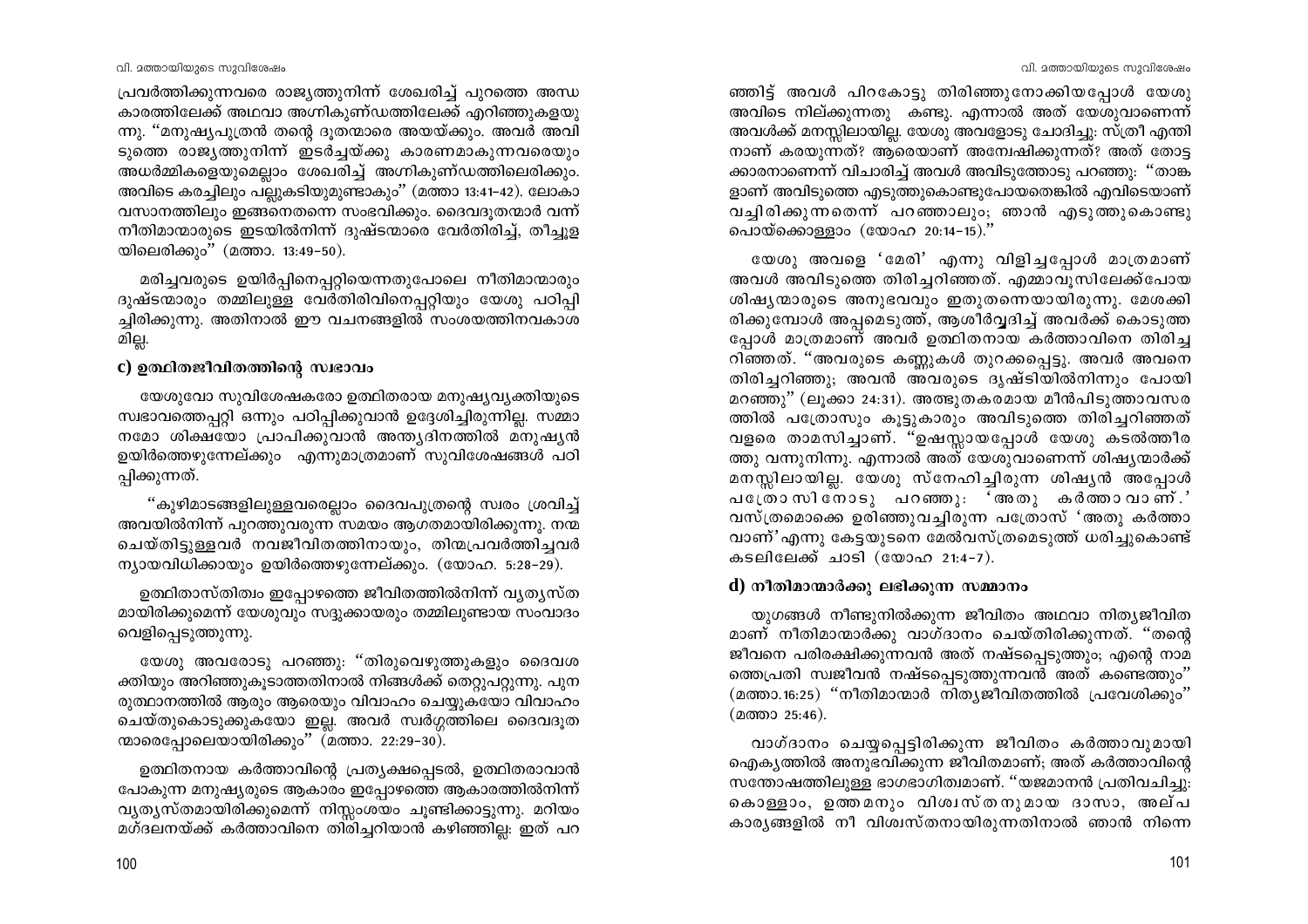വി. മത്തായിയുടെ സുവിശേഷം

വലിയ കാര്യങ്ങളിൽ അധികാരിയാക്കും. നിന്റെ യജമാനന്റെ സന്തോഷത്തിൽ പങ്കുകൊള്ളുക്" (മത്താ. 25:21-23).

വരാനിരിക്കുന്ന രാജ്യത്തിൽ നീതിമാന്മാർക്കു ലഭിക്കുന്ന സന്തോ ഷപൂർണ്ണമായ ദൈവൈക്യത്തെ സൂചിപ്പിക്കാൻ മെസ്സയാനിക്ക് സദ്യ യുടെ സദൃശ്യകല്പനയാണ് ഉപയോഗിച്ചിരിക്കുന്നത് "ദൈവരാ ജ്യത്തിൽ അപം ഭക്ഷിക്കുന്നവൻ ഭാഗ്യവാൻ" (ലുക്കാ. 14:15).

അന്ത്യ അത്താഴസമയത്ത് യേശു ശിഷ്യന്മാരോടു പറഞ്ഞു: "ദൈവരാജ്യത്തിൽവച്ച് ഞാൻ നവമായി പാനംചെയ്യുന്നതുവരെ മുന്തിരിയുടെ ഈ ഫലത്തിൽനിന്നും ഞാൻ പാനം ചെയ്യുകയി ല്ലെന്നു സത്യമായി നിങ്ങളോടു പറയുന്നു "(മർക്കോ 14:25). പത്തു കന്യകകളുടെ ഉപമയിൽ മണവാളൻ ഒരുങ്ങിയിരിക്കുന്ന കന്യകക ളോടൊത്തു വിരുന്നുശാലയിലേക്ക് പോകുന്നു (മത്താ. 25:10). സ്വർഗ്ഗ രാജ്യത്തെ വിവാഹവിരുന്നിനോടാണ് സാദൃശ്യപ്പെടുത്തിയിരിക്കു ന്നത് (മത്താ. 22:1-14).

്സ്വർഗ്ഗരാജ്യത്തിൽ മാനവൈക്യം പുനഃസ്ഥാപിക്കപ്പെടും! ''കിഴ ക്കുനിന്നും പടിഞ്ഞാറുനിന്നും അനേകർവന്ന് അബ്രാഹത്തോടും ഇസഹാക്കിനോടും യാക്കോബിനോടുംകൂടെ സ്വർഗ്ഗരാജ്യത്തിൽ ഭക്ഷണത്തിനിരിക്കുമെന്ന് ഞാൻ നിങ്ങളോട് പറയുന്നു" (മത്താ.  $8:11$ ).

#### e) ദുഷ്ടന്മാർക്കു ലഭിക്കുന്ന ശിക്ഷ

സ്ഥർഗ്ഗരാജ്യത്തിനു ബദലായി ദുഷ്ടന്മാരെ പീഡിപ്പിക്കാനുള്ള രണ്ടു സ്ഥലങ്ങളെപ്പറ്റിയുള്ള സൂചനകൾ സുവിശേഷങ്ങളിൽ കാണാം: പാതാളവും (Hades), നരകവും (Gehenna).

മരിച്ചവർ പുനരുത്ഥാനവും പാർത്തു കഴിയുന്ന സ്ഥലമായാണ് പാതാളത്തെ പൊതുവേ കണക്കാക്കുന്നത്. സുവിശേഷങ്ങളിൽ ഇത് നാലു പ്രാവശ്യം പ്രത്യക്ഷപ്പെടുന്നു. (മത്താ. 11:23; 16:18; ലൂക്കാ 10:14; 16:23) ദുഷ്ടരെ പീഡിപ്പിക്കുന്ന സ്ഥലമാണ് പാതാളം എന്ന ഓരേ യൊരു സുചനയേ സുവിശേഷങ്ങളിൽ കാണുന്നുള്ളു. ''അവസാനം ആ ദരിദ്രൻ മരിച്ചു. മാലാഖാമാർവന്നു അവനെ അബ്രാഹത്തിന്റെ മടിയിലേക്ക് കൊണ്ടുപോയി. ധനികനും മരിച്ച് അടക്കപ്പെട്ടു. പാതാ ളത്തിൽ പീഡ അനുഭവിക്കുന്നതിനിടയിൽ മുകളിലേക്ക് നോക്കിയ പ്പോൾ അബ്രാഹത്തേയും അദ്ദേഹത്തിന്റെ മടിയിൽ ലാസറിനെയും കണ്ടു " (ലൂക്കാ. 16:22-23). പീഡയുടെ സ്ഥലം എന്ന അർത്ഥത്തി ലാണ് 'നരകം' എന്ന പദം ഉപയോഗിച്ചിരിക്കുന്നത്. ജൊവാക്കിം ജറമിയാസിന്റെ അഭിപ്രായത്തിൽ മരണത്തിനും പുനരുത്ഥാനത്തിനും ഇടയ്ക്കുള്ള മധ്യകാലത്ത് മാത്രമേ ദുഷ്ടന്മാർ പാതാളത്തിൽ പ്രവേ

ശിക്കപ്പെടുന്നുള്ളൂ; നരകമാകട്ടെ അവരുടെ ശിക്ഷയുടെ സ്ഥലമാണ്. കെടാത്ത തീയും ചാകാത്ത പുഴുവും ഉള്ള സ്ഥലമാണത് (ലുക്കാ. 9:4348). നരകാഗ്നിയിലേക്ക് എറിയപ്പെടുന്നതിന്റെ ഭീകരതയെപ്പറ്റി യേശു ശിഷ്യന്മാരെ പലപ്രാവശ്യം ഓർമ്മിപ്പിക്കുന്നു. പതിനൊന്ന് പ്രാവശ്യം ഇത് സുവിശേഷങ്ങളിൽ പ്രയോഗിച്ചിട്ടുണ്ട്. ഈ പതി നൊന്നു പ്രാവശ്യവും ഇടർച്ചകൊടുക്കുന്നതിനെതിരെയുള്ള താക്കീ തായിട്ടാണ് ഇത് ഉപയോഗിച്ചിരിക്കുന്നതെന്നത് പ്രത്യേകം ശ്രദ്ധേ യമാണ്. ഇടർച്ചയുടെ പേരിൽ നരകത്തിലേക്ക് എറിയപ്പെടുന്നതി നേക്കാൾ, അംഗഭംഗം ബാധിച്ചവനായി സ്വർഗ്ഗരാജ്യത്തിൽ പ്രവേ ശിക്കുന്നതാണ് ഒരുവന് നല്ലത് (മത്താ. 5:29-30; 18:9; മർക്കോ. 9:43  $-45,47$ ).

യഹൂദരുടെ പ്രാപഞ്ചിക വീക്ഷണവുമായി അഭേദ്യം ബന്ധപ്പെട്ടു കിടക്കുന്ന സംജ്ഞകളാണ് പാതാളവും നരകവും. ശിക്ഷയ്ക്ക് വിധിക്കപ്പെട്ടവരുടെ പീഡകൾ വിവരിക്കാൻ രണ്ട് പ്രതിരൂപങ്ങൾ ധ്വനിപ്പിക്കുന്നത്. പീഡയുടെ സ്ഥലം തീക്കുണ്ഡമാണെങ്കിൽ അത് അതേസമയം അന്ധകാരത്തിന്റെ സ്ഥലമായും ചിത്രീകരിക്കുന്ന വച നങ്ങളുണ്ട്.

മത്താ: 13:41: "മനുഷ്യപുത്രൻ തന്റെ ദൂതന്മാരെ അയയ്ക്കും. അവർ അവിടുത്തെ രാജ്യത്തുനിന്നു ഇടർച്ചയ്ക്കു കാരണമാകു ന്നവരെയും അധർമ്മികളെയുമെല്ലാം ശേഖരിച്ച് അഗ്നികുണ്ഡ ത്തിലെറിയും.''

മത്താ: 25:30: "മടിയനായ ഈ ദാസനെ വെളിയിലുള്ള അന്ധകാ രത്തിലേയ്ക്കു തള്ളുവിൻ. അവിടെ കരച്ചിലും പല്ലുകടിയുമു ണ്ടാകും.''

സുവിശേഷങ്ങളിലെ ചില വചനങ്ങൾ മനുഷ്യന്റെ അന്ത്യത്തെ സൂചിപ്പിക്കുമ്പോൾ മറ്റു ചിലവയാകട്ടെ ഈ പ്രപഞ്ചത്തിന്റെ അന്ത്യ ത്തേയും സൂചിപ്പിക്കുന്നു. അപ്പൊകാലിപ്റ്റിക് ഭാഷയാണ് നാമിവിടെ കാണുന്നത്. മറഞ്ഞിരിക്കുന്ന ദൈവിക സത്യങ്ങളുടെ വെളിപ്പെടൽ എന്നാണ് 'അപ്പോക്കാലിപ്സിസ്' എന്ന വാക്കിന്റെ അർത്ഥം. അപ്പൊ ക്കാലിപ്റ്റിക് ഭാഷ യേശുവിന്റെ സമകാലികരുടെ ഇടയിൽ പ്രചരി ച്ചിരുന്നു.

#### a) മനുഷ്യന്റെ അന്ത്യത്തെ സൂചിപ്പിക്കുന്ന വചനങ്ങൾ

മത്താ 13:41: ''അന്ന് മനുഷ്യപുത്രൻ തന്റെ ദൂതന്മാരെ അയയ്ക്കും. അവർ അവിടുത്തെ രാജ്യത്തുനിന്ന് ഇടർച്ചയ്ക്കു കാരണമാകുന്ന വരേയും അധർമ്മികളേയുമെല്ലാം ശേഖരിച്ച് അഗ്നികുണ്ഡത്തി ലെറിയും. അവിടെ കരച്ചിലും പല്ലുകടിയുമുണ്ടാകും. എന്നാൽ നീതി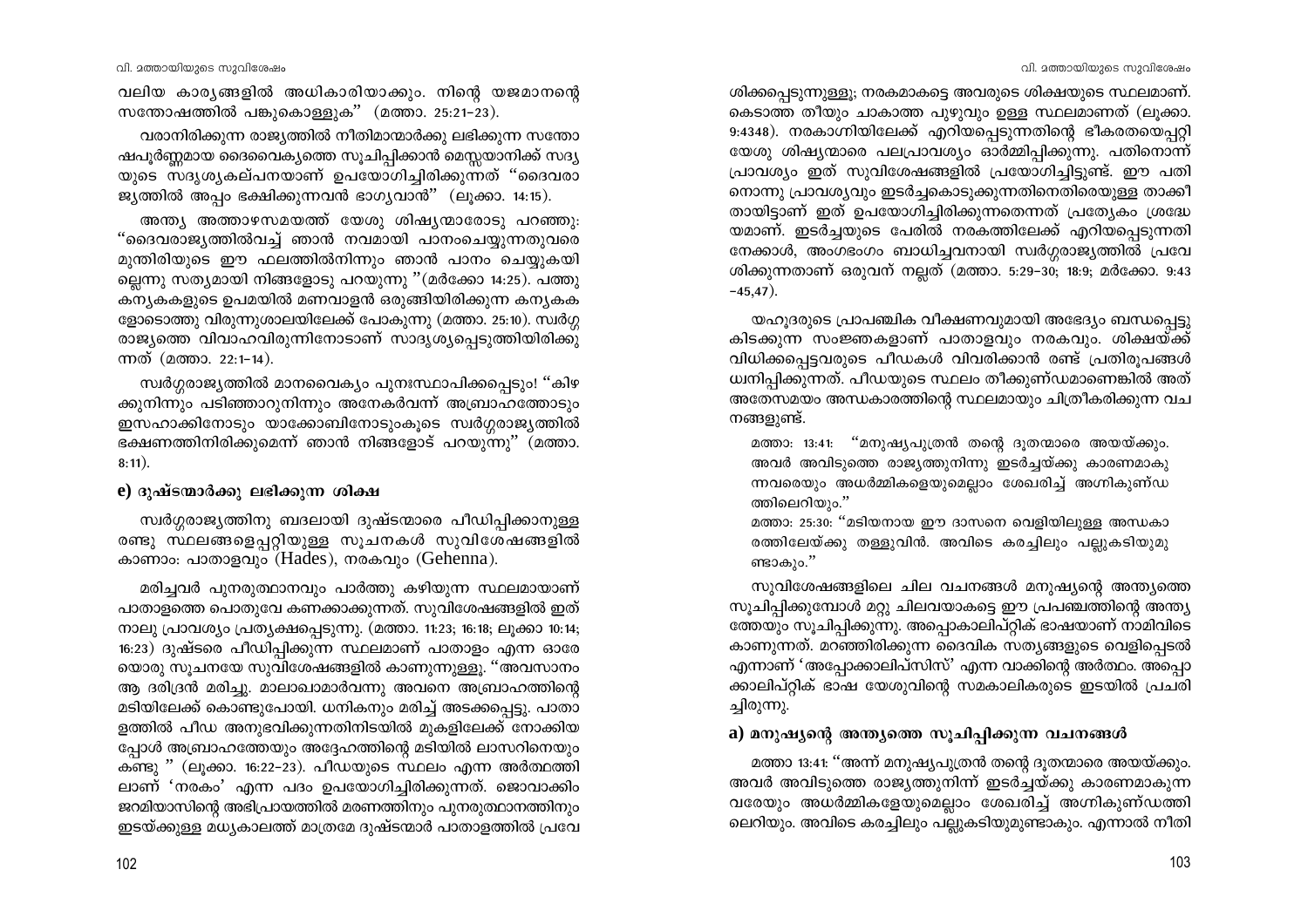മാന്മാർ തങ്ങളുടെ പിതാവിന്റെ രാജ്യത്തിൽ സൂര്യനെപ്പോലെ ശോഭിക്കും.''

മത്താ 25:31-46: ''മനുഷ്യപുത്രൻ പ്രതാപപൂർവ്വം സകല മാലാ ഖാമാരോടുകൂടി എഴുന്നള്ളി മഹത്വമേറിയ സിംഹാസനത്തിൽ ഉപ വിഷ്ടനാകും. അപ്പോൾ സകല ജനങ്ങളും അവിടുത്തെ സന്നിധി യിൽ ഹാജരാക്കപ്പെടും. ഇടയൻ ചെമ്മരിയാടുകളെയും കോലാടു കളെയും തമ്മിൽ വേർതിരിക്കുന്നതുപോലെ അവിടുന്ന് അവരെ വേർതിരിക്കും. ചെമ്മരിയാടുകളെ തന്റെ വലത്തുവശത്തും കോലാ ടുകളെ തന്റെ ഇടത്തുവശത്തും നിർത്തും. അനന്തരം തന്റെ വല ത്തുവശത്തുള്ളവരോട് അരുൾ ചെയ്യും: എന്റെ പിതാവിനാൽ അനു ഗൃഹീതരേ വരുവിൻ; ലോകാരംഭം മുതൽ നിങ്ങൾക്കായി ഒരുക്കി യിരിക്കുന്ന രാജ്യം കൈവശമാക്കിക്കൊള്ളുവിൻ;........ അനന്തരം അവിടുന്ന് തന്റെ ഇടത്തുവശത്തുള്ളവരോടു അരുൾചെയ്യും. ശപി ക്കപ്പെട്ടവരേ, എന്നിൽനിന്നുമകന്ന് പിശാചിനും അവന്റെ ദൂത ന്മാർക്കുമായി ഒരുക്കിയിരിക്കുന്ന നിത്യാഗ്നിയിലേക്കു പോകുവിൻ..... ഇവർ നിതൃശിക്ഷയ്ക്കു വിധേയരാകും. നീതിമാന്മാർ നിതൃജീ വൻ പ്രാപിക്കും."

#### b) അഖില പ്രപഞ്ചത്തിന്റെയും അന്ത്യത്തെ സൂചിപ്പിക്കുന്ന വച നങ്ങൾ

മത്താ 24:29: ''അക്കാലത്തെ ദുരിതങ്ങൾ അവസാനിച്ചാലുടനെ സുര്യൻ ഇരുണ്ടുപോകും, ചന്ദ്രൻ നിഷ്പ്രഭമാകും, നക്ഷത്രങ്ങൾ ആകാശത്തുനിന്നും വീഴും, ആകാശശക്തികൾ ക്ഷോഭിക്കും" (മത്താ 16:28). യേശു അവരോടു പറഞ്ഞു: ഞാൻ സത്യമായി നിങ്ങ ളോടു പറയുന്നു, പുതിയ ലോകത്തിൽ, മനുഷ്യപുത്രൻ തന്റെ മഹ ത്വമേറിയ സിംഹാസനത്തിൽ ഉപവിഷ്ടനാകുമ്പോൾ....

ദ്വിതീയാഗമനത്തെയും മനുഷ്യന്റെയും പ്രപഞ്ചത്തിന്റെയും അന്ത്യത്തെയും പറ്റിയുള്ള യേശുവിന്റെ പ്രബോധനങ്ങൾ അല്പം വിശദീകരിക്കാം.

പഴയനിയമവും യഹൂദരുടെ അപ്പൊക്കാലിപ്റ്റിക് സാഹിതൃവും ഖുമ്റാൻ സാഹിത്യവും പുതിയനിയമവുമെല്ലാം, അന്ത്യദിനം മനു ഷ്യരെ മാത്രമല്ല, പ്രപഞ്ചത്തെ മുഴുവൻ ബാധിക്കുമെന്ന് അഭിപ്രാ യപ്പെടുന്നു. സെന്റ് പോൾ റോമാക്കാർക്ക് എഴുതുകയാണ്: "സമസ്ത സൃഷ്ടികളും ദൈവമക്കളുടെ മഹത്വീകരണം ആകാം ക്ഷയോടെ കാത്തിരിക്കുന്നു. അവയുടെ പ്രതീക്ഷ വൃർത്ഥമായി. സ്വന്തം ഇഷ്ടപ്രകാരമല്ല, അവയെ അടിമപ്പെടുത്തിയവന്റെ അഭീ ഷ്ടപ്രകാരമാണ് അങ്ങനെ സംഭവിച്ചത്. എങ്കിലും പ്രത്യാശയ്ക്കു

വകയുണ്ട്. എന്തെന്നാൽ സൃഷ്ടികൾ മർത്ത്യതയുടെ ശൃംഖലക ളിൽനിന്നും വിമുക്തരായി, ദൈവപുത്രന്മാരുടെ സ്വാതന്ത്ര്യവും മഹ ത്വവും പ്രാപിക്കാനുള്ളതാണ്" (റോമ 8:19-21).

പൂതിയനിയമത്തിലെ രണ്ടു ഭാഗങ്ങൾ പുതിയ ആകാശത്തെയും പുതിയ ഭൂമിയെയുംപറ്റി പരാമർശിക്കുന്നു.

വെളിപാട് 21:1. ''അനന്തരം ഞാൻ പുതിയ ആകാശവും പുതിയ ഭുമിയും കണ്ടു. ആദ്യത്തെ ആകാശവും, ആദ്യത്തെ ഭൂമിയും കട ന്നുപോയി. സമുദ്രവും ഇനി ഇല്ല."

2 പത്രോ. 3:7-13: "ഇപ്പോഴത്തെ ആകാശവും ഭൂമിയും വിധിയു ടേയും ദുഷ്ടമനുഷൃരുടെ നാശത്തിന്റേയും ദിവസത്തേയ്ക്ക് അതേ വചനത്താൽ അഗ്നിക്കായി സൂക്ഷിച്ചിരിക്കുകയാണ്.... കർത്താവിന്റെ ദിവസം കള്ളനെപ്പോലെ വരും; അന്ന് ആകാശം വലിയ ഒച്ചപ്പാടോടെ ഇല്ലാതാകും; മൂലപദാർത്ഥങ്ങൾ ചൂടുകൊണ്ട് ഉരുകിപ്പോകും. ഭൂമിയും അതിലുള്ള സമസ്തവും നശിച്ചു പോകും.... നാം അവിടുത്തെ വാഗ്ദാനപ്രകാരം നീതി വസിക്കുന്ന പുതിയ ആകാശവും പുതിയ ഭൂമിയും പ്രതീക്ഷിച്ചിരിക്കുകയാ ണ്."

ഈ രണ്ടു വേദപുസ്തകഭാഗങ്ങളും ഏശയ്യായുടെ പുസ്തക ത്തിലെ 65:17; 66:22 എന്നീ ഭാഗങ്ങളെയാണ് അനുസ്മരിപ്പിക്കുന്ന ത്. ഏശ 65:17: ഞാൻ പുതിയ ആകാശവും പുതിയ ഭൂമിയും സൃഷ്ടി ക്കുന്നു.

പഴയ വസ്തുക്കളൊന്നും അനുസ്മരിക്കപ്പെടുകയില്ല. അവ അവ സാനിച്ചിരിക്കുന്നു. ഏശ 66:72 "ഞാൻ നിർമ്മിക്കാനിരിക്കുന്ന പുതിയ ആകാശത്തെയും പുതിയ ഭൂമിയെയുംപോലെ....''

പുതിയ ആകാശത്തേയും പുതിയ ഭുമിയേയുംപറ്റിയുള്ള പുതിയ ്നിയമവചനങ്ങളുടെ വ്യാഖ്യാനത്തെ സംബന്ധിച്ച് പണ്ഡിതന്മാ രുടെ ഇടയിൽ അഭിപ്രായാന്തരമുണ്ട്. വിധിയാളനായിവരുന്ന യാഹ്വേയുടെ പരമോന്നതാധികാരത്തിന് ഊന്നൽ കൊടു ക്കാൻവേണ്ടി ഉപയോഗിച്ചിരിക്കുന്ന ആലങ്കാരിക ഭാഷയാണി തെന്ന് ചില പണ്ഡിതന്മാർ അഭിപ്രായപ്പെടുന്നു. എ. വോൾട്ടിൻ ഇതിനെപ്പറ്റി എഴുതുന്നു: വിധിയെപ്പറ്റിയുള്ള പ്രവാചിക ചിത്രീകര ണത്തിലെ ഭീകരതകൾ, വിധിയാളനായ യാഹ്വേയുടെ പരമോ ന്നതാധികാരത്തിന്റെ പ്രതിരൂപങ്ങളായി വേണം മനസ്സിലാക്കുവാൻ. ഏശയ്യായുടെ പുസ്തകത്തിന്റെ കർത്താവും പുതിയ ആകാശത്തി ന്റെയും പുതിയ ഭൂമിയുടേയും സൃഷ്ടിയെപ്പറ്റിയുള്ള വചനം (66:22; 65:17) രക്ഷയെ സൂചിപ്പിക്കുന്ന അതിശയോക്തിപരമായ അലങ്കാ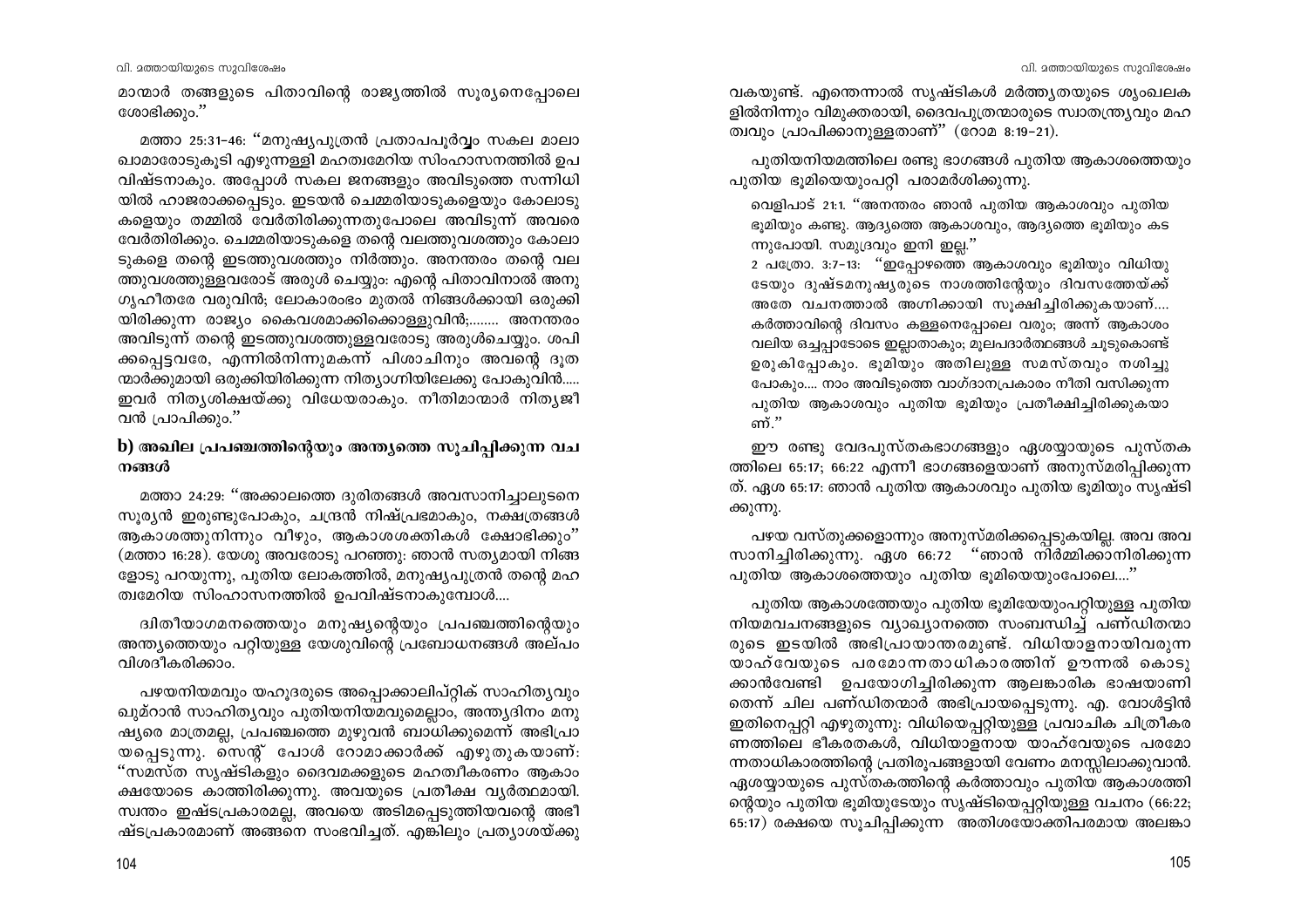രമായിട്ടാണ് മനസ്സിലാക്കിയത്. യാഹ്വേയുടെ പരമാധികാരത്തെ അതു സ്പഷ്ടമാക്കുന്നു.

വിധിയെ സുചിപ്പിക്കുന്ന അലങ്കാരഭാഷയായി ഈ വചനങ്ങളെ പില്ക്കാല യഹുദമതവും ഖുമ്റാൻ സമുഹവും കണക്കാക്കിയി രുന്നോ എന്നു ഖണ്ഡിതമായി പറയാനാവില്ല. 1 ഏനോക്ക് 91:6: "ഒന്നാമത്തെ ആകാശം കടന്നുപോകും; പുതിയ ആകാശം പ്രത്യ ക്ഷപ്പെടും. ആകാശശക്തികളെല്ലാം ഏഴിരട്ടി പ്രകാശം പ്രസരിപ്പി ക്കും.'

1 Qs IV, 16: "ഇക്കാലം അവസാനിക്കുകയും പുതിയ സൃഷ്ടി ആഗമിക്കുകയും ചെയ്യുന്നതുവരെ ദൈവം അവരെ നീതിമാന്മാരും ദുഷ്ടന്മാരുമായി തുല്യശക്തിയിൽ നിർത്തിയിരിക്കുകയാണ്."

ഈ പശ്ചാത്തലത്തിൽ സമാനസുവിശേഷങ്ങളിലെ അപ്പൊക്കാ ലിപ്റ്റിക് വചനങ്ങൾ വിശിഷ്യാ മത്താ. 19:28 24:29 എന്നിവയെ നാം മനസ്സിലാക്കേണ്ടിയിരിക്കുന്നു.

മത്താ 19:28 ''ഞാൻ സത്യമായി നിങ്ങളോട് പറയുന്നു, പുതിയ ലോക ത്തിൽ മനുഷ്യപുത്രൻ തന്റെ മഹത്വമേറിയ സിംഹാസനത്തിൽ ഉപവി ഷ്ടനാകുമ്പോൾ....''

മത്താ 24:29: അക്കാലത്തെ ദുരിതങ്ങൾ അവസാനിച്ചാലുടനെ സൂര്യൻ ഇരുണ്ടുപോകും; ചന്ദ്രൻ നിഷ്പ്രഭമാകും; നക്ഷത്രങ്ങൾ ആകാശത്തുനിന്നു വീഴും; ആകാശശക്തികൾ ക്ഷോഭിക്കും.

ഈ വാകൃത്തിന് പഴയനിയമത്തിലെ പലവാകൃങ്ങളുമായി സാഹിത്യരൂപപരമായ ബന്ധമുണ്ട് - പ്രധാനമായും ഏശ 13:10; 34:4; ജോയേൽ 2:10 തുടങ്ങിയവയുമായി.

ഏശ 13:10: ആകാശത്തിലെ നക്ഷത്രങ്ങളും ഗ്രഹവ്യൂഹങ്ങളും അവയുടെ പ്രകാശം തരുകയില്ല. സൂര്യൻ ഇരുണ്ടുപോകും. ചന്ദ്രൻ അതിന്റെ പ്രകാശം നല്കുകയുമില്ല.

ഏശ 34:4: "ആകാശശക്തികളെല്ലാം നശിക്കും. ആകാശം ഒരു ചുരുൾപോലെ ചുരുണ്ടുപോകും."

ജോയേൽ 2:10: ''ഭൂമി ഇളകും; ആകാശം ക്ഷോഭിക്കും; സൂര്യനും ചന്ദ്രനും ഇരുണ്ടുപോകും; നക്ഷത്രങ്ങൾ അവയുടെ പ്രകാശം മറച്ചുവയ്ക്കും''

ഇതേ ഭാഷതന്നെയാണ് മത്തായിയുടെ സുവിശേഷത്തിലെ യുഗാന്ത്യപ്രഭാഷണത്തിലും കാണുന്നത്. സാർവ്വലൗകികവും പ്രാപ ഞ്ചികവുമായ സമ്പൂർണ്ണ പരിത്രാണത്തെപ്പറ്റിയാവണം യേശു ഇവിടെ സൂചിപ്പിക്കുന്നത്.

> (ഡോ. സെബാസ്റ്റ്യൻ വടക്കുംപാടൻ, ബൈബിൾ ഭാഷ്യം 9 (1980) 138-154)

# 6

# വിനയം, കരുണ, വിശ്വാസം (2000)  $8:5 - 13$ )

 $\Omega$ ാണൈക്കോളജിയിൽ (Para - Psychology) "ടെലപ്പതി"എന്നൊരു സങ്കല്പമുണ്ട്. വിദുരങ്ങളിലാ യിരിക്കുന്ന പ്രിയപ്പെട്ടവരുടെ നൊമ്പരങ്ങളും വേദന കളും അപകടങ്ങളും അതീന്ദ്രിയമായി അറിയാനുള്ള കഴിവാണത്. ഭാരതപര്യടനത്തിലായിരുന്ന ശങ്കരാചാ ര്യർ അമ്മയുടെ മരണ വേദന അതീന്ദ്രിയമായി തിരി ച്ചറിഞ്ഞ് മരണക്കിടക്കയ്ക്കരുകിലെത്തി എന്നാണ് പറ യപ്പെടുന്നത്. മക്കൾക്ക് അപകടം പറ്റുന്ന നേരത്ത് വിദൂരത്തായ അമ്മമാർക്ക് അസ്വസ്ഥതകൾ അനുഭവ പ്പെടുന്നതിനെക്കുറിച്ച് എത്രയോ വിവരണങ്ങൾ നാം കേൾക്കാറുണ്ട്. ലോകത്ത് എവിടെയൊക്കെയോ അനു നിമിഷം നടക്കുന്ന ക്രൂരതകളെക്കുറിച്ചുള്ള അതീന്ദ്രീയ ഞെട്ടലുകളാണ് അനുനിമിഷം കണ്ണുചിമ്മുന്നതിനു കാരണമാകുന്നതെന്ന കവിഭാവനയിലും കാര്യമുണ്ട്. ടെലപ്പതിയുടെ അത്ഭുത ശാസ്ത്രം വിശദീകരിക്കാൻ നമുക്കാവില്ലായിരിക്കാം. എന്നാൽ, അതിനു പിന്നി ലൊരു ആത്മീയ തത്വമുണ്ട്: അപരന്റെ സങ്കടങ്ങളോട് സംവദിക്കാനുള്ള ഏതോ ഒരു ക്ഷമത ഓരോ മനു ഷ്യനിലുമുണ്ട്. മനുഷ്യത്വം എന്നൊക്കെ നാം വിളി ക്കുന്നത് ഈ സംവേദനക്ഷമതയെയാണ്. അകലെ യുള്ളവരുടെ സങ്കടമറിയാൻ അത്ഭുതശക്തി ആവശ്യ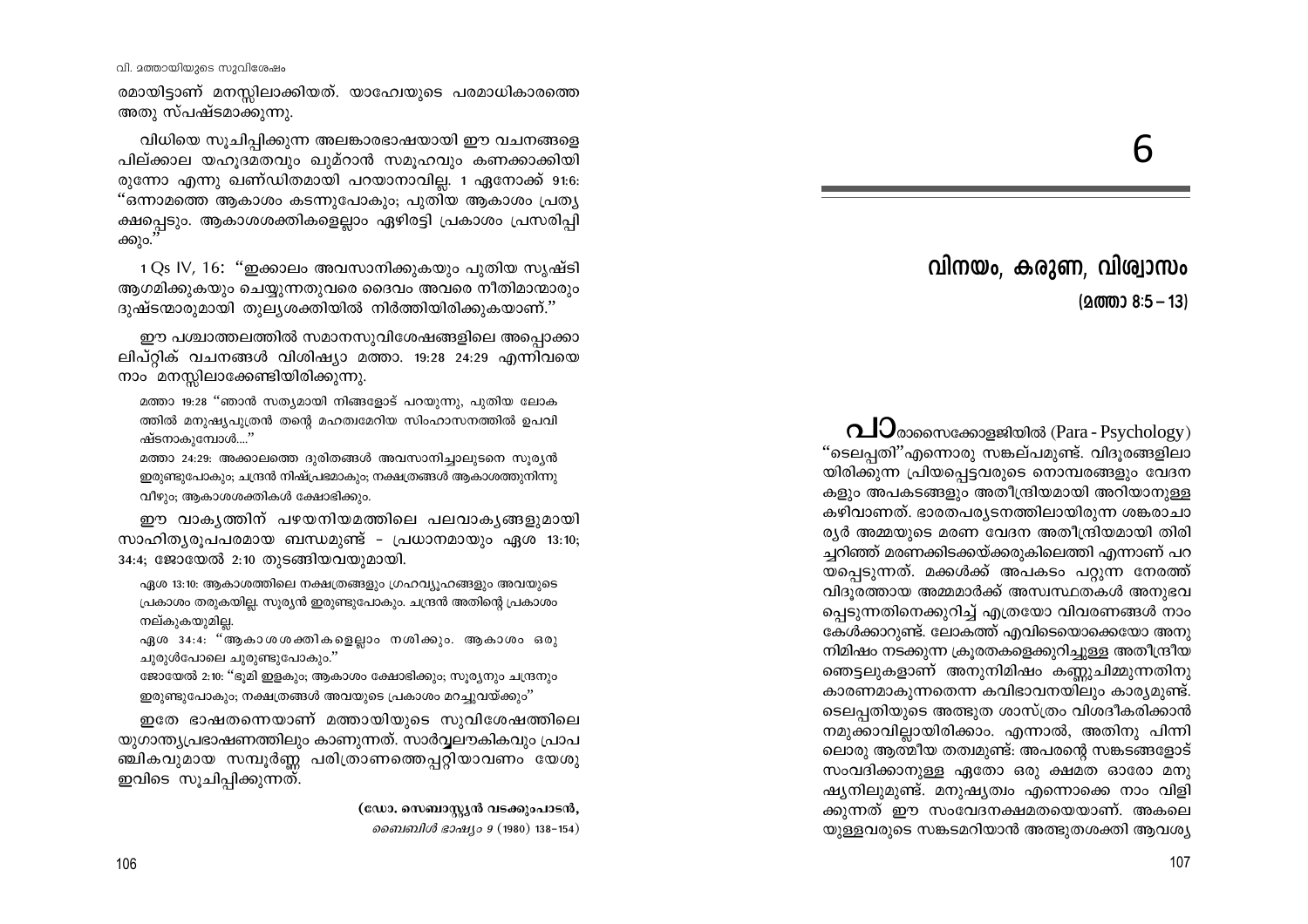ശതാധിപന്മാർ പുതിയനിയമത്തിന്റെ ഇഷ്ടകഥാപാത്രങ്ങളാണ്. കൂരിശുമരണവേളയിൽ യേശുവിലുള്ള വിശ്വാസം ഏറ്റുപറയുന്ന ശതാധിപനെക്കുറിച്ച് സുവിശേഷകൻ പറയുന്നുണ്ട് (മർക്കോ 15:39, ലൂക്കാ 23:47). ജറുസലേമിൽ വച്ച് പൗലോസിനെ ചമ്മട്ടിയടി യിൽനിന്നു രക്ഷിച്ച ശതാധിപനെക്കുറിച്ചും (അപ്പ 22:25–26), യഹൂ ദരുടെ ഗൂഢാലോചനയിൽനിന്നും പൗലോസിനെ രക്ഷിച്ച മറ്റൊരു ശതാധിപനെക്കുറിച്ചും (അപ്പ 23:17-22) വി. ഗ്രന്ഥകർത്താവിന് നല്ലതേ പറയാനുള്ളൂ. ''ഇത്താലിക്കെ'' സൈന്യവിഭാഗത്തിന്റെ തല വനായ കൊർണേലിയുസ് (അപ്പ 10:1) വിശ്വാസം സ്വീകരിച്ച ആദ്യ വിജാതീയനായിരുന്നു എന്ന് ലുക്കാ വിവരിക്കുന്നുണ്ട്. പൗലോ സിനെ റോമിലേക്കനുഗമിച്ച ജുലിയുസിനെയും (27:13, 43) ലുക്കാ പരാമർശിക്കുന്നുണ്ട്. വിജാതീയനായ ശതാധിപൻ യേശുവിലുള്ള വിശ്വാസം ഏറ്റുപറയുന്ന സുവിശേഷ വിവരണത്തിലൂടെ പിൽക്കാ ലസഭയിൽ സംഭവിക്കാനിരിക്കുന്ന വിജാതീയരുടെ രക്ഷയെക്കു റിച്ചുള്ള മുന്നറിവ് നൽകുകയാണ് മത്താ 8:5–13 ന്റെ ലക്ഷ്യം.

#### വിശ്വാസം – ദൈവദാനം

വിജാതീയ ശതാധിപന്റെ വിശ്വാസത്തെ പുകഴ്ത്തുന്ന സംഭവം മത്തായിയുടെ സുവിശേഷത്തിന്റെ ഇതരഭാഗങ്ങളിൽനിന്നു വ്യതി രിക്തത പുലർത്തുന്നതാണ്. പൊതുവെ യഹുദ രക്ഷ എന്ന ആശ യമാണ് മത്തായിയുടെ സുവിശേഷത്തിന്റെ ഊന്നൽ.

10:5-6 - ഇസ്രായേലിലെ നഷ്ടപ്പെട്ട ആടുകളുടെ അടുക്കലേക്കു മാത്രം......

15:24 - മക്കളുടെ അപ്പം നായ്ക്കൾക്കു കൊടുക്കില്ല....

തുടങ്ങിയ വാകൃങ്ങൾ മത്തായിയുടെ യഹുദ മുൻഗണന വൃക്ത മാക്കുന്നു. എന്നാൽ 28:16 -20 ൽ, സുവിശേഷ സമാപനത്തിൽ, അവതരിപ്പിക്കുന്ന സാർവ്വത്രിക രക്ഷ (സകലജാതികളോടും സുവി ശേഷം പ്രസംഗിക്കുവിൻ...) എന്ന ആശയത്തിലേക്കുള്ള ദിശാസു ചിയായി ഈ സംഭവത്തെ വ്യാഖ്യാനിക്കാം. വിജാതീയരുടെ വിശ്വാ സത്തെ വിലകുറച്ചുകാണുന്ന പ്രവണതയുടെ തിരുത്തലായും ഈ വചനഭാഗത്തെ കാണാം.

ഒരുവന്റെ വിശ്വാസത്തെ വിലയിരുത്തുമ്പോൾ സകലർക്കും തെറ്റുപറ്റാവുന്നതാണ്. വിലയിരുത്തുന്നവർ പലപ്പോഴും വിശ്വാസ ത്തിന് സ്വന്തമായി മാനദണ്ഡങ്ങൾ നിർണ്ണയിക്കുകയും അതിനു നിരക്കാത്തവരെയെല്ലാം അവിശ്വാസികളും അജ്ഞാനികളും അധാർമ്മികളുമായി വിലയിരുത്തുകയാണ് പതിവ്. വിശ്വാസിക്ക് മനുഷ്യർ നിശ്ചയിക്കുന്ന സാമാന്യമാനദണ്ഡങ്ങൾ: പള്ളിയിൽ പോകുന്നവൻ. ആണ്ടുകുമ്പസാരം മുടക്കാത്തവൻ, മദ്യപിക്കാത്ത

വി. മത്തായിയുടെ സുവിശേഷം

മുണ്ട്. എന്നാൽ അടുത്തുള്ളവരുടെ, ഒപ്പമുള്ളവരുടെ സങ്കടമറി യാനും അതിനോടുപ്രതികരിക്കാനുമുള്ള കഴിവാണ് ഒരുവന്റെ ആത്മീയത.

സുവിശേഷത്തിൽ നാം പരിചയപെടുന്ന ശതാധിപൻ ഇപ്രകാരം ആത്മീയത കൈവരിച്ചവനായിരുന്നു. യഹൂദദൃഷ്ടിയിൽ അവൻ വിജാതീയനും അവിശ്വാസിയും ആത്മീയതയുടെ സ്പർശമില്ലാ ത്തവനുമായിരുന്നു. എന്നാൽ തന്റെ ഭൃത്യന്റെ രോഗത്തിൽ അസ്വ സ്ഥമാകാൻ കഴിയുന്ന ഒരു ഹൃദയം അദ്ദേഹത്തിനുണ്ടായിരുന്നു. കൂട്ടത്തിലെ ഏറ്റവും ചെറിയവന്റെ ഹൃദയതാളവും ശ്രദ്ധിക്കാനുള്ള കഴിവിനെ ക്രിസ്തു ആത്മീയതയുടെയും വിശ്വാസത്തിന്റെയും ഉദാത്ത ദൃഷ്ടാന്തമായി പ്രതിഷ്ഠിക്കുന്നതാണ് സുവിശേഷത്തിന്റെ കഥാതന്തു. ശതാധിപൻ വിനയമുള്ളവനായിരുന്നു. കാരണം അവൻ യേശുവിനോടു പറയുന്നത് ''അങ്ങ് എന്റെ ഭവനത്തിൽ വരാൻ ഞാൻ യോഗ്യനല്ല... ഞാൻ പോലും ഒരുവനോടു പോകു എന്നുപ റയുമ്പോൾ അവൻ പോകുന്നു" (POC വിവർത്തനത്തിൽ ഈ വിന യമാനം (even I, Kai gar ego) നഷ്ടമായിട്ടുണ്ട്). ഈ വിനയമാണ് വീട്ടിലെ വേലക്കാരന്റെപോലും സങ്കടം അറിയാനുള്ള കരുണ അവ നിൽ നിറച്ചത്. വിനയവും കരുണയും ഒത്തുചേർന്ന അവന്റെ മന സ്സിനെയാണ് ക്രിസ്തു ശ്രേഷ്ഠതമമായ വിശ്വാസം എന്നു വിശേ ഷിപ്പിച്ചത്. അതുകൊണ്ടുതന്നെ സുവിശേഷകന്റെ സുത്രവാക്യം ലളിതമാണ്. വിനയം + കരുണ = വിശ്വാസം.

#### ശതാധിപൻ

*'ഹെക്കതോന്താർകെസ്*' എന്ന ഗ്രീക്കു വാക്കിൽ നിന്നാണ് ''നുറുപേരുടെ അധിപൻ'' എന്നർത്ഥമുളള ശതാധിപൻ എന്ന വാക്ക് രുപപ്പെടുന്നത്. റോമൻ സൈന്യത്തിലെ നുറുപേരടങ്ങുന്ന സൈന്യ വിഭാഗത്തിന്റെ തലവൻ ശധാതിപൻ എന്ന പേരിലാണ് അറിയപ്പെ ടുന്നത്. ഇത് റോമൻ പട്ടാളത്തിന്റെ ഏറ്റവും ചെറിയ ഘടകമാണ്. (പുതിയനിയമ കാലഘട്ടത്തിൽ പത്തു ശതഗണങ്ങൾ ചേർന്ന സഹ സ്രഗണവും ആറു സഹസ്രഗണങ്ങൾ ചേർന്ന വ്യൂഹവുമാണ് ഉണ്ടാ യിരുന്നത്. ശതഗണങ്ങളുടെ തലവൻ ശതാധിപൻ സഹസ്രഗണ ങ്ങളുടെ അധിപൻ സഹസ്രാധിപൻ എന്നും (അപ്പ 22:23; 23:15; 17,19) അറിയപ്പെട്ടിരുന്നു). ശതാധിപന്മാർ പട്ടാളത്തിന്റെ നെടുംതൂ ണുകളായിരുന്നു. പട്ടാളക്യാമ്പിന്റെ അച്ചടക്കം സൂക്ഷിക്കുക, ആയു ധങ്ങൾ പരിശോധിക്കുക, തന്റെ കീഴുദ്യോഗസ്ഥന്മാർക്ക് ക്യാമ്പിനു ള്ളിലും പുറത്തും വേണ്ട നിർദ്ദേശങ്ങൾ നൽകുക തുടങ്ങിയവ ശതാധി പന്റെ ഉത്തരവാദിത്തങ്ങളായിരുന്നു. ശതാധിപന്മാർ പല പദവികളിലു ള്ളവരായിരുന്നു. അധികാരത്തിൽനിന്നു വിരമിച്ചശേഷവും ഇവർക്കു സമൂ ഹത്തിൽ ഗണ്യമായ സ്ഥാനം ലഭിച്ചിരുന്നു (ലൂക്കാ 7:12).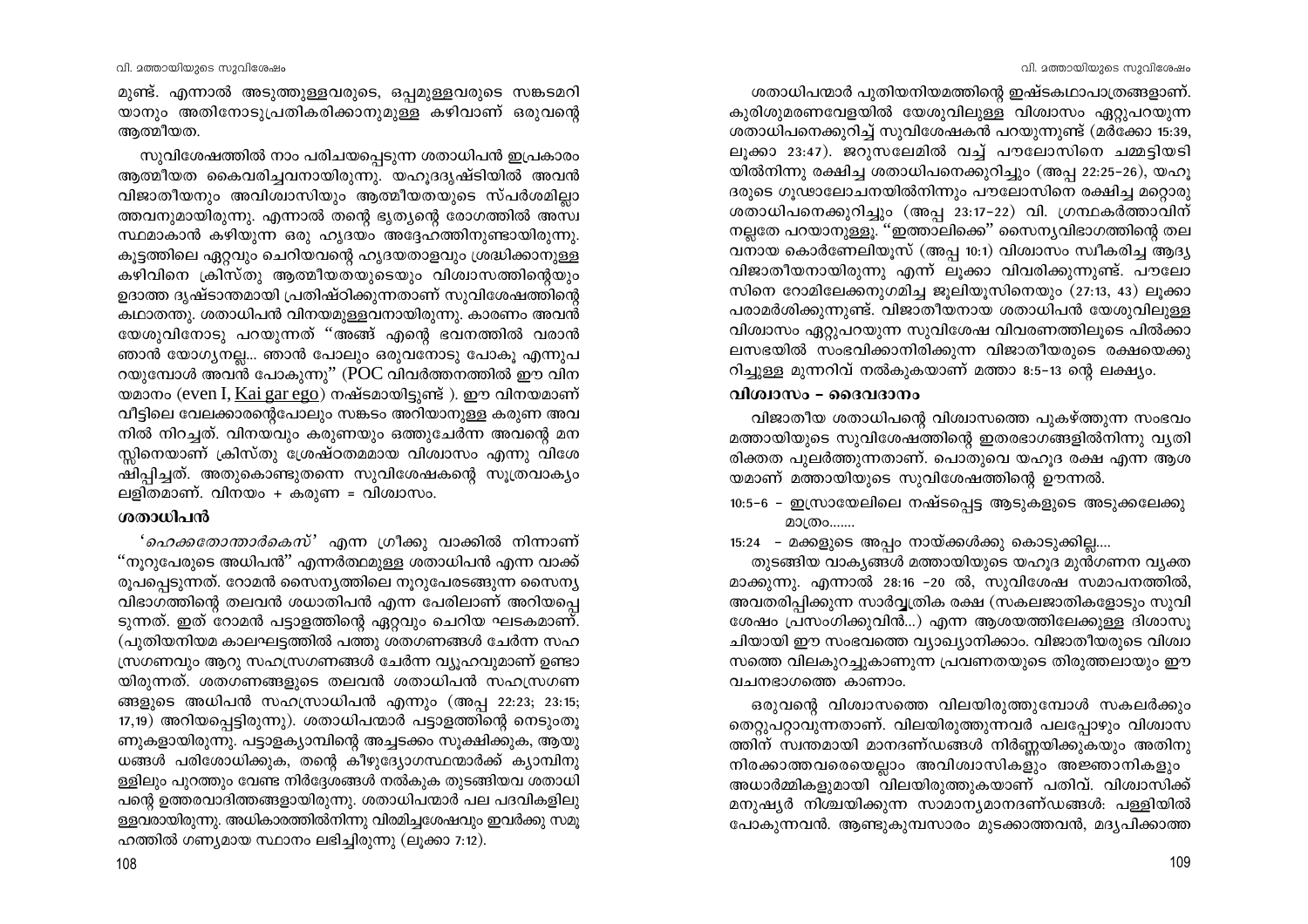സ്വപ്നം കണ്ട് പ്രത്യാശപ്പെടാനുള്ള കഴിവാണ് വിശ്വാസം. മരുഭു മിക്കുനടുവിലാണെങ്കിലും മേഘത്തുണായും അഗ്നിസ്തംഭമായും ദൈവം പൊതിഞ്ഞുനില്പുണ്ടെന്ന തിരിച്ചറിവാണ് വിശ്വാസം. കാലിടറി കുഴിവക്കിലെ വേരിൽ തൂങ്ങിയവനോടു പിടിവിട്ടു ചാടാൻ ദൈവം പറഞ്ഞതായി ഒരു കഥ ആന്റണി ഡിമെല്ലോ പറഞ്ഞിട്ടു ണ്ട്. പിടിവിടാതെ രക്ഷിക്കാൻ കഴിവുള്ള ദൈവത്തിലേ വിശ്വസിക്കൂ എന്നതായിരുന്നത്രേ വീണവന്റെ പിടിവാശി. പിടിവിടാത്തവർക്ക് ക്രിസ്തു അന്യനാണെന്ന തിരിച്ചറിവുകൂടിയാണ് ഈ സുവിശേ ഷം. സർവ്വതും അവനെ ഭരമേൽപ്പിച്ച് ശാന്തനാകുന്ന ശതാധിപന്റെ വിശ്വാസം നക്ഷത്രശോഭയുള്ളതാകുന്നതും അതുകൊണ്ടാണ്.

## അധികാരം - ആത്മീയവും രാഷ്ട്രീയവും

ആത്മീയ അധികാരികൾ (മതം) രാഷ്ട്രീയത്തിൽ ഇടപെടുന്നു എന്ന ആരോപണം പിന്നാമ്പുറങ്ങളിൽ മുഴങ്ങുന്ന ഈ കാലത്ത് ആത്മീയ-രാഷ്ട്രീയ അധികാരങ്ങളുടെ പാരസ്പര്യത്തെക്കുറിച്ചാണ് സുവിശേഷകൻ പങ്കുവയ്ക്കുന്നത്. തന്റെ അധികാരത്തിന്റെ വ്യാപ്തി യെക്കുറിച്ചും അതിന്റെ പരിമിതിയെക്കുറിച്ചുമുള്ള വ്യക്തമായ അവ ബോധമാണ് ശതാധിപൻ എന്ന അധികാരിയെ വ്യതിരിക്തനാക്കു ന്നത്. തന്റെ അധീനതയിലുള്ളവർ താൻ പറഞ്ഞാൽ അനുസരി ക്കുന്നവരാണ് എന്ന് ശതാധിപനറിയാം (വാ. 9). എന്നാൽ അണി കളുടെ പിൻബലത്തിൽ ലോകവും ദൈവവും വിശ്വാസവുമൊക്കെ തനിക്കു കീഴിലാണ് എന്നു ചിന്തിക്കുന്ന ഭോഷന്മാരായ നേതാക്ക ളിൽനിന്ന് ശതാധിപൻ വ്യത്യസ്തനായിരുന്നു. സൈനികവും രാഷ്ട്രീയവുമായ അധികാരങ്ങൾ നാടിന്റെ നന്മയ്ക്ക് ആവശ്യമാ ണ്. എന്നാൽ അതു കയ്യാളുന്നവർ അധികാരത്തിന്റെ അതിരുകളെ ക്കുറിച്ച് അറിവുള്ളവരാകണം.

ഭൗമിക അധികാരം ദൈവികമായ അധികാരത്തിനു വിധേയമാണെന്ന തിരിച്ചറിവാണ് ശതാധിപന്റെ നന്മ. ദൈവിക മേഖലയിൽ വ്യാപരിക്കുന്ന ആത്മീയരുടെ അവകാശങ്ങളെക്കുറിച്ചും അവരുടെ അധികാരങ്ങളെക്കു റിച്ചും രാഷ്ട്രീയാധികൾ അറിവുള്ളവരായിരിക്കണം. രാഷ്ട്രീയത്തിന്റെ അന്ധതയെ തിരുത്തുന്ന നയനവും പ്രകാശവുമാണ് മതവിശ്വാസമെന്ന് ഗാന്ധിജി പറഞ്ഞത് ഈ അർത്ഥത്തിലാണ്. ദൈവവിശ്വാസമില്ലായിരു ന്നെങ്കിൽ താനൊരു ഭ്രാന്തനാകുമായിരുന്നെന്ന് രാഷ്ട്രപിതാവ് പറഞ്ഞ തിന്റെ പൊരുൾ ഇതാണ്. ഇന്ന് പലനേതാക്കളുടെയും നിലപാടുകൾ ഭ്രാന്തമാകുന്നതിനു കാരണം വിശ്വാസരാഹിത്യമാണെന്നു കാണുമ്പോൾ രാഷ്ട്രപിതാവിന്റെ ക്രാന്തദർശനത്തിനു മുന്നിൽ ശിരസ്സു നമിക്കാതെ തരമില്ല.

(ഡോ. ജോസഫ് പാംപ്ലാനി)

വി. മത്തായിയുടെ സുവിശേഷം

വൻ..... തുടങ്ങിയവയാണ്. ഈ മാനദണ്ഡങ്ങൾ പാലിക്കുന്നവൻ വിശ്വാസി ലംഘിക്കുന്നവനാകട്ടെ അവിശ്വാസിയും. യഹുദരുടെ സാമാന്യമാനദണ്ഡങ്ങളനുസരിച്ച് അപരിച്ചേദിതനും സാബത്താ ചരിക്കാത്തവനും ദൈവപ്രമാണങ്ങളനുസരിക്കാത്തവനുമായ ശതാ ധിപൻ അവിശ്വാസിയാണ്. എന്നാൽ വിശ്വാസത്തിന് മനുഷ്യൻ നല്കുന്ന മാനദണ്ഡങ്ങളും ദൈവം കല്പിക്കുന്ന മാനദണ്ഡ ങ്ങളും വൃതൃസ്തങ്ങളാണ് എന്നതാണ് ക്രിസ്തുഭാഷ്യം. മനുഷ്യ ദൃഷ്ടിയിലെ വിശ്വാസികളിൽ പലരും ദൈവദൃഷ്ടിയിൽ അവി ശ്വാസികളും മനുഷ്യൻ വിശ്വാസലോകത്തുനിന്നു ഭ്രഷ്ടു കല്പിച്ചു പുറത്തുനിർത്തിയിരിക്കുന്നവരിൽ പലരും ദൈവദൃഷ്ടിയിൽ സതൃ വിശ്വാസികളുമാകാം. തിരഞ്ഞെടുക്കപ്പെട്ടവർ പുറത്തെറിയപ്പെടു ന്നതിനെക്കുറിച്ചും കിഴക്കുനിന്നും തെക്കുനിന്നും.... സ്വർഗ്ഗരാജ്യ ത്തിൽ വിരുന്നിനു വരുവരെക്കുറിച്ചുമുള്ള പരാമർശം (വാ. 11-12) ഈ ആശയം വ്യക്തമാക്കുന്നതിനാണ്. വിശ്വാസസംഹിതകൾക്കും ആചാരാനുഷ്ഠാനങ്ങൾക്കുമപ്പുറം കൂടെയുള്ളവരുടെ നൊമ്പര ങ്ങളെ മനസ്സിലാക്കുകയും അതു പരിഹരിക്കാൻ ആകുലപ്പെടുകയും ചെയ്യുന്നവനെ പുകഴ്ത്തിക്കൊണ്ട് ദൈവവിശ്വാസം എന്നത് പര സ്നേഹം തന്നെയാണെന്ന് ക്രിസ്തു സമർത്ഥിക്കുകയാണ്.

മത്തായിയുടെ സുവിശേഷത്തിൽ പുജരാജാക്കന്മാർക്കുശേഷം വിശ്വാസം പ്രഘോഷിക്കുന്ന ആദ്യവിജാതീയനാണ് ഈ ശതാധി പൻ. കിഴക്കുനിന്നും തെക്കുനിന്നും വടക്കുനിന്നും വരാനിരിക്കു ന്നവരുടെ പ്രതിനിധിയാണയാൾ. നാലുദിക്കിൽനിന്നും വിജാതീ യർ സീയോൻമല ലക്ഷ്യമാക്കി വരുന്നതിനെക്കുറിച്ച് ഏശയ്യ 2:1–5 ൽ വിവരിക്കുന്ന ദർശനത്തിന്റെ പശ്ചാത്തലത്തിലാണ് മത്താ 8:11-12 ലെ യുഗാന്ത്യദർശനം അവതരിപ്പിക്കുന്നത്. വിജാതീയർ യുഗാ ന്ത്യത്തിൽ മിശിഹായോടൊത്ത് വിരുന്നിനിരിക്കുമ്പോൾ തെരഞ്ഞെ ടുക്കപ്പെട്ട യഹുദരിൽ, വിശ്വസിക്കാത്തവർ തിരസ്കൃതരാകും എന്ന ഏശയ്യായുടെ പ്രവചനം സഫലമാകുന്നതിന്റെ സൂചനയായിട്ടാണ് ശതാധിപന്റെ വിശ്വാസത്തെ സുവിശേഷകൻ അവതരിപ്പിക്കുന്നത്.

അത്ഭുതവിവരണത്തിന് സുവിശേഷകൻ അശേഷം പ്രാധാന്യം നൽകുന്നില്ല എന്നതും ശ്രദ്ധേയമാണ്. മറിച്ച് ക്രിസ്തുവിന്റെ സാന്നിദ്ധ്യം ശതാധിപനിലുളവാക്കുന്ന വിശ്വാസത്തിനാണ് സുവി ശേഷകൻ ഊന്നൽ നൽകുന്നത്. അത്ഭുതങ്ങളും അടയാളങ്ങളും ആത്മീയതയുടെ അളവുകോലാകുന്ന ഈ കാലഘട്ടത്തിൽ അത്ഭു തത്തിനുമേൽ വിശ്വാസത്തെ പ്രതിഷ്ഠിക്കുന്ന സുവിശേഷകന്റെ .<br>നിലപാട് ഏറെപ്രസക്തമാണ്. ചോദിക്കുന്നതെല്ലാം അത്ഭുതകര മായി നടപ്പിലാക്കിത്തരുന്ന ദൈവത്തെ വിശ്വസിക്കുക എളുപ്പമാ ണ്. എന്നാൽ ചുറ്റും അന്ധകാരം തിങ്ങിവിങ്ങുമ്പോഴും വെളിച്ചത്തെ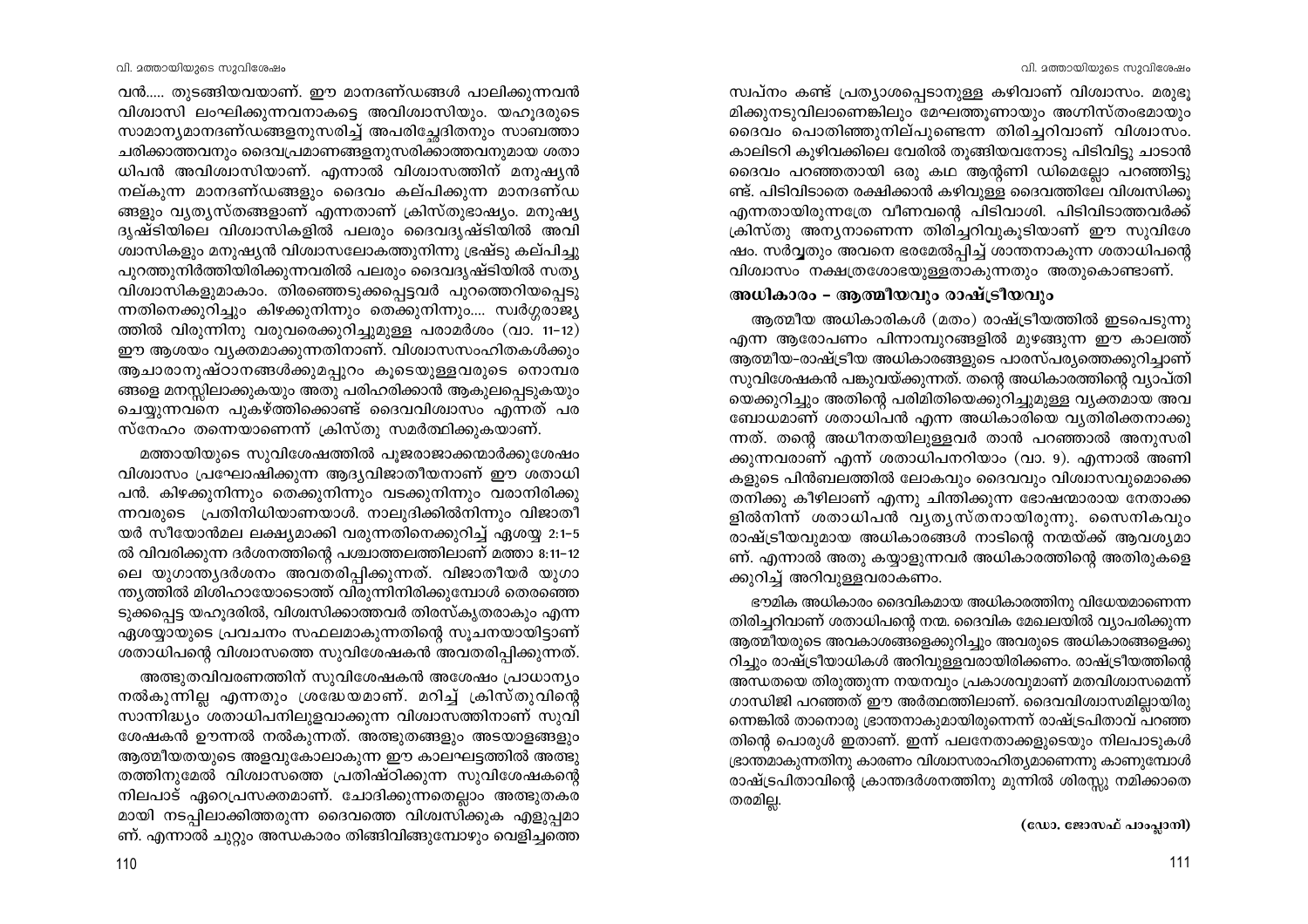കാനാൻകാരിയായൊരു സ്ത്രീക്കു മുന്നിൽ ആ നാവു പിഴച്ചു പോയോ എന്നു സംശയിക്കാൻ തക്കവിധത്തിൽ കഠിനമാണ് ഈ വചനഭാഗത്തിലെ പരുക്കൻഭാഷ.

### യേശുവിന്റെ വർഗ്ഗീയവാദം?

വിജാതീയരെ അപമാനിക്കാനും തിരഞ്ഞെടുക്കപ്പെട്ടവരുടെ മഹ ത്വത്തെ വർണ്ണിക്കാനും മത്സരിച്ചിരുന്ന സാദാ യഹുദന്റെ ഭാഷയി ലാണ് ഈ വചനഭാഗത്ത് യേശു സംസാരിക്കുന്നത് എന്നതാണ് വിമർശകരുടെ ആക്ഷേപം. സർവ്വലോകരക്ഷകൻ നിമിഷാർദ്ധത്തേ ക്കെങ്കിലും സങ്കുചിതനായി എന്നു കരുതുന്നവരുണ്ട്. എന്നാൽ വർഗ്ഗീയ (വംശീയ വാദങ്ങൾ) ഉന്നയിക്കുന്നവർ വചനത്തിന്റെ പശ്ചാ ത്തലം ഗ്രഹിക്കാത്തവരാണ്. പാരമ്പര്യവാദികളായ യഹുദർ യേശു വിനെ തള്ളിപ്പറഞ്ഞപ്പോഴാണ് (15:1–20) യേശു കാനാൻകാരുടെ നാട്ടിൽ (ടയിർ, സീദോൻ......) എത്തുന്നത്. സമാനമായ പിൻവാ ങ്ങലുകളുടെ സുചന 2:12;4:12;12:15;14:13; വാകൃങ്ങളിലും സുവിശേ ഷകൻ നൽകുന്നുണ്ട്. ദൈവജനമായ യഹൂദർ മിശിഹായെ തള്ളി പ്പറഞ്ഞു ബഹിഷ്കരിച്ചപ്പോൾ അവനിൽ ലോകരക്ഷകനായ മിശി ഹായെ ഒരു വിജാതീയ സ്ത്രീ തിരിച്ചറിഞ്ഞതിന്റെ വിവരണമാണ് ഈ വചനഭാഗം എന്നു വിസ്മരിക്കരുത്. അതുകൊണ്ടാണ് സഭാ പിതാവായ വി.ക്രിസോസ്തോം ഈ വചനഭാഗത്തെ നടപടിപ്പു സ്തകം പത്താം അധ്യായത്തിലെ പത്രോസിന്റെ ദർശനവുമായി താരതമ്യം ചെയ്തു മനസ്സിലാക്കുന്നത്. വിജാതീയർ യേശുവിൽ രക്ഷകനെ കണ്ടെത്തി സഭയിൽ അംഗങ്ങളാകുന്ന ചരിത്ര യാഥാർത്ഥ്യത്തെയാണ് സുവിശേഷകൻ ഇവിടെ അവതരിപ്പിക്കു ന്നത്.

കാനാൻകാരി എന്ന പേര് തികച്ചും അർത്ഥഗർഭമാണ്. യേശു വിന്റെ കാലത്ത് കാനാൻ എന്ന വാക്ക് ഉപയോഗത്തിലുണ്ടായിരു ന്നില്ല. കാർമ്മൽമലയ്ക്കു വടക്കുള്ള ഫിനീഷ്യൻ നഗരങ്ങളെ അബ്രാ ഹത്തിന്റെ കാലത്ത് പൊതുവായി വിളിച്ചിരുന്ന പേരാണ് കാനാൻ. എന്നാൽ പുറപ്പാടുസംഭവത്തോടെ ഈ പേര് വിസ്മൃതമായി. തന്മൂലം കാനാൻ എന്നത് ഒരു ജാതിപ്പേരല്ല. ഫിനീഷ്യൻദേശത്ത് അധിവസിച്ചിരുന്ന 12ൽ അധികം വിഭാഗം മനുഷ്യരെ പൊതുവായി വിളിക്കുന്ന പേരാണത്. ''കാനാൻ'' എന്ന വാക്കിന് ''തീക്ഷ്ണത യുള്ളത്'' എന്നൊരു അർത്ഥമുണ്ട്. സ്ത്രീയുടെ ജാതിസൂചനയെ ക്കാൾ അവളുടെ സ്വഭാവസുചനയായി ഈ അഭിധാനത്തെ വ്യാഖ്യാ നിക്കാവുന്നതാണ്. അവൾ തീക്ഷ്ണതയുള്ളവളായിരുന്നു. യേശു വിലുള്ള വിശ്വാസത്തിലും തന്റെ മകളോടുള്ള സ്നേഹത്തിലും

# 07

# <u> ശാപങ്ങളെ അനുഗ്രഹമാക്കിയവൾ</u> (2000) 15:21 - 28)

 $\Omega$ ാക്ശരങ്ങളുടെ മുറിവുകൾ ഉണക്കാൻ കാല ത്തിനും കഴിയാറില്ല. ജീവിതപങ്കാളിയോടും ആത്മ മിത്രത്തോടും കുടുംബാംഗത്തോടും അജപാലക നോടും സഭയോടും അകലം സുക്ഷിക്കുന്ന പലരു ടെയും സങ്കടങ്ങളുടെ അകക്കാമ്പിൽ ശേഷിക്കുന്നത് അരുതാത്ത വാക്ശരങ്ങളുടെ മുറിപ്പാടുകളാണ്. വാക്കു കളുടെ മിതത്വവും നിയന്ത്രണവും മാന്യത\_മാത്രമല്ല ആത്മീയതയുടെയും ലക്ഷണമാണ്. കുതിരയുടെ നാവിനെ കടിഞ്ഞാൺ കൊണ്ടുനിയന്ത്രിക്കുമ്പോൾ കുതിരയാകെ നിയന്ത്രണവിധേയമാകുന്നതുപോലെ നാവിന്റെ നിയന്ത്രണം വ്യക്തിത്വത്തിന്റെ മുഴുവൻ അച്ചടക്കമായി വിലയിരുത്തണമെന്ന് വി.ഗ്രന്ഥത്തിന് അഭിപ്രായമുണ്ട്. വാക്കിന് മനുഷ്യരുപം ലഭിച്ച മിശി ഹായിൽ വാക്കും വ്യക്തിയും അതിന്റെ സാകല്യത്തി ലാണ്. ശാന്തശീലനും വിനീതഹൃദയനുമായ അവി ടുത്തെ വാക്കുകൾ തെളിനീരിന്റെ ശുദ്ധിയും നറുനി ലാവിന്റെ ലാവണ്യവുമുള്ളതായിരുന്നു. എന്നിട്ടും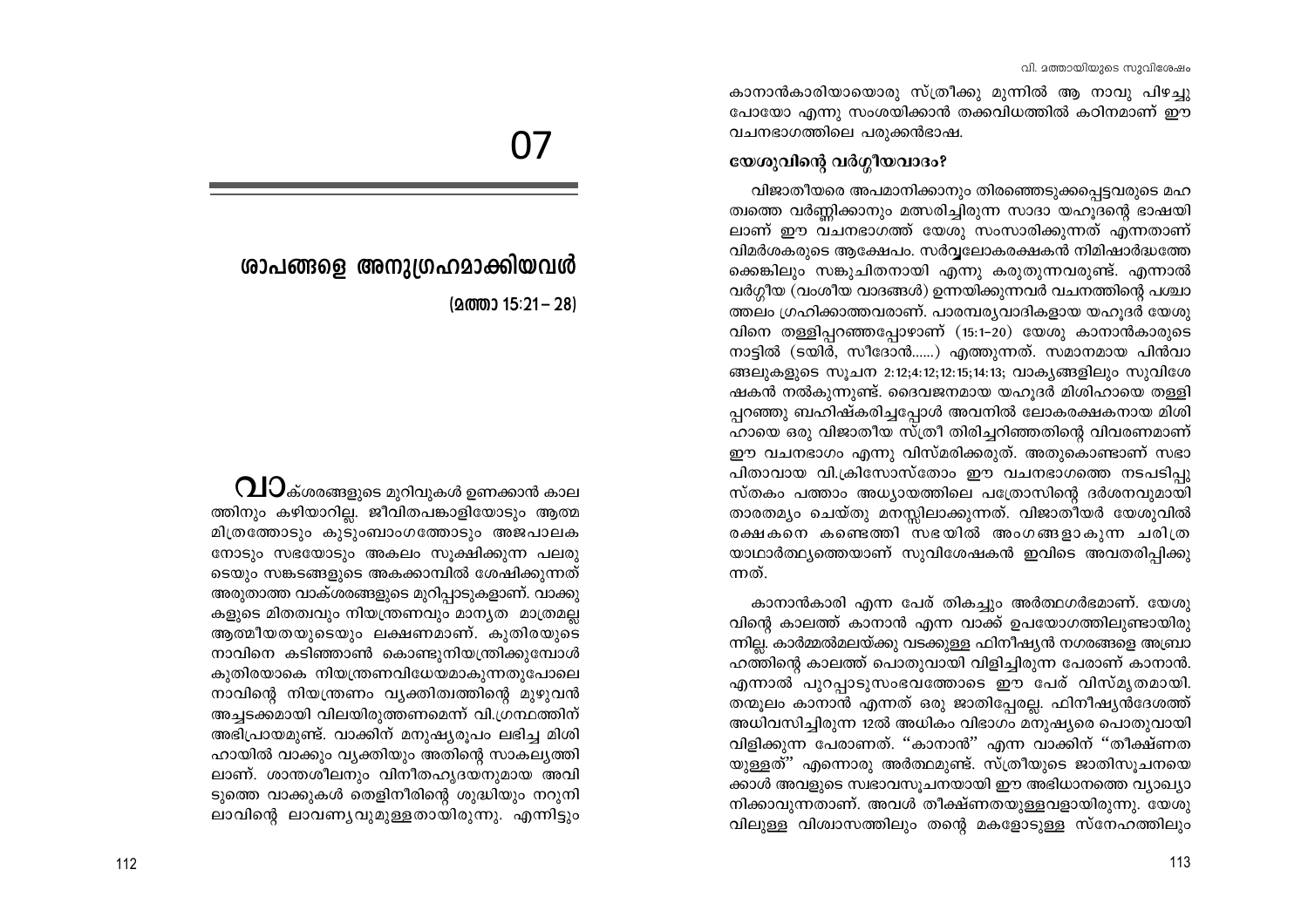അചഞ്ചലമായ തീക്ഷ്ണത പുലർത്തിയ ഈ സ്ത്രീയുടെ വിശ്വാ സത്തിനാണ് വിവരണത്തിൽ പ്രധാന്യമുള്ളത്.

സാദാ യഹൂദനെപ്പോലെ വംശീയവാദത്തിന്റെയോ വർഗ്ഗീയചി ന്തയുടെയോ സ്വാധീനം യേശുവിലുണ്ടായിരുന്നുവെങ്കിൽ അവി ടുന്ന് വിജാതീയരുടെ നാട്ടിലേക്കു പോകുമായിരുന്നില്ല. അവിടുന്ന് സ്ഥമനസ്സാ വിജാതീയരുടെ നാട്ടിലെത്തിയത് വിജാതീയരുടെ വിശ്വാ സതീക്ഷ്ണത യഹുദരുടേതിനേക്കാൾ ശ്രേഷ്ഠവും അനുകരണീ യവുമാണെന്നു സ്ഥാപിക്കാൻവേണ്ടിയാണ് എന്ന് 15:28ൽ വ്യക്ത മാകുന്നുണ്ട്.

## വിശ്വാസത്തിന്റെ വില

തങ്ങൾക്കു ഹിതകരമല്ലാത്തതു പറഞ്ഞ യേശുവിനെ ബഹി ഷ്കരിച്ച യഹൂദരിൽനിന്നു വൃതൃസ്തയായി തനിക്ക് ഏറ്റവും ആക്ഷേപകരമായത് എന്നു തോന്നാവുന്നവിധത്തിൽ സംസാരിച്ച യേശുവിനോട് അചഞ്ചലമായ വിശ്വാസം പുലർത്തുന്ന കാനാൻകാരി വിശ്വാസത്തിന്റെ ശരിയായ മാതൃകയാണ്. തനിക്കു ഹിതകരമല്ലാത്ത മറുപടിയുണ്ടായപ്പോഴും അവൾ പിണങ്ങിയില്ല, നീരസം പ്രകടിപ്പിച്ചില്ല, അകന്നുപോയില്ല, കുറ്റംപറഞ്ഞുമില്ല. നമ്മളും കാനാൻകാരിയും തമ്മിലുള്ള വ്യത്യാസം വ്യക്തമാണ്. ചോദിച്ചതു ലഭിച്ചില്ലെങ്കിൽ നാം ദൈവത്തെയും ചോദ്യം ചെയ്യും. അവിടുത്തെ നിഷേധിക്കും. അവിടുന്നിൽ നിന്നകലും.

വിശ്വാസത്തിന് വികാരത്തിനപ്പുറത്തേക്കു നീളുന്ന ഒരു മാന മുണ്ട് എന്ന സത്യമാണ് വചനം നമ്മെ പഠിപ്പിക്കുന്നത്. കേവലം വൈകാരികതയുടെ വേലിയേറ്റത്തിൽ വലിച്ചെറിയാനുള്ളതല്ല വിശ്വാസം. സ്വന്തം ആത്മാവിന് വികാരത്തേക്കാൾ വിലയുണ്ട് എന്നു തിരിച്ചറിയുന്നവനുമാത്രമേ വിശ്വാസത്തിന്റെ ശ്രേഷ്ഠത ഗ്രഹിക്കാനാവു. വികാരപരമായി പ്രതികരിച്ച് വിശ്വാസം വലിച്ചെ റിഞ്ഞവർ എത്രയോ പേരുണ്ട്! പ്രതീക്ഷിച്ചതിനു വിരുദ്ധമായി വികാ രിയച്ചൻ പ്രതികരിച്ചതിൽ പ്രതിഷേധിച്ച് പള്ളിയിൽ കയറാത്തവ രുണ്ട്. സാദൃശൃകാരണങ്ങളാൽ മേലധികാരികളുമായി ബന്ധം വിച്ഛേദിക്കുന്ന വൈദികരും സമർപ്പിതരുമുണ്ട്. മതാധ്യാപകനോ ടുള്ള നീരസംകൊണ്ട് കുട്ടികളെ മതബോധനത്തിന് അയയ്ക്കാ ത്തവരുണ്ട്. വൈകാരിക കാരണങ്ങളാൽ വിവാഹം എന്ന കൂദാ ശയെ അധിക്ഷേപിച്ച് വേർപിരിഞ്ഞു താമസിക്കുന്ന ദമ്പതിമാരു ണ്ട്. വികാരം വിശ്വാസത്തെ വിഴുങ്ങുന്ന ഈ കാലഘട്ടത്തിൽ കാനാൻകാരിയുടെ വികാരത്തെ ജയിക്കുന്ന വിശ്വാസത്തിന് നക്ഷ

## ത്രശോഭയുണ്ട്.

യേശുവാണ് ഏകരക്ഷാമാർഗ്ഗം എന്നു തിരിച്ചറിഞ്ഞവൾക്ക് വികാ രങ്ങളുടെ പേരിൽ പിന്തിരിയുക അസാധ്യമായിരുന്നു. സഭയും ക്രിസ്തുവുമാണ് ഏകരക്ഷാമാർഗ്ഗം എന്നു തിരിച്ചറിവുള്ളവർ വൈകാരികതയുടെ പേരിൽ സഭാധ്വംസനം നടത്തില്ല. വിശ്വാ സത്തെ പരമമായി, സ്വന്തം അസ്ഥിത്വത്തേക്കാൾ വിലമതിച്ചു എന്ന താണ് കാനൻകാരിയുടെ അനന്യശ്രേഷ്ഠത.

## മക്കളുടെ അപ്പം നായ്ക്കൾക്കോ?

യേശുവിന്റെ മറുപടിയിൽ (15:26) മക്കളായി പരിഗണിക്കപ്പെടു ന്നത് യഹൂദരും നായ്ക്കളായി പരിഗണിക്കപ്പെടുന്നത് കാനാൻകാരി ഉൾപ്പെടുന്ന വിജാതീയരുമാണെന്ന് അനുമാനിക്കാം. യേശു ഇവിടെ ''നായ'' എന്ന അർത്ഥത്തിൽ ഉപയോഗിക്കുന്നത് ''കുനാരിയോസ്'' എന്ന ഗ്രീക്കുപദമാണ്. ''പട്ടിക്കുട്ടി'' (Puppy) എന്ന അർത്ഥമാണ് ഈ പദത്തിനുള്ളത്. തന്മൂലം വിജാതീയരെ നേരിട്ട് ''നായ്ക്കൾ'' എന്നു വിളിക്കുകയല്ല ചെയ്തത് എന്നു വാദിച്ച് യേശുവിന്റെ പ്രസ്താവനയുടെ കാഠിന്യം കുറയ്ക്കാൻ ശ്രമിക്കുന്ന വ്യാഖ്യാതാ ക്കളുണ്ട്. എത്ര ലഘൂകരിക്കാൻ ശ്രമിച്ചാലും ഈ വചനത്തിന്റെ ഋണാത്മകധ്വനി നിലനിൽക്കുന്നുണ്ട്.

മനുഷ്യന്റെ ആവശ്യങ്ങളോടും പ്രാർത്ഥനകളോടും ഭാവാത്മക മായി പ്രതികരിക്കുന്ന ദൈവത്തിൽ വിശ്വസിക്കുന്നത് ക്ഷിപ്രസാ ധ്യമാണ്. വിശ്വാസത്തിന്റെ ആദ്യപടിയാണിത്. ഈ പടിയിൽ ''ചോദിച്ചുവാങ്ങുന്നു'' എന്നതാണ് വിശ്വാസത്തിന്റെ അർത്ഥതലം. ഒരുതരം കച്ചവടതലമാണിത്. ആവശ്യമുള്ളതു ചോദിക്കുന്നു. കിട്ടാ നായി നേർച്ചകാഴ്ചകൾ സമർപ്പിക്കുന്നു. ചോദിച്ചതു ലഭിക്കുമ്പോൾ നാം സന്തുഷ്ടരാകുകയും ചെയ്യുന്നു. സോദാം ഗോമോറാ യ്ക്കുവേണ്ടി ദൈവത്തോടു ന്യായവാദം നടത്തികാര്യം നേടുന്ന അബ്രാഹത്തെ ഇവിടെ ഉദാഹരിക്കാം.

വിശ്വാസത്തിന്റെ രണ്ടാമത്തെപടി ദൈവികനിശ്ശബ്ദതയോടു ഭാവാത്മകമായി സംവദിക്കുക എന്നതാണ്. തീക്ഷ്ണമായി പ്രാർത്ഥി ച്ചിട്ടും ഉത്തരം തരാതെയും, ഉത്തരത്തിനായി കാലവിളംബം വരു ത്തിയും നിശ്ശബ്ദനാകുന്ന ദൈവത്തിൽ വിശ്വസിക്കുക എന്നതാണ് ഈ പടിയുടെ സവിശേഷത. കുഞ്ഞിനുവേണ്ടി പ്രാർത്ഥിച്ചു കാത്തി രുന്ന അബ്രാഹത്തിന്റെയും സാറായുടെയും ജീവിതത്തിൽ ദൈവം പുലർത്തുന്ന എട്ടുപതിറ്റാണ്ടുകൾ നീളുന്ന നിശബ്ദത അബ്രാ ഹത്തെ വിശ്വാസത്തിന്റെ രണ്ടാം പടിയിലേക്കു വളർത്തി.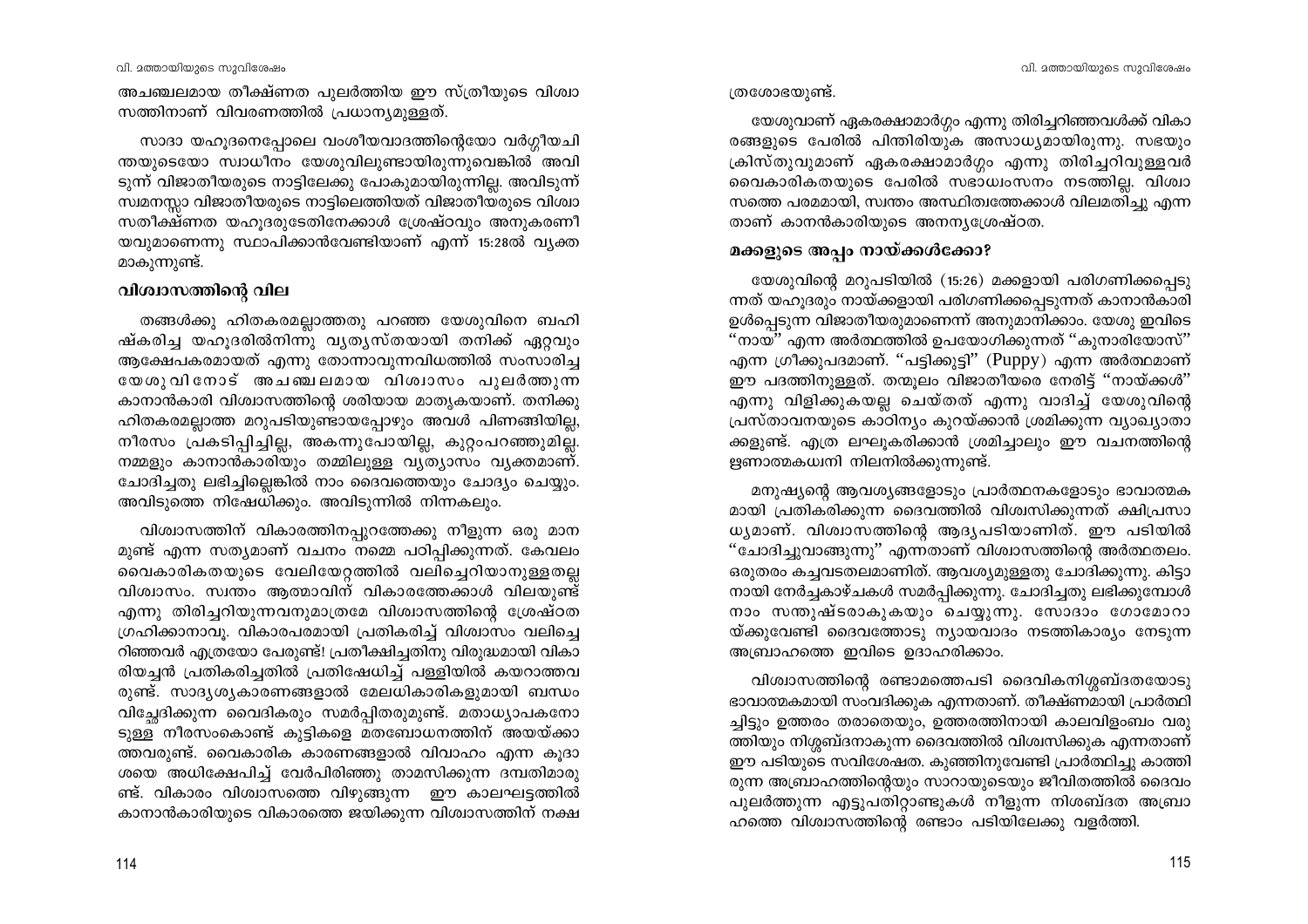# 08

മാറുന്ന മലകളും വളരുന്ന കടുകുമണിയും (2000) 17:14 - 23)

 $\omega$ l എന്റെ ഭാഗ്യം ഗുരുത്വമാണെങ്കിൽ ഗുരു വിന്റെ ഭാഗ്യം തന്നോളമോ അതിലുപരിയോ വളർന്ന ശിഷ്യരാണ്. ഗുരുവിനെപ്പോലെ ചെയ്യുന്നതോ പറയു ന്നതോ ഗുരുവിന്റെ വേഷം ധരിക്കുന്നതോ അല്ല ശിഷ്യത്വം. ഗുരുവിന്റെ ആന്തരികതയും ആത്മസ്വ ത്വവും സ്വന്തമാക്കുന്നതാണ് ശിഷ്യത്വം. ശിഷ്യരുടെ പരാജയങ്ങൾ റബ്ബിയുടെ (ഗുരുവിന്റെ) പരാജയങ്ങ ളായിട്ടാണ് യഹുദർ വിലയിരുത്തിയിരുന്നത്.

### മലയിറങ്ങിവരുന്ന ക്രിസ്തു

രൂപാന്തരീകരണത്തിന്റെ തേജോമയ രംഗങ്ങൾ അരങ്ങേറിയ (17:1-9) മലമുകളിൽനിന്നാണ് ക്രിസ്തു ഇറങ്ങിവരുന്നത്. പിതാവുമായുള്ള തന്റെ ആത്മബ ന്ധത്തിന്റെ സമ്പൂർണ്ണ സാക്ഷ്യമായിരുന്ന രൂപാന്തരീ കരണ സംഭവം അവിടുത്തെ പരസ്യജീവിതത്തിലെ നിർണ്ണായകമായ ഒരു നാഴികക്കല്ലായിരുന്നു. എന്നാൽ

വി. മത്തായിയുടെ സുവിശേഷം

വിശ്വാസത്തിന്റെ മൂന്നാമത്തെപ്പടി കൂടുതൽ തീവ്രമാണ്. സങ്ക ടാഭ്യർത്ഥനകളോടു നിശ്ശബ്ദമായിട്ടല്ല ശത്രുതാമനോഭാവത്തോടെ ദൈവം പ്രതികരിക്കുന്നതായി തോന്നാവുന്ന സന്ദർഭങ്ങളുണ്ടാകും. അഭയശിലയായ ദൈവംതന്നെ ശത്രുപക്ഷത്തു നിൽക്കുന്നതായി അനുഭവിക്കേണ്ടി വരുന്നവന്റെ ധർമ്മസങ്കടമാണിത്. തന്റെ പുത്രന്റെ ജീവൻ വിശ്വാസത്തിന്റെ വിലയായി ചോദിച്ചുകൊണ്ടു മോറിയ മല മുകളിൽ നിൽക്കുന്ന ദൈവത്തിൽ വിശ്വസിക്കുമ്പോൾ അബ്രാഹം വിശ്വാസത്തിന്റെ സമ്പൂർണ്ണതയിലെത്തുകയായിരുന്നു. കാൽവരി മലയുടെ നിറുകയിൽ അരുമസുതന്റെ പ്രാണൻ മനുഷ്യപാപത്തിനു പരിഹാരമായി സ്വീകരിക്കുന്ന പരമപിതാവിൽ അണുപോലും പത റാതെ വിശ്വസിച്ച മറിയം വിശ്വാസികൾക്കു മാതാവായി മാറി. നദി ക്കരയിൽ വച്ച് രാവെളുക്കുവോളം മല്ലയുദ്ധത്തിനായി ദൈവം വന്ന അനുഭവം യാക്കോബിനു മാത്രമുള്ളതല്ല. പലപ്പോഴും ദൈവം ശത്രു വിനെപ്പോലെ പെരുമാറുന്നതായി തോന്നാം. എന്നാൽ സൂക്ഷിച്ചു നോക്കിയാൽ, കൂടുതൽ ചേർന്നിരുന്നാൽ അതു ശത്രുതയല്ല, വിശ്വാ സത്തിന്റെ ആഴങ്ങളിലേക്കുള്ള ക്ഷണമാണ് എന്നുഗ്രഹിക്കാനാകും.

കാനാൻകാരിയെ ക്രിസ്തു കൈപിടിച്ചുയർത്തുന്നത് അബ്രാ ഹത്തെപ്പോലെ, മറിയത്തെപ്പോലെ വിശ്വാസത്തിന്റെ പരമോന്നതി യിലേക്കാണ്. വിശ്വാസത്തിന്റെ പടികൾ വിജയകരമായി കയറിയ അവൾ ശാപങ്ങളെ അനുഗ്രഹമാക്കി മാറ്റിയവളാണ്. സകല ശാപ ങ്ങളും അനുഗ്രഹമായി മാറുന്നത് വിശ്വാസത്തിന്റെ നറുംനിലാവി ലാണ്.

(ഡോ. ജോസഫ് പാംപ്ലാനി)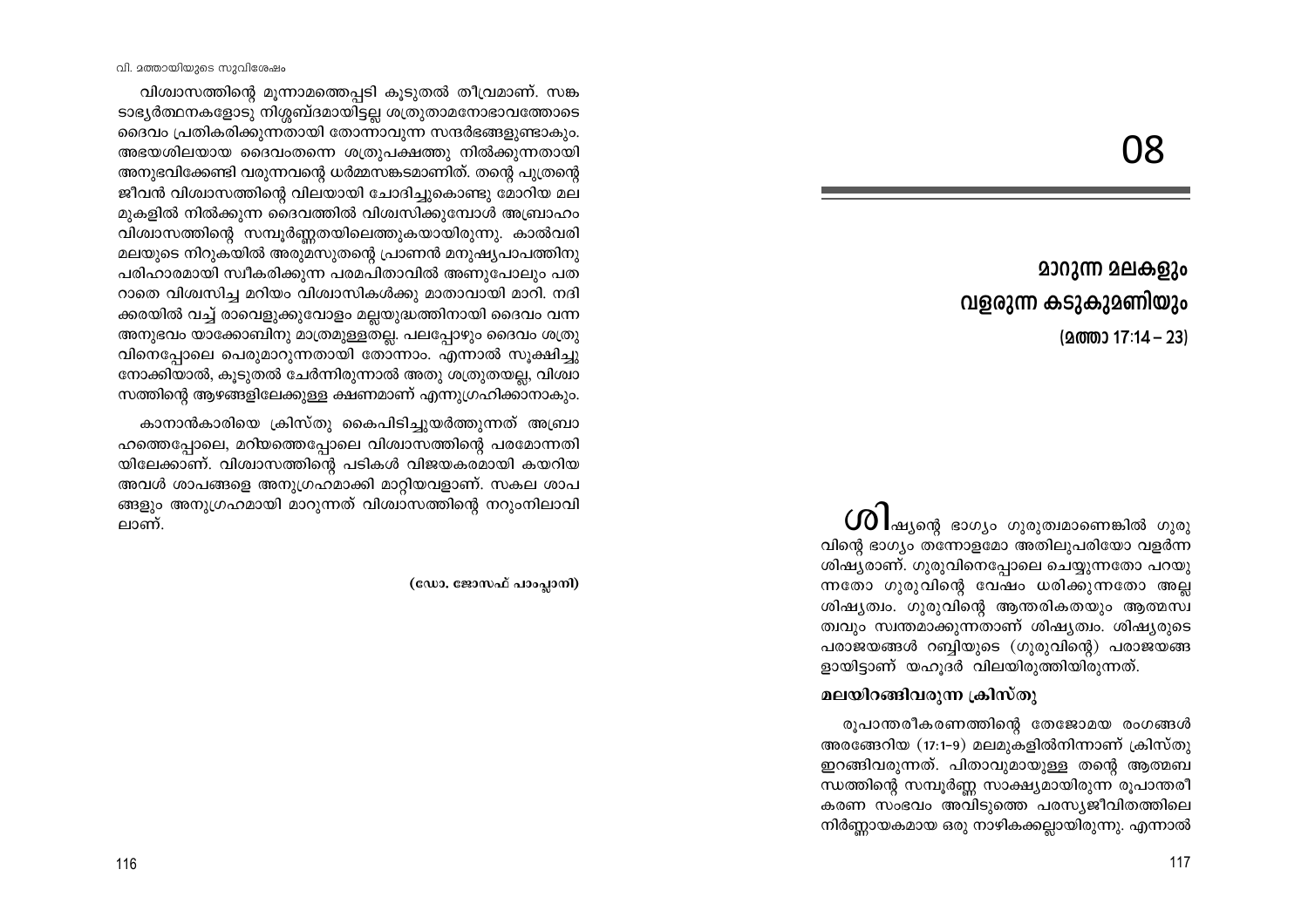അവിടുന്ന് ഇറങ്ങിവരുന്നത് തിരിച്ചടികളുടെയും അവിശ്വാസത്തി ന്റെയും താഴ്വരയിലേക്കാണ്. എന്നും രൂപാന്തരീകരണത്തിന്റെ രജ തശോഭയിൽ കുടാരം പണിത് സ്ഥിരതാമസമാക്കാൻ ആർക്കും കഴിയില്ല. ജീവിതത്തിന്റെ തിരിച്ചടികളെയും പൊള്ളുന്ന യാഥാർത്ഥ്യ ങ്ങളെയും നേരിടാൻ ഒരുവൻ ഇറങ്ങിവരേണ്ടതുണ്ട്. ആത്മീയ ജീവി തത്തിലെ ഉയർച്ചതാഴ്ച്ചകളുടെ അനുഭവമായി ഈ വിവരണങ്ങളെ മനസ്സിലാക്കാം. ഈ വചനഭാഗത്തിന്റെ അർത്ഥവ്യാഖ്യാനം ഏതാനും ആശയങ്ങളിലായി ചുരുക്കിപ്പറയാം.

(1) രൂപാന്തരീകരണ മലയിറങ്ങിവരുന്ന ക്രിസ്തു സീനായ് മലയിറങ്ങിവരുന്ന മോശയെ ഓർമ്മിപ്പിക്കുന്നുണ്ട് (പുറ 24:14–32:18). ദൈവാനുഭവത്തിന്റെ നേർക്കാഴ്ച ലഭിച്ചതിന്റെ ആനന്ദവുമായി മല യിറങ്ങിവരുന്ന മോശ താഴ്വരയിൽ കാണുന്നത് അവിശ്വാസംമൂലം വഴിപിഴച്ചുപോയ ജനക്കുട്ടത്തെയാണ്. ജനത്തിനുമുമ്പിൽ പതറി പോയ അഹറോനും അവനുണ്ടാക്കിയ കാളക്കുട്ടിയും മോശയെ കോപാക്രാന്തനാക്കി (പുറ 32:1-18). സമാനമായ ആഖ്യാനരംഗമാണ് മത്തായിയും ക്രമീകരിക്കുന്നത്. മലയിറങ്ങിവരുന്ന യേശു അവി ശ്വാസികളായ ജനക്കുട്ടത്തെയും അവരുടെ സമ്മർദ്ദത്തിൽ പതറി പ്പോയ ശിഷ്യരെയും (ആഖ്യാനസാദൃശ്യത്തിൽ ശിഷ്യർ അഹ റോന്റെ സ്ഥാനത്താണ്) കണ്ടിട്ടാണ് രോഷാകുലനാകുന്നത്. മനു ഷ്യന്റെ അവിശ്വാസം ഒന്നുമാത്രമാണ് ദൈവത്തെ വേദനിപ്പിക്കു ന്നത്.

(2) ശിഷ്യർക്ക് ഗുരു പിശാചിനെ ബന്ധിക്കാനുള്ള അധികാരം നൽകിയിരുന്നതാണ് (മത്താ 10:8). എന്നാൽ തങ്ങൾക്കു കിട്ടിയ ദാനത്തെ യാന്ത്രികമായൊരു അധികാരമായി അവർ തെറ്റിദ്ധരിച്ചു. പ്രാർത്ഥനയും ഉപവാസവും ഉപേക്ഷിച്ച് അവർ ലൗകികരായി ജീവി ച്ചു. ഗുരു നൽകിയ വരദാനത്തെ പരിപോഷിപ്പിക്കുന്നതിനേക്കാൾ തങ്ങളിൽ വലിയവനാര് എന്നു തർക്കിച്ചു കണ്ടെത്തുന്നതിലായി രുന്നു അവർക്കു കൗതുകം. ഈ മലയടിവാരത്തിൽ അവരുടെ തർക്കവിഷയത്തിന്റെ ഉത്തരം അവർക്കു കിട്ടി. തങ്ങളിലാരും വലി യവരല്ല; ഗുരു മാത്രമാണ് വലിയവൻ എന്ന് അവർ ഗ്രഹിച്ച സന്ദർഭ മാണിത്. ശിഷ്യർക്കു ദൈവം നൽകുന്ന ദാനങ്ങൾ യാന്ത്രികമായി പ്രവർത്തിക്കുന്നവയല്ല. അവയെ നിരന്തര പ്രാർത്ഥനയിലൂടെയും പരിത്യാഗത്തിലൂടെയും പരിപോഷിപ്പിക്കണം. പഴയനിയമത്തിലെ സാംസൺ ദൈവം നൽകിയ ദാനം മറന്ന് ജഡമോഹങ്ങളിൽ മുഴു കി. അവനിലെ വരങ്ങളത്രയും നിർവീര്യമാക്കി. വരദാനങ്ങൾ നിർവീര്യമായിപ്പോയ ശിഷ്യർ കേവലം ഉറകെട്ടുപോയ ഉപ്പാണ്.

വലിച്ചെറിഞ്ഞു ചവിട്ടപ്പെടാനല്ലാതെ മറ്റൊന്നിനും അതു പ്രയോ ജനപ്പെടില്ല.

(3) മലയടിവാരത്തിലെ ജനക്കുട്ടവും ശിഷ്യരും പിശാചുബാധി തനായ ബാലനും വലിയ ആധ്യാത്മികയാഥാർത്ഥ്യത്തെ പ്രതിനി ധാനം ചെയ്യുന്ന പ്രതീകമാണ്. ജനക്കുട്ടവും ശിഷ്യരും തമ്മിൽ തർക്കിച്ചും വാദപ്രതിവാദങ്ങളിലേർപ്പെട്ടും സമയം കളഞ്ഞു. അവർ പരസ്പരം പഴിചാരുകയും പ്രതിരോധിക്കുകയും ചെയ്തുകൊണ്ടി രുന്നു. എന്നാൽ ഈ സമയമത്രയും പിശാച് ആ പിഞ്ചുബാലനെ പീഡിപ്പിക്കുകയായിരുന്നു. സഭാനേതൃത്വവും വിശ്വാസികളും തമ്മിൽ കാര്യമുള്ളതോ ഇല്ലാത്തതോ ആയ വിഷയങ്ങളിൽ തർക്കിച്ചും കലഹിച്ചും പ്രതിരോധിച്ചും സമയം പാഴാക്കുമ്പോൾ സാത്താൻ സഭയെ, നിഷ്കളങ്കരായ ആത്മാക്കളെ, പീഡിപ്പിച്ചുകൊ ണ്ടിരിക്കുകയാണ് എന്ന സത്യം നാം വിസ്മരിക്കരുത്. തർക്കങ്ങളി ലൂടെ സാത്താനു പ്രവർത്തിക്കാനുള്ള ഇടം കൊടുക്കാതിരിക്കാൻ കുടുംബങ്ങളിലും ഇടവകകളിലും രൂപതകളിലും സകലരും ശ്രദ്ധി ക്കണം.

(4) പിശാചുബാധിതനായ തന്റെ മകനുവേണ്ടി പ്രാർത്ഥിക്കുന്ന ആ പിതാവ് ഈ കാലഘട്ടത്തിലെ സകല മാതാപിതാക്കളുടെയും പ്രതിനിധിയാണ്. കുടുംബങ്ങളിൽ അനേകം മക്കൾ പിശാചുബാ ധിതരായിട്ടുണ്ട്. അനുസരണക്കേടിന്റെ, അഹന്തയുടെ, അശുദ്ധി യുടെ, നീലച്ചിത്രങ്ങളുടെ, അധാർമ്മിക പ്രണയത്തിന്റെ, സഭാവി രോധത്തിന്റെ, ദൈവനിഷേധത്തിന്റെ പിശാചുബാധ പല കുഞ്ഞു ങ്ങളിലുമുണ്ട്. സ്വന്തം കുഞ്ഞിനുവേണ്ടി യേശുവിന്റെ മുന്നിൽ ക രഞ്ഞുപ്രാർത്ഥിക്കുന്ന ആ പിതാവ് സകല മാതാപിതാക്കളും മാതൃ കയാക്കേണ്ട വ്യക്തിയാണ്.

## മാറുന്ന മലകളും വളരുന്ന കടുകുമണിയും

വിശ്വാസക്കുറവാണ് ജനക്കൂട്ടത്തിന്റെയും ശിഷ്യരുടെയും കുട്ടി യുടെ പിതാവിന്റെയും പ്രശ്നങ്ങൾക്കു കാരണം. വിശ്വാസത്തെ സൂചിപ്പിക്കുവാൻ യേശു ഉപയോഗിക്കുന്നത് കടുകുമണിയുടെ പ്രതീ കമാണ്.

ഏറ്റവും നിസ്സാരമായ കടുകുമണിയിൽനിന്ന് ഒരു വലിയ വൃക്ഷം രൂപപ്പെടുന്നതുപോലെ വിശ്വാസമുള്ളവർക്ക് ഏതു കാര്യവും സാധ്യ മാകും എന്നാണ് യേശു വിവക്ഷിക്കുന്നത്. ലോകദൃഷ്ട്യാ നിസ്സാ രരും കടുകുമണിപോലെ അവഗണിക്കപ്പെടേണ്ടവരുമായവർ വിശ്വാ സംകൊണ്ട് അത്ഭുതം പ്രവർത്തിച്ചവരാണ്. നസ്രത്തിലെ യഹൂദ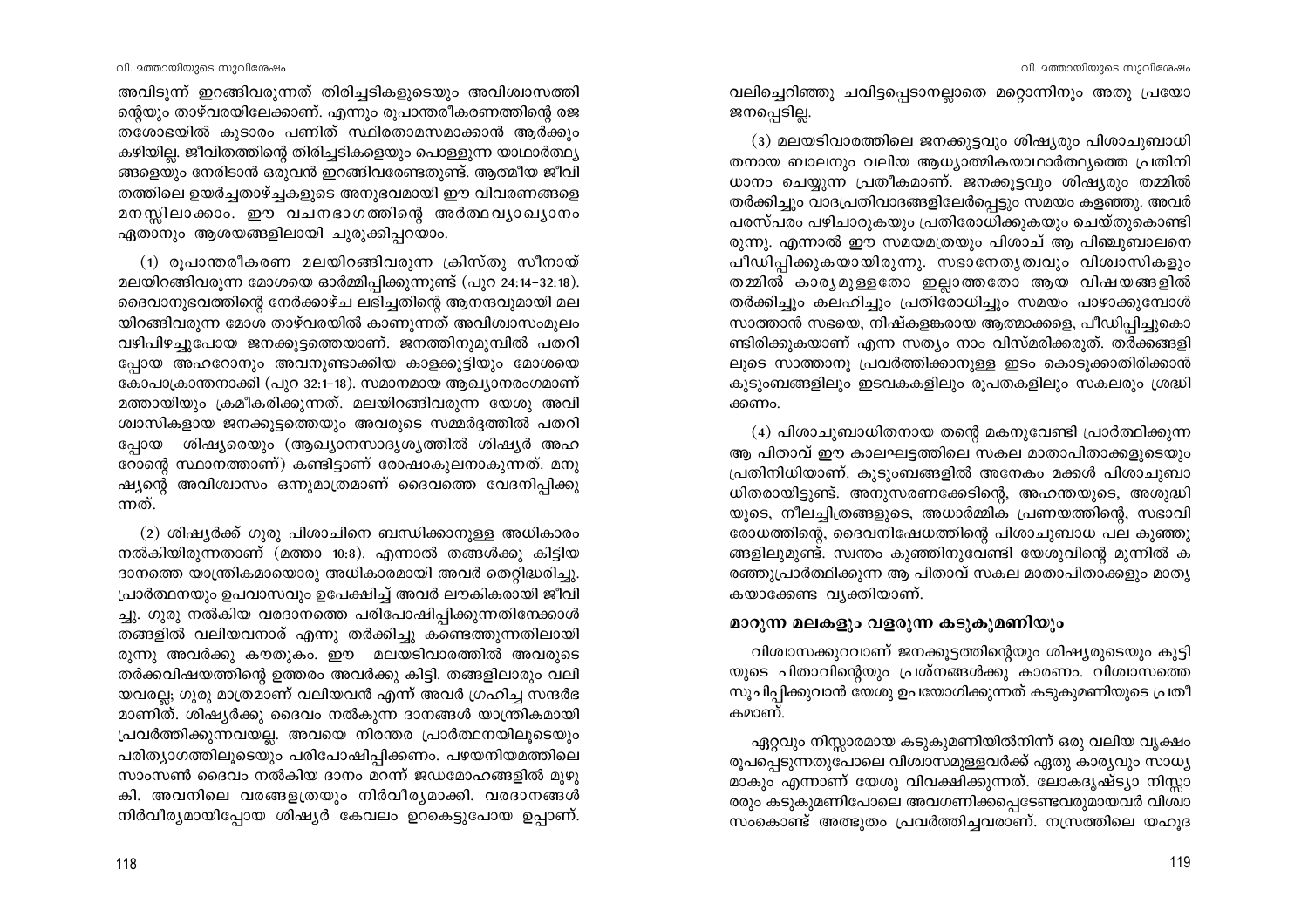സത്തെ ഹനിക്കുന്നില്ലാത്തിടത്തോളം, അനുസരിക്കണം. മത ത്തിന്റെ പേരിൽ രാജ്യത്തെഅവഗണിക്കരുത്. ദേശീയഗാനം പാടി ്ലെന്നു ശഠിക്കുന്ന ചില വിഘടിത ഗ്രൂപ്പുകളും നിലവിളക്കു കത്തി ക്കില്ലെന്നു വാശിപിടിക്കുന്നവരും മതത്തെ സമൂഹത്തിന്റെ മുഖ്യ ധാരയിൽനിന്നും മാറ്റി പ്രതിഷ്ഠിക്കാൻ ശ്രമിക്കുന്നവരാണ്. ഇത് വർഗ്ഗീയചിന്തകളുണർത്തുന്നതും അതിനാൽതന്നെ മതത്തിന്റെ അന്തസ്സത്തയായ സഹോദരസ്നേഹത്തിനു വിരുദ്ധവുമാണ്.

മീനിന്റെ വായിൽനിന്നു കിട്ടിയത് നാലുദനാറമൂല്യമുള്ള നാണ യമാണെന്ന് (strates) അനുമാനിക്കാം. യേശുവിന്റെയും പത്രോ സിന്റെയും നികുതി നൽകാൻ അതുമതിയായിരുന്നു. ശിഷ്യന്റെ സാമ്പത്തികാവശ്യങ്ങളിലും ഗുരുവാണ് സഹായി എന്ന സത്യംകുടി ഈ സംഭവത്തിലൂടെ വ്യക്തമാക്കുന്നുണ്ട്.

(ഡോ. ജോസഫ് പാംപ്ലാനി)

വി. മത്തായിയുടെ സുവിശേഷം

ബാലികയായ മറിയം ഒരു കടുകുമണിയായിരുന്നു. വിശ്വാസംകൊണ്ട് അവൾ ദൈവമാതാവായി വളർന്നു. ഭരണങ്ങാ നത്തെ അൽഫോൻസാമ്മ മറ്റൊരു കടുകുമണിയായിരുന്നു. കടു കുമണികൾ രക്ഷാകരചരിത്രത്തിൽ ഏറെയുണ്ട്.

"മലയോടു മാറാൻ പറഞ്ഞാൽ", എന്നത് യഹുദരുടെ ഒരു പഴ ഞ്ചൊല്ലാണ്. ഏറ്റവും അസാധ്യമായത് എന്ന അർത്ഥമാണ് ഈ ചൊല്ലിനുള്ളത്. മലകളെ ഏറ്റവും ഉറപ്പുള്ളവയായിട്ടാണ് തിരുവ ചനം കരുതുന്നത് (സങ്കീ 46:2;ഏശ 54:2). ഏറ്റവും ശ്രമകരമായതു ചെയ്യാൻ മനുഷ്യനെ പ്രാപ്തനാക്കുന്നതു വിശ്വാസമാണ്. മാനു ഷികശക്തികൊണ്ടും ബുദ്ധികൊണ്ടും യുക്തികൊണ്ടും ചെയ്യാവു ന്നവയ്ക്ക് ഒട്ടേറെ പരിമിതികളുണ്ട്. മാനുഷികതയുടെ പരിമിതി കളെ അതിലംഘിച്ച് മനുഷ്യത്വത്തെ ദൈവികതയുടെ അനന്തസാ ധ്യതയുമായി ബന്ധിപ്പിക്കുന്ന പാശമാണ് വിശ്വാസം.

ദൈവവിശ്വാസം കേവലം ആത്മവിശ്വാസമല്ല. ദൈവവിശ്വാസിക്ക് ആത്മവിശ്വാസമുണ്ടാകും. എന്നാൽ എല്ലാ ആത്മവിശ്വാസവും ദൈവവിശ്വാസമല്ല. ആത്മവിശ്വാസി തന്നിൽത്തന്നെ ആശ്രയി ക്കുന്നു എന്നതാണ് വൃത്യാസം. ദൈവവിശ്വാസം കൊണ്ടു മല പോലെ വന്ന പ്രതിസന്ധികളെ മാറ്റിയവർ രക്ഷാചരിത്രത്തിലെ നക്ഷത്രദീപങ്ങളാണ്: അബ്രഹാം, ജോസഫ്, ജോബ്, ജറെമിയ, ഏലിയാ............ അവരുടെ പട്ടിക നീളമുള്ളതാണ്.

#### ദേവാലയ നികുതി

പ്രായപൂർത്തിയായ ഓരോ യഹൂദപുരുഷനും ദേവാലയത്തിനു നികുതി നല്കണമെന്ന് നിയമമുണ്ടായിരുന്നു (പുറ 30:11-16). ദേവാ ലയത്തിലെ ആവശ്യങ്ങൾക്കും പ്രാദേശികസിനഗോഗുകളുടെ നട ത്തിപ്പിനുമാണ് ഈ നികുതി വിനിയോഗിച്ചിരുന്നത്. പഴയനിയമ ത്തിൽ അര ഷെക്കലും പുതിയ നിയമത്തിൽ രണ്ടു ദ്രാഗ്മായു മാണ് ദേവാലയ നികുതിയായി നിശ്ചയിച്ചിരുന്നത്. രണ്ടു ദിവ സത്തെ വേതനത്തിനു തുല്യമായിരുന്നു ഈ തുക. യേശുവിന്റെ കാലത്ത് പലസ്തീനാ റോമൻ ഭരണത്തിൻ കീഴിലായിരുന്നതിനാൽ ദേവാലയനികുതി നിർബന്ധമായിരുന്നില്ല. ഭക്തരായ യഹൂദരും പുരോഹിതരുടെ പ്രീതി കാംക്ഷിക്കുന്നവരും മാത്രമാണ് ഈ നികുതി നൽകിയിരുന്നത്. പുരോഹിതരും ലേവായരും ഈ നികുതിയിൽ നിന്ന് ഒഴിവാക്കപ്പെട്ടിരുന്നു (Mishnah Segalim 1:3-4).

സമൂഹത്തിലെയും രാജ്യത്തിലെയും നിയമങ്ങളുമായി സംഘർഷത്തിലേർപ്പെടാതെ ഒരു വിശ്വാസി അവയെ, തന്റെ വിശ്വാ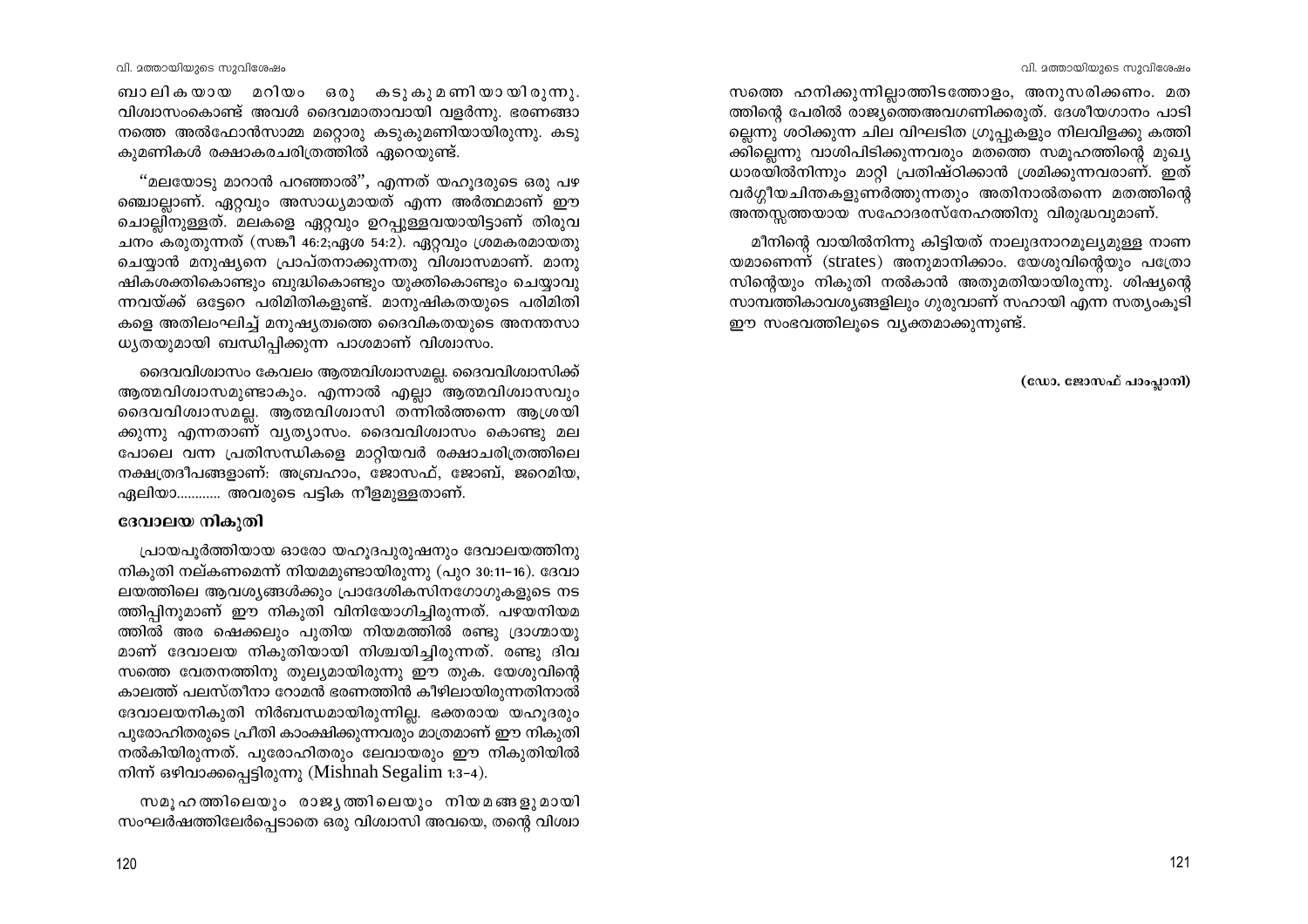യത് തിരിച്ചറിയാൻ അറിവില്ലാത്തതുകൊണ്ടാണിത്. എന്നാൽ ്ബാഹ്യമാലിന്യങ്ങളൊന്നും ശിശുവിന്റെ ആന്തരികതയെ സ്പർശി ക്കുന്നില്ല. എന്നാൽ വളരുംതോറും ബാഹൃമോടികളിൽ ശ്രദ്ധകൂടും. ഉള്ളാകട്ടെ മലിനതരമാവുകയും ചെയ്യും. പുറംമോടികളിലെ അമി തശ്രദ്ധ ഉള്ളിലെ മാലിന്യം മറക്കാനുള്ള വ്യഗ്രതയുടെ ഭാഗവുമാ കാം.

ശിശുത്വം എന്നതിലുടെ നിഷ്കളങ്കതയേക്കാളും സമ്പൂർണ്ണ ആശ്രയത്വമാണ് ബൈബിളിൽ വിവക്ഷിക്കുന്നത്. സ്വയം എളിമ പ്പെടുത്തി (മത്താ 18:4) ദൈവത്തിൽ സമ്പൂർണ്ണ ആശ്രയം വയ്ക്കുന്ന ശിശുതുല്യനായിരിക്കണം ക്രിസ്തുശിഷ്യൻ എന്നതാണ് വിവക്ഷ. ശിശു സ്വന്തം നിലവാരത്തെക്കുറിച്ച് വ്യാകുലപ്പെടുന്നില്ല. താൻ കറുത്തതാണെന്ന അപകർഷതാബോധമോ വെളുത്തു തുടുത്ത തിന്റെ ഔദ്ധത്യമോ ശിശുവിനില്ല. അധികാരത്തിന്റെ ഗർവ്വോ അനു സരണത്തിന്റെ വൈമുഖ്യമോ ശിശുവിന് അന്യമാണ്. വൈരാഗ്യ ത്തിന്റെ നീരസമോ സ്വാർത്ഥസ്നേഹത്തിന്റെ കാപട്യമോ ശിശു ക്കൾ പ്രകടിപ്പിക്കാറില്ലല്ലോ. അതൊക്കെ തിരിച്ചറിവിനുശേഷം സംഭ വിക്കുന്നവയാണ്. മാതാപിതാക്കൾ നിർബന്ധിക്കുന്നതുവരെ മത്സര ക്കളത്തിലെ പന്തയ കുതിരകളാകാനും ശിശുക്കൾ തയ്യാറല്ല. ചുരു ക്കത്തിൽ തന്നെക്കുറിച്ചോ തന്റെ സ്ഥാനത്തെക്കുറിച്ചോ ചിന്തി ക്കാതെ തന്റെ മാതാപിതാക്കളിൽ ആശ്രയിക്കുന്നവനാണ് ശിശു. ശിശുവിനെപ്പോലെ സ്വന്തം സ്ഥാനമാനങ്ങളെക്കുറിച്ചു ചിന്തയി ല്ലാതെ ജീവിക്കുന്ന മനോഭാവമാണ് തന്റെ ശിഷ്യനായിരിക്കാൻ calme യോഗൃത എന്നു ക്രിസ്തു പറയുന്നു.

ശിശുത്വത്തിനുള്ള ഊന്നൽ മനുഷ്യന്റെ ആദിശിശുത്വത്തെ ഓർമ്മിപ്പിക്കുന്നു. പറുദീസായിൽ ദൈവവുമായുള്ള സ്നേഹകൂ ട്ടായ്മയിലായിരുന്നു മനുഷ്യജീവിതത്തിന്റെ തുടക്കം. ദൈവതിരു മുമ്പിൽ ശിശുസഹജമായ ആശ്രയം വെടിഞ്ഞ് സ്വയം വലുതായി ദൈവമാകാനുള്ള മോഹമാണ് മനുഷ്യന് വിനയായി മാറിയത്. ശിശു വാകാനുള്ള ക്രിസ്തുവിന്റെ ആഹ്വാനം പറുദീസായുടെ ഓർമ്മ പ്പെടുത്തൽ കൂടിയാണ്. സ്വർഗ്ഗരാജ്യവും ശിശുവും തമ്മിലുള്ള ക്രിസ്തുവിന്റെ താരതമ്യവും ഈ ഗൃഹാതുരത്വത്തിന്റെ സ്മരണ യുണർത്തുന്നതാണ്.

#### പ്രായപൂർത്തിയുടെ അപകടം

തനിക്കു പ്രായപൂർത്തിയായി, സ്വന്തമായി ചിന്തിക്കാറായി, ആരു ടെയും ഉപദേശം ആവശ്യമില്ല..... എന്ന ചിന്ത ശക്തമാകുമ്പോഴാണ് യുവജനങ്ങൾ പാപത്തിൽ വീഴുന്നത്. ശിശുത്വം വെടിയുന്നതോടെ

# 09

# സ്വർഗ്ഗരാജ്വത്തിലെ ശിശു (മത്താ 18:1 – 9)

 $\mathbf{\delta}$ േന്നാർത്താൽ ശിശുവായിരിക്കുന്നതാണ് നല്ലത്. കുടുംബത്തിന്റെ മുഴുവൻ ശ്രദ്ധാകേന്ദ്രം ശിശുവാണ്. ശിശുവിന്റെ വികൃതികൾ വീടിന്റെ വിനോദമാണ്. കുഞ്ഞിന്റെ കരച്ചിലിന് ഉടനടി പ്രതി കരണമുണ്ടാകും. അവർ വീണാൽ താങ്ങിയെഴു ന്നേൽപിക്കാൻ സഹായഹസ്തങ്ങൾ നീളും. എന്നാൽ മുതിർന്നവരുടെ വികൃതികൾക്ക് സഹാ നുഭൂതിയില്ല; നിയമനടപടികളും ഉറപ്പ്. യുവാക്കളുടെ കരച്ചിലിനെ മനക്കരുത്തില്ലായ്മയായി സകലരും കുറ്റപ്പെടുത്തും. അവർ കാലിടറി വീഴുന്നതുകണ്ട് മറ്റുള്ളവർ ചിരിക്കുകയേയുള്ളൂ. ശൈശവം ധർമ്മാ ധർമ്മ വിവേചനത്തിനപ്പുറം സ്നേഹത്തിൽ അധി ഷ്ഠിതമായതിനാൽ അതിനു വലിയ പരിഗണന ലഭിക്കുന്നു.

വീണ്ടും, ശിശുവിന്റെ ഉള്ള് നിഷ്കളങ്കമാണ്, മാലി ന്യമുക്തമാണ്. എന്നാൽ ശിശുവിന്റെ പുറം മണ്ണും ചെളിയും പുരണ്ടതാകാം. മലിനവും നിർമ്മലവുമാ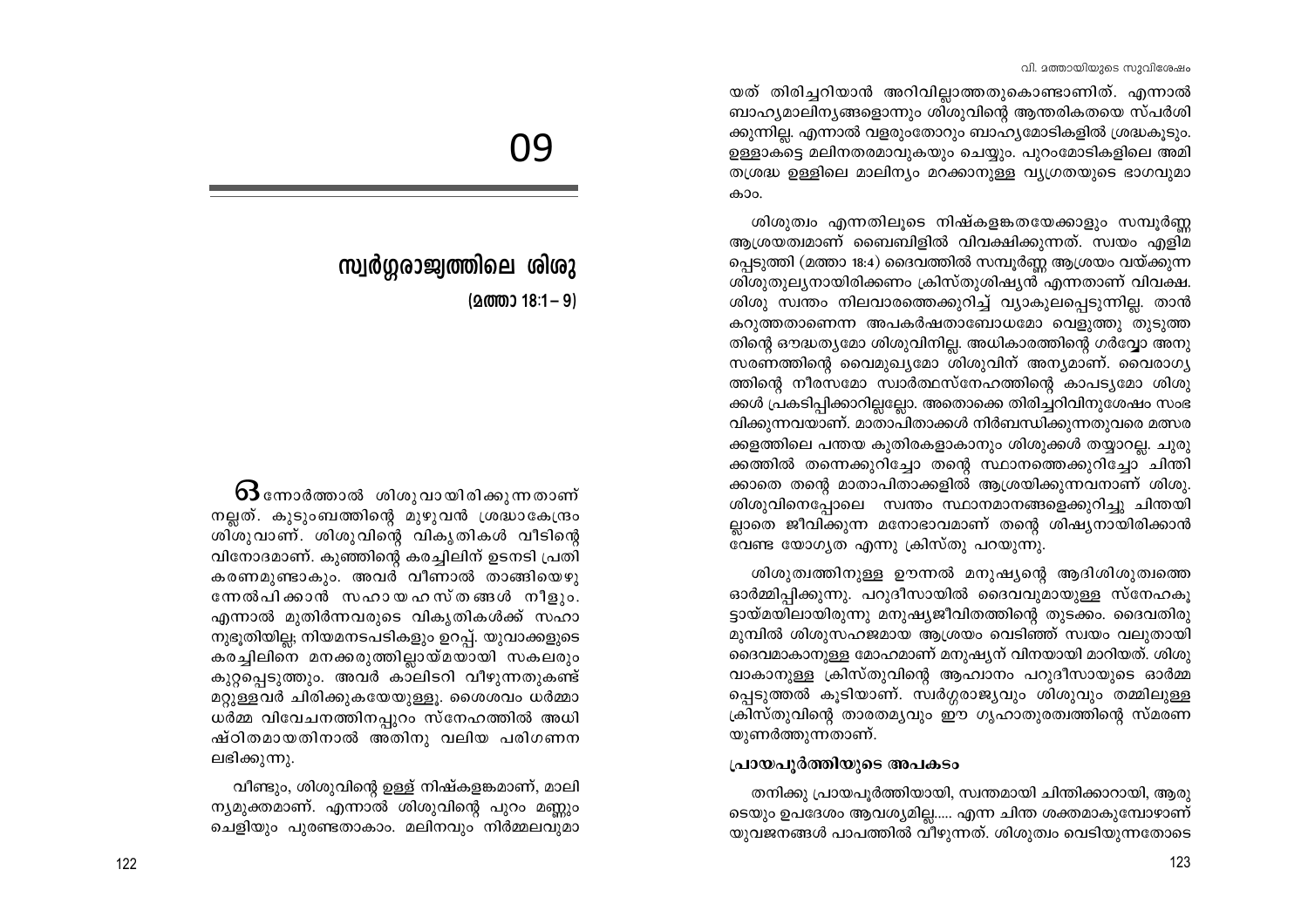വി. മത്തായിയുടെ സുവിശേഷം

കടപ്പാടുകളുടെ കെട്ടുകൾ അറുക്കുകയാണ്. നാളിതുവരെ നോക്കി നടത്തിയവർ അപ്രസക്തരാകുന്നു. പ്രായപൂർത്തിയായവനെന്ന ചിന്ത ഒരുവനെ നിഷേധിയാക്കുന്നു. പ്രായപൂർത്തിയുടെ പാപം പല പ്രകാ രത്തിൽ പ്രകടമാണ്. മനുഷ്യൻ അറിവും സ്വാതന്ത്ര്യവുമുള്ളവനാ ണ്. അവന് ഇനിയും ദൈവത്തെ ആവശ്യമില്ല; അതിനാൽ ദൈവം ഇല്ലാത്തതുപോലെ (etsi Deus non daretur) ജീവിച്ചു തുടങ്ങണം എന്ന പാശ്ചാതൃചിന്ത (deism) യുടെ പിന്നിലുള്ളത് പ്രായപൂർത്തി യുടെ നിഷേധഭാവമാണ്. പ്രായപൂർത്തിയായ മനുഷ്യനിൽ തന്നെ യാണ് മോക്ഷമെന്നും അതിനാൽ ഇല്ലാത്ത ദൈവത്തെ തേടിന ടക്കാതെ ഉള്ളിലെ ശക്തിയെ ഉണർത്താൻ ആഹ്വാനം ചെയ്യുന്ന ബുദ്ധമതവും പ്രായപൂർത്തിയുടെ നിഷേധംതന്നെയാണ്. സ്വന്തം തപസ്സും പ്രായശ്ചിത്തവുംകൊണ്ട് സ്വർഗ്ഗം നേടാമെന്നും വരപ്ര സാദം മരീചികയാണെന്നും പഠിപ്പിച്ച ക്രിസ്തൃൻ പെലാജിയൻ പാഷണ്ഡതയും ഇതേ നിഷേധിയുടെ വഴിത്താര തേടിയവരാണ്.

പ്രായപൂർത്തിയായെന്ന ചിന്തയാണ് നിരീശ്വരപ്രസ്ഥാനങ്ങളു ടെയെല്ലാം അന്തർധാര. ദൈവമെന്ന ഉപരിസത്യം തന്റെ സ്വാത ന്ത്ര്യത്തിന് വിഘാതമാകയാൽ ദൈവത്തെ നിഷേധിക്കണമെന്ന നിരീശ്വരചിന്ത തന്നെയാണ് മാതാപിതാക്കളെ ധിക്കരിക്കുന്ന മക്ക ളെയും മേലധികാരികളെ ധിക്കരിക്കുന്ന സമർപ്പിതരെയും നയി ക്കുന്നത്. സഭയിൽ അനുസരണം ഭാരമാകുന്നതിന്റെ പിന്നിൽ ശിശുത്വം മറന്ന ശിഷ്യത്വത്തിന്റെ നിഷേധം വായിച്ചെടുക്കാൻ ഏറെ യൊന്നും പണിപ്പെടേണ്ടതില്ല.

ശിഷ്യത്വം കിട മത്സരങ്ങളായി മാറുന്ന ഈ കാലഘട്ടത്തിൽ ശിഷ്യത്വത്തിന്റെ ശിശുത്വമാനത്തിന് ഏറെ പ്രസക്തിയുണ്ട്. ഒന്നും നേടാൻ മോഹിക്കാതെ ഒരു കസേരയും സ്വപ്നം കാണാതെ കട്ടി ലിൽ കിടന്ന്, രോഗത്തിലും ദൈവത്തെ ശിശുതുല്യം സ്നേഹിച്ച അൽഫോൻസായും കൊച്ചുത്രേസ്യായുമൊക്കെ ശിഷ്യത്വത്തിന്റെ ശിശുമാനത്തിനു പ്രാധാന്യം നൽകിയവരായിരുന്നു. ശിശുത്വം മരിച്ച ശിഷ്യത്വം അധികാരമോഹത്തിന്റെ തിമിരം ബാധിച്ചതാവും. സഹ ജരെയും സകലരെയും സ്വാർത്ഥലാഭത്തിനായി വെട്ടിനിരത്താൻ മടിക്കാത്തവർ ശിഷ്യരുടെയിടയിലും വർദ്ധിച്ചു വരുന്നതിന്റെ കാര ണമിതാണ്.

സ്വർഗ്ഗരാജ്യത്തിൽ പ്രവേശിക്കാൻ ശിശുവിനെപ്പോലെയാകണം എന്ന യേശുവിന്റെ വചനം യോഹന്നാന്റെ സുവിശേഷത്തിലെ "വീണ്ടും ജനിക്കണം" (3:5) എന്ന ശൈലിയുടെ പാഠഭേദമായി വേണം മനസ്സിലാക്കാൻ. ശിശുവിനെപ്പോലെയാകുന്നത് (വീണ്ടും

ജനിക്കുന്നത്) ദൈവപിതാവിന്റെ മക്കളാകുന്ന പ്രക്രിയയാണ്. ദൈവിക കൂടുംബത്തിലെ സാഹോദര്യത്തിൽ വലിപ്പചെറുപ്പങ്ങ ളില്ല. പിതാവിന്റെ മഹത്വത്തിൽ ഒരുപോലെ പങ്കുകാരാകുന്ന മക്ക ളുടെ സാഹോദര്യമാണ് ശിഷ്യരുടെ പാരസ്പര്യം.

18:4-ൽ ശിശുവിനെ സ്വീകരിക്കുന്നവൻ യേശുവിനെ സ്വീകരി ക്കുന്നു എന്ന പ്രസ്താവനയിലൂടെ സ്വയം ദാസനായ ക്രിസ്തു വാണ് ശിഷ്യന്റെ മാതൃക എന്ന് സുവിശേഷകൻ വ്യക്തമാക്കുന്നു. ഓരോ ശിശുവും ക്രിസ്തുവിനു തുല്യമാണ്. ശിശുവിനെ ഒഴിവാ ക്കുന്നവൻ ക്രിസ്തുവിനെത്തന്നെയാണ് ഒഴിവാക്കുന്നത്. ഗർഭച്ചി ദ്രത്തിലൂടെ പ്രതിവർഷം 5 കോടിയിലധികം കുഞ്ഞുങ്ങൾ വധി ക്കപ്പെടുന്ന ഈ ലോകം ശിശുഹത്യയിലൂടെ ക്രിസ്തുവിനെത്തന്നെ ഇല്ലായ്മ ചെയ്യുകയാണ്. ദൈവം തരുന്ന കുഞ്ഞുങ്ങളെ സ്വീകരി ക്കാനുള്ള വൈമുഖ്യം കൊണ്ട് കൃത്രിമ ജനനനിയന്ത്രണമാർഗ്ഗ ങ്ങളും വന്ധ്യംകരണമാർഗ്ഗങ്ങളും സ്വീകരിക്കുമ്പോഴും ജീവിത ത്തിൽനിന്നും കുടുംബങ്ങളിൽനിന്നും ഒഴിവാക്കപ്പെടുന്നത് ശിശു മാത്രമല്ല യേശുവും കൂടിയാണെന്ന് മറക്കാതിരിക്കാം.

## ഇടർച്ചകളുടെ ലോകം

അന്യസംസ്ഥാന ലോട്ടറിയുടെ പരസ്യക്കാരനായിരുന്ന ഒരു നടൻ അടുത്തകാലത്ത് വെളിപ്പെടുത്തി, താൻമൂലം അനേകർക്ക് ഇടർച്ചയുണ്ടായതിനാൽ പ്രസ്തുത പരസ്യത്തിൽനിന്നും പിൻമാ റുന്നതായി.

ഇടർച്ചയുടെ വഴികൾ ലോകത്ത് സുലഭമാണ്. വഴിതെറ്റിക്കു ന്നതും മനോമോഹനങ്ങളുമായവയെക്കൊണ്ട് ലോകം നിറഞ്ഞി രിക്കുന്നു. പരസ്യങ്ങൾ ഇടറാനുള്ള ക്ഷണങ്ങളാണ്. തിരികല്ലുകൾ തികയാത്ത കാലമാണിത്. എന്നാൽ, ഇടർച്ചകളും പ്രലോഭനങ്ങളും ശിഷ്യത്വത്തിന്റെ വഴിയിലെ അനിവാര്യമായ തടസ്സങ്ങളാണ് എന്നാണ് ക്രിസ്തു ഭാഷ്യം (വാ. 7). 110 മീറ്റർ ഹർഡിൽസ് ഓടു ന്നവൻ പത്ത് തടസ്സങ്ങളെങ്കിലും ചാടിക്കടന്നിരിക്കണം. തടസ്സങ്ങ ളില്ലാത്ത ഓട്ടമല്ല തടസ്സങ്ങൾ നിറഞ്ഞ ഹർഡിൽസാണ് ശിഷ്യത്വം. തടസ്സങ്ങളോരോന്നും മറികടക്കുമ്പോൾ മഹത്വപ്പെടുന്നതാണ് ശിഷ്യത്വം. കണ്ണും കാതും കയ്യുമൊക്കെ ഇടർച്ചയുടെ പാതയിലെ വഴിയോരക്കാഴ്ച്ചയിൽ മയങ്ങിപ്പോകാം. കണ്ണും കാലും കയ്യും നയിച്ച മോഹവഴിയേ നടന്നതിനാൽ എത്രയോ ശിഷ്യർ പതറി വീണുപോയി. കണ്ണും മെയ്യും മെരുക്കാതെ ഇടർച്ചയുടെ വഴിയിൽ ശിഷ്യത്വം ജീവിക്കാനാവില്ല.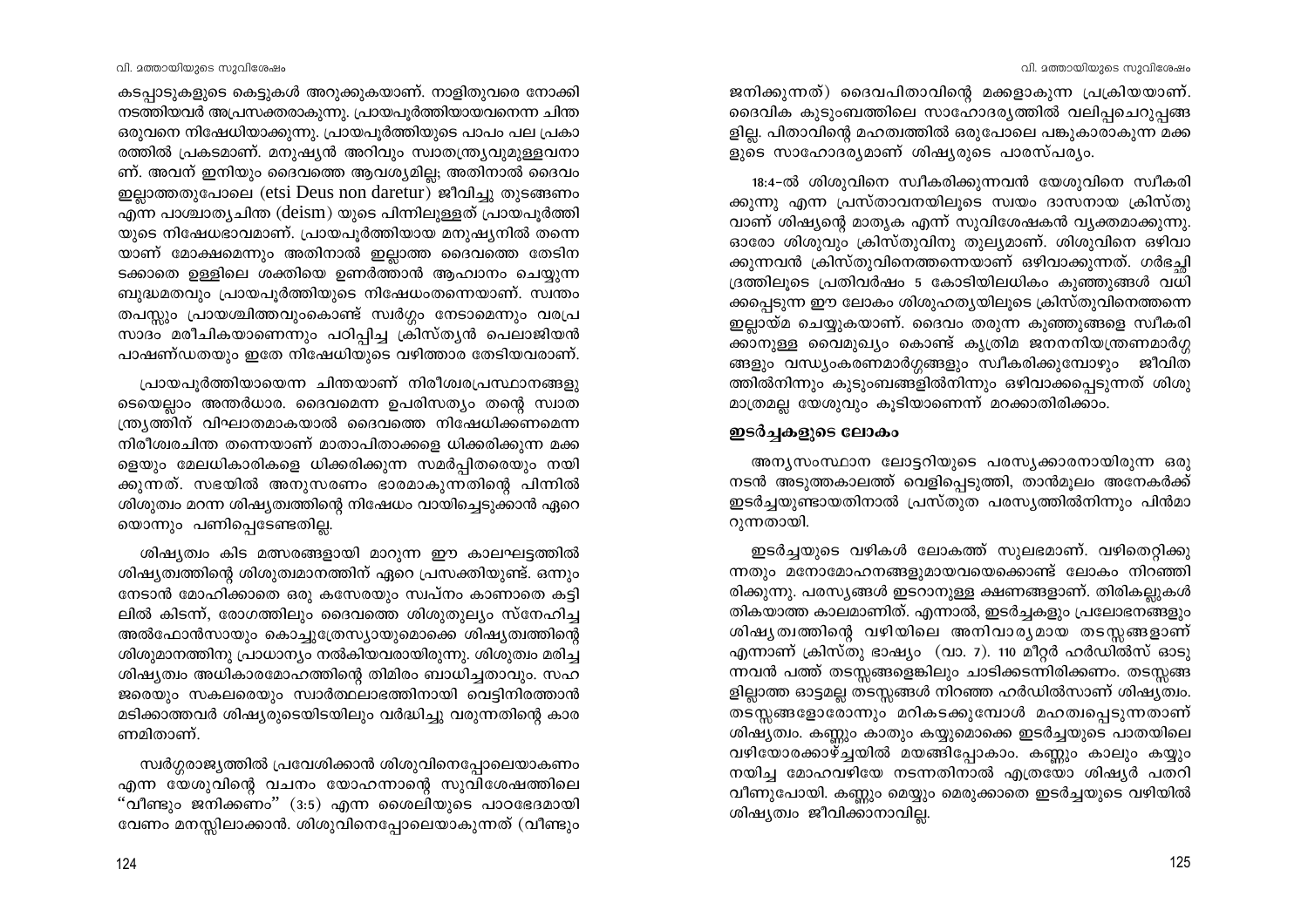എന്നാൽ, ചെറിയവർക്ക് ഇടർച്ച വരുത്തുന്നവന്റെ മൃതശരീരം പോലും ഉയർന്നുവരാതെ തിരികല്ലുകെട്ടി എറിയാനാണ് ക്രിസ്തു പറയുന്നത്. കുഞ്ഞുങ്ങളെ വഴിതെറ്റിക്കുന്ന സകലരും, പാഠപുസ്ത കങ്ങളിൽപോലും നിരീശ്വരവാദം നിറയ്ക്കുന്നവരുൾപടെ ഈ വിമർശനത്തിന് ശരവ്യമാകുന്നുണ്ട്.

#### അനുബന്ധചിന്തകൾ

1. യേശുവിന്റെ പന്ത്രണ്ടു ശിഷ്യരുടെയും പിൽക്കാല സഭയു ടെയും നിത്യപ്രലോഭനം തങ്ങളിൽ വലിയവൻ ആര് എന്ന സമ സ്യയുടെ ഉത്തരം തേടലാണ്. ഇനിയും കണ്ടെത്താത്ത ഈ സമ സൃക്കുള്ള ഉത്തരം സുവിശേഷകൻ പറഞ്ഞുതരികയാണ്: വലിയവൻ ഗുരു (റബ്ബി) മാത്രമാണ്. ശേഷിക്കുന്നവരെല്ലാം ചെറി യവരാണ്. റബ്ബി എന്ന വാക്കിന് വലിയവൻ എന്നാണർത്ഥം. ഏക നായ വലിയവന്റെ ചെറിയ ശിഷ്യരാണു തങ്ങൾ എന്ന തിരിച്ചറി വാണ് ക്രിസ്തീയ ആത്മീയതയുടെ മർമ്മം.

2. ഇടർച്ചയുണ്ടാക്കുന്നവനുള്ള കഠിനശിക്ഷയ്ക്ക് കാലികപ്രസ ക്തിയുണ്ട്. പരസ്യങ്ങളും സിനിമകളും മുതൽ മാതാപിതാഗുരുക്ക ന്മാരുടെ പ്രവൃത്തികൾവരെ ഇടർച്ചയുടെ വഴുതുന്ന പ്രതലം വളരുന്ന തലമുറയ്ക്കായി ഒരുക്കിവയ്ക്കുന്നു. സംസാരം മുതൽ വസ്ത്രധാരണംവരെ ഇടർച്ചയുടെ വഴികൾ നീളുന്നു. ഇടർച്ച നൽകു ന്നതിന്റെ ഭവിഷ്യത്ത് എത്രകണ്ട് ദൂരവ്യാപകമാണെന്ന് ക്രിസ്തു വിനു ബോധ്യമുണ്ടായിരുന്നു. അതുകൊണ്ടാണ് അവിടുന്ന് ഏറ്റവും കഠിനശിക്ഷ ഇടർച്ചയുണ്ടാക്കുന്നവർക്കു വിധിച്ചത്.

(ഡോ. ജോസഫ് പാംപ്ലാനി)

# 10

പതിനൊന്നാം **മണിക്കൂറിലെത്തുന്ന യജമാനൻ** 

 $(2000)$  20:1 - 16)

(GIO)വശ്യത്തിൽ കൂടുതലും അർഹതപ്പെട്ടതി ലധികവും മോഹിക്കുന്നത് ആർത്തിയാണ്. അപരന്റെ നേട്ടത്തിൽ മനസ്സു തളരുന്നത് അസൂയയാണ്. ആർത്തിയും അസൂയയും ഒന്നിക്കുന്നിടത്ത് സകല നന്മയും അസ്തമിക്കും. അവിടെ ദൈവംപോലും വിചാരണ ചെയ്യപ്പെടും. മത്തായി 20:1-16 ലെ ഉപമ യിൽ സംഭവിക്കുന്നതും ഇതിനു സമാനമാണ്.

ഉപമയിലെ ജോലിക്കാർ അവകാശങ്ങൾക്കുവേണ്ടി അനാവശൃസമരം ചെയ്യുന്നവരാണ്. അവകാശ ങ്ങൾക്കുവേണ്ടിയുള്ള പോരാട്ടം മാത്രമായി ജീവി തത്തെ വിലയിരുത്തുന്നത് വിവരദോഷമല്ലേ. വാസ്ത വത്തിൽ എന്താണു നമ്മുടെ അവകാശം. ഈ ജീവനും ജീവിതവും ആയുസ്സും സത്യമായും അവകാശമല്ല ദാന മായി കിട്ടിയതാണ്. അധ്വാനിക്കാനുള്ള കൈക്കരു ത്തും കായബലവും അവകാശമായി കിട്ടിയതല്ല അനു ഗ്രഹമായി ലഭിച്ചതാണ്. സ്നേഹമുള്ള മാതാപിതാ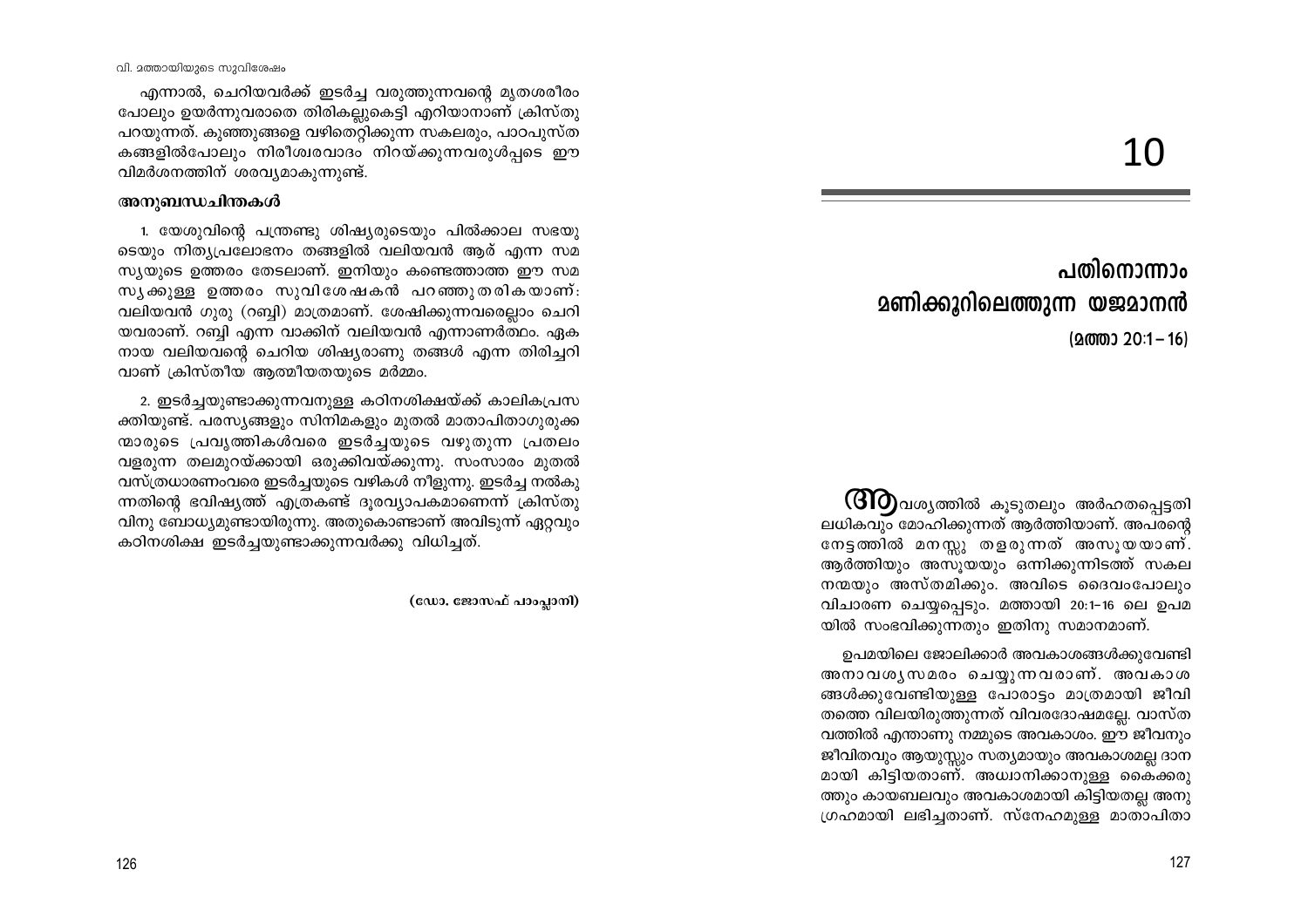ക്കൾ, കരുണയുള്ള സഹോദരങ്ങൾ, കരുതലുള്ള ജീവിതപങ്കാളി, ആത്മാർത്ഥ സുഹൃത്തുക്കൾ ഇതൊന്നും ആരുടെയും അവകാശ മല്ലല്ലോ...... പുവും പുഴയും നിറവും നിലാവും വെള്ളവും വായുവും ആരുടെയും അവകാശമല്ല. അവകാശം പറയാൻ പോരുന്നതൊന്നും ശേഷിക്കുന്നില്ല എന്നതല്ലേ സത്യം. സർവ്വതും ദാനമായി തരുന്ന വന്റെ മുന്നിൽ അവകാശം പറയുന്നത് അവിവേകമാണോ അഹ ന്തയാണോ എന്നേ അറിയേണ്ടതുള്ളൂ. ജീവിതത്തിലെ സകല നന്മ യുംപോലെ ദൈവരാജ്യവും ദൈവദാനമാണെന്നു സ്ഥാപിക്കുക യാണ് ഉപമയുടെ ലക്ഷ്യം.

#### ആദിമസഭാ പശ്ചാത്തലം

ഉപമയുടെ ഉത്ഭവത്തിനു നിദാനമായി ആദിമസഭയിലെ ചില ചരിത്രപശ്ചാത്തലങ്ങൾ ചൂണ്ടിക്കാണിക്കപ്പെടുന്നുണ്ട്.

1. മത്തായിയുടെ സമുഹത്തിൽ നിലവിലുണ്ടായിരുന്ന പ്രതിസ ന്ധിക്കുള്ള ഉത്തരം കൂടിയാണ് ഈ ഉപമ. യഹൂദക്രിസ്ത്യാനി കൾക്കു ഭൂരിപക്ഷമുണ്ടായിരുന്ന മത്തായിയുടെ സമൂഹത്തിൽ വൈകി വിശ്വാസം സ്വീകരിച്ചെത്തിയ വിജാതീയരോട് പുച്ഛമനോ ഭാവം പുലർത്തിയിരുന്നവരുണ്ടായിരുന്നു. കർത്താവിന്റെ മുന്തിരി ത്തോട്ടത്തിൽ ദീർഘകാലം പണിയെടുത്ത അവകാശവാദവുമായി നിൽക്കുന്ന ''ഇരുത്തന്മാരും'' അടുത്തകാലത്ത് വിശ്വാസസമൂഹ ത്തിലേക്ക് കടന്നുവന്ന ''വരത്തന്മാരും'' തമ്മിലുള്ള സംഘർഷമാ ണത്. ''ആഢ്യക്രിസ്ത്യാനികളും'' ''മാർഗ്ഗവാസികളും'' തമ്മിലുള്ള അന്തരമാണ് മത്തായിയുടെ വിവക്ഷ. ഇരുത്തന്മാരുടെ പഴമയോ സേവനചരിത്രമോ സ്വർഗ്ഗം പ്രദാനം ചെയ്യില്ലെന്നും ഇരുത്തനും വരത്തനും ഒരുപോലെ ദൈവകാരുണ്യത്തിനും സ്വർഗ്ഗത്തിനും അർഹരാണെന്നും ക്രിസ്തു വിവക്ഷിക്കുന്നു.

2. ക്രിസ്തുവിന്റെ കാലത്തു വിശ്വാസം സ്വീകരിച്ചവരും പിൽക്കാ ലത്തു വിശ്വാസം സ്വീകരിച്ചവരുമായ യഹൂദ ക്രൈസ്തവരുടെ ഇട യിൽതന്നെ മൂപ്പിളമ തർക്കമുണ്ടായിരുന്നത്രേ. ആദിമുതലേ ഉള്ള തങ്ങളുടെ പ്രാമുഖ്യവും പ്രാമാണ്യവും അംഗീകരിപ്പിക്കാനുള്ള ചില രുടെ ആധിപത്യ പ്രവണതയെ തിരുത്തുക എന്നതും ഈ ഉപമ യുടെ ലക്ഷ്യമായി കരുതപ്പെടുന്നു.

3. ഒരുവന്റെ ആയുസ്സും നിത്യജീവനും തമ്മിലുള്ള ബന്ധത്തെ ക്കുറിച്ചുള്ള തർക്കവും ഈ ഉപമയുടെ പിന്നാമ്പുറത്ത് വായിച്ചെടു ക്കാനാകുമെന്ന് കരുതുന്നവരുണ്ട്. ഏതാനും വർഷങ്ങൾമാത്രം ജീവിച്ചുമരിച്ച ശിശുക്കളെയും ഒരു നൂറ്റാണ്ടോളം സഭാശുശ്രൂഷ സ്തുതൃർഹമായി നിർവ്വഹിച്ചുമരിച്ച സഭാപിതാക്കന്മാരെയും താര തമ്യം ചെയ്താൽ ആരാണ് നിതൃജീവന് കൂടുതൽ അർഹർ എന്ന ചോദ്യം ആദിമസഭയിൽ നിലനിന്നിരുന്നു. തുല്യവേതനത്തിന്റെ ഉപമയിലുടെ ഈ പ്രതിസന്ധിക്കും സുവിശേഷകൻ ഉത്തരം നൽകു  $m<sub>λ</sub>$ .

4. ഈ ഉപമയുടെ ആദിമസഭയിലെ വ്യാഖ്യാനം വളരെയേറെ വിശ്വാസ പ്രതിസന്ധിക്കു കാരണമായിട്ടുണ്ട്. അവസാന മണിക്കൂ റിൽ വന്നവനും ആദ്യം വന്നവന്റെയൊപ്പം പ്രതിഫലം ലഭിക്കു മെന്നു കരുതിയിരുന്ന ആദിമസഭയിലെ ചിലർ മാനസാന്തരവും മാമ്മോദീസായും മരണത്തിനു തൊട്ടുമുമ്പു നടത്തിയാൽ മതി എന്നു കരുതി ജീവിതകാലം മുഴുവൻ പാപത്തിൽ മുഴുകി ജീവി ക്കാൻ തുടങ്ങി. എന്നാൽ ഈ വ്യാഖ്യാനം തെറ്റാണെന്നു മാത്രമല്ല ക്രിസ്തു വിവക്ഷിക്കുന്ന അർത്ഥത്തിനു ഘടകവിരുദ്ധമാണുതാനും.

### ഉപമയിലെ സമയഗണന

യഹൂദരുടെ സമയഗണന മനസ്സിലാക്കേണ്ടത് ഉപമയുടെ വ്യാഖ്യാനത്തിന് അതൃന്താപേക്ഷിതമാണ്. പുരാതന സമയഗണ നയിൽ പകൽ സമയം മാത്രമേ പരിഗണിക്കപ്പെട്ടിരുന്നുള്ളൂ. സൂര്യോ ദയം മുതൽ അസ്തമയംവരെയുള്ള സമയത്തെയാണ് ഒരു ദിവസ മായി പൗരാണികജനത കരുതിയിരുന്നത്. എന്നാൽ യഹൂദർ ദിവ സത്തെ പകലെന്നും രാത്രിയെന്നും രണ്ടു ഭാഗങ്ങളായി തിരിച്ചു മനസ്സിലാക്കിയിരുന്നു (ഉൽപ 1:3-11). അർദ്ധരാത്രിയിൽ ദിവസം ആരംഭിക്കുന്ന ആധുനിക സമയക്രമം റോമൻ സമയഗണനയിൽ നിന്ന് രൂപം കൊണ്ടതാണ്. ഈ സമയക്രമം യഹൂദർക്ക് സ്വീകാര്യ മായിരുന്നില്ല. പകലിനെയും രാത്രിയെയും മുന്നു യാമങ്ങൾ വീത മായാണ് യഹൂദർ തിരിച്ചിരുന്നത്.

മേൽപറഞ്ഞ വിവരണങ്ങളുടെ വെളിച്ചത്തിൽ ഉപമയിലെ സമ യക്രമം ഇപ്രകാരം മനസ്സിലാക്കാം.

> ഒന്നാം മണിക്കൂർ മൂന്നാം മണിക്കൂർ

ആറാം മണിക്കുർ

11-ാം മണിക്കുർ

- രാവിലെ 6നും 7നുമിടയിൽ
- രാവിലെ 8നും 9നുമിടയിൽ
	- മധ്യാഹ്നം 11നും 12നുമിടയിൽ
- ഒൻപതാം മണിക്കൂർ ഉച്ചകഴിഞ്ഞ് 2നും 3നുമിടയിൽ
	- വൈകുന്നേരം 4നും 5നുമിടയിൽ
- പ്രതിഫലമെന്ന പ്രശ്നം

ഈ ഉപമയുടെ സ്ഥാനനിർണ്ണയം വ്യാഖ്യാനത്തിൽ നിർണ്ണായ കമായ ദിശാസുചിയാണ്. എല്ലാം ഉപേക്ഷിച്ച് നിന്നെ അനുഗമിച്ച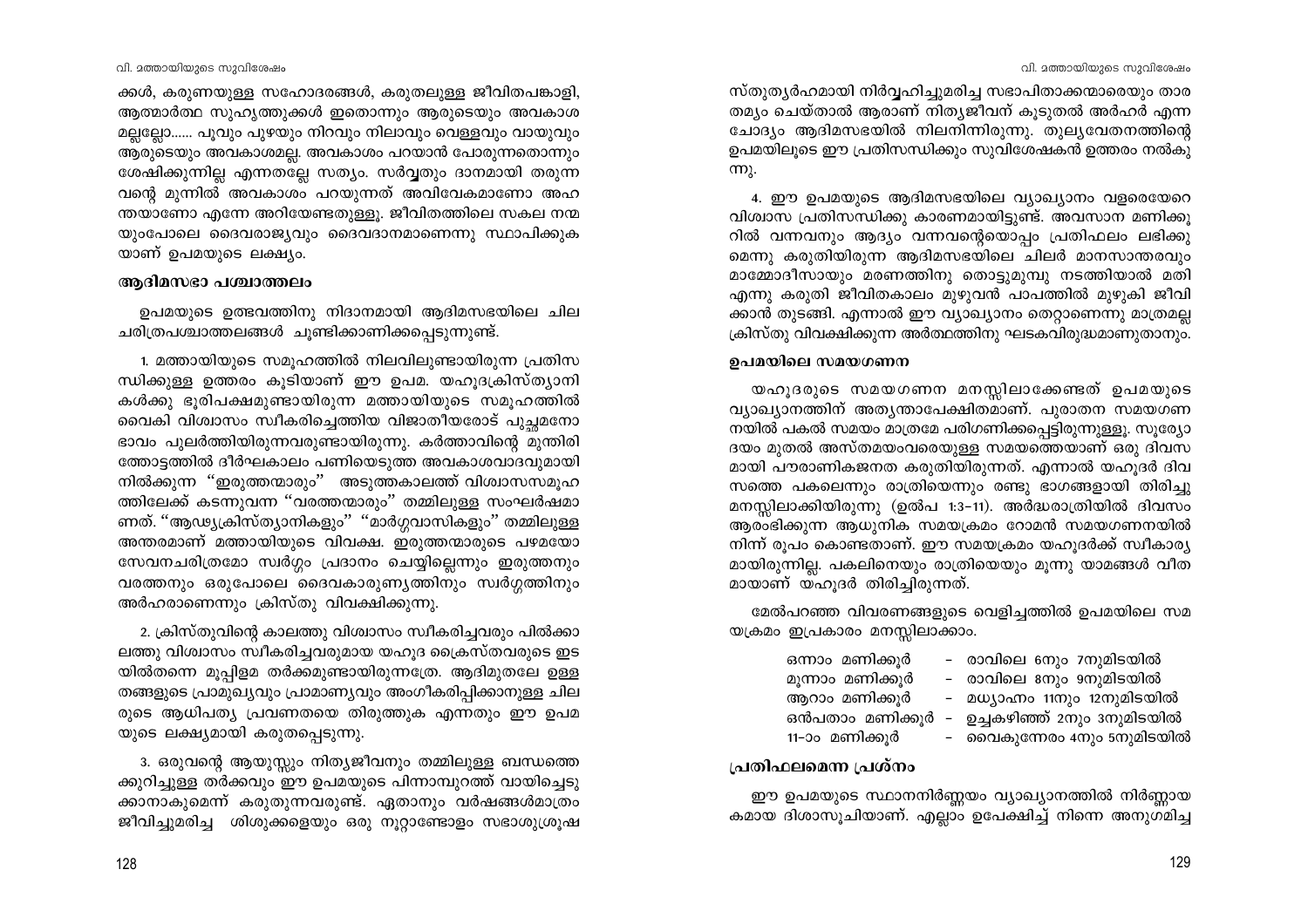ഞങ്ങൾക്ക് എന്താണ് ലഭിക്കുക? (19:27) എന്ന പത്രോസിന്റെ ചോദ്യത്തിനും സ്വർഗ്ഗരാജ്യത്തിലെ ഇടതുംവലതുമുള്ള സിംഹാ സനങ്ങൾ തങ്ങൾക്കുവേണം  $(20:21)$  എന്ന സെബദീകൂടുംബ ത്തിന്റെ ആവശ്യത്തിനും ഇടയിലാണ് ഈ സുവിശേഷഭാഗം മത്തായി ഉൾച്ചേർത്തിരിക്കുന്നത്. അതുകൊണ്ടുതന്നെ ശിഷ്യത്വ ത്തിന്റെ വഴിയിലെ പ്രതിഫലേച്ച തന്നെയാണ് ഉപമയുടെ പ്രതി പാദ്യം എന്ന് അനുമാനിക്കാം. മത്താ 19:30-ലെ മുമ്പൻമാർ പിമ്പ ന്മാരാകുന്ന വൈരുദ്ധ്യത്തെക്കുറിച്ചു പറഞ്ഞശേഷമാണ് ഈ ഉപമ ആരംഭിക്കുന്നത്. ഉപമയുടെ അവസാനവാകൃവും ഇതുതന്നെയാ ണ് (20:16). 19:30-ൽ ശിഷ്യത്വത്തെക്കുറിച്ചു പഠിപ്പിക്കുമ്പോഴാണ് ഈശോ ഈ വചനം അരുളിച്ചെയ്യുന്നത്. 20:16-ലാകട്ടെ ദൈവരാ ജ്യത്തിൽ പ്രവേശിക്കുന്നതിനെക്കുറിച്ചും. ശിഷ്യത്വവും ദൈവരാ ജ്യപ്രവേശനവും ഒരേ മാനങ്ങളുൾക്കൊള്ളുന്നതാണെന്ന് ഈ വചന സാധർമ്മ്യം സാക്ഷ്യപ്പെടുത്തുന്നു. ശിഷ്യത്വത്തിൽ രണ്ടുതരം മനോ ഭാവങ്ങൾ കടന്നുവരാം. പ്രതിഫലം പ്രതീക്ഷിക്കുന്ന, വ്യവസ്ഥ ചെയ്യുന്ന മനോഭാവമാണ് ആദ്യത്തെ കൂട്ടരുടേത്. ഇത്തരം ശിഷ്യർ കൂലിക്കാരാണ്. അവർ സാങ്കല്പികമായെങ്കിലും ഒരു ഉടമ്പടി മന സ്സിൽ സൂക്ഷിക്കുന്നവരാണ്. അർഹതപ്പെട്ടതു കിട്ടിയില്ലെങ്കിൽ അവർ കലഹിക്കും. തന്നെക്കാളും ഇളപ്പക്കാരെ തന്നിലും ഉയര ത്തിൽ പ്രതിഷ്ഠിച്ചാൽ അവർ കലാപക്കൊടി ഉയർത്തും. അവ രുടെ സകല വിലയിരുത്തലിന്റെയും മാനദണ്ഡം സ്വാർത്ഥതയാ ണ്. ഉപമയിലെ ആദ്യംവന്ന കുലിക്കാരുടെ മനോഭാവമാണിത്. ദൈവവേലയ്ക്ക് കണക്കുപറയുന്ന അഭിനവ ശുശ്രൂഷകരുടെ മുൻഗാ മികളാണവർ.

വൈകിവന്ന രണ്ടാമത്തെ കൂട്ടരാകട്ടെ സ്വന്തം കഴിവിന്റെ നിസ്സാ രത തിരിച്ചറിയുന്ന വേലക്കാരാണ്. അവരുടെ ആശ്രയം യജമാ നന്റെ നന്മയും കാരുണ്യവുമാണ്. കിട്ടുന്നതെല്ലാം ലാഭമായി കരു തുന്ന ഇവർ പരാതിപ്പെടാത്തവരാണ്. തങ്ങൾക്ക് അർഹതയില്ലെന്ന തിരിച്ചറിവല്ലേ ഒരുവനെ എളിമയുടെ യാഥാർത്ഥ്യത്തിൽ നിലനിർ ത്തുന്നത്. ശിഷ്യന്റെ അടിസ്ഥാന മനോഭാവം അവകാശബോധ മല്ല അയോഗ്യതാബോധത്തിൽനിന്നുള്ള ചുമതലാബോധമാണെന്ന ക്രിസ്തുഭാഷ്യം പ്രസക്തമാണ്. തൊഴിലാളികളുടെ അവകാശബോ ധത്തെ ഊതികത്തിച്ച കമ്മ്യൂണിസ്റ്റുകാർ ചുമതലാബോധം പഠി പ്പിക്കാത്തതുകൊണ്ട് മുന്തിരിത്തോട്ടംതന്നെ വെട്ടിനിരത്തപ്പെടുന്ന പാഠഭേദമായി മാറിയിട്ടുണ്ട് കേരളത്തിലെ കാർഷികരംഗം. പ്രതി ഫലം വാങ്ങുന്നവർ ആനുപാതികമായി അധ്വാനിക്കണം. നോക്കു കൂലിയും വിരട്ടുകൂലിയുമായി പ്രതിഫലം ഗുണ്ടാപ്പിരിവായി മാറുന്ന

തൊഴിൽ സംസ്കൃതിയിൽ തൊഴിലൂടമയുടെ അവകാശത്തെയും നീതിബോധത്തെയുംകുറിച്ച് ക്രിസ്തു നൽകുന്ന പ്രബോധനം ശ്രദ്ധേയമാണ്.

നിത്യതയെ ലക്ഷ്യമാക്കി ജീവിക്കുന്നതിന്റെ പൊരുളാണ് ഉപമ യുടെ കാതൽ. നിതൃതയാണ് വലുതെന്ന് കണ്ടെത്തിയപ്പോൾ അസ്സീസ്സിയിലെ ഫ്രാൻസീസും അൽബേനിയായിലെ മദർതെരേ സയും ദാരിദ്ര്യം സ്വമനസ്സാ വരിച്ചു. നിത്യതയുടെ മഹത്വം കണ്ടവ രെല്ലാം ലോകത്തിന്റെ ശൂന്യത തിരിച്ചറിഞ്ഞു. എന്നാൽ നിത്യത യെക്കുറിച്ചുള്ള ചിന്ത അസ്തമിക്കുന്നിടത്ത് ലോകത്തിന്റെ നിയമം ഭരണം നടത്തുന്നു. ദൈവവിളിയുടെ വഴിയിൽപോലും ഭൗതികത യുടെ നിയമങ്ങൾ ആധിപത്യം പുലർത്തുന്നതു നാം കാണുന്നു.

### അനുബന്ധ ചിന്തകൾ

1. പതിനൊന്നാം മണിക്കുറുവരെ ജോലിക്കാർ പ്രതീക്ഷയോടെ ചന്തസ്ഥലത്തു കാത്തിരുന്നു എന്നതാണ് അവരെ അനുഗ്രഹീത രാക്കിയത്. എട്ടും പത്തും മണിക്കൂർ കാത്തിരുന്നിട്ട് നിരാശരായി പിന്തിരിഞ്ഞിരുന്നുവെങ്കിൽ അവരുടെ കാത്തിരിപ്പ് വൃർത്ഥമാകു മായിരുന്നു. യജമാനൻ വരുന്നതുവരെയുള്ള കാത്തിരിപ്പിനേ അർത്ഥ മുള്ളു. നമ്മിൽ പലരും അവസാനംവരെയും കാത്തിരിക്കാൻ മടി ക്കുന്നതുകൊണ്ട് നിരാശരും ദു:ഖിതരുമായി കഴിയുന്നുണ്ട്. രക്ഷ കൻ വരുന്ന നാളുവരെ പ്രതീക്ഷയോടെ കാത്തിരിക്കാനുള്ള ആഹ്വാ നമാണ് ഈ ഉപമ.

2. അർഹതപ്പെട്ടത് ലഭിച്ചതിൽ സന്തോഷിക്കാനാവാതെ ആദ്യം വന്ന ജോലിക്കാരെ നിരാശരാക്കിയത് അവർ നടത്തുന്ന താരത മൃമാണ്. തനിക്കുകിട്ടിയതിൽ സന്തോഷിക്കാനാവാതെ അപരനു കിട്ടിയതിനെ ഓർത്ത് അസൂയപ്പെടുന്നതാണ് പല ആത്മീയരെയും പിന്നോട്ടു നയിച്ചത്. ദൈവം വാഗ്ദാനം ചെയ്യുന്നത് തുലൃവേതന ത്തിന്റെ ഭൗമിക പറുദീസയല്ല മറിച്ച് ദൈവനീതിയുടെ സ്നേഹക്ര മമാണ്. ദുരയുടെ കണ്ണുകളിൽ ദൈവസ്നേഹം അനീതിയായി വ്യാഖ്യാനിക്കപ്പെടുന്നതിന് ഉത്തരവാദി ദൈവമല്ല മനുഷ്യൻതന്നെ യാണ്.

(ഡോ. ജോസഫ് പാംപ്ലാനി)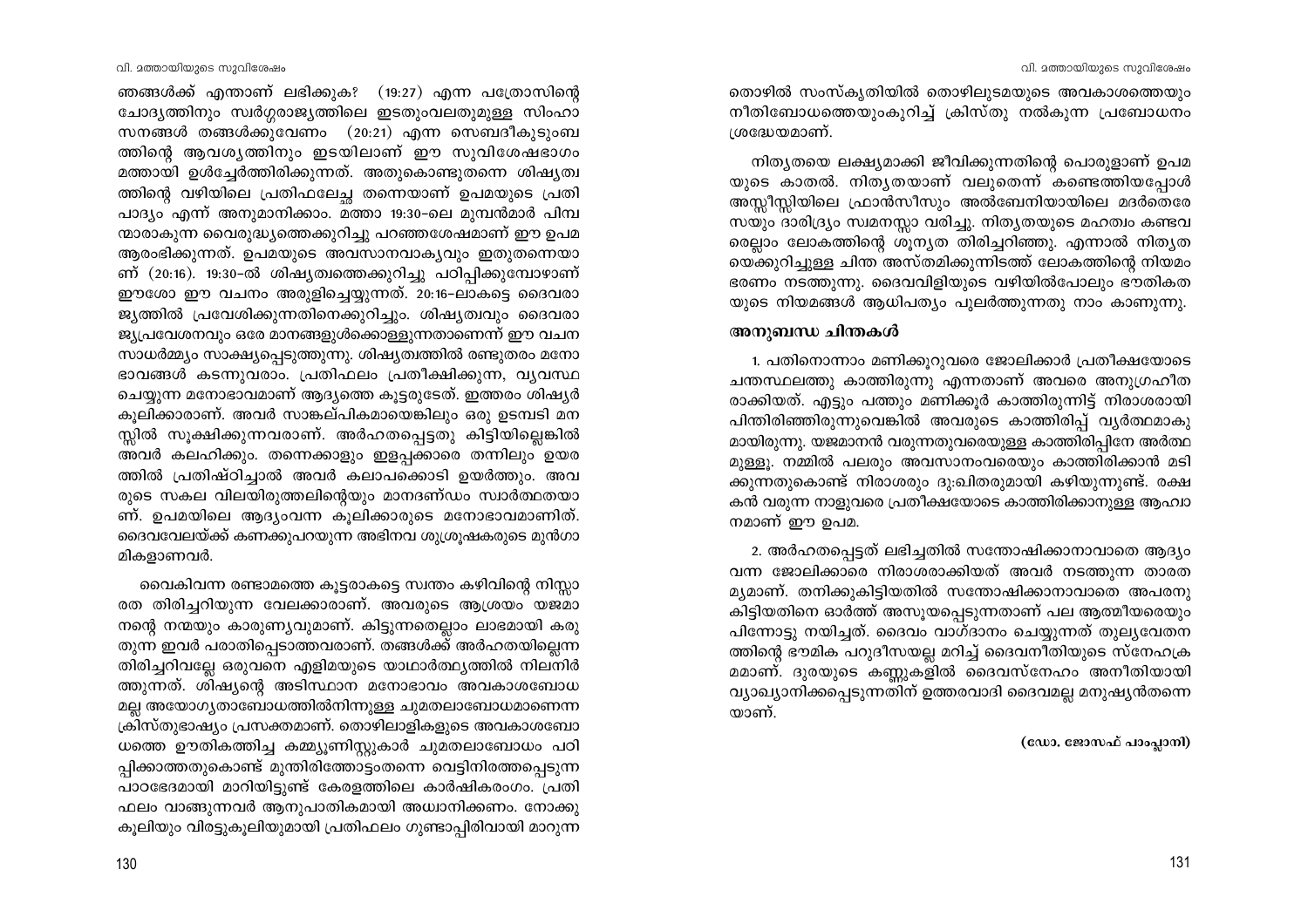നമ്മുടെയിടയിലുണ്ടാവില്ല. പലരും ദിവസക്കൂലിയും മറ്റുബത്തകളും നൽകിയാണ് ശക്തിപ്രക്ടനത്തിന് ആളെ കൂട്ടുന്നത്. എന്നാൽ ചില സന്ദർഭങ്ങളിൽ ആരും സംഘടിപ്പിക്കാതെ ആളുകൾ ഓടിക്കൂടും. നെൽസൺ മണ്ഡേല ജയിൽ മോചിതനായപ്പോൾ 20 ലക്ഷം പേർ റാലി നടത്തിയത്രേ... മദർ തെരേസ കണ്ണൂരു വന്നപ്പോഴാണ് മല ബാറിലെ ഏറ്റവും വലിയ ജനക്കൂട്ടത്തിന് നഗരം സാക്ഷ്യം വഹി ച്ചതെന്ന് മാധ്യമങ്ങൾ എഴുതി. അപ്പോൾ ശക്തിപ്രകടനങ്ങളും സ്നേഹപ്രകടനങ്ങളുമുണ്ട് എന്ന് വ്യക്തമാകുന്നു. ശക്തിപ്രകടന ങ്ങൾ ഏതെങ്കിലുമൊരു വിഭാഗത്തിന്റെ മാത്രമാകുമ്പോൾ സ്നേഹപ്രകടനങ്ങൾ സകലജനങ്ങളുടെയും സന്തോഷപ്രകടന മാണ്. ശക്തിപ്രകടനങ്ങൾക്കു സംഘാടകസമിതി വേണം സ്നേഹ പ്രകടനങ്ങൾക്കാകട്ടെ സ്നേഹകാരണമായ വ്യക്തിമാത്രം മതി. ഓശാന ഞായറാഴ്ച ഒരു സ്നേഹപ്രകടനത്തിന്റെ ഓർമ്മയാചര ണമാണ്. ലോകനാഥന് ജറുസലേം നഗരവാസികളൊരുക്കിയ സ്നേഹപ്രകടനത്തിന്റെ ഓർമ്മയാണ് ഓശാന ഞായർ.

ഒലിവിൻ ചില്ലകളിളക്കി മേലങ്കികൾ വഴിയിൽ വിരിച്ച് ജനക്കുട്ട മൊന്നാകെ രക്ഷകനു സ്വാഗതമോതുന്ന ഓശാന ഞായർ സുവി ശേഷത്തിലെ വേറിട്ട കാഴ്ചതന്നെയാണ്. ജനക്കുട്ടത്തിന്റെ കയ്യടി കളിൽനിന്നും കല്ലേറുദുരം മാറിനടക്കണം എന്ന കണിശം ക്രിസ്തു വിന് എന്നുമുണ്ടായിരുന്നു. ദൈവത്തെ സ്തുതികൾക്കും സ്തുതിപാഠകരായ മാലാഖാമാർക്കും മധ്യേ സങ്കല്പിച്ച യഹുദ സംസ്കാരത്തിൽ ഈ ദൈവപുത്രൻ എന്നും വ്യത്യസ്തനായിരു ന്നു. രോഗശാന്തി നേടിയവരുടെ അധരങ്ങൾ ആശ്ചര്യസ്തുതിപ്പി നായി മലർക്കെ തുറന്നപ്പോൾപ്പോലും അവ പൊത്തിപ്പിടിച് ആരോടും പറയരുത് എന്നു വിലക്കാൻ അവൻ ബദ്ധശ്രദ്ധനായിരു ന്നു. അസ്ഥിത്വത്തിന്റെ അകക്കാമ്പിന്റെ മാറ്റ് ഉരച്ചുനോക്കേണ്ടത് അണികളുടെ അംഗബ്ലത്തിലോ ജയ്വിളികളുടെ ഘോഷത്തിലോ അല്ല എന്ന തിരിച്ചറിവായിരുന്നു നസ്രായന്റെ നേതൃത്വത്തിന്റെ വൃതി രിക്തത. എന്നിട്ടും വിശുദ്ധവാരത്തിനു ഭൂമിക തീർക്കുന്ന ഈ പുണ്യദിനത്തിൽ അവൻതന്നെ മുൻകൈ എടുത്ത് ഇപ്രകാരമൊരു വരവേല്പ് ഒരുക്കുന്നെങ്കിൽ അതിൽ കാര്യമുണ്ടാകണം. കേവല മൊരു കയ്യടിക്കും ജയ്വിളിക്കും ശക്തിപ്രകടനത്തിനുമപ്പുറത്ത് ഓശാനത്തിരുനാൾ പ്രസക്തമാകുന്നതും അതുകൊണ്ടുതന്നെ യാണ്.

#### ഓശാനാ ഒരുക്കദിനമാണ്

ഓശാനതിരുനാൾ ഒരുക്കദിനമായിട്ടാണ് യഹൂദർ മനസ്സിലാക്കി യിരുന്നത്. പെസഹാത്തിരുനാളിൽ കൊല്ലപ്പെടേണ്ട കുഞ്ഞാടിനെ യഹൂദഭവനങ്ങളിൽ തിരഞ്ഞെടുക്കേണ്ടത് പെസഹായ്ക്കു നാലു

# 11

# കഴുതപ്പുറത്തൊരു കുഞ്ഞാട്  $(2000)$   $21:1 - 17)$

 $\Omega$ ി $\omega$ തനിറഞ്ഞും പാതയോരത്തുമുള്ള പ്രകട നങ്ങളും യോഗങ്ങളും നിയമവിരുദ്ധവും പൗരാവകാ ശലംഘനവുമാണെന്ന് കോടതി വിധിച്ചിട്ട് ഏറെ നാളു കളായില്ല. വിധി പറഞ്ഞ കോടതിയെ ആക്ഷേപിച്ച തിന് ചിലർ കോടതി നിരങ്ങുമ്പോൾ പ്രസ്തുത വിധിയെ മറികടക്കാൻ നിയമം നിർമ്മിക്കാനും നിയ മസഭ മുതിർന്നു. വഴിയോരപ്രകടനം ശരിക്കും ശക്തി പ്രകടനം തന്നെയാണ്. പള്ളികളും അമ്പലങ്ങളും രാഷ്ട്രീയപാർട്ടികളും തങ്ങളുടെ ശക്തിപ്രകടനങ്ങ ളിലൂടെ ആണ്ടുവട്ടത്തിലൊരിക്കലെങ്കിലും നാടും നട പ്പാതകളും സ്തംഭിപ്പിക്കാറുണ്ട്. ശക്തിപ്രകടനക്കാർക്ക് അത് ആവേശകരമാണെങ്കിലും വഴിയാത്രക്കാർക്കും മറ്റുള്ളവർക്കും അത് അസ്ഥസ്ഥ്യം ജനിപ്പിക്കുന്നതു മാണ്. ശക്തി പ്രകടനങ്ങളിൽ വഴിമുടങ്ങി മണിക്കൂറു കൾ കാത്തുകഴിക്കേണ്ടി വന്നിട്ടില്ലാത്ത ആരും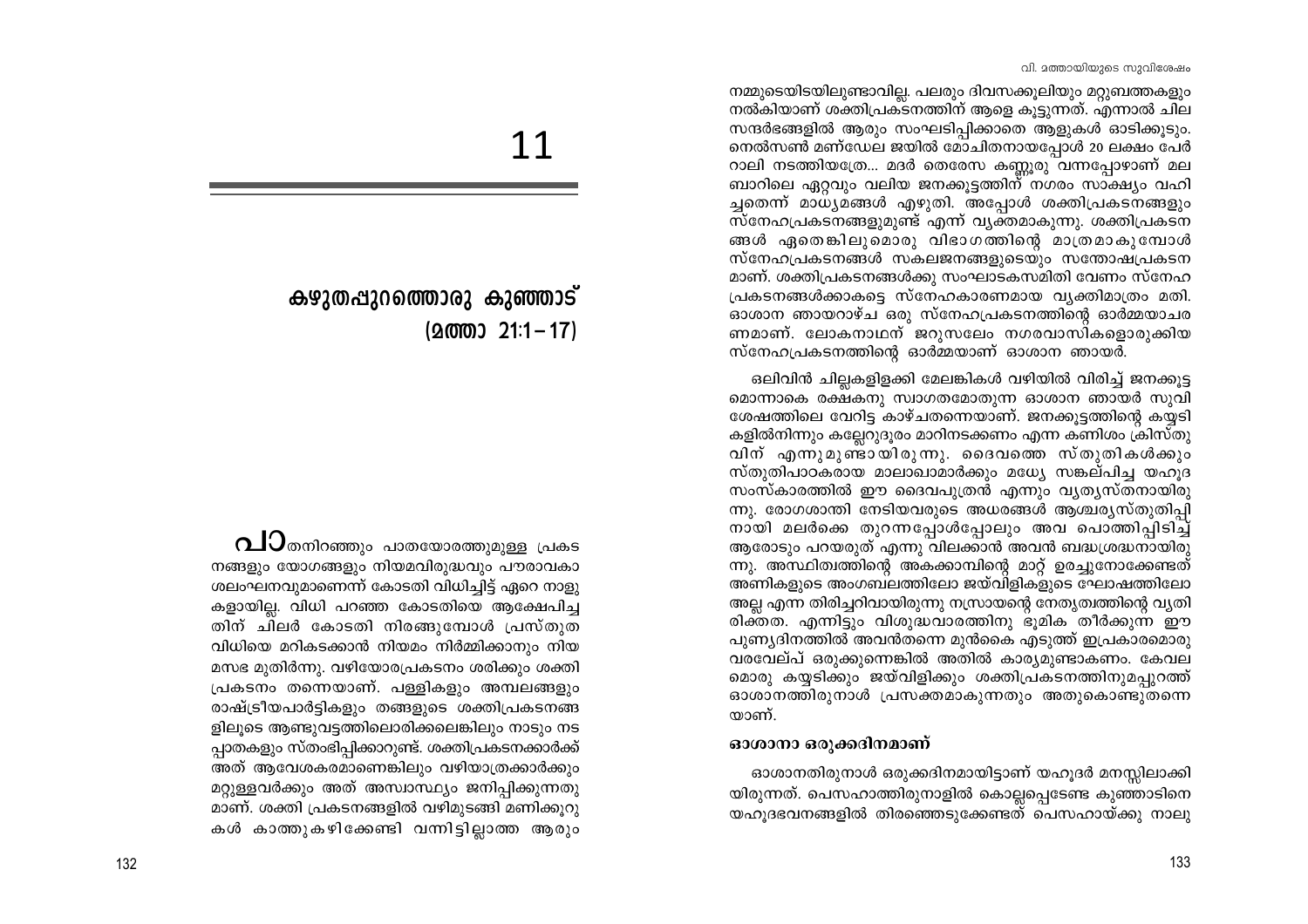ലൂകൾ ഉയരുന്ന ദിനം കൂടിയാണിന്ന്. നീസാൻ മാസം 14 ന് ആഘോ ഷിക്കുന്ന പെസഹായ്ക്ക് നാലു നാൾ മുമ്പ് പെസഹാ ഭക്ഷണമാ കേണ്ട കുഞ്ഞാടിനെ തെരഞ്ഞെടുത്ത് ഭവനങ്ങളിൽ പ്രത്യേക മായി പരിരക്ഷിക്കണമെന്ന് നിയമഗ്രന്ഥം അനുശാസിക്കുന്നു (പുറ 12:3). ക്രമപ്രകാരം പെസഹാക്കുഞ്ഞാടായി ക്രിസ്തു സ്വയം തിര ഞ്ഞെടുത്ത ദിനമായിരുന്നു ഓശാന ഞായർ. അതുകൊണ്ടുതന്നെ ആ ദിനം സ്മരണീയമാക്കാൻ അവിടുന്ന് തീരുമാനിച്ചു. ദാരുണ മായ മരണത്തെ ഉത്സവംപോലെ ആഘോഷമായി വരവേൽക്കാൻ ദൈവപുത്രനല്ലാതെ മറ്റാർക്കാണ് കഴിയുക.

അടുത്തഗ്രാമത്തിൽ കെട്ടിയിരിക്കുന്ന കഴുതയെയും കഴുതക്കു ട്ടിയെയും അഴിച്ചുകൊണ്ടുവരാനാണ് ഈശോ ശിഷ്യരോട് ആവ ശ്യപ്പെടുന്നത് (21:2). ഉൽപ 49:11 ൽ യാക്കോബ് യൂദായെ അനുഗ്ര ഹിക്കുന്ന സന്ദർഭത്തിൽ അധികാരദണ്ഡ് കയ്യിലേന്തുന്ന യുദാ തന്റെ കഴുതയെയും കഴുതക്കുട്ടിയെയും മുന്തിരിവള്ളിയിൽ കെട്ടി യിടും എന്ന് പ്രഖ്യാപിക്കുന്നുണ്ട്. യൂദാഗോത്രത്തിൽനിന്നു ജനി ക്കാനിരിക്കുന്ന മിശിഹായുടെ പ്രതീകമായി മുന്തിരിത്തോട്ടത്തിൽ കെട്ടിയിട്ടിരിക്കുന്ന കഴുതയും കഴുതക്കുട്ടിയും കരുതപ്പെട്ടിരുന്നു. അവൻ വരുമ്പോൾ മാത്രമേ ഈ കഴുതയും കഴുതക്കുട്ടിയും അഴി ക്കപ്പെടുകയുള്ളു എന്ന യഹുദവിശ്വാസമാണ് ഇവിടെ സാക്ഷാ ത്കരിക്കപ്പെടുന്നത്.

കഴുതയുടെയും കഴുതക്കുട്ടിയുടെയും പുറത്ത് എഴുന്നള്ളുന്ന രാജാവ് എന്നത് യേശുവിന്റെ മിശിഹാത്വത്തിനുള്ള തെളിവാണ്. എന്നാൽ, മറ്റൊരു വ്യാഖ്യാനം കൂടി ഇതിനു നൽകപ്പെടാറുണ്ട്. ''കഴുതയുടെയും കഴുതക്കുട്ടിയുടെയും'' എന്നല്ല ''കഴുതയുടെ കുട്ടി യായ കഴുതയുടെ പുറത്ത്'' എന്നാണ് മത്തായി വിവക്ഷിക്കുന്നത് എന്നാണ് ഈ വ്യാഖ്യാനം. കഴുതയും കുതിരയും ചേർന്നുണ്ടാ കുന്ന കോവർകഴുത എന്ന സങ്കരയിനത്തിൽപ്പെട്ട മൃഗത്തെയല്ല യഥാർത്ഥ കഴുതയെത്തന്നെയാണ് യേശു സാവാരിക്കു തിരഞ്ഞെ ടുത്തത് എന്ന സൂചനയാണ് ഇവിടെ നൽകപ്പെടുന്നത്.

റോമൻ പാരമ്പര്യത്തിൽ രാജാവ് കഴുതപ്പുറത്ത് എഴുന്നള്ളുന്നത് സമാധാന സൂചനയായി കരുതപ്പെട്ടിരുന്നതിനാൽ യേശുവിന്റെ രാജ കീയമായ പട്ടണപ്രവേശം റോമൻ നേതൃത്വവുമായി ഏറ്റുമുട്ടുന്ന തിനല്ല എന്ന സൂചനയും ഇവിടെ നൽകുന്നുണ്ട്. കുതിരപ്പുറത്താണ് അവൻ വന്നിരുന്നതെങ്കിൽ അവന്റെ ലക്ഷ്യം ഏറ്റുമുട്ടലാണെന്ന് അനുമാനിക്കണം.

വി. മത്തായിയുടെ സുവിശേഷം

നാളുകൾക്കു മുൻപാണെന്ന് (പുറ 12:3) യഹൂദനിയമം അനുശാ സിച്ചിരുന്നു. പുതിയപെസഹാതിരുനാളിൽ കൊല്ലപ്പെടേണ്ട കുഞ്ഞാടായി യേശു തന്നെത്തന്നെ തിരഞ്ഞെടുത്തതിന്റെ ഓർമ്മ യാണ് ഓശാനതിരുനാൾ. സ്വയം ബലിവസ്തുവായവൻ ബലി പീഠംതേടി ദേവാലയം ലക്ഷ്യമാക്കി വരുന്ന ആ യാത്രയിലെ ആര വങ്ങൾ സമ്പൂർണ്ണ ദഹനബലിയർപ്പണ സമയത്തെ സ്തുതിപ്പു കൾക്കു സമാനമായാണ് സുവിശേഷകന്മാർ അവതരിപ്പിക്കുന്നത്. ചെവിയോർത്താൽ കൊല്ലപ്പെടേണ്ട ഒരു കുഞ്ഞാടിന്റെ നെഞ്ചി ടിപ്പും കാൽവരിയിലെ നിലവിളിയും ഓശാനവിളിയിൽ തേങ്ങി നില്പുണ്ട്.

ഹോസാന എന്ന പദത്തിന് ഏറെ അർത്ഥവ്യാപ്തിയുണ്ട്. കുടാ രത്തിരുനാളിന്റെ ഏഴാംദിവസം പുരോഹിതന്മാർ ബലിപീഠത്തെ ഏഴുവടം വലംവെച്ച് മഴപെയ്യാൻ പ്രാർത്ഥിക്കുമ്പോൾ ഉരുവിട്ടിരുന്ന പ്രാർത്ഥനാവാകൃമാണ് ''ഹോസാന''. ''കർത്താവേ ഞങ്ങളെ രക്ഷി ക്കണമേ" എന്നതാണ് ഇതിനർത്ഥം. തിളച്ചുമറിയുന്ന കൊടുംവേ നലിന്റെ കാഠിന്യത്തിൽ ഭുമിയാകെ വിണ്ടുകീറുകയും ജീവജാല ങ്ങൾ ദാഹജലത്തിനായി പരക്കം പായുകയും ചെയ്യുന്ന നാളുക ളിൽ നടത്തിയിരുന്ന ഈ മഴപ്രാർത്ഥന ഒരു ജനതയുടെ നിലനി ല്പിനുവേണ്ടിയുള്ള നിലവിളിയായിരുന്നു. ആഹ്ലാദാരവങ്ങൾക്ക പ്പുറം ദാഹാർത്തമായ ഒരു ജനതയുടെ പ്രാർത്ഥനയായിരുന്നു പ്രാരംഭത്തിൽ ഹോസാന. മരുഭൂമിയിലെ ജനം തെളിനീരിനെക്കു റിച്ചുകണ്ട സ്വപ്നമാണ് ഹോസാന.

കാലാന്തരത്തിൽ ഹോസാന എന്നത് വരാനിരിക്കുന്ന മിശി ഹായ്ക്കുവേണ്ടിയുള്ള പ്രാർത്ഥനയായി മാറി. കേവലമൊരു മഴ യല്ല ജീവജലത്തിന്റെ നിലയ്ക്കാത്ത നീരുറവയായി വരുന്ന മിശിഹാ ഹോസാനയുടെ ലക്ഷ്യമായിമാറി. റോമൻ അടിമത്വത്തിന്റെ നുകം പേറി തളർന്നുപോയ ഒരു ജനത സ്വാതന്ത്ര്യത്തിന്റെ ശുദ്ധവായു വിനെക്കുറിച്ചു കണ്ട സ്വപ്നമാണ് ഹോസാന.

#### കഴുതപ്പുറത്തൊരു കുഞ്ഞാട്

ആരവങ്ങളിൽനിന്ന് ബോധപൂർവ്വം അകലം സൂക്ഷിക്കുന്ന രക്ഷ കൻ വിജയാരവങ്ങൾക്കിടയിൽ കഴുതപ്പുറത്ത് വരുന്നെങ്കിൽ അതിന് ആഴമേറിയ അർത്ഥതലങ്ങളുണ്ടാകണം.

കുരുത്തോലകൾ ഇളക്കി ഓശാന പാടുന്ന നാം മിശിഹായുടെ രാജകീയമായ പട്ടണപ്രവേശത്തെ അനുസ്മരിക്കുകയാണ്. ആഹ്ലാ ദാരവങ്ങൾക്കപ്പുറം കൊല്ലപ്പെടാനുള്ള ഒരു കുഞ്ഞാടിന്റെ തേങ്ങ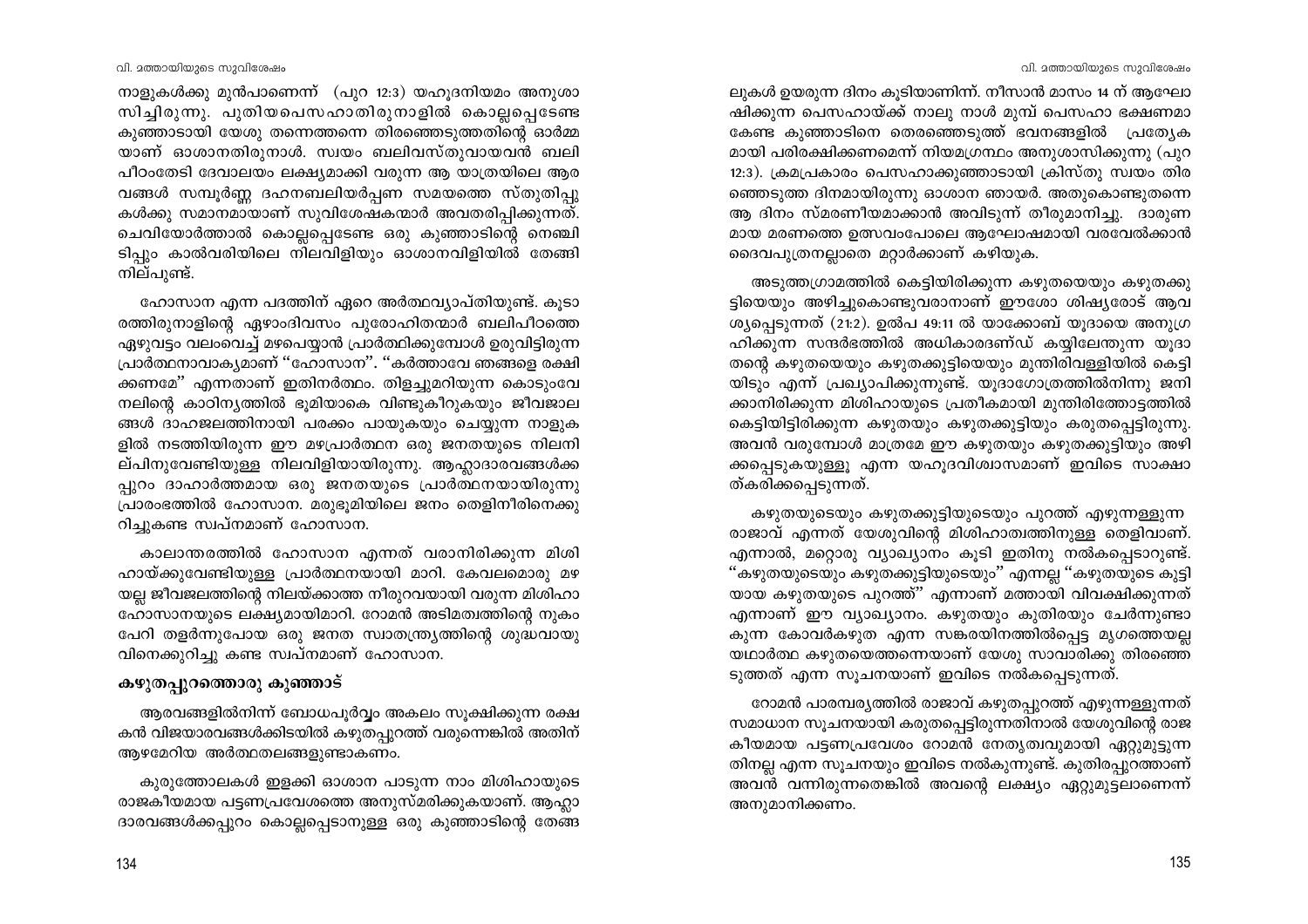വിന്റെ മഹത്വം (എസെ 11:2) നഗരത്തിലേക്ക് തിരിച്ചുവരുന്നത് ഒലി വുമലയിൽനിന്നാണ് (എസെ 43:2) എന്ന എസെക്കിയേലിന്റെ ദർശ നവും ഇവിടെ പ്രസക്തമാണ്. യേശുവിന്റെ സ്വർഗ്ഗാരോഹണം (ലൂക്കാ 24:50; അപ്പ 1:12) നടന്ന ഒലിവുമലയിലാണ് അവിടുത്തെ പുനരാഗമനവും സംഭവിക്കുന്നത് എന്ന് ആദിമപ്രൈസ്തവർ വിശ്വ സിച്ചിരുന്നു. അതിനാൽ ഒലിവുമല എന്നത് ദൈവം തന്റെ ജന ത്തിന്റെ ചരിത്രത്തിൽ നിർണ്ണായകമായി ഇടപെടുന്നസ്ഥലത്തെ യാണ് സൂചിപ്പിക്കുന്നത്.

ഒലിവുമലയിൽനിന്നു ശേഖരിക്കുന്ന മരച്ചില്ലകൾ (മത്താ 21:8) തീർച്ചയായും ഒലിവിൻ ചില്ലകളായിരിക്കും (യോഹ 12:13 ൽ മര ച്ചില്ലകൾക്കു പകരം ഈന്തപ്പന കൈകളാണ്). ഒലിവിൻ ചില്ല നോഹയുടെ കാലത്തെ പ്രളയത്തെ അനുസ്മരിപ്പിക്കുന്നു. പ്രത്യാ ശയുടെ തിരിനാളമായി നോഹയുടെ പേടകത്തിലേക്ക് പ്രാവുകൊ ണ്ടുവന്നത് ഒലിവിൻ ചില്ലയായിരുന്നു. അതിനാൽ ഓശാനാത്തി രുനാൾ പ്രത്യാശയുടെ തിരുനാളുകൂടിയാണ്. സങ്കടങ്ങളുടെ പെരു മഴക്കാലം കഴിഞ്ഞതായും കഷ്ടനഷ്ടങ്ങളുടെ പ്രളയജലം വാർന്നൊഴിഞ്ഞതായും പ്രതീക്ഷയുടെ തീരം തെളിഞ്ഞതായുമുള്ള സന്ദേശമാണ് ഒലിവിൻ ചില്ലകൾ നൽകുന്നത്.

### അഹത്തെ ജയിക്കാത്തവരുടെ ആത്മീയത

യേശുവിലെ ഏറ്റവും വലിയ അത്ഭുതം അവനിലെ നിസ്വഭാവ മാണെന്ന് നിസ്സംശയം പറയാം. സകലത്തിന്റെയും ഉടയവൻ അത്യാ വശ്യത്തിന് ഒരു കഴുതയെ കടം വാങ്ങുന്നു എന്നത് ഓശാന ഞായ റാഴ്ച ഏറെ സ്മരിക്കപ്പെടാത്ത വസ്തുതയാണ്. സ്വന്തമാക്കുന്നവ യുടെമേൽ അധികാരിയായി സ്വയം ചമയുന്നവരുടെ നാട്ടിൽ ക്രിസ്തു വൃതൃസ്തനാകുന്നു. ലോകത്തെ ജയിക്കണമെങ്കിൽ ആദ്യം സ്വയം ജയിക്കണമെന്ന് ക്രിസ്തുവിന് അറിയാമായിരുന്നു. തന്നോടു നിരന്തരം യുദ്ധം ചെയ്യാത്തവൻ അന്യരോടു യുദ്ധം ചെയ്തുകൊണ്ടേയിരിക്കും. അഹത്തെ ജയിക്കാത്തവനു മുന്നിൽ സകലരും കീഴടക്കപ്പെടേണ്ട എതിരാളികളാകുന്നു. ചതഞ്ഞ ഞാങ്ങണ ഒടിക്കാതെയും പുകഞ്ഞതിരി കെടുത്താതെയും അവ ഗണനയിൽ നിലവിളിക്കാതെയും ആർപ്പുവിളികളിൽ നിലമറക്കാ തെയും നിലകൊള്ളാൻ ക്രിസ്തുവിന് കഴിഞ്ഞത് അവൻ സ്വയം ജയിച്ചതുകൊണ്ടാണ്. സ്വയം ജയിക്കാത്ത ''ആത്മീയർ'' ദൈവഭവ നത്തെപ്പോലും കച്ചവടചന്തയാക്കുന്നതിനെതിരേ ചാട്ടവാറുയരുന്ന ദിനം കുടിയാണ് ഓശാന ഞായർ.

വി. മത്തായിയുടെ സുവിശേഷം

സോളമൻ രാജാവ് കിരീടധാരണത്തിനായ് ജറുസലേമിലേക്കു വരുന്നത് തന്റെ പിതാവിന്റെ പ്രിയപ്പെട്ട കഴുതയുടെ പുറത്താണ് (1രാജ 1:33). യഹൂദ പാരമ്പര്യത്തിൽ രാജാവ് കഴുതപ്പുറത്തെഴുന്ന ള്ളുന്നത് കിരീടധാരണത്തെയും സ്ഥാനാരോഹണത്തെയുമാണ് സൂചിപ്പിക്കുന്നത്. സോളമന്റെ പട്ടണപ്രവേശത്തെ അനുസ്മരിപ്പി ക്കുന്നതാണ് ''വസ്ത്രം വിരിച്ചുള്ള സ്വീകരണവും'' (1 രാജാ 1:33 -34) ''കഴുതപ്പുറത്ത് ഇരുത്തുന്നതും'' ദാവീദിന്റെ പുത്രൻ എന്ന സംബോധനയും. എന്നാൽ ഇതോടൊപ്പം പറയുന്ന ''കർത്താവിന്റെ നാമത്തിൽ വരുന്നവൻ" എന്ന പദപ്രയോഗം സങ്കീ 118:20 ൽ നിന്നു ള്ളതാണ്. ജറുസലേം ദേവാലയത്തിൽ തീർത്ഥാടനത്തിനു വരു ന്നവരെ ആശീർവ്വദിച്ചുകൊണ്ട് പുരോഹിതർ ചൊല്ലിയിരുന്ന പ്രാർത്ഥനയുടെ ഭാഗമായിരുന്നു പ്രാരംഭത്തിൽ ഈ വിശേഷണം. <u>എന്നാൽ പിൽക്കാലത്ത് ഈ അഭിസംബോധനയും വരാനിരിക്കുന്ന</u> മിശിഹായെ സൂചിപ്പിക്കുന്നതായി മാറി.

ചുരുക്കത്തിൽ കഴുതയും കഴുതക്കുട്ടിയും അഭിവാദനങ്ങളുമെല്ലാം യേശുനാഥൻ വരാനിരിക്കുന്ന മിശിഹായാണെന്ന സത്യം പ്രഘോ ഷിക്കുകയും അവൻ തന്റെ രാജപദവി സ്ഥീകരിക്കാൻ തലസ്ഥാന നഗരിയിൽ എത്തിയിരിക്കുകയാണെന്ന് വ്യക്തമാക്കുകയും ചെയ്യു ന്നു. അവന്റെ സിംഹാസനം കുരിശും, കിരീടം മുൾമുടിയും, അഭി ഷേകതൈലം സ്വന്തം രക്തവുമാണെന്ന സുചന അവൻ പെസ ഹാക്കുഞ്ഞാടാണെന്ന പ്രതീക കൽപനയിൽ വ്യക്തമാണുതാനും. യേശുവിന്റെ ജനനത്തിലെന്നപോലെ (മത്താ 2:3) ഓശാനാതിരു നാളിലും ജറുസലേം നഗരം ഇളകിവശായി (മത്താ 21:10) എന്ന പരാമർശത്തിലൂടെ മത്തായി സുവിശേഷകൻ യേശുവിന്റെ പട്ടണ പ്രവേശത്തെ ദൈവപുത്രന്റെ ലോകപ്രവേശത്തോട് (ജനനം) താര തമ്യം ചെയ്യുകയാണ്. യേശുവിന്റെ ജനനത്തിൽ ഹേറോദേസിന്റെ രാഷ്ട്രീയ നേതൃത്വമാണ് അസ്വസ്ഥമാകുന്നതെങ്കിൽ അവന്റെ പട്ട ണപ്രവേശത്തിൽ യഹൂദമതനേതൃത്വമാണ് അസ്വസ്ഥമാകുന്നത്.

# ഒലിവുമലയും മരച്ചില്ലകളും

ഒലിവുമലയ്ക്കരികെയുള്ള ബത്ഫഗെയിൽ വച്ചാണ് യേശു ഓശാനയാത്രയ്ക്കുള്ള ഒരുക്കങ്ങൾ നടത്തുന്നത്. മിശിഹാവരുന്നത് ഒലിവുമലയിൽനിന്നാണ് എന്ന യഹൂദ വിശ്വാസം ഈ സ്ഥലസൂ ചനയ്ക്കു പിന്നിലുണ്ട് (മത്താ 21:1). ജറുസലേമിന്റെ കാവൽ ഗോപു രമായിട്ടാണ് ഈ മല കരുതപ്പെടുന്നത്. ജറുസലേം ദേവാലയത്തിന്റെ നാശത്തെക്കുറിച്ച് യേശു പ്രവചിക്കുന്നത് ഈ മലയിൽ വച്ചാണ് (മത്താ 24:3; മർക്കോ 14:26). ജറുസലേം നഗരം വിട്ടുപോയ കർത്താ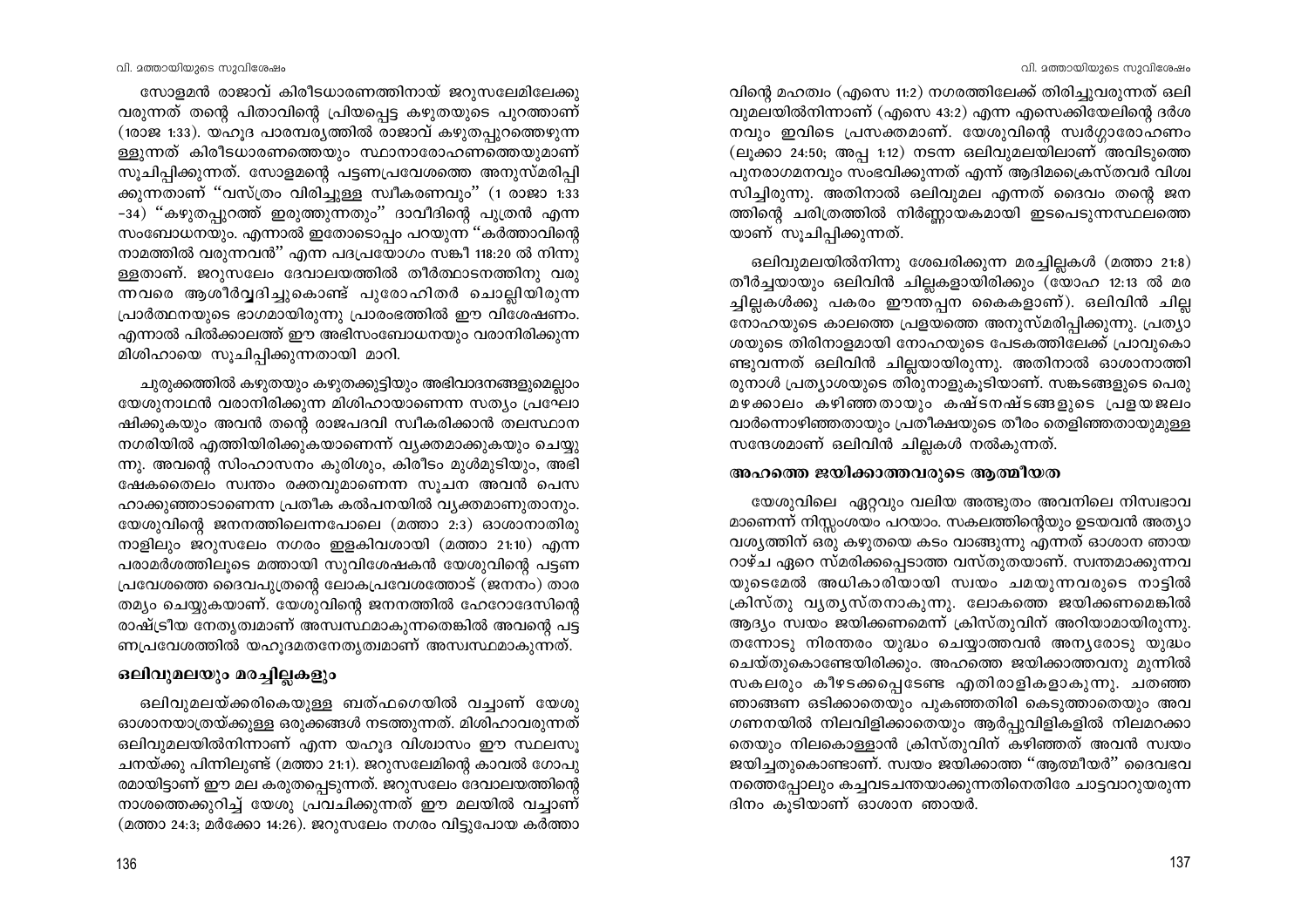ധമായി വ്യാഖ്യാനിക്കുന്നവരുണ്ട്. എന്നാൽ, മത-പൗരോഹിത്യങ്ങ ളെക്കുറിച്ച് മോശയുടെ നിയമത്തിലൂടെ ദൈവം വെളിപ്പെടുത്തിയ സത്യത്തിൽ അവയെ ഉറപ്പിച്ചു നിർത്താനാണ് യേശു ശ്രമിക്കുന്ന ത്. മതം ആചാരബദ്ധവും അന്തസ്സാരമില്ലാത്തതുമാകുമ്പോൾ ദേവാ ലയങ്ങൾ കച്ചവടശാലകളാകും. കച്ചവടശാലയായി തരംതാണു പോയ ദേവാലയത്തെയും കച്ചവടക്കാരായി വേഷംമാറിപ്പോയ പൂരോഹിതരെയും പുനരുദ്ധരിക്കുന്ന യേശുവിന്റെ കർമ്മം മതനി ഷേധമല്ല മതവിശ്വാസത്തിന്റെ ശരിയായ ദിശചൂണ്ടിക്കാണിക്കുന്ന താണ്. നിങ്ങൾ ഈ ദേവാലയം നശിപ്പിക്കു; മുന്നുദിനം കൊണ്ട് ഞാൻ അതു പടുത്തുയർത്തും എന്ന പ്രസ്താവനയിലൂടെ ദേവാ ലയം നശിപ്പിക്കുന്നത് ഉള്ളിലുള്ളവർ തന്നെയെന്ന് യേശു വ്യക്ത മാക്കുകയാണ്. വർഗ്ഗീയവാദികളും നിരീശ്വരവാദികളും രാജാക്ക ന്മാരും കിണഞ്ഞു ശ്രമിച്ചാലും ദേവാലയത്തിന്റെ കരിങ്കൽ ഭിത്തി കൾ ഇളക്കാനേ കഴിയൂ.... എന്നാൽ യഥാർത്ഥ ദേവാലയം (ക്രി സ്തുവിലുള്ള വിശ്വാസം) നശിപ്പിക്കാൻ സഭയ്ക്കുള്ളിലുള്ള വിശ്വാ സികൾക്കേ കഴിയു.

യേശുവിൽ കേവലം വിപ്ലവകാരിയെ മാത്രം കാണുന്നവർ ദേവാ ലയ ശുദ്ധീകരണത്തെ ജനകീയ വിപ്ലവമായികണ്ട് ചാട്ടവാറിനെയും അടിച്ചുപുറത്താക്കുന്ന പ്രവൃത്തിയെയും ആവേശത്തോടെ ഊന്നി പ്പറയും. എന്നാൽ അതിന് അവനെ പ്രേരിപ്പിച്ചത് ''ദേവാലയത്തെ ക്കുറിച്ചുള്ള തീക്ഷ്ണത്'' അവനെ വിഴുങ്ങുന്നു എന്ന സത്യമാണ്. സങ്കീ 69:1,7,8 വാകൃങ്ങളുടെ ഉദ്ധരണിയാണിത്. പീഡിതന്റെ പ്രാർത്ഥനയാണ് ഈ സങ്കീർത്തനം. സ്വയം പീഡനമേൽക്കുമ്പോഴും ദൈവത്തിൽ ശരണപ്പെടുന്നവന്റെ തീക്ഷ്ണതയാണിത്. സെലട്ടു കൾ (= തീക്ഷ്ണമതികൾ) എന്ന യഹുദ തീവ്രവാദികൾ ദേവാല യത്തെക്കുറിച്ചും റോമൻ അടിമത്വത്തിനെതിരെയും തീക്ഷ്ണത കൊണ്ടു ജ്വലിച്ചു വാളെടുത്തവരാണ്. എന്നാൽ യേശുവിന്റെ തീക്ഷ്ണത അവനെക്കൊണ്ടു കുരിശെടുപ്പിക്കുന്നു. വാളെടുത്തു വെട്ടി അപരന്റെ ജീവൻ ബലിയർപ്പിക്കുന്ന വർഗ്ഗസമരത്തിന്റെ തീക്ഷ്ണതകൊണ്ട് ലോകത്ത് ഒരു വിപ്ലവവും വിജയിച്ചില്ല. എന്നാൽ കുരിശിലേറി സ്വന്തം ജീവൻ കൊടുത്തവന്റെ വിപ്ലവം കാലദേശങ്ങൾക്കിപ്പുറവും വിജയിക്കുന്നു.

(ഡോ. ജോസഫ് പാംപ്ലാനി)

വി. മത്തായിയുടെ സുവിശേഷം

ജീവിതകാലമത്രയും നിസ്വനായിരുന്നവന് ആർത്തിയുടെ സംസ്കാരം അന്യമായിരുന്നു. ഭൗതികതയുടെ ആർത്തി ആത്മീ യതയുടെ മേഖലകളെ വിഴുങ്ങിത്തുടങ്ങിയപ്പോൾ നിതൃശാന്തനാ യവൻ പോലും കൈയ്യിൽ ചാട്ടവാറെടുത്തു. കാരണം ആരാധനാ ലയം പിതാവിന്റെ ഭവനമാണ്. ചന്തസ്ഥലത്തുനിന്ന് അത് അങ്ങേ യറ്റം വ്യതിരിക്തമാണ്. ചന്തയിൽ ലാഭം മാത്രമാണ് ലാക്കാക്കുന്ന ത്. പരമാവധി ലാഭം നേടുന്നവനാണ് ചന്തയിലെ വിജയി. ലാഭം കൊയ്യാനുള്ള വ്യഗ്രതയിൽ കാലുവാരുന്നതും കത്തികാട്ടുന്നതും ചന്തയുടെ നീതിയാണ്. വിജയിക്കുന്നവന്റെ ആഹ്ലാദത്തിനല്ലാതെ പരാജിതന്റെ അമർത്തിയ തേങ്ങലുകൾക്ക് ചന്തയിൽ വിലയില്ല. കരുത്തനുമാത്രമേ ചന്തയിൽ കാര്യനിർണ്ണയം നടത്താനാവൂ. എന്നാൽ, ഭവനമാകട്ടെ തികച്ചും വൃതൃസ്തമാണ്. ഭവനത്തിൽ ദുർബ്ബലന് പ്രത്യേക പരിഗണനയുണ്ട്. ലാഭത്തിനായി അവിടെ യാരും അന്യോന്യം കാലുവാരുകയോ കത്തികാട്ടുകയോ ചെയ്യു ന്നില്ലെന്നു മാത്രമല്ല അപരന്റെ നന്മയ്ക്കായി നഷ്ടപ്പെടുത്തുന്ന തിൽ ആനന്ദിക്കുന്നവരാണ് ഭവനാംഗങ്ങൾ. ആഹ്ലാദത്തിന്റെ ആർപ്പു വിളികൾ ഭവനത്തിലെ ഒറ്റപ്പെട്ടുപോയവന്റെ തേങ്ങലുകൾക്കു മുന്നിൽ നിശബ്ദമാകുന്നു. ഭവനങ്ങൾ ചന്തകളായി രൂപപ്പെടാതി രിക്കാൻ ഭവനാംഗങ്ങൾ നിതാന്ത ജാഗ്രത പുലർത്തണം.

ഭവനങ്ങളെല്ലാം ചന്തസ്ഥലമായി രൂപപ്പെടുമ്പോൾ ചന്തകളെ ഭവനങ്ങളായി പുനർരൂപപ്പെടുത്താനാണ് ''പിതാവിന്റെ ഭവന''മായ സഭയെ ക്രിസ്തു സ്ഥാപിച്ചത്. പക്ഷേ വേലി വിളവു തിന്നുന്നു എന്ന ആരോപണം കനത്തു വരുന്നു. പിതാവിന്റെ ഭവനത്തിലെ പദ്ധതികളിൽ ലാഭേച്ച ലക്ഷ്യമാകരുത്. പിതാവിന്റെ ഭവനത്തിൽ അവസാനത്തവന്റെ ഭതങ്ങലിനു വേണ്ടിയും കാതോർക്കാൻ ആളു ണ്ടാവണം; കരുതാൻ അർത്ഥമുണ്ടാകണം. ഇല്ലെങ്കിൽ ഭവനത്തിന്റെ അവകാശിയായ പുത്രൻ ചാട്ടവാറുമായി വരുന്ന നാളിൽ നമ്മുടെ കാര്യം കഷ്ടതമമായിരിക്കും.

#### ദേവാലയശുദ്ധീകരണം

യേശുവിന്റെ ദേവാലയശുദ്ധീകരണത്തെ സാക്ഷിനിർത്തി അവനെ ലോകം കണ്ട ഏറ്റവും വലിയ വിപ്ലവകാരിയായി വാഴ്ത്താൻ വിപ്ലവ പാർട്ടികൾ മത്സരിക്കുന്ന കാലത്ത് ദേവാലയ ശുദ്ധീകരണത്തിന്റെ അർത്ഥം ശരിയാംവിധം വായിച്ചെടുക്കേണ്ട തുണ്ട്.

യേശുവിന്റെ പ്രവൃത്തിയെ മത-പൗരോഹിതൃങ്ങളുടെ നിഷേ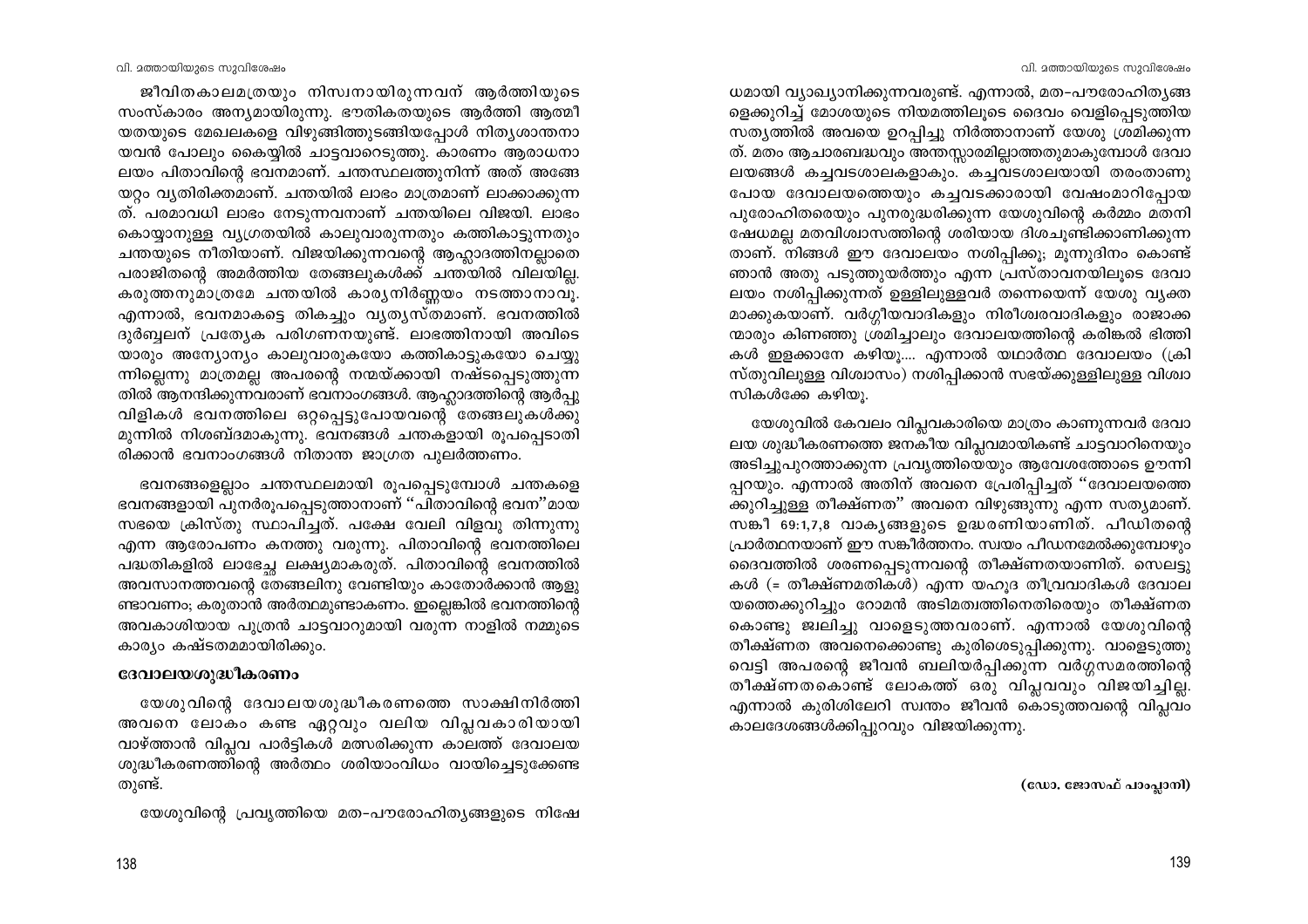പ്രത്യേക പ്രതിപത്തിയുണ്ടായിരുന്നു. വിക്കനായ മോശയും ബാല നായ സാമുവേലും കരുത്തില്ലാത്ത ജറെമിയായുമൊക്കെ മനുഷ്യർ ഉപേക്ഷിച്ചുകളഞ്ഞ കല്ലുകളായിരുന്നു. എന്നാൽ ദൈവം അവരെ മൂലക്കല്ലുകളാക്കി മാറ്റി. ഇന്നും ദൈവം ഇതേ പ്രവൃത്തി തുടരുന്നു. വൃദ്ധനും രോഗിയുമായ ജോൺ 23-ാമൻ പാപ്പായിലൂടെ രണ്ടാംവ ത്തിക്കാൻ കൗൺസിൽ ദൈവം വിളിച്ചുകൂട്ടി. പ്രായാധികൃത്താൽ അവഗണിക്കപ്പെട്ടിരുന്ന കർദ്ദിനാൾ റാറ്റ്സിംഗറെ കത്തോലിക്കാസ ഭയുടെ അമരത്ത് ദൈവം ഇരുത്തി അത്ഭുതാവഹമാംവിധം സഭയെ നയിച്ചു. അവഗണിക്കപ്പെട്ട ബാല്യങ്ങളിൽ നിന്നല്ലേ ദൈവം കെ. ആർ. നാരായണനെയും അബ്ദുൾകലാമിനെയും ഭാരതത്തിന്റെ മൂല ക്കല്ലുകളാക്കിത്തീർത്തത്. ഇന്നത്തെ സുവിശേഷവും അവഗണിക്ക പ്പെട്ട കല്ലുകളിൽനിന്ന് മുലക്കല്ലുകൾ തീർക്കുന്ന ദൈവിക പ്രവൃ ത്തിയെയാണ് വിശദമാക്കുന്നത്.

#### മൂന്തിരിത്തോട്ടം

മുന്തിരിത്തോട്ടത്തിലുള്ള യജമാനന്റെ അതിരറ്റ വാത്സല്യമാണ് യജമാനൻ ചെയ്യുന്ന 7 പ്രവൃത്തികൾ വൃക്തമാക്കുന്നത് (21:33-34). ദൈവജനത്തെ മുന്തിരിത്തോട്ടമായി ചിത്രീകരിക്കുന്ന പതിവ് പഴ യനിയമത്തിന്റെ ഭാഗമാണ് (ഏശ 5:7; സങ്കീ 80:8-16).

മുന്തിരിത്തോട്ടത്തിലെ ചക്ക് എന്നതിലുടെ ആഴവൃത്യാസ മുള്ളതും പരസ്പരബന്ധിതമായ രണ്ടു കുഴികളുള്ളതുമായ ഒരു വലിയ പാറ എന്നാണ് അർത്ഥം. ആഴം കുറഞ്ഞകുഴിയിൽ മുന്തിരി യിട്ടു ചവിട്ടുമ്പോൾ മുന്തിരിച്ചാറൊഴുകി ആഴംകുടിയകുഴിയിലെ ത്തുന്നു.

നാലാംവർഷം മുതലാണ് മുന്തിരിത്തോട്ടത്തിൽ വിളവെടുക്കു ന്നത്. ആദ്യവർഷങ്ങളിൽ നാമമാത്രമായ വിളവേ ലഭിക്കുകയുള്ളു. എങ്കിലും യജമാനൻ വിളവിന്റെ വിഹിതം മേടിക്കാൻ ആളെ അയ ച്ചിരുന്നു. മൂന്നുവർഷം തുടർച്ചയായി വിഹിതം വാങ്ങാതിരുന്നാൽ വസ്തുവിൻമേലുള്ള അവകാശം നഷ്ടപ്പെടുമെന്ന് യഹൂദർ കരു തിയിരുന്നു (Mishua B. Bat 3.1). ദൈവം ഫലം അമ്പേഷിക്കു ന്നത് മനുഷ്യൻ തന്റെ സ്വന്തമാണെന്ന് ദൈവം ഉറപ്പിക്കുന്ന പ്രക്രി യയാണ്.

#### കുടിയാന്മാരും ദാസന്മാരും

വിളവെടുപ്പിനു ''സമയമായപ്പോൾ'' (= ഗ്രീക്കിൽ 'എഗ്ഗിസെൻ') എന്ന പദപ്രയോഗം ദൈവരാജ്യം സമാഗതമാകുന്നതിനെ സൂചി പ്പിക്കാൻ മത്തായി ഉപയോഗിക്കുന്ന പദംതന്നെയാണ് (3:2; 4:7;

# 12

# <u> മൂലക്കല്ലുകളകാനുള്ള നിയോഗം</u> (മത്താ 21:33 – 46)

 $\Omega\mathcal{B}$ സ്സെയുടെ 6 മക്കളിൽ അപ്രസക്തനായി രുന്നു ദാവീദ്. സാവൂളിനു പിൻഗാമിയായ രാജാവിനെ തേടി തന്റെ ഭവനത്തിലെത്തിയ സാമുവേൽ പ്രവാച കന്റെ മുന്നിൽ തന്റെ മക്കളെ ഓരോരുത്തരെയായി ജെസ്സെ നിരത്തിനിർത്തി..... കരുത്തും തലയെടുപ്പും സൗന്ദര്യവും ഒത്തിണങ്ങിയ മക്കളെ ഒന്നൊന്നായി കണ്ടിട്ട്, സാമുവേൽപോലും പ്രലോഭിതനായിട്ടും, ദൈവം പറഞ്ഞു ഇവരാരുമല്ല ദൈവത്തിന്റെ അഭിഷി ക്തൻ. ഇനിയും നിനക്കു മക്കളില്ലേ... ഇളയ ബാലൻ ആടുകളെ മേയ്ക്കാൻ പോയതായിരുന്നു. കൃശഗാ ത്രനും രാജലക്ഷണങ്ങളൊന്നുമില്ലാത്തവനുമായ അവനെ കണ്ടപാടേ ദൈവം സാമുവേലിനോടു പറഞ്ഞു: ''ശങ്കകൂടാതെ അവനെ രാജാവായി അഭി ഷേകം ചെയ്തു കൊള്ളുക''. അങ്ങനെ അപ്പൻപോലും കണക്കിൽ പെടുത്താതിരുന്ന മകൻ ഇസ്രായേലിന്റെ രാജാവും രാജകുലത്തിന്റെ പിതാമഹനുമായി, മനുഷ്യർ അവഗണിക്കുന്നതിനോട് ദൈവത്തിന് എന്നും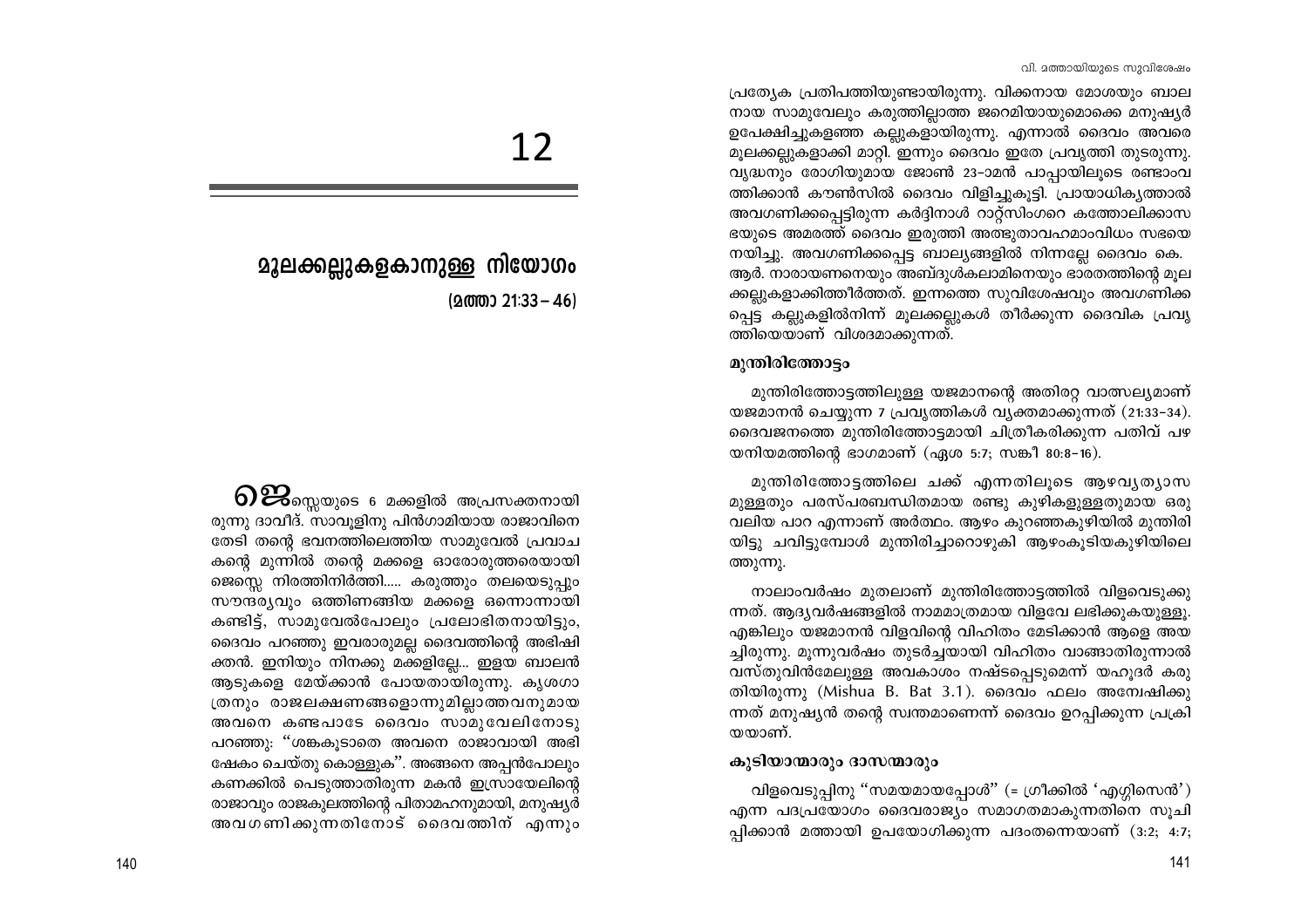വി. മത്തായിയുടെ സുവിശേഷം

ങ്ങളുമാണ്.

21:28-32, രണ്ടു പുത്രന്മാരുടെ ഉപമ = അധരംകൊണ്ടുമാത്രം ദൈവ സേവനം നടത്തുന്നവരാണ് യഹൂദനേതാക്കൾ.

21:33-46, കുടിയാന്മാരുടെ ഉപമ = യഹുദർക്ക് ദൈവരാജ്യം നഷ്ട മാകും.

22:1-14, മഹാവിരുന്നിന്റെ ഉപമ = തെരഞ്ഞെടുക്കപ്പെട്ടവർ (യഹുദർ) അവഗണിക്കപ്പെടും.

ഈ മുന്ന് ഉപമകളുടെയും പാരസ്പര്യം അവയുടെ വ്യാഖ്യാ നത്തിൽ പ്രത്യേകം ശ്രദ്ധാർഹമാണ്. ആദ്യരണ്ടുപമകൾ മുന്തിരി ത്തോട്ടത്തെയും പുത്രനെയും (മാരെയും) കുറിച്ചുള്ളതാണ്. മുന്നാം ഉപമയിലെ വിരുന്നിനു ക്ഷണിക്കപ്പെട്ടവരുടെ ക്രൂരമായ പ്രതികര ണവും (22:6) രണ്ടാം ഉപമയിലെ കുടിയാന്മാരുടെ പ്രതികരണവും തമ്മിൽ (21:35) ഏറെ സാമ്യമുണ്ട്. മൂന്ന് ഉപമകളുടെയും പൊരുൾ ഒന്നുതന്നെയാണ്: ദൈവരാജ്യത്തിന് അവകാശികളാണെന്ന് കരു തപ്പെട്ടിരുന്നവർ പുറന്തള്ളപ്പെടുകയും ദൈവരാജ്യത്തിൽ പ്രവേ ശനമില്ല എന്നു കരുതപ്പെട്ടിരുന്നവർ ദൈവരാജ്യത്തിന്റെ നിർണ്ണാ യക ഭാഗമാകുകയും ചെയ്യും.

(ഡോ. ജോസഫ് പാംപ്ലാനി)

10:7). അതായത് ഈ ഉപമ ഒരേസമയം ക്രിസ്തുവിന്റെ മനുഷ്യാവ താരത്തെയും അവിടുത്തെ യുഗാന്ത്യാഗമനത്തെയും കുറിച്ച് സുച ന നൽകുന്നുണ്ട്. മനുഷ്യാവതാരത്തിൽ അവനെ തള്ളിക്കളഞ്ഞ കൂടിയാന്മാർ യഹൂദ നേതൃത്വമാണെങ്കിൽ യൂഗാന്തൃത്തിൽ അവ നെതിരായി തിരിയുന്നവർ സകല അവിശ്വാസികളുമായിരിക്കും.

യജമാനൻ അയച്ച ദാസൻന്മാർ പ്രവാചകരെ സൂചിപ്പിക്കുന്നു എന്ന് കരുതുമ്പോൾ പ്രവാചകൻ അനുഭവിക്കേണ്ടിവന്ന കഷ്ടത കളാണ് 21:35 ൽ വിവരിക്കുന്നത്. അടിക്കുക, കൊല്ലുക, കല്ലെറി യുക എന്നീ പീഡനമുറകളാണ് ഇവിടെ വിവരിക്കുന്നത്. ജറെ 26:21-23 ൽ പ്രവാചകനെ അടിക്കുന്നതിനെയും കൊല്ലുന്നതിനെ ക്കുറിച്ചും 2 ദിന 24:21 ൽ പ്രവാചകനെ കല്ലെറിയുന്നതിനെക്കുറി ച്ചുള്ള സൂചനയായി ഇതിനെ മനസ്സിലാക്കാം. വിരുന്നിനു ക്ഷണി ക്കാൻ രാജാവയച്ച ഭൃത്യരെ അടിക്കുകയും കൊല്ലുകയും ചെയ്ത വരുടെ പ്രവൃത്തിയും (മത്താ 22:6) ഇതിനുസമാനമാണ്. വീണ്ടും വീണ്ടും അവിടുന്ന് ഭൃതൃരെ അയച്ചതായി പറയുന്നുണ്ട്. ഒരുപക്ഷേ വിവിധ വർഷങ്ങളിലെ വിളവെടുപ്പുകാലങ്ങളിലാകാം ഇപ്രകാരം അയച്ചത്. രക്ഷാകരപദ്ധതിയിലെ വർഷങ്ങൾ നീണ്ട ദൈവിക കാത്തിരിപ്പിന്റെയും പ്രതീക്ഷയുടെയും സ്നേഹത്തിന്റെയും ചിത്ര മാണ് ഇത് വൃക്തമാക്കുന്നത്. ദൈവത്തിന്റെ ദൂതന്മാരെ ഇല്ലാതാ ക്കുന്നതിലൂടെ ദൈവത്തെതന്നെ ഇല്ലാതാക്കാനാകുമെന്ന വൃർത്ഥ ചിന്തയാണ് ഇവിടെ പ്രതിഫലിക്കുന്നത്.

നിരീശ്വരവാദവും ദൈവനിഷേധവും വളർത്താൻ ദൈവികമായ സകലതിനെയും ദൈവപ്രതിനിധികളായ സകലരെയും അപമാ നിച്ചും ചെളിവാരിയെറിഞ്ഞും കല്ലെറിഞ്ഞും മാധ്യമ വിചാരണന ടത്തിയും ഇല്ലാതാക്കാൻ ആധുനികയുഗം ശ്രമിക്കുമ്പോൾ ഉപമ യിലെ യാഥാർത്ഥ്യങ്ങൾ ആവർത്തിക്കപ്പെടുകയാണ്.

ഉപമയിലെ യഥാർത്ഥ പ്രശ്നം കുടിയാന്മാർ യജമാനന്മാരോ ടുള്ള ബന്ധം വിസ്മരിച്ചതാണ്. ഈ പ്രശ്നത്തിന് പരിഹാരം വാളും വർഗ്ഗസമരവുമല്ല. നഷ്ടമായ ദൈവ–മനുഷ്യബന്ധത്തിന്റെ കണ്ണികൾ കൂട്ടിയോജിക്കപ്പെടുമ്പോൾ തൊഴിലാളി മുതലാളി ബന്ധത്തിലെ അസ്വാരസ്യങ്ങളും അവസാനിക്കും എന്നതാണ് ക്രിസ്തുവിന്റെ സാമൂഹ്യദർശനം.

മത്തായിയുടെ സുവിശേഷത്തിലെ 21-22 അധ്യായങ്ങളിലെ തുടർച്ചയായ മൂന്ന് ഉപമകളും (21:28-32; 21:33-44; 22:1-14) പരസ്പ രബന്ധമുള്ളതും യഹൂദനേതൃത്വത്തിനെതിരെയുള്ള വിധിവാചക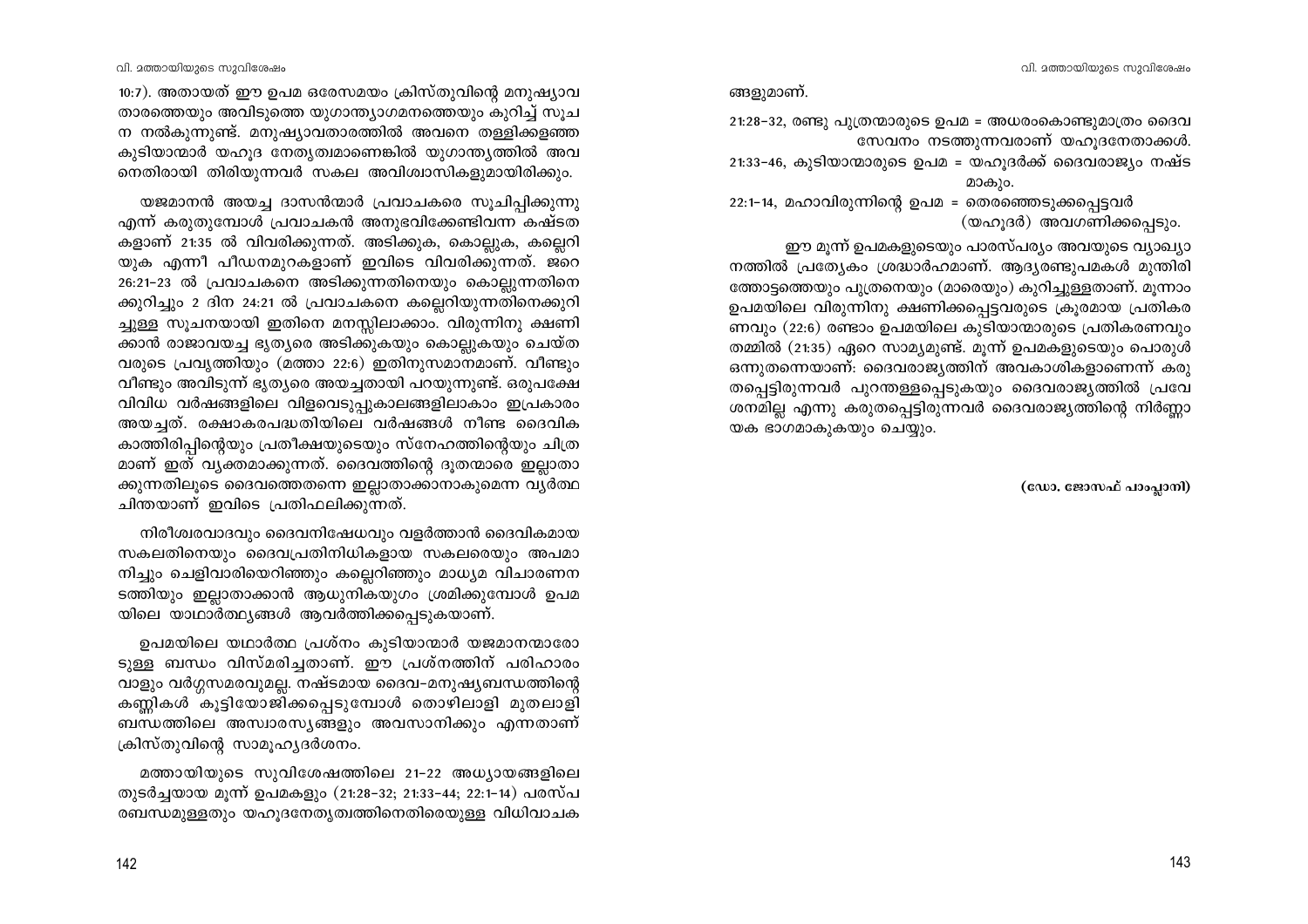ഹൃദയവും ശ്വാസവും നിലച്ചുപോയവരെ ഭിഷഗ്വരന്മാർ ചിലപ്പോൾ ജീവനിലേക്ക് മടക്കിക്കൊണ്ടു വരുന്നതും വാർത്തകളിലുണ്ട്. എന്നാൽ ഇവയൊന്നും ഉത്ഥാനരഹസ്യത്തെ വെളിപ്പെടുത്തുന്നി ല്ല. മരിച്ച വ്യക്തി ഈ ലോകജീവിതത്തിലേക്കു തിരിച്ചുവരുന്നതും ഉത്ഥാനരഹസ്യത്തെ വെളിപ്പെടുത്തുന്നില്ല. നായിമിലെ വിധവയുടെ മകനും (ലുക്കാ 7:11-17) ജായ്റോസിന്റെ മകളും (മർക്കോ 5:35-43) ലാസറും (യോഹ 11:1-44) അപ്രകാരം ഈ ലോകജീവിതത്തിലേക്കു തിരിച്ചു വന്നവരാണ്. എന്നാൽ അവർ പിന്നീട് മരണമടഞ്ഞു. അവരെ ഉത്ഥാനം ചെയ്തവരായി ആരും കരുതുന്നില്ല. ഉത്ഥാനം എന്നത് കേവലം പുനർജീവനം അല്ല എന്ന് ബൈബിൾതന്നെ വൃക്തമാക്കുന്നു. മർതൃതയുടെ പരിമിതികൾക്കപ്പുറത്തേക്കുള്ള പ്രയാണമാണത്. മനുഷ്യാസ്ഥിത്വത്തിന് പുതിയ അർത്ഥതലങ്ങളും ചക്രവാളങ്ങളും അനന്തസാധ്യതകളും തുറന്നിട്ട കർമ്മമാണ് ഉത്ഥാ നം. ദൈവികതയിലേക്കുള്ള മനുഷ്യന്റെ പ്രവേശനം സാധ്യമാകുന്ന മഹത്തായ സംഭവമാണ് യേശുവിന്റെ പുനരുത്ഥാനം.

ഗലീലി മുതൽ യുദാവരെ ജനക്കുട്ടത്തെ ഇളക്കിമറിച്ച നസ്രാ യൻ കുരിശിൽ ദാരുണമായി മരിക്കുമെന്ന് ആരും കരുതിയതല്ല. എന്നാൽ അവൻ മരിച്ചു. മരണത്തിന്റെ അഗാധതയിലേക്ക് നിശ്ശബ്ദം പോയവൻ ഉയിർത്തെഴുന്നേൽക്കുമെന്നും ആരും കരു തിയിരുന്നതല്ല. എന്നാൽ അവൻ ഉയിർത്തെഴുന്നേറ്റു. മനുഷ്യന്റെ സാമാന്യധാരണകളെ തകിടം മറിക്കുന്ന ദൈവിക പ്രവൃത്തികളുടെ നിഗുഢാത്മകതയാണ് ക്രിസ്തുസംഭവത്തിൽ അനാവരണം ചെയ്യു ന്നത്. രണ്ടു വസ്തുതതകൾ ഇവിടെ ഗ്രഹിക്കാവുന്നതാണ്:

1) എത്രമേൽ തകർന്നതും ഇരുളടഞ്ഞതുമായ ജീവിതത്തെയും ഉത്ഥാനപ്രഭയിൽ നിർത്താൻ ദൈവത്തിനു കഴിയും എന്ന പ്രത്യാ ശയുടെ സാക്ഷ്യമാണ് ക്രിസ്തുവിന്റെ ഉത്ഥാനം. 2) തിന്മയുടെ ശക്തികളുടെ വിജയം ക്ഷണികമാണ്. കയ്യാഫാസിന്റെ പൊട്ടിച്ചി രിയുടെ ആയുസ്സ് 36 മണിക്കൂർ മാത്രമായിരുന്നു. നന്മയെ എക്കാല ത്തെക്കും തോല്പിക്കാൻ തിന്മക്കു കഴിയില്ല. സത്യം ഒരുനാൾ പുറത്തുവരും. എത്രകണ്ട് ശക്തമായും തന്ത്രപരമായും മുദ്രവച്ച ടച്ച് കാവലേർപ്പെടുത്തിയാലും സത്യം കല്ലറകൾ ഭേദിച്ചു പുറത്തു വരും. ലോകത്തിലെ ശാശ്വതമായ വിജയം നന്മയുടെയും അന്തിമ മായ ചിരി ദൈവത്തിന്റേതുമായിരിക്കും എന്ന വിശ്വാസത്തിന്റെ പ്രഖ്യാപനമാണ് ഉത്ഥാനം. അധികാര പ്രമാണിമാരുടെ ഉരുക്കു മുഷ്ടിക്കുമുമ്പിൽ ശ്വാസംമുട്ടുന്ന സതൃപക്ഷത്തിന് ഉത്ഥാനം നൽകുന്ന ആശ്വാസം വർണ്ണനാതീതമാണ്.

# 13

# <u>സത്വമായും</u> അവൻ മൂന്നാംദിനം ഉയിർത്തെഴുന്നേറു  $(2000) 28:1 - 6$

വിശ്വാസം വൃർത്ഥമാണെന്നും (1 കോറി 15:14-15) യേശു കർത്താവാണെന്ന് അധരംകൊണ്ട് ഏറ്റുപറയു കയും ദൈവം അവനെ മരിച്ചവരിൽനിന്ന് ഉയിർപ്പിച്ചു എന്ന് ഹൃദയത്തിൽ വിശ്വസിക്കുകയും ചെയ്താൽ രക്ഷപ്രാപിക്കും (റോമാ 10:9) എന്നും പഠിപ്പിച്ച ആദി മസഭ ഉത്ഥാനസത്യത്തിന്റെ പ്രാധാന്യമാണ് പറഞ്ഞു തരുന്നത്.

### ഉത്ഥാനമെന്ന രഹസ്യം

മരിച്ചവരായി വർഷങ്ങളായി കരുതപ്പെട്ടിരുന്ന ''പരേ തർ" തിരിച്ചുവരുന്നതിന്റെ കഥകൾ പലപ്പോഴും മാധ്യ മങ്ങളിൽ കാണാം. മരിച്ചു എന്നു ഡോക്ടർമാർ വിധിച്ച് മോർച്ചറിയിലേക്കു മാറ്റിയ ''ശവങ്ങൾ'' എഴുന്നേറ്റു നടന്ന വാർത്തകളും അപൂർവ്വമായി കേൾക്കാറുണ്ട്.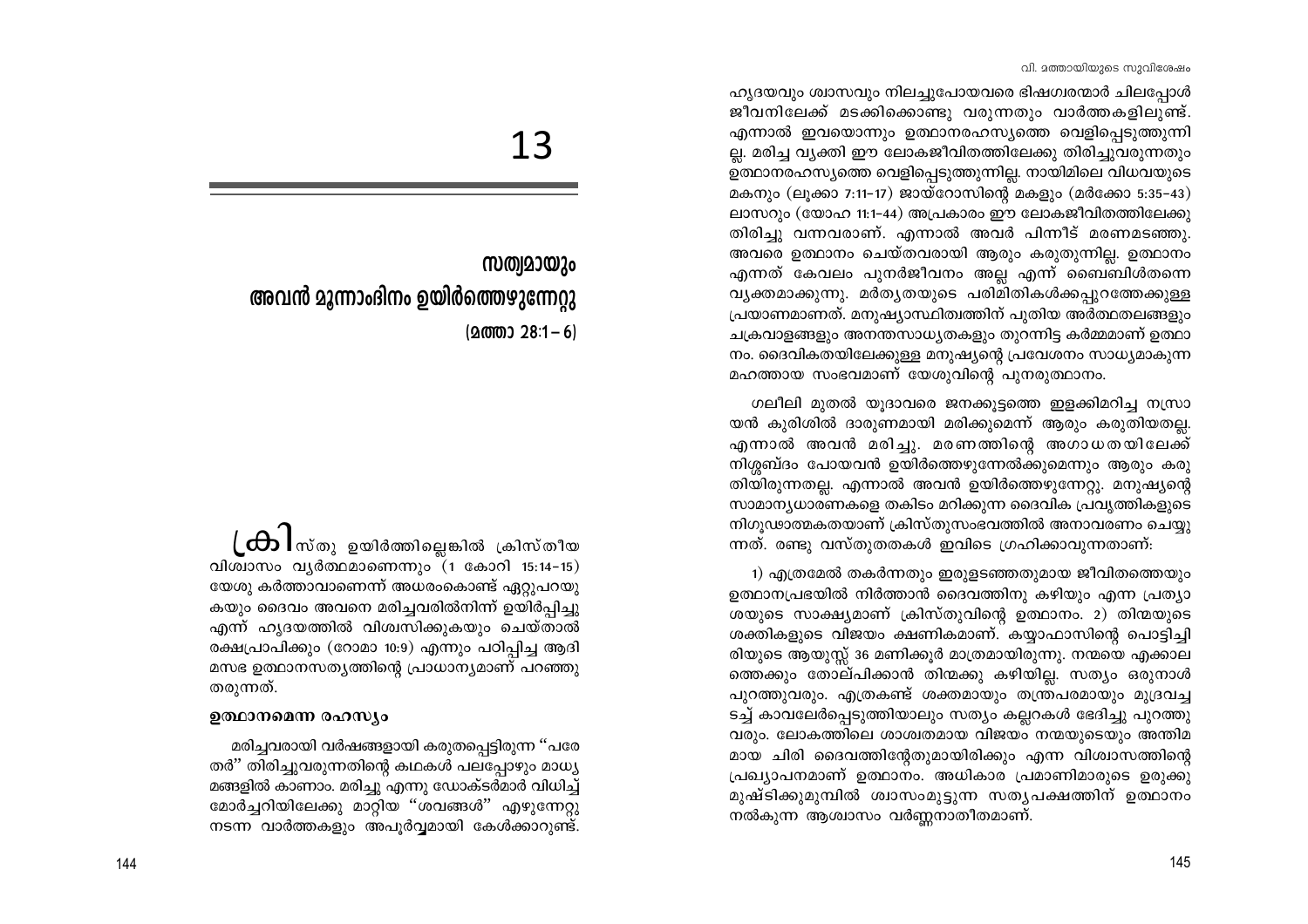### മൂന്നാം ദിവസത്തെ ഉത്ഥാനം

യേശു മൂന്നാംദിനം ഉയിർത്തെഴുന്നേറ്റു എന്നത് ആദിമസഭയുടെ ശക്തമായ വിശ്വാസ ബോധ്യമാണ്. ദൈവത്തിന്റെ പരിശുദ്ധൻ ജീർണ്ണിച്ചുപോകുന്നില്ല; എന്റെ ആത്മാവിനെ പാതാളത്തിൽ ഉപേ ക്ഷിക്കില്ല (സങ്കീ 16:10-11) എന്ന സങ്കീർത്തനവാകൃത്തെയാണ് പത്രോസ് ഉത്ഥാനത്തിനു തെളിവായി അവതരിപ്പിക്കുന്നത് (അപ്പ 2:26-28). എന്നാൽ ഇവിടെ മുന്നാം ദിനത്തിലെ ഉത്ഥാനം പരാ മർശിക്കുന്നില്ല. ഹോസി 6:1-2 ൽ ഇസ്രായേലിന്റെ പുനരുദ്ധാരണ ത്തെക്കുറിച്ചു പരാമർശിക്കുമ്പോൾ ''രണ്ടു ദിവസത്തിനുശേഷം അവൻ നമുക്കു ജീവൻ തരും. മുന്നാം ദിവസം അവൻ നമ്മെ ഉയിർപ്പിക്കും'' എന്ന പ്രസ്താവനയൊഴികെ പഴയ നിയമത്തിലൊ രിടത്തും മൂന്നാം ദിവസത്തെ ഉത്ഥാനത്തെക്കുറിച്ച് സൂചനയില്ല. ഹോസി 6:1-2 ലാകട്ടെ യേശുവിന്റെ ഉത്ഥാനത്തെക്കുറിച്ചല്ല ഇസ്രാ യേലിന്റെ പുനരുദ്ധാരണത്തെക്കുറിച്ചാണ് പരാമർശിക്കുന്നത്. എന്നിട്ടും ഉത്ഥാനവും മൂന്നാംനാളും തമ്മിൽ ഇത്രമേൽ അഭേദ്യം ബന്ധിപ്പിക്കപ്പെട്ടത് എന്തുകൊണ്ടാണ്? വെള്ളിയാഴ്ച വൈകിട്ട് 3 മണിക്കു മരിച്ച ക്രിസ്തു ശനിയാഴ്ച രാത്രിയുടെ അന്ത്യയാമങ്ങ ളിൽ ഉയിർത്തെഴുന്നേറ്റു എങ്കിൽ മൂന്നുദിവസം എന്നത് മണിക്കൂ റുകളുടെ കണക്കല്ല എന്നു വ്യക്തമാണ്.

മുന്നാം ദിവസം എന്ന വിശ്വാസപ്രഖ്യാപനത്തിന് സഭാപിതാക്കന്മാർ നൽകുന്ന രണ്ട് അർത്ഥങ്ങൾ പ്രസക്തമാണ്: (1) യേശുവിന്റെ കല്ലറ ശൂന്യമാണെന്ന് ശിഷ്യർ കണ്ടെത്തിയത് മൂന്നാം ദിവസമാണ്. (2) ഉത്ഥിതനായ ക്രിസ്തുവിനെ അവർ മുഖാ മുഖം കണ്ടത് മുന്നാം ദിവസമായ ഞായറാഴ്ചയാണ്. ഇതിൽ രണ്ടാ മത്തെ വിശദീകരണം ഏറെ ശ്രദ്ധാർഹമാണ്. ഉത്ഥാനരഹസ്യ ത്തിന്റെ സങ്കീർണ്ണതയ്ക്കോ അതു സംഭവിച്ച നിഗൂഢ സമയത്തെ ക്കുറിച്ചോ അല്ല ആദിമസഭ പ്രാധാന്യം നൽകി അവതരിപ്പിക്കുന്ന ത്. മറിച്ച്, ഉത്ഥിതനെ കണ്ടുമുട്ടിയതിനും ഉത്ഥിതന്റെ സാന്നിധ്യാ നുഭവം നൽകിയ സന്തോഷത്തിനുമാണ്. സഭയിൽ ഉത്ഥിതനെ അനുഭവിച്ചുതുടങ്ങിയ ഞായറാഴ്ചയെയാണ് മുന്നാംദിനം എന്നു വിവക്ഷിക്കുന്നത്. ''അവൻ മൂന്നാംദിനം ഉയിർത്തെഴുന്നേറ്റു'' എന്ന തിലൂടെ അവൻ "ഞായറാഴ്ച ഉയിർത്തെഴുന്നേറ്റു " എന്ന സത്യ മാണ് ആദിമസഭ പ്രഘോഷിക്കുന്നത്. സാബത്താചരണം ശനി യാഴ്ചയാണ് എന്ന ചിരപ്രതിഷ്ഠിതമായ പാരമ്പര്യത്തെ മറികടന്ന് ഞായറാഴ്ചയാചരണത്തിലേക്കു സഭയെ കൈപിടിച്ചു നടത്തിയത് യഥാർത്ഥത്തിൽ ഈ വിശ്വാസ പ്രഖ്യാപനമാണ്.

# ഉത്ഥിതനും തിരുസ്സഭയും

1. ഉത്ഥിതനെ തോട്ടക്കാരനായിട്ടാണ് മറിയം ആദ്യം തിരിച്ചറി യുന്നത്. ആഖ്യാനപരമായി ബോധപൂർവ്വമാണ് ഈ തെറ്റിദ്ധാര ണ. ഏദേൻ തോട്ടത്തിൽ നഷ്ടമായ വര്യപസാദം വീണ്ടെടുക്കാൻ വന്ന രണ്ടാം ആദം തോട്ടക്കാരൻ ആകുന്നത് അർത്ഥവത്താണ്. അവൻ തിരുസ്സഭയാകുന്ന തോട്ടത്തിന്റെ അധികാരിയാണ്. ഇവിടെ തിരുസ്സഭ പറുദീസായുടെ പുനരാവിഷ്കാരമാകുന്നു.

2. ഉത്ഥിതനെ തിരിച്ചറിയാനുള്ള വഴികൾ ഉത്ഥാന വിവരണങ്ങ ളിൽ വൃക്തമാണ്. മറിയം യേശുവിന്റെ 'വചനം' കേട്ടപ്പോഴും എമ്മാവൂസ് അപ്പസ്തോലന്മാർ അവിടുത്തെ ''അപ്പം'' ഭക്ഷിച്ച പ്പോഴും (കുദാശകൾ) തിബേരിയാസിന്റെ തീരത്തെ അപ്പസ്തോ ലന്മാർ 153 വലിയ മത്സ്യങ്ങൾ നിറഞ്ഞ വല (സഭ) കണ്ടപ്പോഴും യേശുവിനെ തിരിച്ചറിഞ്ഞു. വചനം, കൂദാശകൾ, ഇവ രണ്ടും നൽകുന്ന തിരുസ്സഭ എന്നീ ആധാര ത്രയങ്ങളിലാണ് ഉത്ഥാനരഹ സ്യത്തെ സുവിശേഷം അവതരിപ്പിക്കുന്നത്. ഉത്ഥിതനെ അനുഭവി ക്കാനാഗ്രഹിക്കുന്നവർ തിരുവചനം, വി. കൂദാശകൾ, തിരുസ്സഭാ കൂട്ടായ്മ എന്നീ വഴികൾ തേടണം എന്ന സന്ദേശമാണ് സുവിശേഷകന്മാർ തരുന്നത്.

(ഡോ. ജോസഫ് പാംപ്ലാനി)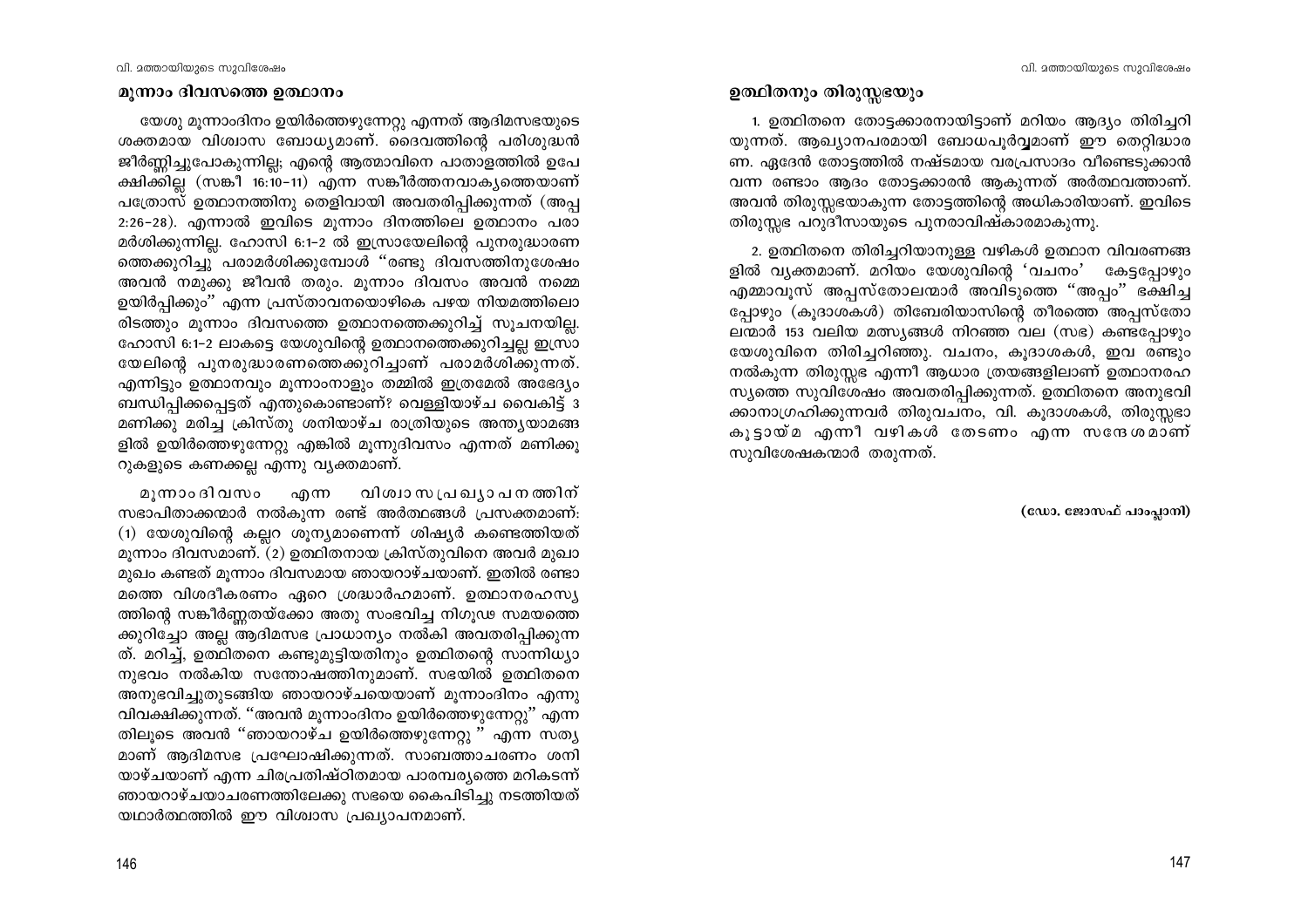പോകാൻ തങ്ങൾക്കു വഴികളില്ല. അതുകൊണ്ടുതന്നെ അവർ വീണ്ടും ഇരിപ്പുതുടരുന്നു... അനന്തമായി, അനാവശ്യമായി... ജീവി തത്തിന്റെ കരകാണാകയങ്ങളിൽനിന്നു രക്ഷനേടാനുള്ള മനുഷ്യപ്രയത്നങ്ങൾ വ്യർത്ഥമാകുന്നതിനെ ചൂണ്ടിയാണ് സാർത്ര് ഈ കഥ പറയുന്നത്.

ഈ കഥാപാത്രങ്ങൾക്കൊരു മോചനം സാധ്യമാണോ? ന്യൂട്ടന്റെ ചലനനിയമങ്ങളിലൊന്ന് ഇപ്രകാരമാണ്. ''നിശ്ചലാവസ്ഥയിലായി രിക്കുന്നതോ നിയതമായി ചലിച്ചുകൊണ്ടിരിക്കുന്നതോ ആയ ഒരു വസ്തു ബാഹ്യസമ്മർദ്ദമുണ്ടാകുംവരെ ആ അവസ്ഥ തുടരുന്നു". അടയ്ക്കപ്പെട്ട വാതായനങ്ങൾ തുറക്കാൻ ആരെങ്കിലും വരു ന്നതുവരെ മുറിയിലടയ്ക്കപ്പെട്ടവർ അങ്ങനെതന്നെ തുടരണം. അട യ്ക്കപ്പെട്ട കല്ലറയും യഹൂദരെ ഭയന്ന് അടഞ്ഞ കതകുകൾക്കു പിന്നിൽ പരുങ്ങുന്ന ശിഷ്യരും മരവിച്ചുപോയ ജീവിതത്തിന്റെ തനി പ്പകർപ്പായിരുന്നു. എന്നാൽ സ്വർഗ്ഗത്തിൽനിന്ന് ദൈവമിറങ്ങി കല്ലു രുട്ടി മാറ്റിയപ്പോൾ..., ഉത്ഥാന സന്ദേശവുമായി ശിഷ്യരുടെ വാതി ലിൽ മുട്ടിയപ്പോൾ സകലതിനും നുതനമായ അർത്ഥം കൈവന്നു. അതുവരെയും ഗതകാലമോർത്തു കരയാൻ കഴിയുമായിരുന്ന മർത്യത അമർത്യതയുടെ അമരലോകം കണ്ടു. പറുദീസായുടെ അടഞ്ഞ വാതിൽ രക്ഷകൻ തുറന്നപ്പോൾ പാപത്തിന്റെ ഫണം വിടർത്തുന്ന സർപ്പങ്ങളുടെ തല എന്നേക്കുമായി തകരുന്നതും അവയുടെ സീൽക്കാരങ്ങൾക്കുമേൽ മാലാഖമാരുടെ ഹല്ലേലുയ്യാ ഗീതമുയരുന്നതും മനുഷ്യൻ കണ്ടു. മരണത്തിന്റെ ജയഭേ രിക്കുമുന്നിൽ തലകുനിച്ചുനിന്നവർ മരണത്തെ നോക്കിച്ചിരിച്ചു. യേശുവിന്റെ ഉത്ഥാനം മനുഷ്യത്വത്തിന്റെ അനന്തസാധ്യതയിലേക്കു ദൈവം തുറന്ന വാതായനമായിരുന്നു.

ഈസ്റ്ററിന്റെ സന്ദേശമെന്തെന്ന് ഈസ്റ്റർ രാത്രിയിലെ വായനക ളിൽ നിന്നുതന്നെ വ്യക്തമാണ്. നാലുകാര്യങ്ങളാണ് ശ്രദ്ധാർഹ മായ സന്ദേശങ്ങൾ.

- 1. ജീവിക്കുന്നവനെ മരിച്ചവരുടെയിടയിൽ തേടരുത്?
- 2. ഭയപ്പെടേണ്ട
- 3. കരയരുത്
- 4. ഉത്ഥാനവാർത്ത സഹോദരങ്ങളെ അറിയിക്കുക.

### ജീവിക്കുന്നവനെ മരിച്ചവരുടെയിടയിൽ അന്വേഷിക്കരുത്

വെൺമയേറിയ വസ്ത്രം ധരിച്ച് യേശുവിന്റെ കല്ലറയിൽ കാണ പ്പെട്ട രണ്ടുപേരുടെ മുന്നറിയിപ്പ് ഉത്ഥാന സന്ദേശത്തിൽ പ്രസ

# 14

# ഉത്ഥാനത്തിരുനാൾ

 $(2000) 28:1 - 20)$ 

 $\mathbf{B}$ ് നർപോൾ സാർത്രിന്റെ No Exit എന്ന വിഖ്യാ തമായ കഥ ജീവിതത്തിന്റെ നിരർത്ഥകത ദ്യോതിപ്പി ക്കുന്നതാണ്. മൂന്നുപേർ ഒരു വിചിത്ര മുറിയിൽ അക പ്പെട്ടു. തങ്ങളെത്തന്നെ അനേകവട്ടം അന്തമായി പ്രതി ഫലിപ്പിക്കുന്ന കണ്ണാടികൾകൊണ്ടു നിർമ്മിക്കപ്പെട്ട മുറിയാണിത്. ബാർബർഷോപ്പിലെ സമാന്തരകണ്ണാ ടികൾ നമ്മുടെ തലയെ അനന്തമായി പ്രതിഫലിപ്പി ക്കുന്നതുപോലെ ഈ മുറിയിലകപ്പെട്ടവർക്ക് തങ്ങ ളുടെ പ്രതിച്ചായയല്ലാതെ മറ്റൊന്നും കാണാൻ കഴി യുകയില്ല. ആ മുറിക്ക് വാതിലുകളില്ല, ജനലുകളുമി ല്ല. നിത്യകാലത്തേക്ക് ആ മുറിയിലായിരിക്കാൻ വിധി ക്കപ്പെട്ടവർക്ക് തങ്ങളുടെ ഭൂതകാലത്തെക്കുറിച്ച് ഓർക്കാൻ കഴിയും, എന്നാൽ ഗതകാലത്തിൽനിന്നു പാഠമുൾക്കൊണ്ട് വർത്തമാനകാലത്തിലെ പ്രവർത്ത നങ്ങളിൽ മാറ്റം വരുത്താൻ അവർക്കു കഴിയില്ല. ഇരുന്നു മടുക്കുന്ന അവർ അവസാനം പറയും "നമു ക്കുപോകാം'', എഴുന്നേൽക്കുന്ന അവർ തിരിച്ചറിയുന്നു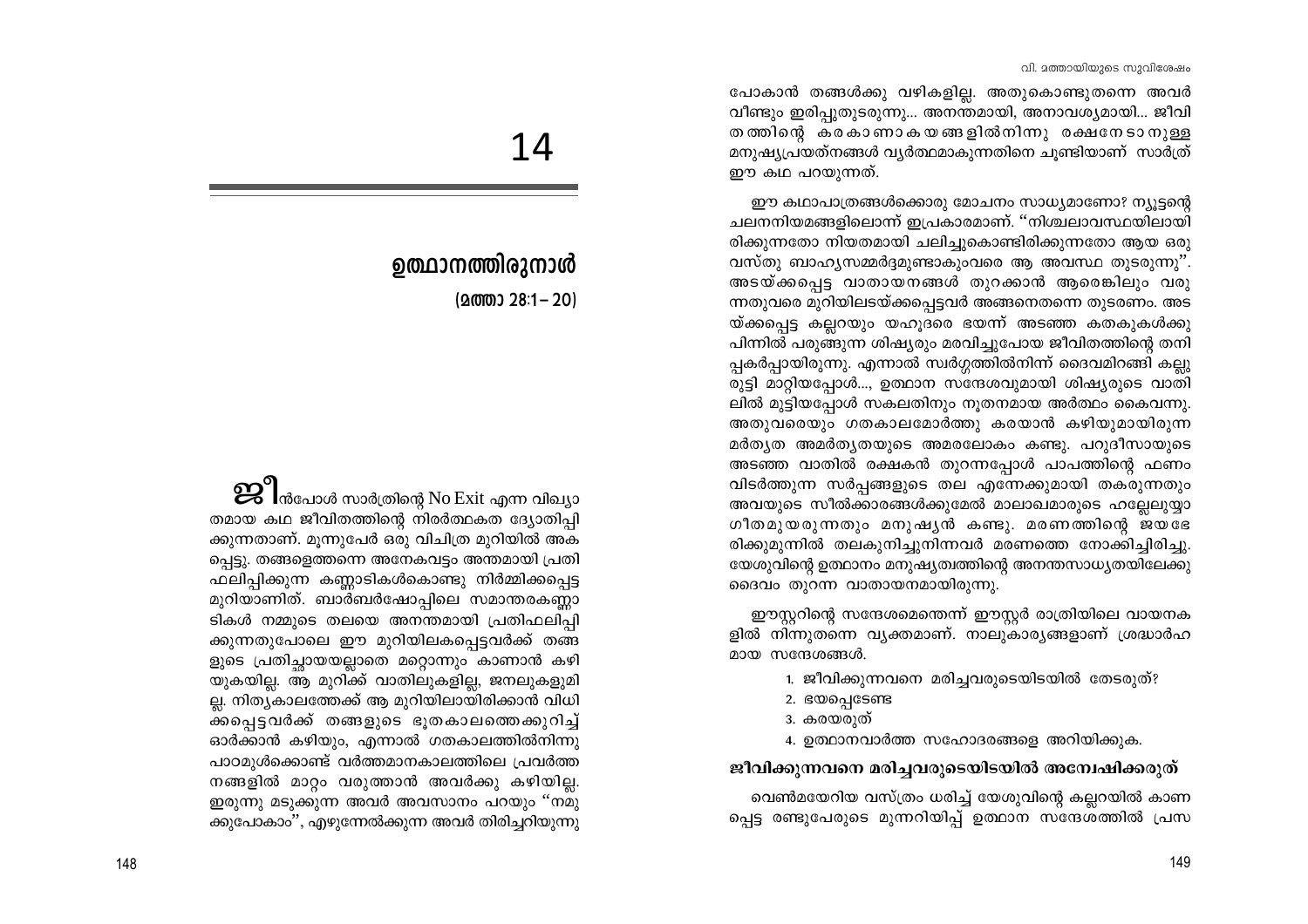വി. മത്തായിയുടെ സുവിശേഷം ക്തമാണ്: "നിങ്ങൾ ജീവിക്കുന്നവനെ മരിച്ചവരുടെയിടയിൽ അന്വേഷിക്കുന്നുവോ?" (ലുക്കാ 24:5). നഷ്ടമായതു തിരയുന്നത് സാമാന്യഗതിയിൽ അത് കാണപ്പെടാനിടയുള്ള ഇടങ്ങളിലാണ്. കാണാതായ പശുവിനെ തട്ടുംപുറത്ത് തപ്പേണ്ടതില്ല എന്ന ന്യായ മാണ് വെള്ളവസ്ത്രധാരികൾ പറഞ്ഞുതരുന്നത്.

പലപ്പോഴും ഉത്ഥിതനെ മരിച്ചവരുടെ ഇടയിൽ അന്വേഷിക്കുന്ന വരാണ് നാം. കാലഹരണപ്പെട്ട അന്ധവിശ്വാസങ്ങളും അബദ്ധവി ശ്വാസങ്ങളും ആശങ്കകളും നമ്മുടെ വിശ്വാസജീവിതത്തെ ഭരിക്കു മ്പോൾ തീർച്ചയായും ഉത്ഥിതനെ നാം മരിച്ചവരുടെ ഇടയിൽ തിര യുന്നവരാണ്. അവനെ കണ്ടെത്താനുള്ള മാർഗ്ഗവും വെള്ളവസ്ത്ര ധാരികൾ പറഞ്ഞു തന്നു: "അവൻ നിങ്ങളോടുകൂടിയായിരുന്ന പ്പോൾ പറഞ്ഞകാര്യങ്ങൾ ഓർമ്മിക്കുക.'' ഉത്ഥിതനെ അറിയാനുള്ള വഴി അവന്റെ കല്ലറയും ശവക്കച്ചയും മുൾമുടിയും തേടിയിറങ്ങുക എന്നതല്ല മറിച്ച് അവൻ പറഞ്ഞുതന്ന വഴിയിൽ ജീവിതത്തെ ക്രമ പ്പെടുത്തുക എന്നതാണ്. അവൻ പങ്കുവച്ചുതന്ന തിരുശരീരരക്ത ങ്ങൾ സ്വീകരിച്ച്, അവൻ പഠിപ്പിച്ച കുട്ടായ്മയുടെ ജീവിതം പങ്കു വെച്ച്, അവൻ സ്ഥാപിച്ച തിരുസ്സഭയുടെ കൂട്ടായ്മയിൽ പങ്കുചേരു മ്പോഴാണ് നമ്മുടെ ജീവിതം ഉത്ഥാനത്തിന് അനുയോജ്യമായ ജീവി തമാകുന്നത്.

### ഭയപ്പെടേണ്ട

പീഢാനുഭവ വിവരണങ്ങളിലുടനീളം ഭയത്തിന്റെ നിഴൽ വീണി ട്ടുണ്ട്. പത്രോസ് ഭയംകൊണ്ടു തള്ളിപ്പറയുന്നു. മറ്റുശിഷ്യന്മാർ ഭയംകൊണ്ട് ഓടിയൊളിച്ചു. പീലാത്തോസ് ഭയന്ന് കൈകഴു കുകയും യേശുവിന് കുരിശുവിധിക്കുകയും ചെയ്യുന്നു. പീലാത്തോ സിന്റെ ഭാര്യ ഭയന്ന് യേശുവിനെ രക്ഷിക്കാൻ പരിശ്രമിക്കുന്നു. യേശുവിന്റെ മരണം കണ്ട ശതാധിപൻ ഭയന്ന് അവിടുത്തെ ദൈവീകത ഏറ്റുപറയുന്നു. യഹുദരെ ഭയന്നു കഴിഞ്ഞിരുന്ന നിക്കോദേമോസാണ് മൃതസംസ്കാരത്തിനു നേതൃത്വം കൊടുക്കു ന്നത്. മൃതസംസ്ക്കാരം കഴിഞ്ഞിട്ടും പ്രധാനാചാര്യന്മാർ യേശു വിനെ ഭയക്കുന്നതിനാൽ അവർ അവന്റെ കല്ലറക്കു കാവൽ ഏർപ്പെ ടുത്തി. ഉത്ഥാനസമയത്തെ ഭൂകമ്പത്തിൽ കാവൽക്കാർ ഭയന്നുവി റച്ച് മരിച്ചവരെപ്പോലെയായി. ശൂന്യമായ കല്ലറ കണ്ടു ഭയക്കുന്ന സ്ത്രീകൾക്കാണ് ഭയപ്പെടേണ്ട എന്ന സന്ദേശം ലഭിക്കുന്നത്.

ബൈബിളിൽ ഭയത്തെക്കുറിച്ചുള്ള ആദ്യപരാമർശം ആദിമാതാ പിതാക്കൾ പാപം ചെയ്ത ദിനത്തിലെ വിവരണത്തിലാണ്: ''അവർ ഭയന്ന് മരങ്ങൾക്കിടയിലൊളിച്ചു'' (ഉൽപ 3:9). തെറ്റുചെയ്തവന്റെ വികാരമാണ് ഭയം. തെറ്റിന്റെ അനന്തരഫലമാണ് ഭയം. അപരനെ ഭയപെടുന്നവനിൽ ശത്രുത, അസൂയ, കൊലപാതകചിന്ത എന്നിവ ഉടലെടുക്കുന്നു. ദൈവവിരുദ്ധമായ നിലപാടാണ് ഭയത്തിന് ആധാ രം. ദൈവസാന്നിധ്യം ഭയം ജനിപ്പിക്കുമെങ്കിലും പ്രസ്തുതഭയം രക്ഷാകരവും ദൈവാരാധനയുടെ ഭാഗവുമാണ്. ഭക്തസ്ത്രീകളുടെ ഭയം ഇത്തരത്തിലുള്ളതാണ്. എന്നാൽ കാവൽക്കാരുടെ ഭയം തെറ്റിന്റെ പക്ഷത്തു നിലയുറപ്പിക്കുന്നതിന്റെ അനന്തരഫലമാണ്. ഭയപ്പെടേണ്ട എന്ന സന്ദേശത്തിലൂടെ നന്മയുടെ പക്ഷത്ത് ഉറച്ചു .<br>നിൽക്കാനുള്ള ആഹ്വാനമാണ് ഉത്ഥിതൻ നൽകുന്നത്. ചിലപ്പോ ഴൊക്കെ തിന്മയുടെ വിജയത്തിൽ നന്മയുടെ പക്ഷം ഭയപ്പെട്ടുപോ കാറുണ്ട് എന്നത് സത്യമാണ്. ക്രിസ്തു മരിക്കുകയും കയ്യാഫാസ് ചിരിക്കുകയും ചെയ്തപ്പോൾ ശിഷ്യർ ഭയപ്പെട്ടതുപോലെ... എന്നാൽ ഉത്ഥിതൻ പറയുന്നു ഭയപ്പെടേണ്ട.

## കരയേണ്ട... സ്ത്രീയേ

കണ്ണീരും ചോരയും ഇഴപിരിയാതെ കാൽവരിയിൽനിന്ന് ഒഴു കിയിറങ്ങുന്ന ആ തോട്ടത്തിൽവച്ച് ''തോട്ടക്കാരൻ'' എന്നു തോന്നി ച്ചവൻ പറഞ്ഞു കരയേണ്ട. ഏദേനിലെ തോട്ടത്തിൽ ആദ്യത്തെ സ്ത്രീക്കു കാലിടറിയപ്പോൾ തുടങ്ങിയ കരച്ചിലായിരുന്നു സ്ത്രീയു ടേത്. പുരുഷാധിപതൃവും ഈറ്റുനോവിന്റെ നൊമ്പരവും സ്ത്രീയുടെ സങ്കടകാരണമാകുമെന്ന് അന്നു സ്രഷ്ടാവ് പ്രവചിച്ച തായിരുന്നു. തോട്ടത്തിനു വെളിയിലിറക്കി കതകടച്ചതുമുതൽ അവൾ കരയുകയായിരുന്നു. ഇണയുടെ അധീശഭാവങ്ങളെ യോർത്ത്... സന്താനങ്ങളുടെ അസുരഭാവങ്ങളെയോർത്ത്. എന്നാൽ തോട്ടത്തിന്റെ ഉടമസ്ഥൻ അവളോട് ഇന്ന് ആദ്യമായി പറഞ്ഞു: "കരഞ്ഞതു മതി..." ദൈവത്തെ നഷ്ടമാക്കിയ ആദിമാതാവിനെ പ്പോലെ മഗ്ദലനക്കാരിയായ ആ സ്ത്രീ തിരിച്ചറിഞ്ഞു, യേശുവിനെ നഷ്ടമായതാണ് തന്റെ ദുഃഖകാരണം. എല്ലാ സങ്കടത്തിന്റെയും ആത്യന്തിക കാരണം ദൈവനഷ്ടമാണ്. ദൈവം കുടെയുണ്ടെങ്കിൽ മരണത്തിന്റെ തണുത്തുറഞ്ഞ താഴ്വരയിലും കണ്ണീർ തുളുമ്പാതെ മെയ്യിടറാതെ പാദം പതറാതെ, നെറ്റിവിയർക്കാതെ നടക്കാൻ മനു ഷ്യനു കഴിയും. ക്രിസ്തുവിനെ നഷ്ടമായതിന്റെ ശൂന്യതയാണ് നമ്മുടെ കണ്ണുകളെ ഈറനണിയിച്ചിരുന്നതും കരളിനെ നൊമ്പര ഭാരത്താൽ ഞെരുക്കിയിരുന്നതെന്നും തിരിച്ചറിയാനുള്ള തിരുനാ ളാണ് ഈസ്റ്റർ. കാതോർത്താൽ നമുക്കും കേൾക്കാം ആ സന്ദേ ശം... "കരഞ്ഞതു മതി."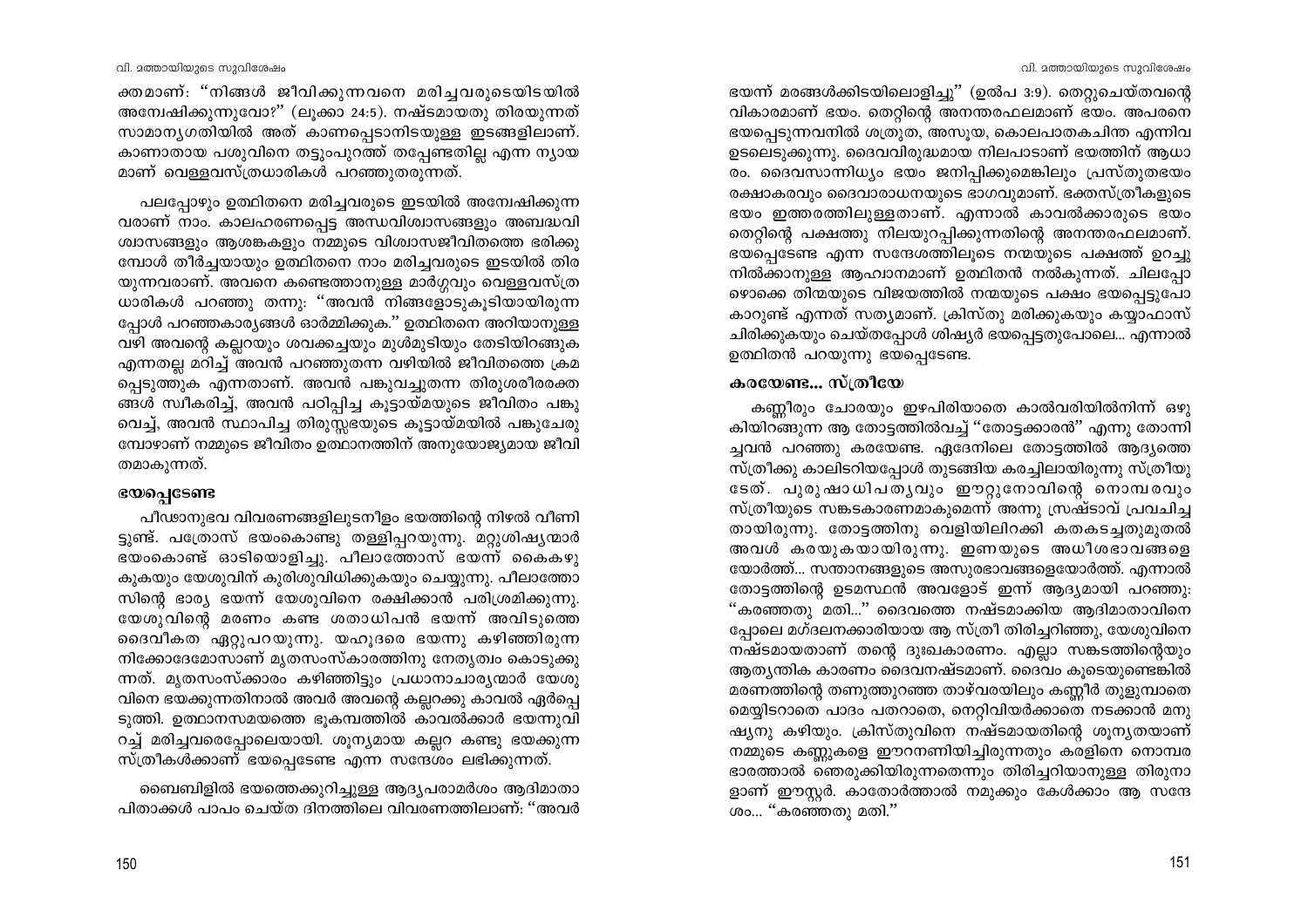# 15

# ഒരു വലിയ നിയോഗം

### $(2000)$   $28:16 - 20)$

(610സ്സീയിലെ പുണ്യവാളൻ സന്യാസസഭ തുടങ്ങാനുള്ള മോഹവുമായി അനുവാദത്തിനായി പരിശുദ്ധ പിതാവിനെ കാണുവാൻ പോയി. ചാക്കു വസ്ത്രവും ചകിരിക്കയറിന്റെ അരക്കെട്ടും അലസ മായ മുടിയും ദയനീയമായ നടപ്പും മട്ടും... മാർപ്പാ പ്പയ്ക്ക് തീരെ ബോധിച്ചില്ല ഈ സാധുവിനെ. നിങ്ങൾ പന്നികളോട് സുവിശേഷം പ്രസംഗിക്കു എന്ന് പരി ഹസിച്ച് പാപ്പ അവനെ പുറത്താക്കി. പാപ്പായുടെ കല്പ്പന പാലിക്കാനായി ഫ്രാൻസീസ് വത്തിക്കാന്റെ പ്രാന്തപ്രദേശത്തുള്ള പന്നിക്കൂട്ടിൽ പോയി വചനം പറഞ്ഞു തുടങ്ങി. ദൈവിക അരുളപ്പാടു കിട്ടിയ പാപ്പ ഫ്രാൻസീസിനെ തേടിയിറങ്ങി. പന്നിക്കുഴിയിലിറങ്ങി പന്നികളോട് വചനം പ്രസംഗിക്കുന്ന ഫ്രാൻസീസിന്റെ എളിമയുടെയും അനുസരണത്തിന്റെയും മുന്നിൽ പാപ്പാ അമ്പരന്നു. ഫ്രാൻസീസിന് അതു ശീലമായി മാറി. കടവിലിരുന്ന് മത്സ്യങ്ങളോടും കാട്ടിലിരുന്ന് കുരു വികളോടും മൃഗങ്ങളോടും ഇഴജന്തുക്കളോടും ഫ്രാൻസീസ് ദൈവഹിതം പങ്കുവച്ചിരുന്നു. അവയാ കട്ടെ കാതുകൂർപ്പിച്ച് ഫ്രാൻസീസിനെ കേൾക്കുമായി രുന്നത്രേ. അക്രമണകാരിയായ ഒരു ചെന്നായ

വി. മത്തായിയുടെ സുവിശേഷം

#### "എന്റെ സഹോദരങ്ങളോടു പറയുക"

ഉത്ഥാനത്തിരുനാളിന്റെ അന്തിമസന്ദേശവും അർത്ഥവത്താണ്: നീ എന്റെ സഹോദരന്മാരുടെ (അപ്പസ്തോലന്മാരുടെ) അടുക്ക ലേക്ക് ചെന്ന് ഉത്ഥാനവാർത്ത അറിയിക്കുക. സങ്കടപ്പെട്ടിരിക്കുന്ന ഒരുപാടു ജീവിതങ്ങളിൽ ഉത്ഥാനത്തിന്റെ സന്തോഷം പകരുമ്പോ ഴാണ് ഈസ്റ്റർ പൂർണ്ണമാകുക. ശിഷ്യർ കാത്തിരുന്ന ഏറ്റവും വലിയ സന്തോഷവാർത്ത അവരെ അറിയിക്കാൻ നിയോഗിക്കപ്പെട്ടത് മറി യമാണ്. നമ്മെയും ദൈവം ഉത്ഥാനത്തിന്റെ സന്തോഷവാർത്ത അറി യിക്കാൻ നിയോഗിക്കാറുണ്ട്.... വെറുപ്പിലും വിദേവഷത്തിലും അകന്നു കഴിയുന്ന സഹോദരഭവനത്തിൽ സ്നേഹത്തിന്റെ നിറ പുഞ്ചിരിയുമായി കടന്നുചെല്ലാൻ....രോഗിയായി ആശയറ്റ് കഴിയുന്ന അയൽ വീട്ടിൽ പ്രതീക്ഷയുടെ പുതുവെളിച്ചവും കരുതലിന്റെ ചെമ്പുതുട്ടുകളുമായി കയറിച്ചെല്ലാൻ... ചതഞ്ഞ ഞാങ്ങണ തല്ലി യൊടിച്ച് പൂകഞ്ഞ തിരി ഊതിക്കെടുത്തി ആനന്ദിക്കുന്നവരുടെ യിടയിൽ പെട്ട് അപമാനഭാരത്തിൽ തലകുനിഞ്ഞു പോയവരുടെ മുഖമുയർത്താൻ... വിവാഹപ്രായം കഴിഞ്ഞിട്ടും ദാരിദ്ര്യംകൊണ്ട് കെട്ടുതാലി സ്വപ്നമായിമാത്രം ശേഷിക്കുന്ന നിസ്വയായ സഹോ ദരിയുടെ ജീവിതത്തെ കൈപിടിച്ചുയർത്താൻ... എത്രയോ ഉത്ഥാ നതിരുനാളുകൾ ജീവിതത്തിൽ പാഴായിപ്പോയി.

#### അനുബന്ധചിന്തകൾ

1. കല്ലറയുടെ ദുർവഹമായ കല്ല് ഉരുട്ടിനീക്കാൻ കഴിവില്ലാതിരു ന്നിട്ടും കല്ലറയിങ്കൽ സുഗന്ധലേപനത്തിനുപോയ സ്ത്രീകൾ വിശ്വാ സത്തിന്റെ ഉദാത്ത മാതൃകയാണ്. മനുഷ്യനാൽ അസാധ്യമായത് ചെയ്യാൻ ദൈവം തന്റെ മാലാഖയെ അയച്ചുതരും എന്ന വിശ്വാസ മാണ് അവരെ നയിച്ചത്. ജീവിതത്തിന്റെ പ്രതിസന്ധികളാകുന്ന കല്ലുകൾ ഉരുട്ടിമാറ്റാൻ ദൈവം തന്റെ മാലാഖയെ അയക്കും എന്ന പ്രത്യാശയുള്ളവർക്കേ ഉയിർപ്പിന്റെ ആനന്ദം അനുഭവിക്കാനാകൂ.

(ഡോ. ജോസഫ് പാംപ്ലാനി)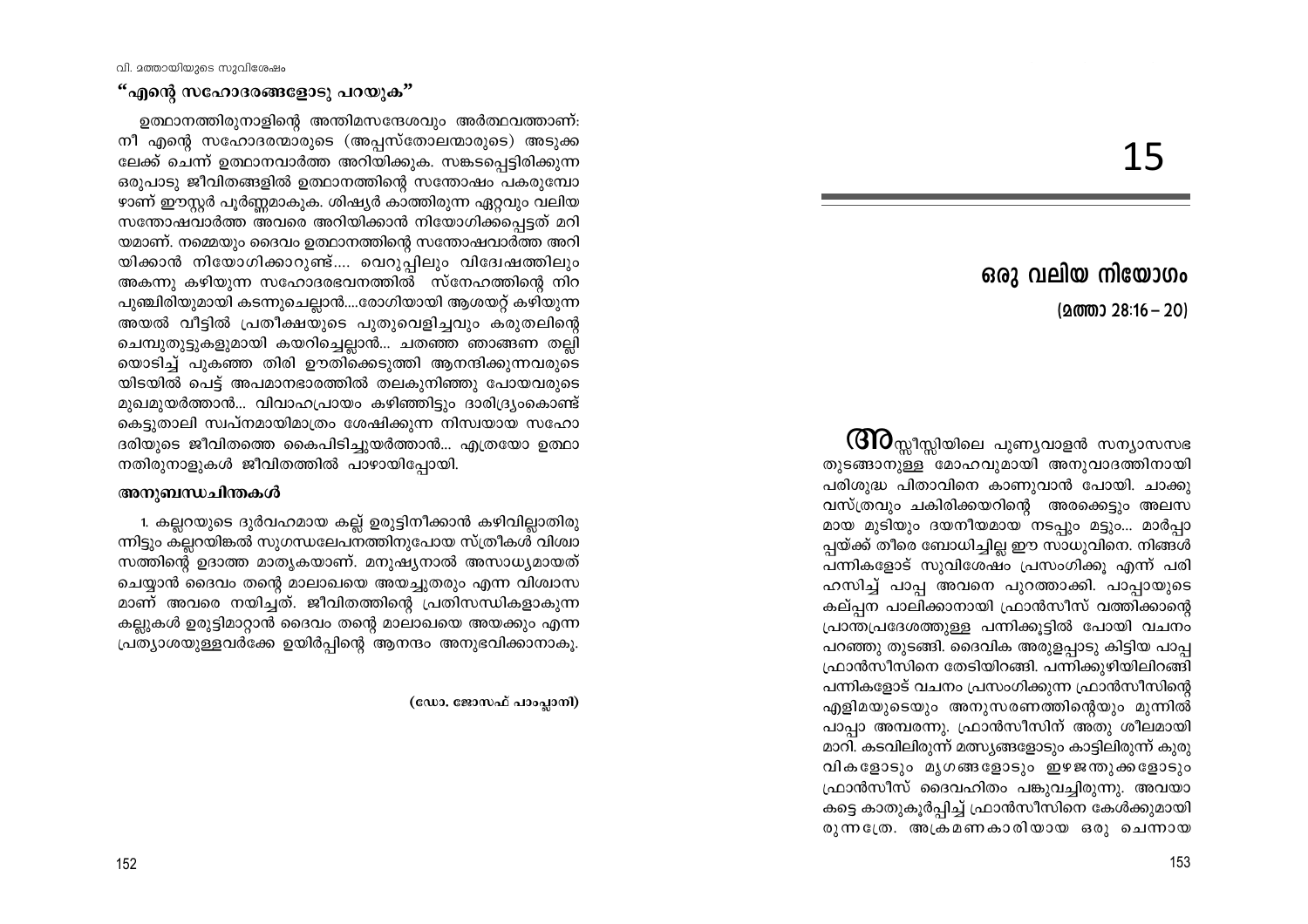ഫ്രാൻസീസിന്റെ പ്രസംഗംകേട്ട് മാനസാന്തരപ്പെട്ട് കുഞ്ഞാടായി മാറിയ കഥ ജീവചരിത്രകാരന്മാർ പറയുന്നുണ്ട്. ''സകലജാതിക ളോടും'' സുവിശേഷം പ്രസംഗിച്ച ഫ്രാൻസീസ് എന്ന മഹാപ്രേഷി തൻ രണ്ടാമത്തെ ക്രിസ്തുവായി.

## പ്രേഷിതൻ ക്രിസ്തുവിന്റെ തുടർച്ച

"മഹത്തായ നിയോഗം" (Great Commission) എന്ന പേരിലാണ് മത്തായി 28:16-20 അറിയപ്പെടുന്നത്. താൻ പറഞ്ഞതും ചെയ്തതും ലോകത്തിന്റെ അതിരുകളും അവസാനവും വരെ തുടരുവാൻ അവി ടുന്ന് ശിഷ്യരെ ചുമതലപ്പെടുത്തുന്നതാണ് ഈ വചന ഭാഗത്തിന്റെ പ്രധാന പ്രതിപാദ്യമെങ്കിലും മുഴുവൻ സുവിശേഷത്തിന്റെയും സമാ പന സന്ദേശമായും ഇത് നിലകൊള്ളുന്നു. മുൻവിവരണങ്ങളെ അനു സ്മരിപ്പിക്കുന്ന പദപ്രയോഗങ്ങൾ ഈ വചനഭാഗത്ത് ദൃശ്യമാണ്.

- $\rightarrow$  പരസ്യജീവിതത്തിന്റെ ആരംഭംകുറിക്കുന്ന 4:12 ലെ "ഗലീലി"തന്നെയാണ് സമാപനരംഗവും.
- $\rightarrow$  യേശുവിന്റെ ആദ്യപ്രഭാഷണവേദിയായ മല (5:1) തന്നെ യാണ് വിടവാങ്ങൽ സന്ദേശത്തിന്റെയും വേദി.
- $\rightarrow$  ശിഷ്യരുടെ സംശയം 14:31-33 ലെ പത്രോസിന്റെ സംശ യത്തെ ഓർമ്മിപ്പിക്കുന്നു.
- $\;\blacktriangleright\;$  പിതാവിന്റെയും പുത്രന്റെയും പരിശുദ്ധാത്മാവിന്റെയും നാമത്തിലുള്ള മാമ്മോദീസായെക്കുറിച്ചുള്ള പരാമർശം മത്തായി 3:13–17 ലെ യേശുവിന്റെ മാമ്മോദീസായെ ഓർമ്മി പ്പിക്കുന്നു.
- $\rightarrow$  28:20 ൽ ''ഞാൻ നിങ്ങളോടുകുടെയുണ്ട്''എന്ന വാഗ് ദാനം 1:23 ലെ ഇമ്മാനുവൽ പ്രവചനത്തെ ഓർമ്മി പ്പിക്കുന്നു.
- $\rightarrow$  എല്ലാവരെയും ശിഷ്യപ്പെടുത്താനുള്ള നിർദ്ദേശം, യേശു ശിഷ്യരെ വിളിക്കുന്ന രംഗങ്ങളെ ഓർമ്മിപ്പിക്കുന്നു (മ ത്തായി 4:8-9).
- യഹുദരുടെ ഇടയിൽ മാത്രമായി ചുരുക്കപ്പെട്ടിരുന്ന പ്രേഷിതപ്രവർത്തനത്തെ (10:5-6; 15:24) "എല്ലാ ജന തകളെയും ശിഷ്യപ്പെടുത്താനുള്ള'' കല്പ്പനയിലൂടെ സാർവ്വത്രികവത്കരിക്കുന്നു.
- → "ഞാൻ നിങ്ങളോട് കല്പ്പിച്ചവ... പഠിപ്പിക്കുവിൻ" എന്ന പ്രബോധനം സുവിശേഷത്തിന്റെ മുഴുവൻ ഉള്ളട ക്കത്തേയും പഠിപ്പിക്കാനുള്ള കല്പ്പനയായി കരുതാം. ചുരുക്കത്തിൽ ശിഷ്യരുടെ പ്രേഷിത പ്രവർത്തനം എന്നത് വ്യത്യ

സ്തമായ ഒരു പ്രവൃത്തിയല്ല, അത് യേശുവിന്റെ പ്രവർത്തനങ്ങ

ളുടെ തുടർച്ചയാണ്. ഒരു വ്യക്തിയുടെ വാക്കും പ്രവൃത്തിയും ചിന്തയും യേശുവിന്റേതിനു സമാനമാകുമ്പോഴാണ് പ്രസ്തുത വ്യക്തി പ്രേഷിതനാകുന്നത്. ഈ അർത്ഥത്തിലാണ് സഭ സ്വഭാവ ത്താലേ പ്രേഷിതയാണെന്ന് രണ്ടാം വത്തിക്കാൻ കൗൺസിൽ പഠി പ്പിക്കുന്നത്. സഭ ക്രിസ്തുവിന്റെ തുടർച്ചയാണ് എന്നു പറയുന്നതും സഭ പ്രേഷിതയാണ് എന്നു പറയുന്നതും ഒരേ അർത്ഥത്തിലാണ് എന്നു സാരം.

സഭയെ അവതരിപ്പിക്കാൻ ഉപയോഗിക്കുന്ന ഈ വചനഭാഗത്ത് ക്രിസ്തുവിന്റെ അഭിധാനങ്ങൾ അപ്പസ്തോലൻ ആവർത്തിച്ചുറപ്പി ക്കുന്നതിന്റെ അർത്ഥവും ഇതുതന്നെയാണ്: സ്വർഗ്ഗത്തിലും ഭൂമിയി ലുമുള്ള സമസ്ത അധികാരവും ലഭിക്കുന്നതിലൂടെ (വാ. 18) ദാനി യേൽ 7:13-14ലെ ''മനുഷ്യപുത്രനായി'' ക്രിസ്തു സ്വയം പ്രതിഷ്ഠി ക്കുന്നു. സമസ്ത അധികാരവും ലഭിക്കുക വഴി അവിടുന്നു ''കർത്താവാ''ണ്. ഞാൻ നിങ്ങളോടു കല്പിച്ചവ പഠിപ്പിക്കുക എന്ന കല്പനയിലുടെ യേശു സ്വയം "ഗുരു" വായി പ്രഖ്യാപിക്കുന്നു. "എല്ലാ ജനതകൾക്കുമുള്ള രക്ഷ"യെ സൂചിപ്പിക്കുന്നതിലൂടെ (വാ. 19=ഉൽപ 12:13; 18:18; 22:18) യേശു "അബ്രാഹത്തിന്റെ പുത്രനായി" സ്വയം അവതരിപ്പിക്കുന്നു. ''എന്നും നിങ്ങളോടുകൂടി...'' എന്ന വാഗ്ദാനത്തിലുടെ അവിടുന്ന് തന്നെത്തന്നെ എമ്മാനുവലായി അവ തരിപ്പിക്കുന്നു. ചുരുക്കത്തിൽ ക്രിസ്തു എന്തായിരുന്നുവോ അത് ആയിത്തീരുവാനാണ് അവിടുന്നു സഭയെ സ്ഥാപിച്ചത്.

### വീണ്ടും ഒരു മലമുകളിൽ

മത്തായിയുടെ സുവിശേഷത്തിൽ ശിഷ്യത്വത്തിന്റെ ആദ്യപാഠ ങ്ങൾ പഠിപ്പിക്കപ്പെടുന്നത് ഒരു മലമുകളിൽ വച്ചാണ്. ഗിരിപ്രഭാ ഷണം എന്ന വിഖ്യാത പ്രസംഗത്തിന്റെ പശ്ചാത്തലം മലയാണല്ലോ  $(5:1)$ . ശിഷ്യത്വത്തിന്റെ സമാപന സന്ദേശം നൽകാനും ക്രിസ്തു ഗലീലിയിലെ അതേ മലതന്നെ തിരഞ്ഞെടുത്തത് ബോധപൂർവ്വ മായിരുന്നു. ആദൃന്തം അവിടുന്നു പഠിപ്പിച്ചവയത്രെയും ശിഷ്യരുടെ ജീവിതപ്രമാണമാകണമെന്നതായിരുന്നു ആദിയിലെയും അന്ത്യത്തി ലെയും രംഗസജ്ജീകരണത്തിന്റെ സമാനത വ്യക്തമാക്കുന്നത്. മല മുകളിൽ മോശയ്ക്ക് പ്രത്യക്ഷപ്പെട്ടിരുന്ന ദൈവത്തെ ഓർമ്മിപ്പി ക്കുമാറ് യേശുവും മലമുകളിൽ പ്രത്യക്ഷപ്പെടുന്നു. മോശ ദൈവത്തെ ആരാധിച്ചതിനു സമാനമായി ശിഷ്യരും യേശുവിനെ ആരാധി ക്കുന്നു (വാ. 17).

മലമുകളിലെ യേശുവിന്റെ വിടവാങ്ങൽരംഗം മോശയുടെ വിട വാങ്ങലിന്റെ ശക്തമായ സൂചന തരുന്നുണ്ട്. നിയമാവർത്തനം 34:1-4 ൽ നെബോമലയിലെ പിസ്ഗായുടെ മുകളിൽ കയറി വാഗ്ദാന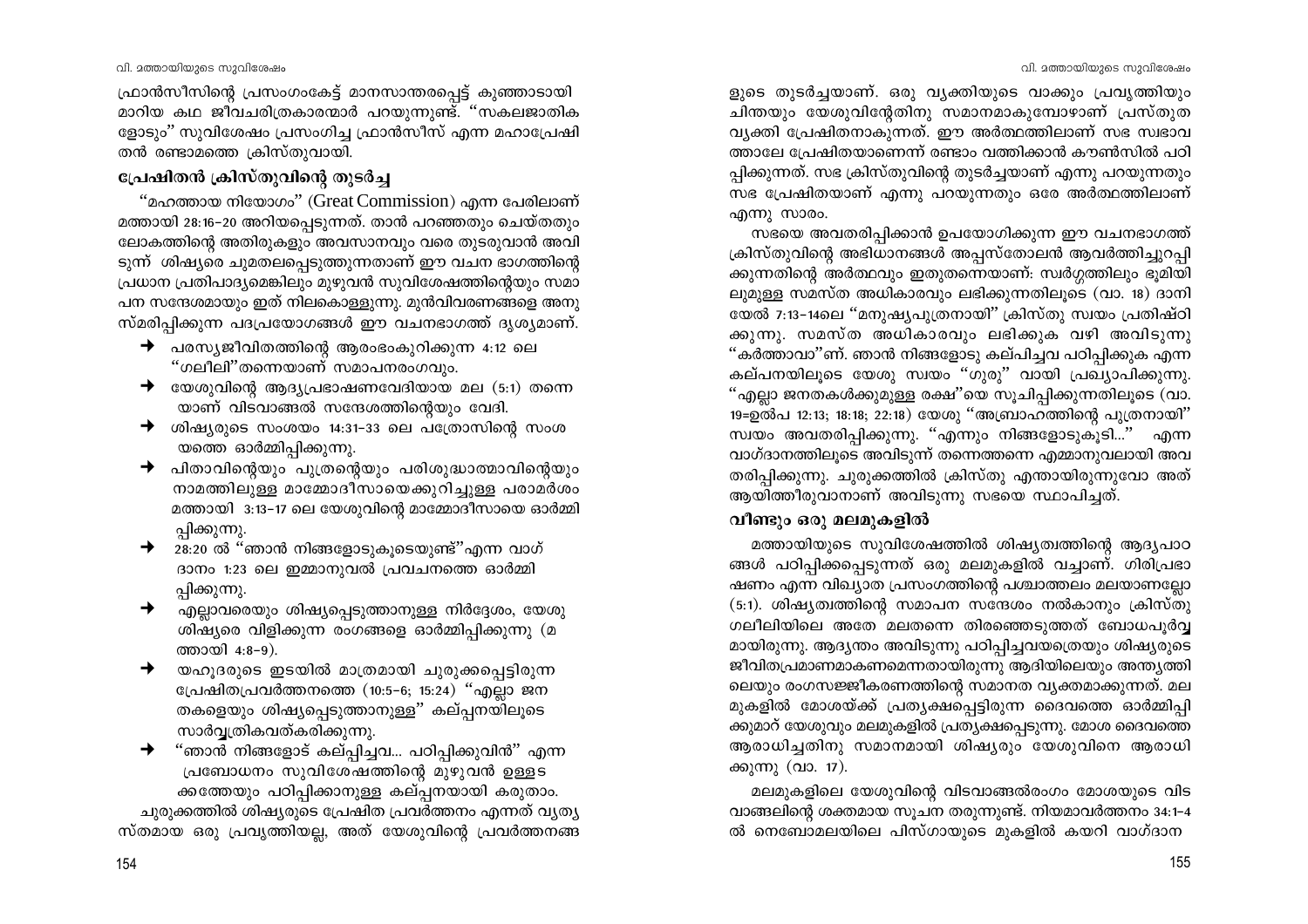നാടായ കാനാൻ ദേശം നോക്കിക്കാണുന്ന മോശയെപ്പോലെ പുതി യനിയമത്തിലെ മോശയായ ക്രിസ്തുവും തന്റെ രക്ഷാകരകർമ്മ ത്തിന്റെ ഫലമായി രൂപം കൊള്ളുന്ന സഭയെയും സഭയുടെ പ്രവർത്തനങ്ങളെയും നോക്കിക്കണ്ട് ശിഷൃർക്ക് നിർദ്ദേശം നൽകുന്നതാണ് സന്ദർഭം. പല സമാനതകളും ഈ വിവരണങ്ങൾ തമ്മിലുണ്ട്.

- 1. രണ്ടു വിവരണങ്ങളും അന്തിമമായ വിടവാങ്ങൽ രംഗങ്ങളാണ്.
- 2. രണ്ടിലും തങ്ങളുടെ അധ്വാനഫലമായി രൂപം കൊണ്ട ശോഭ നമായ ഭാവിയെ നായകന്മാർ നോക്കിക്കാണുന്നതാണ് ഇതി വ്യത്തം.
- 3. നിയമാവർത്തന വിവരണം 12 ഗോത്രങ്ങളെ പരാമർശിക്കുമ്പോൾ മത്തായി 12 ശിഷ്യരെ പരാമർശിക്കുന്നു.
- 4. രണ്ടു സംഭവങ്ങളും മലമുകളിലാണ് നടക്കുന്നത്.

5. മോശയുടെ ശവകുടീരം ആരും കണ്ടില്ല എന്ന പരാമർശം (നിയമ 34:6) മോശയുടെ ആരോഹണത്തെ (Ascent) സുചിപ്പി ക്കുന്നതായാണ് പാരമ്പര്യം പറയുന്നത്. മത്തായിയുടെ വിവരണവും യേശുവിന്റെ സ്വർഗ്ഗാരോഹണത്തിന്റെ പശ്ചാത്തലത്തിലാണ്.

പുതിയനിയമത്തിലെ മോശയായി യേശുവിനെ അവതരിപ്പി ക്കുന്നു എന്ന പ്രഖ്യാപിത ലക്ഷ്യവുമായി സുവിശേഷരചന നിർവ്വ ഹിക്കുന്ന മത്തായിയുടെ സുവിശേഷത്തിന് തികച്ചും അനുയോ ജ്യമാണ് ഈ സമാപനരംഗം എന്നു വ്യക്തമാണ്.

#### ചിലരുടെ സംശയം

ഉത്ഥിതനെ കണ്ടവരെല്ലാം സംശയിക്കുന്നുണ്ട്. മഗ്ദലനാമറിയം അവനെ തോട്ടക്കാരനായും എമ്മാവൂസിലേക്കുപോയ ശിഷ്യർ അവനെ അപരിചിതനായും തിബേരിയാസിന്റെ തീരത്തു നിന്ന വനെ ഒരു യുവാവായും ശിഷ്യർ സംശയിക്കുന്നുണ്ട്. മരിച്ചവൻ തന്നെയാണ് ഉയിർത്തത് എന്ന് സ്ഥാപിക്കുമ്പോഴും ക്രൂശിത നിൽനിന്ന് ഉത്ഥിതനിലേക്കുള്ള അകലത്തിന്റെ അതിസ്വാഭാവികത നിലനിർത്താൻ സുവിശേഷകന്മാർ കണ്ടെത്തുന്ന ഒരു രചനാ സങ്കേ തമായിരിക്കാം ഈ സംശയം (മർക്കോ 16:11; ലൂക്കാ 24:13-35; യോഹ  $20:14; 21:4$ .

ദൈവികസാന്നിധ്യമുള്ള വ്യക്തികളെ തിരിച്ചറിയാൻ കഴിയാതെ പോകുന്ന സംഭവങ്ങൾ യഹൂദരചനകളിൽ സാധാരണമാണ്. ജോസ ഫിന്റെ സഹോദരന്മാർക്ക് അവനെ തിരിച്ചറിയാൻ കഴിയാതിരു ന്നത് (ഉൽ 42:8), സീനായ് മല ഇറങ്ങി വരുന്ന മോശയെ ജനം തിരിച്ചറിയാത്തത് ( $LAB$  12.1), സാവൂളും കൂട്ടരും ദാവീദിനെ തിരി ച്ചറിയാതിരുന്നത് ( $LAB\ 61.9$ ), അബ്രാഹം മുഖ്യദൂതനായ മിഖാ

യേലിനെ തിരിച്ചറിയാതിരുന്നത് (Test. Abr. 2) തുടങ്ങിയവ ഉദാ ഹരണങ്ങളാണ്. പ്രേക്ഷകന്റെ ഭാഗത്തെ വീഴ്ചയാണ് പലപ്പോഴും തെറ്റിദ്ധാരണയ്ക്ക് കാരണമാകുന്നതെന്ന് ഈ സംഭവങ്ങൾ സാക്ഷ്യ പ്പെടുത്തുന്നു.

തള്ളിപ്പറഞ്ഞവനെയും സംശയിക്കുന്നവരെയും ഒറ്റുകാരന്റെ പക രക്കാരനെയും ഒക്കെക്കുട്ടി ദൈവരാജ്യത്തിന്റെ അടിത്തറ പണി യാനാണ് ക്രിസ്തു തീരുമാനിക്കുന്നത്. താൻ സ്ഥാപിക്കുന്ന സഭ പുണ്യപൂർണ്ണരുടെ മാത്രമല്ല പാപികളുടേതുമാണെന്ന് അവിടുന്ന് മുന്നറിയിപ്പു തരുന്നു. ഒരിക്കലും വീഴാത്തവർക്കു മാത്രമല്ല വീണ തിനെ ഓർത്തു കരയാൻ കഴിവുള്ളവർക്കും സഭയിൽ സ്ഥാനമു ണ്ട്. പാപിയുടെ അവസാനത്തെ അത്താണി സഭയാണ്. സഭയും ബഹിഷ്ക്കരിച്ചാൽ അവന് പോകാനൊരിടവുമില്ലെന്ന് യേശുവിന റിയാമായിരുന്നു. സ്വന്തം ബലഹീനതയെക്കുറിച്ചുള്ള അറിവ് സഭാനേതൃത്വത്തെ എളിമയിലേക്കും ദൈവാശ്രയബോധത്തി ലേക്കും നയിക്കണം. പാപവഴി വിട്ടുപോന്ന ആഗസ്തീനോസും ഫ്രാൻസീസ് സേവ്യറുമൊക്കെ സഭയുടെ കരുത്തായത് ഇപ്രകാര മാണ്. ഇളകിയ മണ്ണ് കൂടുതൽ ഫലം പുറപ്പെടുവിക്കും പോലെ, ''ഒടിഞ്ഞ കൈയ്ക്ക് ബലം കൂടുമെന്നു'' പറയുന്നതുപോലെ തകർച്ച കളെ ശക്തിയാക്കാൻ ദൈവത്തിനു കഴിയുന്നു.

അക്ഷരാഭ്യാസമില്ലാത്ത കേവലം 12 അപ്പസ്തോലന്മാരെ ഉപ യോഗിച്ച് ആഗോള കത്തോലിക്കാസഭയ്ക്ക് അടിത്തറയിടാനുള്ള ക്രിസ്തുവിന്റെ തീരുമാനം തികച്ചും ശരിയായിരുന്നുവെന്ന് ചരിത്രം തെളിയിച്ചതല്ലേ.

ഒരുവന്റെ പരിമിതികൾ പ്രേഷിതപ്രവർത്തത്തിനു തടസ്സമല്ല. മഠം വിട്ട് പുറത്തിറങ്ങാൻ കഴിയാതെ ശയ്യാവലംബയായിരുന്ന കൊച്ചു ത്രേസ്യായെ സഭയുടെ ഏറ്റവും വലിയ പ്രേഷിതപ്രവർത്തകയായി പരി. പിതാവ് പ്രഖ്യാപിച്ചപ്പോൾ പ്രേഷിതപ്രവർത്തനത്തിനു പുതിയ മാനം കൈവരുകയായിരുന്നു. പ്രേഷിതമേഖലയിലായി ക്കുന്നവരെ പ്രാർത്ഥന കൊണ്ട് ആത്മീയമായും സമ്പത്തുകൊണ്ട് ഭൗതികമായും സഹായിക്കാൻ സകല വിശ്വാസിക്കും കടമയുണ്ട്. ഉത്തരേന്ത്യയിൽ പോയി പ്രേഷിതപ്രവർത്തനം നടത്താനാവാത്ത വർക്ക് സ്വന്തം ഉത്തരത്തിനു കീഴിലിരുന്ന് പ്രേഷിത പ്രവർത്തനം നടത്താം. ചെയ്യുന്ന പ്രവൃത്തിയുടെ വലിപ്പമോ നേട്ടമോ അല്ല അതി ലടങ്ങിയിരിക്കുന്ന ആത്മാർത്ഥതയാണ് യഥാർത്ഥ പ്രേഷിത ചൈതന്യം.

(ഡോ. ജോസഫ് പാംപ്ലാനി)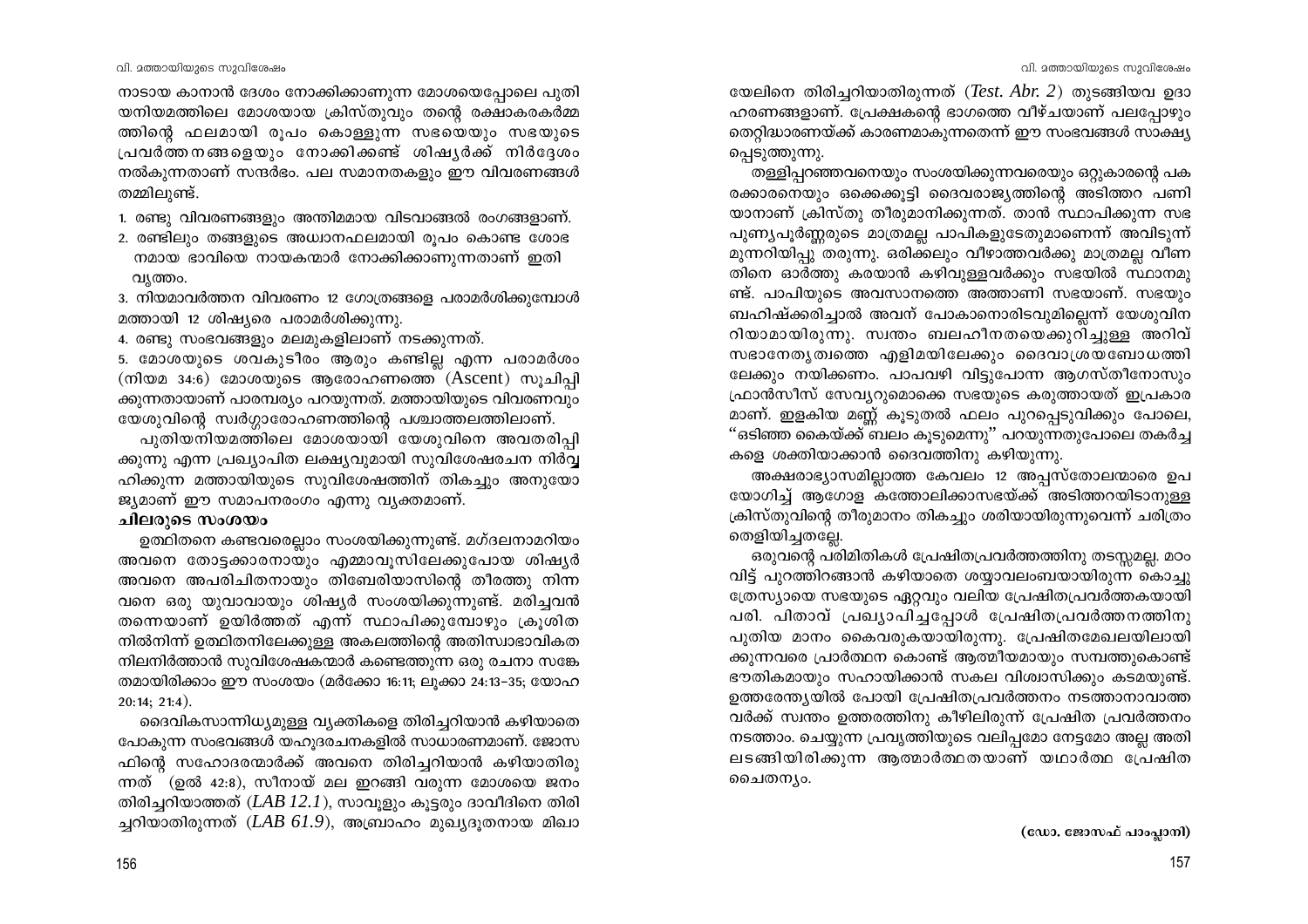# **Selected Bibliography: The Gospel of Matthew**

- Allison Dale C., *The New Moses: A Matthean Typology* (Minneapolis: Fortress Press, 1993).
- Anderson J. Capel, *Matthew's Narrative Web Over, and Over, and Over Again* (Sheffield: JSOT Press, 1994).
- Aune David E., ed., *The Gospel of Matthew in Current Study: Studies in Honor of William G. Thompson* (Grand Rapids: Eerdmans, 2001).
- Balch D.L., ed, *Social History of the Matthean Community: Cross- Disciplinary Approaches* (Minneapolis: Fotress Press, 1991).
- Bauer David R., Mark Allan Powell, eds., *Treasures Old and New: Recent Contributions to Matthean Studies*, SBL Symposium Series 1 (Atlanta, GA: Scholar's Press, 1996).
- Boring, M.E. "Matthew," in *New Interpreter's Bible* (Nashville: Abingdon Press, 1994).
- Bornkamm G., G. Barth, and H.J. Held, *Tradition and Interpretation in Matthew* (Philadelphia: Westminster Press, 1963).
- Brown Jeannine K., *The Disciples in Narrative Perspective: The Portrayal and Function of the Matthean Disciples* (Leiden: Brill, 2002).
- Brubo Maggioni, *Il Racconto di Matteo,* Assisi, 2009
- Carter W.C., *Matthew and the Margins: A Sociopolitical and Religious Reading* (Maryknoll, NY: Orbis Books, 2000).
- Carter Warren, *What are they saying about Matthew's Sermon on the Mount* (New York: Paulist, 1994).
- David Hill, *The Gospel of Matthew,* The New Century Bible Commentary, Michigan, 1984
- Davies W.D. and D.C. Allison, *A Critical and Exegetical Commentary on the Gospel According to Saint Matthew*, NICC, 3 vols. (Edinburgh: T&T Clark, 1988-1997).
- Davies W.D., *The Setting of the Sermon on the Mount* (Cambridge: Cambridge University Press, 1964).
- Duling Dennis C., "Matthew as a Marginal Scribe in an Advanced Agrarian Society," *Hervormde Teologise Studies* 58 (2002): 520-575.
- Garland David, *Reading Matthew: A Literary and Theological Commentary on the First Gospel*, red., Reading the New Testament series (Macon, GA: Smyth and Helwys, 1999)
- George T. Montague, S.M. *A Cross Cultural Commentary on the Gospel of Mathew,* Companion God, New York, 1990
- Giuseppe Barbaglio, *L' Evangelo di Matteo* in I Vangeli, Assisi,2008, p.57-466
- Guenter Bornkamm, *Tradition and Interpretation in Matthew,* Philadelphia, 1963
- Gundry R.H, *Matthew: A Commentary on His Handbook for a Mixed Church under Persecution*, 2nd ed. (Grand Rapids: Eerdmans, 1994)

Gundry R.H., *The Use of the Old Testament in St. Matthew's Gospel. With Special Reference ot the Messianic Hope* (Leiden: Brill, 1975). Gurtner Daniel M. and John Nolland, eds., *Built Upon the Rock: Studies in the Gospel of Matthew* (Grand Rapids, MI: Eerdmans, 2008). H. Benedict Green, *Gospel according to Mathew,* New Clarendon Bible, Oxford University Press, 1975 Hare D.R.A., *Matthew* (Louisville: John Knox, 1993). Harrington Daniel J., *Gospel of Matthew*, Sacra Pagina 1 (Collegeville, MN: Liturgical Press, 1991). Harrington, Daniel J. *Gospel of Matthew*, Sacra Pagina 1 (Collegeville, MN: Liturgical Press, 1991). Harrington's gift is to sort through a wide range of contemporary interpretations and highlight the best. This offers a good thorough introduction. Hatina Thomas R., ed., *Biblical Interpretation in Early Christian Gospels*, Vol. 2: *The Gospel of Matthew*, series: Library of New Testament Studies 310 (London / New York: T&T Clark [A Continuum Imprint], 2008). Hauerwas Stanley, *Matthew*, Brazos Theological Commentary on the Bible (Grand Rapids: Brazos, 2006). Henry Wansbrough O.S.B., *New Catholic Commentary on Holy Scripture,* New York, 1975, Horsley R.A., *The Liberation of Christmas: The Infancy Narratives in Social Context* (New York: Crossroad, 1989). Jack Dean Kingsbury, *Matthew, Structure, Christology, Kingdom,* London, 1976 John L. McKenzie, S. J., *The Gospel According to Matthew,* in Jerome Biblical Commentary, London, 1970 Josef Schmid, *L' Evangelo Secondo Matteo,* Brescia, 1965 Kingsbury Jack Dean, *Matthew: Structure, Christology, Kingdom*  (Minneapolis: Fortress Press, 1989). Luigi Rolfo, *Commento della Bibia Liturgica,* Roma, 1981, p. 849-1013 Luz Ulrich, *Matthew: A Commentary*, Hermeneia, 3 vol., trans. William C. Linss (Minneapolis: Fortress Press, 1989-2005). M. D. Goulder, *Midrash and Lection in Mathew,* London, 1974 Malina Bruce J. and J.H. Neyrey, *Calling Jesus Names: The Social Value of Labels in Matthew*(Sonoma: Polebridge Press, 1988). Meier John P., *The Vision of Matthew: Christ, Church, and Morality in the First Gospel* (New York: Crossroad, 1991). Neyrey J.H., *Honor and Shame in the Gospel of Matthew* (Louisville: Westminster John Knox, 1998). Orton D.E., *The Understanding Scribe: Matthew and the Apocalyptic Ideal* (Sheffield: Sheffield Academic Press, 1989). Overman J. Andrew, *Church and Community in Crisis: The Gospel Accroding to Matthew*, The New Testament in Context (Valley Forge: Trinity International Press, 1996).